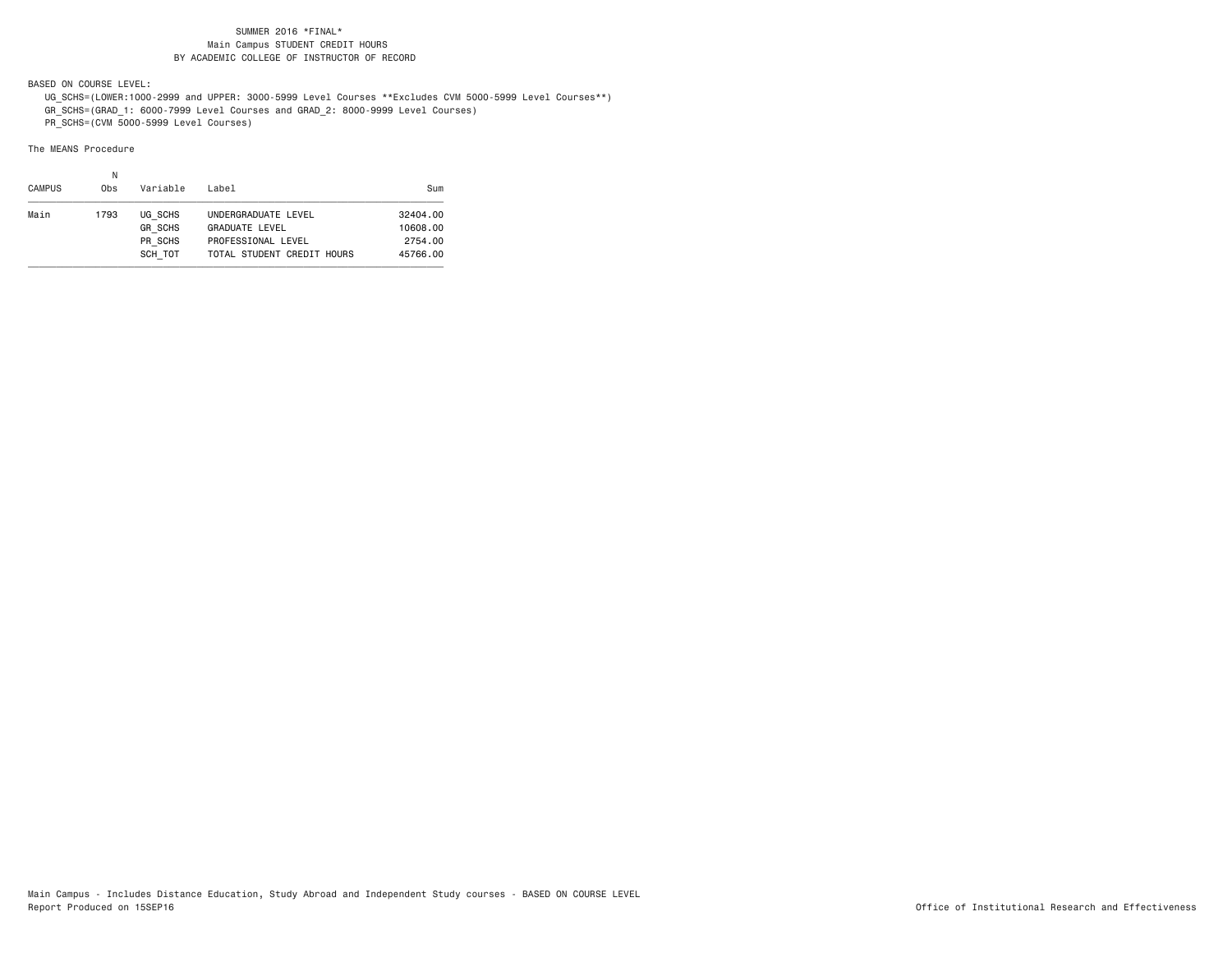BASED ON COURSE LEVEL:

 UG\_SCHS=(LOWER:1000-2999 and UPPER: 3000-5999 Level Courses \*\*Excludes CVM 5000-5999 Level Courses\*\*) GR\_SCHS=(GRAD\_1: 6000-7999 Level Courses and GRAD\_2: 8000-9999 Level Courses)

PR\_SCHS=(CVM 5000-5999 Level Courses)

|                      | N    |          |                            |          |
|----------------------|------|----------|----------------------------|----------|
| <b>COURSE CAMPUS</b> | 0bs  | Variable | Label                      | Sum      |
| Starkville           | 1480 | UG SCHS  | UNDERGRADUATE LEVEL        | 24719.00 |
|                      |      | GR SCHS  | <b>GRADUATE LEVEL</b>      | 7268,00  |
|                      |      | PR SCHS  | PROFESSIONAL LEVEL         | 2730.00  |
|                      |      | SCH TOT  | TOTAL STUDENT CREDIT HOURS | 34717.00 |
| Distance Education   | 262  | UG SCHS  | UNDERGRADUATE LEVEL        | 5977.00  |
|                      |      | GR SCHS  | <b>GRADUATE LEVEL</b>      | 3268,00  |
|                      |      | PR SCHS  | PROFESSIONAL LEVEL         | 0.00     |
|                      |      | SCH TOT  | TOTAL STUDENT CREDIT HOURS | 9245.00  |
| Study Abroad         | 51   | UG SCHS  | UNDERGRADUATE LEVEL        | 1708.00  |
|                      |      | GR SCHS  | <b>GRADUATE LEVEL</b>      | 72.00    |
|                      |      | PR SCHS  | PROFESSIONAL LEVEL         | 24,00    |
|                      |      | SCH TOT  | TOTAL STUDENT CREDIT HOURS | 1804.00  |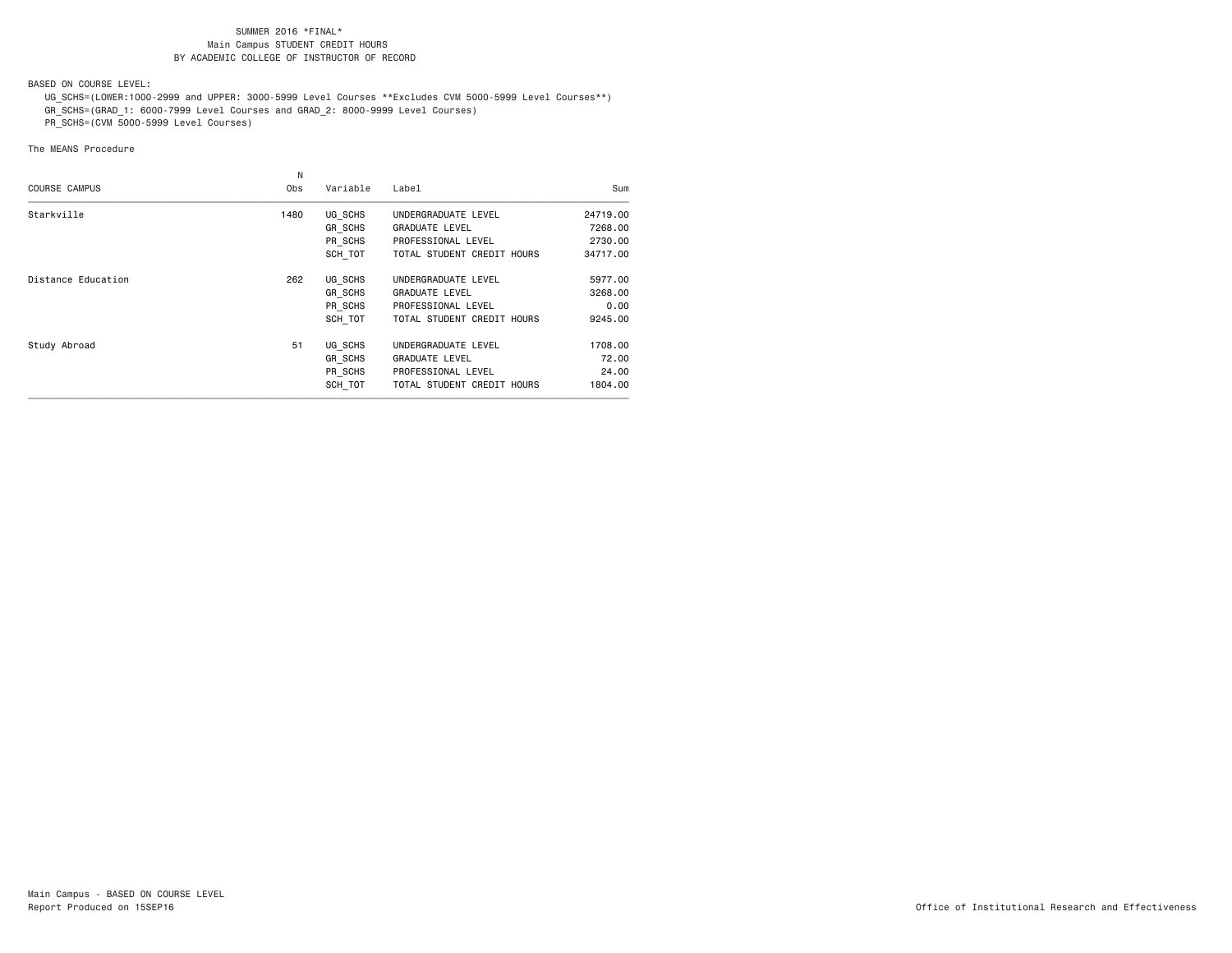BASED ON COURSE LEVEL:

 UG\_SCHS=(LOWER:1000-2999 and UPPER: 3000-5999 Level Courses \*\*Excludes CVM 5000-5999 Level Courses\*\*) GR\_SCHS=(GRAD\_1: 6000-7999 Level Courses and GRAD\_2: 8000-9999 Level Courses)

PR\_SCHS=(CVM 5000-5999 Level Courses)

| Sum<br>1735.00<br>1544.00<br>0.00<br>3279.00<br>1308,00<br>3.00<br>0.00<br>1311.00<br>14705.00<br>1890.00<br>0.00<br>16595.00<br>4568.00<br>1658.00<br>0.00<br>6226.00<br>6868.00<br>2965.00<br>0.00 | Label                      | Variable | 0bs | ACADEMIC COLLEGE           |
|------------------------------------------------------------------------------------------------------------------------------------------------------------------------------------------------------|----------------------------|----------|-----|----------------------------|
|                                                                                                                                                                                                      |                            |          |     |                            |
|                                                                                                                                                                                                      | UNDERGRADUATE LEVEL        | UG_SCHS  | 262 | AG & LIFE SCIENCES         |
|                                                                                                                                                                                                      | <b>GRADUATE LEVEL</b>      | GR SCHS  |     |                            |
|                                                                                                                                                                                                      | PROFESSIONAL LEVEL         | PR SCHS  |     |                            |
|                                                                                                                                                                                                      | TOTAL STUDENT CREDIT HOURS | SCH TOT  |     |                            |
|                                                                                                                                                                                                      | UNDERGRADUATE LEVEL        | UG SCHS  | 35  | ARCHITECTURE, ART & DESIGN |
|                                                                                                                                                                                                      | <b>GRADUATE LEVEL</b>      | GR SCHS  |     |                            |
|                                                                                                                                                                                                      | PROFESSIONAL LEVEL         | PR SCHS  |     |                            |
|                                                                                                                                                                                                      | TOTAL STUDENT CREDIT HOURS | SCH TOT  |     |                            |
|                                                                                                                                                                                                      | UNDERGRADUATE LEVEL        | UG SCHS  | 596 | ARTS & SCIENCES            |
|                                                                                                                                                                                                      | <b>GRADUATE LEVEL</b>      | GR SCHS  |     |                            |
|                                                                                                                                                                                                      | PROFESSIONAL LEVEL         | PR SCHS  |     |                            |
|                                                                                                                                                                                                      | TOTAL STUDENT CREDIT HOURS | SCH TOT  |     |                            |
|                                                                                                                                                                                                      | UNDERGRADUATE LEVEL        | UG SCHS  | 120 | <b>BUSINESS</b>            |
|                                                                                                                                                                                                      | <b>GRADUATE LEVEL</b>      | GR SCHS  |     |                            |
|                                                                                                                                                                                                      | PROFESSIONAL LEVEL         | PR SCHS  |     |                            |
|                                                                                                                                                                                                      | TOTAL STUDENT CREDIT HOURS | SCH TOT  |     |                            |
|                                                                                                                                                                                                      | UNDERGRADUATE LEVEL        | UG SCHS  | 317 | EDUCATION                  |
|                                                                                                                                                                                                      | <b>GRADUATE LEVEL</b>      | GR SCHS  |     |                            |
|                                                                                                                                                                                                      | PROFESSIONAL LEVEL         | PR SCHS  |     |                            |
| 9833.00                                                                                                                                                                                              | TOTAL STUDENT CREDIT HOURS | SCH TOT  |     |                            |
| 2644.00                                                                                                                                                                                              | UNDERGRADUATE LEVEL        | UG SCHS  | 281 | ENGINEERING                |
| 1612.00                                                                                                                                                                                              | <b>GRADUATE LEVEL</b>      | GR SCHS  |     |                            |
| 0.00                                                                                                                                                                                                 | PROFESSIONAL LEVEL         | PR SCHS  |     |                            |
| 4256.00                                                                                                                                                                                              | TOTAL STUDENT CREDIT HOURS | SCH TOT  |     |                            |
| 399.00                                                                                                                                                                                               | UNDERGRADUATE LEVEL        | UG SCHS  | 76  | <b>FOREST RESOURCES</b>    |
| 655.00                                                                                                                                                                                               | <b>GRADUATE LEVEL</b>      | GR SCHS  |     |                            |
| 0.00                                                                                                                                                                                                 | PROFESSIONAL LEVEL         | PR SCHS  |     |                            |
| 1054.00                                                                                                                                                                                              | TOTAL STUDENT CREDIT HOURS | SCH TOT  |     |                            |
| 177.00                                                                                                                                                                                               | UNDERGRADUATE LEVEL        | UG SCHS  | 106 | VETERINARY MEDICINE        |
| 281.00                                                                                                                                                                                               | GRADUATE LEVEL             | GR SCHS  |     |                            |
| 2754.00                                                                                                                                                                                              | PROFESSIONAL LEVEL         | PR SCHS  |     |                            |
| 3212.00                                                                                                                                                                                              | TOTAL STUDENT CREDIT HOURS | SCH TOT  |     |                            |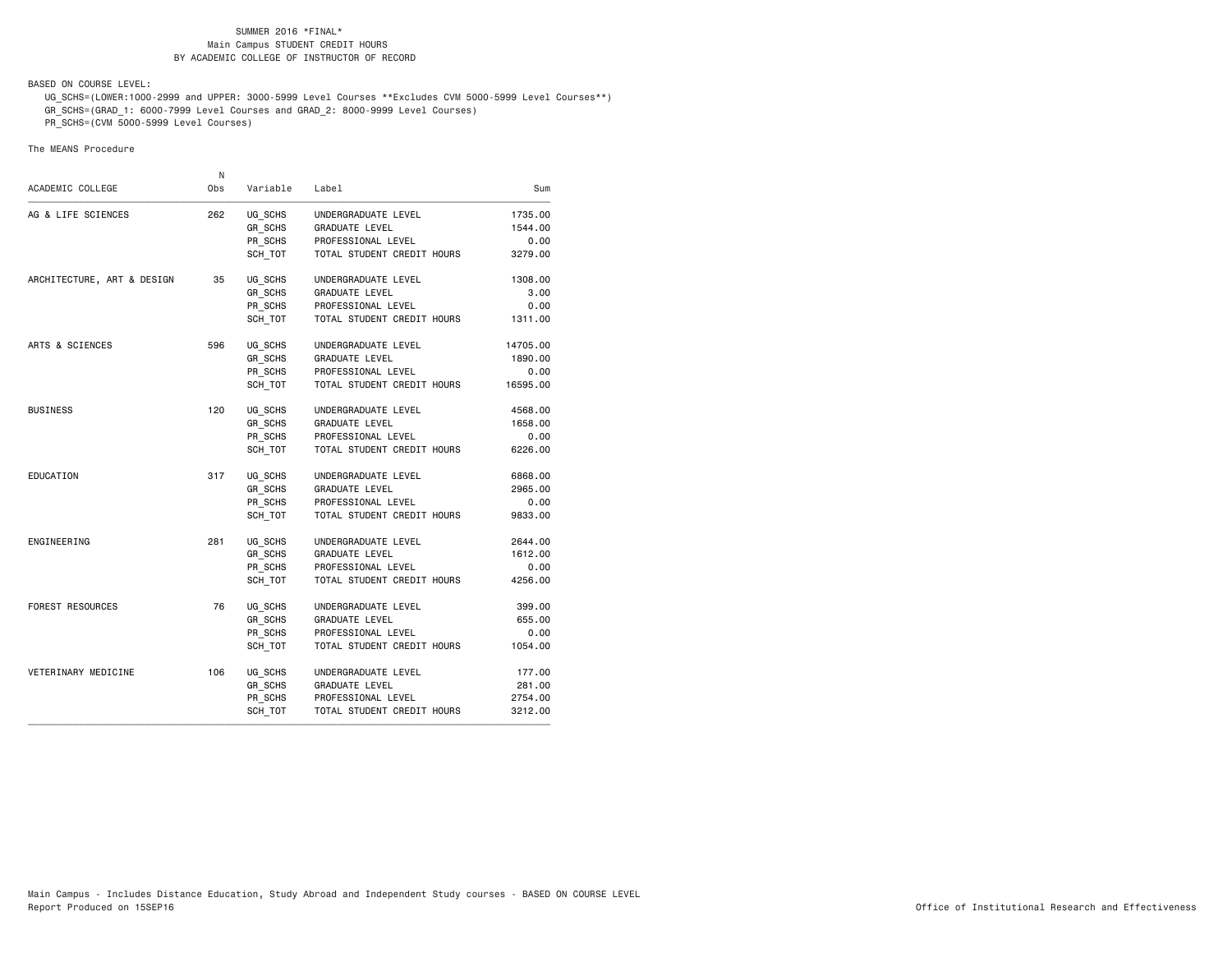BASED ON COURSE LEVEL:

UG\_SCHS=(LOWER:1000-2999 and UPPER: 3000-5999 Level Courses \*\*Excludes CVM 5000-5999 Level Courses\*\*)

GR\_SCHS=(GRAD\_1: 6000-7999 Level Courses and GRAD\_2: 8000-9999 Level Courses)

PR\_SCHS=(CVM 5000-5999 Level Courses)

|                            |                    | N              |                |                            |          |
|----------------------------|--------------------|----------------|----------------|----------------------------|----------|
| ACADEMIC COLLEGE           | COURSE CAMPUS      | Obs            | Variable       | Label                      | Sum      |
| AG & LIFE SCIENCES         | Starkville         | 237            | UG_SCHS        | UNDERGRADUATE LEVEL        | 1297.00  |
|                            |                    |                | GR_SCHS        | <b>GRADUATE LEVEL</b>      | 1310.00  |
|                            |                    |                | PR SCHS        | PROFESSIONAL LEVEL         | 0.00     |
|                            |                    |                | SCH_TOT        | TOTAL STUDENT CREDIT HOURS | 2607.00  |
|                            | Distance Education | 17             | UG SCHS        | UNDERGRADUATE LEVEL        | 381.00   |
|                            |                    |                | GR SCHS        | <b>GRADUATE LEVEL</b>      | 222.00   |
|                            |                    |                | PR_SCHS        | PROFESSIONAL LEVEL         | 0.00     |
|                            |                    |                | SCH_TOT        | TOTAL STUDENT CREDIT HOURS | 603.00   |
|                            | Study Abroad       | 8              | UG SCHS        | UNDERGRADUATE LEVEL        | 57.00    |
|                            |                    |                | GR_SCHS        | <b>GRADUATE LEVEL</b>      | 12.00    |
|                            |                    |                | PR_SCHS        | PROFESSIONAL LEVEL         | 0.00     |
|                            |                    |                | SCH_TOT        | TOTAL STUDENT CREDIT HOURS | 69.00    |
| ARCHITECTURE, ART & DESIGN | Starkville         | 31             | UG_SCHS        | UNDERGRADUATE LEVEL        | 1149.00  |
|                            |                    |                | <b>GR SCHS</b> | <b>GRADUATE LEVEL</b>      | 3.00     |
|                            |                    |                | PR SCHS        | PROFESSIONAL LEVEL         | 0.00     |
|                            |                    |                | SCH_TOT        | TOTAL STUDENT CREDIT HOURS | 1152.00  |
|                            | Distance Education | $\overline{2}$ | UG_SCHS        | UNDERGRADUATE LEVEL        | 75.00    |
|                            |                    |                | GR SCHS        | <b>GRADUATE LEVEL</b>      | 0.00     |
|                            |                    |                | PR_SCHS        | PROFESSIONAL LEVEL         | 0.00     |
|                            |                    |                | SCH_TOT        | TOTAL STUDENT CREDIT HOURS | 75.00    |
|                            | Study Abroad       | $\overline{2}$ | UG SCHS        | UNDERGRADUATE LEVEL        | 84.00    |
|                            |                    |                | GR_SCHS        | <b>GRADUATE LEVEL</b>      | 0.00     |
|                            |                    |                | PR_SCHS        | PROFESSIONAL LEVEL         | 0.00     |
|                            |                    |                | SCH TOT        | TOTAL STUDENT CREDIT HOURS | 84.00    |
| ARTS & SCIENCES            | Starkville         | 450            | UG SCHS        | UNDERGRADUATE LEVEL        | 9724.00  |
|                            |                    |                | <b>GR SCHS</b> | GRADUATE LEVEL             | 1000.00  |
|                            |                    |                | PR_SCHS        | PROFESSIONAL LEVEL         | 0.00     |
|                            |                    |                | SCH_TOT        | TOTAL STUDENT CREDIT HOURS | 10724.00 |
|                            | Distance Education | 121            | UG SCHS        | UNDERGRADUATE LEVEL        | 4228.00  |
|                            |                    |                | <b>GR SCHS</b> | <b>GRADUATE LEVEL</b>      | 842.00   |
|                            |                    |                | PR_SCHS        | PROFESSIONAL LEVEL         | 0.00     |
|                            |                    |                | SCH_TOT        | TOTAL STUDENT CREDIT HOURS | 5070.00  |
|                            | Study Abroad       | 25             | UG_SCHS        | UNDERGRADUATE LEVEL        | 753.00   |
|                            |                    |                | GR_SCHS        | <b>GRADUATE LEVEL</b>      | 48.00    |
|                            |                    |                | PR SCHS        | PROFESSIONAL LEVEL         | 0.00     |
|                            |                    |                | SCH TOT        | TOTAL STUDENT CREDIT HOURS | 801.00   |
| <b>BUSINESS</b>            | Starkville         | 99             | UG_SCHS        | UNDERGRADUATE LEVEL        | 4052.00  |
|                            |                    |                | GR_SCHS        | <b>GRADUATE LEVEL</b>      | 914.00   |
|                            |                    |                | PR_SCHS        | PROFESSIONAL LEVEL         | 0.00     |
|                            |                    |                | SCH TOT        | TOTAL STUDENT CREDIT HOURS | 4966.00  |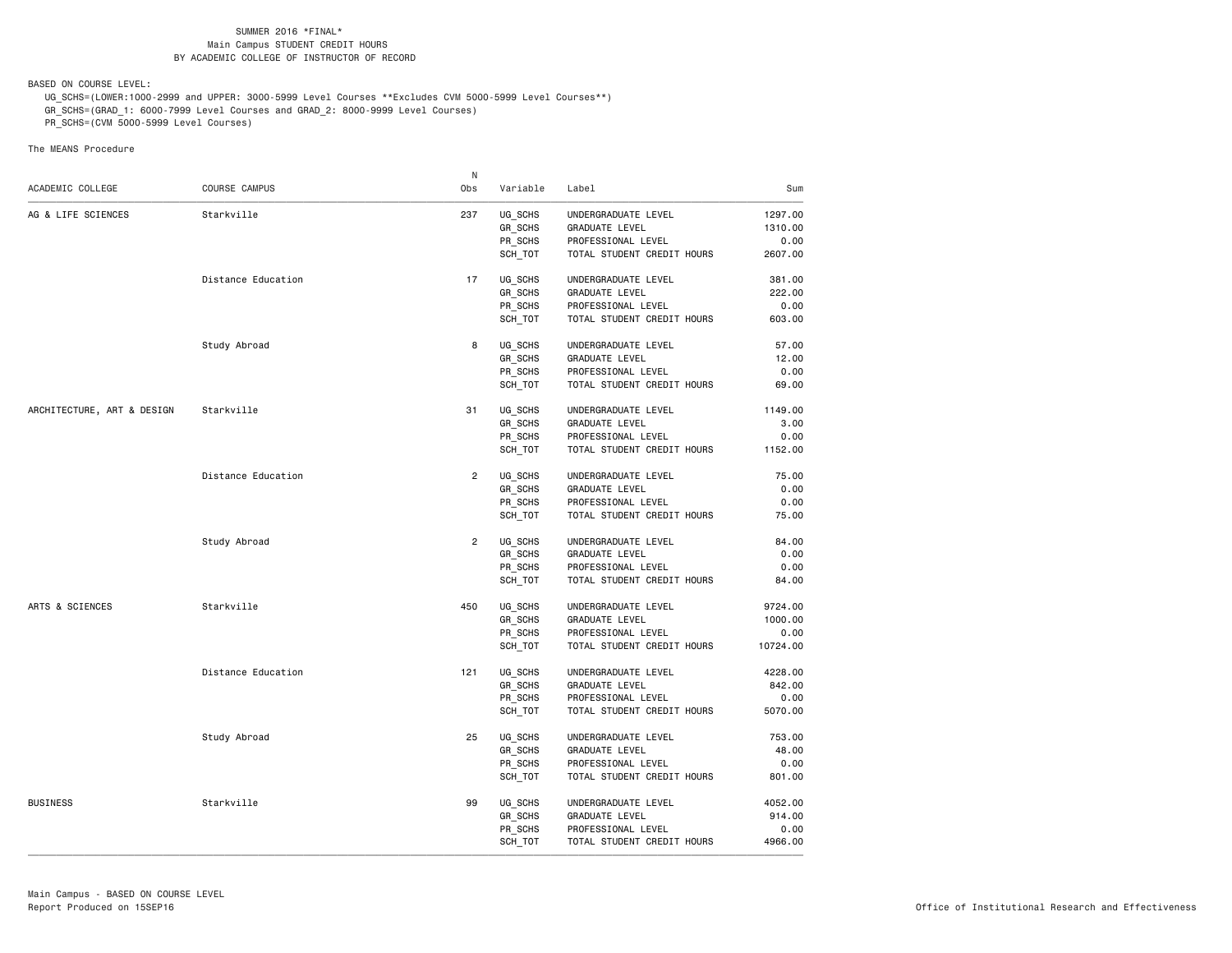BASED ON COURSE LEVEL:

UG\_SCHS=(LOWER:1000-2999 and UPPER: 3000-5999 Level Courses \*\*Excludes CVM 5000-5999 Level Courses\*\*)

GR\_SCHS=(GRAD\_1: 6000-7999 Level Courses and GRAD\_2: 8000-9999 Level Courses)

PR\_SCHS=(CVM 5000-5999 Level Courses)

|                         |                    | N              |          |                            |         |
|-------------------------|--------------------|----------------|----------|----------------------------|---------|
| ACADEMIC COLLEGE        | COURSE CAMPUS      | Obs            | Variable | Label                      | Sum     |
| <b>BUSINESS</b>         | Distance Education | 18             | UG_SCHS  | UNDERGRADUATE LEVEL        | 495.00  |
|                         |                    |                | GR_SCHS  | <b>GRADUATE LEVEL</b>      | 732.00  |
|                         |                    |                | PR SCHS  | PROFESSIONAL LEVEL         | 0.00    |
|                         |                    |                | SCH TOT  | TOTAL STUDENT CREDIT HOURS | 1227.00 |
|                         | Study Abroad       | 3              | UG SCHS  | UNDERGRADUATE LEVEL        | 21.00   |
|                         |                    |                | GR_SCHS  | <b>GRADUATE LEVEL</b>      | 12.00   |
|                         |                    |                | PR_SCHS  | PROFESSIONAL LEVEL         | 0.00    |
|                         |                    |                | SCH TOT  | TOTAL STUDENT CREDIT HOURS | 33.00   |
| EDUCATION               | Starkville         | 246            | UG_SCHS  | UNDERGRADUATE LEVEL        | 5745.00 |
|                         |                    |                | GR_SCHS  | <b>GRADUATE LEVEL</b>      | 1661.00 |
|                         |                    |                | PR SCHS  | PROFESSIONAL LEVEL         | 0.00    |
|                         |                    |                | SCH_TOT  | TOTAL STUDENT CREDIT HOURS | 7406.00 |
|                         | Distance Education | 67             | UG SCHS  | UNDERGRADUATE LEVEL        | 777.00  |
|                         |                    |                | GR SCHS  | <b>GRADUATE LEVEL</b>      | 1304.00 |
|                         |                    |                | PR_SCHS  | PROFESSIONAL LEVEL         | 0.00    |
|                         |                    |                | SCH_TOT  | TOTAL STUDENT CREDIT HOURS | 2081.00 |
|                         | Study Abroad       | $\overline{4}$ | UG_SCHS  | UNDERGRADUATE LEVEL        | 346.00  |
|                         |                    |                | GR SCHS  | <b>GRADUATE LEVEL</b>      | 0.00    |
|                         |                    |                | PR_SCHS  | PROFESSIONAL LEVEL         | 0.00    |
|                         |                    |                | SCH TOT  | TOTAL STUDENT CREDIT HOURS | 346.00  |
| ENGINEERING             | Starkville         | 243            | UG_SCHS  | UNDERGRADUATE LEVEL        | 2533.00 |
|                         |                    |                | GR SCHS  | <b>GRADUATE LEVEL</b>      | 1447.00 |
|                         |                    |                | PR_SCHS  | PROFESSIONAL LEVEL         | 0.00    |
|                         |                    |                | SCH_TOT  | TOTAL STUDENT CREDIT HOURS | 3980.00 |
|                         | Distance Education | 36             | UG_SCHS  | UNDERGRADUATE LEVEL        | 21.00   |
|                         |                    |                | GR_SCHS  | <b>GRADUATE LEVEL</b>      | 165.00  |
|                         |                    |                | PR_SCHS  | PROFESSIONAL LEVEL         | 0.00    |
|                         |                    |                | SCH_TOT  | TOTAL STUDENT CREDIT HOURS | 186.00  |
|                         | Study Abroad       | $\overline{2}$ | UG SCHS  | UNDERGRADUATE LEVEL        | 90.00   |
|                         |                    |                | GR SCHS  | <b>GRADUATE LEVEL</b>      | 0.00    |
|                         |                    |                | PR_SCHS  | PROFESSIONAL LEVEL         | 0.00    |
|                         |                    |                | SCH_TOT  | TOTAL STUDENT CREDIT HOURS | 90.00   |
| <b>FOREST RESOURCES</b> | Starkville         | 70             | UG SCHS  | UNDERGRADUATE LEVEL        | 48.00   |
|                         |                    |                | GR_SCHS  | GRADUATE LEVEL             | 652.00  |
|                         |                    |                | PR_SCHS  | PROFESSIONAL LEVEL         | 0.00    |
|                         |                    |                | SCH TOT  | TOTAL STUDENT CREDIT HOURS | 700.00  |
|                         | Distance Education | 1              | UG_SCHS  | UNDERGRADUATE LEVEL        | 0.00    |
|                         |                    |                | GR_SCHS  | <b>GRADUATE LEVEL</b>      | 3.00    |
|                         |                    |                | PR SCHS  | PROFESSIONAL LEVEL         | 0.00    |
|                         |                    |                | SCH TOT  | TOTAL STUDENT CREDIT HOURS | 3.00    |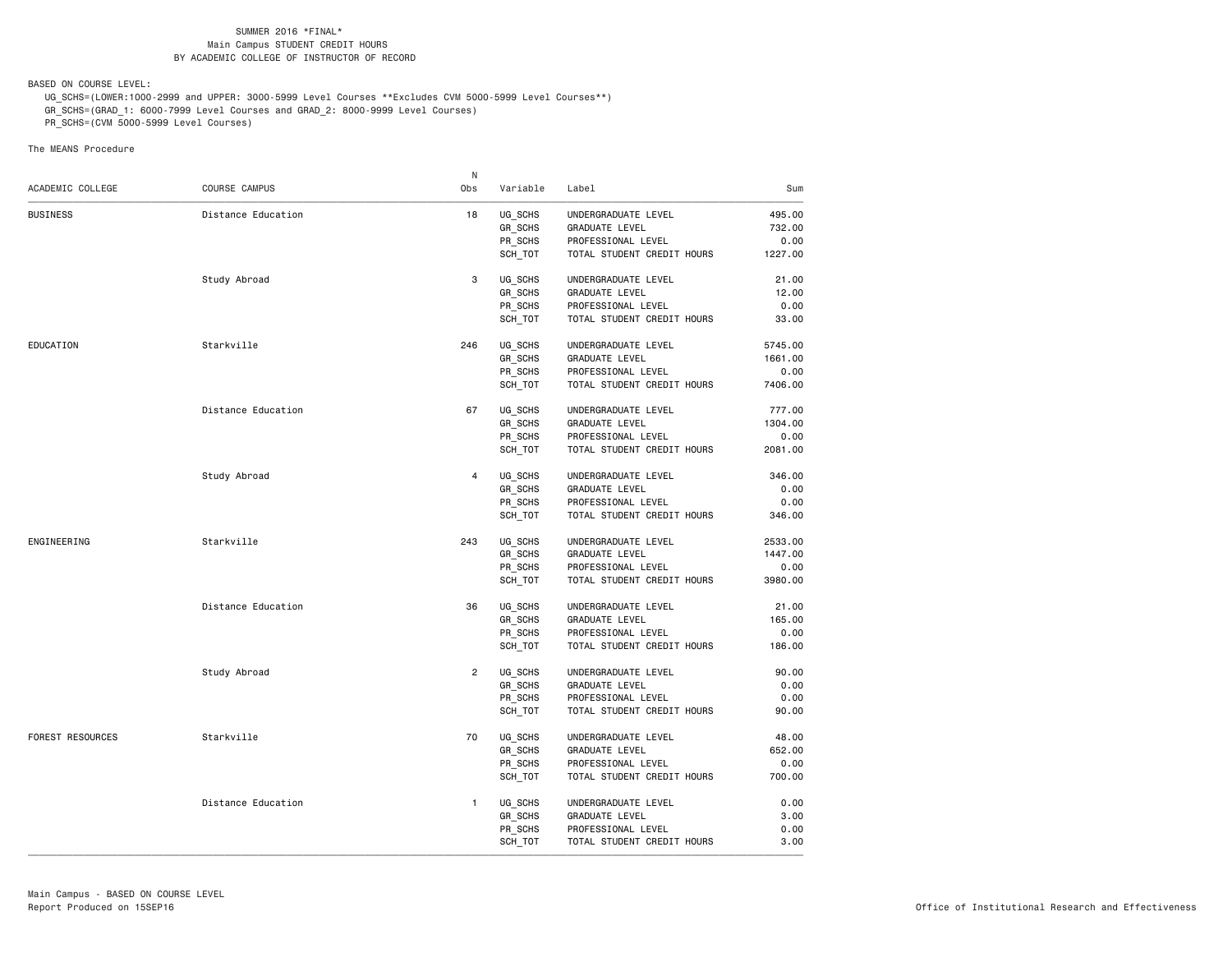BASED ON COURSE LEVEL:

UG\_SCHS=(LOWER:1000-2999 and UPPER: 3000-5999 Level Courses \*\*Excludes CVM 5000-5999 Level Courses\*\*)

GR\_SCHS=(GRAD\_1: 6000-7999 Level Courses and GRAD\_2: 8000-9999 Level Courses)

PR\_SCHS=(CVM 5000-5999 Level Courses)

| ACADEMIC COLLEGE        | <b>COURSE CAMPUS</b> | Obs | Variable | Label                      | Sum     |
|-------------------------|----------------------|-----|----------|----------------------------|---------|
| <b>FOREST RESOURCES</b> | Study Abroad         | 5   | UG SCHS  | UNDERGRADUATE LEVEL        | 351.00  |
|                         |                      |     | GR_SCHS  | <b>GRADUATE LEVEL</b>      | 0.00    |
|                         |                      |     | PR SCHS  | PROFESSIONAL LEVEL         | 0.00    |
|                         |                      |     | SCH TOT  | TOTAL STUDENT CREDIT HOURS | 351.00  |
| VETERINARY MEDICINE     | Starkville           | 104 | UG_SCHS  | UNDERGRADUATE LEVEL        | 171.00  |
|                         |                      |     | GR SCHS  | <b>GRADUATE LEVEL</b>      | 281.00  |
|                         |                      |     | PR SCHS  | PROFESSIONAL LEVEL         | 2730.00 |
|                         |                      |     | SCH TOT  | TOTAL STUDENT CREDIT HOURS | 3182.00 |
|                         | Study Abroad         | 2   | UG_SCHS  | UNDERGRADUATE LEVEL        | 6.00    |
|                         |                      |     | GR_SCHS  | <b>GRADUATE LEVEL</b>      | 0.00    |
|                         |                      |     | PR SCHS  | PROFESSIONAL LEVEL         | 24.00   |
|                         |                      |     | SCH TOT  | TOTAL STUDENT CREDIT HOURS | 30.00   |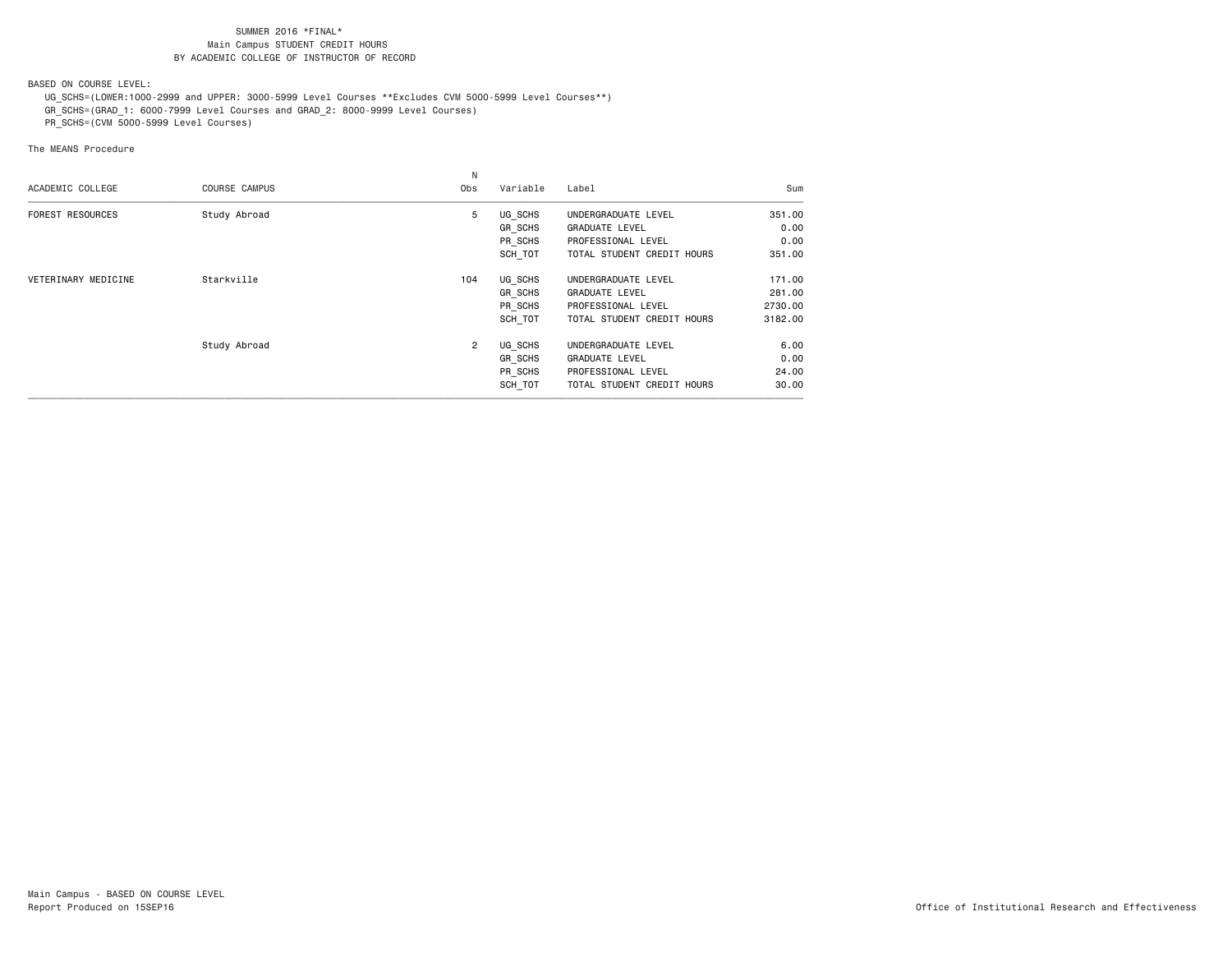BASED ON COURSE LEVEL:

UG\_SCHS=(LOWER:1000-2999 and UPPER: 3000-5999 Level Courses \*\*Excludes CVM 5000-5999 Level Courses\*\*)

GR\_SCHS=(GRAD\_1: 6000-7999 Level Courses and GRAD\_2: 8000-9999 Level Courses)

PR\_SCHS=(CVM 5000-5999 Level Courses)

|                                                               | <b>UNDERGRADUATE</b> | GRADUATE | PROFESSIONAL |         |
|---------------------------------------------------------------|----------------------|----------|--------------|---------|
| ACADEMIC DEPARTMENT                                           | LEVEL                | LEVEL    | LEVEL        | TOTAL   |
|                                                               |                      |          |              |         |
| Ag & Bio Engineering                                          | 0.00                 | 61.00    | 0.00         | 61.00   |
| Agricultural Economics                                        | 26.00                | 62.00    | 0.00         | 88.00   |
| Animal Dairy Science                                          | 194.00               | 83.00    | 0.00         | 277,00  |
| Biochemistry, Molecular Biology, Entomology & Plant Pathology | 114.00               | 309,00   | 0.00         | 423,00  |
| Food Science, Nutrition & Health Promotion                    | 156.00               | 340,00   | 0.00         | 496.00  |
| Landscape Architecture                                        | 231,00               | 11.00    | 0.00         | 242,00  |
| Plant & Soil Sciences                                         | 54.00                | 330.00   | 0.00         | 384,00  |
| Poultry Science                                               | 51.00                | 81.00    | 0.00         | 132.00  |
| School of Human Sciences                                      | 909.00               | 267.00   | 0.00         | 1176.00 |
|                                                               |                      |          |              |         |
|                                                               | 1735.00              | 1544.00  | 0.00         | 3279.00 |
|                                                               |                      |          |              |         |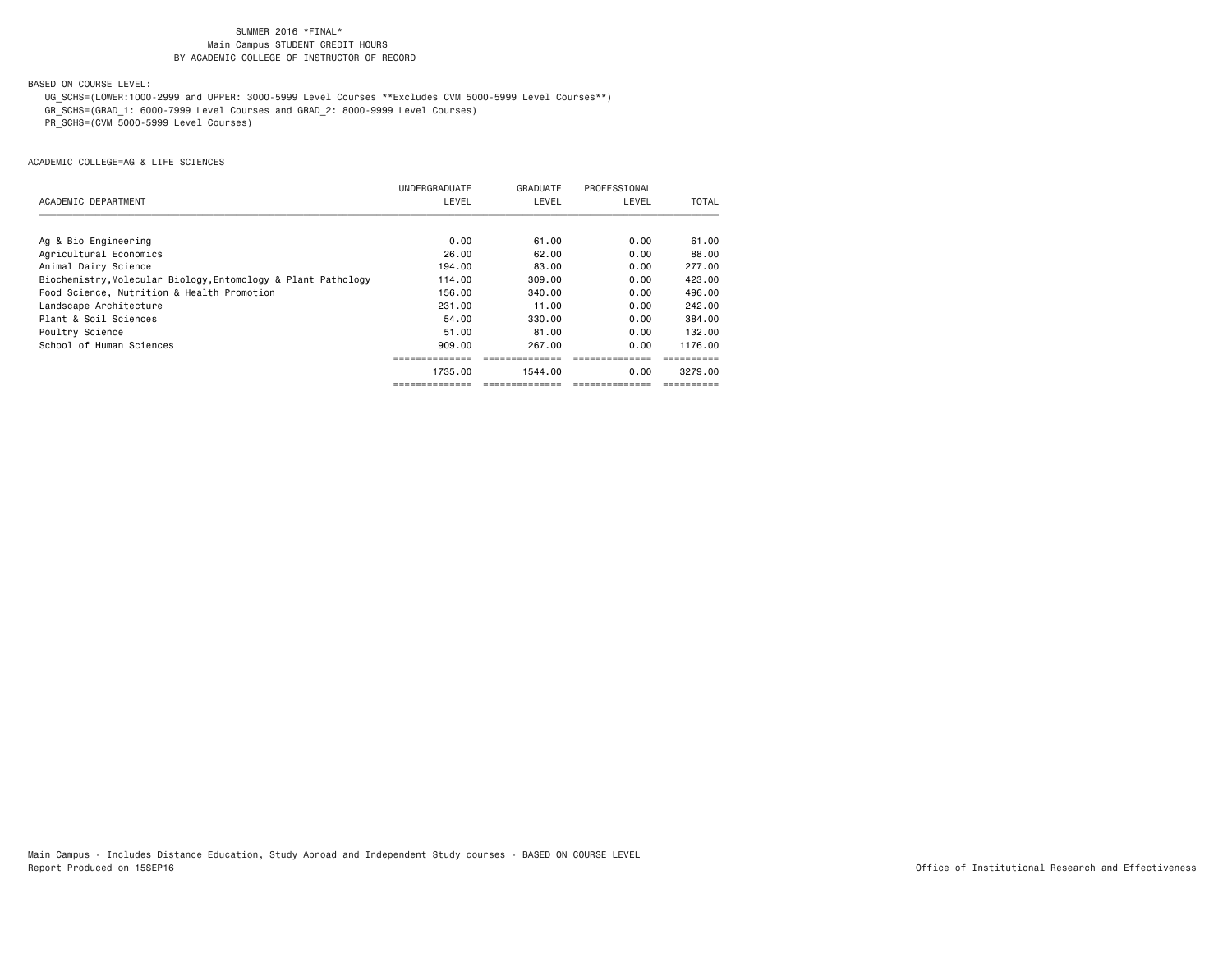# BASED ON COURSE LEVEL:

UG\_SCHS=(LOWER:1000-2999 and UPPER: 3000-5999 Level Courses \*\*Excludes CVM 5000-5999 Level Courses\*\*)

GR\_SCHS=(GRAD\_1: 6000-7999 Level Courses and GRAD\_2: 8000-9999 Level Courses)

PR\_SCHS=(CVM 5000-5999 Level Courses)

|                               | UNDERGRADUATE | GRADUATE | PROFESSIONAL |         |
|-------------------------------|---------------|----------|--------------|---------|
| ACADEMIC DEPARTMENT           | LEVEL         | LEVEL    | LEVEL        | TOTAL   |
| Art AAD                       | 414.00        | 0.00     | 0.00         | 414.00  |
| Building Construction Science | 180.00        | 0.00     | 0.00         | 180.00  |
| Interior Design               | 324,00        | 0.00     | 0.00         | 324,00  |
| School of Architecture        | 390,00        | 3.00     | 0.00         | 393,00  |
|                               |               |          |              |         |
|                               | 1308,00       | 3.00     | 0.00         | 1311.00 |
|                               |               |          |              |         |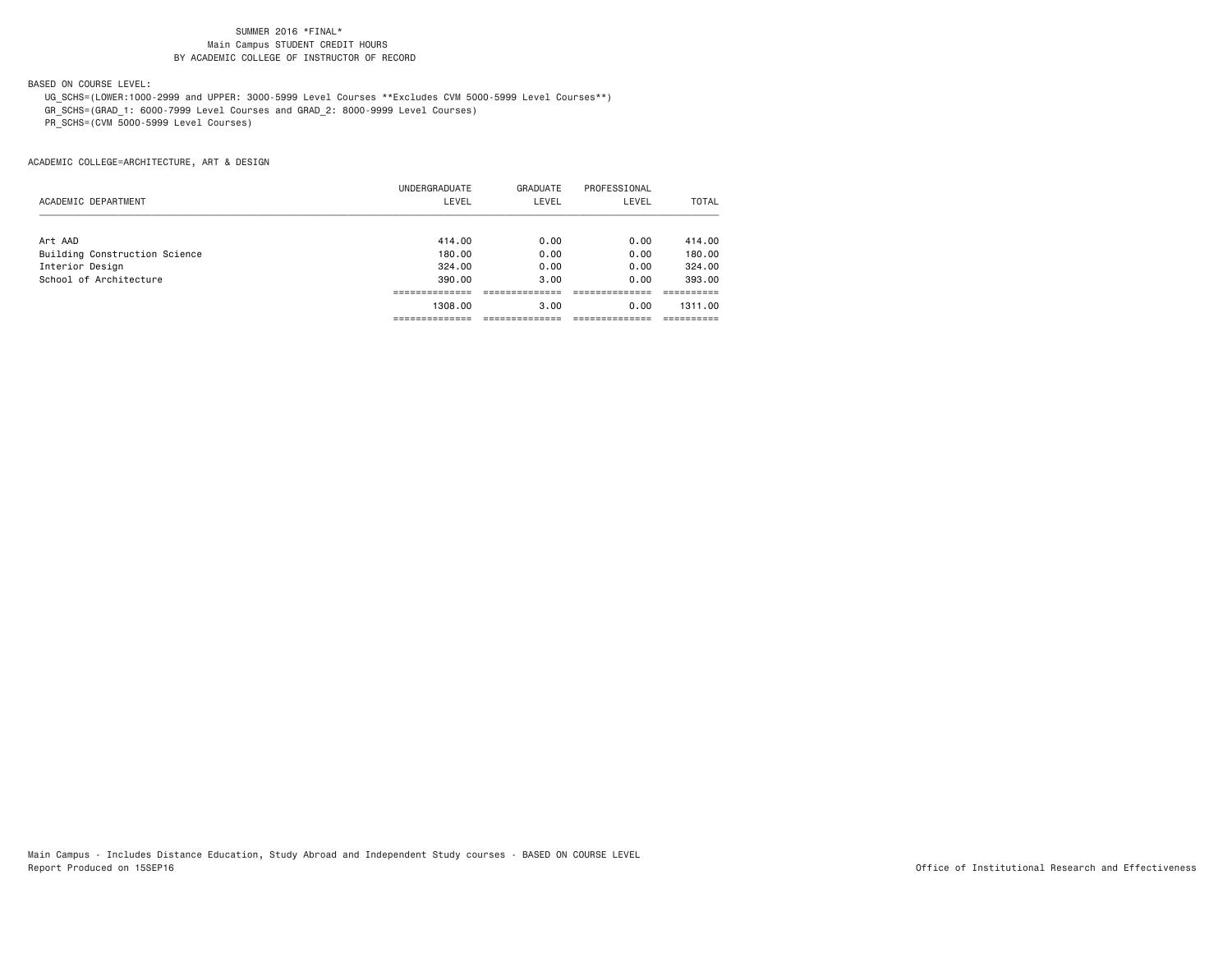BASED ON COURSE LEVEL:

UG\_SCHS=(LOWER:1000-2999 and UPPER: 3000-5999 Level Courses \*\*Excludes CVM 5000-5999 Level Courses\*\*)

GR\_SCHS=(GRAD\_1: 6000-7999 Level Courses and GRAD\_2: 8000-9999 Level Courses)

PR\_SCHS=(CVM 5000-5999 Level Courses)

ACADEMIC COLLEGE=ARTS & SCIENCES

|                                            | UNDERGRADUATE  | <b>GRADUATE</b> | PROFESSIONAL   |          |
|--------------------------------------------|----------------|-----------------|----------------|----------|
| ACADEMIC DEPARTMENT                        | LEVEL          | LEVEL           | LEVEL          | TOTAL    |
| Anthropology & Middle Eastern Cultures     | 174.00         | 16.00           | 0.00           | 190.00   |
| Biological Sciences                        | 1159.00        | 163,00          | 0.00           | 1322.00  |
| Chemistry                                  | 995,00         | 282.00          | 0.00           | 1277.00  |
| Classical & Modern Languages & Literatures | 1062.00        | 36.00           | 0.00           | 1098.00  |
| Communication                              | 1823.00        | 81.00           | 0.00           | 1904.00  |
| English                                    | 939,00         | 45.00           | 0.00           | 984.00   |
| Geosciences                                | 1884.00        | 718,00          | 0.00           | 2602.00  |
| History                                    | 348,00         | 8.00            | 0.00           | 356.00   |
| Mathematics & Statistics                   | 2775.00        | 135.00          | 0.00           | 2910.00  |
| Philosophy & Religion                      | 951,00         | 0.00            | 0.00           | 951,00   |
| Physics & Astronomy                        | 749.00         | 25,00           | 0.00           | 774.00   |
| Political Science & Public Administration  | 183,00         | 130.00          | 0.00           | 313,00   |
| Psychology                                 | 963,00         | 186.00          | 0.00           | 1149.00  |
| Sociology                                  | 700.00         | 65.00           | 0.00           | 765.00   |
|                                            |                |                 |                |          |
|                                            | 14705.00       | 1890.00         | 0.00           | 16595.00 |
|                                            | ============== | ==============  | ============== |          |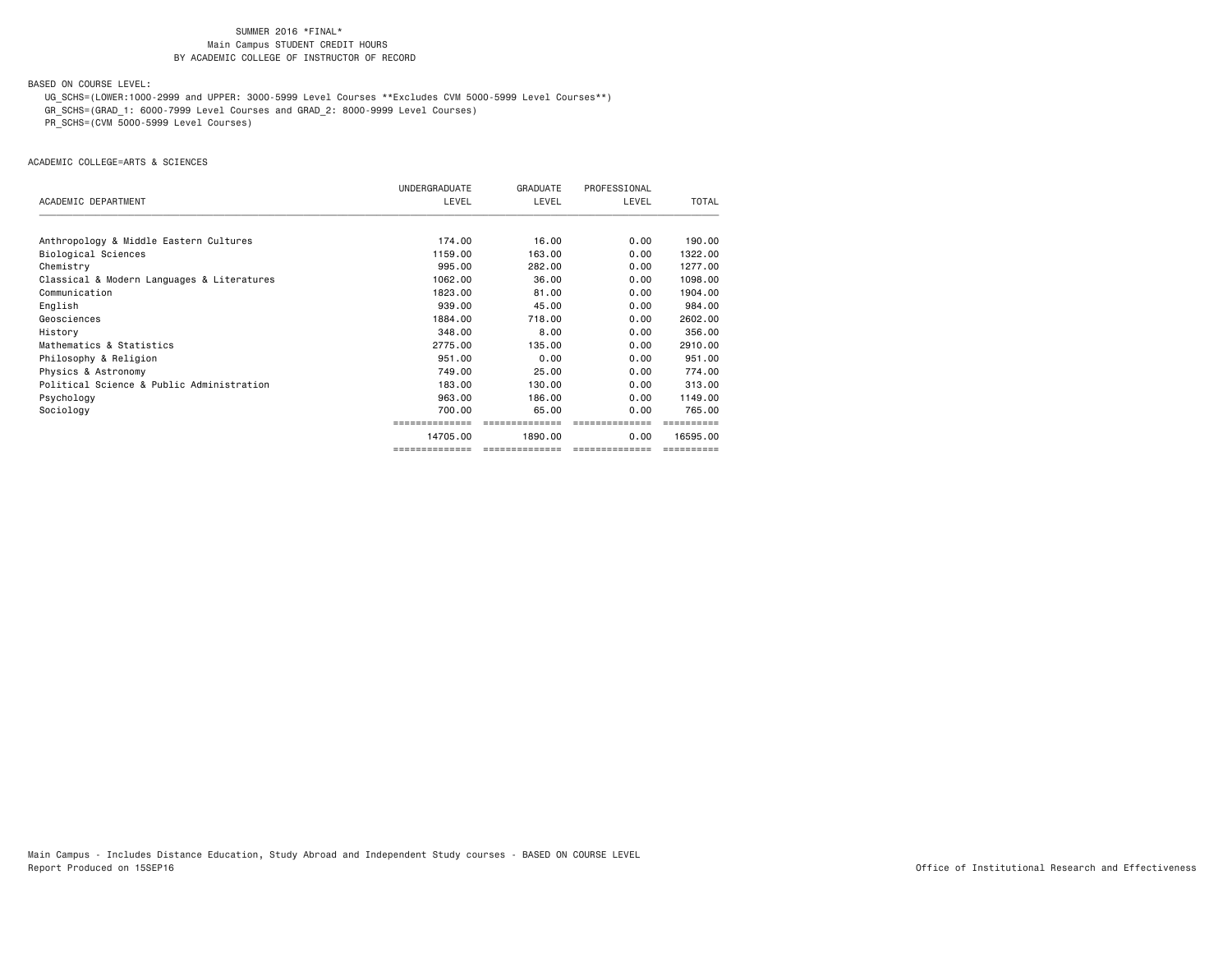# BASED ON COURSE LEVEL:

UG\_SCHS=(LOWER:1000-2999 and UPPER: 3000-5999 Level Courses \*\*Excludes CVM 5000-5999 Level Courses\*\*)

GR\_SCHS=(GRAD\_1: 6000-7999 Level Courses and GRAD\_2: 8000-9999 Level Courses)

PR\_SCHS=(CVM 5000-5999 Level Courses)

ACADEMIC COLLEGE=BUSINESS

|                                                 | UNDERGRADUATE | GRADUATE | PROFESSIONAL |         |
|-------------------------------------------------|---------------|----------|--------------|---------|
| ACADEMIC DEPARTMENT                             | LEVEL         | LEVEL    | LEVEL        | TOTAL   |
| Finance & Economics                             | 1491.00       | 232.00   | 0.00         | 1723.00 |
| Management & Information Systems                | 764.00        | 472.00   | 0.00         | 1236.00 |
| Marketing, Quantitative Analysis & Business Law | 1140.00       | 498,00   | 0.00         | 1638,00 |
| School of Accountancy                           | 1173.00       | 456.00   | 0.00         | 1629.00 |
|                                                 |               |          |              |         |
|                                                 | 4568.00       | 1658.00  | 0.00         | 6226.00 |
|                                                 |               |          |              |         |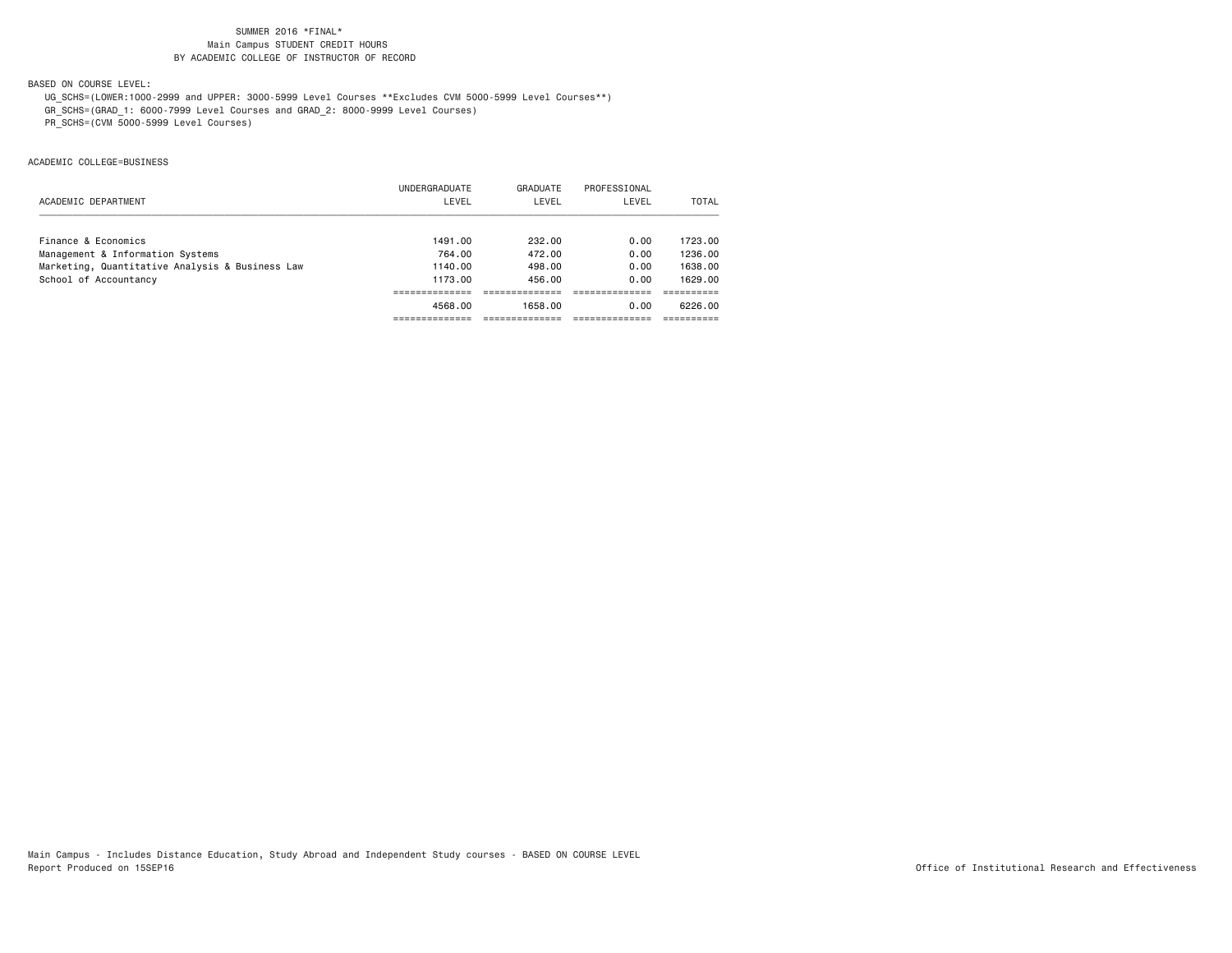# BASED ON COURSE LEVEL:

UG\_SCHS=(LOWER:1000-2999 and UPPER: 3000-5999 Level Courses \*\*Excludes CVM 5000-5999 Level Courses\*\*)

GR\_SCHS=(GRAD\_1: 6000-7999 Level Courses and GRAD\_2: 8000-9999 Level Courses)

PR\_SCHS=(CVM 5000-5999 Level Courses)

ACADEMIC COLLEGE=EDUCATION

|                                                     | UNDERGRADUATE | GRADUATE | PROFESSIONAL |         |
|-----------------------------------------------------|---------------|----------|--------------|---------|
| ACADEMIC DEPARTMENT                                 | LEVEL         | LEVEL    | LEVEL        | TOTAL   |
| Counseling, Educational Psychology, and Foundations | 1884.00       | 992.00   | 0.00         | 2876.00 |
| Curriculum, Instruction & Special Education         | 576.00        | 820.00   | 0.00         | 1396.00 |
| Educational Leadership                              | 577.00        | 768.00   | 0.00         | 1345.00 |
| Instructional Systems & Workforce Development       | 1244.00       | 318.00   | 0.00         | 1562.00 |
| Kinesiology                                         | 2294.00       | 67.00    | 0.00         | 2361.00 |
| Music                                               | 293.00        | 0.00     | 0.00         | 293.00  |
|                                                     |               |          |              |         |
|                                                     | 6868.00       | 2965.00  | 0.00         | 9833.00 |
|                                                     |               |          |              |         |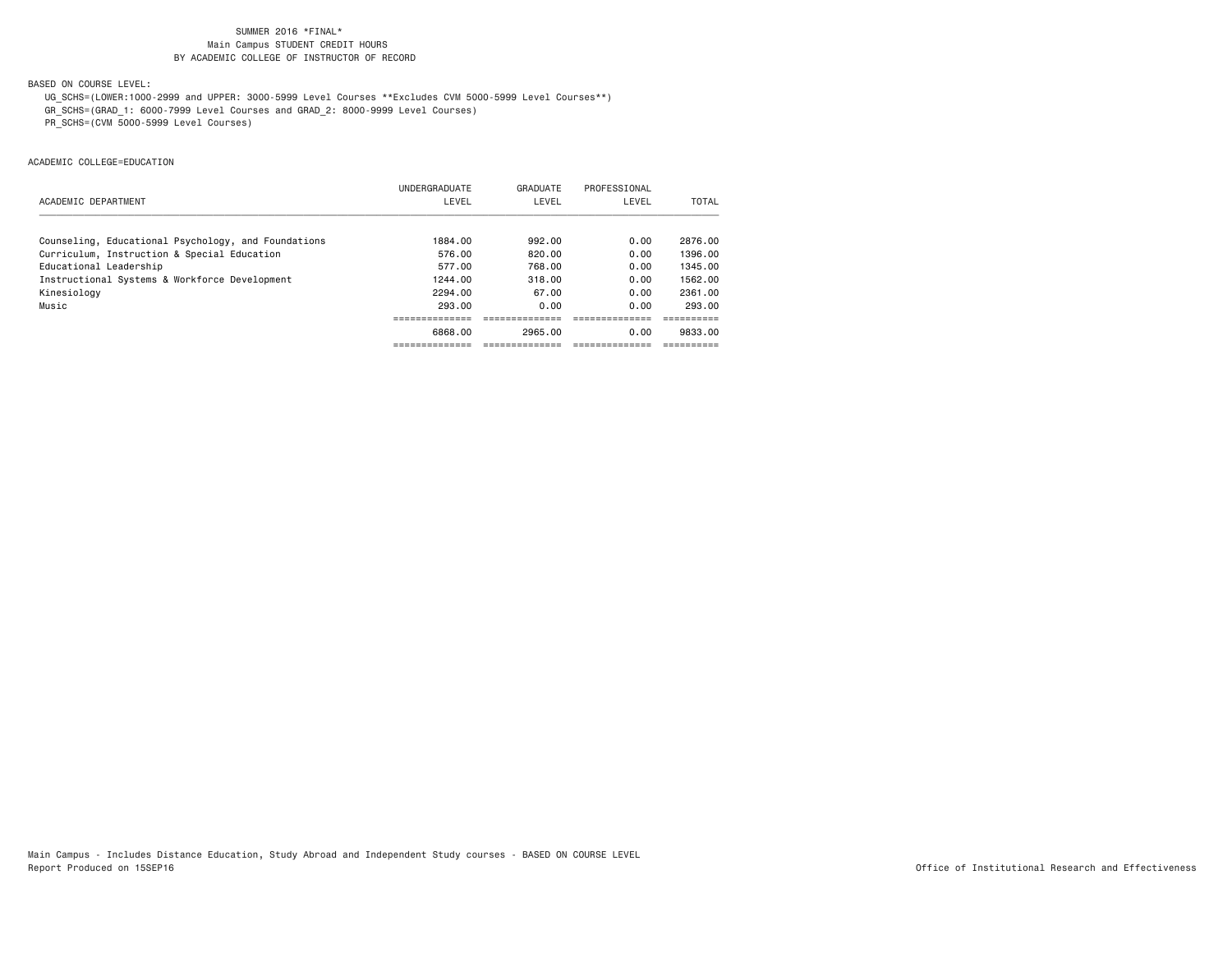# BASED ON COURSE LEVEL:

UG\_SCHS=(LOWER:1000-2999 and UPPER: 3000-5999 Level Courses \*\*Excludes CVM 5000-5999 Level Courses\*\*)

GR\_SCHS=(GRAD\_1: 6000-7999 Level Courses and GRAD\_2: 8000-9999 Level Courses)

PR\_SCHS=(CVM 5000-5999 Level Courses)

ACADEMIC COLLEGE=ENGINEERING

|                                   | UNDERGRADUATE | GRADUATE | PROFESSIONAL |         |
|-----------------------------------|---------------|----------|--------------|---------|
| ACADEMIC DEPARTMENT               | LEVEL         | LEVEL    | LEVEL        | TOTAL   |
|                                   |               |          |              |         |
| Aerospace Engineering             | 708.00        | 247.00   | 0.00         | 955,00  |
| Ag & Bio Engineering              | 6.00          | 80.00    | 0.00         | 86.00   |
| Civil & Environmental Engineering | 195.00        | 142.00   | 0.00         | 337,00  |
| Computer Science & Engineering    | 192.00        | 187.00   | 0.00         | 379.00  |
| Electrical & Computer Engineering | 342,00        | 227.00   | 0.00         | 569,00  |
| Industrial & Systems Engineering  | 297,00        | 224,00   | 0.00         | 521.00  |
| Mechanical Engineering            | 552.00        | 405.00   | 0.00         | 957.00  |
| School of Chemical Engineering    | 352.00        | 100.00   | 0.00         | 452.00  |
|                                   |               |          |              |         |
|                                   | 2644.00       | 1612.00  | 0.00         | 4256.00 |
|                                   |               |          |              |         |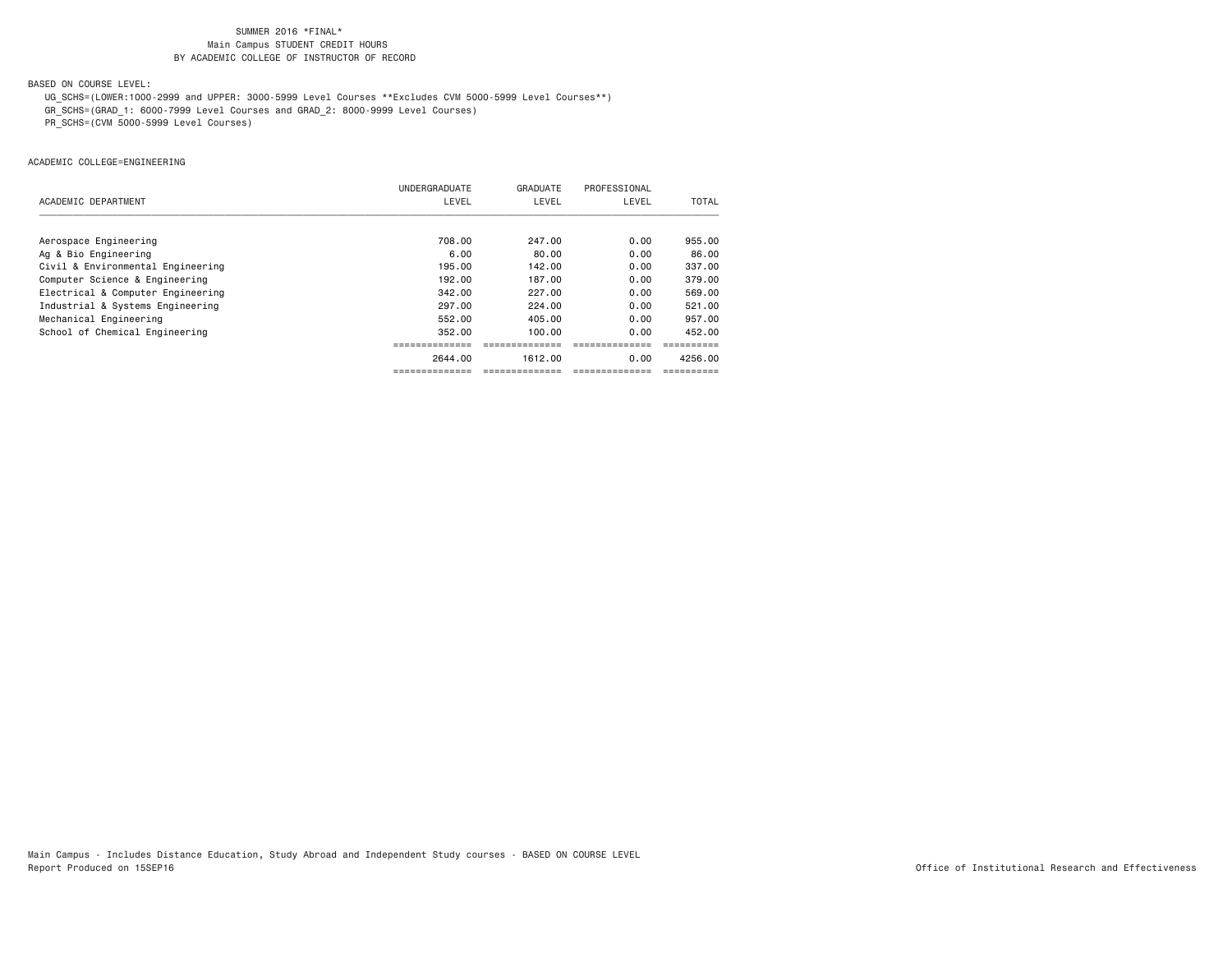# BASED ON COURSE LEVEL:

UG\_SCHS=(LOWER:1000-2999 and UPPER: 3000-5999 Level Courses \*\*Excludes CVM 5000-5999 Level Courses\*\*)

GR\_SCHS=(GRAD\_1: 6000-7999 Level Courses and GRAD\_2: 8000-9999 Level Courses)

PR\_SCHS=(CVM 5000-5999 Level Courses)

ACADEMIC COLLEGE=FOREST RESOURCES

|                                   | UNDERGRADUATE | GRADUATE | PROFESSIONAL |              |
|-----------------------------------|---------------|----------|--------------|--------------|
| ACADEMIC DEPARTMENT               | LEVEL         | LEVEL    | LEVEL        | <b>TOTAL</b> |
| Forestry                          | 308,00        | 159.00   | 0.00         | 467.00       |
| Sustainable Bioproducts           | 3.00          | 159.00   | 0.00         | 162,00       |
| Wildlife, Fisheries & Aquaculture | 88.00         | 337.00   | 0.00         | 425,00       |
|                                   |               |          |              |              |
|                                   | 399,00        | 655.00   | 0.00         | 1054.00      |
|                                   |               |          |              |              |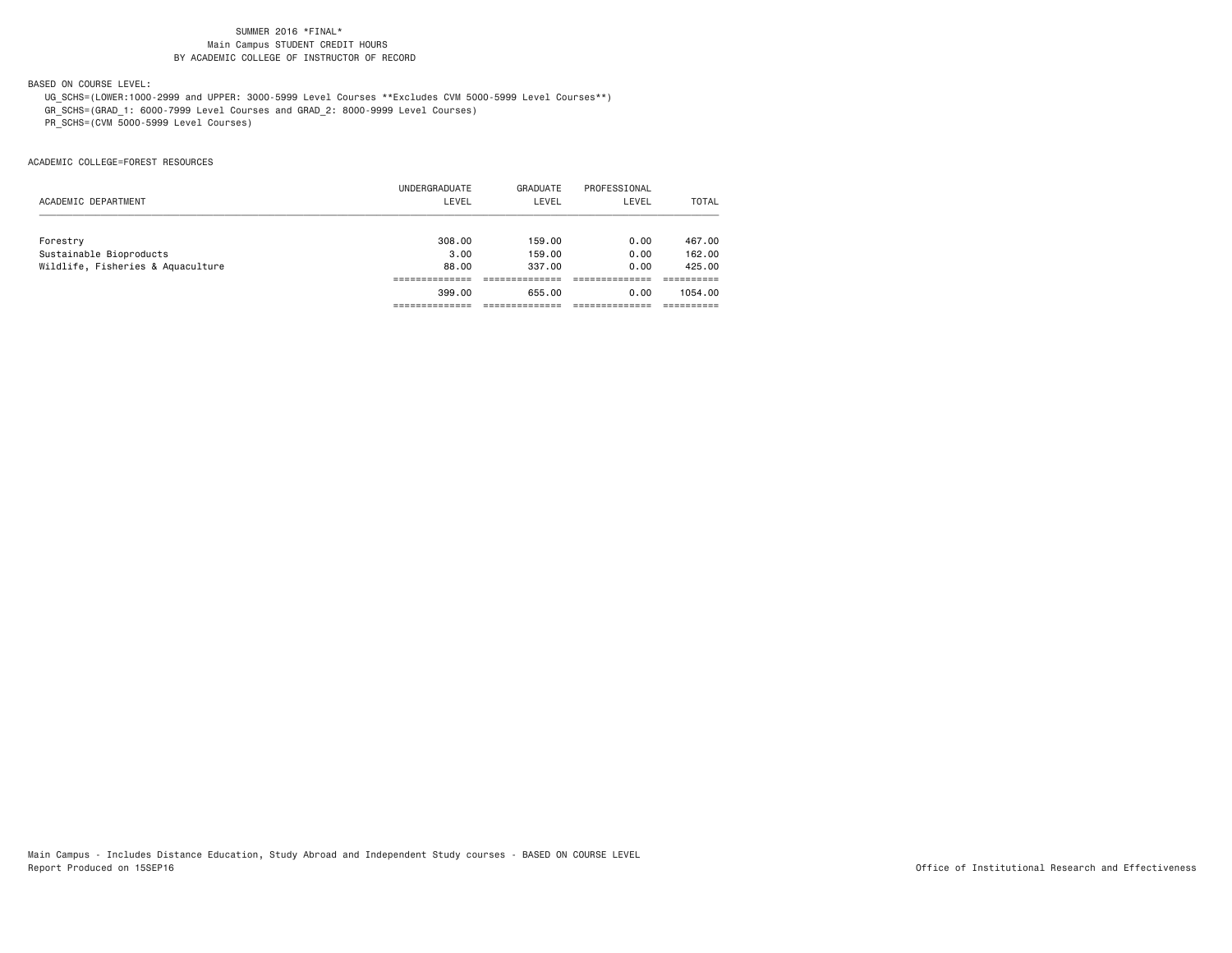BASED ON COURSE LEVEL:

UG\_SCHS=(LOWER:1000-2999 and UPPER: 3000-5999 Level Courses \*\*Excludes CVM 5000-5999 Level Courses\*\*)

GR\_SCHS=(GRAD\_1: 6000-7999 Level Courses and GRAD\_2: 8000-9999 Level Courses)

PR\_SCHS=(CVM 5000-5999 Level Courses)

ACADEMIC COLLEGE=VETERINARY MEDICINE

|                     | UNDERGRADUATE | GRADUATE | PROFESSIONAL |         |
|---------------------|---------------|----------|--------------|---------|
| ACADEMIC DEPARTMENT | LEVEL         | LEVEL    | LEVEL        | TOTAL   |
|                     |               |          |              |         |
| Veterinary Medicine | 177.00        | 281.00   | 2754.00      | 3212.00 |
|                     |               |          |              |         |
|                     | 177.00        | 281.00   | 2754.00      | 3212.00 |
|                     |               |          |              |         |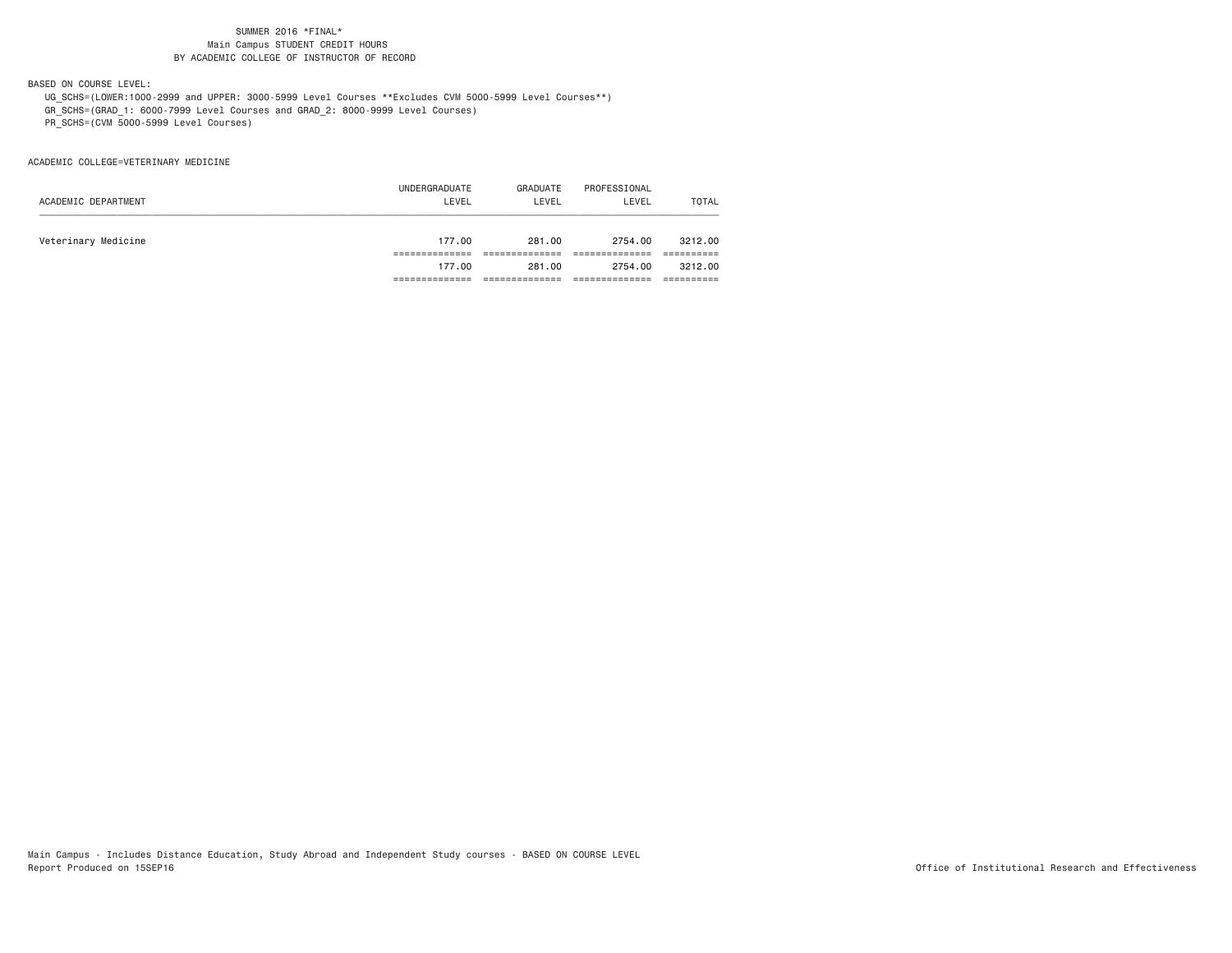| Instructor Name    | Rank | Tenure<br>Status | Course<br>Cip #                                                                                                                                                                                         | CRN   |                |                                   | Crs                                                                          |                                                                                                   | Inst<br>Per             | UG<br><b>SCHS</b>            | GR<br><b>SCHS</b>             | PR<br>SCHS                   | Total<br>SCHS       |
|--------------------|------|------------------|---------------------------------------------------------------------------------------------------------------------------------------------------------------------------------------------------------|-------|----------------|-----------------------------------|------------------------------------------------------------------------------|---------------------------------------------------------------------------------------------------|-------------------------|------------------------------|-------------------------------|------------------------------|---------------------|
| Horton, Renita     |      |                  |                                                                                                                                                                                                         |       |                |                                   |                                                                              | Research / Thesis                                                                                 | 1.00                    | 0.00                         | 6.00                          | 0.00                         | 6.00                |
|                    |      |                  |                                                                                                                                                                                                         |       |                |                                   |                                                                              |                                                                                                   |                         | 0.00                         | 6.00                          | 0.00                         | 6.00                |
| Linhoss, Anna      |      |                  | 140301                                                                                                                                                                                                  | 22629 |                |                                   |                                                                              | Research / Thesis<br>Research / Diss                                                              | 1.00<br>1.00            | 0.00<br>0.00                 | 6.00<br>12.00                 | 0.00<br>0.00                 | 6.00<br>12.00       |
|                    |      |                  |                                                                                                                                                                                                         |       |                |                                   |                                                                              |                                                                                                   |                         | 0.00                         | 18.00                         | 0.00                         | 18.00               |
| Paz, Joel          |      |                  | 140301                                                                                                                                                                                                  | 22631 |                |                                   |                                                                              | Research / Thesis<br>Research / Diss                                                              | 1.00<br>1.00            | 0.00<br>0.00                 | 6.00<br>18.00                 | 0.00<br>0.00                 | 6.00<br>18.00       |
|                    |      |                  |                                                                                                                                                                                                         |       |                |                                   |                                                                              |                                                                                                   |                         | 0.00                         | 24.00                         | 0.00                         | 24.00               |
| Purswell, Joseph   |      |                  |                                                                                                                                                                                                         |       |                |                                   |                                                                              | Research / Diss                                                                                   | 1.00                    | 0.00                         | 1.00                          | 0.00                         | 1.00                |
|                    |      |                  |                                                                                                                                                                                                         |       |                |                                   |                                                                              |                                                                                                   |                         | 0.00                         | 1.00                          | 0.00                         | 1.00                |
| Simpson, Chartrisa |      |                  |                                                                                                                                                                                                         |       |                |                                   |                                                                              | Research / Diss                                                                                   | 1.00                    | 0.00                         | 6.00                          | 0.00                         | 6.00                |
|                    |      |                  |                                                                                                                                                                                                         |       |                |                                   |                                                                              |                                                                                                   |                         | 0.00                         | 6.00                          | 0.00                         | 6.00                |
| Yu, Fei            |      |                  | 140301                                                                                                                                                                                                  |       |                |                                   |                                                                              | Research / Diss                                                                                   | 1.00                    | 0.00                         | 6.00                          | 0.00                         | 6.00                |
|                    |      |                  |                                                                                                                                                                                                         |       |                |                                   |                                                                              |                                                                                                   |                         | 0.00                         | 6.00                          | 0.00                         | 6.00                |
|                    |      |                  |                                                                                                                                                                                                         |       |                |                                   |                                                                              |                                                                                                   |                         | ========<br>0.00<br>======== | ========<br>61.00<br>======== | ========<br>0.00<br>======== | ==========<br>61.00 |
|                    |      |                  | Research Assist Pro Non-Ten Track<br>Assistant Professor Ten Track<br>Associate Professor Tenured<br>Non-Employee/Affili Not Applicable<br>Assistant Professor Ten Track<br>Associate Professor Tenured |       | 22616<br>22634 | 140301 22612 ABE 8000<br>ABE 8000 | 22614 ABE 8000<br>140301 22618 ABE 9000<br>140301 22619 ABE 9000<br>ABE 9000 | 103 D<br>105 D<br>ABE 9000 113 D<br>107 D<br>ABE 9000 115 D<br>102 <sub>D</sub><br>103 D<br>116 D | Course # Sec Type Title |                              |                               |                              |                     |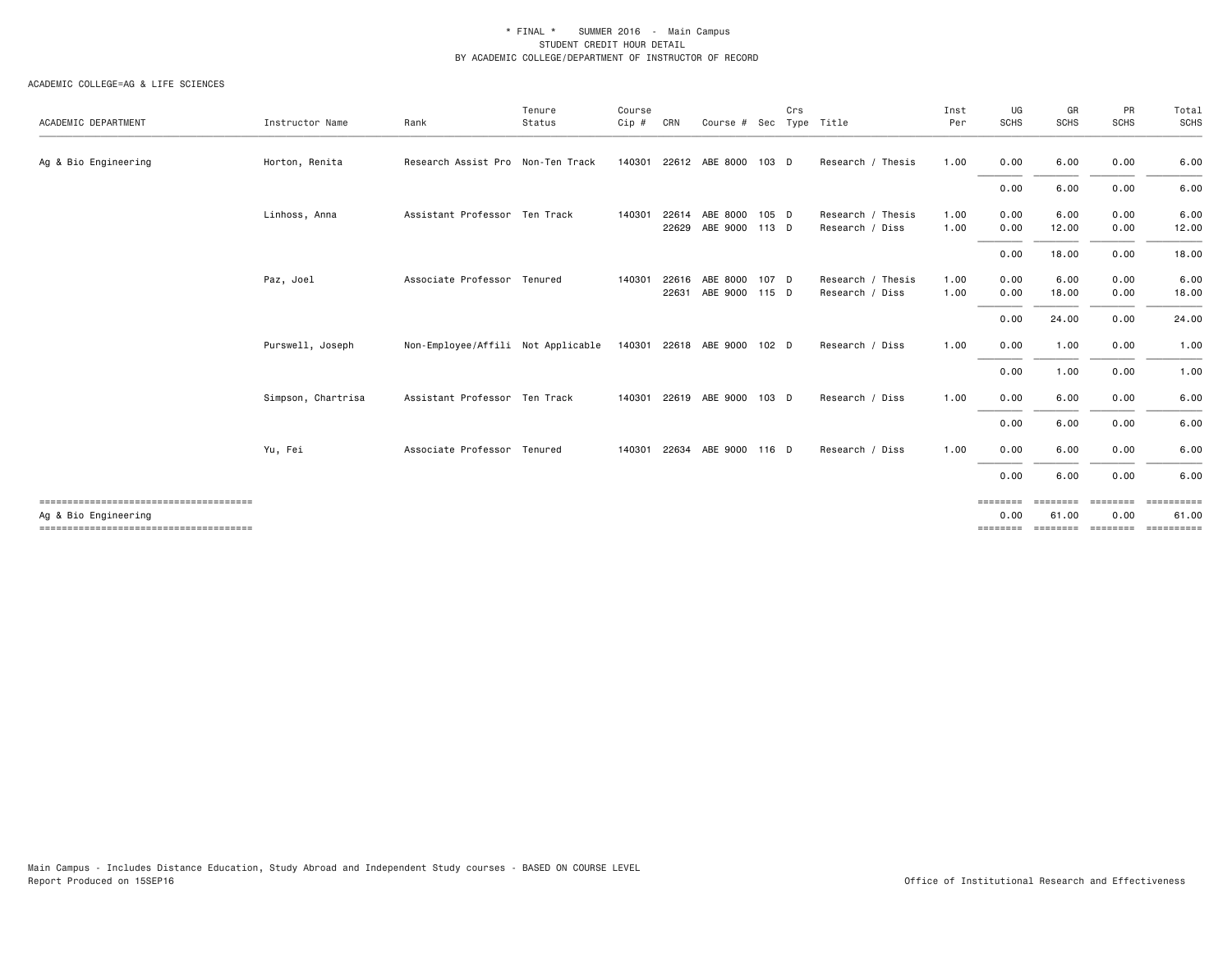#### ACADEMIC COLLEGE=AG & LIFE SCIENCES

| ACADEMIC DEPARTMENT                    | Instructor Name  | Rank                              | Tenure<br>Status | Course<br>Cip # | CRN   | Course # Sec Type Title     |       | Crs |                           | Inst<br>Per | UG<br><b>SCHS</b> | GR<br><b>SCHS</b> | PR<br><b>SCHS</b>                   | Total<br><b>SCHS</b> |
|----------------------------------------|------------------|-----------------------------------|------------------|-----------------|-------|-----------------------------|-------|-----|---------------------------|-------------|-------------------|-------------------|-------------------------------------|----------------------|
|                                        |                  |                                   |                  |                 |       |                             |       |     |                           |             |                   |                   |                                     |                      |
| Agricultural Economics                 | Barnes, James    | Extension Assist Pr Non-Ten Track |                  | 010103          | 22569 | AEC 8000                    | 108 D |     | Research / Thesis         | 1.00        | 0.00              | 1.00              | 0.00                                | 1.00                 |
|                                        |                  |                                   |                  |                 | 22825 | AEC 7000                    | 101 I |     | Directed Indiv Study 1.00 |             | 0.00              | 1.00              | 0.00                                | 1.00                 |
|                                        |                  |                                   |                  |                 | 22826 | AEC 7000                    | 102 I |     | Directed Indiv Study 1.00 |             | 0.00              | 1.00              | 0.00                                | 1.00                 |
|                                        |                  |                                   |                  |                 |       | 23317 AEC 4000 01 I         |       |     | Directed Indiv Study 1.00 |             | 1.00              | 0.00              | 0.00                                | 1.00                 |
|                                        |                  |                                   |                  |                 |       |                             |       |     |                           |             | 1.00              | 3.00              | 0.00                                | 4.00                 |
|                                        | Barnett, Barry   | Professor                         | Tenured          |                 |       | 010103 22302 AEC 8000 101 D |       |     | Research / Thesis         | 1.00        | 0.00              | 1.00              | 0.00                                | 1.00                 |
|                                        |                  |                                   |                  |                 |       |                             |       |     |                           |             | 0.00              | 1.00              | 0.00                                | 1.00                 |
|                                        | Coatney, Kalyn   | Associate Professor Tenured       |                  |                 |       | 010103 21941 AEC 4133 01 C  |       |     | Food Markets & Price 1.00 |             | 21.00             | 0.00              | 0.00                                | 21.00                |
|                                        |                  |                                   |                  |                 | 22303 | AEC 8000 102 D              |       |     | Research / Thesis         | 1.00        | 0.00              | 12.00             | 0.00                                | 12.00                |
|                                        |                  |                                   |                  |                 |       |                             |       |     |                           |             | 21.00             | 12.00             | 0.00                                | 33.00                |
|                                        | Coble, Keith     | Professor                         | Tenured          | 010103          |       | 22304 AEC 8000 103 D        |       |     | Research / Thesis         | 1.00        | 0.00              | 3.00              | 0.00                                | 3.00                 |
|                                        |                  |                                   |                  |                 |       |                             |       |     |                           |             | 0.00              | 3.00              | 0.00                                | 3.00                 |
|                                        | Harri, Ardian    | Associate Professor Tenured       |                  | 010103          | 22530 | AEC 8000                    | 01    | D   | Research / Thesis         | 1.00        | 0.00              | 3.00              | 0.00                                | 3.00                 |
|                                        |                  |                                   |                  | 450602          |       | 20038 AEC 8843 001 C        |       |     | Survey Design & Exp       | 0.66        | 0.00              | 11.88             | 0.00                                | 11.88                |
|                                        |                  |                                   |                  |                 |       |                             |       |     |                           |             |                   |                   |                                     |                      |
|                                        |                  |                                   |                  |                 |       |                             |       |     |                           |             | 0.00              | 14.88             | 0.00                                | 14.88                |
|                                        | Interis, Matthew | Associate Professor Tenured       |                  | 450602          |       | 20038 AEC 8843 001 C        |       |     | Survey Design & Exp       | 0.34        | 0.00              | 6.12              | 0.00                                | 6.12                 |
|                                        |                  |                                   |                  |                 |       |                             |       |     |                           |             | 0.00              | 6.12              | 0.00                                | 6.12                 |
|                                        | Little, Randall  | Professor                         | Tenured          | 010101          | 20034 | AEC 4530 01 E               |       |     | Internship AEC-AGBM       | 1.00        | 3.00              | 0.00              | 0.00                                | 3.00                 |
|                                        |                  |                                   |                  |                 | 20036 | AEC 6530                    | 01    | E   | Internship AEC-AGBM       | 1.00        | 0.00              | 4.00              | 0.00                                | 4.00                 |
|                                        |                  |                                   |                  |                 |       | 521003 20584 EXL 1191 51    |       | - E | Leadership Internshi 1.00 |             | 1.00              | 0.00              | 0.00                                | 1.00                 |
|                                        |                  |                                   |                  |                 |       |                             |       |     |                           |             | 4.00              | 4.00              | 0.00                                | 8.00                 |
|                                        | Petrolia, Daniel | Associate Professor Tenured       |                  | 010103          |       | 22306 AEC 8000 105 D        |       |     | Research / Thesis         | 1.00        | 0.00              | 6.00              | 0.00                                | 6.00                 |
|                                        |                  |                                   |                  |                 |       |                             |       |     |                           |             | 0.00              | 6.00              | 0.00                                | 6.00                 |
|                                        | Tack, Jesse      | Associate Professor Tenured       |                  | 010103          |       | 22307 AEC 8000 106 D        |       |     | Research / Thesis         | 1.00        | 0.00              | 9.00              | 0.00                                | 9.00                 |
|                                        |                  |                                   |                  |                 |       |                             |       |     |                           |             | 0.00              | 9.00              | 0.00                                | 9.00                 |
|                                        | Williams, Brian  | Extension Assist Pr Non-Ten Track |                  |                 |       | 010103 22308 AEC 8000 107 D |       |     | Research / Thesis         | 1.00        | 0.00              | 3.00              | 0.00                                | 3.00                 |
|                                        |                  |                                   |                  |                 |       |                             |       |     |                           |             | 0.00              | 3.00              | 0.00                                | 3.00                 |
|                                        |                  |                                   |                  |                 |       |                             |       |     |                           |             |                   | ======== ======== | ========                            | ==========           |
| Agricultural Economics                 |                  |                                   |                  |                 |       |                             |       |     |                           |             | 26.00             | 62.00             | 0.00                                | 88.00                |
| -------------------------------------- |                  |                                   |                  |                 |       |                             |       |     |                           |             |                   |                   | -------- ------- -------- --------- |                      |

Main Campus - Includes Distance Education, Study Abroad and Independent Study courses - BASED ON COURSE LEVEL

Office of Institutional Research and Effectiveness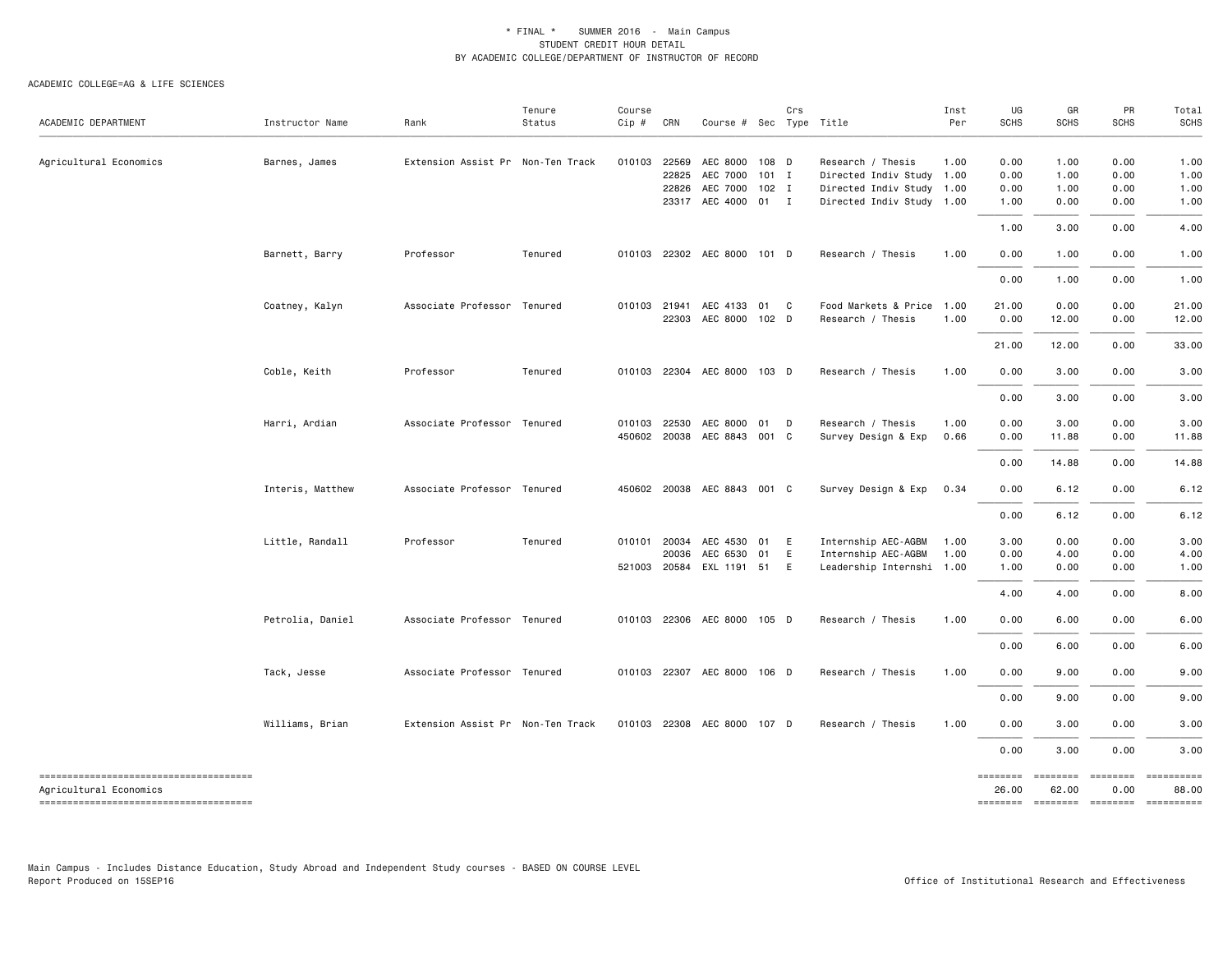| ACADEMIC DEPARTMENT  | Instructor Name                                           | Rank                          | Tenure<br>Status | Course<br>Cip #            | CRN                                       | Course # Sec Type Title                                                 |                | Crs    |                                                                                                                    | Inst<br>Per          | UG<br><b>SCHS</b>                    | GR<br><b>SCHS</b>                     | PR<br><b>SCHS</b>                    | Total<br><b>SCHS</b>                  |
|----------------------|-----------------------------------------------------------|-------------------------------|------------------|----------------------------|-------------------------------------------|-------------------------------------------------------------------------|----------------|--------|--------------------------------------------------------------------------------------------------------------------|----------------------|--------------------------------------|---------------------------------------|--------------------------------------|---------------------------------------|
| Animal Dairy Science | Cavinder, Clay                                            | Associate Professor Tenured   |                  | 010901<br>010999           | 22664                                     | ADS 8000 102 D<br>23202 ADS 4520 101 E                                  |                |        | Research/Thesis<br>Livestock Extension                                                                             | 1.00<br>1.00         | 0.00<br>3.00                         | 6.00<br>0.00                          | 0.00<br>0.00                         | 6.00<br>3.00                          |
|                      |                                                           |                               |                  |                            |                                           |                                                                         |                |        |                                                                                                                    |                      | 3.00                                 | 6.00                                  | 0.00                                 | 9.00                                  |
|                      | Devost-Burnett, Derris                                    | Assistant Professor Ten Track |                  | 010901<br>010999           | 23435<br>23331                            | ADS 8000 51<br>ADS 4440 101 E                                           |                | D      | Research/Thesis<br>Research Exp Pract                                                                              | 1.00<br>1.00         | 0.00<br>2.00                         | 3.00<br>0.00                          | 0.00<br>0.00                         | 3.00<br>2.00                          |
|                      |                                                           |                               |                  |                            |                                           |                                                                         |                |        |                                                                                                                    |                      | 2.00                                 | 3.00                                  | 0.00                                 | 5.00                                  |
|                      | Dinh, Thu                                                 | Assistant Professor Ten Track |                  | 010101<br>010401<br>010901 | 23198<br>21858                            | ADS 4000 852 A<br>ADS 3314<br>22685 ADS 9000 104 D                      | 01             | B      | Directed Indiv Study 0.50<br>Intro to Meat Scienc<br>Research/Diss                                                 | 1.00<br>1.00         | 3.00<br>72.00<br>0.00                | 0.00<br>0.00<br>6.00                  | 0.00<br>0.00<br>0.00                 | 3.00<br>72.00<br>6.00                 |
|                      |                                                           |                               |                  |                            |                                           |                                                                         |                |        |                                                                                                                    |                      | 75.00                                | 6.00                                  | 0.00                                 | 81.00                                 |
|                      | Graves, Jessica                                           | Instructor                    | Non-Ten Track    | 010101                     | 20028                                     | ADS 4420 101 E<br>23198 ADS 4000 852 A                                  |                |        | ADS Internship<br>Directed Indiv Study                                                                             | 1.00<br>0.50         | 71.00<br>3.00                        | 0.00<br>0.00                          | 0.00<br>0.00                         | 71.00<br>3.00                         |
|                      |                                                           |                               |                  |                            |                                           |                                                                         |                |        |                                                                                                                    |                      | 74.00                                | 0.00                                  | 0.00                                 | 74.00                                 |
|                      | Larson, Jamie                                             | Associate Professor Tenured   |                  | 260707                     |                                           | 22886 PHY 9000 101 D                                                    |                |        | Research / Diss                                                                                                    | 1.00                 | 0.00                                 | 6.00                                  | 0.00                                 | 6.00                                  |
|                      |                                                           |                               |                  |                            |                                           |                                                                         |                |        |                                                                                                                    |                      | 0.00                                 | 6.00                                  | 0.00                                 | 6.00                                  |
|                      | Lemley, Caleb                                             | Assistant Professor Ten Track |                  | 010901                     | 22669                                     | ADS 8000 107 D<br>22688 ADS 9000 107 D                                  |                |        | Research/Thesis<br>Research/Diss                                                                                   | 1.00<br>1.00         | 0.00<br>0.00                         | 3.00<br>6.00                          | 0.00<br>0.00                         | 3.00<br>6.00                          |
|                      |                                                           |                               |                  |                            |                                           |                                                                         |                |        |                                                                                                                    |                      | 0.00                                 | 9.00                                  | 0.00                                 | 9.00                                  |
|                      | Liao, Shengfa                                             | Assistant Professor Ten Track |                  | 010901                     |                                           | 22689 ADS 9000 108 D                                                    |                |        | Research/Diss                                                                                                      | 1.00                 | 0.00                                 | 12.00                                 | 0.00                                 | 12.00                                 |
|                      |                                                           |                               |                  |                            |                                           |                                                                         |                |        |                                                                                                                    |                      | 0.00                                 | 12.00                                 | 0.00                                 | 12.00                                 |
|                      | Nguekam Feugang, Jean-M Research Assist Pro Non-Ten Track |                               |                  | 260707                     | 22880                                     | PHY 8000<br>23150 PHY 7000 101 I                                        | 103 D          |        | Research / Thesis<br>Directed Indiv Study 1.00                                                                     | 1.00                 | 0.00<br>0.00                         | 6.00<br>4.00                          | 0.00<br>0.00                         | 6.00<br>4.00                          |
|                      |                                                           |                               |                  |                            |                                           |                                                                         |                |        |                                                                                                                    |                      | 0.00                                 | 10.00                                 | 0.00                                 | 10.00                                 |
|                      | Nicodemus, Molly                                          | Associate Professor Tenured   |                  | 010507<br>260707           | 20027                                     | ADS 3223<br>23383 PHY 8000 51                                           | 51             | В<br>D | Horse Management<br>Research / Thesis                                                                              | 1.00<br>1.00         | 30.00<br>0.00                        | 0.00<br>1.00                          | 0.00<br>0.00                         | 30.00<br>1.00                         |
|                      |                                                           |                               |                  |                            |                                           |                                                                         |                |        |                                                                                                                    |                      | 30.00                                | 1.00                                  | 0.00                                 | 31.00                                 |
|                      | Rude, Brian                                               | Professor                     | Tenured          | 010101<br>010901<br>010999 | 23148<br>23149<br>22676<br>22695<br>22321 | ADS 4000 101 I<br>ADS 4000<br>ADS 8000<br>ADS 9000 114 D<br>ADS 8990 01 | 102 I<br>114 D | C      | Directed Indiv Study 1.00<br>Directed Indiv Study 1.00<br>Research/Thesis<br>Research/Diss<br>Special Topic In ADS | 1.00<br>1.00<br>1.00 | 4.00<br>3.00<br>0.00<br>0.00<br>0.00 | 0.00<br>0.00<br>3.00<br>3.00<br>21.00 | 0.00<br>0.00<br>0.00<br>0.00<br>0.00 | 4.00<br>3.00<br>3.00<br>3.00<br>21.00 |
|                      |                                                           |                               |                  |                            |                                           |                                                                         |                |        |                                                                                                                    |                      | 7.00                                 | 27.00                                 | 0.00                                 | 34.00                                 |
|                      | Ward, Stephanie                                           | Associate Professor Tenured   |                  |                            |                                           | 010101 23424 ADS 4000 51 I                                              |                |        | Directed Indiv Study 1.00                                                                                          |                      | 3.00                                 | 0.00                                  | 0.00                                 | 3.00                                  |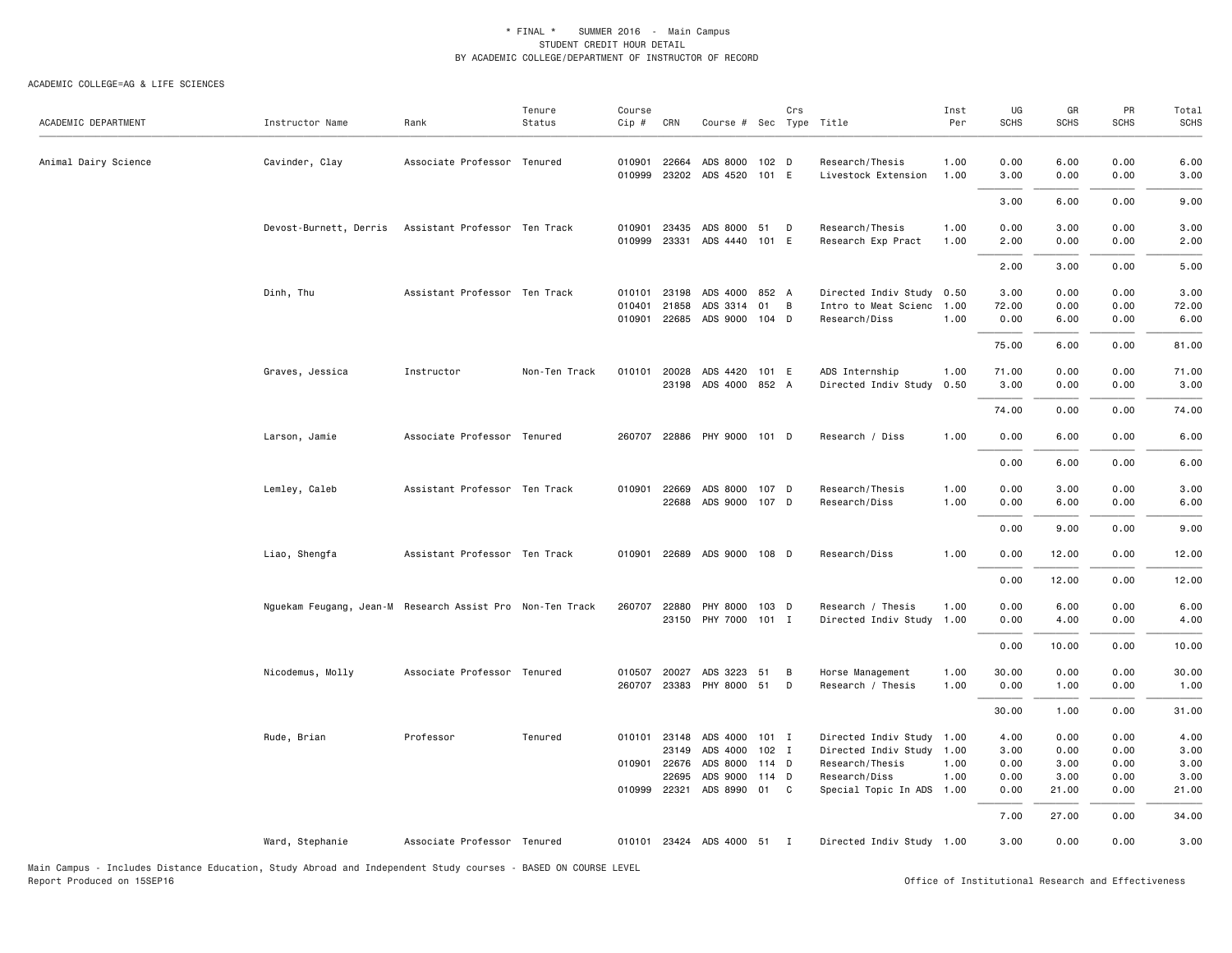| ACADEMIC DEPARTMENT  | Instructor Name | Rank                        | Tenure<br>Status | Course<br>$Cip$ # | CRN | Course # Sec Type Title | Crs |                 | Inst<br>Per | UG<br><b>SCHS</b> | GR<br><b>SCHS</b> | <b>PR</b><br><b>SCHS</b> | Total<br>SCHS |
|----------------------|-----------------|-----------------------------|------------------|-------------------|-----|-------------------------|-----|-----------------|-------------|-------------------|-------------------|--------------------------|---------------|
|                      |                 |                             |                  |                   |     |                         |     |                 |             |                   |                   |                          |               |
| Animal Dairy Science | Ward, Stephanie | Associate Professor Tenured |                  | 010901            |     | 22680 ADS 8000 118 D    |     | Research/Thesis | 1.00        | 0.00              | 3,00              | 0.00                     | 3.00          |
|                      |                 |                             |                  |                   |     |                         |     |                 |             | 3.00              | 3.00              | 0.00                     | 6.00          |
|                      |                 |                             |                  |                   |     |                         |     |                 |             | $=$ = = = = = = = | ========          | ========                 | ==========    |
| Animal Dairy Science |                 |                             |                  |                   |     |                         |     |                 |             | 194.00            | 83,00             | 0.00                     | 277.00        |
|                      |                 |                             |                  |                   |     |                         |     |                 |             | $=$ = = = = = = = | ========          | ========                 | ==========    |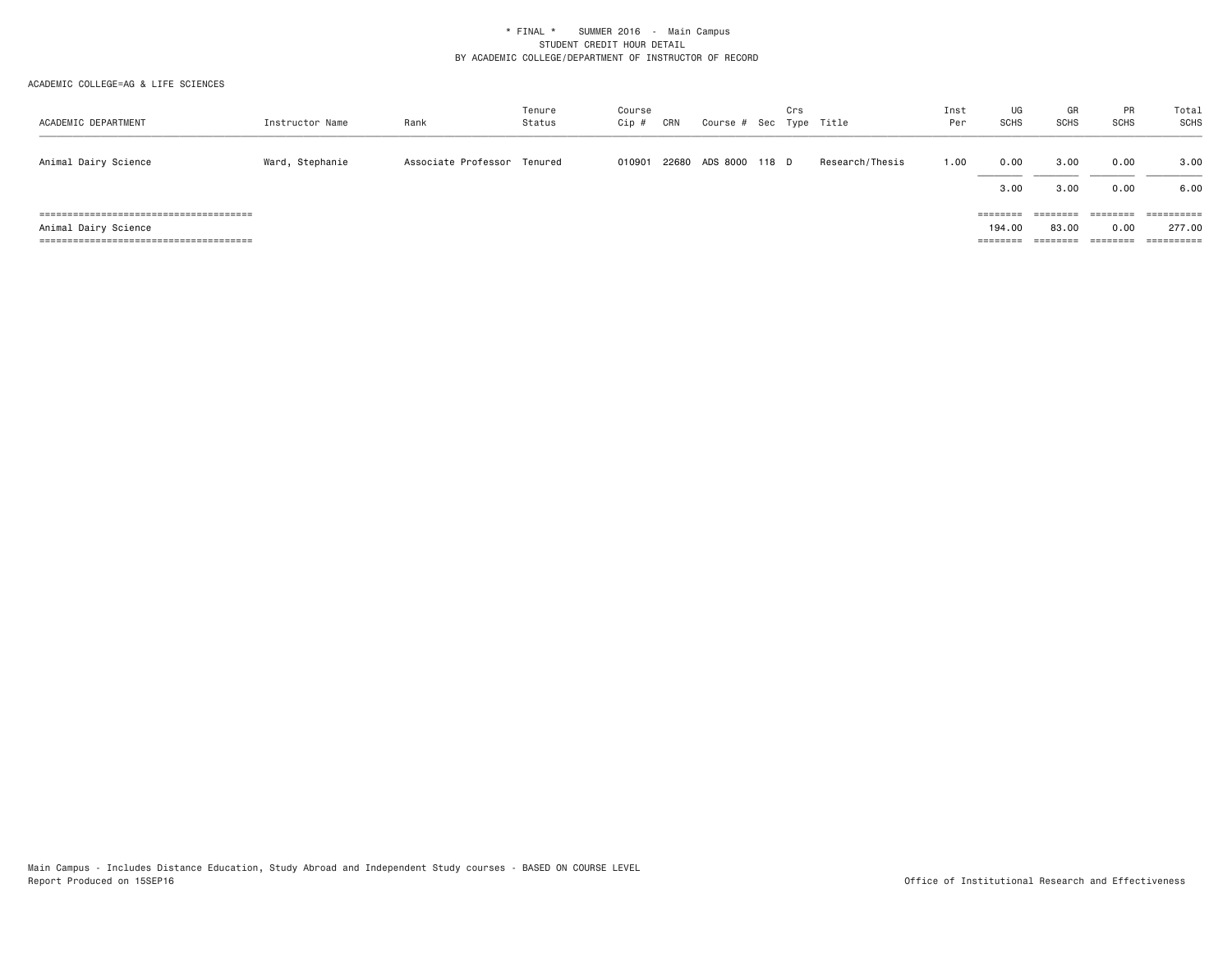| ACADEMIC DEPARTMENT                                  | Instructor Name      | Rank                              | Tenure<br>Status | Course<br>Cip # | CRN                                     | Course # Sec Type Title                      |                                  | Crs |                                                                                                      | Inst<br>Per  | UG<br><b>SCHS</b>             | GR<br><b>SCHS</b>             | PR<br>SCHS                   | Total<br><b>SCHS</b>           |
|------------------------------------------------------|----------------------|-----------------------------------|------------------|-----------------|-----------------------------------------|----------------------------------------------|----------------------------------|-----|------------------------------------------------------------------------------------------------------|--------------|-------------------------------|-------------------------------|------------------------------|--------------------------------|
| Biochemistry,Molecular Biology,Entomol Allen, Thomas |                      | Extension Assoc Pro Non-Ten Track |                  |                 | 260702 22568<br>22829                   | EPP 8000<br>EPP 9000                         | 104 D<br>101 D                   |     | Research / Thesis<br>Research / Diss                                                                 | 1.00<br>1.00 | 0.00<br>0.00                  | 6.00<br>3.00                  | 0.00<br>0.00                 | 6.00<br>3.00                   |
|                                                      |                      |                                   |                  |                 |                                         |                                              |                                  |     |                                                                                                      |              | 0.00                          | 9.00                          | 0.00                         | 9.00                           |
|                                                      | Baird, Richard       | Professor                         | Tenured          |                 | 260702 23308<br>23309<br>23337          | EPP 7000<br>EPP 7000<br>EPP 7000 106 I       | $104$ I<br>105 I                 |     | Directed Indiv Study 1.00<br>Directed Indiv Study 1.00<br>Directed Indiv Study 1.00                  |              | 0.00<br>0.00<br>0.00          | 3.00<br>3.00<br>3.00          | 0.00<br>0.00<br>0.00         | 3.00<br>3.00<br>3.00           |
|                                                      |                      |                                   |                  |                 |                                         |                                              |                                  |     |                                                                                                      |              | 0.00                          | 9.00                          | 0.00                         | 9.00                           |
|                                                      | Brown Johnson, Ashli | Non-Faculty                       | Tenured          |                 | 260202 22565<br>22908                   | BCH 9000 102 D<br>BCH 7000                   | $01$ I                           |     | Research/Diss<br>Directed Indiv Study 1.00                                                           | 1.00         | 0.00<br>0.00                  | 15.00<br>3.00                 | 0.00<br>0.00                 | 15.00<br>3.00                  |
|                                                      |                      |                                   |                  |                 |                                         |                                              |                                  |     |                                                                                                      |              | 0.00                          | 18.00                         | 0.00                         | 18.00                          |
|                                                      | Brown, Richard       | Professor                         | Tenured          |                 | 260702 22607<br>22987                   | EPP 8000 105 D<br>EPP 7000 101 I             |                                  |     | Research / Thesis<br>Directed Indiv Study 1.00                                                       | 1.00         | 0.00<br>0.00                  | 6.00<br>1.00                  | 0.00<br>0.00                 | 6.00<br>1.00                   |
|                                                      |                      |                                   |                  |                 |                                         |                                              |                                  |     |                                                                                                      |              | 0.00                          | 7.00                          | 0.00                         | 7.00                           |
|                                                      | Catchot, Angus       | Extension Professor Non-Ten Track |                  | 260702          | 22560<br>22831                          | EPP 8000 102 D<br>EPP 9000 102 D             |                                  |     | Research / Thesis<br>Research / Diss                                                                 | 1.00<br>1.00 | 0.00<br>0.00                  | 42.00<br>30.00                | 0.00<br>0.00                 | 42.00<br>30.00                 |
|                                                      |                      |                                   |                  |                 |                                         |                                              |                                  |     |                                                                                                      |              | 0.00                          | 72.00                         | 0.00                         | 72.00                          |
|                                                      | Chastain, Daryl      | Research Assist Pro Non-Ten Track |                  |                 |                                         | 011101 22911 PSS 9000 126 D                  |                                  |     | Research / Diss                                                                                      | 1.00         | 0.00                          | 6.00                          | 0.00                         | 6.00                           |
|                                                      |                      |                                   |                  |                 |                                         |                                              |                                  |     |                                                                                                      |              | 0.00                          | 6.00                          | 0.00                         | 6.00                           |
|                                                      | Farnell, Yuhua       | Assistant Professor Ten Track     |                  |                 |                                         | 260202 22566 BCH 9000 103 D                  |                                  |     | Research/Diss                                                                                        | 1.00         | 0.00                          | 6.00                          | 0.00                         | 6.00                           |
|                                                      |                      |                                   |                  |                 |                                         |                                              |                                  |     |                                                                                                      |              | 0.00                          | 6.00                          | 0.00                         | 6.00                           |
|                                                      | Goddard, Jerome      | Extension Professor Non-Ten Track |                  |                 | 260702 23170<br>23397                   | EPP 9000<br>EPP 8000                         | 104 D<br>51                      | D   | Research / Diss<br>Research / Thesis                                                                 | 1.00<br>1.00 | 0.00<br>0.00                  | 6.00<br>6.00                  | 0.00<br>0.00                 | 6.00<br>6.00                   |
|                                                      |                      |                                   |                  |                 |                                         |                                              |                                  |     |                                                                                                      |              | 0.00                          | 12.00                         | 0.00                         | 12.00                          |
|                                                      | Harris, Jeffrey      | Extension Assist Pr Non-Ten Track |                  |                 |                                         | 260702 23030 EPP 8000 107 D                  |                                  |     | Research / Thesis                                                                                    | 1.00         | 0.00                          | 6.00                          | 0.00                         | 6.00                           |
|                                                      |                      |                                   |                  |                 |                                         |                                              |                                  |     |                                                                                                      |              | 0.00                          | 6.00                          | 0.00                         | 6.00                           |
|                                                      | Hoffmann, Federico   | Assistant Professor Ten Track     |                  |                 |                                         | 260202 22538 BCH 9000 101 D                  |                                  |     | Research/Diss                                                                                        | 1.00         | 0.00                          | 6.00                          | 0.00                         | 6.00                           |
|                                                      |                      |                                   |                  |                 |                                         |                                              |                                  |     |                                                                                                      |              | 0.00                          | 6.00                          | 0.00                         | 6.00                           |
|                                                      | King, Jonas          | Assistant Professor Ten Track     |                  |                 | 260202 22300<br>22301<br>22356<br>23103 | BCH 4013<br>BCH 6013<br>BCH 4000<br>BCH 9000 | 501 C<br>501 C<br>101 I<br>108 D |     | Principles of Bioche 1.00<br>Principles of Bioche 1.00<br>Directed Indiv Study 1.00<br>Research/Diss | 1.00         | 63.00<br>0.00<br>3.00<br>0.00 | 0.00<br>12.00<br>0.00<br>6.00 | 0.00<br>0.00<br>0.00<br>0.00 | 63.00<br>12.00<br>3.00<br>6.00 |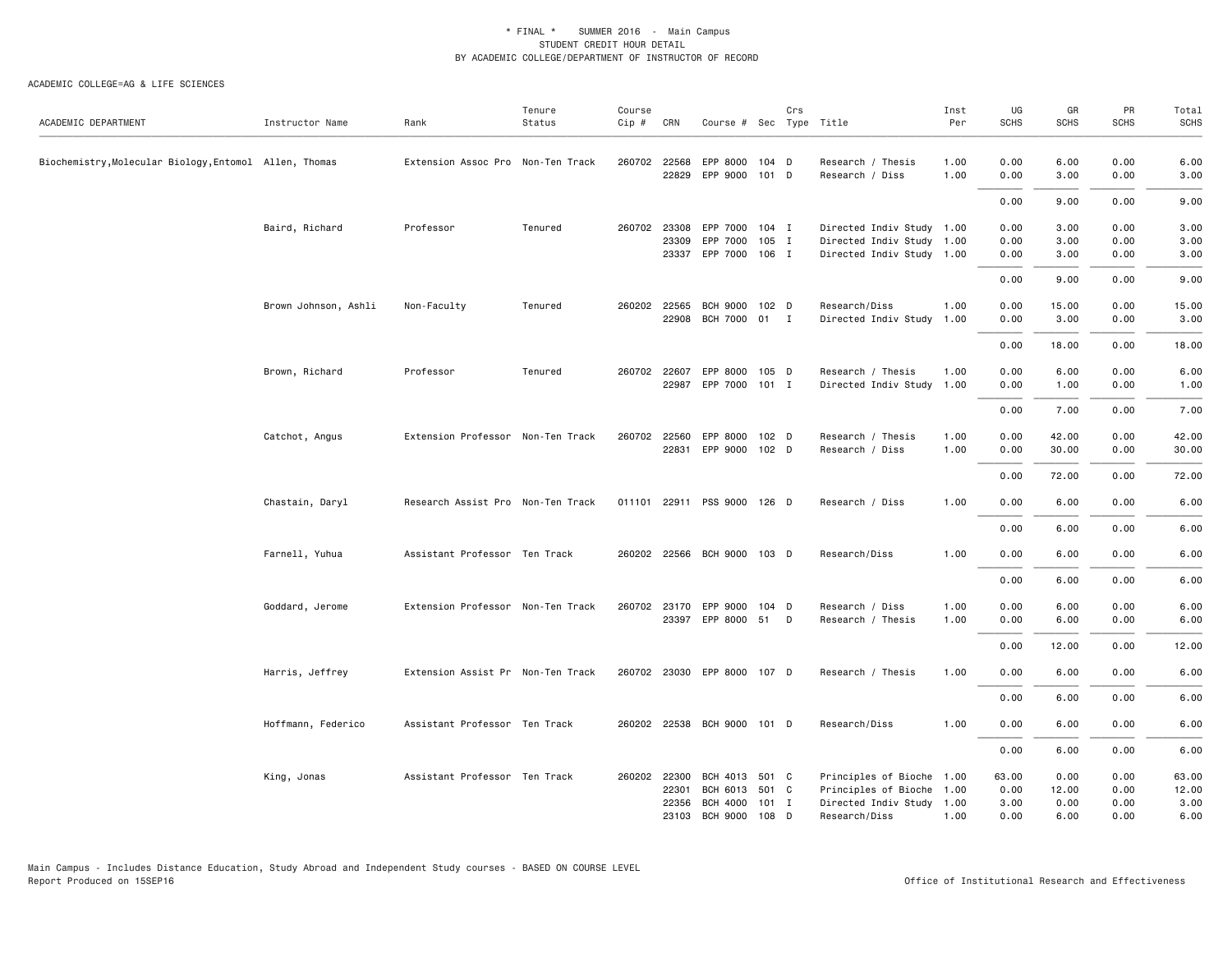#### ACADEMIC COLLEGE=AG & LIFE SCIENCES

| ACADEMIC DEPARTMENT                                       | Instructor Name        | Rank                              | Tenure<br>Status | Course<br>Cip # | CRN   | Course # Sec Type Title          |         | Crs |                                                        | Inst<br>Per | UG<br>SCHS   | GR<br><b>SCHS</b> | PR<br><b>SCHS</b> | Total<br><b>SCHS</b> |
|-----------------------------------------------------------|------------------------|-----------------------------------|------------------|-----------------|-------|----------------------------------|---------|-----|--------------------------------------------------------|-------------|--------------|-------------------|-------------------|----------------------|
|                                                           |                        |                                   |                  |                 |       |                                  |         |     |                                                        |             |              |                   |                   |                      |
|                                                           |                        |                                   |                  |                 |       |                                  |         |     |                                                        |             | 66.00        | 18.00             | 0.00              | 84.00                |
| Biochemistry, Molecular Biology, Entomol Krishnan, Natraj |                        | Assistant Professor Ten Track     |                  |                 |       | 260802 20078 BCH 4113 01 C       |         |     | Essentials Mol Genet 0.75                              |             | 15.75        | 0.00              | 0.00              | 15.75                |
|                                                           |                        |                                   |                  |                 |       |                                  |         |     |                                                        |             | 15.75        | 0.00              | 0.00              | 15.75                |
|                                                           | Lawrence, Gary         | Associate Professor Tenured       |                  | 260702 22984    |       | EPP 9000 103 D                   |         |     | Research / Diss                                        | 1.00        | 0.00         | 6.00              | 0.00              | 6.00                 |
|                                                           |                        |                                   |                  |                 | 23283 | EPP 7000<br>23284 EPP 7000 103 I | $102$ I |     | Directed Indiv Study 1.00<br>Directed Indiv Study 1.00 |             | 0.00<br>0.00 | 3.00<br>3.00      | 0.00<br>0.00      | 3.00<br>3.00         |
|                                                           |                        |                                   |                  |                 |       |                                  |         |     |                                                        |             | 0.00         | 12.00             | 0.00              | 12.00                |
|                                                           | Li, Jiaxu              | Associate Professor Tenured       |                  | 260202 23047    |       | <b>BCH 9000</b>                  | 106 D   |     | Research/Diss                                          | 1.00        | 0.00         | 5.00              | 0.00              | 5.00                 |
|                                                           |                        |                                   |                  |                 |       | 23110 BCH 7000                   | $101$ I |     | Directed Indiv Study 1.00                              |             | 0.00         | 4.00              | 0.00              | 4.00                 |
|                                                           |                        |                                   |                  |                 |       |                                  |         |     |                                                        |             | 0.00         | 9.00              | 0.00              | 9.00                 |
|                                                           | Lu, Shien              | Associate Professor Tenured       |                  |                 |       | 260702 22564 EPP 8000 103 D      |         |     | Research / Thesis                                      | 1.00        | 0.00         | 6.00              | 0.00              | 6.00                 |
|                                                           |                        |                                   |                  |                 |       |                                  |         |     |                                                        |             | 0.00         | 6.00              | 0.00              | 6.00                 |
|                                                           | Ma, Din-Pow            | Professor                         | Tenured          |                 |       | 260202 23140 BCH 9000 109 D      |         |     | Research/Diss                                          | 1.00        | 0.00         | 6.00              | 0.00              | 6.00                 |
|                                                           |                        |                                   |                  |                 |       |                                  |         |     |                                                        |             | 0.00         | 6.00              | 0.00              | 6.00                 |
|                                                           | Musser, Fred           | Associate Professor Tenured       |                  |                 |       | 011102 21049 PSS 3423 103 E      |         |     | Agronomy Internship                                    | 1.00        | 27.00        | 0.00              | 0.00              | 27.00                |
|                                                           |                        |                                   |                  |                 |       |                                  |         |     |                                                        |             | 27.00        | 0.00              | 0.00              | 27.00                |
|                                                           | Peng, Zhaohua          | Professor                         | Tenured          |                 |       | 260202 22830 BCH 9000 105 D      |         |     | Research/Diss                                          | 1.00        | 0.00         | 12.00             | 0.00              | 12.00                |
|                                                           |                        |                                   |                  |                 |       |                                  |         |     |                                                        |             | 0.00         | 12.00             | 0.00              | 12.00                |
|                                                           | Popescu, Sorina        | Assistant Professor Ten Track     |                  |                 |       | 260202 23048 BCH 9000 107 D      |         |     | Research/Diss                                          | 1.00        | 0.00         | 6.00              | 0.00              | 6.00                 |
|                                                           |                        |                                   |                  |                 |       |                                  |         |     |                                                        |             | 0.00         | 6.00              | 0.00              | 6.00                 |
|                                                           | Riggins, John          | Associate Professor Tenured       |                  |                 |       | 260702 22543 EPP 8000 101 D      |         |     | Research / Thesis                                      | 1.00        | 0.00         | 18.00             | 0.00              | 18.00                |
|                                                           |                        |                                   |                  |                 |       |                                  |         |     |                                                        |             | 0.00         | 18.00             | 0.00              | 18.00                |
|                                                           | Shan, Xueyan           | Research Assist Pro Non-Ten Track |                  |                 |       | 260202 22539 BCH 8000 101 D      |         |     | Research / Thesis                                      | 1.00        | 0.00         | 6.00              | 0.00              | 6.00                 |
|                                                           |                        |                                   |                  |                 |       |                                  |         |     |                                                        |             | 0.00         | 6.00              | 0.00              | 6.00                 |
|                                                           | Sparks, Darrell        | Assistant Professor Ten Track     |                  | 260202 23225    |       | BCH 9000 111 D                   |         |     | Research/Diss                                          | 1.00        | 0.00         | 6.00              | 0.00              | 6.00                 |
|                                                           |                        |                                   |                  |                 |       | 260707 22890 PHY 9000 105 D      |         |     | Research / Diss                                        | 1.00        | 0.00         | 9.00              | 0.00              | 9.00                 |
|                                                           |                        |                                   |                  |                 |       |                                  |         |     |                                                        |             | 0.00         | 15.00             | 0.00              | 15.00                |
|                                                           | Tomaso-Peterson, Maria | Research Assoc Prof Non-Ten Track |                  |                 |       | 260702 22780 EPP 8000 106 D      |         |     | Research / Thesis                                      | 1.00        | 0.00         | 12.00             | 0.00              | 12.00                |

Main Campus - Includes Distance Education, Study Abroad and Independent Study courses - BASED ON COURSE LEVEL

Office of Institutional Research and Effectiveness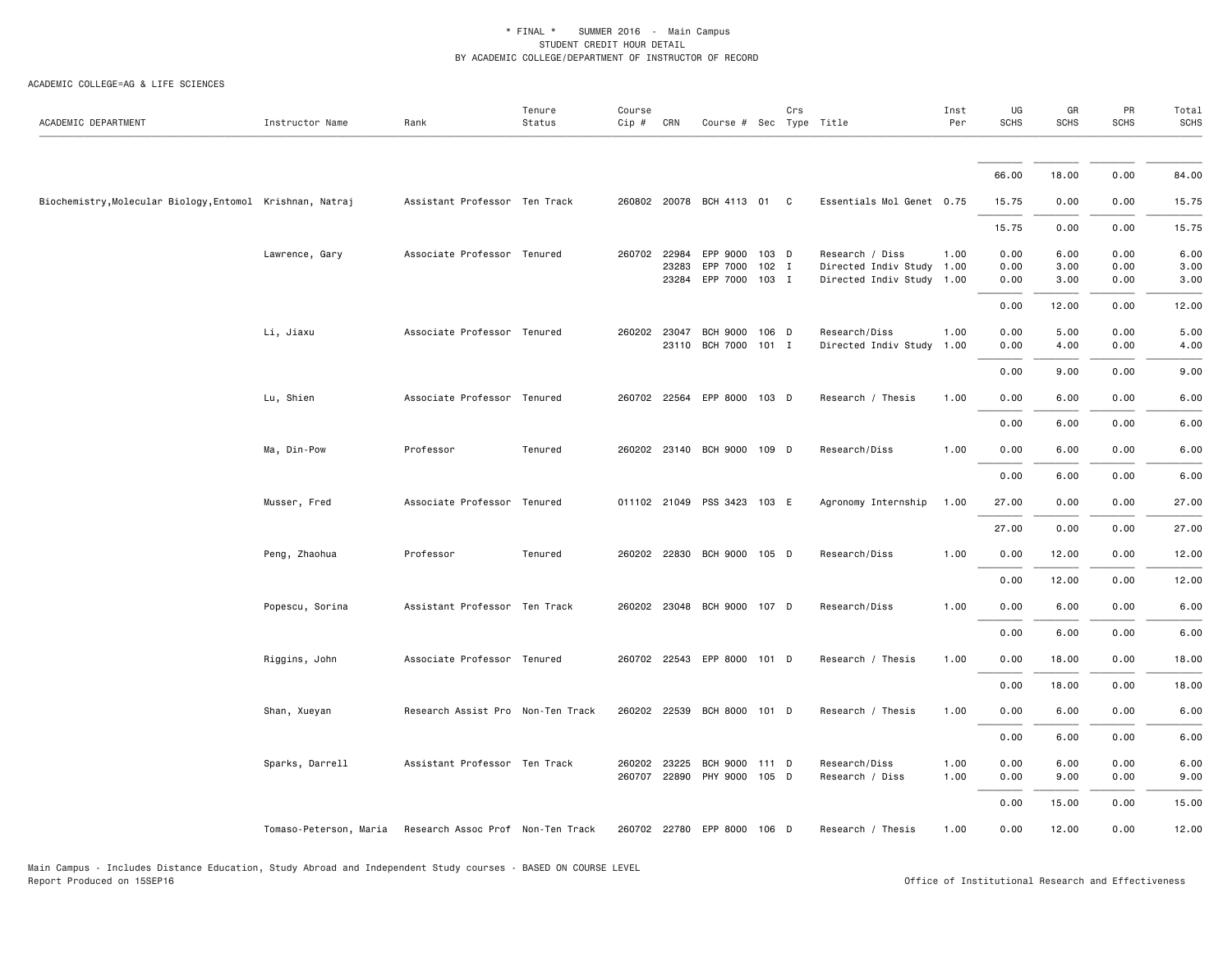| ACADEMIC DEPARTMENT                                    | Instructor Name    | Rank                               | Tenure<br>Status | Course<br>$Cip$ # | CRN   | Course # Sec                |       | Crs            | Type Title                | Inst<br>Per | UG<br><b>SCHS</b> | GR<br><b>SCHS</b> | PR<br><b>SCHS</b> | Total<br>SCHS |
|--------------------------------------------------------|--------------------|------------------------------------|------------------|-------------------|-------|-----------------------------|-------|----------------|---------------------------|-------------|-------------------|-------------------|-------------------|---------------|
|                                                        |                    |                                    |                  |                   |       |                             |       |                |                           |             |                   |                   |                   |               |
|                                                        |                    |                                    |                  |                   |       |                             |       |                |                           |             | 0.00              | 12.00             | 0.00              | 12.00         |
| Biochemistry, Molecular Biology, Entomol Vance, Carrie |                    | Research Assist Pro Non-Ten Track  |                  |                   |       | 260202 22604 BCH 8000       | 102 D |                | Research / Thesis         | 1.00        | 0.00              | 11.00             | 0.00              | 11.00         |
|                                                        |                    |                                    |                  |                   |       |                             |       |                |                           |             | 0.00              | 11.00             | 0.00              | 11.00         |
|                                                        | Warburton, Marilyn | Non-Employee/Affili Not Applicable |                  |                   |       | 011101 22234 PSS 9000 122 D |       |                | Research / Diss           | 1.00        | 0.00              | 6.00              | 0.00              | 6.00          |
|                                                        |                    |                                    |                  |                   |       |                             |       |                |                           |             | 0.00              | 6.00              | 0.00              | 6.00          |
|                                                        | Willard, Scott     | Non-Faculty                        | Tenured          | 260707            | 23190 | PHY 9000                    | 01    | $\Box$         | Research / Diss           | 1.00        | 0.00              | 3.00              | 0.00              | 3.00          |
|                                                        |                    |                                    |                  |                   | 23191 | PHY 9000 51                 |       | D              | Research / Diss           | 1.00        | 0.00              | 3.00              | 0.00              | 3.00          |
|                                                        |                    |                                    |                  |                   |       |                             |       |                |                           |             | 0.00              | 6.00              | 0.00              | 6.00          |
|                                                        | Willeford, Kenneth | Professor                          | Tenured          | 260202            | 22567 | <b>BCH 9000</b>             | 104 D |                | Research/Diss             | 1.00        | 0.00              | 12.00             | 0.00              | 12.00         |
|                                                        |                    |                                    |                  | 260402            | 20079 | BCH 6113                    | 01 C  |                | Essentials Mol Genet      | 1.00        | 0.00              | 3.00              | 0.00              | 3.00          |
|                                                        |                    |                                    |                  | 260802            | 20078 | BCH 4113                    | 01    | $\overline{c}$ | Essentials Mol Genet 0.25 |             | 5.25              | 0.00              | 0.00              | 5.25          |
|                                                        |                    |                                    |                  |                   |       |                             |       |                |                           |             | 5.25              | 15.00             | 0.00              | 20.25         |
|                                                        |                    |                                    |                  |                   |       |                             |       |                |                           |             | $=$ = = = = = = = | ========          | ========          | EEEEEEEE      |
| Biochemistry, Molecular Biology, Entomol               |                    |                                    |                  |                   |       |                             |       |                |                           |             | 114.00            | 309,00            | 0.00              | 423,00        |
|                                                        |                    |                                    |                  |                   |       |                             |       |                |                           |             | $=$ = = = = = = = | ========          | ---------         | ==========    |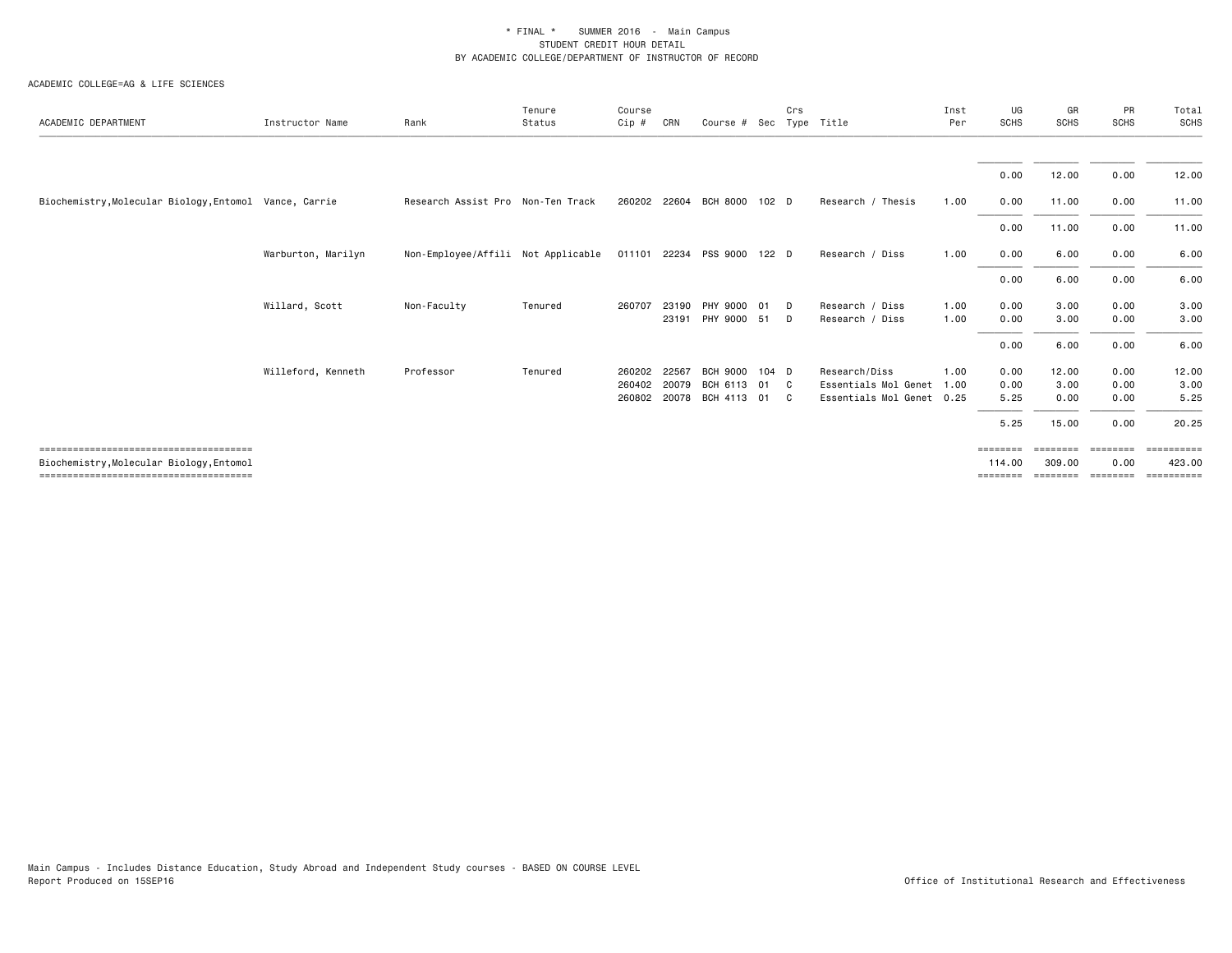| ACADEMIC DEPARTMENT                                 | Instructor Name  | Rank                              | Tenure<br>Status | Course<br>Cip #  | CRN                                   | Course # Sec Type Title                             |                | Crs               |                                                                           | Inst<br>Per  | UG<br>SCHS           | GR<br><b>SCHS</b>      | PR<br><b>SCHS</b>    | Total<br>SCHS          |
|-----------------------------------------------------|------------------|-----------------------------------|------------------|------------------|---------------------------------------|-----------------------------------------------------|----------------|-------------------|---------------------------------------------------------------------------|--------------|----------------------|------------------------|----------------------|------------------------|
| Food Science, Nutrition & Health Promo Byrd, Sylvia |                  | Professor                         | Tenured          |                  | 190599 22086<br>22100                 | <b>FNH 8000</b><br>FNH 9000 101 D                   | 101 D          |                   | Research/Thesis<br>Research/Diss                                          | 1.00<br>1.00 | 0.00<br>0.00         | 6.00<br>6.00           | 0.00<br>0.00         | 6.00<br>6.00           |
|                                                     |                  |                                   |                  |                  |                                       |                                                     |                |                   |                                                                           |              | 0.00                 | 12.00                  | 0.00                 | 12.00                  |
|                                                     | Chang, Kow-Ching | Professor                         | Tenured          | 190599           |                                       | 23189 FNH 9000 51 D                                 |                |                   | Research/Diss                                                             | 1.00         | 0.00                 | 13.00                  | 0.00                 | 13.00                  |
|                                                     |                  |                                   |                  |                  |                                       |                                                     |                |                   |                                                                           |              | 0.00                 | 13.00                  | 0.00                 | 13.00                  |
|                                                     | Cheng, Wen-Hsing | Associate Professor Ten Track     |                  |                  | 190599 22102                          | <b>FNH 9000</b><br>23182 FNH 9000 01                | 103 D          | $\mathsf{D}$      | Research/Diss<br>Research/Diss                                            | 1.00<br>1.00 | 0.00<br>0.00         | 6.00<br>6.00           | 0.00<br>0.00         | 6.00<br>6.00           |
|                                                     |                  |                                   |                  |                  |                                       |                                                     |                |                   |                                                                           |              | 0.00                 | 12.00                  | 0.00                 | 12.00                  |
|                                                     | Haque, Zahur     | Professor                         | Tenured          | 190599           | 22089<br>22103                        | <b>FNH 8000</b><br>FNH 9000 104 D                   | 104 D          |                   | Research/Thesis<br>Research/Diss                                          | 1.00<br>1.00 | 0.00<br>0.00         | 1.00<br>6.00           | 0.00<br>0.00         | 1.00<br>6.00           |
|                                                     |                  |                                   |                  |                  |                                       |                                                     |                |                   |                                                                           |              | 0.00                 | 7.00                   | 0.00                 | 7.00                   |
|                                                     | Hunt, Barry      | Professor                         | Tenured          | 190599           | 23046                                 | FNH 7000 551 I<br>512207 22111 FNH 8193 551 C       |                |                   | Directed Indiv Study 1.00<br>Problems in Health E 1.00                    |              | 0.00<br>0.00         | 3.00<br>39.00          | 0.00<br>0.00         | 3.00<br>39.00          |
|                                                     |                  |                                   |                  |                  |                                       |                                                     |                |                   |                                                                           |              | 0.00                 | 42.00                  | 0.00                 | 42.00                  |
|                                                     | Kim, Tae Jo      | Research Assist Pro Non-Ten Track |                  |                  |                                       | 190599 22091 FNH 8000 106 D                         |                |                   | Research/Thesis                                                           | 1.00         | 0.00                 | 9.00                   | 0.00                 | 9.00                   |
|                                                     |                  |                                   |                  |                  |                                       |                                                     |                |                   |                                                                           |              | 0.00                 | 9.00                   | 0.00                 | 9.00                   |
|                                                     | Mahmoud, Barakat | Extension Assist Pr Non-Ten Track |                  |                  |                                       | 190599 22105 FNH 9000 106 D                         |                |                   | Research/Diss                                                             | 1.00         | 0.00                 | 5.00                   | 0.00                 | 5.00                   |
|                                                     |                  |                                   |                  |                  |                                       |                                                     |                |                   |                                                                           |              | 0.00                 | 5.00                   | 0.00                 | 5.00                   |
|                                                     | Matich, June     | Instructor                        | Non-Ten Track    | 190504           | 20666                                 | <b>FNH 2293</b><br>20715 HS 2293                    | 001 C<br>001 C |                   | Indiv & Family Nutri 1.00<br>Indiv & Family Nutri 1.00                    |              | 12.00<br>6.00        | 0.00<br>0.00           | 0.00<br>0.00         | 12.00<br>6.00          |
|                                                     |                  |                                   |                  |                  |                                       |                                                     |                |                   |                                                                           |              | 18.00                | 0.00                   | 0.00                 | 18.00                  |
|                                                     | Mosby, Terezie   | Assistant Professor Ten Track     |                  |                  | 190599 22093<br>22778<br>513101 21873 | <b>FNH 8000</b><br><b>FNH 7000</b><br>FNH 8273 51   | 108 D<br>51    | $\mathbf{I}$<br>C | Research/Thesis<br>Directed Indiv Study 1.00<br>Advan Clinical Nutri 1.00 | 1.00         | 0.00<br>0.00<br>0.00 | 6.00<br>3.00<br>36.00  | 0.00<br>0.00<br>0.00 | 6.00<br>3.00<br>36.00  |
|                                                     |                  |                                   |                  |                  |                                       |                                                     |                |                   |                                                                           |              | 0.00                 | 45.00                  | 0.00                 | 45.00                  |
|                                                     | Oliver, Brittney | Assistant Professor Ten Track     |                  | 190599           | 23281<br>512207 21325                 | <b>FNH 7000</b><br>FNH 8653<br>21326 FNH 8653 502 C | 02 I<br>501 C  |                   | Directed Indiv Study 1.00<br>Imp Eval Hp Prog<br>Imp Eval Hp Prog         | 1.00<br>1.00 | 0.00<br>0.00<br>0.00 | 2.00<br>36.00<br>15.00 | 0.00<br>0.00<br>0.00 | 2.00<br>36.00<br>15.00 |
|                                                     |                  |                                   |                  |                  |                                       |                                                     |                |                   |                                                                           |              | 0.00                 | 53.00                  | 0.00                 | 53.00                  |
|                                                     | Schilling, Mark  | Professor                         | Tenured          | 190501<br>190599 | 20668<br>22096<br>22108               | FNH 4480<br><b>FNH 8000</b><br>FNH 9000 109 D       | 51<br>111 D    | E                 | Food Science Interns 1.00<br>Research/Thesis<br>Research/Diss             | 1.00<br>1.00 | 3.00<br>0.00<br>0.00 | 0.00<br>21.00<br>12.00 | 0.00<br>0.00<br>0.00 | 3.00<br>21.00<br>12.00 |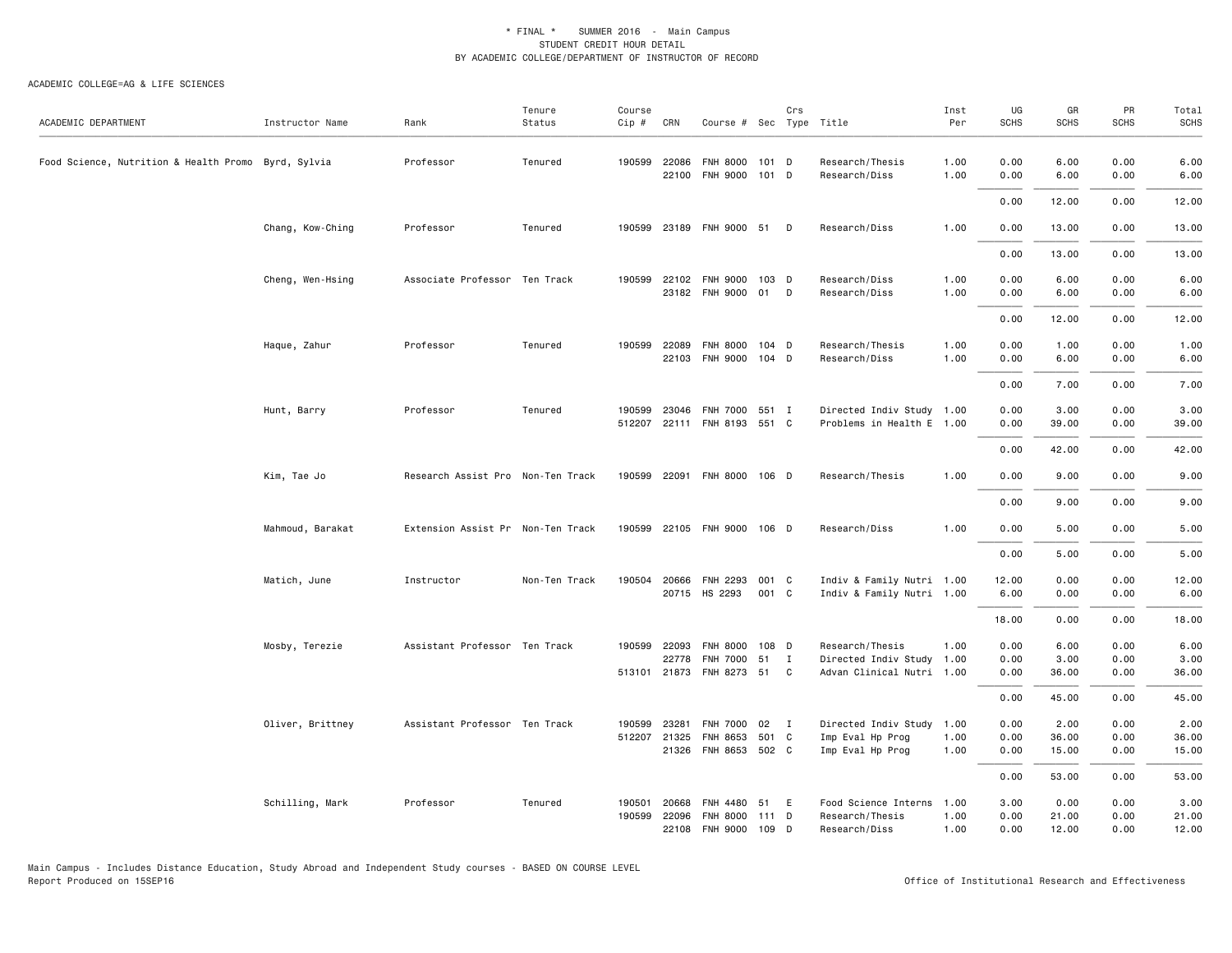| ACADEMIC DEPARTMENT                                | Instructor Name  | Rank        | Tenure<br>Status | Course<br>$Cip$ # | CRN   | Course # Sec Type Title     |       | Crs          |                           | Inst<br>Per | UG<br><b>SCHS</b>  | GR<br><b>SCHS</b>  | PR<br><b>SCHS</b> | Total<br><b>SCHS</b> |
|----------------------------------------------------|------------------|-------------|------------------|-------------------|-------|-----------------------------|-------|--------------|---------------------------|-------------|--------------------|--------------------|-------------------|----------------------|
|                                                    |                  |             |                  |                   |       |                             |       |              |                           |             |                    |                    |                   |                      |
|                                                    |                  |             |                  |                   |       |                             |       |              |                           |             | 3.00               | 33.00              | 0.00              | 36.00                |
| Food Science, Nutrition & Health Promo Silva, Juan |                  | Professor   | Tenured          | 190501            |       | 21871 FNH 8121 51 S         |       |              | FNH Seminar               | 1.00        | 0.00               | 3.00               | 0.00              | 3.00                 |
|                                                    |                  |             |                  | 190599            | 22109 | FNH 9000 110 D              |       |              | Research/Diss             | 1.00        | 0.00               | 5.00               | 0.00              | 5.00                 |
|                                                    |                  |             |                  |                   | 23425 | FNH 8000 51 D               |       |              | Research/Thesis           | 1.00        | 0.00               | 3.00               | 0.00              | 3.00                 |
|                                                    |                  |             |                  |                   | 23426 | FNH 7000 52                 |       | $\mathbf{I}$ | Directed Indiv Study 1.00 |             | 0.00               | 2.00               | 0.00              | 2.00                 |
|                                                    |                  |             |                  |                   |       | 512207 21870 FNH 8111 51 S  |       |              | Food Sc Nutr & Healt 1.00 |             | 0.00               | 1.00               | 0.00              | 1.00                 |
|                                                    |                  |             |                  |                   |       |                             |       |              |                           |             | 0.00               | 14.00              | 0.00              | 14.00                |
|                                                    | Tidwell, Diane   | Professor   | Tenured          | 190504            | 21919 | FNH 2293 51                 |       | C .          | Indiv & Family Nutri 1.00 |             | 21.00              | 0.00               | 0.00              | 21.00                |
|                                                    |                  |             |                  |                   | 21920 | HS 2293                     | 51    | $\mathbf{C}$ | Indiv & Family Nutri 1.00 |             | 9.00               | 0.00               | 0.00              | 9.00                 |
|                                                    |                  |             |                  |                   |       | 190599 22110 FNH 9000 111 D |       |              | Research/Diss             | 1.00        | 0.00               | 5.00               | 0.00              | 5.00                 |
|                                                    |                  |             |                  |                   |       |                             |       |              |                           |             | 30.00              | 5.00               | 0.00              | 35.00                |
|                                                    | White, Kelly     | Non-Faculty | Not Applicable   | 190501            | 22281 | FNH 6223                    | 501 C |              | Sports Nutrition          | 1.00        | 0.00               | 42.00              | 0.00              | 42.00                |
|                                                    |                  |             |                  | 190504            |       | 22112 FNH 4223 501 C        |       |              | Sports Nutrition          | 1.00        | 39.00              | 0.00               | 0.00              | 39.00                |
|                                                    |                  |             |                  |                   |       |                             |       |              |                           |             | 39.00              | 42.00              | 0.00              | 81.00                |
|                                                    | Williams, Ronald | Lecturer    | Non-Ten Track    | 190501            | 21322 | FNH 4783                    | 501 C |              | Sch Comm Drug Use Pr 1.00 |             | 45.00              | 0.00               | 0.00              | 45.00                |
|                                                    |                  |             |                  |                   | 23033 | FNH 4783 502 C              |       |              | Sch Comm Drug Use Pr 1.00 |             | 21.00              | 0.00               | 0.00              | 21.00                |
|                                                    |                  |             |                  | 190502 21323      |       | FNH 6783                    | 501 C |              | Sch Comm Drug Use Pr 1.00 |             | 0.00               | 27.00              | 0.00              | 27.00                |
|                                                    |                  |             |                  |                   |       | 23036 FNH 6783 502 C        |       |              | Sch Comm Drug Use Pr 1.00 |             | 0.00               | 21.00              | 0.00              | 21.00                |
|                                                    |                  |             |                  |                   |       |                             |       |              |                           |             | 66.00              | 48.00              | 0.00              | 114.00               |
| Food Science, Nutrition & Health Promo             |                  |             |                  |                   |       |                             |       |              |                           |             | ========<br>156.00 | ========<br>340.00 | ========<br>0.00  | ==========<br>496.00 |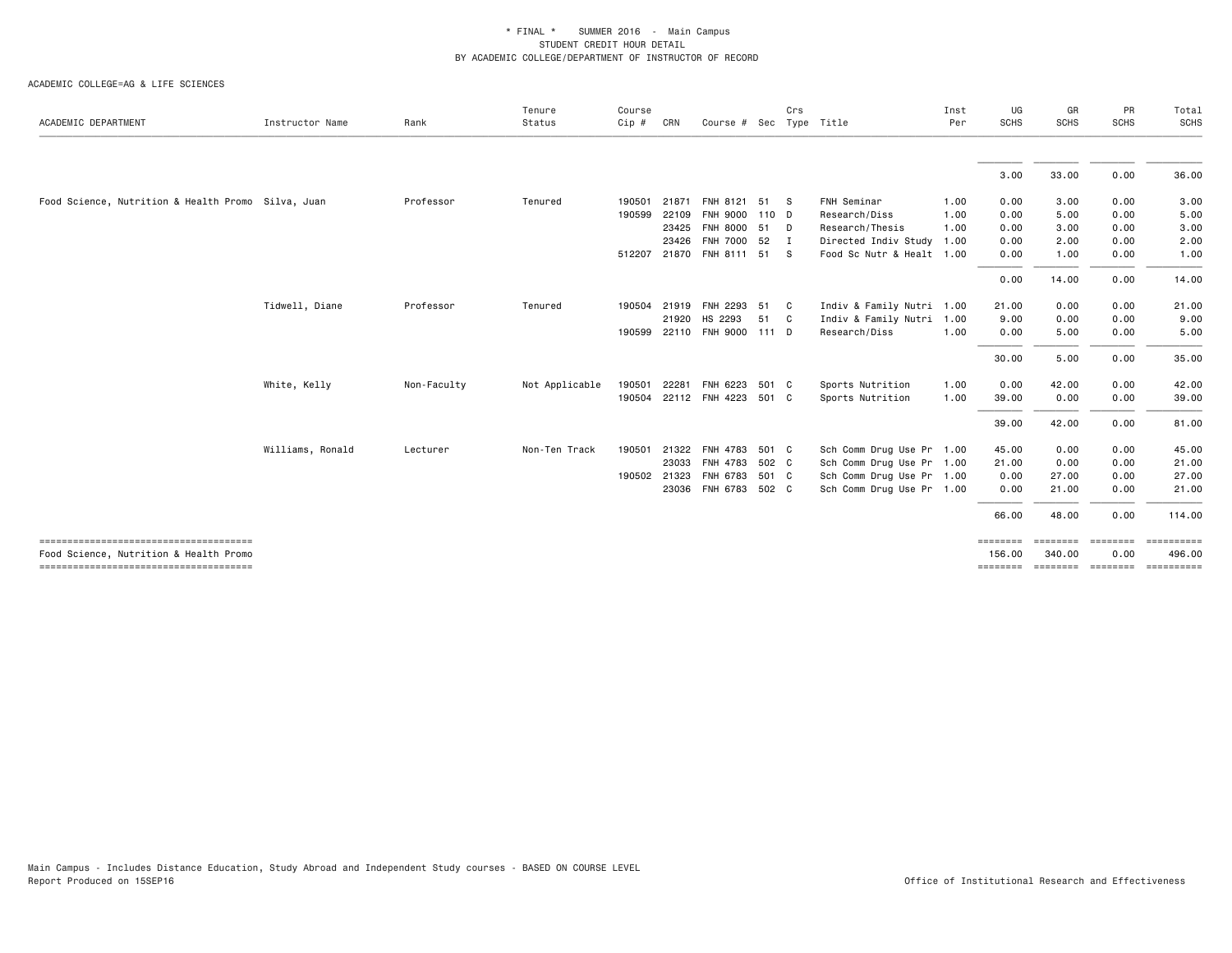| ACADEMIC DEPARTMENT    | Instructor Name      | Rank                        | Tenure<br>Status | Course<br>Cip # | CRN   | Course # Sec Type Title |       | Crs          |                           | Inst<br>Per | UG<br><b>SCHS</b>            | GR<br><b>SCHS</b> | PR<br><b>SCHS</b> | Total<br>SCHS                |
|------------------------|----------------------|-----------------------------|------------------|-----------------|-------|-------------------------|-------|--------------|---------------------------|-------------|------------------------------|-------------------|-------------------|------------------------------|
|                        |                      |                             |                  |                 |       |                         |       |              |                           |             |                              |                   |                   |                              |
| Landscape Architecture | Brzuszek, Robert     | Professor                   | Tenured          | 040601          |       | 22814 LA 8000           | 01    | D            | Research / Thesis         | 1.00        | 0.00                         | 1.00              | 0.00              | 1.00                         |
|                        |                      |                             |                  |                 |       | 22815 LA 8000           | 51    | D            | Research / Thesis         | 1.00        | 0.00                         | 4.00              | 0.00              | 4.00                         |
|                        |                      |                             |                  |                 |       |                         |       |              |                           |             | 0.00                         | 5.00              | 0.00              | 5.00                         |
|                        | Fulford, Charles     | Associate Professor Tenured |                  |                 |       | 040601 21570 LA 4653    | 801 A |              | St Ab Gardens and Ur 1.00 |             | 21.00                        | 0.00              | 0.00              | 21.00                        |
|                        |                      |                             |                  |                 |       |                         |       |              |                           |             | 21.00                        | 0.00              | 0.00              | 21.00                        |
|                        | Gallo, Katarzyna     | Lecturer                    | Non-Ten Track    | 131005          |       | 21736 EPY 4073          | 01    | - C          | Pers Adj Ed Rel Set       | 1.00        | 57.00                        | 0.00              | 0.00              | 57.00                        |
|                        |                      |                             |                  | 231303          |       | 20548 EPY 3513 01       |       | C.           | Behavioral Sci Writi 1.00 |             | 57.00                        | 0.00              | 0.00              | 57.00                        |
|                        |                      |                             |                  |                 |       |                         |       |              |                           |             | 114.00                       | 0.00              | 0.00              | 114.00                       |
|                        | Rood, Cynthia        | Lecturer                    | Non-Ten Track    | 040601          |       | 21389 LA 1803           | 501 C |              | Land Arch Appre           | 1.00        | 39.00                        | 0.00              | 0.00              | 39.00                        |
|                        |                      |                             |                  |                 |       |                         |       |              |                           |             | 39.00                        | 0.00              | 0.00              | 39.00                        |
|                        | Schauwecker, Timothy | Associate Professor Tenured |                  | 010605          |       | 20775 LA 1711           | 101 E |              | LC Internship I           | 1.00        | 7.00                         | 0.00              | 0.00              | 7.00                         |
|                        |                      |                             |                  |                 | 20777 | LA 2711                 | 101 E |              | LC Internship II          | 1.00        | 10.00                        | 0.00              | 0.00              | 10.00                        |
|                        |                      |                             |                  |                 |       | 20778 LA 3711           | 101 E |              | LC Internship III         | 1.00        | 2.00                         | 0.00              | 0.00              | 2.00                         |
|                        |                      |                             |                  |                 |       |                         |       |              |                           |             | 19.00                        | 0.00              | 0.00              | 19.00                        |
|                        | Seymour, Michael     | Associate Professor Tenured |                  | 040601          | 23290 | LA 7000                 | 01    | $\mathbf{I}$ | Directed Indiv Study      | 1.00        | 0.00                         | 3.00              | 0.00              | 3.00                         |
|                        |                      |                             |                  |                 |       | 23400 LA 8000           | 52    | D            | Research / Thesis         | 1.00        | 0.00                         | 3.00              | 0.00              | 3.00                         |
|                        |                      |                             |                  |                 |       |                         |       |              |                           |             | 0.00                         | 6.00              | 0.00              | 6.00                         |
|                        | Walker, Jason        | Associate Professor Tenured |                  | 040601          |       | 20776 LA 2652           | 001 Q |              | LA Precedent Studies 1.00 |             | 38.00                        | 0.00              | 0.00              | 38.00                        |
|                        |                      |                             |                  |                 |       |                         |       |              |                           |             | 38.00                        | 0.00              | 0.00              | 38.00                        |
| Landscape Architecture |                      |                             |                  |                 |       |                         |       |              |                           |             | ==================<br>231.00 | 11.00             | 0.00              | ======== =========<br>242.00 |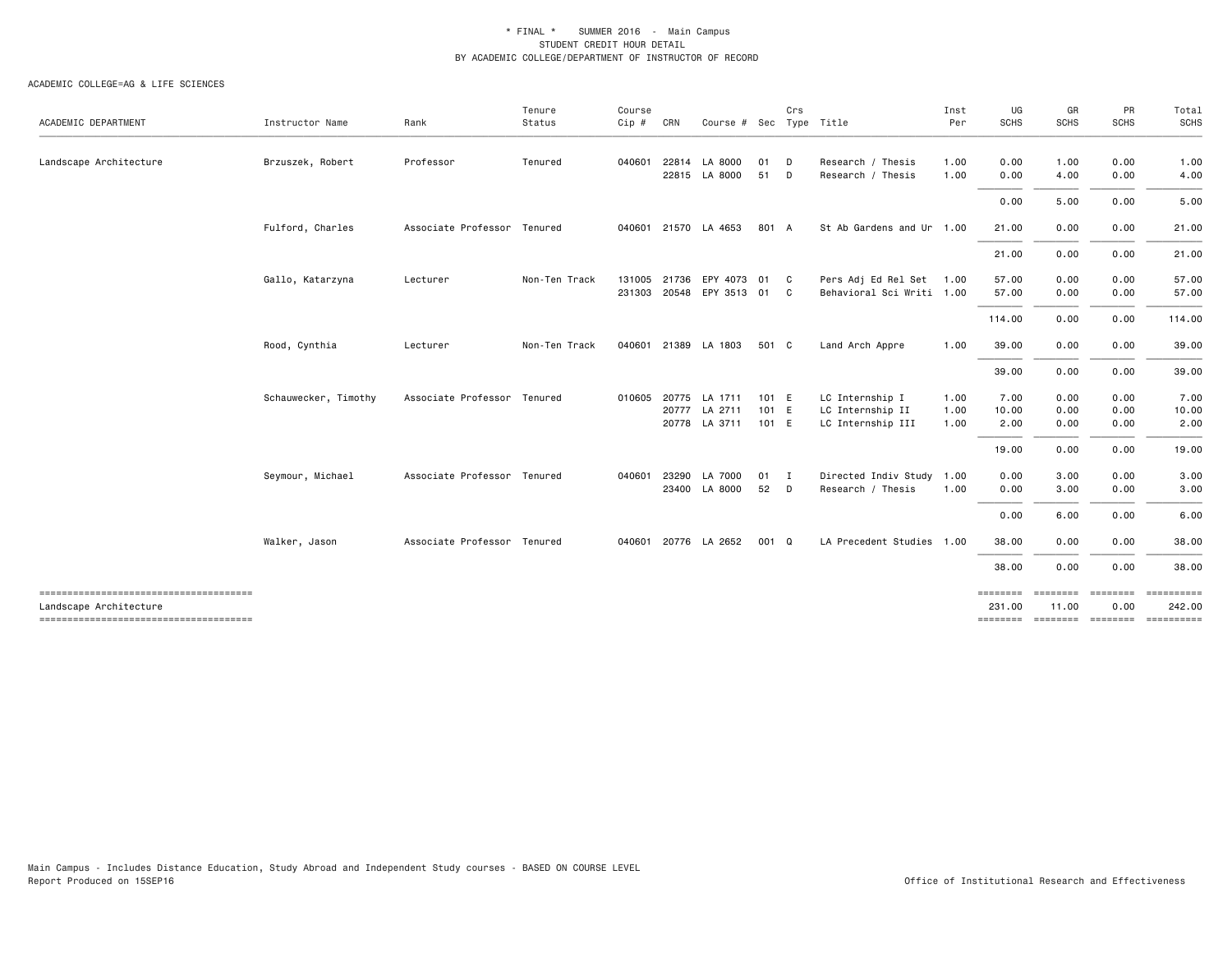| ACADEMIC DEPARTMENT   | Instructor Name    | Rank                              | Tenure<br>Status | Course<br>$Cip \#$ | CRN          | Course # Sec Type Title     |         | Crs |                           | Inst<br>Per | UG<br><b>SCHS</b> | GR<br>SCHS | PR<br><b>SCHS</b> | Total<br><b>SCHS</b> |
|-----------------------|--------------------|-----------------------------------|------------------|--------------------|--------------|-----------------------------|---------|-----|---------------------------|-------------|-------------------|------------|-------------------|----------------------|
| Plant & Soil Sciences | Baldwin, Brian     | Professor                         | Tenured          |                    | 010304 22120 | PSS 8000                    | $101$ D |     | Research / Thesis         | 1.00        | 0.00              | 12.00      | 0.00              | 12.00                |
|                       |                    |                                   |                  | 011101             | 22213        | PSS 9000                    | 101 D   |     | Research / Diss           | 1.00        | 0.00              | 12.00      | 0.00              | 12.00                |
|                       |                    |                                   |                  |                    |              | 011102 21048 PSS 3423 102 E |         |     | Agronomy Internship       | 1.00        | 9.00              | 0.00       | 0.00              | 9.00                 |
|                       |                    |                                   |                  |                    |              |                             |         |     |                           |             | 9.00              | 24.00      | 0.00              | 33.00                |
|                       | Baldwin, Christian | Assistant Professor Ten Track     |                  |                    |              | 010304 22121 PSS 8000 102 D |         |     | Research / Thesis         | 1.00        | 0.00              | 12.00      | 0.00              | 12.00                |
|                       |                    |                                   |                  |                    |              |                             |         |     |                           |             | 0.00              | 12.00      | 0.00              | 12.00                |
|                       | Barickman, Thomas  | Extension Assist Pr Non-Ten Track |                  |                    |              | 010304 22122 PSS 8000 103 D |         |     | Research / Thesis         | 1.00        | 0.00              | 6.00       | 0.00              | 6.00                 |
|                       |                    |                                   |                  |                    |              |                             |         |     |                           |             | 0.00              | 6.00       | 0.00              | 6.00                 |
|                       | Bi, Guihong        | Research Assoc Prof Non-Ten Track |                  | 010801             | 22995        | AIS 6710                    | 801 A   |     | Study Tour                | 1.00        | 0.00              | 6.00       | 0.00              | 6.00                 |
|                       |                    |                                   |                  | 011101             | 22214        | PSS 9000                    | 102 D   |     | Research / Diss           | 1.00        | 0.00              | 8.00       | 0.00              | 8.00                 |
|                       |                    |                                   |                  |                    | 011102 22992 | PSS 4990                    | 801 A   |     | Special Topic In PSS 1.00 |             | 9.00              | 0.00       | 0.00              | 9.00                 |
|                       |                    |                                   |                  |                    | 22993        | PSS 6990 801 A              |         |     | Special Topic In PSS 1.00 |             | 0.00              | 3.00       | 0.00              | 3.00                 |
|                       |                    |                                   |                  |                    |              |                             |         |     |                           |             | 9.00              | 17.00      | 0.00              | 26.00                |
|                       | Bond, Jason        | Extension Professor Non-Ten Track |                  |                    |              | 010304 22125 PSS 8000 106 D |         |     | Research / Thesis         | 1.00        | 0.00              | 6.00       | 0.00              | 6.00                 |
|                       |                    |                                   |                  |                    |              |                             |         |     |                           |             | 0.00              | 6.00       | 0.00              | 6.00                 |
|                       | Broderick, Shaun   | Extension Assist Pr Non-Ten Track |                  |                    |              | 010304 22126 PSS 8000 107 D |         |     | Research / Thesis         | 1.00        | 0.00              | 6.00       | 0.00              | 6.00                 |
|                       |                    |                                   |                  |                    |              |                             |         |     |                           |             | 0.00              | 6.00       | 0.00              | 6.00                 |
|                       | Byrd, John         | Extension Professor Non-Ten Track |                  |                    | 010304 22127 | PSS 8000                    | 108 D   |     | Research / Thesis         | 1.00        | 0.00              | 7.00       | 0.00              | 7.00                 |
|                       |                    |                                   |                  |                    |              | 011101 22217 PSS 9000 105 D |         |     | Research / Diss           | 1.00        | 0.00              | 13.00      | 0.00              | 13.00                |
|                       |                    |                                   |                  |                    |              |                             |         |     |                           |             |                   |            |                   |                      |
|                       |                    |                                   |                  |                    |              |                             |         |     |                           |             | 0.00              | 20.00      | 0.00              | 20.00                |
|                       | Coker, Christine   | Extension Assoc Pro Non-Ten Track |                  |                    |              | 011101 22264 PSS 9000 56 D  |         |     | Research / Diss           | 1.00        | 0.00              | 6.00       | 0.00              | 6.00                 |
|                       |                    |                                   |                  |                    |              |                             |         |     |                           |             | 0.00              | 6.00       | 0.00              | 6.00                 |
|                       | Cox, Michael       | Professor                         | Tenured          | 010304 22129       |              | PSS 8000                    | 110 D   |     | Research / Thesis         | 1.00        | 0.00              | 1.00       | 0.00              | 1.00                 |
|                       |                    |                                   |                  |                    | 23118        | PSS 7000                    | 101 I   |     | Directed Indiv Study 1.00 |             | 0.00              | 2.00       | 0.00              | 2.00                 |
|                       |                    |                                   |                  |                    |              | 011102 21047 PSS 3423 101 E |         |     | Agronomy Internship       | 1.00        | 9.00              | 0.00       | 0.00              | 9.00                 |
|                       |                    |                                   |                  |                    |              |                             |         |     |                           |             | 9.00              | 3.00       | 0.00              | 12.00                |
|                       | Denny, Geoffrey    | Extension Assist Pr Non-Ten Track |                  |                    |              | 010304 22130 PSS 8000 111 D |         |     | Research / Thesis         | 1.00        | 0.00              | 2.00       | 0.00              | 2.00                 |
|                       |                    |                                   |                  |                    |              |                             |         |     |                           |             | 0.00              | 2.00       | 0.00              | 2.00                 |
|                       | Dodds, Darrin      | Extension Assoc Pro Non-Ten Track |                  | 010304 22131       |              | PSS 8000                    | $112$ D |     | Research / Thesis         | 1.00        | 0.00              | 7.00       | 0.00              | 7.00                 |
|                       |                    |                                   |                  |                    |              | 011101 22220 PSS 9000 108 D |         |     | Research / Diss           | 1.00        | 0.00              | 18.00      | 0.00              | 18.00                |
|                       |                    |                                   |                  |                    |              |                             |         |     |                           |             | 0.00              | 25.00      | 0.00              | 25.00                |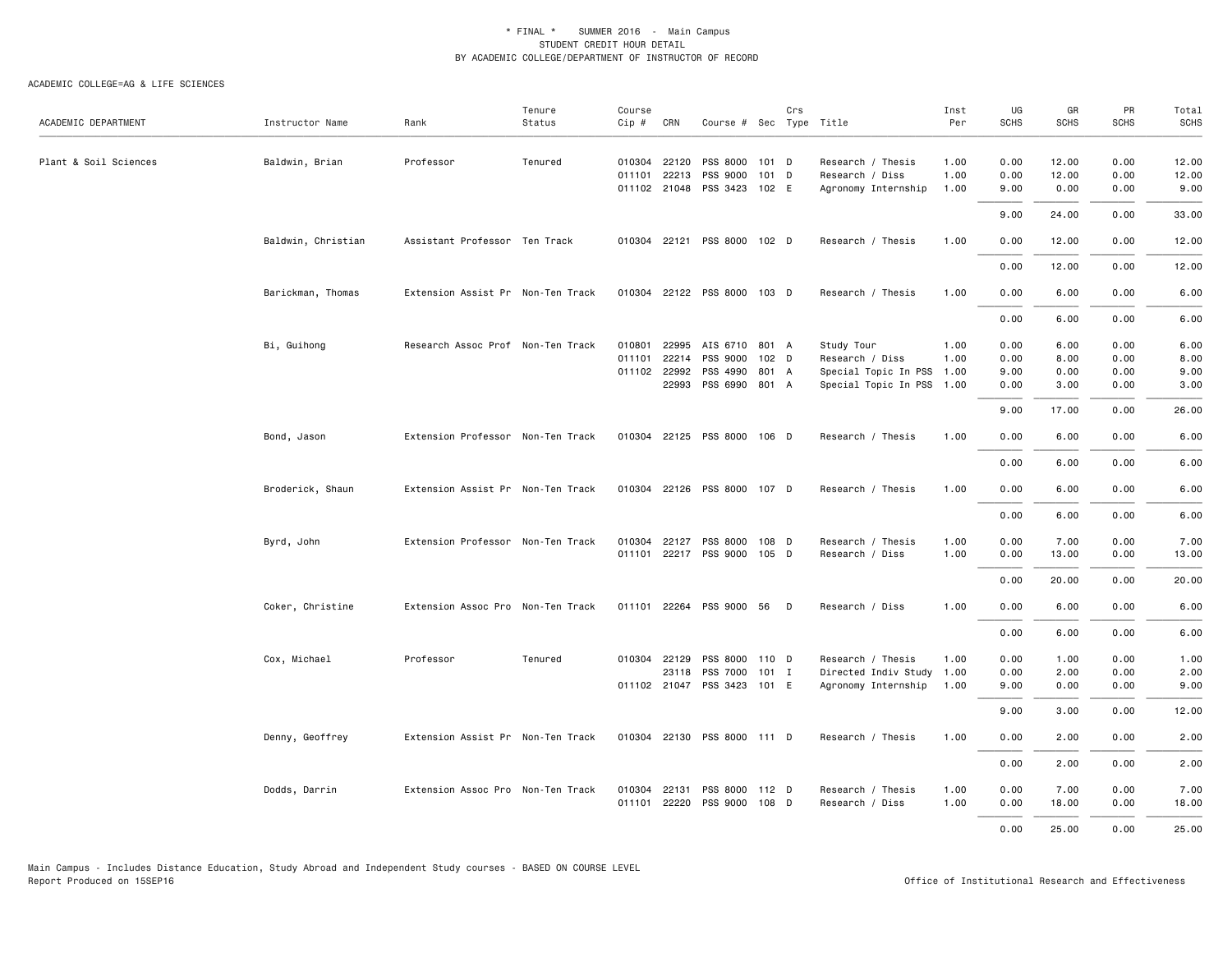| ACADEMIC DEPARTMENT                                                                                    | Instructor Name    | Rank                              | Tenure<br>Status      | Course<br>Cip # | CRN   | Course # Sec Type Title                                   | Crs |                                      | Inst<br>Per  | UG<br><b>SCHS</b> | GR<br><b>SCHS</b> | PR<br><b>SCHS</b> | Total<br>SCHS  |
|--------------------------------------------------------------------------------------------------------|--------------------|-----------------------------------|-----------------------|-----------------|-------|-----------------------------------------------------------|-----|--------------------------------------|--------------|-------------------|-------------------|-------------------|----------------|
| Plant & Soil Sciences                                                                                  | Golden, Bobby      | Extension Assist Pr Non-Ten Track |                       |                 |       | 010304 22133 PSS 8000 114 D                               |     | Research / Thesis                    | 1.00         | 0.00              | 12.00             | 0.00              | 12.00          |
|                                                                                                        |                    |                                   |                       |                 |       |                                                           |     |                                      |              | 0.00              | 12.00             | 0.00              | 12.00          |
|                                                                                                        | Harkess, Richard   | Professor                         | Tenured               | 010601          |       | 010304 22165 PSS 8000 15 D<br>PSS 3433 101 E              |     | Research / Thesis                    | 1.00         | 0.00              | 4.00<br>0.00      | 0.00<br>0.00      | 4.00<br>12.00  |
|                                                                                                        |                    |                                   |                       |                 | 21051 | 011101 22223 PSS 9000 111 D                               |     | Hort Internship<br>Research / Diss   | 1.00<br>1.00 | 12.00<br>0.00     | 9.00              | 0.00              | 9.00           |
|                                                                                                        |                    |                                   |                       |                 |       |                                                           |     |                                      |              | 12.00             | 13.00             | 0.00              | 25.00          |
|                                                                                                        | Henry, William     | Associate Professor Ten Track     |                       | 010304          | 22135 | PSS 8000 116 D<br>011101 22224 PSS 9000 112 D             |     | Research / Thesis<br>Research / Diss | 1.00<br>1.00 | 0.00<br>0.00      | 10.00<br>19.00    | 0.00<br>0.00      | 10.00<br>19.00 |
|                                                                                                        |                    |                                   |                       |                 |       |                                                           |     |                                      |              | 0.00              | 29.00             | 0.00              | 29.00          |
|                                                                                                        | Irby, Jon          | Extension Assist Pr Non-Ten Track |                       |                 |       | 010304 22136 PSS 8000 117 D                               |     | Research / Thesis                    | 1.00         | 0.00              | 6.00              | 0.00              | 6.00           |
|                                                                                                        |                    |                                   |                       |                 |       |                                                           |     |                                      |              | 0.00              | 6.00              | 0.00              | 6.00           |
|                                                                                                        | Krutz, Larry       | Extension Assoc Pro Non-Ten Track |                       | 010304          | 22138 | PSS 8000 119 D<br>011101 22227 PSS 9000 115 D             |     | Research / Thesis<br>Research / Diss | 1.00<br>1.00 | 0.00<br>0.00      | 2.00<br>6.00      | 0.00<br>0.00      | 2.00<br>6.00   |
|                                                                                                        |                    |                                   |                       |                 |       |                                                           |     |                                      |              | 0.00              | 8.00              | 0.00              | 8.00           |
|                                                                                                        | Larson, Erick      | Extension Assoc Pro Non-Ten Track |                       | 010304          |       | 22139 PSS 8000 120 D<br>011101 22542 PSS 9000 125 D       |     | Research / Thesis<br>Research / Diss | 1.00<br>1.00 | 0.00<br>0.00      | 6.00<br>6.00      | 0.00<br>0.00      | 6.00<br>6.00   |
|                                                                                                        |                    |                                   |                       |                 |       |                                                           |     |                                      |              | 0.00              | 12.00             | 0.00              | 12.00          |
|                                                                                                        | Lemus, Rocky       | Extension Assoc Pro Non-Ten Track |                       |                 |       | 011101 22251 PSS 9000 16 D                                |     | Research / Diss                      | 1.00         | 0.00              | 3.00              | 0.00              | 3.00           |
|                                                                                                        |                    |                                   |                       |                 |       |                                                           |     |                                      |              | 0.00              | 3.00              | 0.00              | 3.00           |
|                                                                                                        | McCurdy, James     | Assistant Professor Ten Track     |                       |                 |       | 010304 22140 PSS 8000 121 D                               |     | Research / Thesis                    | 1.00         | 0.00              | 6.00              | 0.00              | 6.00           |
|                                                                                                        |                    |                                   |                       |                 |       | 011101 22525 PSS 9000 124 D                               |     | Research / Diss                      | 1.00         | 0.00              | 6.00              | 0.00              | 6.00           |
|                                                                                                        |                    |                                   |                       |                 |       |                                                           |     |                                      |              | 0.00              | 12.00             | 0.00              | 12.00          |
|                                                                                                        | McDougald, Lynette | Instructor                        | Non-Ten Track         |                 |       | 010608 21046 PSS 3413 101 E                               |     | Floristry Internship 1.00            |              | 15.00             | 0.00              | 0.00              | 15.00          |
|                                                                                                        |                    |                                   |                       |                 |       |                                                           |     |                                      |              | 15.00             | 0.00              | 0.00              | 15.00          |
|                                                                                                        | Reddy, Kambham     | Research Professor                | Non-Ten Track         | 010304          |       | 22142 PSS 8000 123 D<br>011101 22229 PSS 9000 117 D       |     | Research / Thesis<br>Research / Diss | 1.00<br>1.00 | 0.00<br>0.00      | 2.00<br>24.00     | 0.00<br>0.00      | 2.00<br>24.00  |
|                                                                                                        |                    |                                   |                       |                 |       |                                                           |     |                                      |              | 0.00              | 26.00             | 0.00              | 26.00          |
|                                                                                                        | Reynolds, Daniel   | Professor                         | Tenured               |                 |       | 010304 22143 PSS 8000 124 D<br>011101 22276 PSS 9000 68 D |     | Research / Thesis<br>Research / Diss | 1.00<br>1.00 | 0.00<br>0.00      | 25.00<br>1.00     | 0.00<br>0.00      | 25.00<br>1.00  |
|                                                                                                        |                    |                                   |                       |                 |       |                                                           |     |                                      |              | 0.00              | 26.00             | 0.00              | 26.00          |
|                                                                                                        | Rushing, Jason     | Extension Assist Pr Non-Ten Track |                       |                 |       | 010304 22144 PSS 8000 125 D                               |     | Research / Thesis                    | 1.00         | 0.00              | 6.00              | 0.00              | 6.00           |
| Nota Academic - Tacterdor Bickoroso Publication - Abidemic Abaccal cad Tacherosdore - Abidemic consoci |                    |                                   | BASED ON COURSE LEVEL |                 |       |                                                           |     |                                      |              |                   |                   |                   |                |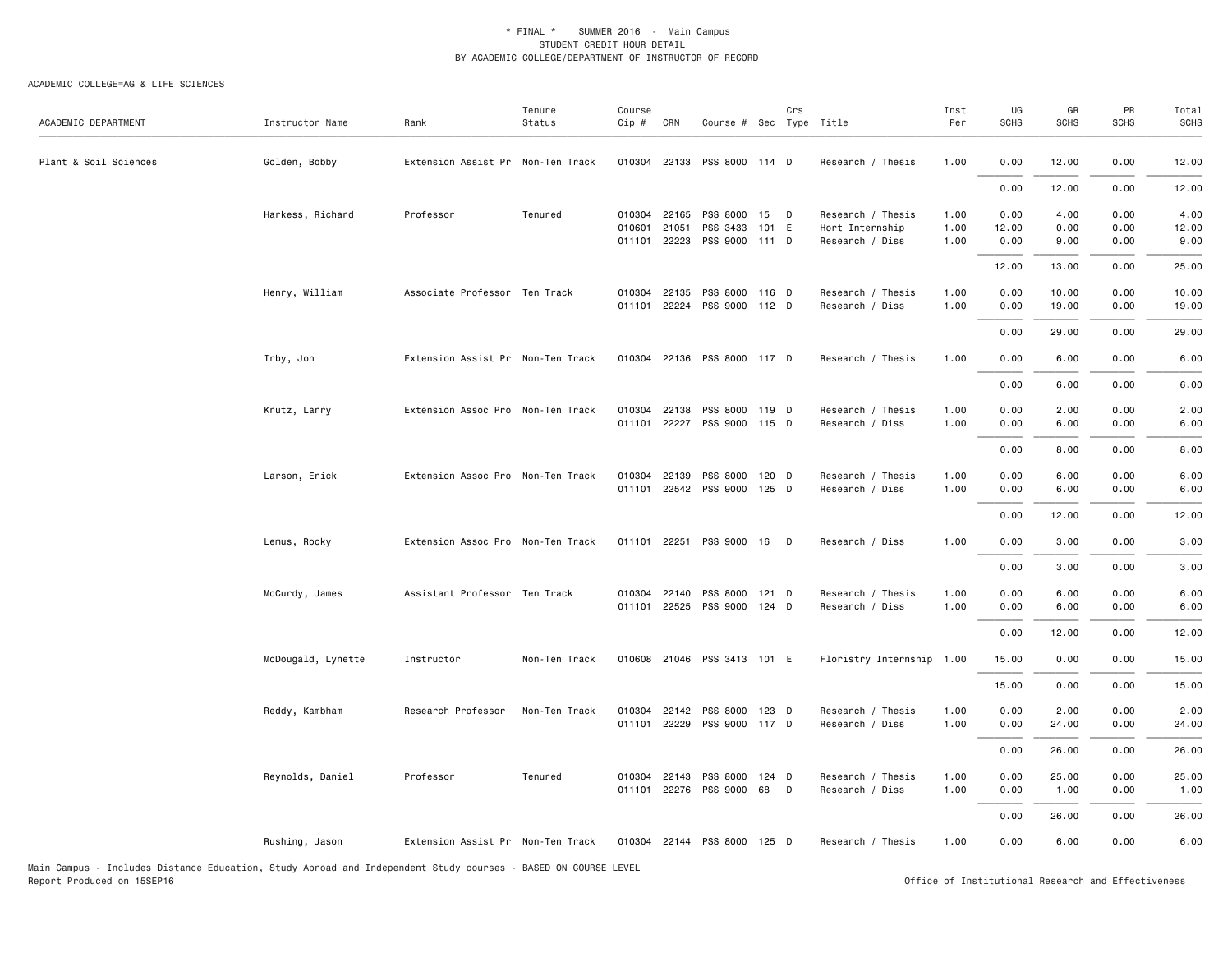| ACADEMIC DEPARTMENT                                             | Instructor Name | Rank                               | Tenure<br>Status | Course<br>Cip # | CRN   | Course # Sec Type Title     |       | Crs |                           | Inst<br>Per | UG<br><b>SCHS</b> | GR<br><b>SCHS</b>  | PR<br><b>SCHS</b> | Total<br>SCHS |
|-----------------------------------------------------------------|-----------------|------------------------------------|------------------|-----------------|-------|-----------------------------|-------|-----|---------------------------|-------------|-------------------|--------------------|-------------------|---------------|
|                                                                 |                 |                                    |                  |                 |       |                             |       |     |                           |             |                   |                    |                   |               |
|                                                                 |                 |                                    |                  |                 |       |                             |       |     |                           |             | 0.00              | 6.00               | 0.00              | 6.00          |
| Plant & Soil Sciences                                           | Sarver, Jason   | Extension Assist Pr Non-Ten Track  |                  |                 |       | 010304 23323 PSS 7000 102 I |       |     | Directed Indiv Study 1.00 |             | 0.00              | 3.00               | 0.00              | 3.00          |
|                                                                 |                 |                                    |                  |                 |       |                             |       |     |                           |             | 0.00              | 3.00               | 0.00              | 3.00          |
|                                                                 | Shankle, Mark   | Research Professor                 | Non-Ten Track    | 010304          |       | 22146 PSS 8000 127 D        |       |     | Research / Thesis         | 1.00        | 0.00              | 6.00               | 0.00              | 6.00          |
|                                                                 |                 |                                    |                  |                 |       |                             |       |     |                           |             | 0.00              | 6.00               | 0.00              | 6.00          |
|                                                                 | Shaw, David     | Non-Faculty                        | Tenured          | 011101          |       | 22232 PSS 9000 120 D        |       |     | Research / Diss           | 1.00        | 0.00              | 6.00               | 0.00              | 6.00          |
|                                                                 |                 |                                    |                  |                 |       |                             |       |     |                           |             | 0.00              | 6.00               | 0.00              | 6.00          |
|                                                                 | Tseng, Te Ming  | Assistant Professor Ten Track      |                  | 010304          | 22148 | PSS 8000 129 D              |       |     | Research / Thesis         | 1.00        | 0.00              | 6.00               | 0.00              | 6.00          |
|                                                                 |                 |                                    |                  |                 | 22210 | PSS 8000                    | 79    | D   | Research / Thesis         | 1.00        | 0.00              | 3.00               | 0.00              | 3.00          |
|                                                                 |                 |                                    |                  | 011101          |       | 23344 PSS 9000 127 D        |       |     | Research / Diss           | 1.00        | 0.00              | 6.00               | 0.00              | 6.00          |
|                                                                 |                 |                                    |                  |                 |       |                             |       |     |                           |             | 0.00              | 15.00              | 0.00              | 15.00         |
|                                                                 | Varco, Jac      | Professor                          | Tenured          | 010304          | 22149 | PSS 8000                    | 130 D |     | Research / Thesis         | 1.00        | 0.00              | 9.00               | 0.00              | 9.00          |
|                                                                 |                 |                                    |                  |                 |       | 22180 PSS 8000 30           |       | D   | Research / Thesis         | 1.00        | 0.00              | 3.00               | 0.00              | 3.00          |
|                                                                 |                 |                                    |                  |                 |       |                             |       |     |                           |             | 0.00              | 12.00              | 0.00              | 12.00         |
|                                                                 | Wallace, Teddy  | Associate Professor Tenured        |                  | 010304          |       | 22212 PSS 8000 81           |       | D   | Research / Thesis         | 1.00        | 0.00              | 2.00               | 0.00              | 2.00          |
|                                                                 |                 |                                    |                  |                 |       |                             |       |     |                           |             | 0.00              | 2.00               | 0.00              | 2.00          |
|                                                                 | Williams, W.    | Non-Employee/Affili Not Applicable |                  |                 |       | 011101 22235 PSS 9000 123 D |       |     | Research / Diss           | 1.00        | 0.00              | 6.00               | 0.00              | 6.00          |
|                                                                 |                 |                                    |                  |                 |       |                             |       |     |                           |             | 0.00              | 6.00               | 0.00              | 6.00          |
| --------------------------------------<br>Plant & Soil Sciences |                 |                                    |                  |                 |       |                             |       |     |                           |             | ========<br>54.00 | ========<br>330.00 | ========<br>0.00  | 384.00        |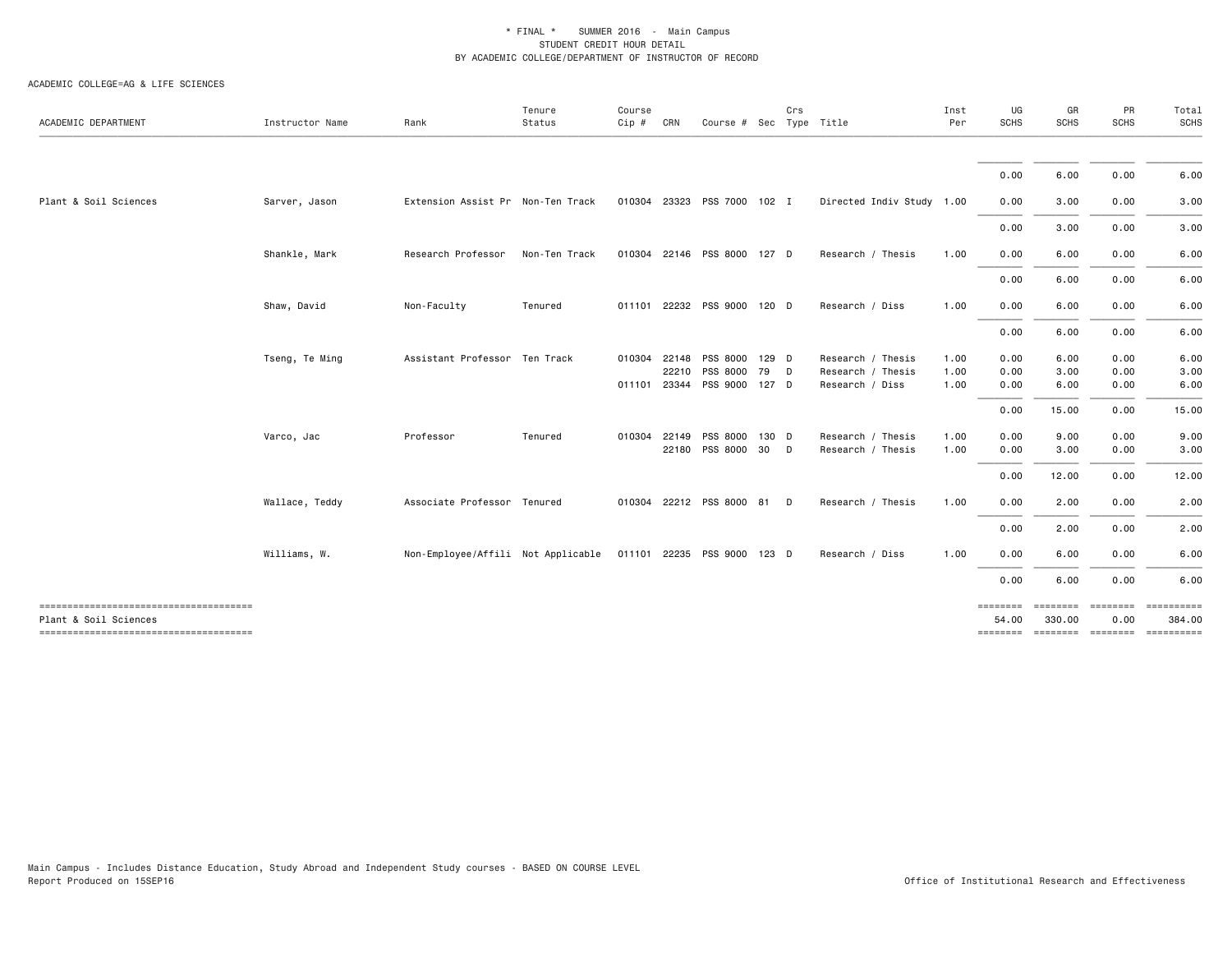#### ACADEMIC COLLEGE=AG & LIFE SCIENCES

| ACADEMIC DEPARTMENT                                       | Instructor Name       | Rank                              | Tenure<br>Status | Course<br>$Cip \#$ | CRN          | Course # Sec Type Title               |                  | Crs |                                                | Inst<br>Per  | UG<br><b>SCHS</b> | GR<br><b>SCHS</b> | PR<br><b>SCHS</b> | Total<br><b>SCHS</b> |
|-----------------------------------------------------------|-----------------------|-----------------------------------|------------------|--------------------|--------------|---------------------------------------|------------------|-----|------------------------------------------------|--------------|-------------------|-------------------|-------------------|----------------------|
| Poultry Science                                           | Beck, Mary            | Professor                         | Tenured          | 010907 23041       |              | P0 4990<br>23042 PO 6990              | 801 A<br>801 A   |     | Special Topic In PO<br>Special Topic In PO     | 1.00<br>1.00 | 21.00<br>0.00     | 0.00<br>3.00      | 0.00<br>0.00      | 21.00<br>3.00        |
|                                                           |                       |                                   |                  |                    |              |                                       |                  |     |                                                |              | 21.00             | 3.00              | 0.00              | 24.00                |
|                                                           | Kiess, Aaron          | Associate Professor Tenured       |                  |                    | 23387        | 010907 23016 P0 8000<br>PO 8000       | $102$ D<br>52    | D   | Research / Thesis<br>Research / Thesis         | 1.00<br>1.00 | 0.00<br>0.00      | 6.00<br>3.00      | 0.00<br>0.00      | 6.00<br>3.00         |
|                                                           |                       |                                   |                  |                    |              |                                       |                  |     |                                                |              | 0.00              | 9.00              | 0.00              | 9.00                 |
|                                                           | McDaniel, Christopher | Professor                         | Tenured          | 010907             | 23010        | PO 9000<br>23017 PO 8000              | 103 D<br>103 D   |     | Research / Diss<br>Research / Thesis           | 1.00<br>1.00 | 0.00<br>0.00      | 6.00<br>6.00      | 0.00<br>0.00      | 6.00<br>6.00         |
|                                                           |                       |                                   |                  |                    |              | 23382 PO 9000                         | 51               | D   | Research / Diss                                | 1.00         | 0.00              | 3.00              | 0.00              | 3.00                 |
|                                                           |                       |                                   |                  |                    |              |                                       |                  |     |                                                |              | 0.00              | 15.00             | 0.00              | 15.00                |
|                                                           | Peebles, Edgar        | Professor                         | Tenured          | 010907             | 23018        | PO 8000<br>23214 PO 7000              | 104 D<br>$102$ I |     | Research / Thesis<br>Directed Indiv Study 1.00 | 1.00         | 0.00<br>0.00      | 4.00<br>2.00      | 0.00<br>0.00      | 4.00<br>2.00         |
|                                                           |                       |                                   |                  |                    |              |                                       |                  |     |                                                |              | 0.00              | 6.00              | 0.00              | 6.00                 |
|                                                           | Sharma, Chander       | Assistant Professor Ten Track     |                  |                    |              | 010907 23005 PO 8000                  | 05 D             |     | Research / Thesis                              | 1.00         | 0.00              | 6.00              | 0.00              | 6.00                 |
|                                                           |                       |                                   |                  |                    | 23012        | PO 9000                               | 105 D            |     | Research / Diss                                | 1.00         | 0.00              | 6.00              | 0.00              | 6.00                 |
|                                                           |                       |                                   |                  |                    |              | 23019 PO 8000                         | 105 D            |     | Research / Thesis                              | 1.00         | 0.00              | 12.00             | 0.00              | 12.00                |
|                                                           |                       |                                   |                  |                    |              |                                       |                  |     |                                                |              | 0.00              | 24.00             | 0.00              | 24.00                |
|                                                           | Tabler, George        | Extension Professor Non-Ten Track |                  | 010907             |              | 23000 P0 7000                         | 01 I             |     | Directed Indiv Study 1.00                      |              | 0.00              | 3.00              | 0.00              | 3.00                 |
|                                                           |                       |                                   |                  |                    |              |                                       |                  |     |                                                |              | 0.00              | 3.00              | 0.00              | 3.00                 |
|                                                           | Wamsley, Kelley       | Assistant Professor Ten Track     |                  |                    | 010907 22899 | P0 4000                               | 01 I             |     | Directed Indiv Study 1.00                      |              | 3.00              | 0.00              | 0.00              | 3.00                 |
|                                                           |                       |                                   |                  |                    | 23013        | PO 9000<br>23020 PO 8000              | 106 D<br>106 D   |     | Research / Diss<br>Research / Thesis           | 1.00<br>1.00 | 0.00<br>0.00      | 3.00<br>9.00      | 0.00<br>0.00      | 3.00<br>9.00         |
|                                                           |                       |                                   |                  |                    |              |                                       |                  |     |                                                |              | 3.00              | 12.00             | 0.00              | 15.00                |
|                                                           | Wells, Jessica        | Extension Instructo Non-Ten Track |                  | 010907             | 21030        | PO 3353                               | 101 E            |     | Poultry Prod Interns 1.00                      |              | 18.00             | 0.00              | 0.00              | 18.00                |
|                                                           |                       |                                   |                  |                    |              | 21031 PO 3363                         | 101 E            |     | Poultry Processing I 1.00                      |              | 9.00              | 0.00              | 0.00              | 9.00                 |
|                                                           |                       |                                   |                  |                    |              |                                       |                  |     |                                                |              | 27.00             | 0.00              | 0.00              | 27.00                |
|                                                           | Zhai, Wei             | Assistant Professor Ten Track     |                  |                    |              | 010907 23014 PO 9000<br>23392 PO 8000 | 107 D<br>57      | D   | Research / Diss<br>Research / Thesis           | 1.00<br>1.00 | 0.00<br>0.00      | 6.00<br>3.00      | 0.00<br>0.00      | 6.00<br>3.00         |
|                                                           |                       |                                   |                  |                    |              |                                       |                  |     |                                                |              | 0.00              | 9.00              | 0.00              | 9.00                 |
| --------------------------------------<br>Poultry Science |                       |                                   |                  |                    |              |                                       |                  |     |                                                |              | ========<br>51.00 | ========<br>81.00 | ========<br>0.00  | ==========<br>132.00 |
| --------------------------------------                    |                       |                                   |                  |                    |              |                                       |                  |     |                                                |              | ========          | $= 1.1222222222$  |                   | ==========           |

Main Campus - Includes Distance Education, Study Abroad and Independent Study courses - BASED ON COURSE LEVEL

Office of Institutional Research and Effectiveness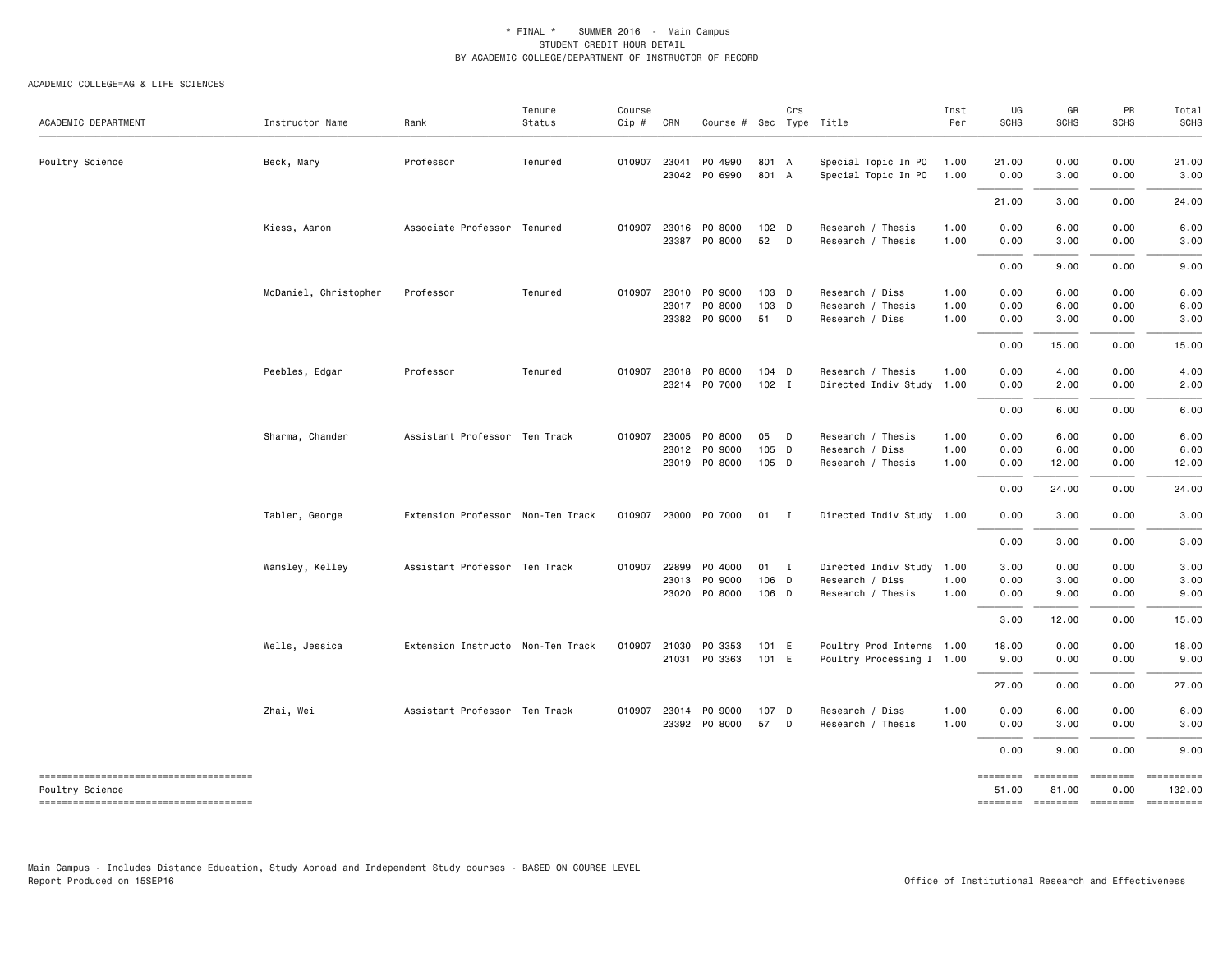| ACADEMIC DEPARTMENT      | Instructor Name     | Rank                              | Tenure<br>Status | Course<br>Cip #  | CRN                                              | Course # Sec Type Title                                                          |                                           | Crs |                                                                                                                        | Inst<br>Per                  | UG<br><b>SCHS</b>                                       | GR<br><b>SCHS</b>                                      | PR<br><b>SCHS</b>                                    | Total<br><b>SCHS</b>                                      |
|--------------------------|---------------------|-----------------------------------|------------------|------------------|--------------------------------------------------|----------------------------------------------------------------------------------|-------------------------------------------|-----|------------------------------------------------------------------------------------------------------------------------|------------------------------|---------------------------------------------------------|--------------------------------------------------------|------------------------------------------------------|-----------------------------------------------------------|
| School of Human Sciences | Akande, Katrina     | Assistant Professor Ten Track     |                  |                  |                                                  | 190701 23137 HS 9000                                                             | 105 D                                     |     | Research/Dissertatio 1.00                                                                                              |                              | 0.00                                                    | 1.00                                                   | 0.00                                                 | 1.00                                                      |
|                          |                     |                                   |                  |                  |                                                  |                                                                                  |                                           |     |                                                                                                                        |                              | 0.00                                                    | 1.00                                                   | 0.00                                                 | 1.00                                                      |
|                          | Black, Catherine    | Visiting Professor                | Non-Ten Track    |                  | 190101 22458<br>22999                            | HS 4000<br>HS 4000                                                               | $101$ I<br>103 I                          |     | Directed Indiv Study 1.00<br>Directed Indiv Study 1.00                                                                 |                              | 3.00<br>3.00                                            | 0.00<br>0.00                                           | 0.00<br>0.00                                         | 3.00<br>3.00                                              |
|                          |                     |                                   |                  |                  |                                                  |                                                                                  |                                           |     |                                                                                                                        |                              | 6.00                                                    | 0.00                                                   | 0.00                                                 | 6.00                                                      |
|                          | Boutwell, Angela    | Lecturer                          | Non-Ten Track    | 190708           |                                                  | 21377 HS 3803                                                                    | 501 B                                     |     | Creat & Play Young C 1.00                                                                                              |                              | 42.00                                                   | 0.00                                                   | 0.00                                                 | 42.00                                                     |
|                          |                     |                                   |                  |                  |                                                  |                                                                                  |                                           |     |                                                                                                                        |                              | 42.00                                                   | 0.00                                                   | 0.00                                                 | 42.00                                                     |
|                          | Denny, Marina       | Assistant Professor Ten Track     |                  |                  |                                                  | 131301 22898 AIS 9000 104 D                                                      |                                           |     | Research/Diss                                                                                                          | 1.00                         | 0.00                                                    | 2.00                                                   | 0.00                                                 | 2.00                                                      |
|                          |                     |                                   |                  |                  |                                                  |                                                                                  |                                           |     |                                                                                                                        |                              | 0.00                                                    | 2.00                                                   | 0.00                                                 | 2.00                                                      |
|                          | Downey, Laura       | Extension Assoc Pro Non-Ten Track |                  |                  |                                                  | 131301 23184 AIS 9000 106 D                                                      |                                           |     | Research/Diss                                                                                                          | 1.00                         | 0.00                                                    | 8.00                                                   | 0.00                                                 | 8.00                                                      |
|                          |                     |                                   |                  |                  |                                                  |                                                                                  |                                           |     |                                                                                                                        |                              | 0.00                                                    | 8.00                                                   | 0.00                                                 | 8.00                                                      |
|                          | Elmore-Staton, Lori | Assistant Professor Ten Track     |                  | 190701           | 190101 22980<br>23437                            | HS 7000<br>HS 9000                                                               | $101$ I<br>51                             | D   | Directed Indiv Study 1.00<br>Research/Dissertatio 1.00                                                                 |                              | 0.00<br>0.00                                            | 3.00<br>11.00                                          | 0.00<br>0.00                                         | 3.00<br>11.00                                             |
|                          |                     |                                   |                  |                  |                                                  |                                                                                  |                                           |     |                                                                                                                        |                              | 0.00                                                    | 14.00                                                  | 0.00                                                 | 14.00                                                     |
|                          | Fason, Angel        | Instructor                        | Non-Ten Track    | 010101<br>190701 | 20720<br>20719<br>20721<br>20726                 | HS 4750<br>HS 4740<br>HS 4760<br>HS 4790                                         | 102 E<br>101 E<br>101 E<br>101 E          |     | Internship<br>PreK-K Teacher Cand 1.00<br>Child Development In 1.00<br>Family Science Inter 1.00                       | 1.00                         | 18.00<br>60.00<br>24.00<br>24.00<br>126.00              | 0.00<br>0.00<br>0.00<br>0.00<br>0.00                   | 0.00<br>0.00<br>0.00<br>0.00<br>0.00                 | 18.00<br>60.00<br>24.00<br>24.00<br>126.00                |
|                          | Freeman, Charles    | Assistant Professor Ten Track     |                  |                  |                                                  | 190101 22462 HS 4000                                                             | $01$ I                                    |     | Directed Indiv Study 1.00                                                                                              |                              | 1.00                                                    | 0.00                                                   | 0.00                                                 | 1.00                                                      |
|                          |                     |                                   |                  |                  |                                                  |                                                                                  |                                           |     |                                                                                                                        |                              | 1.00                                                    | 0.00                                                   | 0.00                                                 | 1.00                                                      |
|                          | Greenhaw, Laura     | Assistant Professor Ten Track     |                  | 010801           | 23032<br>131301 20041<br>21806<br>22573<br>22574 | AIS 8100<br>AIS 3500<br>AIS 3500<br>AIS 8000<br>AIS 9000<br>22805 AIS 4000 101 I | 102 I<br>102 E<br>101 E<br>101 D<br>102 D |     | Creative Component A 1.00<br>Internship<br>Internship<br>Research/Thesis<br>Research/Diss<br>Directed Indiv Study 1.00 | 1.00<br>1.00<br>1.00<br>1.00 | 0.00<br>34.00<br>58.00<br>0.00<br>0.00<br>3.00<br>95.00 | 2.00<br>0.00<br>0.00<br>6.00<br>15.00<br>0.00<br>23.00 | 0.00<br>0.00<br>0.00<br>0.00<br>0.00<br>0.00<br>0.00 | 2.00<br>34.00<br>58.00<br>6.00<br>15.00<br>3.00<br>118.00 |
|                          | Hardman, Alisha     | Assistant Professor Ten Track     |                  |                  | 190701 22338<br>22461                            | HS 8000<br>HS 9000                                                               | 01<br>101 D                               | D   | Research/Thesis<br>Research/Dissertatio 1.00                                                                           | 1.00                         | 0.00<br>0.00                                            | 1.00<br>6.00                                           | 0.00<br>0.00                                         | 1.00<br>6.00                                              |
|                          |                     |                                   |                  |                  |                                                  |                                                                                  |                                           |     |                                                                                                                        |                              | 0.00                                                    | 7.00                                                   | 0.00                                                 | 7.00                                                      |
|                          | Lee, JuYoung        | Assistant Professor Ten Track     |                  |                  | 190901 20722                                     | HS 4763<br>21810 HS 4763                                                         | 101 E<br>01                               | E   | ATM Internship<br>ATM Internship                                                                                       | 1.00<br>1.00                 | 75.00<br>18.00                                          | 0.00<br>0.00                                           | 0.00<br>0.00                                         | 75.00<br>18.00                                            |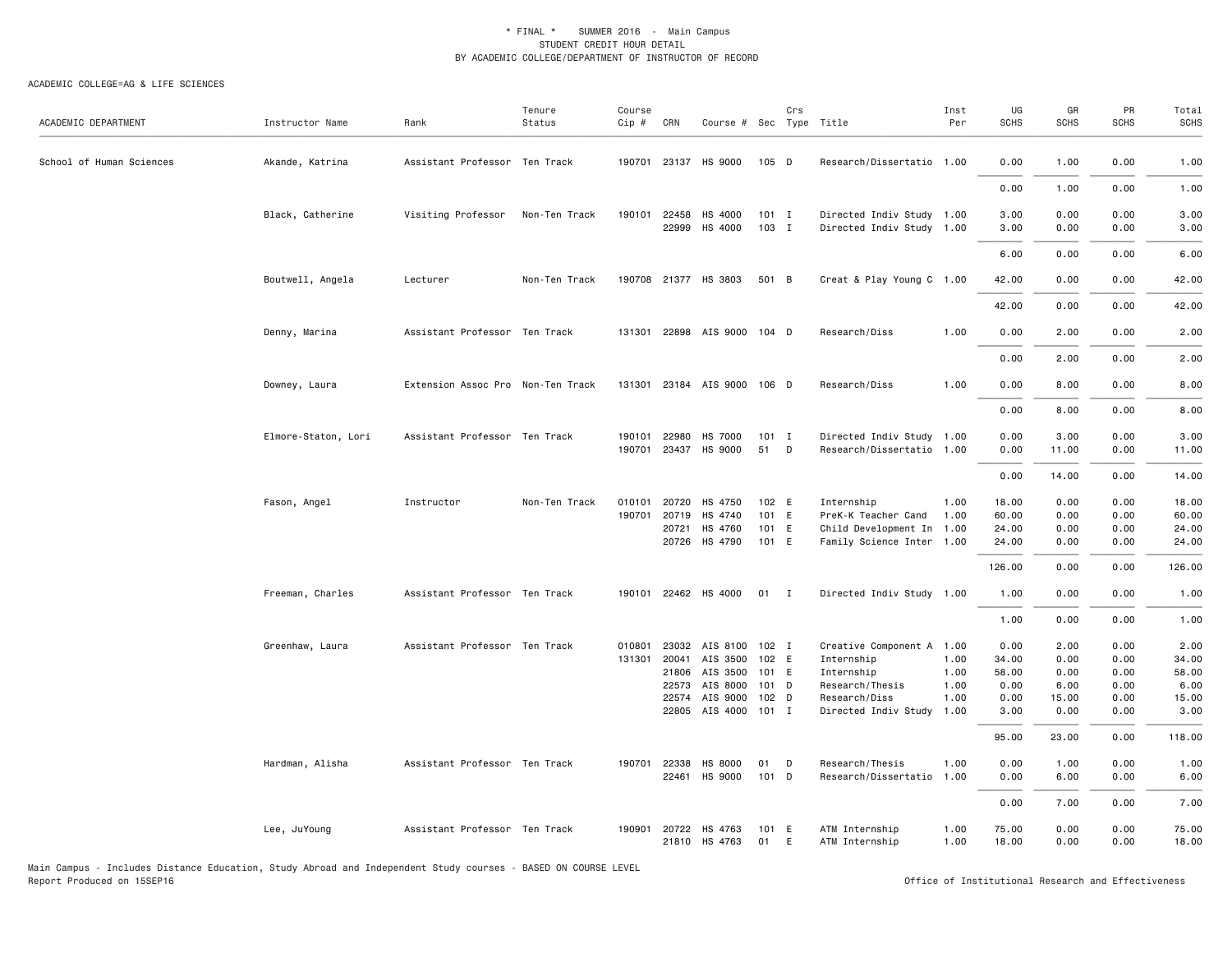| ACADEMIC DEPARTMENT      | Instructor Name | Rank                              | Tenure<br>Status | Course<br>Cip # | CRN          | Course # Sec Type Title     |         | Crs          |                            | Inst<br>Per | UG<br><b>SCHS</b> | GR<br><b>SCHS</b> | PR<br><b>SCHS</b> | Total<br><b>SCHS</b> |
|--------------------------|-----------------|-----------------------------------|------------------|-----------------|--------------|-----------------------------|---------|--------------|----------------------------|-------------|-------------------|-------------------|-------------------|----------------------|
|                          |                 |                                   |                  |                 |              |                             |         |              |                            |             |                   |                   |                   |                      |
| School of Human Sciences | Lee, JuYoung    | Assistant Professor Ten Track     |                  |                 |              | 190901 21811 HS 4763        | 51 E    |              | ATM Internship             | 1.00        | 72.00             | 0.00              | 0.00              | 72.00                |
|                          |                 |                                   |                  |                 |              |                             |         |              |                            |             | 165.00            | 0.00              | 0.00              | 165.00               |
|                          | Miller, Phyllis | Professor                         | Tenured          |                 | 151303 20718 | HS 4733                     | 001 B   |              | Computr-Aided Design 1.00  |             | 12.00             | 0.00              | 0.00              | 12.00                |
|                          |                 |                                   |                  | 190101          | 22813        | HS 4000                     | 102     | $\mathbf{I}$ | Directed Indiv Study       | 1.00        | 3.00              | 0.00              | 0.00              | 3.00                 |
|                          |                 |                                   |                  |                 | 190901 20723 | HS 4763                     | 102 E   |              | ATM Internship             | 1.00        | 45.00             | 0.00              | 0.00              | 45.00                |
|                          |                 |                                   |                  |                 |              |                             |         |              |                            |             | 60.00             | 0.00              | 0.00              | 60.00                |
|                          | Newman, Michael | Professor                         | Tenured          |                 |              | 131301 22576 AIS 9000 103 D |         |              | Research/Diss              | 1.00        | 0.00              | 7.00              | 0.00              | 7.00                 |
|                          |                 |                                   |                  |                 |              |                             |         |              |                            |             | 0.00              | 7.00              | 0.00              | 7.00                 |
|                          | Parker, Julie   | Assistant Professor Ten Track     |                  | 190701          |              | 22473 HS 8000               | 103 D   |              | Research/Thesis            | 1.00        | 0.00              | 12.00             | 0.00              | 12.00                |
|                          |                 |                                   |                  |                 |              |                             |         |              |                            |             | 0.00              | 12.00             | 0.00              | 12.00                |
|                          | Phillips, Tommy | Associate Professor Tenured       |                  |                 | 190701 20728 | HS 4883                     | 51      | C            | Risk, Resilience & Pr 1.00 |             | 120.00            | 0.00              | 0.00              | 120.00               |
|                          |                 |                                   |                  |                 | 20730        | HS 6883                     | 51      | C            | Risk, Resilience & Pr 1.00 |             | 0.00              | 24.00             | 0.00              | 24.00                |
|                          |                 |                                   |                  |                 | 22119        | HS 4873                     | 51      | C            | Positive Youth Dev         | 1.00        | 75.00             | 0.00              | 0.00              | 75.00                |
|                          |                 |                                   |                  |                 | 22469        | HS 9000                     | 103 D   |              | Research/Dissertatio 1.00  |             | 0.00              | 3.00              | 0.00              | 3.00                 |
|                          |                 |                                   |                  |                 | 22545        | HS 3813                     | 01      | C            | Lifespan Theory            | 1.00        | 21.00             | 0.00              | 0.00              | 21.00                |
|                          |                 |                                   |                  |                 | 23319        | HS 6873                     | 51      | C            | Positive Youth Dev         | 1.00        | 0.00              | 9.00              | 0.00              | 9.00                 |
|                          |                 |                                   |                  |                 | 190704 21380 | HS 4803                     | 501     | C            | Parenting                  | 1.00        | 132.00            | 0.00              | 0.00              | 132.00               |
|                          |                 |                                   |                  |                 | 190708 21382 | HS 6803                     | 501 C   |              | Parenting                  | 1.00        | 0.00              | 3.00              | 0.00              | 3.00                 |
|                          |                 |                                   |                  |                 |              |                             |         |              |                            |             | 348.00            | 39.00             | 0.00              | 387.00               |
|                          | Settle, Quisto  | Assistant Professor Ten Track     |                  |                 |              | 010802 22652 AIS 3603 01 E  |         |              | Internship-Agricultu 1.00  |             | 6.00              | 0.00              | 0.00              | 6.00                 |
|                          |                 |                                   |                  |                 |              |                             |         |              |                            |             | 6.00              | 0.00              | 0.00              | 6.00                 |
|                          | Sexton, Julie   | Extension Professor Non-Ten Track |                  | 131301          | 21809        | AIS 8523                    | 01      | C            | Tch Out-Of-Sch AIS         | 1.00        | 0.00              | 30.00             | 0.00              | 30.00                |
|                          |                 |                                   |                  |                 | 22651        | AIS 8523 501 C              |         |              | Tch Out-Of-Sch AIS         | 1.00        | 0.00              | 24.00             | 0.00              | 24.00                |
|                          |                 |                                   |                  |                 |              |                             |         |              |                            |             | 0.00              | 54.00             | 0.00              | 54.00                |
|                          | Swortzel, Kirk  | Professor                         | Tenured          | 010801          | 20046        | AIS 8100                    | $101$ I |              | Creative Component A 1.00  |             | 0.00              | 20.00             | 0.00              | 20.00                |
|                          |                 |                                   |                  |                 | 22299        | AIS 8693                    | 51      | C            | Philos Found of AEE        | 1.00        | 0.00              | 33.00             | 0.00              | 33.00                |
|                          |                 |                                   |                  |                 | 131301 21808 | AIS 8403                    | 01      | B            | Directing Learn Exp        | 1.00        | 0.00              | 9.00              | 0.00              | 9.00                 |
|                          |                 |                                   |                  |                 | 22337        | AIS 9000                    | $101$ D |              | Research/Diss              | 1.00        | 0.00              | 15.00             | 0.00              | 15.00                |
|                          |                 |                                   |                  |                 | 22662        | AIS 8000                    | $103$ D |              | Research/Thesis            | 1.00        | 0.00              | 4.00              | 0.00              | 4.00                 |
|                          |                 |                                   |                  |                 | 23240        | AIS 7000                    | $101$ I |              | Directed Indiv Study 1.00  |             | 0.00              | 6.00              | 0.00              | 6.00                 |
|                          |                 |                                   |                  |                 |              | 23327 AIS 7000 102 I        |         |              | Directed Indiv Study 1.00  |             | 0.00              | 2.00              | 0.00              | 2.00                 |
|                          |                 |                                   |                  |                 |              |                             |         |              |                            |             | 0.00              | 89.00             | 0.00              | 89.00                |
|                          | Wilmoth, Joe    | Associate Professor Tenured       |                  |                 | 190701 22470 | HS 9000                     | 104 D   |              | Research/Dissertatio 1.00  |             | 0.00              | 5.00              | 0.00              | 5.00                 |
|                          |                 |                                   |                  |                 | 22475        | HS 8000                     | 105 D   |              | Research/Thesis            | 1.00        | 0.00              | 3.00              | 0.00              | 3.00                 |
|                          |                 |                                   |                  | 190704          | 20727        | HS 4853                     | 001 C   |              | Family: Human Ecolog       | 1.00        | 60.00             | 0.00              | 0.00              | 60.00                |
|                          |                 |                                   |                  | 200201          | 20729        | HS 6853                     | 001     | C            | Family: An Ecologica 1.00  |             | 0.00              | 3.00              | 0.00              | 3.00                 |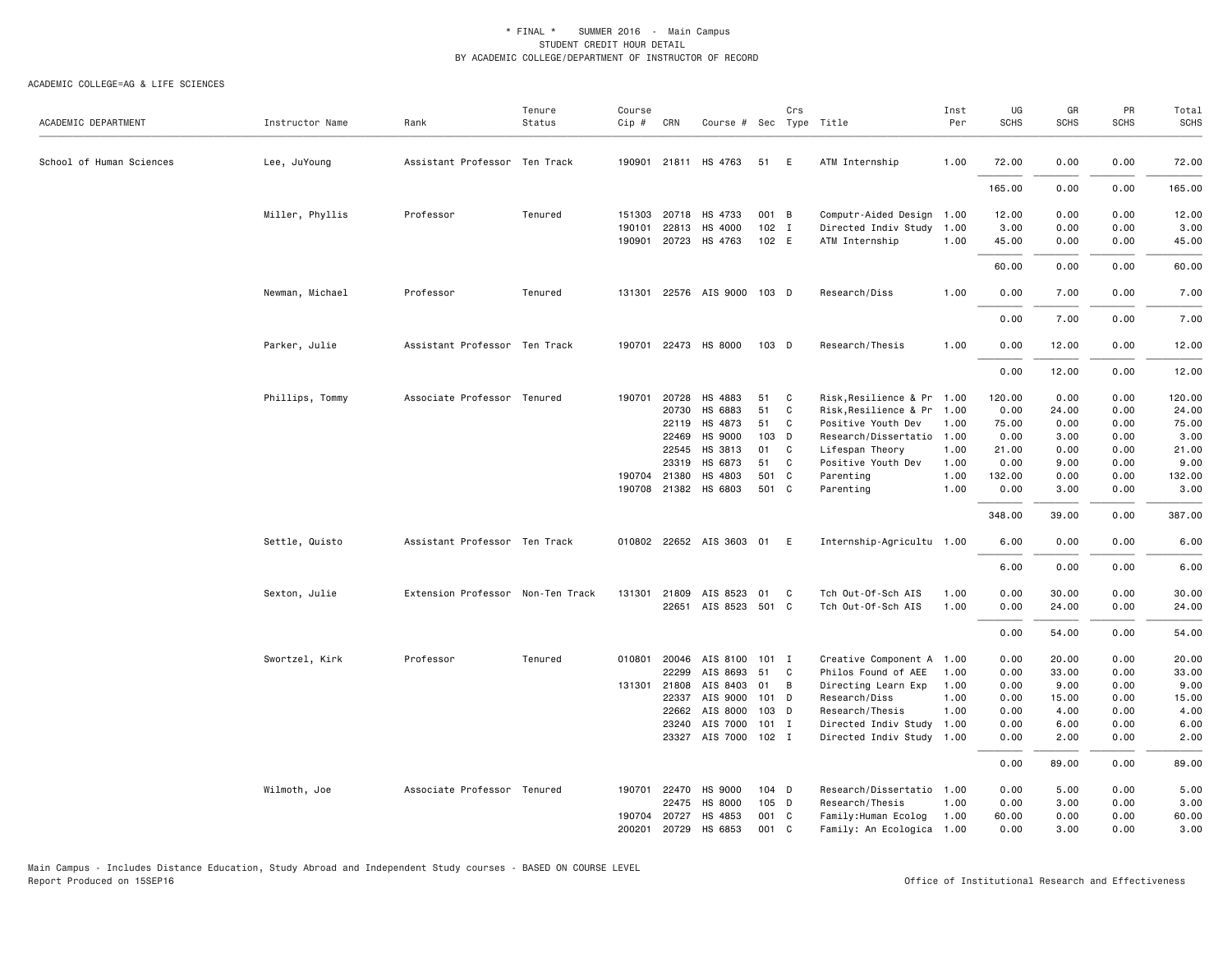| ACADEMIC DEPARTMENT      | Instructor Name | Rank | Tenure<br>Status | Course<br>Cip #<br>CRN | Crs | Course # Sec Type Title | Inst<br>Per | UG<br>SCHS | GR<br><b>SCHS</b> | PR<br><b>SCHS</b> | Total<br>SCHS |
|--------------------------|-----------------|------|------------------|------------------------|-----|-------------------------|-------------|------------|-------------------|-------------------|---------------|
|                          |                 |      |                  |                        |     |                         |             | 60.00      | 11.00             | 0.00              | 71.00         |
|                          |                 |      |                  |                        |     |                         |             | ========   | ---------         | --------          | ==========    |
| School of Human Sciences |                 |      |                  |                        |     |                         |             | 909.00     | 267.00            | 0.00              | 1176.00       |
|                          |                 |      |                  |                        |     |                         |             | ========   | ========          | ========          | ==========    |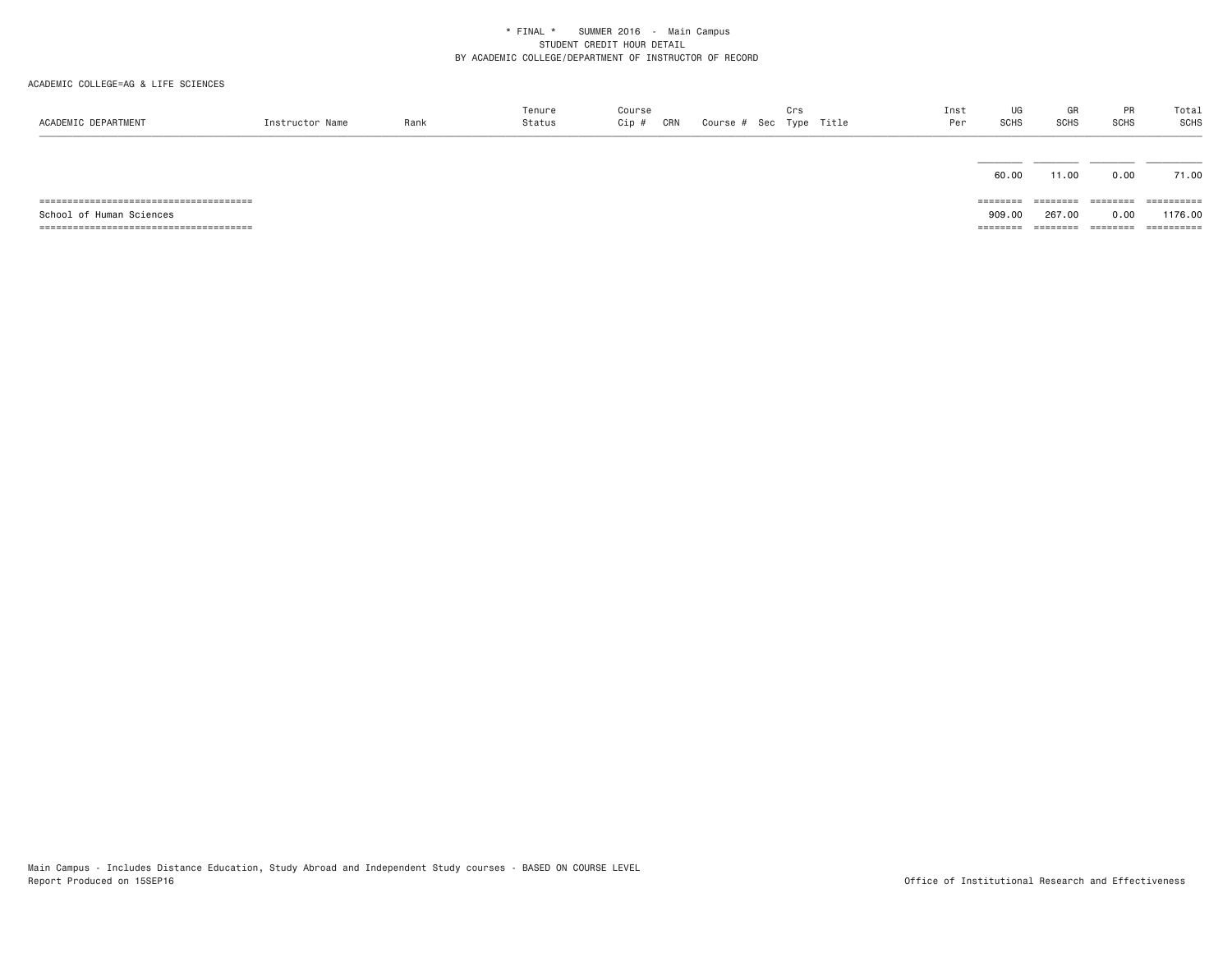| ACADEMIC DEPARTMENT                                                                        | Instructor Name    | Rank                          | Tenure<br>Status | Course<br>Cip #  | CRN            | Course # Sec Type Title                                | Crs |                                                  | Inst<br>Per          | UG<br><b>SCHS</b>                | GR<br><b>SCHS</b>                                    | PR<br><b>SCHS</b>            | Total<br><b>SCHS</b>             |
|--------------------------------------------------------------------------------------------|--------------------|-------------------------------|------------------|------------------|----------------|--------------------------------------------------------|-----|--------------------------------------------------|----------------------|----------------------------------|------------------------------------------------------|------------------------------|----------------------------------|
| Art AAD                                                                                    | Funderburk, Thomas | Professor                     | Tenured          | 500605           | 22965          | ART 3823 802 S<br>500708 20071 ART 3053 51 L           |     | Study Abroad Seminar 1.00<br>Watercolor Painting | 1.00                 | 42.00<br>30.00                   | 0.00<br>0.00                                         | 0.00<br>0.00                 | 42.00<br>30.00                   |
|                                                                                            |                    |                               |                  |                  |                |                                                        |     |                                                  |                      | 72.00                            | 0.00                                                 | 0.00                         | 72.00                            |
|                                                                                            | Gootee, Marita     | Professor                     | Tenured          |                  |                | 500605 21853 ART 4660 01 L                             |     | Advanced Photography 1.00                        |                      | 33.00                            | 0.00                                                 | 0.00                         | 33.00                            |
|                                                                                            |                    |                               |                  |                  |                |                                                        |     |                                                  |                      | 33.00                            | 0.00                                                 | 0.00                         | 33.00                            |
|                                                                                            | Gordon, Jeffery    | Non-Faculty                   | Not Applicable   |                  |                | 500703 21227 ART 1113 501 C                            |     | Art Appreciation                                 | 1.00                 | 51.00                            | 0.00                                                 | 0.00                         | 51.00                            |
|                                                                                            |                    |                               |                  |                  |                |                                                        |     |                                                  |                      | 51.00                            | 0.00                                                 | 0.00                         | 51.00                            |
|                                                                                            | Haupt, Jeffrey     | Professor                     | Tenured          | 500703<br>500705 | 20063<br>20067 | ART 1113 E51 C<br>ART 1213 01 L<br>20069 ART 1223 51 L |     | Art Appreciation<br>Drawing I<br>Drawing II      | 1.00<br>1.00<br>1.00 | 36.00<br>18.00<br>33.00<br>87.00 | 0.00<br>0.00<br>0.00<br>0.00                         | 0.00<br>0.00<br>0.00<br>0.00 | 36.00<br>18.00<br>33.00<br>87.00 |
|                                                                                            | Hester, Cassie     | Assistant Professor Ten Track |                  |                  |                | 500402 20072 ART 4123 001 Q                            |     | Screen Printing for                              | 1.00                 | 24.00                            | 0.00                                                 | 0.00                         | 24.00                            |
|                                                                                            |                    |                               |                  |                  |                |                                                        |     |                                                  |                      | 24.00                            | 0.00                                                 | 0.00                         | 24.00                            |
|                                                                                            | Koch, Zachary      | Lecturer                      | Non-Ten Track    |                  |                | 500401 20064 ART 1123 01 L                             |     | Design I                                         | 1.00                 | 21.00                            | 0.00                                                 | 0.00                         | 21.00                            |
|                                                                                            |                    |                               |                  |                  |                |                                                        |     |                                                  |                      | 21.00                            | 0.00                                                 | 0.00                         | 21.00                            |
|                                                                                            | Long, Robert       | Professor                     | Tenured          | 500711           | 21851          | ART 2503 01 L<br>22426 ART 4650 01 L                   |     | Ceramic Art Survey<br>Advanced Studio-Cera 1.00  | 1.00                 | 27.00<br>12.00                   | 0.00<br>0.00                                         | 0.00<br>0.00                 | 27.00<br>12.00                   |
|                                                                                            |                    |                               |                  |                  |                |                                                        |     |                                                  |                      | 39.00                            | 0.00                                                 | 0.00                         | 39.00                            |
|                                                                                            | McCourt, Timothy   | Professor                     | Tenured          | 500401           |                | 20066 ART 1133 51 L                                    |     | Design II                                        | 1.00                 | 27.00                            | 0.00                                                 | 0.00                         | 27.00                            |
|                                                                                            |                    |                               |                  |                  |                |                                                        |     |                                                  |                      | 27.00                            | 0.00                                                 | 0.00                         | 27.00                            |
|                                                                                            | Mixon, Jamie       | Professor                     | Tenured          |                  |                | 500605 22964 ART 3813 801 S                            |     | Study Abroad Seminar 1.00                        |                      | 42.00                            | 0.00                                                 | 0.00                         | 42.00                            |
|                                                                                            |                    |                               |                  |                  |                |                                                        |     |                                                  |                      | 42.00                            | 0.00                                                 | 0.00                         | 42.00                            |
|                                                                                            | Powney, Jeralyn    | Assistant Professor Ten Track |                  |                  |                | 500409 21854 ART 4143 51                               | Q   | Letterpress for Desi 1.00                        |                      | 18.00                            | 0.00                                                 | 0.00                         | 18.00                            |
|                                                                                            |                    |                               |                  |                  |                |                                                        |     |                                                  |                      | 18.00                            | 0.00                                                 | 0.00                         | 18.00                            |
| -------------------------------------<br>Art AAD<br>-------------------------------------- |                    |                               |                  |                  |                |                                                        |     |                                                  |                      | 414.00                           | ======== =======<br>0.00<br>-------- ------- ------- | ========<br>0.00             | ==========<br>414.00             |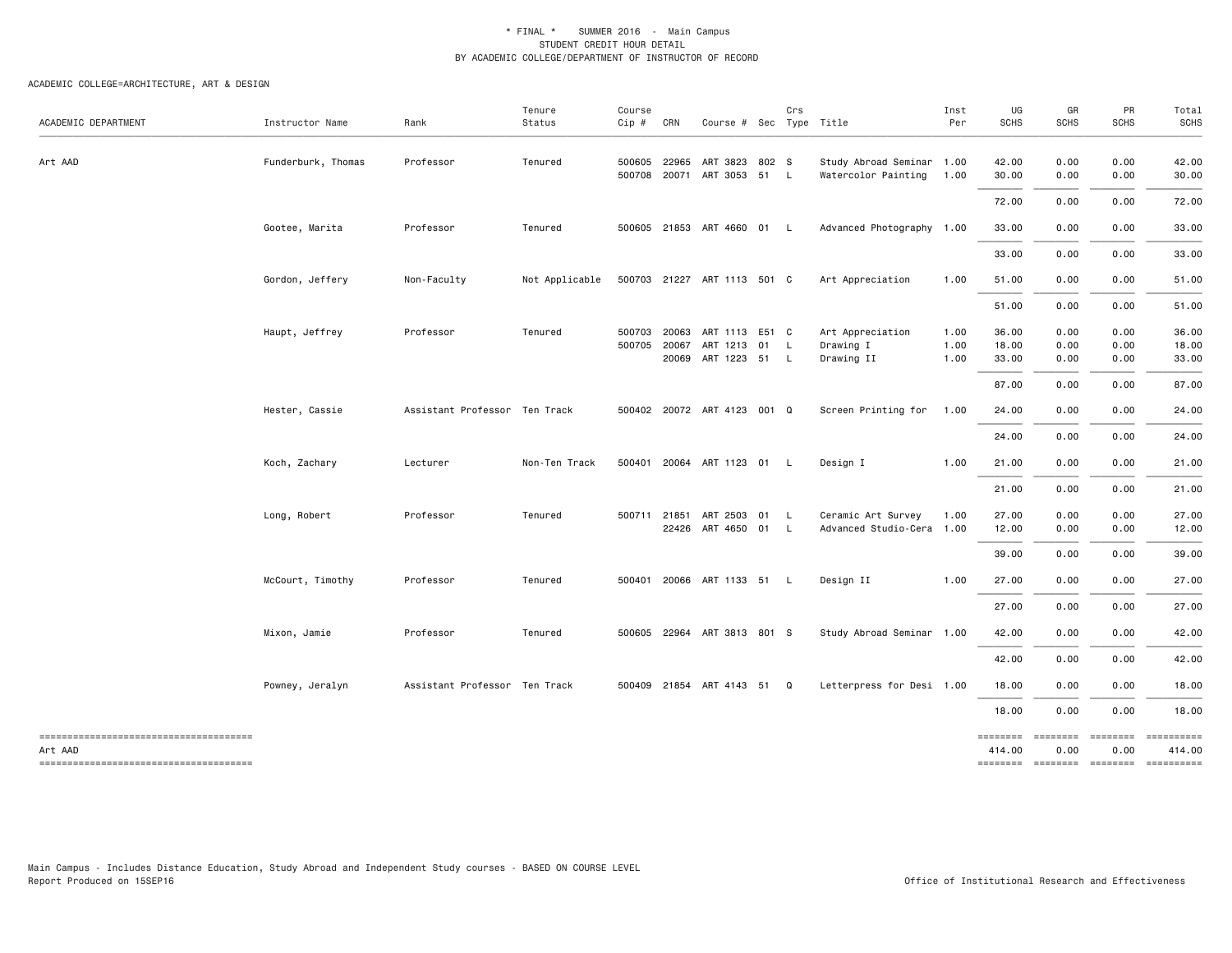| ACADEMIC DEPARTMENT           | Instructor Name | Rank                              | Tenure<br>Status | Course<br>Cip # | CRN   | Course # Sec Type Title    | Crs      |                           | Inst<br>Per | UG<br>SCHS        | GR<br><b>SCHS</b>                                                       | PR<br>SCHS | Total<br><b>SCHS</b>    |
|-------------------------------|-----------------|-----------------------------------|------------------|-----------------|-------|----------------------------|----------|---------------------------|-------------|-------------------|-------------------------------------------------------------------------|------------|-------------------------|
| Building Construction Science | Duff, Mike      | Visiting Assist Pro Non-Ten Track |                  |                 |       | 522001 20081 BCS 1126 51 Q |          | Build Construct Stud      | 1.00        | 90.00             | 0.00                                                                    | 0.00       | 90.00                   |
|                               |                 |                                   |                  |                 |       |                            |          |                           |             | 90.00             | 0.00                                                                    | 0.00       | 90.00                   |
|                               | Leathem, Thomas | Assistant Professor Ten Track     |                  | 522001          | 20080 | BCS 1116 01                | $\Omega$ | Build Construct Stud 1.00 |             | 90.00             | 0.00                                                                    | 0.00       | 90.00                   |
|                               |                 |                                   |                  |                 |       |                            |          |                           |             | 90.00             | 0.00                                                                    | 0.00       | 90.00                   |
|                               |                 |                                   |                  |                 |       |                            |          |                           |             | $=$ = = = = = = = | $\qquad \qquad \equiv \equiv \equiv \equiv \equiv \equiv \equiv \equiv$ | ========   | $=$ = = = = = = = = $=$ |
| Building Construction Science |                 |                                   |                  |                 |       |                            |          |                           |             | 180.00            | 0.00                                                                    | 0.00       | 180.00                  |
|                               |                 |                                   |                  |                 |       |                            |          |                           |             | $=$ = = = = = = = | ========                                                                | ========   | ==========              |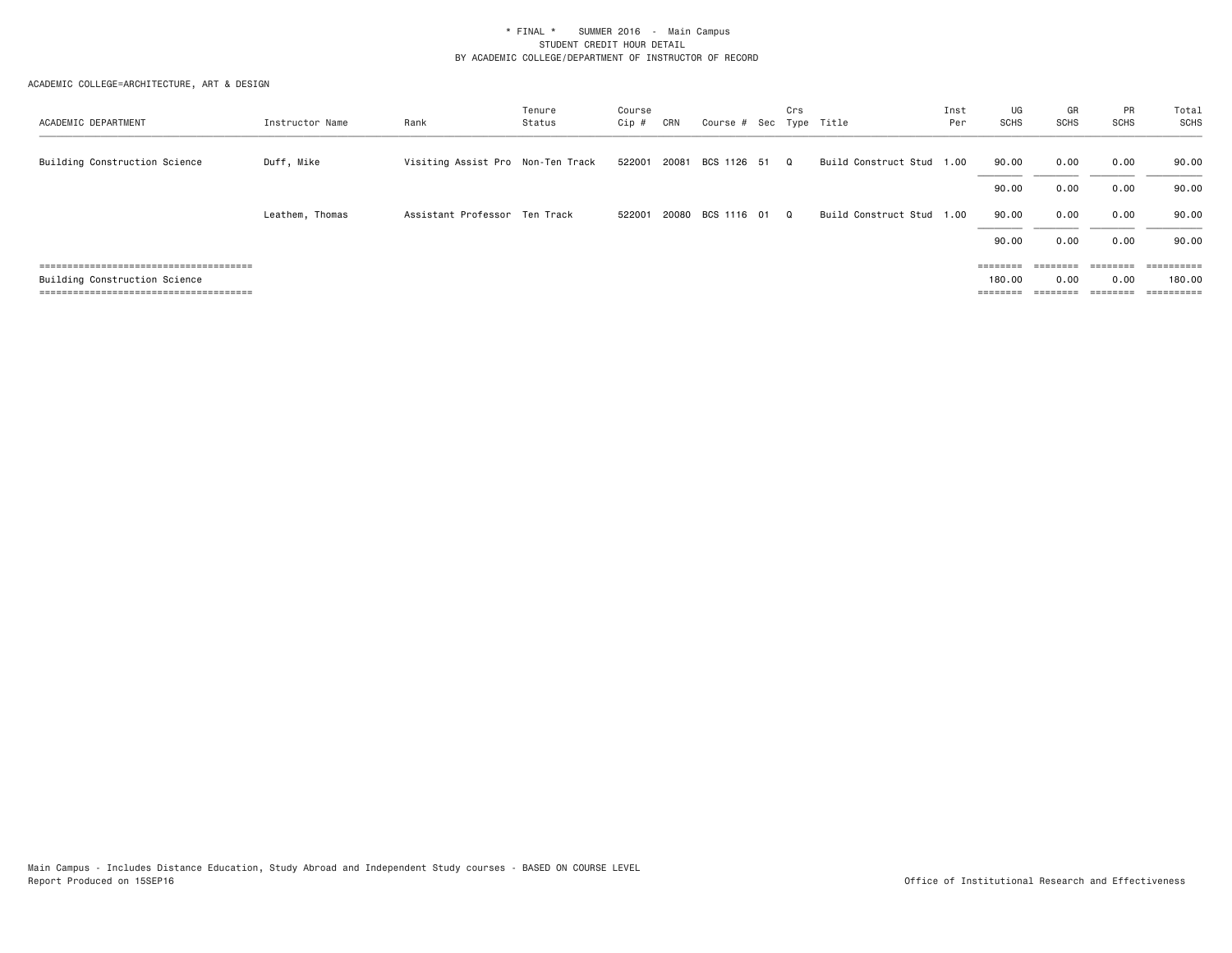| ACADEMIC DEPARTMENT | Instructor Name | Rank                          | Tenure<br>Status | Course<br>Cip #  | CRN   | Course #                 | Sec      | Crs    | Type Title                                             | Inst<br>Per | UG<br><b>SCHS</b>              | GR<br><b>SCHS</b>            | PR<br><b>SCHS</b>                  | Total<br>SCHS                    |
|---------------------|-----------------|-------------------------------|------------------|------------------|-------|--------------------------|----------|--------|--------------------------------------------------------|-------------|--------------------------------|------------------------------|------------------------------------|----------------------------------|
| Interior Design     | Carroll, Robin  | Instructor                    | Non-Ten Track    |                  |       | 500408 20741 ID 3603     | 001 C    |        | Digital Design for I 1.00                              |             | 51.00                          | 0.00                         | 0.00                               | 51.00                            |
|                     |                 |                               |                  |                  |       |                          |          |        |                                                        |             | 51.00                          | 0.00                         | 0.00                               | 51.00                            |
|                     | Crumpton, Amy   | Associate Professor Tenured   |                  |                  |       | 500408 21803 ID 1683     | 01       | B      | Interior Design Grap 1.00                              |             | 27.00                          | 0.00                         | 0.00                               | 27.00                            |
|                     |                 |                               |                  |                  |       |                          |          |        |                                                        |             | 27.00                          | 0.00                         | 0.00                               | 27.00                            |
|                     | Fulton, Glen    | Lecturer                      | Non-Ten Track    |                  |       | 040501 21804 ID 1694     | 51       | B      | Interior Design I                                      | 1.00        | 40.00                          | 0.00                         | 0.00                               | 40.00                            |
|                     |                 |                               |                  |                  |       |                          |          |        |                                                        |             | 40.00                          | 0.00                         | 0.00                               | 40.00                            |
|                     | Miller, Beth    | Professor                     | Tenured          | 500408<br>500410 | 20744 | ID 4753<br>20736 ID 2203 | 51<br>51 | E<br>Q | Interior Design Inte 1.00<br>Rendering                 | 1.00        | 36.00<br>42.00                 | 0.00<br>0.00                 | 0.00<br>0.00                       | 36.00<br>42.00                   |
|                     |                 |                               |                  |                  |       |                          |          |        |                                                        |             | 78.00                          | 0.00                         | 0.00                               | 78.00                            |
|                     | Miller, Lyndsey | Assistant Professor Ten Track |                  | 151303           | 20740 | ID 3363<br>21805 ID 2103 | 51<br>51 | B<br>B | 3/D & CAD Modeling i 1.00<br>CAD for Interior Des 1.00 |             | 45.00<br>27.00                 | 0.00<br>0.00                 | 0.00<br>0.00                       | 45.00<br>27.00                   |
|                     |                 |                               |                  |                  |       |                          |          |        |                                                        |             | 72.00                          | 0.00                         | 0.00                               | 72.00                            |
|                     | Riehm, William  | Assistant Professor Ten Track |                  | 500408           | 20737 | ID 2614                  | 01       | B      | ID Studio II                                           | 1.00        | 56.00                          | 0.00                         | 0.00                               | 56.00                            |
|                     |                 |                               |                  |                  |       |                          |          |        |                                                        |             | 56.00                          | 0.00                         | 0.00                               | 56.00                            |
| Interior Design     |                 |                               |                  |                  |       |                          |          |        |                                                        |             | ========<br>324.00<br>======== | ========<br>0.00<br>======== | ========<br>0.00<br><b>EEEEEEE</b> | ==========<br>324.00<br>EEEEEEEE |
|                     |                 |                               |                  |                  |       |                          |          |        |                                                        |             |                                |                              |                                    |                                  |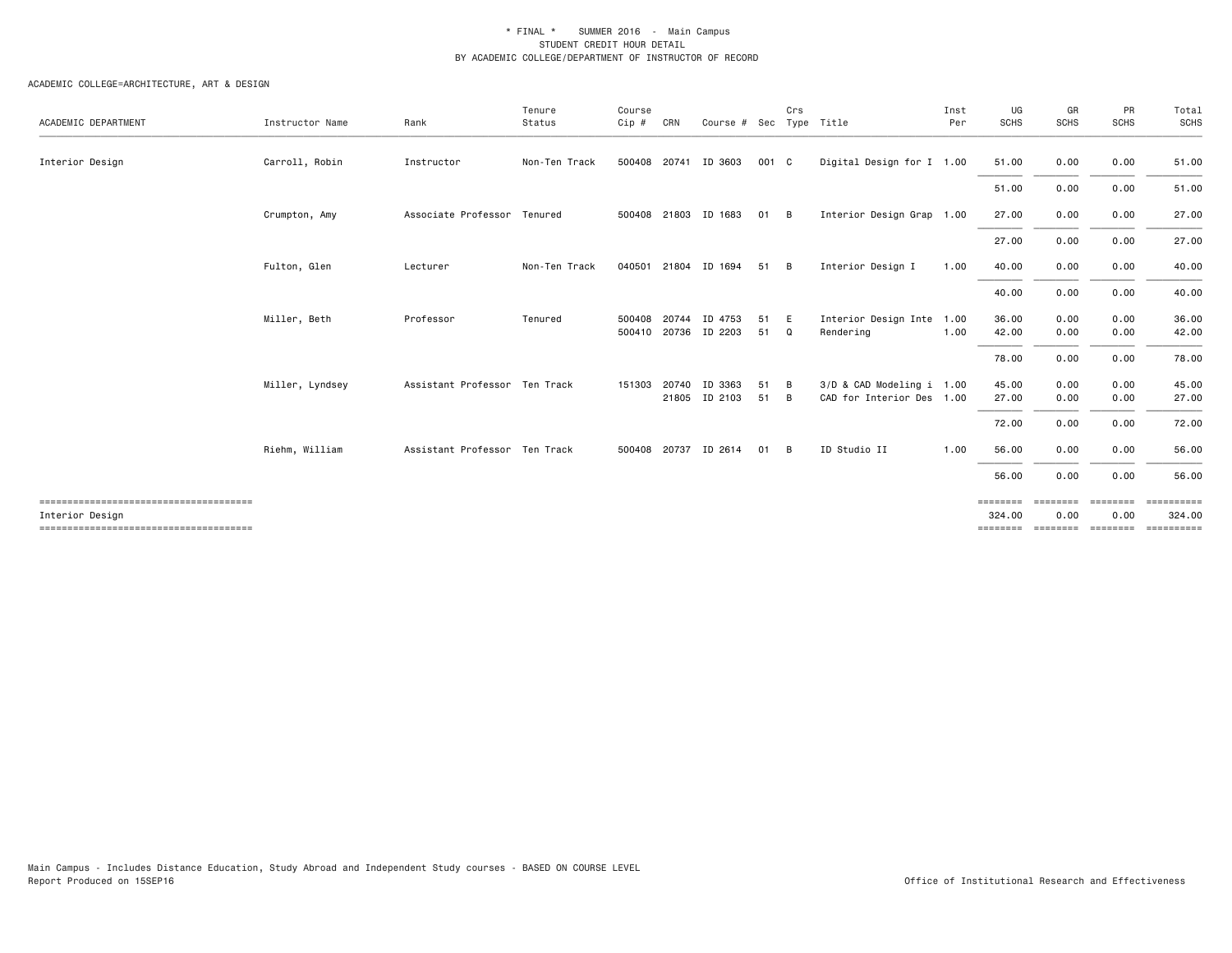|                        |                   |                                   | Tenure         | Course       |       |                             |    | Crs |                           | Inst | UG                 | GR               | PR               | Total<br>SCHS        |
|------------------------|-------------------|-----------------------------------|----------------|--------------|-------|-----------------------------|----|-----|---------------------------|------|--------------------|------------------|------------------|----------------------|
| ACADEMIC DEPARTMENT    | Instructor Name   | Rank                              | Status         | $Cip$ #      | CRN   | Course # Sec Type Title     |    |     |                           | Per  | <b>SCHS</b>        | <b>SCHS</b>      | SCHS             |                      |
| School of Architecture | Ayub, Zulaikha    | Visiting Assist Pro Non-Ten Track |                | 040201       | 22653 | ARC 3713                    | 01 | B   | Assemblages               | 1.00 | 33.00              | 0.00             | 0.00             | 33.00                |
|                        |                   |                                   |                |              |       |                             |    |     |                           |      | 33.00              | 0.00             | 0.00             | 33.00                |
|                        | Herrmann, Hans    | Associate Professor Tenured       |                | 040201       | 20054 | ARC 1536 01 B               |    |     | Arch Design I-A           | 1.00 | 60.00              | 0.00             | 0.00             | 60.00                |
|                        |                   |                                   |                |              | 22536 | ARC 4990 001 B              |    |     | Special Topic In ARC 1.00 |      | 24.00              | 0.00             | 0.00             | 24.00                |
|                        |                   |                                   |                | 049999 22833 |       | ARC 6990 001 C              |    |     | Special Topic In ARC 1.00 |      | 0.00               | 3.00             | 0.00             | 3.00                 |
|                        |                   |                                   |                |              |       |                             |    |     |                           |      | 84.00              | 3.00             | 0.00             | 87.00                |
|                        | Kemp, Leah        | Non-Faculty                       | Not Applicable |              |       | 040201 21226 ARC 1013 501 C |    |     | Arch Appreciation         | 1.00 | 24.00              | 0.00             | 0.00             | 24.00                |
|                        |                   |                                   |                |              |       |                             |    |     |                           |      | 24.00              | 0.00             | 0.00             | 24.00                |
|                        | Latham, Angela    | Instructor                        | Non-Ten Track  |              |       | 500799 21120 TKI 2413 02 C  |    |     | Hi & Appr Artcrafts       | 1.00 | 27.00              | 0.00             | 0.00             | 27.00                |
|                        |                   |                                   |                |              |       | 21121 TKI 2413 51 C         |    |     | Hi & Appr Artcrafts       | 1.00 | 27.00              | 0.00             | 0.00             | 27.00                |
|                        |                   |                                   |                |              |       |                             |    |     |                           |      | 54.00              | 0.00             | 0.00             | 54.00                |
|                        | McGlohn, Emily    | Assistant Professor Ten Track     |                |              |       | 040201 20057 ARC 3723 01 C  |    |     | Active Bldg Systems       | 1.00 | 42.00              | 0.00             | 0.00             | 42.00                |
|                        |                   |                                   |                |              |       |                             |    |     |                           |      | 42.00              | 0.00             | 0.00             | 42.00                |
|                        | Roberson, Jeffery | Instructor                        | Non-Ten Track  | 040201       | 22427 | ARC 4313 01 C               |    |     | Architectural Theory 1.00 |      | 39.00              | 0.00             | 0.00             | 39.00                |
|                        |                   |                                   |                |              | 22654 | ARC 3713 02 B               |    |     | Assemblages               | 1.00 | 36.00              | 0.00             | 0.00             | 36.00                |
|                        |                   |                                   |                |              |       |                             |    |     |                           |      | 75.00              | 0.00             | 0.00             | 75.00                |
|                        | Tripp, Andrew     | Assistant Professor Ten Track     |                |              |       | 040201 20055 ARC 1546 52 B  |    |     | Arch Design I-B           | 1.00 | 78.00              | 0.00             | 0.00             | 78.00                |
|                        |                   |                                   |                |              |       |                             |    |     |                           |      | 78.00              | 0.00             | 0.00             | 78.00                |
| School of Architecture |                   |                                   |                |              |       |                             |    |     |                           |      | ========<br>390.00 | ========<br>3.00 | ========<br>0.00 | ==========<br>393.00 |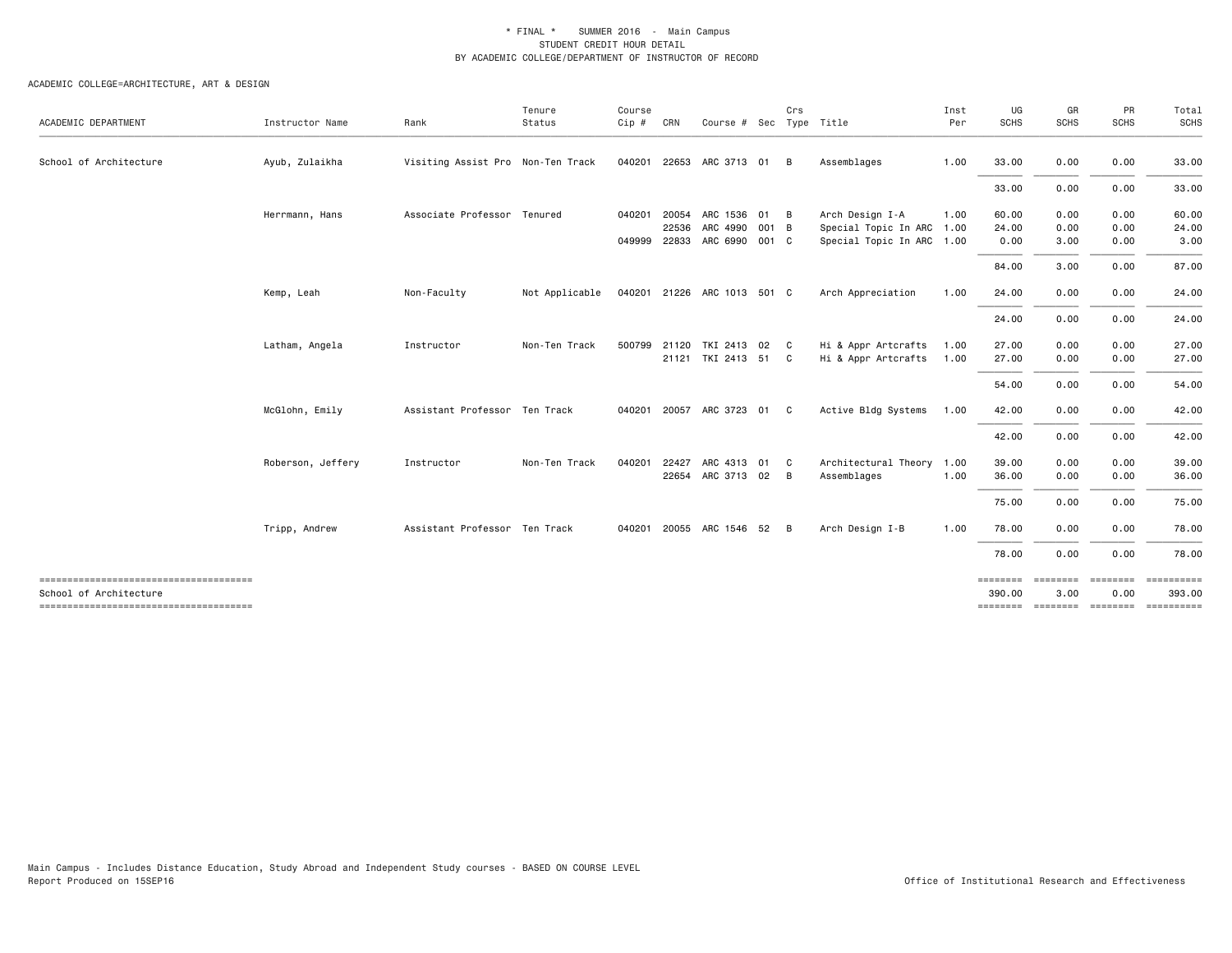#### ACADEMIC COLLEGE=ARTS & SCIENCES

| ACADEMIC DEPARTMENT                                   | Instructor Name  | Rank                          | Tenure<br>Status | Course<br>$Cip$ # | CRN   | Course # Sec Type Title         |                  | Crs |                                              | Inst<br>Per | UG<br><b>SCHS</b>              | GR<br><b>SCHS</b>             | PR<br><b>SCHS</b>            | Total<br><b>SCHS</b>                |
|-------------------------------------------------------|------------------|-------------------------------|------------------|-------------------|-------|---------------------------------|------------------|-----|----------------------------------------------|-------------|--------------------------------|-------------------------------|------------------------------|-------------------------------------|
| Anthropology & Middle Eastern Cultures Alvey, Jeffrey |                  | Non-Faculty                   | Not Applicable   |                   |       | 450301 21937 AN 2510            | 851 A            |     | Archy Field Meth: Su 1.00                    |             | 36.00                          | 0.00                          | 0.00                         | 36.00                               |
|                                                       |                  |                               |                  |                   |       |                                 |                  |     |                                              |             | 36.00                          | 0.00                          | 0.00                         | 36.00                               |
|                                                       | Copeland, Toni   | Assistant Professor Ten Track |                  |                   |       | 450204 21936 AN 1143            | 501 C            |     | Cultural Anthro                              | 1.00        | 24.00                          | 0.00                          | 0.00                         | 24.00                               |
|                                                       |                  |                               |                  |                   |       |                                 |                  |     |                                              |             | 24.00                          | 0.00                          | 0.00                         | 24.00                               |
|                                                       | Galaty, Michael  | Professor                     | Tenured          |                   |       | 450201 23024 AN 8000            | 01 D             |     | Thesis Research                              | 1.00        | 0.00                           | 1.00                          | 0.00                         | 1.00                                |
|                                                       |                  |                               |                  |                   |       |                                 |                  |     |                                              |             | 0.00                           | 1.00                          | 0.00                         | 1.00                                |
|                                                       | Hardin, James    | Associate Professor Tenured   |                  |                   |       | 450201 23139 AN 7000            | $01$ I           |     | Directed Indiv Study 1.00                    |             | 0.00                           | 3.00                          | 0.00                         | 3.00                                |
|                                                       |                  |                               |                  |                   |       |                                 |                  |     |                                              |             | 0.00                           | 3.00                          | 0.00                         | 3.00                                |
|                                                       | Miller, Darcy    | Assistant Professor Ten Track |                  | 450201            | 23129 | AN 8000<br>450301 21938 AN 3510 | $101$ D<br>801 A |     | Thesis Research<br>Archy Field Meth: Ex 1.00 | 1.00        | 0.00<br>84.00                  | 6.00<br>0.00                  | 0.00<br>0.00                 | 6.00<br>84.00                       |
|                                                       |                  |                               |                  |                   |       |                                 |                  |     |                                              |             | 84.00                          | 6.00                          | 0.00                         | 90.00                               |
|                                                       | Peacock, Claude  | Professor                     | Tenured          |                   |       | 450201 23181 AN 8000            | 102 D            |     | Thesis Research                              | 1.00        | 0.00                           | 6.00                          | 0.00                         | 6.00                                |
|                                                       |                  |                               |                  |                   |       |                                 |                  |     |                                              |             | 0.00                           | 6.00                          | 0.00                         | 6.00                                |
|                                                       | Zuckerman, Molly | Assistant Professor Ten Track |                  |                   |       | 450301 21459 AN 3510            | 851 A            |     | Archy Field Meth: Ex 1.00                    |             | 30.00                          | 0.00                          | 0.00                         | 30.00                               |
|                                                       |                  |                               |                  |                   |       |                                 |                  |     |                                              |             | 30.00                          | 0.00                          | 0.00                         | 30.00                               |
| Anthropology & Middle Eastern Cultures                |                  |                               |                  |                   |       |                                 |                  |     |                                              |             | ========<br>174.00<br>======== | ========<br>16.00<br>======== | ========<br>0.00<br>======== | ==========<br>190,00<br>----------- |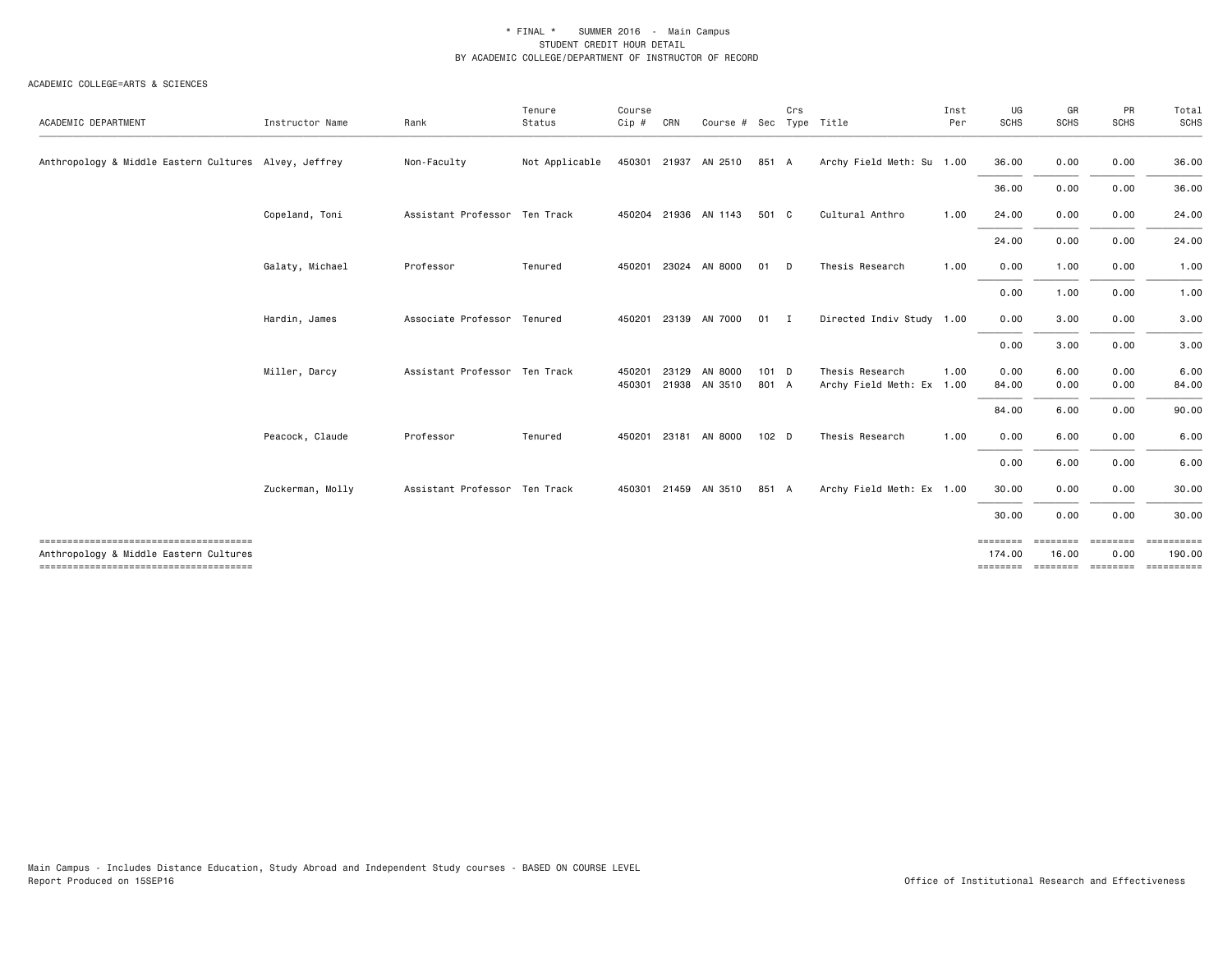#### ACADEMIC COLLEGE=ARTS & SCIENCES

| ACADEMIC DEPARTMENT | Instructor Name   | Rank                          | Tenure<br>Status | Course<br>Cip # | CRN          | Course # Sec Type Title     |     | Crs |                           | Inst<br>Per | UG<br><b>SCHS</b> | GR<br><b>SCHS</b> | PR<br><b>SCHS</b> | Total<br><b>SCHS</b> |
|---------------------|-------------------|-------------------------------|------------------|-----------------|--------------|-----------------------------|-----|-----|---------------------------|-------------|-------------------|-------------------|-------------------|----------------------|
| Biological Sciences | Counterman, Brian | Assistant Professor Ten Track |                  | 269999 22048    |              | BIO 8000 54                 |     | D   | Research/Thesis           | 1.00        | 0.00              | 1.00              | 0.00              | 1.00                 |
|                     |                   |                               |                  |                 | 23096        | BIO 7000 101 I              |     |     | Directed Indiv Study 1.00 |             | 0.00              | 3.00              | 0.00              | 3.00                 |
|                     |                   |                               |                  |                 |              |                             |     |     |                           |             | 0.00              | 4.00              | 0.00              | 4.00                 |
|                     | Ervin, Gary       | Professor                     | Tenured          | 269999          |              | 21983 BIO 8000 107 D        |     |     | Research/Thesis           | 1.00        | 0.00              | 1.00              | 0.00              | 1.00                 |
|                     |                   |                               |                  |                 |              |                             |     |     |                           |             | 0.00              | 1.00              | 0.00              | 1.00                 |
|                     | Gordon, Donna     | Associate Professor Tenured   |                  | 260101          | 21230        | BIO 8183 501 E              |     |     | Capstone in Modern B 1.00 |             | 0.00              | 48.00             | 0.00              | 48.00                |
|                     |                   |                               |                  |                 |              | 21231 BIO 8191 501 S        |     |     | Seminar in General B 1.00 |             | 0.00              | 1.00              | 0.00              | 1.00                 |
|                     |                   |                               |                  |                 |              |                             |     |     |                           |             | 0.00              | 49.00             | 0.00              | 49.00                |
|                     | Holder, Thomas    | Instructor                    | Non-Ten Track    | 260101          | 20094        | BIO 1144                    | 51  | C   | Biology II                | 1.00        | 92.00             | 0.00              | 0.00              | 92.00                |
|                     |                   |                               |                  |                 | 20095        | BIO 1144 52                 |     | К   | Biology II                | 1.00        | 0.00              | 0.00              | 0.00              | 0.00                 |
|                     |                   |                               |                  | 260701          | 20104        | BIO 3524 51                 |     | C   | Biol Of Vertebrates       | 1.00        | 92.00             | 0.00              | 0.00              | 92.00                |
|                     |                   |                               |                  |                 |              | 20105 BIO 3524 52           |     | K   | Biol Of Vertebrates       | 1.00        | 0.00              | 0.00              | 0.00              | 0.00                 |
|                     |                   |                               |                  |                 |              |                             |     |     |                           |             | 184.00            | 0.00              | 0.00              | 184.00               |
|                     | Jolley, Rachel    | Lecturer                      | Non-Ten Track    |                 |              | 261301 21229 BIO 8043 501 C |     |     | Ecology & Environ         | 1.00        | 0.00              | 51.00             | 0.00              | 51.00                |
|                     |                   |                               |                  |                 |              |                             |     |     |                           |             | 0.00              | 51.00             | 0.00              | 51.00                |
|                     | Kaplan, Evan      | Instructor                    | Non-Ten Track    | 260401          |              | 20097 BIO 2103 01           |     | C   | Cell Biology              | 1.00        | 135.00            | 0.00              | 0.00              | 135.00               |
|                     |                   |                               |                  |                 |              |                             |     |     |                           |             | 135.00            | 0.00              | 0.00              | 135.00               |
|                     | Klink, Vincent    | Associate Professor Tenured   |                  | 269999          | 22003        | BIO 9000 110 D              |     |     | Research / Diss           | 1.00        | 0.00              | 6.00              | 0.00              | 6.00                 |
|                     |                   |                               |                  |                 |              | 22054 BIO 8000 60           |     | D   | Research/Thesis           | 1.00        | 0.00              | 3.00              | 0.00              | 3.00                 |
|                     |                   |                               |                  |                 |              |                             |     |     |                           |             |                   |                   |                   |                      |
|                     |                   |                               |                  |                 |              |                             |     |     |                           |             | 0.00              | 9.00              | 0.00              | 9.00                 |
|                     | McCurdy, Victoria | Instructor                    | Non-Ten Track    | 260101          | 20089        | BIO 1134 E51 C              |     |     | Biology I                 | 1.00        | 96.00             | 0.00              | 0.00              | 96.00                |
|                     |                   |                               |                  |                 | 20090        | BIO 1134 E52 K              |     |     | Biology I                 | 1.00        | 0.00              | 0.00              | 0.00              | 0.00                 |
|                     |                   |                               |                  |                 | 260507 20108 | BIO 4413 51                 |     | C   | Immunology                | 1.00        | 69.00             | 0.00              | 0.00              | 69.00                |
|                     |                   |                               |                  |                 |              | 20132 BIO 6413 51           |     | C   | Immunology                | 1.00        | 0.00              | 12.00             | 0.00              | 12.00                |
|                     |                   |                               |                  |                 |              |                             |     |     |                           |             | 165.00            | 12.00             | 0.00              | 177.00               |
|                     | Outlaw, Diana     | Assistant Professor Ten Track |                  |                 |              | 269999 21987 BIO 8000 111 D |     |     | Research/Thesis           | 1.00        | 0.00              | 3.00              | 0.00              | 3.00                 |
|                     |                   |                               |                  |                 |              |                             |     |     |                           |             | 0.00              | 3.00              | 0.00              | 3.00                 |
|                     | Outlaw, Robert    | Instructor                    | Non-Ten Track    | 260101          |              | 20092 BIO 1134 R01 C        |     |     | Biology I                 | 1.00        | 104.00            | 0.00              | 0.00              | 104.00               |
|                     |                   |                               |                  |                 |              | 20093 BIO 1134 R02 K        |     |     | Biology I                 | 1.00        | 0.00              | 0.00              | 0.00              | 0.00                 |
|                     |                   |                               |                  |                 |              |                             |     |     |                           |             | 104.00            | 0.00              | 0.00              | 104.00               |
|                     | Reese, Mary       | Instructor                    | Non-Ten Track    | 260701          |              | 20134 BIO 6503              | 01  | C   | Vertebrate Histology 1.00 |             | 0.00              | 3.00              | 0.00              | 3.00                 |
|                     |                   |                               |                  |                 | 20135        | BIO 6503 02                 |     | K   | Vertebrate Histology      | 1.00        | 0.00              | 0.00              | 0.00              | 0.00                 |
|                     |                   |                               |                  |                 |              | 511005 20107 BIO 4100       | 101 | H   | Med Tech Clinicals        | 1.00        | 36.00             | 0.00              | 0.00              | 36.00                |

Main Campus - Includes Distance Education, Study Abroad and Independent Study courses - BASED ON COURSE LEVEL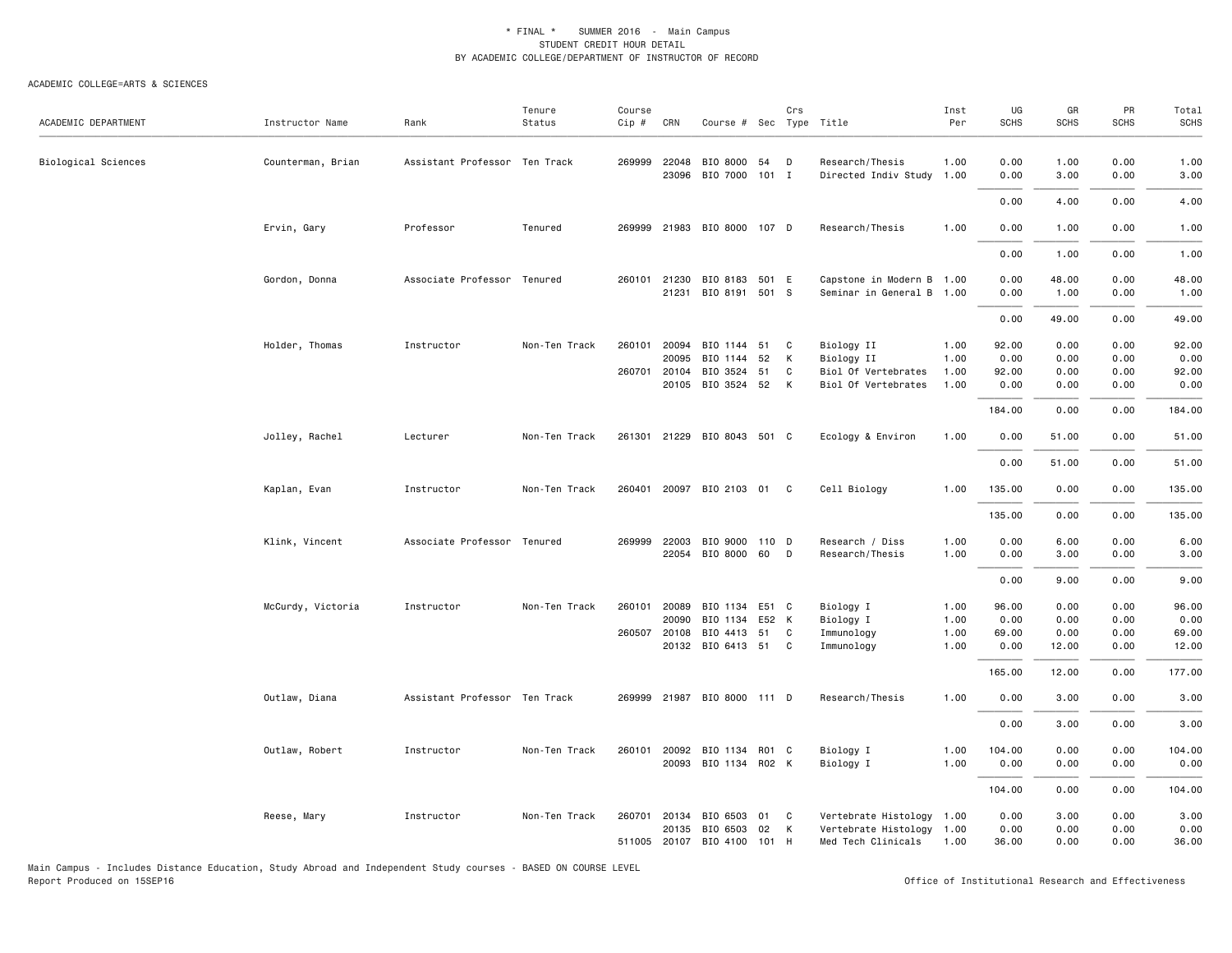| ACADEMIC DEPARTMENT | Instructor Name   | Rank                          | Tenure<br>Status | Course<br>Cip #  | CRN                              | Course # Sec Type Title                                            | Crs               |                                                                                  | Inst<br>Per                  | UG<br><b>SCHS</b>                       | GR<br><b>SCHS</b>                    | PR<br><b>SCHS</b>                    | Total<br>SCHS                           |
|---------------------|-------------------|-------------------------------|------------------|------------------|----------------------------------|--------------------------------------------------------------------|-------------------|----------------------------------------------------------------------------------|------------------------------|-----------------------------------------|--------------------------------------|--------------------------------------|-----------------------------------------|
|                     |                   |                               |                  |                  |                                  |                                                                    |                   |                                                                                  |                              | 36.00                                   | 3.00                                 | 0.00                                 | 39.00                                   |
| Biological Sciences | Reichert, Nancy   | Professor                     | Tenured          | 261201<br>269999 | 21228<br>21989                   | BIO 6033 501 C<br>BIO 8000 113 D                                   |                   | Fund Biotechnology<br>Research/Thesis                                            | 1.00<br>1.00                 | 0.00<br>0.00                            | 30.00<br>1.00                        | 0.00<br>0.00                         | 30.00<br>1.00                           |
|                     |                   |                               |                  |                  |                                  |                                                                    |                   |                                                                                  |                              | 0.00                                    | 31.00                                | 0.00                                 | 31.00                                   |
|                     | Roberts, Brandy   | Non-Faculty                   | Not Applicable   | 260502<br>260505 | 23216<br>23289<br>20102<br>20103 | BIO 3304 51 C<br>BIO 3304 52<br>BIO 3303 01<br>BIO 3303 02         | K<br>C C<br>K     | General Microbiology<br>General Microbiology<br>Parasitology<br>Parasitology     | 1.00<br>1.00<br>1.00<br>1.00 | 44.00<br>0.00<br>63.00<br>0.00          | 0.00<br>0.00<br>0.00<br>0.00         | 0.00<br>0.00<br>0.00<br>0.00         | 44.00<br>0.00<br>63.00<br>0.00          |
|                     | Stewart, James    | Assistant Professor Ten Track |                  | 260701           | 20098                            | BIO 3004 01 C                                                      |                   | Human Anatomy                                                                    | 1.00                         | 107.00<br>184.00                        | 0.00<br>0.00                         | 0.00<br>0.00                         | 107.00<br>184.00                        |
|                     |                   |                               |                  |                  | 20099<br>20100<br>20101          | BIO 3004 02<br>BIO 3014 51 C<br>BIO 3014 52 K                      | K                 | Human Anatomy<br>Human Physiology<br>Human Physiology                            | 1.00<br>1.00<br>1.00         | 0.00<br>160.00<br>0.00                  | 0.00<br>0.00<br>0.00                 | 0.00<br>0.00<br>0.00                 | 0.00<br>160.00<br>0.00                  |
|                     |                   |                               |                  |                  |                                  |                                                                    |                   |                                                                                  |                              | 344.00                                  | 0.00                                 | 0.00                                 | 344.00                                  |
|                     | Williamson, Emily | Instructor                    | Non-Ten Track    | 260701           | 20083<br>20084<br>20111          | BIO 1123 01 C<br>BIO 1123 02<br>BIO 4503 01 C<br>20112 BIO 4503 02 | K<br>$\mathsf{K}$ | Animal Biology<br>Animal Biology<br>Vertebrate Histology<br>Vertebrate Histology | 1.00<br>1.00<br>1.00<br>1.00 | 57.00<br>0.00<br>27.00<br>0.00<br>84.00 | 0.00<br>0.00<br>0.00<br>0.00<br>0.00 | 0.00<br>0.00<br>0.00<br>0.00<br>0.00 | 57.00<br>0.00<br>27.00<br>0.00<br>84.00 |
|                     |                   |                               |                  |                  |                                  |                                                                    |                   |                                                                                  |                              | ========                                | ========                             | ========                             | ==========                              |
| Biological Sciences |                   |                               |                  |                  |                                  |                                                                    |                   |                                                                                  |                              | 1159.00<br>========                     | 163,00<br>========                   | 0.00<br>========                     | 1322.00<br>==========                   |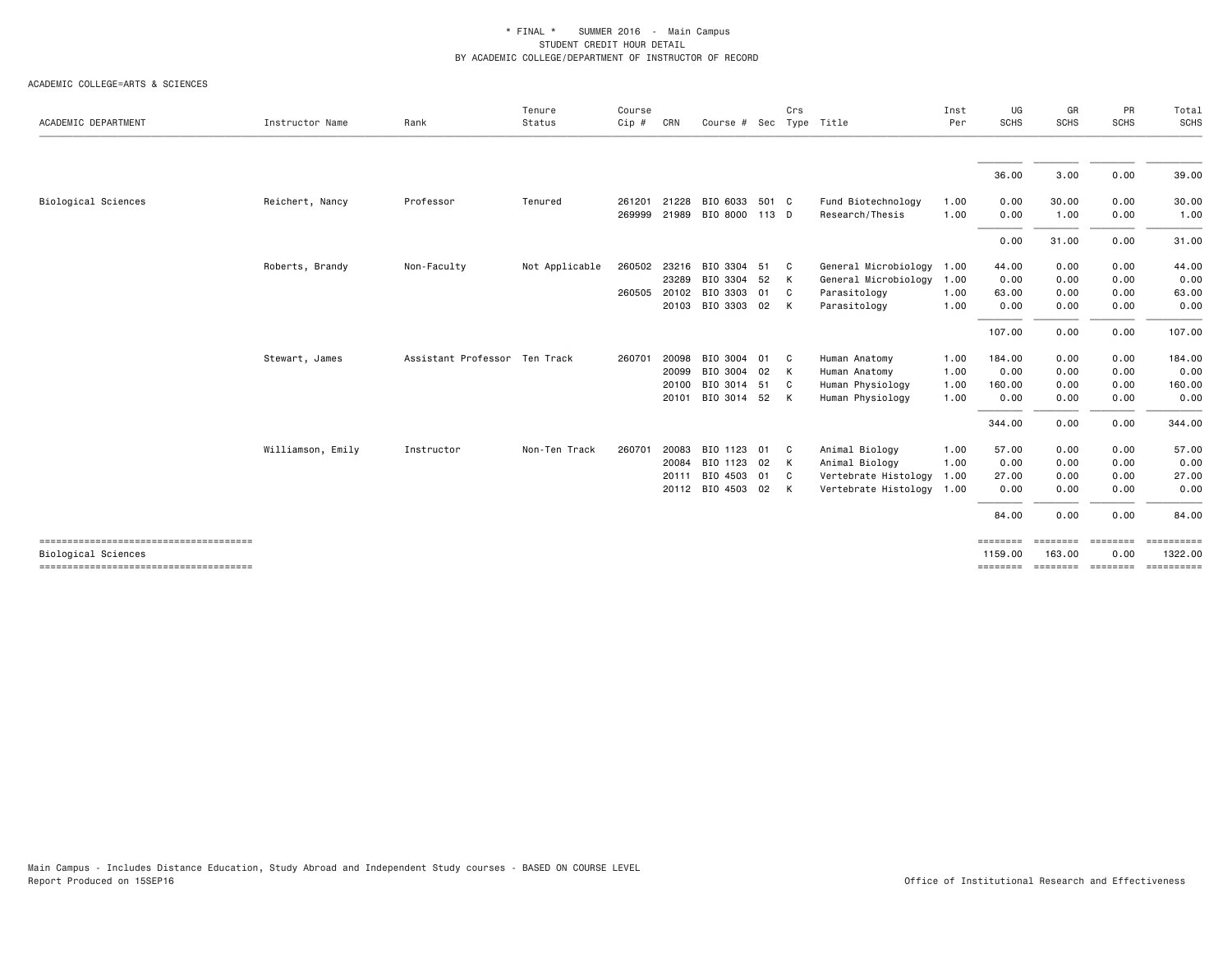|                     |                                           |                               | Tenure         | Course |              |                         |                  | Crs          |                                  | Inst | UG          | GR          | PR          | Total       |
|---------------------|-------------------------------------------|-------------------------------|----------------|--------|--------------|-------------------------|------------------|--------------|----------------------------------|------|-------------|-------------|-------------|-------------|
| ACADEMIC DEPARTMENT | Instructor Name                           | Rank                          | Status         | Cip #  | CRN          | Course # Sec Type Title |                  |              |                                  | Per  | <b>SCHS</b> | <b>SCHS</b> | <b>SCHS</b> | <b>SCHS</b> |
|                     |                                           |                               |                |        | 20197        | CH 4511                 | 01               | <b>L</b>     |                                  | 1.00 | 9.00        | 0.00        | 0.00        | 9.00        |
| Chemistry           | Abeyratne Kuragama, Peu Grad Teach Assist |                               | Not Applicable | 400504 | 20198        | CH 4511                 | 02               | $\mathsf{L}$ | Org Chem Lab I<br>Org Chem Lab I | 1.00 | 12.00       | 0.00        | 0.00        | 12.00       |
|                     |                                           |                               |                |        | 20199        | CH 4511                 | 04               | L.           | Org Chem Lab I                   | 1.00 | 9.00        | 0.00        | 0.00        | 9.00        |
|                     |                                           |                               |                |        | 20202        | CH 4513                 | 02               | C            | Organic Chemistry I              | 1.00 | 69.00       | 0.00        | 0.00        | 69.00       |
|                     |                                           |                               |                |        | 20205        | CH 4521                 | 52               | $\mathsf{L}$ | Org Chem Lab II                  | 1.00 | 10.00       | 0.00        | 0.00        | 10.00       |
|                     |                                           |                               |                |        | 20206        | CH 4521                 | 54               | $\mathsf{L}$ | Org Chem Lab II                  | 1.00 | 4.00        | 0.00        | 0.00        | 4.00        |
|                     |                                           |                               |                |        |              |                         |                  |              |                                  |      | 113.00      | 0.00        | 0.00        | 113.00      |
|                     | Emerson, Joseph                           | Assistant Professor Ten Track |                | 400501 | 20187        | CH 1213                 | 02               | C            | Chemistry I                      | 1.00 | 75.00       | 0.00        | 0.00        | 75.00       |
|                     |                                           |                               |                |        | 20192        | CH 1223                 | 51               | C            | Chemistry II                     | 1.00 | 75.00       | 0.00        | 0.00        | 75.00       |
|                     |                                           |                               |                |        | 23061        | CH 8000                 | 101 D            |              | Research / Thesis                | 1.00 | 0.00        | 1.00        | 0.00        | 1.00        |
|                     |                                           |                               |                |        | 23078        | CH 9000                 | 101 D            |              | Research / Diss                  | 1.00 | 0.00        | 18.00       | 0.00        | 18.00       |
|                     |                                           |                               |                |        | 23100        | CH 7000                 | $105$ I          |              | Directed Indiv Study 1.00        |      | 0.00        | 6.00        | 0.00        | 6.00        |
|                     |                                           |                               |                |        | 23108        | CH 7000                 | 106 I            |              | Directed Indiv Study 1.00        |      | 0.00        | 6.00        | 0.00        | 6.00        |
|                     |                                           |                               |                |        |              | 23109 CH 7000           | 107 I            |              | Directed Indiv Study 1.00        |      | 0.00        | 6.00        | 0.00        | 6.00        |
|                     |                                           |                               |                |        |              |                         |                  |              |                                  |      | 150.00      | 37.00       | 0.00        | 187.00      |
|                     | Fitzkee, Nicholas                         | Assistant Professor Ten Track |                | 400501 | 23025        | CH 7000                 | $102$ I          |              | Directed Indiv Study 1.00        |      | 0.00        | 6.00        | 0.00        | 6.00        |
|                     |                                           |                               |                |        | 23063        | CH 8000                 | 103 D            |              | Research / Thesis                | 1.00 | 0.00        | 12.00       | 0.00        | 12.00       |
|                     |                                           |                               |                |        | 23079        | CH 9000                 | 102 <sub>D</sub> |              | Research / Diss                  | 1.00 | 0.00        | 12.00       | 0.00        | 12.00       |
|                     |                                           |                               |                |        |              |                         |                  |              |                                  |      | 0.00        | 30.00       | 0.00        | 30.00       |
|                     | Foster, Stephen                           | Associate Professor Tenured   |                |        | 400501 20193 | CH 1223                 | 52               | C            | Chemistry II                     | 1.00 | 66.00       | 0.00        | 0.00        | 66.00       |
|                     |                                           |                               |                |        | 23080        | CH 9000                 | 103 D            |              | Research / Diss                  | 1.00 | 0.00        | 6.00        | 0.00        | 6.00        |
|                     |                                           |                               |                |        |              |                         |                  |              |                                  |      | 66.00       | 6.00        | 0.00        | 72.00       |
|                     | Gwaltney, Steven                          | Associate Professor Tenured   |                | 400501 | 23039        | CH 4000                 | $101$ I          |              | Directed Indiv Study 1.00        |      | 3.00        | 0.00        | 0.00        | 3.00        |
|                     |                                           |                               |                |        | 23209        | CH 7000                 | $114$ I          |              | Directed Indiv Study 1.00        |      | 0.00        | 6.00        | 0.00        | 6.00        |
|                     |                                           |                               |                |        | 23224        | CH 7000                 | $115$ I          |              | Directed Indiv Study 1.00        |      | 0.00        | 6.00        | 0.00        | 6.00        |
|                     |                                           |                               |                |        |              | 23242 CH 7000           | 118 I            |              | Directed Indiv Study 1.00        |      | 0.00        | 6.00        | 0.00        | 6.00        |
|                     |                                           |                               |                |        |              |                         |                  |              |                                  |      | 3.00        | 18.00       | 0.00        | 21.00       |
|                     | Lewis, Edwin                              | Professor                     | Tenured        | 400501 | 20212        | CH 4603                 | 101 L            |              | Undergraduate Resear 1.00        |      | 3.00        | 0.00        | 0.00        | 3.00        |
|                     |                                           |                               |                |        | 23083        | CH 9000                 | 106 D            |              | Research / Diss                  | 1.00 | 0.00        | 13.00       | 0.00        | 13.00       |
|                     |                                           |                               |                |        |              |                         |                  |              |                                  |      | 3.00        | 13.00       | 0.00        | 16.00       |
|                     | Mead, Keith                               | Professor                     | Tenured        | 400501 |              | 23084 CH 9000           | 107 D            |              | Research / Diss                  | 1.00 | 0.00        | 12.00       | 0.00        | 12.00       |
|                     |                                           |                               |                |        |              |                         |                  |              |                                  |      | 0.00        | 12.00       | 0.00        | 12.00       |
|                     | Mlsna, Debra                              | Assistant Professor Ten Track |                |        | 400501 23069 | CH 8000                 | 109 D            |              | Research / Thesis                | 1.00 | 0.00        | 3.00        | 0.00        | 3.00        |
|                     |                                           |                               |                |        | 23194        | CH 7000                 | $112$ I          |              | Directed Indiv Study 1.00        |      | 0.00        | 6.00        | 0.00        | 6.00        |
|                     |                                           |                               |                |        | 23238        | CH 7000                 | $117$ I          |              | Directed Indiv Study 1.00        |      | 0.00        | 4.00        | 0.00        | 4.00        |
|                     |                                           |                               |                |        | 23324        | CH 4000                 | $104$ I          |              | Directed Indiv Study 1.00        |      | 1.00        | 0.00        | 0.00        | 1.00        |
|                     |                                           |                               |                | 400599 | 22997        | CH 4990                 | 851 A            |              | Special Topic In CH              | 0.10 | 5.40        | 0.00        | 0.00        | 5.40        |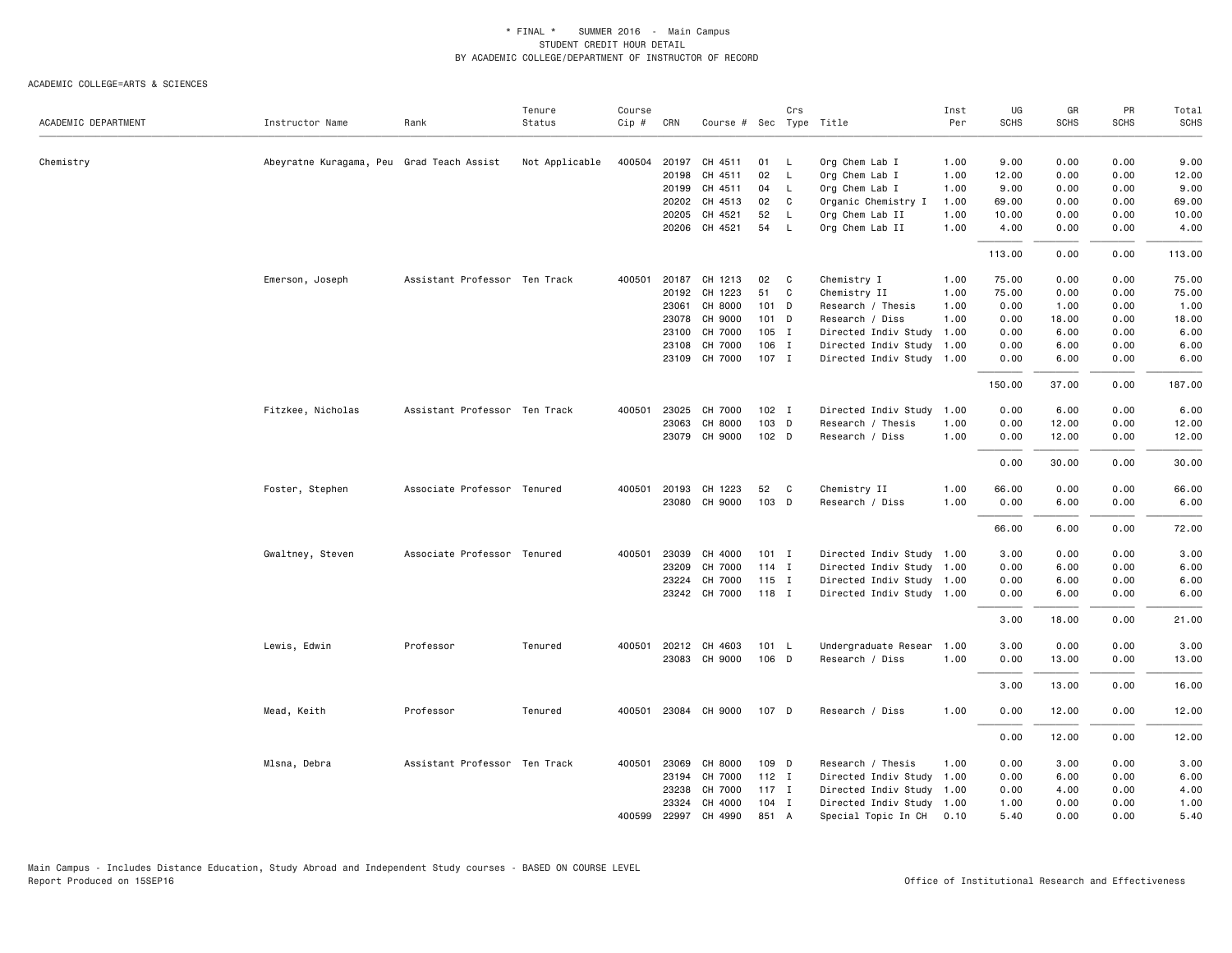| ACADEMIC DEPARTMENT | Instructor Name        | Rank                          | Tenure<br>Status | Course<br>Cip # | CRN          | Course # Sec Type Title  |                | Crs          |                                              | Inst<br>Per | UG<br><b>SCHS</b> | GR<br><b>SCHS</b> | PR<br><b>SCHS</b> | Total<br><b>SCHS</b> |
|---------------------|------------------------|-------------------------------|------------------|-----------------|--------------|--------------------------|----------------|--------------|----------------------------------------------|-------------|-------------------|-------------------|-------------------|----------------------|
|                     |                        |                               |                  |                 |              |                          |                |              |                                              |             |                   |                   |                   |                      |
|                     |                        |                               |                  |                 |              |                          |                |              |                                              |             | 6.40              | 13.00             | 0.00              | 19.40                |
| Chemistry           | Mlsna, Todd            | Associate Professor Tenured   |                  | 400501          | 20186        | CH 1213                  | 01             | C            | Chemistry I                                  | 1.00        | 72.00             | 0.00              | 0.00              | 72.00                |
|                     |                        |                               |                  |                 | 23070        | CH 8000                  | 110 D          |              | Research / Thesis                            | 1.00        | 0.00              | 6.00              | 0.00              | 6.00                 |
|                     |                        |                               |                  |                 | 23086        | CH 9000                  | 109 D          |              | Research / Diss                              | 1.00        | 0.00              | 18.00             | 0.00              | 18.00                |
|                     |                        |                               |                  |                 | 23141        | CH 7000                  | 108 I          |              | Directed Indiv Study 1.00                    |             | 0.00              | 6.00              | 0.00              | 6.00                 |
|                     |                        |                               |                  |                 | 23162        | CH 7000                  | 109 I          |              | Directed Indiv Study 1.00                    |             | 0.00              | 6.00              | 0.00              | 6.00                 |
|                     |                        |                               |                  |                 | 23197        | CH 7000                  | $113$ I        |              | Directed Indiv Study 1.00                    |             | 0.00              | 6.00              | 0.00              | 6.00                 |
|                     |                        |                               |                  |                 | 23335        | CH 7000                  | $121$ I        |              | Directed Indiv Study 1.00                    |             | 0.00              | 3.00              | 0.00              | 3.00                 |
|                     |                        |                               |                  |                 | 400599 22997 | CH 4990                  | 851 A          |              | Special Topic In CH                          | 0.90        | 48.60             | 0.00              | 0.00              | 48.60                |
|                     |                        |                               |                  |                 |              |                          |                |              |                                              |             | 120.60            | 45.00             | 0.00              | 165.60               |
|                     | Nareddy, Radhika Reddy | Grad Teach Assist             | Not Applicable   | 400504          | 20208        | CH 4523                  | 51             | C            | Organic Chemistry II 1.00                    |             | 66.00             | 0.00              | 0.00              | 66.00                |
|                     |                        |                               |                  |                 |              | 20209 CH 4523            | 52             | C            | Organic Chemistry II 1.00                    |             | 54.00             | 0.00              | 0.00              | 54.00                |
|                     |                        |                               |                  |                 |              |                          |                |              |                                              |             | 120.00            | 0.00              | 0.00              | 120.00               |
|                     | Nettles, Whitnee       | Grad Teach Assist             | Not Applicable   | 400501          | 20183        | CH 1211                  | 01             | $\mathsf{L}$ | Invst In Chemistry I 1.00                    |             | 12.00             | 0.00              | 0.00              | 12.00                |
|                     |                        |                               |                  |                 | 20184        | CH 1211                  | 02             | L            | Invst In Chemistry I 1.00                    |             | 12.00             | 0.00              | 0.00              | 12.00                |
|                     |                        |                               |                  |                 | 20189        | CH 1221                  | 51             | $\mathsf{L}$ | Invst Chemistry II                           | 1.00        | 9.00              | 0.00              | 0.00              | 9.00                 |
|                     |                        |                               |                  |                 | 20190        | CH 1221                  | 52             | $\mathsf{L}$ | Invst Chemistry II                           | 1.00        | 7.00              | 0.00              | 0.00              | 7.00                 |
|                     |                        |                               |                  |                 |              | 20191 CH 1221            | 54             | $\mathsf{L}$ | Invst Chemistry II                           | 1.00        | 5.00              | 0.00              | 0.00              | 5.00                 |
|                     |                        |                               |                  |                 |              |                          |                |              |                                              |             | 45.00             | 0.00              | 0.00              | 45.00                |
|                     | Scott, Colleen         | Assistant Professor Ten Track |                  |                 |              | 400501 22985 CH 7000     | $101$ I        |              | Directed Indiv Study 1.00                    |             | 0.00              | 6.00              | 0.00              | 6.00                 |
|                     |                        |                               |                  |                 |              |                          |                |              |                                              |             | 0.00              | 6.00              | 0.00              | 6.00                 |
|                     | Smith, Laura           | Instructor                    | Non-Ten Track    | 400501          | 20179        | CH 1043                  | 01             | C            | Survey of Chemistry                          | 1.00        | 66.00             | 0.00              | 0.00              | 66.00                |
|                     |                        |                               |                  |                 | 20180        | CH 1051                  | 01             | $\mathsf{L}$ | Experimental Chem                            | 1.00        | 7.00              | 0.00              | 0.00              | 7.00                 |
|                     |                        |                               |                  |                 | 20181        | CH 1051                  | 51             | L.           | Experimental Chem                            | 1.00        | 8.00              | 0.00              | 0.00              | 8.00                 |
|                     |                        |                               |                  |                 | 20182        | CH 1053                  | 51             | C            | Survey of Chemistry                          | 1.00        | 48.00             | 0.00              | 0.00              | 48.00                |
|                     |                        |                               |                  |                 |              | 22544 CH 1043            | 501 C          |              | Survey of Chemistry                          | 1.00        | 18.00             | 0.00              | 0.00              | 18.00                |
|                     |                        |                               |                  |                 |              |                          |                |              |                                              |             | 147.00            | 0.00              | 0.00              | 147.00               |
|                     | Stokes, Sean           | Instructor                    | Non-Ten Track    | 400504          | 20195        | CH 2501                  | 01             | <b>L</b>     | Elem Org Chem-Lab                            | 1.00        | 12.00             | 0.00              | 0.00              | 12.00                |
|                     |                        |                               |                  |                 | 20196        | CH 2503                  | 01             | C            | Elem Organic Chem                            | 1.00        | 105.00            | 0.00              | 0.00              | 105.00               |
|                     |                        |                               |                  |                 |              | 21835 CH 2501            | 02 L           |              | Elem Org Chem-Lab                            | 1.00        | 14.00             | 0.00              | 0.00              | 14.00                |
|                     |                        |                               |                  |                 |              |                          |                |              |                                              |             | 131.00            | 0.00              | 0.00              | 131.00               |
|                     | Sygula, Andrzej        | Professor                     | Tenured          | 400501          | 23088        | CH 9000                  | 111 D          |              | Research / Diss                              | 1.00        | 0.00              | 6.00              | 0.00              | 6.00                 |
|                     |                        |                               |                  |                 |              | 400504 20201 CH 4513     | 01             | C            | Organic Chemistry I                          | 1.00        | 90.00             | 0.00              | 0.00              | 90.00                |
|                     |                        |                               |                  |                 |              |                          |                |              |                                              |             | 90.00             | 6.00              | 0.00              | 96.00                |
|                     | Webster, Charles       | Associate Professor Tenured   |                  | 400501          | 23089        | CH 9000<br>23316 CH 7000 | 112 D<br>120 I |              | Research / Diss<br>Directed Indiv Study 1.00 | 1.00        | 0.00<br>0.00      | 24.00<br>6.00     | 0.00<br>0.00      | 24.00<br>6.00        |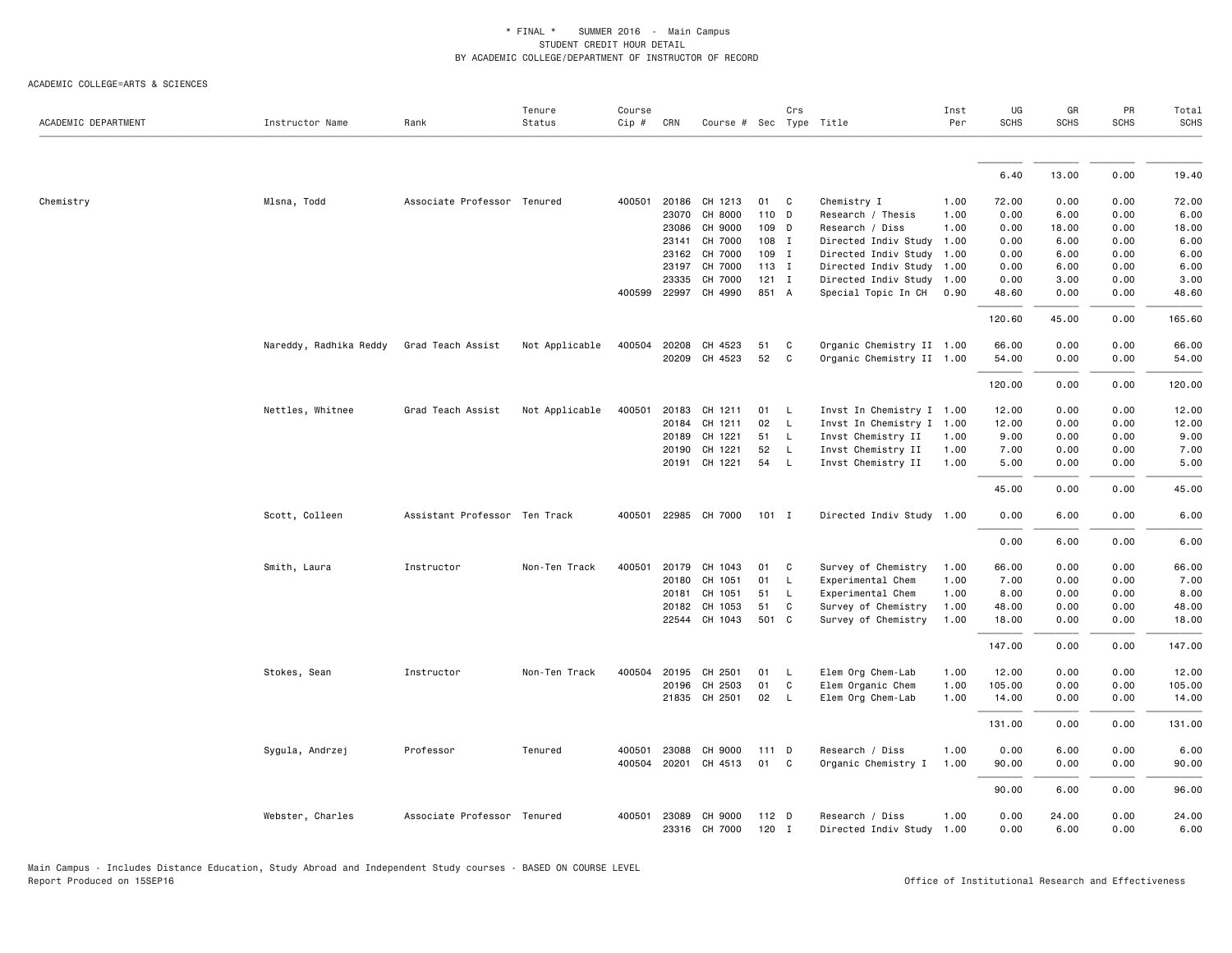| ACADEMIC DEPARTMENT | Instructor Name | Rank                        | Tenure<br>Status | Course<br>Cip # | CRN   | Course # Sec Type Title |       | Crs |                           | Inst<br>Per | UG<br>SCHS | GR<br>SCHS | PR<br><b>SCHS</b> | Total<br><b>SCHS</b> |
|---------------------|-----------------|-----------------------------|------------------|-----------------|-------|-------------------------|-------|-----|---------------------------|-------------|------------|------------|-------------------|----------------------|
|                     |                 |                             |                  |                 |       |                         |       |     |                           |             |            |            |                   |                      |
|                     |                 |                             |                  |                 |       |                         |       |     |                           |             | 0.00       | 30.00      | 0.00              | 30.00                |
| Chemistry           | Wipf, David     | Professor                   | Tenured          | 400501          | 23090 | CH 9000                 | 113 D |     | Research / Diss           | 1.00        | 0.00       | 24.00      | 0.00              | 24.00                |
|                     |                 |                             |                  |                 | 23099 | CH 7000                 | 104 I |     | Directed Indiv Study 1.00 |             | 0.00       | 6.00       | 0.00              | 6.00                 |
|                     |                 |                             |                  |                 |       |                         |       |     |                           |             | 0.00       | 30.00      | 0.00              | 30.00                |
|                     | Zhang, Dongmao  | Associate Professor Tenured |                  | 400501          | 23077 | CH 8000                 | 117 D |     | Research / Thesis         | 1.00        | 0.00       | 6.00       | 0.00              | 6.00                 |
|                     |                 |                             |                  |                 | 23091 | CH 9000                 | 114 D |     | Research / Diss           | 1.00        | 0.00       | 24.00      | 0.00              | 24.00                |
|                     |                 |                             |                  |                 | 23230 | CH 7000                 | 116 I |     | Directed Indiv Study 1.00 |             | 0.00       | 6.00       | 0.00              | 6.00                 |
|                     |                 |                             |                  |                 |       |                         |       |     |                           |             | 0.00       | 36.00      | 0.00              | 36.00                |
|                     |                 |                             |                  |                 |       |                         |       |     |                           |             | ========   |            |                   | ------               |
| Chemistry           |                 |                             |                  |                 |       |                         |       |     |                           |             | 995.00     | 282.00     | 0.00              | 1277.00              |
|                     |                 |                             |                  |                 |       |                         |       |     |                           |             | ========   |            | ========          | ==========           |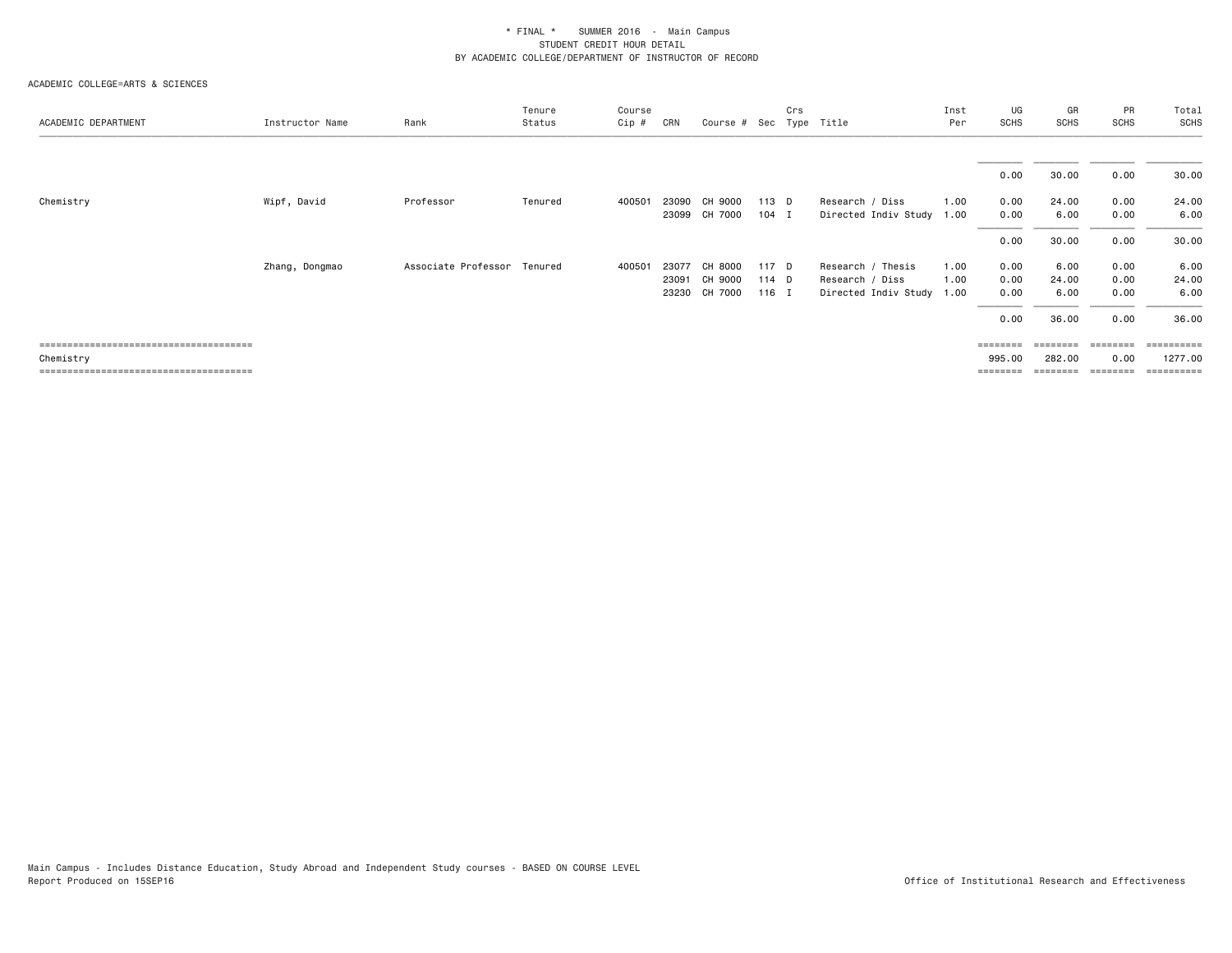#### ACADEMIC COLLEGE=ARTS & SCIENCES

| ACADEMIC DEPARTMENT                                      | Instructor Name        | Rank                               | Tenure<br>Status | Course<br>Cip # | CRN   | Course # Sec Type Title                       |       | Crs    |                           | Inst<br>Per  | UG<br><b>SCHS</b> | GR<br><b>SCHS</b> | PR<br><b>SCHS</b> | Total<br><b>SCHS</b> |
|----------------------------------------------------------|------------------------|------------------------------------|------------------|-----------------|-------|-----------------------------------------------|-------|--------|---------------------------|--------------|-------------------|-------------------|-------------------|----------------------|
| Classical & Modern Languages & Literat Aju Tzunun, Magda |                        | Grad Teach Assist                  | Not Applicable   |                 |       | 160905 20630 FLS 1113 51<br>21869 FLS 1123 51 |       | C<br>C | Spanish I<br>Spanish II   | 0.25<br>0.25 | 10.50<br>5.25     | 0.00<br>0.00      | 0.00<br>0.00      | 10.50<br>5.25        |
|                                                          |                        |                                    |                  |                 |       |                                               |       |        |                           |              | 15.75             | 0.00              | 0.00              | 15.75                |
|                                                          |                        |                                    |                  |                 |       |                                               |       |        |                           |              |                   |                   |                   |                      |
|                                                          | Arroyo, Silvia         | Assistant Professor Ten Track      |                  | 169999          |       | 22817 FLS 4990 851 A                          |       |        | Special Topic In FLS 1.00 |              | 27.00             | 0.00              | 0.00              | 27.00                |
|                                                          |                        |                                    |                  |                 |       | 22877 FLS 4990 551 C                          |       |        | Special Topic In FLS 1.00 |              | 12.00             | 0.00              | 0.00              | 12.00                |
|                                                          |                        |                                    |                  |                 |       | 309999 21555 ISE 4100 898 A                   |       |        | Intl Student Exchang 1.00 |              | 114.00            | 0.00              | 0.00              | 114.00               |
|                                                          |                        |                                    |                  |                 |       | 21556 ISE 4100 899 A                          |       |        | Intl Student Exchang 1.00 |              | 144.00            | 0.00              | 0.00              | 144.00               |
|                                                          |                        |                                    |                  |                 |       |                                               |       |        |                           |              | 297.00            | 0.00              | 0.00              | 297.00               |
|                                                          | Blackbourn, Forrest    | Lecturer                           | Non-Ten Track    |                 |       | 160905 21311 FLS 1113 551 C                   |       |        | Spanish I                 | 1.00         | 18.00             | 0.00              | 0.00              | 18.00                |
|                                                          |                        |                                    |                  |                 |       | 21314 FLS 1123                                | 503 C |        | Spanish II                | 1.00         | 39.00             | 0.00              | 0.00              | 39.00                |
|                                                          |                        |                                    |                  |                 |       | 21866 FLS 1123 01 C                           |       |        | Spanish II                | 0.75         | 24.75             | 0.00              | 0.00              | 24.75                |
|                                                          |                        |                                    |                  |                 |       | 21869 FLS 1123 51 C                           |       |        | Spanish II                | 0.75         | 15.75             | 0.00              | 0.00              | 15.75                |
|                                                          |                        |                                    |                  |                 |       |                                               |       |        |                           |              | 97.50             | 0.00              | 0.00              | 97.50                |
|                                                          | Davisson, Brian        | Assistant Professor Ten Track      |                  |                 |       | 169999 22114 FL 4990                          | 001 C |        | Special Topic In FL 1.00  |              | 6.00              | 0.00              | 0.00              | 6.00                 |
|                                                          |                        |                                    |                  |                 | 22290 | FL 6990                                       | 001 C |        | Special Topic In FL       | 1.00         | 0.00              | 6.00              | 0.00              | 6.00                 |
|                                                          |                        |                                    |                  |                 |       | 22794 FLS 4990 801 A                          |       |        | Special Topic In FLS 0.50 |              | 18.00             | 0.00              | 0.00              | 18.00                |
|                                                          |                        |                                    |                  |                 |       | 22876 FLS 6990 801 A                          |       |        | Special Topic In FLS 0.50 |              | 0.00              | 9.00              | 0.00              | 9.00                 |
|                                                          |                        |                                    |                  |                 |       |                                               |       |        |                           |              | 24.00             | 15.00             | 0.00              | 39.00                |
|                                                          | Debicka, Anna          | Instructor                         | Non-Ten Track    |                 |       | 160905 21312 FLS 1123 501 C                   |       |        | Spanish II                | 1.00         | 51.00             | 0.00              | 0.00              | 51.00                |
|                                                          |                        |                                    |                  |                 |       |                                               |       |        |                           |              | 51.00             | 0.00              | 0.00              | 51.00                |
|                                                          | Espinosa, Carlos       | Associate Professor Tenured        |                  |                 |       | 160905 21867 FLS 4293 01                      |       | C      | Cinema in Span Cultu 1.00 |              | 6.00              | 0.00              | 0.00              | 6.00                 |
|                                                          |                        |                                    |                  |                 |       | 21868 FLS 6293 01 C                           |       |        | Cinema in Span Cultu 1.00 |              | 0.00              | 6.00              | 0.00              | 6.00                 |
|                                                          |                        |                                    |                  |                 |       |                                               |       |        |                           |              | 6.00              | 6.00              | 0.00              | 12.00                |
|                                                          |                        |                                    |                  |                 |       |                                               |       |        |                           |              |                   |                   |                   |                      |
|                                                          | Gray, Sally            | Associate Professor Tenured        |                  |                 |       | 160501 22660 FLG 7000 101 I                   |       |        | Directed Indiv Study 1.00 |              | 0.00              | 6.00              | 0.00              | 6.00                 |
|                                                          |                        |                                    |                  |                 |       |                                               |       |        |                           |              | 0.00              | 6.00              | 0.00              | 6.00                 |
|                                                          | Kraker, Julia          | Lecturer                           | Non-Ten Track    |                 |       | 160905 21315 FLS 1123 551 C                   |       |        | Spanish II                | 1.00         | 57.00             | 0.00              | 0.00              | 57.00                |
|                                                          |                        |                                    |                  |                 |       |                                               |       |        |                           |              | 57.00             | 0.00              | 0.00              | 57.00                |
|                                                          | Little, Christopher    | Lecturer                           | Non-Ten Track    |                 |       | 160905 21505 FLS 3143 851 A                   |       |        | Hispanic Civiliza         | 1.00         | 27.00             | 0.00              | 0.00              | 27.00                |
|                                                          |                        |                                    |                  |                 |       |                                               |       |        |                           |              | 27.00             | 0.00              | 0.00              | 27.00                |
|                                                          | McFadden, Michael      | Lecturer                           | Non-Ten Track    |                 |       | 160905 20630 FLS 1113 51                      |       | C      | Spanish I                 | 0.75         | 31.50             | 0.00              | 0.00              | 31.50                |
|                                                          |                        |                                    |                  |                 |       | 20635 FLS 2133 01                             |       | C      | Spanish III               | 1.00         | 36.00             | 0.00              | 0.00              | 36.00                |
|                                                          |                        |                                    |                  |                 |       |                                               |       |        |                           |              |                   |                   |                   |                      |
|                                                          |                        |                                    |                  |                 |       |                                               |       |        |                           |              | 67.50             | 0.00              | 0.00              | 67.50                |
|                                                          | Medina Velasquez, Mery | Grad Service Assist Not Applicable |                  |                 |       | 160905 20628 FLS 1113 01 C                    |       |        | Spanish I                 | 0.25         | 13.50             | 0.00              | 0.00              | 13.50                |

Main Campus - Includes Distance Education, Study Abroad and Independent Study courses - BASED ON COURSE LEVEL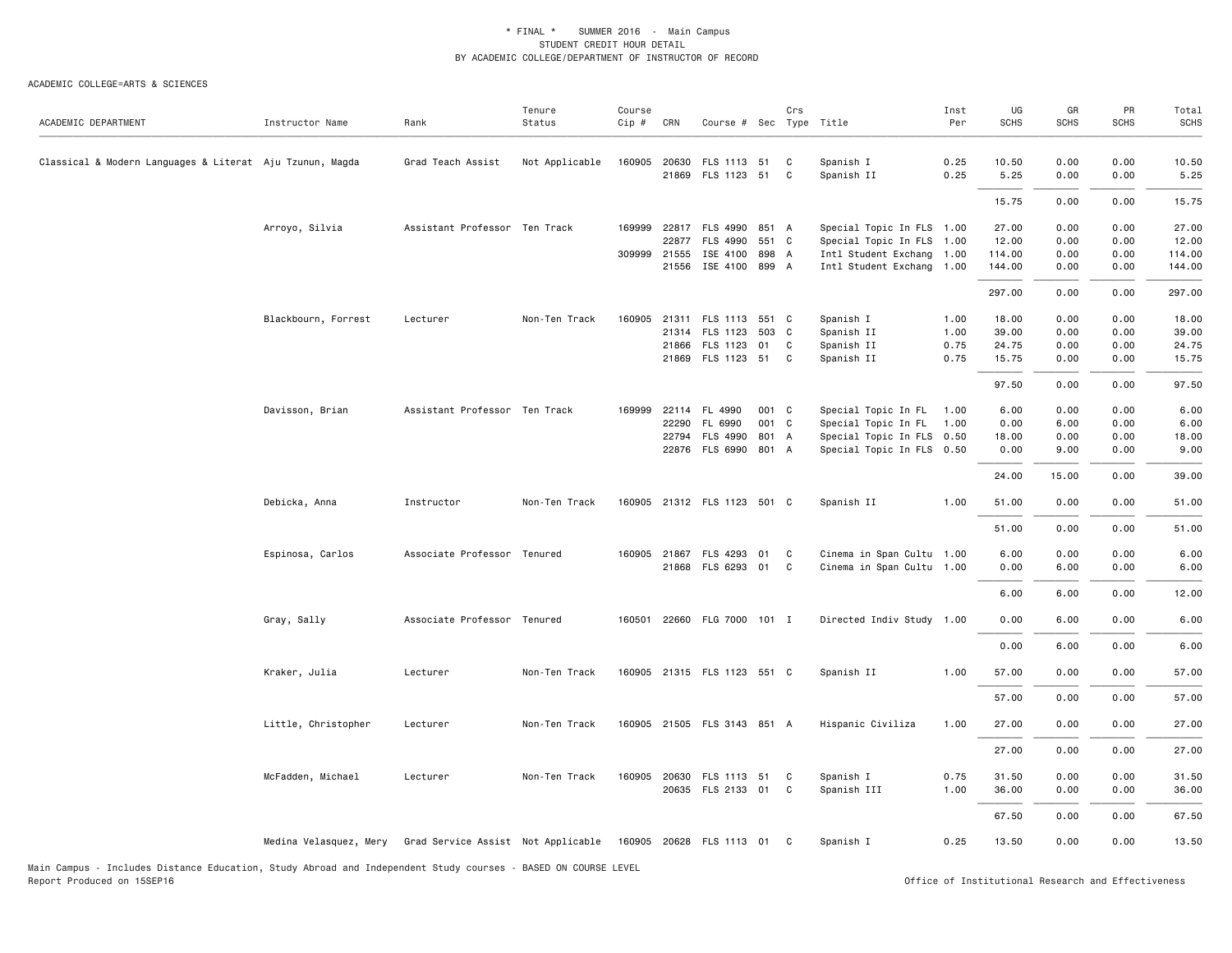| ACADEMIC DEPARTMENT                                                             | Instructor Name | Rank                               | Tenure<br>Status | Course<br>$Cip \#$ | CRN   | Course # Sec Type Title     |       | Crs |                           | Inst<br>Per | UG<br><b>SCHS</b> | GR<br>SCHS       | PR<br><b>SCHS</b> | Total<br><b>SCHS</b>                           |
|---------------------------------------------------------------------------------|-----------------|------------------------------------|------------------|--------------------|-------|-----------------------------|-------|-----|---------------------------|-------------|-------------------|------------------|-------------------|------------------------------------------------|
| Classical & Modern Languages & Literat Medina Velasquez, Mery                   |                 | Grad Service Assist Not Applicable |                  |                    |       | 160905 21866 FLS 1123 01 C  |       |     | Spanish II                | 0.25        | 8.25              | 0.00             | 0.00              | 8.25                                           |
|                                                                                 |                 |                                    |                  |                    |       |                             |       |     |                           |             | 21.75             | 0.00             | 0.00              | 21.75                                          |
|                                                                                 | Moya, Arleana   | Instructor                         | Non-Ten Track    |                    |       | 160905 21308 FLS 1113 503 C |       |     | Spanish I                 | 1.00        | 39.00             | 0.00             | 0.00              | 39.00                                          |
|                                                                                 |                 |                                    |                  |                    |       |                             |       |     |                           |             | 39.00             | 0.00             | 0.00              | 39.00                                          |
|                                                                                 | Munn, David     | Lecturer                           | Non-Ten Track    | 160905             | 20628 | FLS 1113 01 C               |       |     | Spanish I                 | 0.75        | 40.50             | 0.00             | 0.00              | 40.50                                          |
|                                                                                 |                 |                                    |                  |                    |       | 21317 FLS 1123 553 C        |       |     | Spanish II                | 1.00        | 60.00             | 0.00             | 0.00              | 60.00                                          |
|                                                                                 |                 |                                    |                  |                    |       |                             |       |     |                           |             | 100.50            | 0.00             | 0.00              | 100.50                                         |
|                                                                                 | Pruett, Drew    | Instructor                         | Non-Ten Track    | 160901             |       | 21478 FLF 2800 851 A        |       |     | Intm. Fr. Study Abro 1.00 |             | 24.00             | 0.00             | 0.00              | 24.00                                          |
|                                                                                 |                 |                                    |                  |                    |       | 21479 FLF 3800 851 A        |       |     | Adv. Fr. Study Abroa 1.00 |             | 12.00             | 0.00             | 0.00              | 12.00                                          |
|                                                                                 |                 |                                    |                  |                    |       |                             |       |     |                           |             | 36.00             | 0.00             | 0.00              | 36.00                                          |
|                                                                                 | Ricketts, Maria | Lecturer                           | Non-Ten Track    |                    |       | 160905 21319 FLS 2133 551 C |       |     | Spanish III               | 1.00        | 51.00             | 0.00             | 0.00              | 51.00                                          |
|                                                                                 |                 |                                    |                  |                    |       |                             |       |     |                           |             | 51.00             | 0.00             | 0.00              | 51.00                                          |
|                                                                                 | Russell, Amie   | Instructor                         | Non-Ten Track    |                    |       | 160905 21306 FLS 1113 501 C |       |     | Spanish I                 | 1.00        | 45.00             | 0.00             | 0.00              | 45.00                                          |
|                                                                                 |                 |                                    |                  |                    |       |                             |       |     |                           |             | 45.00             | 0.00             | 0.00              | 45.00                                          |
|                                                                                 | Simpore, Karim  | Assistant Professor Ten Track      |                  | 160901             | 21304 | FLF 1113 501 C              |       |     | French I                  | 1.00        | 18.00             | 0.00             | 0.00              | 18.00                                          |
|                                                                                 |                 |                                    |                  |                    |       | 21305 FLF 1123 551 C        |       |     | French II                 | 1.00        | 24.00             | 0.00             | 0.00              | 24.00                                          |
|                                                                                 |                 |                                    |                  |                    |       |                             |       |     |                           |             | 42.00             | 0.00             | 0.00              | 42.00                                          |
|                                                                                 |                 |                                    |                  |                    |       |                             |       |     |                           |             |                   |                  |                   |                                                |
|                                                                                 | Vozzo, Rosa     | Instructor                         | Non-Ten Track    |                    |       | 160905 21318 FLS 2133 501 C |       |     | Spanish III               | 1.00        | 66.00             | 0.00             | 0.00              | 66.00                                          |
|                                                                                 |                 |                                    |                  |                    |       |                             |       |     |                           |             | 66.00             | 0.00             | 0.00              | 66.00                                          |
|                                                                                 | Zelaya, Karina  | Visiting Assist Pro Non-Ten Track  |                  | 169999             | 22794 | FLS 4990                    | 801 A |     | Special Topic In FLS 0.50 |             | 18.00             | 0.00             | 0.00              | 18.00                                          |
|                                                                                 |                 |                                    |                  |                    |       | 22876 FLS 6990 801 A        |       |     | Special Topic In FLS 0.50 |             | 0.00              | 9.00             | 0.00              | 9.00                                           |
|                                                                                 |                 |                                    |                  |                    |       |                             |       |     |                           |             | 18.00             | 9.00             | 0.00              | 27.00                                          |
| --------------------------------------                                          |                 |                                    |                  |                    |       |                             |       |     |                           |             |                   | -------- ------- | <b>EEEEEEEE</b>   | $=$ =========                                  |
| Classical & Modern Languages & Literat<br>------------------------------------- |                 |                                    |                  |                    |       |                             |       |     |                           |             | 1062.00           | 36.00            | 0.00              | 1098.00<br>-------- ------- -------- --------- |
|                                                                                 |                 |                                    |                  |                    |       |                             |       |     |                           |             |                   |                  |                   |                                                |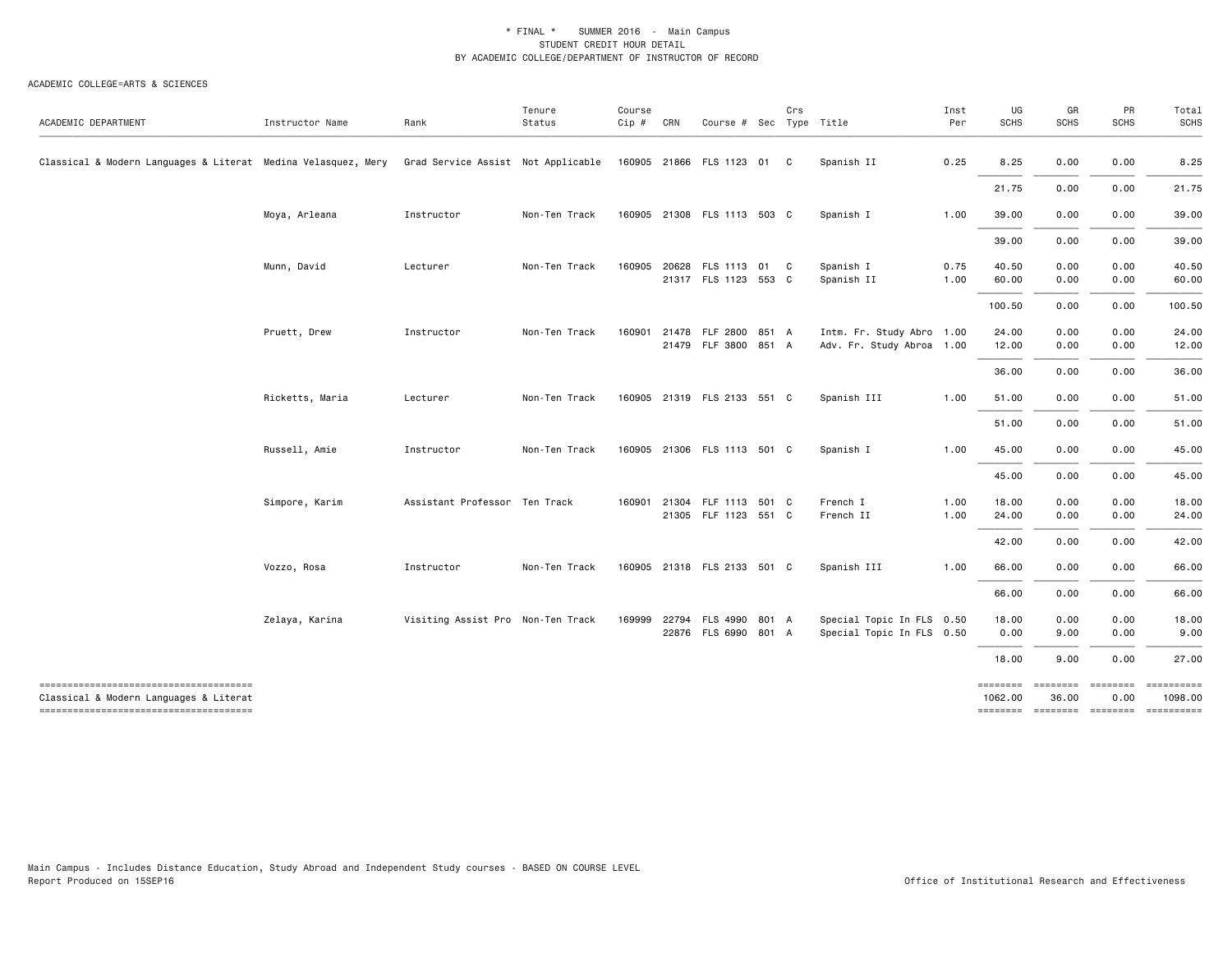| ACADEMIC DEPARTMENT | Instructor Name    | Rank                          | Tenure<br>Status | Course<br>$Cip \#$ | CRN                   | Course # Sec Type Title         |          | Crs            |                                                        | Inst<br>Per | UG<br>SCHS     | GR<br><b>SCHS</b> | PR<br><b>SCHS</b> | Total<br><b>SCHS</b> |
|---------------------|--------------------|-------------------------------|------------------|--------------------|-----------------------|---------------------------------|----------|----------------|--------------------------------------------------------|-------------|----------------|-------------------|-------------------|----------------------|
| Communication       | Bryant, Terence    | Instructor                    | Non-Ten Track    |                    |                       | 090701 20239 CO 2333            | 01       | B              | Tv Production                                          | 1.00        | 36.00          | 0.00              | 0.00              | 36.00                |
|                     |                    |                               |                  |                    |                       |                                 |          |                |                                                        |             | 36.00          | 0.00              | 0.00              | 36.00                |
|                     | Chambers, Cheryl   | Instructor                    | Non-Ten Track    |                    | 20233                 | 090101 20232 CO 1013<br>CO 1013 | 51<br>52 | C<br>C         | Intro to Communicati 1.00<br>Intro to Communicati 1.00 |             | 66.00<br>72.00 | 0.00<br>0.00      | 0.00<br>0.00      | 66.00<br>72.00       |
|                     |                    |                               |                  |                    |                       |                                 |          |                |                                                        |             | 138.00         | 0.00              | 0.00              | 138.00               |
|                     | Cooley, Skye       | Assistant Professor Ten Track |                  | 090900             | 20259                 | CO 4803                         | 51       | C              | Research in PR & Adv 1.00                              |             | 42.00          | 0.00              | 0.00              | 42.00                |
|                     |                    |                               |                  |                    | 20263                 | CO 6803                         | 51       | C              | Research in PR & Adv 1.00                              |             | 0.00           | 3.00              | 0.00              | 3.00                 |
|                     |                    |                               |                  |                    | 231304 21825          | CO 2253                         | 51       | C              | Fund Interprsn Comm                                    | 1.00        | 27.00          | 0.00              | 0.00              | 27.00                |
|                     |                    |                               |                  |                    |                       |                                 |          |                |                                                        |             | 69.00          | 3.00              | 0.00              | 72.00                |
|                     | Durst, Robert      | Lecturer                      | Non-Ten Track    |                    |                       | 500501 20241 CO 2574            | 51       | B              | Sum Theatre Workshop 1.00                              |             | 32.00          | 0.00              | 0.00              | 32.00                |
|                     |                    |                               |                  |                    |                       |                                 |          |                |                                                        |             | 32.00          | 0.00              | 0.00              | 32.00                |
|                     |                    |                               |                  |                    |                       |                                 |          |                |                                                        |             |                |                   |                   |                      |
|                     | Edmonds, Khristina | Instructor                    | Non-Ten Track    |                    | 231304 20225<br>20226 | CO 1003<br>CO 1003              | 01<br>02 | C<br>C         | Fund Of Public Speak 1.00<br>Fund Of Public Speak 1.00 |             | 42.00<br>48.00 | 0.00<br>0.00      | 0.00<br>0.00      | 42.00<br>48.00       |
|                     |                    |                               |                  |                    | 20228                 | CO 1003                         | E51 C    |                | Fund Of Public Speak 1.00                              |             | 45.00          | 0.00              | 0.00              | 45.00                |
|                     |                    |                               |                  |                    |                       | 20229 CO 1003                   | E52 C    |                | Fund Of Public Speak 1.00                              |             | 45.00          | 0.00              | 0.00              | 45.00                |
|                     |                    |                               |                  |                    |                       |                                 |          |                |                                                        |             | 180.00         | 0.00              | 0.00              | 180.00               |
|                     | Flick, Harry       | Professor                     | Tenured          | 090101             | 20242                 | CO 3213                         | 01       | C              | Small Group Coummuni 1.00                              |             | 30.00          | 0.00              | 0.00              | 30.00                |
|                     |                    |                               |                  |                    | 20243                 | CO 3213                         | 51       | C              | Small Group Coummuni 1.00                              |             | 36.00          | 0.00              | 0.00              | 36.00                |
|                     |                    |                               |                  |                    |                       | 20250 CO 3833                   | 01       | C              | Interviewing                                           | 1.00        | 51.00          | 0.00              | 0.00              | 51.00                |
|                     |                    |                               |                  |                    |                       |                                 |          |                |                                                        |             | 117.00         | 0.00              | 0.00              | 117.00               |
|                     | Fountain, Amy      | Instructor                    | Non-Ten Track    | 090101             | 21241                 | CO 1013                         | 501 C    |                | Intro to Communicati 1.00                              |             | 30.00          | 0.00              | 0.00              | 30.00                |
|                     |                    |                               |                  |                    | 21243                 | CO 1223                         | 501 C    |                | Intro Comm Theory                                      | 1.00        | 33.00          | 0.00              | 0.00              | 33.00                |
|                     |                    |                               |                  |                    |                       | 090401 20255 CO 4053            | 101 E    |                | Internship Comm                                        | 1.00        | 48.00          | 0.00              | 0.00              | 48.00                |
|                     |                    |                               |                  |                    |                       |                                 |          |                |                                                        |             | 111.00         | 0.00              | 0.00              | 111.00               |
|                     | Gawrych, Teresa    | Instructor                    | Non-Ten Track    | 090900             | 20254                 | CO 3863                         | 51       | B              | PR Production                                          | 1.00        | 39.00          | 0.00              | 0.00              | 39.00                |
|                     |                    |                               |                  |                    | 21818                 | CO 3863                         | 001      | $\overline{B}$ | PR Production                                          | 1.00        | 30.00          | 0.00              | 0.00              | 30.00                |
|                     |                    |                               |                  |                    |                       | 231304 21823 CO 1003            | 53       | C              | Fund Of Public Speak 1.00                              |             | 54.00          | 0.00              | 0.00              | 54.00                |
|                     |                    |                               |                  |                    |                       |                                 |          |                |                                                        |             | 123.00         | 0.00              | 0.00              | 123.00               |
|                     | Gordon, Meaghan    | Instructor                    | Non-Ten Track    |                    |                       | 090900 20252 CO 3853            | 01 C     |                | Public Relations Wri 1.00                              |             | 33.00          | 0.00              | 0.00              | 33.00                |
|                     |                    |                               |                  |                    |                       |                                 |          |                |                                                        |             | 33.00          | 0.00              | 0.00              | 33.00                |
|                     | Knight, Amy        | Instructor                    | Non-Ten Track    | 090101             | 20230                 | CO 1013                         | 001 C    |                | Intro to Communicati 1.00                              |             | 42.00          | 0.00              | 0.00              | 42.00                |
|                     |                    |                               |                  |                    |                       | 21242 CO 1013                   | 551 C    |                | Intro to Communicati 1.00                              |             | 60.00          | 0.00              | 0.00              | 60.00                |
|                     |                    |                               |                  |                    |                       |                                 |          |                |                                                        |             | 102.00         | 0.00              | 0.00              | 102.00               |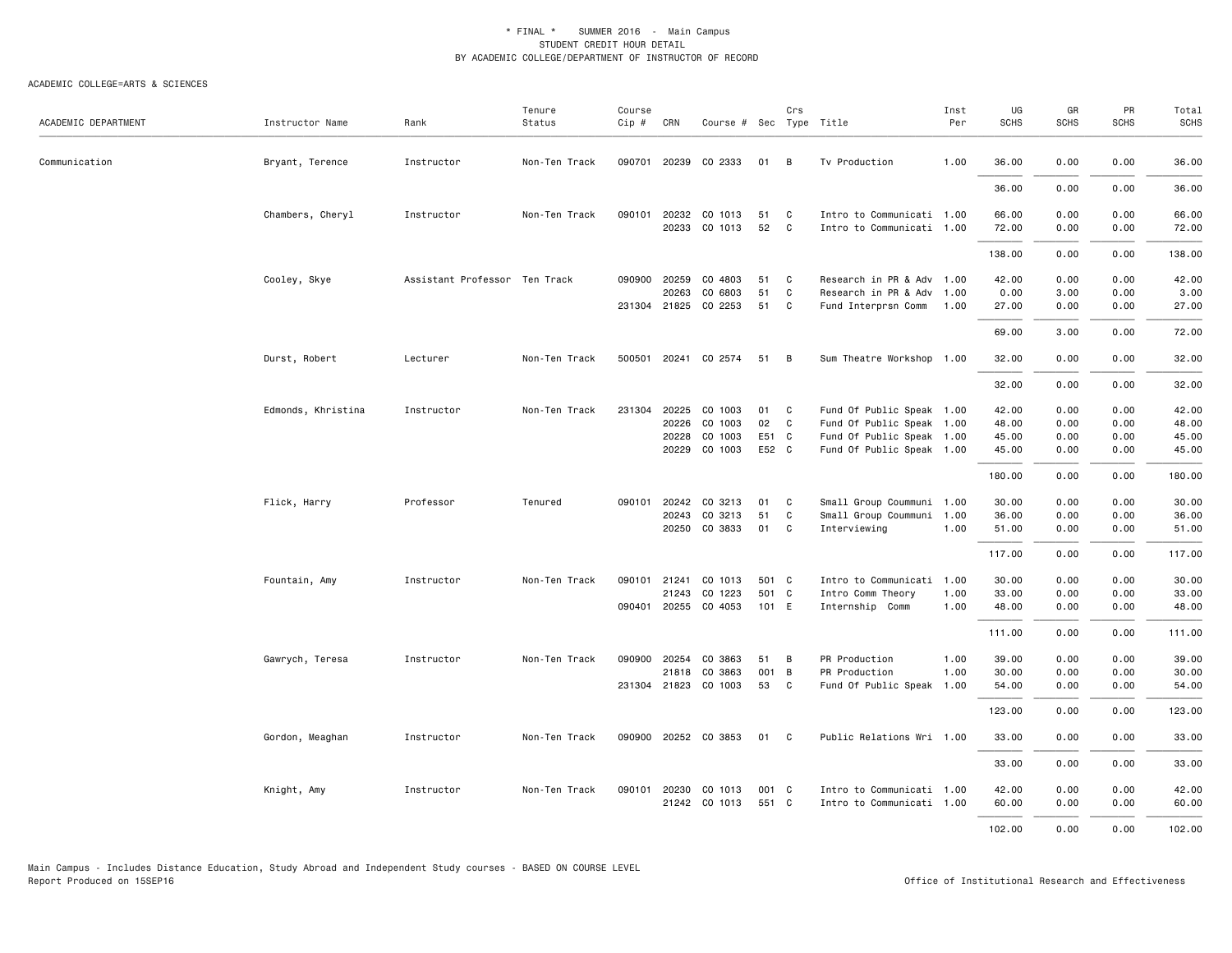#### ACADEMIC COLLEGE=ARTS & SCIENCES

| ACADEMIC DEPARTMENT | Instructor Name      | Rank                          | Tenure<br>Status | Course<br>Cip # | CRN          | Course # Sec Type Title |       | Crs            |                           | Inst<br>Per | UG<br><b>SCHS</b> | GR<br><b>SCHS</b> | PR<br><b>SCHS</b> | Total<br><b>SCHS</b> |
|---------------------|----------------------|-------------------------------|------------------|-----------------|--------------|-------------------------|-------|----------------|---------------------------|-------------|-------------------|-------------------|-------------------|----------------------|
| Communication       | Morschauser, Lindsey | Instructor                    | Non-Ten Track    |                 |              | 450701 21340 GR 1123    | 501 C |                | Intro World Geog          | 1.00        | 108.00            | 0.00              | 0.00              | 108.00               |
|                     |                      |                               |                  |                 |              |                         |       |                |                           |             | 108.00            | 0.00              | 0.00              | 108.00               |
|                     | Nicholson, John      | Associate Professor Tenured   |                  | 090101          | 20256        | CO 4203                 | 01    | C.             | Nonverbal Communicat 1.00 |             | 18.00             | 0.00              | 0.00              | 18.00                |
|                     |                      |                               |                  |                 | 20260        | CO 6203                 | 01    | C              | Nonverbal Communicat 1.00 |             | 0.00              | 9.00              | 0.00              | 9.00                 |
|                     |                      |                               |                  |                 | 231304 20224 | CO 1003                 | 001 C |                | Fund Of Public Speak 1.00 |             | 51.00             | 0.00              | 0.00              | 51.00                |
|                     |                      |                               |                  |                 | 21821        | CO 4253                 | 01    | C              | Elements Of Persuasn 1.00 |             | 27.00             | 0.00              | 0.00              | 27.00                |
|                     |                      |                               |                  |                 |              | 21822 CO 6253           | 01    | C              | Elements Of Persuasn 1.00 |             | 0.00              | 15.00             | 0.00              | 15.00                |
|                     |                      |                               |                  |                 |              |                         |       |                |                           |             | 96.00             | 24.00             | 0.00              | 120.00               |
|                     | Poe, Philip          | Assistant Professor Ten Track |                  | 090101          | 20231        | CO 1013                 | 01    | C <sub>c</sub> | Intro to Communicati 1.00 |             | 36.00             | 0.00              | 0.00              | 36.00                |
|                     |                      |                               |                  | 090401          | 20246        | CO 3423                 | 001   | $\mathbf{C}$   | Feature Writing           | 1.00        | 21.00             | 0.00              | 0.00              | 21.00                |
|                     |                      |                               |                  |                 |              | 090701 20240 CO 2413    | 01 B  |                | Intro News Writ-Repo 1.00 |             | 36.00             | 0.00              | 0.00              | 36.00                |
|                     |                      |                               |                  |                 |              |                         |       |                |                           |             | 93.00             | 0.00              | 0.00              | 93.00                |
|                     | Roussin, Wendy       | Associate Professor Tenured   |                  |                 |              | 090404 20245 CO 3403    | 01    | B              | Photographic Communi 1.00 |             | 27.00             | 0.00              | 0.00              | 27.00                |
|                     |                      |                               |                  |                 |              | 090702 21816 CO 3713    | 001   | $\overline{B}$ | Digital Communicatio 1.00 |             | 30.00             | 0.00              | 0.00              | 30.00                |
|                     |                      |                               |                  |                 |              | 21820 CO 3713           | 01    | B              | Digital Communicatio 1.00 |             | 39.00             | 0.00              | 0.00              | 39.00                |
|                     |                      |                               |                  |                 |              |                         |       |                |                           |             | 96.00             | 0.00              | 0.00              | 96.00                |
|                     | Ryalls, Emily        | Assistant Professor Ten Track |                  | 050207          | 20049        | AN 1173                 | 01    | C              | Intro Gender Studies 1.00 |             | 3.00              | 0.00              | 0.00              | 3.00                 |
|                     |                      |                               |                  |                 | 20690        | GS 1173                 | 01    | C              | Introduction to Gend 1.00 |             | 6.00              | 0.00              | 0.00              | 6.00                 |
|                     |                      |                               |                  |                 |              | 21075 SO 1173           | 01    | C              | Intro Gender Studies 1.00 |             | 12.00             | 0.00              | 0.00              | 12.00                |
|                     |                      |                               |                  |                 | 21963        | GS 4990                 | 801 A |                | Special Topics in Ge 1.00 |             | 21.00             | 0.00              | 0.00              | 21.00                |
|                     |                      |                               |                  |                 | 21964        | GS 6990                 | 801 A |                | Special Topics in Ge 1.00 |             | 0.00              | 3.00              | 0.00              | 3.00                 |
|                     |                      |                               |                  |                 | 23398        | GS 7000                 | 51 I  |                | Directed Indiv Study 1.00 |             | 0.00              | 3.00              | 0.00              | 3.00                 |
|                     |                      |                               |                  |                 |              | 099999 21961 CO 4990    | 801 A |                | Special Topic In CO 1.00  |             | 12.00             | 0.00              | 0.00              | 12.00                |
|                     |                      |                               |                  |                 |              |                         |       |                |                           |             | 54.00             | 6.00              | 0.00              | 60.00                |
|                     | Smith, Glenn         | Associate Professor Tenured   |                  |                 | 090401 20234 | CO 1403                 | 01    | C <sub>c</sub> | Intro Mass Media          | 1.00        | 48.00             | 0.00              | 0.00              | 48.00                |
|                     |                      |                               |                  |                 | 20235        | CO 1403                 | 51    | C.             | Intro Mass Media          | 1.00        | 57.00             | 0.00              | 0.00              | 57.00                |
|                     |                      |                               |                  |                 | 21244        | CO 1403                 | 501 C |                | Intro Mass Media          | 1.00        | 39.00             | 0.00              | 0.00              | 39.00                |
|                     |                      |                               |                  |                 | 231304 21246 | CO 4253                 | 501 C |                | Elements Of Persuasn 1.00 |             | 54.00             | 0.00              | 0.00              | 54.00                |
|                     |                      |                               |                  |                 |              | 21249 CO 6253           | 501 C |                | Elements Of Persuasn 1.00 |             | 0.00              | 12.00             | 0.00              | 12.00                |
|                     |                      |                               |                  |                 |              |                         |       |                |                           |             | 198.00            | 12.00             | 0.00              | 210.00               |
|                     | Stockstill, William  | Assistant Professor Ten Track |                  | 500501          | 20236        | CO 1503                 | 001 C |                | Intro To Theatre          | 1.00        | 45.00             | 0.00              | 0.00              | 45.00                |
|                     |                      |                               |                  |                 |              | 21824 CO 1503           | 51    | $\mathbf{C}$   | Intro To Theatre          | 1.00        | 60.00             | 0.00              | 0.00              | 60.00                |
|                     |                      |                               |                  |                 |              |                         |       |                |                           |             | 105.00            | 0.00              | 0.00              | 105.00               |
|                     | Strout, Lawrence     | Associate Professor Tenured   |                  |                 |              | 090102 21883 CO 4313    | 501 C |                | Mass Media Law            | 1.00        | 51.00             | 0.00              | 0.00              | 51.00                |
|                     |                      |                               |                  |                 |              | 090401 21884 CO 6313    | 501 C |                | Mass Media Law            | 1.00        | 0.00              | 3.00              | 0.00              | 3.00                 |
|                     |                      |                               |                  |                 |              |                         |       |                |                           |             | 51.00             | 3.00              | 0.00              | 54.00                |
|                     | Williams, Kevin      | Associate Professor Tenured   |                  |                 |              | 090102 20258 CO 4323    | 51 C  |                | Mass Media-Society        | 1.00        | 39.00             | 0.00              | 0.00              | 39.00                |
|                     |                      |                               |                  |                 |              |                         |       |                |                           |             |                   |                   |                   |                      |

Main Campus - Includes Distance Education, Study Abroad and Independent Study courses - BASED ON COURSE LEVEL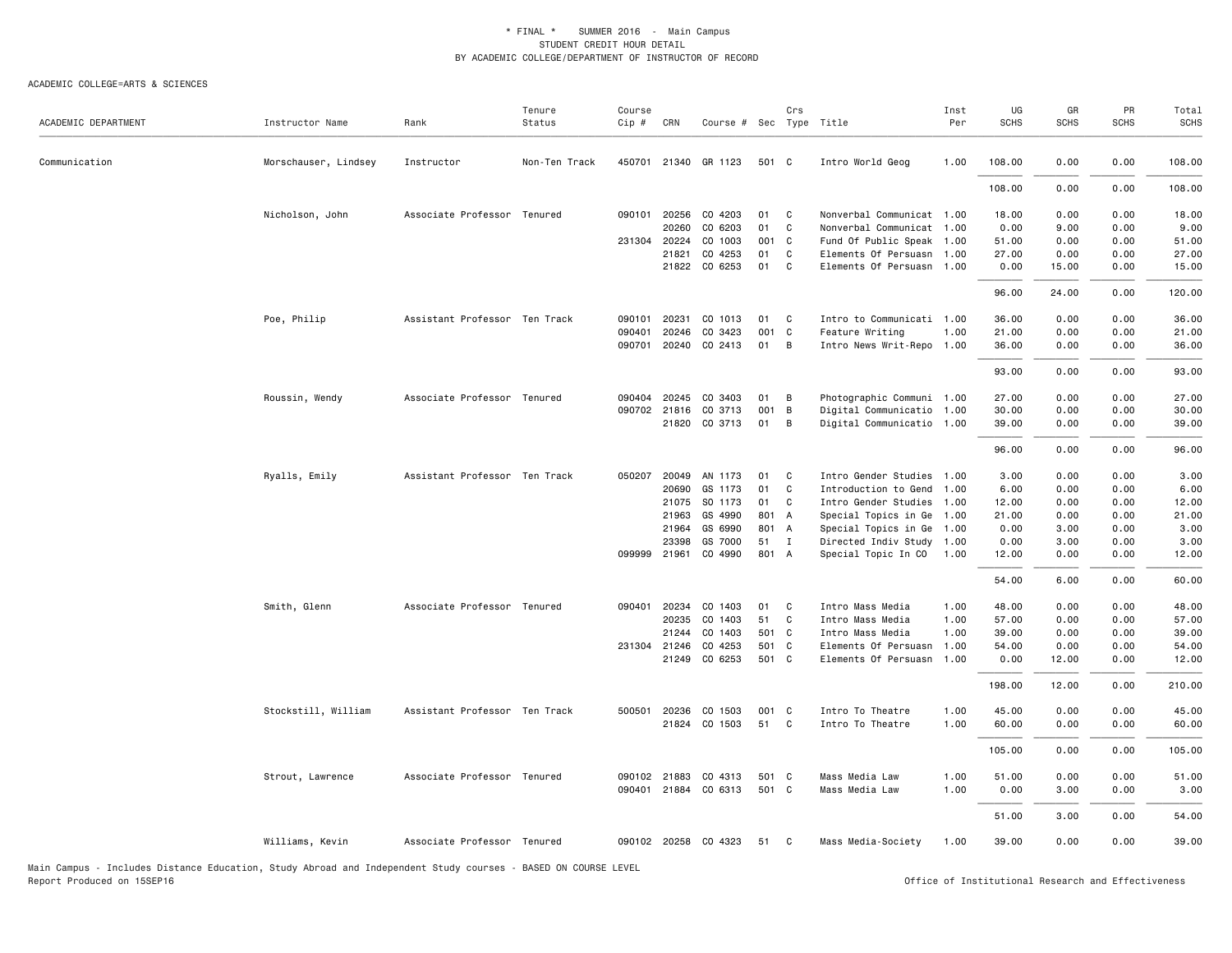| ACADEMIC DEPARTMENT | Instructor Name | Rank                        | Tenure<br>Status | Course<br>Cip #  | CRN | Course # Sec Type Title        |              | Crs |                                          | Inst<br>Per  | UG<br>SCHS        | GR<br><b>SCHS</b> | <b>PR</b><br><b>SCHS</b> | Total<br><b>SCHS</b> |
|---------------------|-----------------|-----------------------------|------------------|------------------|-----|--------------------------------|--------------|-----|------------------------------------------|--------------|-------------------|-------------------|--------------------------|----------------------|
| Communication       | Williams, Kevin | Associate Professor Tenured |                  | 090102<br>090401 |     | 21247 CO 4323<br>20262 CO 6323 | 501 C<br>-51 | C.  | Mass Media-Society<br>Mass Media-Society | 1.00<br>1.00 | 42.00<br>0.00     | 0.00<br>21.00     | 0.00<br>0.00             | 42.00<br>21.00       |
|                     |                 |                             |                  |                  |     | 21250 CO 6323                  | 501 C        |     | Mass Media-Society                       | 1.00         | 0.00              | 12.00             | 0.00                     | 12.00                |
|                     |                 |                             |                  |                  |     |                                |              |     |                                          |              | 81.00             | 33.00             | 0.00                     | 114.00               |
|                     |                 |                             |                  |                  |     |                                |              |     |                                          |              | $=$ = = = = = = = | ========          | ========                 |                      |
| Communication       |                 |                             |                  |                  |     |                                |              |     |                                          |              | 1823,00           | 81.00             | 0.00                     | 1904.00              |
|                     |                 |                             |                  |                  |     |                                |              |     |                                          |              | $=$ = = = = = = = | ========          | ========                 | ==========           |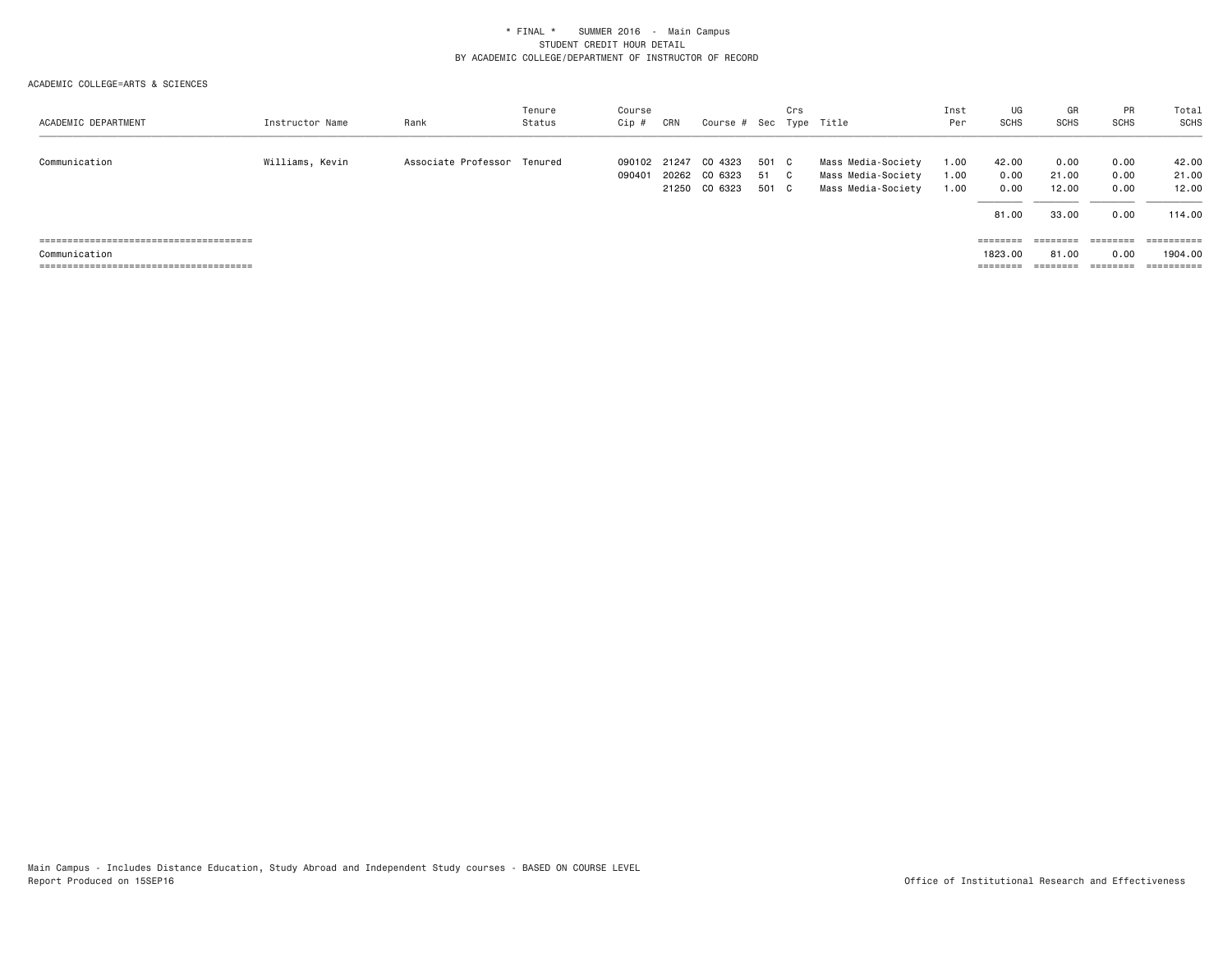| ACADEMIC DEPARTMENT | Instructor Name    | Rank                        | Tenure<br>Status | Course<br>Cip # | CRN          | Course # Sec Type Title |       | Crs          |                           | Inst<br>Per | UG<br><b>SCHS</b> | GR<br><b>SCHS</b> | PR<br><b>SCHS</b> | Total<br><b>SCHS</b> |
|---------------------|--------------------|-----------------------------|------------------|-----------------|--------------|-------------------------|-------|--------------|---------------------------|-------------|-------------------|-------------------|-------------------|----------------------|
|                     |                    |                             |                  |                 |              |                         |       |              |                           |             |                   |                   |                   |                      |
| English             | Agee, Kelly        | Instructor                  | Non-Ten Track    |                 | 231303 20676 | GE 3513                 | 52    | C            | Technical Writing         | 1.00        | 36.00             | 0.00              | 0.00              | 36.00                |
|                     |                    |                             |                  |                 | 20677        | GE 3513                 | 53    | $\mathbf{C}$ | Technical Writing         | 1.00        | 39.00             | 0.00              | 0.00              | 39.00                |
|                     |                    |                             |                  |                 |              |                         |       |              |                           |             | 75.00             | 0.00              | 0.00              | 75.00                |
|                     | Anderson, Thomas   | Associate Professor Tenured |                  | 231401          |              | 20501 EN 2203           | 52    | $\mathbf{C}$ | Intro To Literature       | 1.00        | 51.00             | 0.00              | 0.00              | 51.00                |
|                     |                    |                             |                  |                 |              |                         |       |              |                           |             | 51.00             | 0.00              | 0.00              | 51.00                |
|                     | Barton, Amy        | Instructor                  | Non-Ten Track    |                 |              | 231303 20675 GE 3513    | 51 C  |              | Technical Writing         | 1.00        | 39.00             | 0.00              | 0.00              | 39.00                |
|                     |                    |                             |                  |                 |              |                         |       |              |                           |             | 39.00             | 0.00              | 0.00              | 39.00                |
|                     | Bentley, Gregory   | Associate Professor Tenured |                  |                 |              | 231404 20506 EN 4503    | 51 C  |              | Shakespeare               | 1.00        | 24.00             | 0.00              | 0.00              | 24.00                |
|                     |                    |                             |                  |                 |              |                         |       |              |                           |             | 24.00             | 0.00              | 0.00              | 24.00                |
|                     | Bogard, LaToya     | Instructor                  | Non-Ten Track    | 231301          | 20486        | EN 1103                 | 02    | C            | En Composition I          | 1.00        | 42.00             | 0.00              | 0.00              | 42.00                |
|                     |                    |                             |                  |                 |              | 20494 EN 1113           | 51    | C            | En Composition II         | 1.00        | 36.00             | 0.00              | 0.00              | 36.00                |
|                     |                    |                             |                  |                 |              |                         |       |              |                           |             | 78.00             | 0.00              | 0.00              | 78.00                |
|                     | Brocato, John      | Instructor                  | Non-Ten Track    | 140101          | 22326        | GE 6513                 | 01    | C            | Engr. Writ. and Pres 1.00 |             | 0.00              | 9.00              | 0.00              | 9.00                 |
|                     |                    |                             |                  | 231303          | 20673        | GE 3513                 | 01    | C            | Technical Writing         | 1.00        | 36.00             | 0.00              | 0.00              | 36.00                |
|                     |                    |                             |                  |                 |              | 21533 GE 3513           | 851 A |              | Technical Writing         | 1.00        | 45.00             | 0.00              | 0.00              | 45.00                |
|                     |                    |                             |                  |                 |              |                         |       |              |                           |             | 81.00             | 9.00              | 0.00              | 90.00                |
|                     | Crescenzo, Michele | Lecturer                    | Non-Ten Track    |                 |              | 231401 20498 EN 2203    | 01 C  |              | Intro To Literature 1.00  |             | 42.00             | 0.00              | 0.00              | 42.00                |
|                     |                    |                             |                  |                 |              |                         |       |              |                           |             | 42.00             | 0.00              | 0.00              | 42.00                |
|                     | Doughty, Catherine | Instructor                  | Non-Ten Track    | 231301          | 20495        | EN 1113                 | 53    | $\mathbf{C}$ | En Composition II         | 1.00        | 51.00             | 0.00              | 0.00              | 51.00                |
|                     |                    |                             |                  |                 |              | 320108 20484 EN 0003    | 102 C |              | Development English       | 1.00        | 18.00             | 0.00              | 0.00              | 18.00                |
|                     |                    |                             |                  |                 |              |                         |       |              |                           |             | 69.00             | 0.00              | 0.00              | 69.00                |
|                     | Garner, William    | Lecturer                    | Non-Ten Track    |                 |              | 231301 23134 EN 1103    | E51 C |              | En Composition I          | 1.00        | 30.00             | 0.00              | 0.00              | 30.00                |
|                     |                    |                             |                  |                 |              |                         |       |              |                           |             | 30.00             | 0.00              | 0.00              | 30.00                |
|                     | Gibson, Marie      | Lecturer                    | Non-Ten Track    |                 |              | 231301 20487 EN 1103    | 52 C  |              | En Composition I          | 1.00        | 27.00             | 0.00              | 0.00              | 27.00                |
|                     |                    |                             |                  |                 |              |                         |       |              |                           |             | 27.00             | 0.00              | 0.00              | 27.00                |
|                     | Grimes, John Aaron | Lecturer                    | Non-Ten Track    | 231301          |              | 20491 EN 1103           | E55 C |              | En Composition I          | 1.00        | 48.00             | 0.00              | 0.00              | 48.00                |
|                     |                    |                             |                  |                 |              |                         |       |              |                           |             |                   |                   |                   |                      |
|                     |                    |                             |                  |                 |              |                         |       |              |                           |             | 48.00             | 0.00              | 0.00              | 48.00                |
|                     | Hagenston, Becky   | Associate Professor Tenured |                  |                 |              | 231302 20504 EN 3303    | 01 C  |              | Creative Writing          | 1.00        | 30.00             | 0.00              | 0.00              | 30.00                |
|                     |                    |                             |                  |                 |              |                         |       |              |                           |             | 30.00             | 0.00              | 0.00              | 30.00                |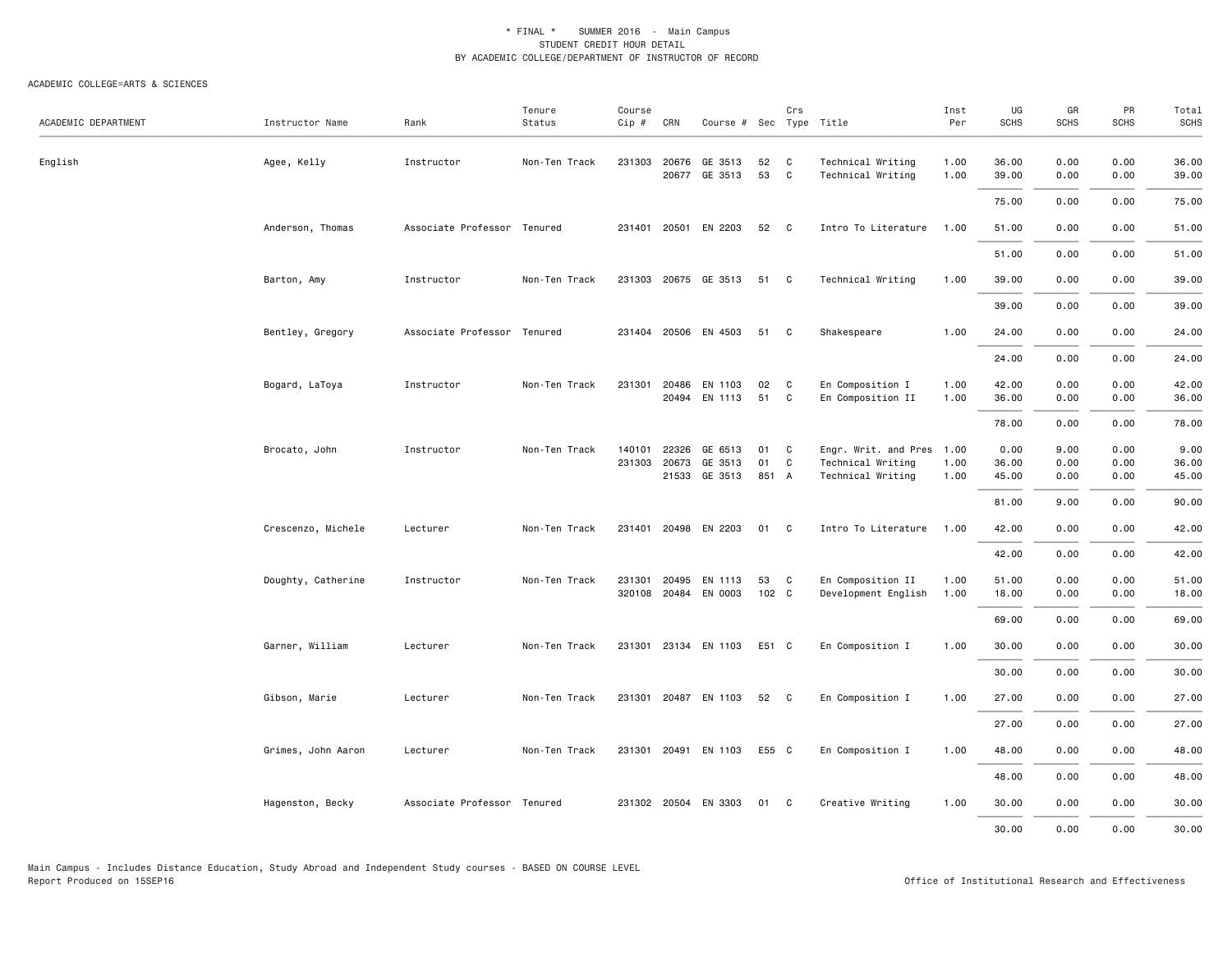| ACADEMIC DEPARTMENT | Instructor Name  | Rank                              | Tenure<br>Status | Course<br>Cip #  | CRN                            | Course # Sec Type Title                            |                      | Crs              |                                                                                                                  | Inst<br>Per                  | UG<br><b>SCHS</b>                      | GR<br><b>SCHS</b>                    | PR<br><b>SCHS</b>                    | Total<br><b>SCHS</b>                   |
|---------------------|------------------|-----------------------------------|------------------|------------------|--------------------------------|----------------------------------------------------|----------------------|------------------|------------------------------------------------------------------------------------------------------------------|------------------------------|----------------------------------------|--------------------------------------|--------------------------------------|----------------------------------------|
| English             | Herd, Wendy      | Assistant Professor Ten Track     |                  | 131401           | 21472                          | EN 4493<br>21475 EN 6493                           | 803 C<br>802 C       |                  | TESOL Practicum<br>TESOL Practicum                                                                               | 1.00<br>1.00                 | 6.00<br>0.00                           | 0.00<br>3.00                         | 0.00<br>0.00                         | 6.00<br>3.00                           |
|                     |                  |                                   |                  |                  |                                |                                                    |                      |                  |                                                                                                                  |                              | 6.00                                   | 3.00                                 | 0.00                                 | 9.00                                   |
|                     | Leonard, Ashley  | Instructor                        | Non-Ten Track    | 231301           |                                | 20493 EN 1113                                      | 03                   | $\mathbf{C}$     | En Composition II                                                                                                | 1.00                         | 57.00                                  | 0.00                                 | 0.00                                 | 57.00                                  |
|                     |                  |                                   |                  |                  |                                |                                                    |                      |                  |                                                                                                                  |                              | 57.00                                  | 0.00                                 | 0.00                                 | 57.00                                  |
|                     | Little, Matthew  | Associate Professor Tenured       |                  | 231401           | 22323                          | EN 8573<br>231402 20502 EN 2243                    | 01<br>02             | S<br>C           | Studies in Lit Since 1.00<br>American Lit Before                                                                 | 1.00                         | 0.00<br>24.00                          | 18.00<br>0.00                        | 0.00<br>0.00                         | 18.00<br>24.00                         |
|                     |                  |                                   |                  |                  |                                |                                                    |                      |                  |                                                                                                                  |                              | 24.00                                  | 18.00                                | 0.00                                 | 42.00                                  |
|                     | Papi, Mostafa    | Visiting Assist Pro Non-Ten Track |                  |                  | 160102 21812<br>21813<br>21940 | EN 4403<br>EN 6403<br>AN 4403<br>21944 AN 6403     | 51<br>51<br>51<br>51 | C<br>C<br>C<br>C | Intro To Linguistics 1.00<br>Intro To Linguistics 1.00<br>Intro To Linguistics 1.00<br>Intro To Linguistics 1.00 |                              | 12.00<br>0.00<br>9.00<br>0.00          | 0.00<br>3.00<br>0.00<br>3.00         | 0.00<br>0.00<br>0.00<br>0.00         | 12.00<br>3.00<br>9.00<br>3.00          |
|                     |                  |                                   |                  |                  |                                |                                                    |                      |                  |                                                                                                                  |                              | 21.00                                  | 6.00                                 | 0.00                                 | 27.00                                  |
|                     | Price, Marty     | Instructor                        | Non-Ten Track    |                  |                                | 231404 21945 EN 2213                               | 01 C                 |                  | English Lit Before 1 1.00                                                                                        |                              | 33.00                                  | 0.00                                 | 0.00                                 | 33.00                                  |
|                     |                  |                                   |                  |                  |                                |                                                    |                      |                  |                                                                                                                  |                              | 33.00                                  | 0.00                                 | 0.00                                 | 33.00                                  |
|                     | Redd, James      | Lecturer                          | Non-Ten Track    |                  |                                | 231402 20503 EN 2253                               | 51                   | C                | American Lit After 1 1.00                                                                                        |                              | 36.00                                  | 0.00                                 | 0.00                                 | 36.00                                  |
|                     |                  |                                   |                  |                  |                                |                                                    |                      |                  |                                                                                                                  |                              | 36.00                                  | 0.00                                 | 0.00                                 | 36.00                                  |
|                     | Sanders, Shelly  | Instructor                        | Non-Ten Track    |                  |                                | 231303 20674 GE 3513                               | 02                   | C                | Technical Writing                                                                                                | 1.00                         | 42.00                                  | 0.00                                 | 0.00                                 | 42.00                                  |
|                     |                  |                                   |                  |                  |                                |                                                    |                      |                  |                                                                                                                  |                              | 42.00                                  | 0.00                                 | 0.00                                 | 42.00                                  |
|                     | Shaffer, Donald  | Associate Professor Tenured       |                  | 050201<br>239999 | 20003<br>22451<br>22452        | AAS 1063 01<br>EN 4990<br>EN 6990<br>23095 EN 8000 | 51<br>51<br>01       | C<br>C<br>C<br>D | Intro to African Ame<br>Special Topic In EN<br>Special Topic In EN<br>Research / Thesis                          | 1.00<br>1.00<br>1.00<br>1.00 | 48.00<br>9.00<br>0.00<br>0.00<br>57.00 | 0.00<br>0.00<br>6.00<br>3.00<br>9.00 | 0.00<br>0.00<br>0.00<br>0.00<br>0.00 | 48.00<br>9.00<br>6.00<br>3.00<br>66.00 |
|                     | Sheperis, Claire | Instructor                        | Non-Ten Track    | 231301           |                                | 20492 EN 1113                                      | 01                   | C.               | En Composition II                                                                                                | 1.00                         | 54.00                                  | 0.00                                 | 0.00                                 | 54.00                                  |
|                     |                  |                                   |                  |                  |                                |                                                    |                      |                  |                                                                                                                  |                              | 54.00                                  | 0.00                                 | 0.00                                 | 54.00                                  |
|                     | Stamps, Alison   | Non-Faculty                       | Not Applicable   | 131401           | 20569<br>20573                 | ESL 5313 102 C<br>ESL 5323<br>20575 ESL 5323 104 C | 102 C                |                  | Classroom Comm & Pre 1.00<br>Academic Research an<br>Academic Research an 1.00                                   | 1.00                         | 3.00<br>3.00<br>6.00<br>12.00          | 0.00<br>0.00<br>0.00<br>0.00         | 0.00<br>0.00<br>0.00<br>0.00         | 3.00<br>3.00<br>6.00<br>12.00          |
|                     | West, Robert     | Associate Professor Tenured       |                  | 239999           |                                | 23318 EN 4000                                      | 01 I                 |                  | Directed Indiv Study 1.00                                                                                        |                              | 3.00                                   | 0.00                                 | 0.00                                 | 3.00                                   |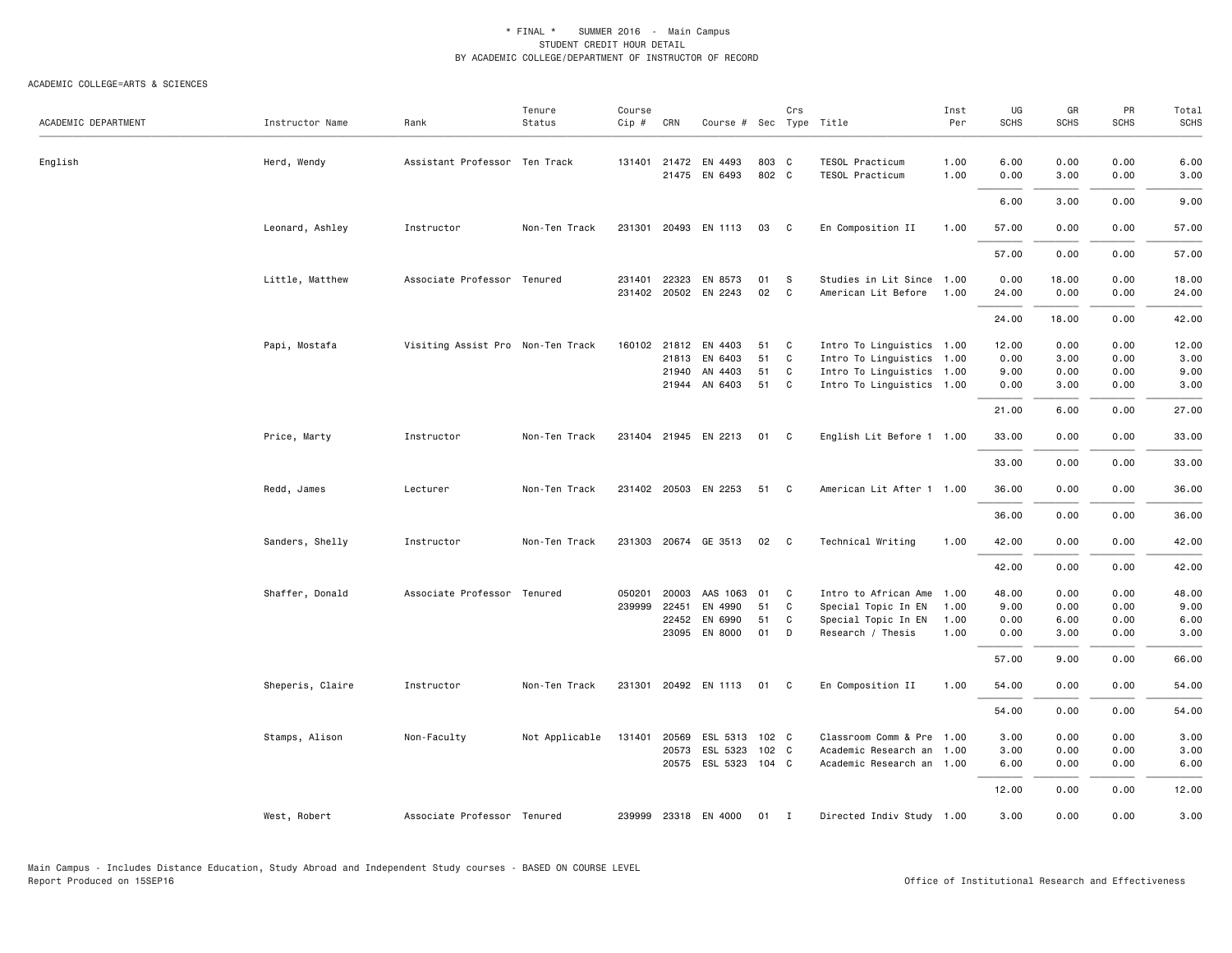| ACADEMIC DEPARTMENT | Instructor Name | Rank | Tenure<br>Status | Course<br>Cip #<br>CRN | Course # Sec Type Title | Crs | Inst<br>Per | UG<br>SCHS | GR<br>SCHS | <b>PR</b><br><b>SCHS</b> | Total<br>SCHS |
|---------------------|-----------------|------|------------------|------------------------|-------------------------|-----|-------------|------------|------------|--------------------------|---------------|
|                     |                 |      |                  |                        |                         |     |             |            |            |                          |               |
|                     |                 |      |                  |                        |                         |     |             | 3.00       | 0.00       | 0.00                     | 3.00          |
|                     |                 |      |                  |                        |                         |     |             |            | ========   | ========                 | ==========    |
| English             |                 |      |                  |                        |                         |     |             | 939.00     | 45.00      | 0.00                     | 984.00        |
|                     |                 |      |                  |                        |                         |     |             | ========   | ========   | ========                 | ==========    |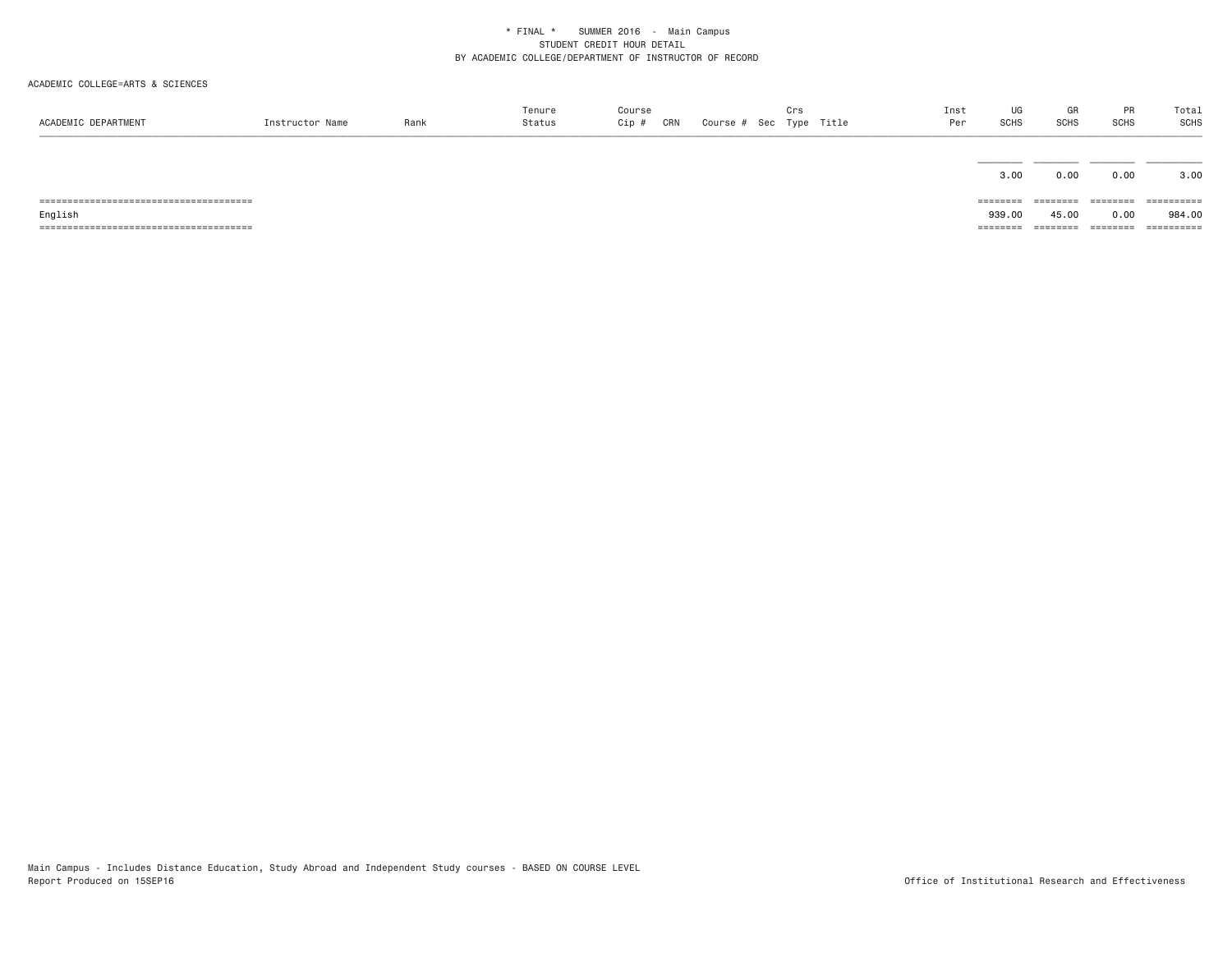| ACADEMIC DEPARTMENT | Instructor Name                                     | Rank                               | Tenure<br>Status | Course<br>Cip # | CRN   | Course # Sec Type Title           |         | Crs                |                                            | Inst<br>Per  | UG<br><b>SCHS</b> | GR<br><b>SCHS</b> | PR<br><b>SCHS</b> | Total<br><b>SCHS</b> |
|---------------------|-----------------------------------------------------|------------------------------------|------------------|-----------------|-------|-----------------------------------|---------|--------------------|--------------------------------------------|--------------|-------------------|-------------------|-------------------|----------------------|
|                     |                                                     |                                    |                  |                 |       |                                   |         |                    |                                            |              |                   |                   |                   |                      |
| Geosciences         | Ambinakudige, Shrinidhi Associate Professor Tenured |                                    |                  | 450701          |       | 23132 GR 9000                     | 102 D   |                    | Research/Dissertatio 1.00                  |              | 0.00              | 6.00              | 0.00              | 6.00                 |
|                     |                                                     |                                    |                  |                 |       |                                   |         |                    |                                            |              | 0.00              | 6.00              | 0.00              | 6.00                 |
|                     | Babineaux, Claire                                   | Grad Teach Assist                  | Not Applicable   | 450701          |       | 20686 GR 1123                     | 01 C    |                    | Intro World Geog                           | 0.90         | 56.70             | 0.00              | 0.00              | 56.70                |
|                     |                                                     |                                    |                  |                 |       |                                   |         |                    |                                            |              | 56.70             | 0.00              | 0.00              | 56.70                |
|                     | Brown, Michael E.                                   | Professor                          | Tenured          | 400401          | 21374 | GR 8573                           | 502 S   |                    | Research Applied Met 1.00                  |              | 0.00              | 30.00             | 0.00              | 30.00                |
|                     |                                                     |                                    |                  | 400404          | 21354 | GR 4843                           | 501 B   |                    | Severe Storm Methods                       | 1.00         | 6.00              | 0.00              | 0.00              | 6.00                 |
|                     |                                                     |                                    |                  |                 | 21361 | GR 6843                           | 501 B   |                    | Severe Storm Methods                       | 1.00         | 0.00              | 6.00              | 0.00              | 6.00                 |
|                     |                                                     |                                    |                  | 400601          | 21366 | GR 8410                           | 501 S   |                    | Field Methods Semina                       | 1.00         | 0.00              | 23.00             | 0.00              | 23.00                |
|                     |                                                     |                                    |                  |                 |       |                                   |         |                    |                                            |              | 6.00              | 59.00             | 0.00              | 65.00                |
|                     | Carter, William                                     | Lecturer                           | Non-Ten Track    | 400404          | 21356 | GR 4933                           | 501     | $\mathbf{C}$       | Dynamic Meteorology                        | 0.90         | 16.20             | 0.00              | 0.00              | 16.20                |
|                     |                                                     |                                    |                  | 450701          |       | 21363 GR 6933                     | 501 C   |                    | Dynamic Meteorology                        | 0.90         | 0.00              | 5.40              | 0.00              | 5.40                 |
|                     |                                                     |                                    |                  |                 |       |                                   |         |                    |                                            |              | 16.20             | 5.40              | 0.00              | 21.60                |
|                     | Clary, Renee                                        | Associate Professor Tenured        |                  | 400601          |       | 22790 GG 9000                     | $101$ D |                    | Research/Dissertatio 1.00                  |              | 0.00              | 3.00              | 0.00              | 3.00                 |
|                     |                                                     |                                    |                  |                 |       |                                   |         |                    |                                            |              |                   |                   |                   |                      |
|                     |                                                     |                                    |                  |                 |       |                                   |         |                    |                                            |              | 0.00              | 3.00              | 0.00              | 3.00                 |
|                     | Cooke, William                                      | Professor                          | Tenured          | 450701          |       | 22079 GR 7000                     | $101$ I |                    | Directed Indiv Study 1.00                  |              | 0.00              | 3.00              | 0.00              | 3.00                 |
|                     |                                                     |                                    |                  |                 |       |                                   |         |                    |                                            |              | 0.00              | 3.00              | 0.00              | 3.00                 |
|                     | Dash, Padmanava                                     | Assistant Professor Ten Track      |                  | 400601          |       | 22572 GG 4000                     | $101$ I |                    | Directed Indiv Study 1.00                  |              | 3.00              | 0.00              | 0.00              | 3.00                 |
|                     |                                                     |                                    |                  |                 |       |                                   |         |                    |                                            |              | 3.00              | 0.00              | 0.00              | 3.00                 |
|                     | Dyer, Jamie                                         | Associate Professor Tenured        |                  | 400401          | 21373 | GR 8573                           | 501 S   |                    | Research Applied Met 1.00                  |              | 0.00              | 30.00             | 0.00              | 30.00                |
|                     |                                                     |                                    |                  | 400404          | 21356 | GR 4933                           | 501 C   |                    | Dynamic Meteorology                        | 0.10         | 1.80              | 0.00              | 0.00              | 1.80                 |
|                     |                                                     |                                    |                  | 450701          | 21363 | GR 6933                           | 501 C   |                    | Dynamic Meteorology                        | 0.10         | 0.00              | 0.60              | 0.00              | 0.60                 |
|                     |                                                     |                                    |                  |                 | 23298 | GR 8000                           | 101 D   |                    | Research / Thesis                          | 1.00         | 0.00              | 1.00              | 0.00              | 1.00                 |
|                     |                                                     |                                    |                  |                 | 23299 | GR 9000                           | 104 D   |                    | Research/Dissertatio 1.00                  |              | 0.00              | 1.00              | 0.00              | 1.00                 |
|                     |                                                     |                                    |                  |                 |       |                                   |         |                    |                                            |              | 1.80              | 32.60             | 0.00              | 34.40                |
|                     | Fuhrmann, Christopher                               | Assistant Professor Ten Track      |                  | 400401          | 21376 | GR 8633                           | 501 C   |                    | Climate Change                             | 1.00         | 0.00              | 51.00             | 0.00              | 51.00                |
|                     |                                                     |                                    |                  | 450701          | 21359 | GR 6603                           | 501 C   |                    | Climatology                                | 1.00         | 0.00              | 81.00             | 0.00              | 81.00                |
|                     |                                                     |                                    |                  |                 |       | 21360 GR 6603                     | 502 C   |                    | Climatology                                | 1.00         | 0.00              | 54.00             | 0.00              | 54.00                |
|                     |                                                     |                                    |                  |                 |       |                                   |         |                    |                                            |              | 0.00              | 186.00            | 0.00              | 186.00               |
|                     | Gabitov, Rinat                                      | Assistant Professor Ten Track      |                  | 400601          |       | 22083 GG 8613                     | 501 C   |                    | Hydrology                                  | 1.00         | 0.00              | 18.00             | 0.00              | 18.00                |
|                     |                                                     |                                    |                  |                 |       |                                   |         |                    |                                            |              | 0.00              | 18.00             | 0.00              | 18.00                |
|                     | Garner, Brittany                                    | Grad Research Assis Not Applicable |                  | 400601          |       | 20678 GG 1111<br>20679 GG 1111 51 | 01      | $\mathsf{L}$<br>L. | Earth Science I Lab<br>Earth Science I Lab | 0.90<br>0.90 | 8.10<br>10.80     | 0.00<br>0.00      | 0.00<br>0.00      | 8.10<br>10.80        |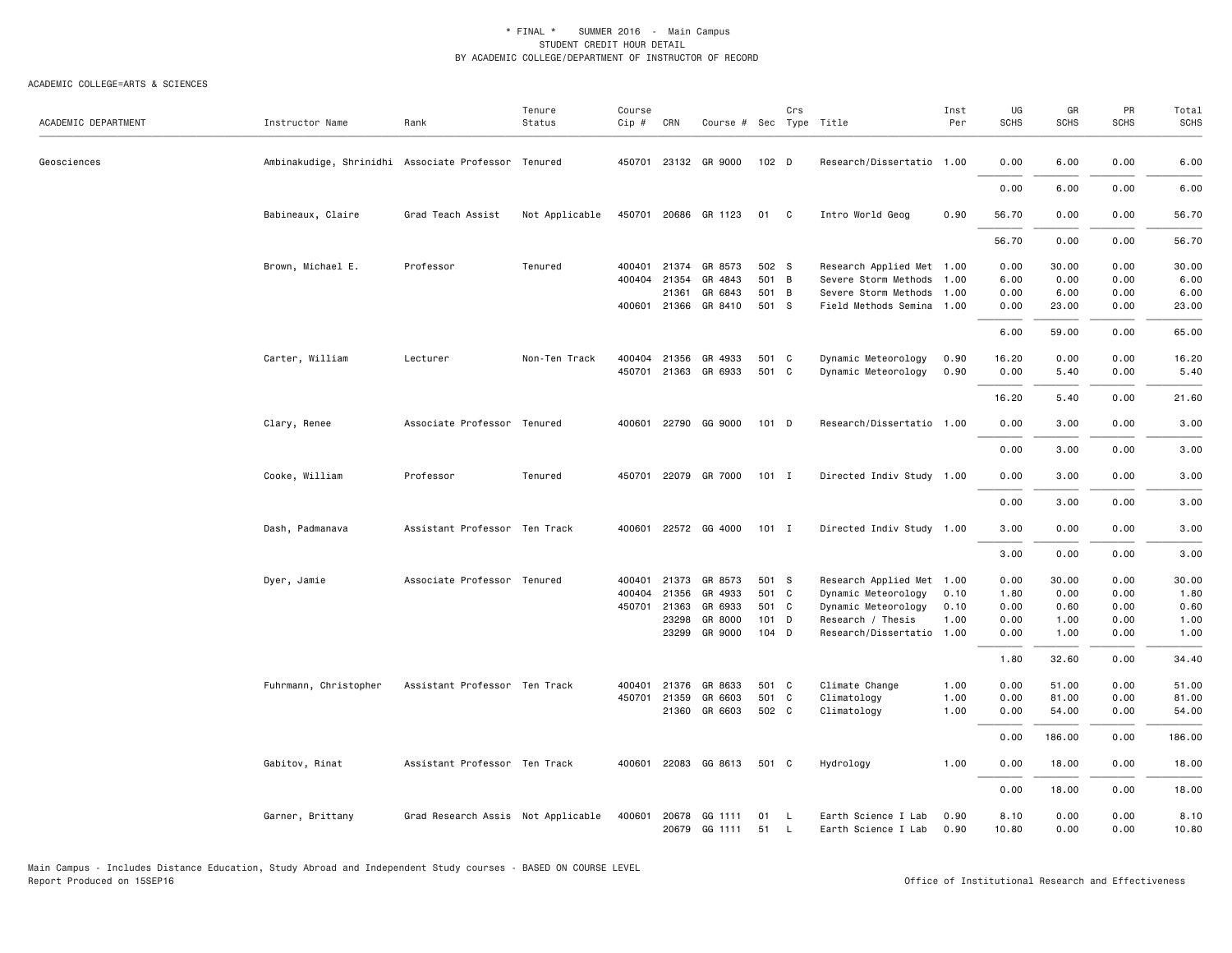ACADEMIC COLLEGE=ARTS & SCIENCES

| ACADEMIC DEPARTMENT | Instructor Name  | Rank                               | Tenure<br>Status | Course<br>Cip # | CRN                   | Course # Sec Type Title |                | Crs      |                                            | Inst<br>Per  | UG<br><b>SCHS</b> | GR<br><b>SCHS</b> | PR<br><b>SCHS</b> | Total<br>SCHS |
|---------------------|------------------|------------------------------------|------------------|-----------------|-----------------------|-------------------------|----------------|----------|--------------------------------------------|--------------|-------------------|-------------------|-------------------|---------------|
|                     |                  |                                    |                  |                 |                       |                         |                |          |                                            |              |                   |                   |                   |               |
|                     |                  |                                    |                  |                 |                       |                         |                |          |                                            |              | 18.90             | 0.00              | 0.00              | 18.90         |
| Geosciences         | Grala, Katarzyna | Non-Faculty                        | Not Applicable   |                 | 450701 21357          | GR 6303                 | 501 B          |          | Principles of GIS                          | 0.90         | 0.00              | 5.40              | 0.00              | 5.40          |
|                     |                  |                                    |                  |                 | 21922                 | GR 6363                 | 501 B          |          | GIS Programming                            | 0.90         | 0.00              | 18.90             | 0.00              | 18.90         |
|                     |                  |                                    |                  |                 |                       | 450702 21342 GR 4303    | 501 B          |          | Principles of GIS                          | 0.90         | 35.10             | 0.00              | 0.00              | 35.10         |
|                     |                  |                                    |                  |                 |                       |                         |                |          |                                            |              | 35.10             | 24.30             | 0.00              | 59.40         |
|                     | Gutter, Barrett  | Grad Research Assis Not Applicable |                  |                 | 400404 21353          | GR 4713                 | 501 B          |          | Synoptic Met I                             | 1.00         | 54.00             | 0.00              | 0.00              | 54.00         |
|                     |                  |                                    |                  |                 |                       |                         |                |          |                                            |              | 54.00             | 0.00              | 0.00              | 54.00         |
|                     | Haney, Christa   | Instructor                         | Non-Ten Track    |                 | 231303 21334          | GG 4333                 | 501 C          |          | Geowriting                                 | 1.00         | 66.00             | 0.00              | 0.00              | 66.00         |
|                     |                  |                                    |                  |                 | 21335                 | GG 4333                 | 502 C          |          | Geowriting                                 | 1.00         | 60.00             | 0.00              | 0.00              | 60.00         |
|                     |                  |                                    |                  |                 | 400607 21332          | GG 3603                 | 501 C          |          | Intro To Oceanograph                       | 1.00         | 117.00            | 0.00              | 0.00              | 117.00        |
|                     |                  |                                    |                  |                 | 21333                 | GG 3603                 | 502 C          |          | Intro To Oceanograph 1.00                  |              | 99.00             | 0.00              | 0.00              | 99.00         |
|                     |                  |                                    |                  |                 |                       |                         |                |          |                                            |              | 342.00            | 0.00              | 0.00              | 342.00        |
|                     | Kirkland, Brenda | Associate Professor Tenured        |                  | 400601          | 20678                 | GG 1111                 | 01             | <b>L</b> | Earth Science I Lab                        | 0.10         | 0.90              | 0.00              | 0.00              | 0.90          |
|                     |                  |                                    |                  |                 | 20679                 | GG 1111                 | 51 L           |          | Earth Science I Lab                        | 0.10         | 1.20              | 0.00              | 0.00              | 1.20          |
|                     |                  |                                    |                  |                 | 20680                 | GG 1113                 | 001 C          |          | Survey Earth Sci I                         | 1.00         | 36.00             | 0.00              | 0.00              | 36.00         |
|                     |                  |                                    |                  |                 | 20682                 | GG 1113                 | 51             | C        | Survey Earth Sci I                         | 1.00         | 42.00             | 0.00              | 0.00              | 42.00         |
|                     |                  |                                    |                  |                 |                       | 23114 GG 9000           | 102 D          |          | Research/Dissertatio 1.00                  |              | 0.00              | 1.00              | 0.00              | 1.00          |
|                     |                  |                                    |                  |                 |                       |                         |                |          |                                            |              | 80.10             | 1.00              | 0.00              | 81.10         |
|                     | Lussenden, Holly | Grad Research Assis Not Applicable |                  |                 |                       | 450701 21339 GR 1114    | 501 B          |          | Physical Geography                         | 1.00         | 72.00             | 0.00              | 0.00              | 72.00         |
|                     |                  |                                    |                  |                 |                       |                         |                |          |                                            |              | 72.00             | 0.00              | 0.00              | 72.00         |
|                     | Meng, Qingmin    | Assistant Professor Ten Track      |                  |                 |                       | 450701 21922 GR 6363    | 501 B          |          | GIS Programming                            | 0.10         | 0.00              | 2.10              | 0.00              | 2.10          |
|                     |                  |                                    |                  |                 |                       |                         |                |          |                                            |              | 0.00              | 2.10              | 0.00              | 2.10          |
|                     | Mercer, Andrew   | Associate Professor Tenured        |                  | 400401          | 21369                 | GR 8453                 | 501 C          |          | Quant Analysis Climo 1.00                  |              | 0.00              | 63.00             | 0.00              | 63.00         |
|                     |                  |                                    |                  |                 | 21370                 | GR 8453                 | 502 C          |          | Quant Analysis Climo 1.00                  |              | 0.00              | 18.00             | 0.00              | 18.00         |
|                     |                  |                                    |                  |                 |                       | 450701 23124 GR 9000    | $101$ D        |          | Research/Dissertatio 1.00                  |              | 0.00              | 6.00              | 0.00              | 6.00          |
|                     |                  |                                    |                  |                 |                       |                         |                |          |                                            |              | 0.00              | 87.00             | 0.00              | 87.00         |
|                     | Mitchell, Joseph | Grad Teach Assist                  | Not Applicable   |                 |                       | 450701 20685 GR 1123    | 001 C          |          | Intro World Geog                           | 0.90         | 35.10             | 0.00              | 0.00              | 35.10         |
|                     |                  |                                    |                  |                 |                       |                         |                |          |                                            |              | 35.10             | 0.00              | 0.00              | 35.10         |
|                     | Mylroie, John    | Lecturer                           | Non-Ten Track    | 400601          | 21367                 | GR 8410                 | 502 S          |          | Field Methods Semina 1.00                  |              | 0.00              | 34.00             | 0.00              | 34.00         |
|                     |                  |                                    |                  |                 |                       |                         |                |          |                                            |              | 0.00              | 34.00             | 0.00              | 34.00         |
|                     |                  |                                    |                  |                 |                       |                         |                |          |                                            |              | 8.00              | 0.00              |                   |               |
|                     | Nagel, Athena    | Instructor                         | Non-Ten Track    |                 | 400601 21329<br>21330 | GG 1111<br>GG 1111      | 501 L<br>502 L |          | Earth Science I Lab<br>Earth Science I Lab | 1.00<br>1.00 | 6.00              | 0.00              | 0.00<br>0.00      | 8.00<br>6.00  |
|                     |                  |                                    |                  |                 | 21331                 | GG 1113                 | 501 C          |          | Survey Earth Sci I                         | 1.00         | 57.00             | 0.00              | 0.00              | 57.00         |

Main Campus - Includes Distance Education, Study Abroad and Independent Study courses - BASED ON COURSE LEVEL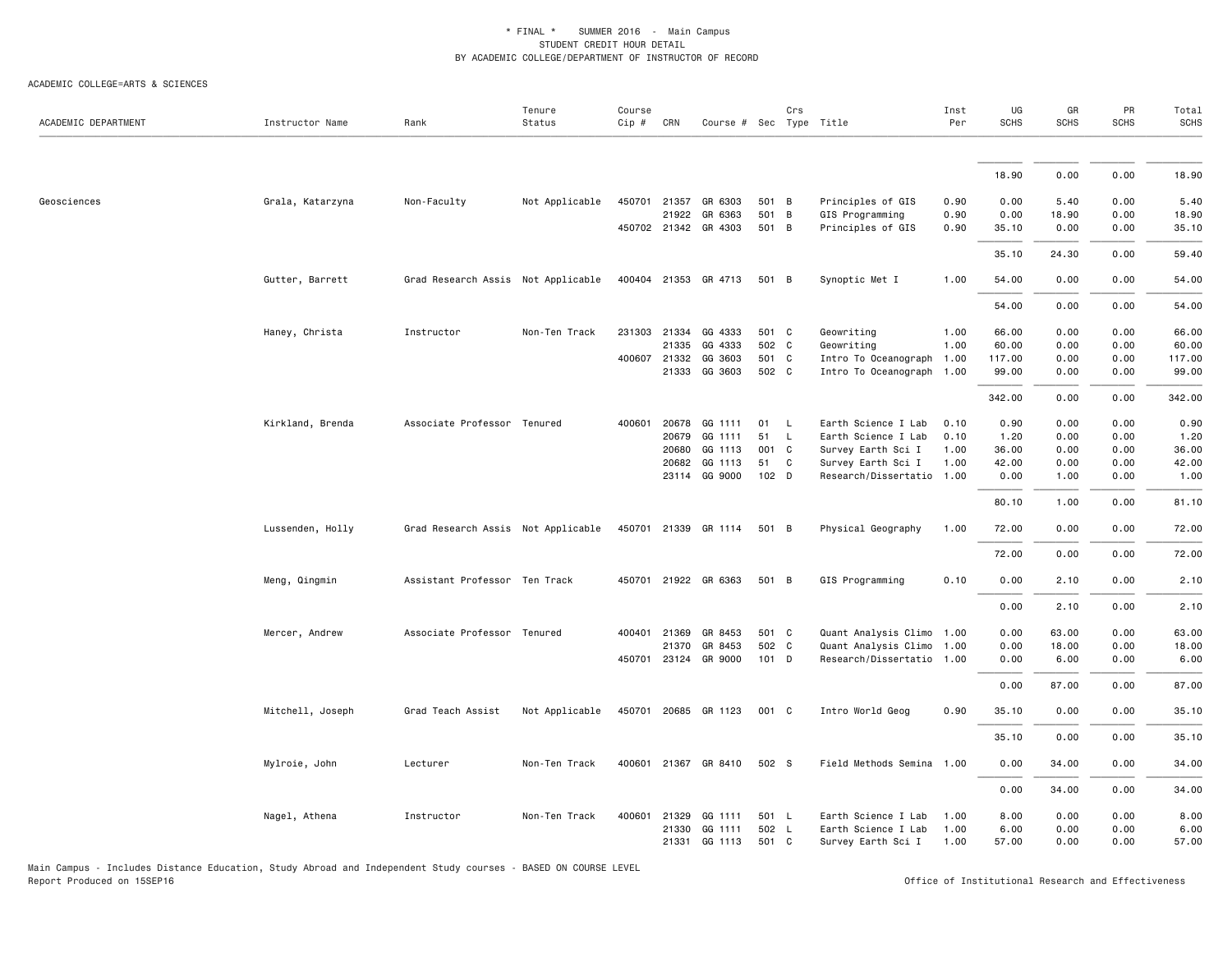|                     |                                                     |                               | Tenure         | Course   |              |                         |                  | Crs          |                           | Inst | UG          | GR    | PR          | Total       |
|---------------------|-----------------------------------------------------|-------------------------------|----------------|----------|--------------|-------------------------|------------------|--------------|---------------------------|------|-------------|-------|-------------|-------------|
| ACADEMIC DEPARTMENT | Instructor Name                                     | Rank                          | Status         | $Cip \#$ | CRN          | Course # Sec Type Title |                  |              |                           | Per  | <b>SCHS</b> | SCHS  | <b>SCHS</b> | <b>SCHS</b> |
| Geosciences         | Nagel, Athena                                       | Instructor                    | Non-Ten Track  |          | 450702 21364 | GR 8400                 | 501 E            |              | Field Meth In Geosci 1.00 |      | 0.00        | 24.00 | 0.00        | 24.00       |
|                     |                                                     |                               |                |          |              | 21365 GR 8400           | 502 E            |              | Field Meth In Geosci 1.00 |      | 0.00        | 24.00 | 0.00        | 24.00       |
|                     |                                                     |                               |                |          |              |                         |                  |              |                           |      | 71.00       | 48.00 | 0.00        | 119.00      |
|                     | Nordstrom, Gregory                                  | Instructor                    | Non-Ten Track  | 400404   | 21341        | GR 1603                 | 501 C            |              | Intro To Meteorology 1.00 |      | 51.00       | 0.00  | 0.00        | 51.00       |
|                     |                                                     |                               |                |          | 21343        | GR 4453                 | 501 C            |              | Weather Prediction I 1.00 |      | 120.00      | 0.00  | 0.00        | 120.00      |
|                     |                                                     |                               |                |          |              | 21344 GR 4453           | 502 C            |              | Weather Prediction I 1.00 |      | 87.00       | 0.00  | 0.00        | 87.00       |
|                     |                                                     |                               |                |          |              | 21345 GR 4473           | 501 C            |              | Numerical Wx Predict 1.00 |      | 114.00      | 0.00  | 0.00        | 114.00      |
|                     |                                                     |                               |                |          |              | 21346 GR 4473           | 502 C            |              | Numerical Wx Predict 1.00 |      | 117.00      | 0.00  | 0.00        | 117.00      |
|                     |                                                     |                               |                |          |              |                         |                  |              |                           |      | 489.00      | 0.00  | 0.00        | 489.00      |
|                     | Radencic, Sarah                                     | Non-Faculty                   | Not Applicable | 400601   |              | 21336 GG 8203           | 501 C            |              | Ocean Science             | 0.90 | 0.00        | 51.30 | 0.00        | 51.30       |
|                     |                                                     |                               |                |          |              | 21337 GG 8203           | 502 C            |              | Ocean Science             | 0.90 | 0.00        | 43.20 | 0.00        | 43.20       |
|                     |                                                     |                               |                |          |              |                         |                  |              |                           |      | 0.00        | 94.50 | 0.00        | 94.50       |
|                     |                                                     |                               |                |          |              |                         |                  |              |                           |      |             |       |             |             |
|                     | Rodgers, John                                       | Professor                     | Tenured        | 400601   | 21336        | GG 8203                 | 501 C            |              | Ocean Science             | 0.10 | 0.00        | 5.70  | 0.00        | 5.70        |
|                     |                                                     |                               |                |          | 21337        | GG 8203                 | 502 C            |              | Ocean Science             | 0.10 | 0.00        | 4.80  | 0.00        | 4.80        |
|                     |                                                     |                               |                |          | 21368        | GR 8410                 | 504 S            |              | Field Methods Semina      | 1.00 | 0.00        | 40.00 | 0.00        | 40.00       |
|                     |                                                     |                               |                |          | 21536        | GR 8410                 | 801 A            |              | Field Methods Semina      | 1.00 | 0.00        | 24.00 | 0.00        | 24.00       |
|                     |                                                     |                               |                |          | 400699 21534 | GG 4533                 | 801 A            |              | Geosciences Study Ab      | 1.00 | 24.00       | 0.00  | 0.00        | 24.00       |
|                     |                                                     |                               |                |          | 450701 20685 | GR 1123                 | 001 C            |              | Intro World Geog          | 0.10 | 3.90        | 0.00  | 0.00        | 3.90        |
|                     |                                                     |                               |                |          | 20686        | GR 1123                 | 01               | $\mathbf{C}$ | Intro World Geog          | 0.10 | 6.30        | 0.00  | 0.00        | 6.30        |
|                     |                                                     |                               |                |          | 20687        | GR 1123                 | 51               | C            | Intro World Geog          | 0.10 | 4.80        | 0.00  | 0.00        | 4.80        |
|                     |                                                     |                               |                |          | 21357        | GR 6303                 | 501 B            |              | Principles of GIS         | 0.10 | 0.00        | 0.60  | 0.00        | 0.60        |
|                     |                                                     |                               |                |          |              | 450702 21342 GR 4303    | 501 B            |              | Principles of GIS         | 0.10 | 3.90        | 0.00  | 0.00        | 3.90        |
|                     |                                                     |                               |                |          |              |                         |                  |              |                           |      | 42.90       | 75.10 | 0.00        | 118.00      |
|                     | Schmitz, Darrel                                     | Professor                     | Tenured        | 400601   |              | 22455 GG 4000           | 01 I             |              | Directed Indiv Study 1.00 |      | 3.00        | 0.00  | 0.00        | 3.00        |
|                     |                                                     |                               |                |          | 22456        | GG 4000                 | 51               | $\mathbf{I}$ | Directed Indiv Study 1.00 |      | 3.00        | 0.00  | 0.00        | 3.00        |
|                     |                                                     |                               |                |          | 23092        | GG 8000                 | $101$ D          |              | Research / Thesis         | 1.00 | 0.00        | 3.00  | 0.00        | 3.00        |
|                     |                                                     |                               |                | 450701   |              | 22453 GR 7000           | 501 I            |              | Directed Indiv Study 1.00 |      | 0.00        | 2.00  | 0.00        | 2.00        |
|                     |                                                     |                               |                |          |              |                         |                  |              |                           |      | 6.00        | 5.00  | 0.00        | 11.00       |
|                     | Sherman-Morris, Kathlee Associate Professor Tenured |                               |                |          |              | 400401 21375 GR 8573    | 503 S            |              | Research Applied Met 1.00 |      | 0.00        | 24.00 | 0.00        | 24.00       |
|                     |                                                     |                               |                | 400404   | 21352        | GR 4640                 | 501 E            |              | Met Internship            | 1.00 | 13.00       | 0.00  | 0.00        | 13.00       |
|                     |                                                     |                               |                |          | 450701 22909 | GR 7000                 | 502 I            |              | Directed Indiv Study 1.00 |      | 0.00        | 1.00  | 0.00        | 1.00        |
|                     |                                                     |                               |                |          |              | 23196 GR 9000           | $103$ D          |              | Research/Dissertatio 1.00 |      | 0.00        | 3.00  | 0.00        | 3.00        |
|                     |                                                     |                               |                |          |              |                         |                  |              |                           |      | 13.00       | 28.00 | 0.00        | 41.00       |
|                     | Singh, Shatrughan                                   | Grad Teach Assist             | Not Applicable | 450701   |              | 20687 GR 1123           | 51               | C            | Intro World Geog          | 0.90 | 43.20       | 0.00  | 0.00        | 43.20       |
|                     |                                                     |                               |                |          |              |                         |                  |              |                           |      | 43.20       | 0.00  | 0.00        | 43.20       |
|                     | Skarke, Adam                                        | Assistant Professor Ten Track |                |          |              | 400601 23167 GG 8000    | 102 <sub>D</sub> |              | Research / Thesis         | 1.00 | 0.00        | 6.00  | 0.00        | 6.00        |
|                     |                                                     |                               |                |          |              |                         |                  |              |                           |      | 0.00        | 6.00  | 0.00        | 6.00        |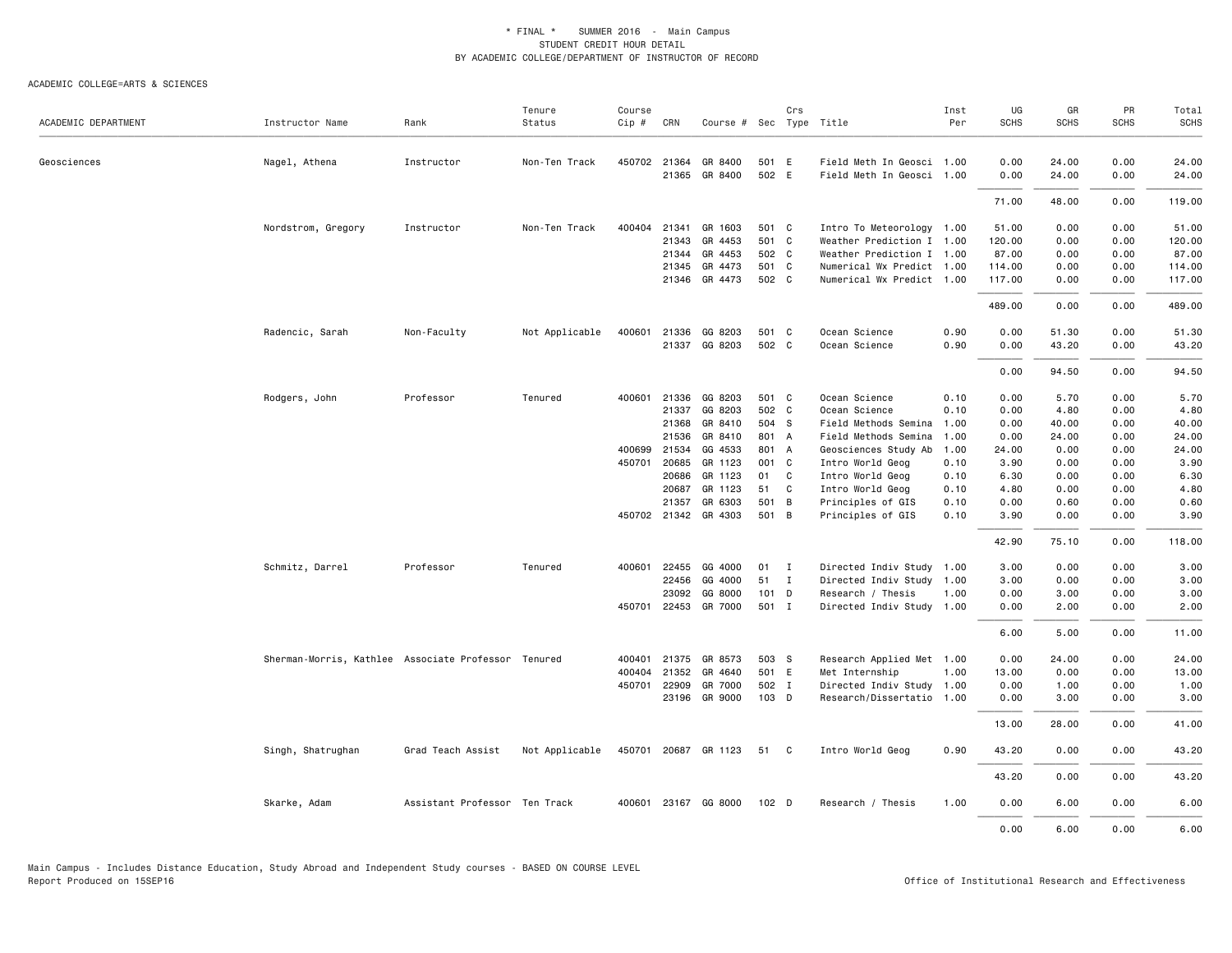| ACADEMIC DEPARTMENT | Instructor Name  | Rank              | Tenure<br>Status | Course<br>Cip # | CRN   | Course # Sec Type Title |       | Crs |                     | Inst<br>Per | UG<br>SCHS | GR<br><b>SCHS</b> | PR<br><b>SCHS</b> | Total<br>SCHS |
|---------------------|------------------|-------------------|------------------|-----------------|-------|-------------------------|-------|-----|---------------------|-------------|------------|-------------------|-------------------|---------------|
| Geosciences         | Testa, Maurice   | Grad Teach Assist | Not Applicable   | 400601          | 20681 | GG 1113                 | 01    | C.  | Survey Earth Sci I  | 1.00        | 33.00      | 0.00              | 0.00              | 33.00         |
|                     |                  |                   |                  |                 |       |                         |       |     |                     |             | 33.00      | 0.00              | 0.00              | 33.00         |
|                     | Wallace, Timothy | Instructor        | Non-Ten Track    | 400401          | 21347 | GR 4603                 | 501 C |     | Climatology         | 1.00        | 111.00     | 0.00              | 0.00              | 111.00        |
|                     |                  |                   |                  |                 |       | 21348 GR 4603           | 502 C |     | Climatology         | 1.00        | 102.00     | 0.00              | 0.00              | 102.00        |
|                     |                  |                   |                  |                 | 21350 | GR 4613                 | 501 B |     | Applied Climatology | 1.00        | 126.00     | 0.00              | 0.00              | 126.00        |
|                     |                  |                   |                  |                 | 21351 | GR 4613                 | 502 B |     | Applied Climatology | 1.00        | 126.00     | 0.00              | 0.00              | 126.00        |
|                     |                  |                   |                  |                 |       |                         |       |     |                     |             | 465.00     | 0.00              | 0.00              | 465.00        |
|                     |                  |                   |                  |                 |       |                         |       |     |                     |             |            | ========          | ========          | ;========     |
| Geosciences         |                  |                   |                  |                 |       |                         |       |     |                     |             | 1884.00    | 718,00            | 0.00              | 2602.00       |
|                     |                  |                   |                  |                 |       |                         |       |     |                     |             | ========   | ========          | ========          | ==========    |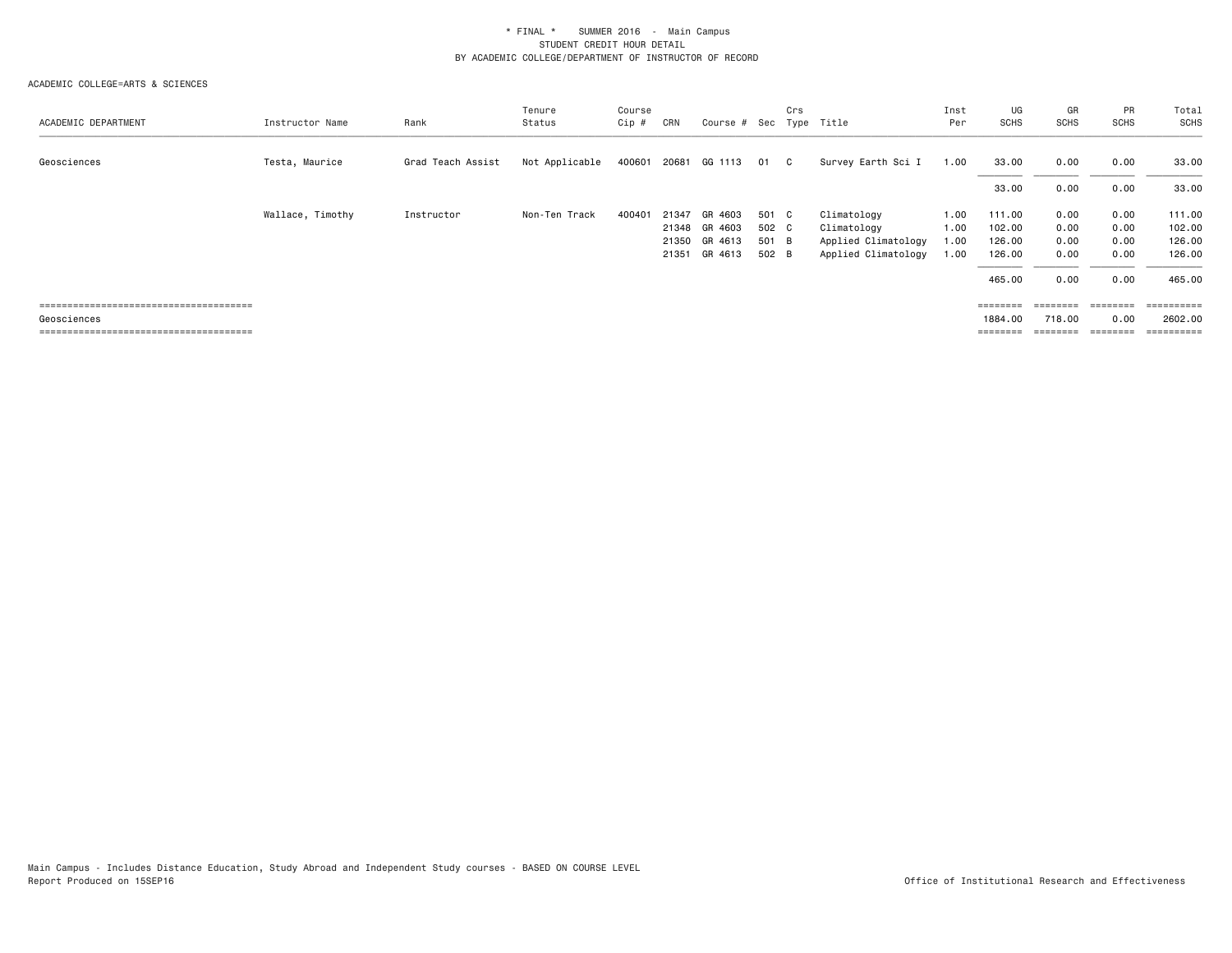| ACADEMIC DEPARTMENT | Instructor Name     | Rank                        | Tenure<br>Status | Course<br>$Cip \#$ | CRN | Course # Sec Type Title               |                | Crs    |                                                        | Inst<br>Per  | UG<br><b>SCHS</b> | GR<br><b>SCHS</b> | PR<br><b>SCHS</b> | Total<br><b>SCHS</b> |
|---------------------|---------------------|-----------------------------|------------------|--------------------|-----|---------------------------------------|----------------|--------|--------------------------------------------------------|--------------|-------------------|-------------------|-------------------|----------------------|
| History             | Adams, Michael      | Grad Teach Assist           | Not Applicable   |                    |     | 540101 20704 HI 1173                  | 51             | C      | Wld Hist After 1500                                    | 1.00         | 33.00             | 0.00              | 0.00              | 33.00                |
|                     |                     |                             |                  |                    |     |                                       |                |        |                                                        |              | 33.00             | 0.00              | 0.00              | 33.00                |
|                     | Brain, Stephen      | Associate Professor Tenured |                  |                    |     | 540104 22991 HI 4000                  | 801 A          |        | Directed Indiv Study 1.00                              |              | 9.00              | 0.00              | 0.00              | 9.00                 |
|                     |                     |                             |                  |                    |     |                                       |                |        |                                                        |              | 9.00              | 0.00              | 0.00              | 9.00                 |
|                     | Hauser, Jason       | Grad Teach Assist           | Not Applicable   |                    |     | 540102 20696 HI 1063                  | 01             | C      | Early U S History                                      | 1.00         | 27.00             | 0.00              | 0.00              | 27.00                |
|                     |                     |                             |                  |                    |     |                                       |                |        |                                                        |              | 27.00             | 0.00              | 0.00              | 27.00                |
|                     | Hay, William        | Associate Professor Tenured |                  | 050299<br>450801   |     | 20710 HI 4713<br>22644 HI 6713        | 001 C<br>001 C |        | Tudor&Stuart England 1.00<br>Tudor&Stuart England 1.00 |              | 33.00<br>0.00     | 0.00<br>3.00      | 0.00<br>0.00      | 33.00<br>3.00        |
|                     |                     |                             |                  |                    |     |                                       |                |        |                                                        |              | 33.00             | 3.00              | 0.00              | 36.00                |
|                     | Hersey, Mark        | Associate Professor Tenured |                  |                    |     | 540102 20699 HI 1073                  | 001 C          |        | Modern U S History                                     | 1.00         | 15.00             | 0.00              | 0.00              | 15.00                |
|                     |                     |                             |                  |                    |     |                                       |                |        |                                                        |              | 15.00             | 0.00              | 0.00              | 15.00                |
|                     | Marcus, Alan        | Professor                   | Tenured          |                    |     | 540101 23215 HI 9000<br>23310 HI 9000 | 01<br>51       | D<br>D | Research / Diss<br>Research / Diss                     | 1.00<br>1.00 | 0.00<br>0.00      | 3.00<br>2.00      | 0.00<br>0.00      | 3.00<br>2.00         |
|                     |                     |                             |                  |                    |     |                                       |                |        |                                                        |              | 0.00              | 5.00              | 0.00              | 5.00                 |
|                     | Murphy, Michael     | Grad Teach Assist           | Not Applicable   |                    |     | 540102 20700 HI 1073                  | 01 C           |        | Modern U S History                                     | 1.00         | 39.00             | 0.00              | 0.00              | 39.00                |
|                     |                     |                             |                  |                    |     |                                       |                |        |                                                        |              | 39.00             | 0.00              | 0.00              | 39.00                |
|                     | Nelson, Kelli       | Grad Teach Assist           | Not Applicable   |                    |     | 540102 20695 HI 1063                  | 001 C          |        | Early U S History                                      | 1.00         | 12.00             | 0.00              | 0.00              | 12.00                |
|                     |                     |                             |                  |                    |     |                                       |                |        |                                                        |              | 12.00             | 0.00              | 0.00              | 12.00                |
|                     | Plyler, Larsen      | Grad Teach Assist           | Not Applicable   |                    |     | 540102 20701 HI 1073                  | 51 C           |        | Modern U S History                                     | 1.00         | 39.00             | 0.00              | 0.00              | 39.00                |
|                     |                     |                             |                  |                    |     |                                       |                |        |                                                        |              | 39.00             | 0.00              | 0.00              | 39.00                |
|                     | Snyder, Christopher | Non-Faculty                 | Tenured          |                    |     | 309999 21560 ISE 4200 804 A           |                |        | Intl Student Exchang 1.00                              |              | 48.00             | 0.00              | 0.00              | 48.00                |
|                     |                     |                             |                  |                    |     |                                       |                |        |                                                        |              | 48.00             | 0.00              | 0.00              | 48.00                |
|                     | Timmerman, Nicholas | Grad Teach Assist           | Not Applicable   |                    |     | 540102 20697 HI 1063                  | 51 C           |        | Early U S History                                      | 1.00         | 30.00             | 0.00              | 0.00              | 30.00                |
|                     |                     |                             |                  |                    |     |                                       |                |        |                                                        |              | 30.00             | 0.00              | 0.00              | 30.00                |
|                     | Traylor, Nancy      | Grad Teach Assist           | Not Applicable   |                    |     | 540101 21830 HI 3333                  | 51 C           |        | Mississippi History                                    | 1.00         | 33.00             | 0.00              | 0.00              | 33.00                |
|                     |                     |                             |                  |                    |     |                                       |                |        |                                                        |              | 33.00             | 0.00              | 0.00              | 33.00                |
|                     | Zinsou, Cameron     | Grad Teach Assist           | Not Applicable   |                    |     | 540101 21829 HI 1163                  | 01             | C      | Wld Hst Before 1500                                    | 1.00         | 30.00             | 0.00              | 0.00              | 30.00                |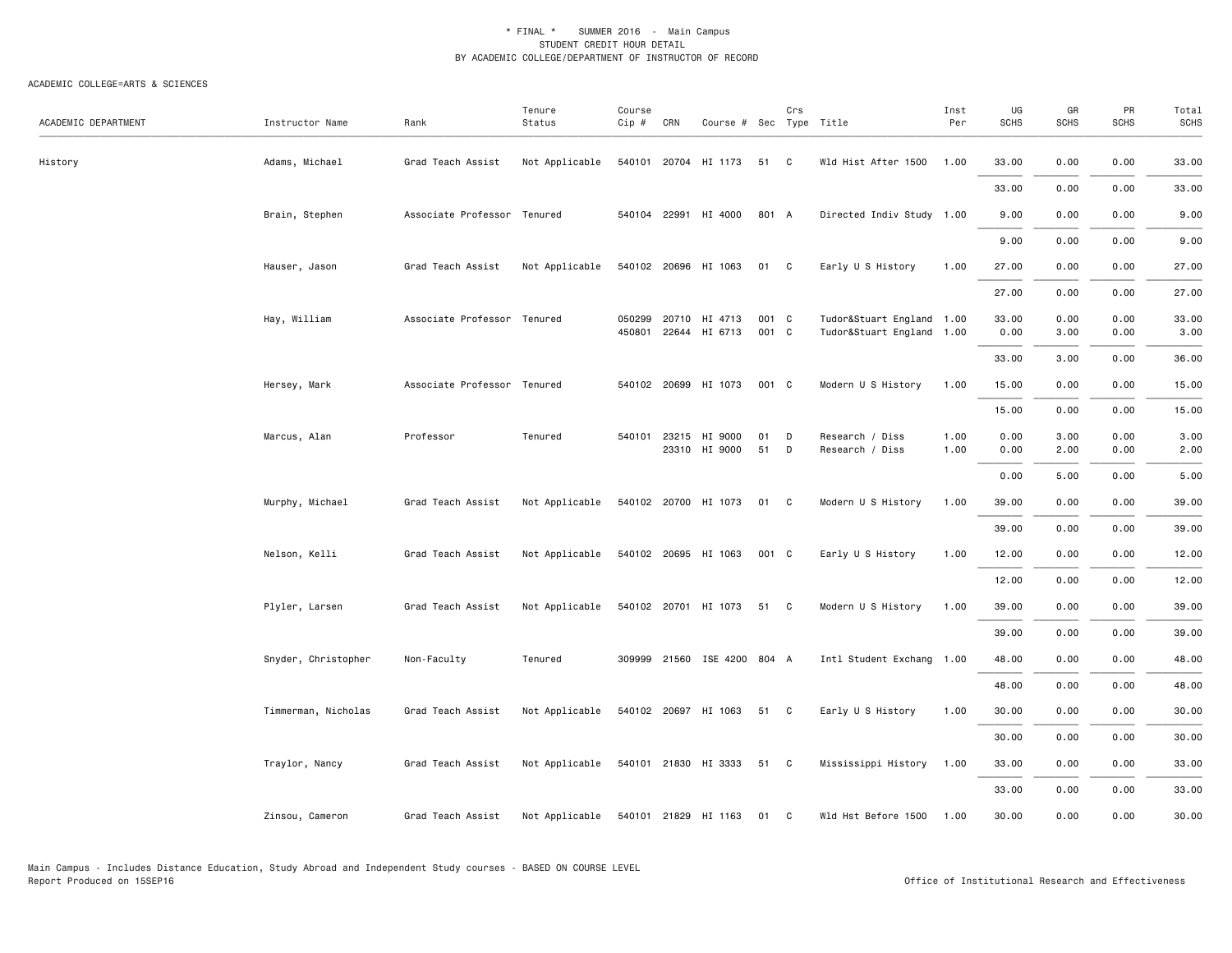| ACADEMIC DEPARTMENT | Instructor Name | Rank | Tenure<br>Status | Course<br>CRN<br>Cip # | Crs<br>Course # Sec Type Title | Inst<br>Per | UG<br>SCHS | GR<br>SCHS | PR<br><b>SCHS</b> | Total<br>SCHS |
|---------------------|-----------------|------|------------------|------------------------|--------------------------------|-------------|------------|------------|-------------------|---------------|
|                     |                 |      |                  |                        |                                |             |            |            |                   |               |
|                     |                 |      |                  |                        |                                |             | 30.00      | 0.00       | 0.00              | 30.00         |
|                     |                 |      |                  |                        |                                |             | ========   | ========   | ========          | ==========    |
| History             |                 |      |                  |                        |                                |             | 348.00     | 8.00       | 0.00              | 356.00        |
|                     |                 |      |                  |                        |                                |             | ---------  | ---------  | ========          | ==========    |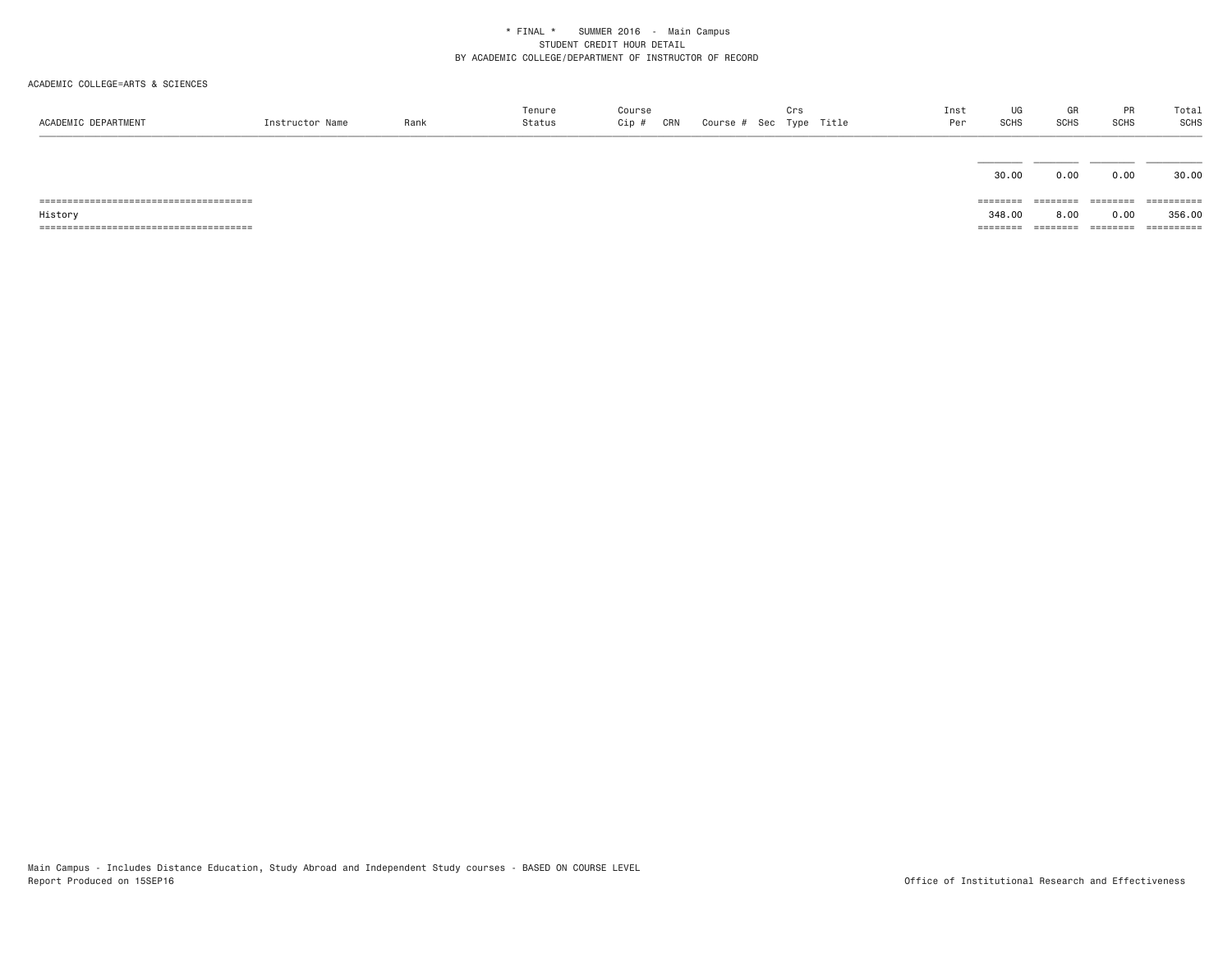#### ACADEMIC COLLEGE=ARTS & SCIENCES

| ACADEMIC DEPARTMENT      | Instructor Name   | Rank                        | Tenure<br>Status | Course<br>Cip # | CRN   | Course # Sec Type Title |                  | Crs          |                           | Inst<br>Per | UG<br><b>SCHS</b> | GR<br><b>SCHS</b> | PR<br><b>SCHS</b> | Total<br><b>SCHS</b> |
|--------------------------|-------------------|-----------------------------|------------------|-----------------|-------|-------------------------|------------------|--------------|---------------------------|-------------|-------------------|-------------------|-------------------|----------------------|
|                          |                   |                             |                  |                 |       |                         |                  |              |                           |             |                   |                   |                   |                      |
| Mathematics & Statistics | Alexander, Alison | Instructor                  | Non-Ten Track    |                 |       | 270101 20794 MA 0003    | 102 <sub>c</sub> |              | Developmental Math        | 1.00        | 24.00             | 0.00              | 0.00              | 24.00                |
|                          |                   |                             |                  |                 |       |                         |                  |              |                           |             | 24.00             | 0.00              | 0.00              | 24.00                |
|                          | Banik, Robert     | Instructor                  | Non-Ten Track    | 270101          | 20802 | MA 0103                 | 52               | C            | Intermediate Algebra 1.00 |             | 51.00             | 0.00              | 0.00              | 51.00                |
|                          |                   |                             |                  |                 | 20803 | MA 0103                 | 53               | K            | Intermediate Algebra      | 1.00        | 0.00              | 0.00              | 0.00              | 0.00                 |
|                          |                   |                             |                  |                 | 20804 | MA 0103                 | 54               | K            | Intermediate Algebra      | 1.00        | 0.00              | 0.00              | 0.00              | 0.00                 |
|                          |                   |                             |                  |                 | 20805 | MA 0103                 | 55               | K            | Intermediate Algebra 1.00 |             | 0.00              | 0.00              | 0.00              | 0.00                 |
|                          |                   |                             |                  |                 | 20807 | MA 0103                 | P51 C            |              | Intermediate Algebra 1.00 |             | 81.00             | 0.00              | 0.00              | 81.00                |
|                          |                   |                             |                  |                 | 21840 | MA 1713                 | 01               | C            | Calculus I                | 1.00        | 27.00             | 0.00              | 0.00              | 27.00                |
|                          |                   |                             |                  |                 |       |                         |                  |              |                           |             | 159.00            | 0.00              | 0.00              | 159.00               |
|                          | Beckman, Jennifer | Instructor                  | Non-Ten Track    | 270101          | 21391 | MA 0103                 | 501 C            |              | Intermediate Algebra 1.00 |             | 36.00             | 0.00              | 0.00              | 36.00                |
|                          |                   |                             |                  | 270501          | 20857 | MA 2113                 | 001 C            |              | Intro to Stats            | 1.00        | 33.00             | 0.00              | 0.00              | 33.00                |
|                          |                   |                             |                  |                 | 20858 | MA 2113                 | 002 K            |              | Intro to Stats            | 1.00        | 0.00              | 0.00              | 0.00              | 0.00                 |
|                          |                   |                             |                  |                 | 20866 | MA 2113                 | 51               | B            | Intro to Stats            | 1.00        | 9.00              | 0.00              | 0.00              | 9.00                 |
|                          |                   |                             |                  |                 | 20867 | MA 2113                 | 56               | K            | Intro to Stats            | 1.00        | 0.00              | 0.00              | 0.00              | 0.00                 |
|                          |                   |                             |                  |                 | 20868 | MA 2113                 | 53               | K            | Intro to Stats            | 1.00        | 0.00              | 0.00              | 0.00              | 0.00                 |
|                          |                   |                             |                  |                 | 20869 | MA 2113                 | 54               | K            | Intro to Stats            | 1.00        | 0.00              | 0.00              | 0.00              | 0.00                 |
|                          |                   |                             |                  |                 | 20870 | MA 2113                 | 55               | K            | Intro to Stats            | 1.00        | 0.00              | 0.00              | 0.00              | 0.00                 |
|                          |                   |                             |                  |                 |       | 21091 ST 2113           | 001 C            |              | Intro to Stats            | 1.00        | 36.00             | 0.00              | 0.00              | 36.00                |
|                          |                   |                             |                  |                 |       | 21092 ST 2113           | 002 K            |              | Intro to Stats            | 1.00        | 0.00              | 0.00              | 0.00              | 0.00                 |
|                          |                   |                             |                  |                 |       | 21100 ST 2113           | 51               | B            | Intro to Stats            | 1.00        | 30.00             | 0.00              | 0.00              | 30.00                |
|                          |                   |                             |                  |                 |       | 21101 ST 2113           | 56               | K            | Intro to Stats            | 1.00        | 0.00              | 0.00              | 0.00              | 0.00                 |
|                          |                   |                             |                  |                 |       | 21102 ST 2113           | 53               | K            | Intro to Stats            | 1.00        | 0.00              | 0.00              | 0.00              | 0.00                 |
|                          |                   |                             |                  |                 |       | 21103 ST 2113           | 54               | K            | Intro to Stats            | 1.00        | 0.00              | 0.00              | 0.00              | 0.00                 |
|                          |                   |                             |                  |                 |       | 21104 ST 2113           | 55               | K            | Intro to Stats            | 1.00        | 0.00              | 0.00              | 0.00              | 0.00                 |
|                          |                   |                             |                  |                 |       | 21842 MA 2113           | 52               | B            | Intro to Stats            | 1.00        | 36.00             | 0.00              | 0.00              | 36.00                |
|                          |                   |                             |                  |                 |       | 21843 ST 2113           | 52               | C            | Intro to Stats            | 1.00        | 45.00             | 0.00              | 0.00              | 45.00                |
|                          |                   |                             |                  |                 |       |                         |                  |              |                           |             | 225.00            | 0.00              | 0.00              | 225.00               |
|                          | Dang, Hai         | Professor                   | Tenured          | 270101          |       | 20846 MA 1713           | 51               | C            | Calculus I                | 1.00        | 39.00             | 0.00              | 0.00              | 39.00                |
|                          |                   |                             |                  |                 | 20872 | MA 2733                 | 02               | C            | Calculus III              | 1.00        | 51.00             | 0.00              | 0.00              | 51.00                |
|                          |                   |                             |                  |                 | 20887 | MA 3253                 | 03               | C            | Diff Equations            | 1.00        | 45.00             | 0.00              | 0.00              | 45.00                |
|                          |                   |                             |                  |                 |       | 20890 MA 3253           | 53               | C            | Diff Equations            | 1.00        | 57.00             | 0.00              | 0.00              | 57.00                |
|                          |                   |                             |                  |                 |       |                         |                  |              |                           |             | 192.00            | 0.00              | 0.00              | 192.00               |
|                          | Dobson, Edward    | Professor                   | Tenured          | 270101          | 20827 | MA 1323                 | 02               | C            | Trigonometry              | 1.00        | 45.00             | 0.00              | 0.00              | 45.00                |
|                          |                   |                             |                  |                 |       | 20844 MA 1713           | 03               | C            | Calculus I                | 1.00        | 39.00             | 0.00              | 0.00              | 39.00                |
|                          |                   |                             |                  |                 |       | 23280 MA 7000           | 02               | $\mathbf{I}$ | Directed Indiv Study      | 1.00        | 0.00              | 3.00              | 0.00              | 3.00                 |
|                          |                   |                             |                  |                 |       |                         |                  |              |                           |             | 84.00             | 3.00              | 0.00              | 87.00                |
|                          | DuBien, Janice    | Associate Professor Tenured |                  | 270501          |       | 22449 ST 7000           | 01               | $\mathbf{I}$ | Directed Indiv Study 1.00 |             | 0.00              | 1.00              | 0.00              | 1.00                 |
|                          |                   |                             |                  |                 |       |                         |                  |              |                           |             | 0.00              | 1.00              | 0.00              | 1.00                 |
|                          | Eaton, Jonathan   | Instructor                  | Non-Ten Track    | 270501          | 20860 | MA 2113                 | 01               | В            | Intro to Stats            | 1.00        | 33.00             | 0.00              | 0.00              | 33.00                |
|                          |                   |                             |                  |                 | 20861 | MA 2113                 | 02               | B            | Intro to Stats            | 1.00        | 36.00             | 0.00              | 0.00              | 36.00                |
|                          |                   |                             |                  |                 |       | 20862 MA 2113           | 03               | K            | Intro to Stats            | 1.00        | 0.00              | 0.00              | 0.00              | 0.00                 |

Main Campus - Includes Distance Education, Study Abroad and Independent Study courses - BASED ON COURSE LEVEL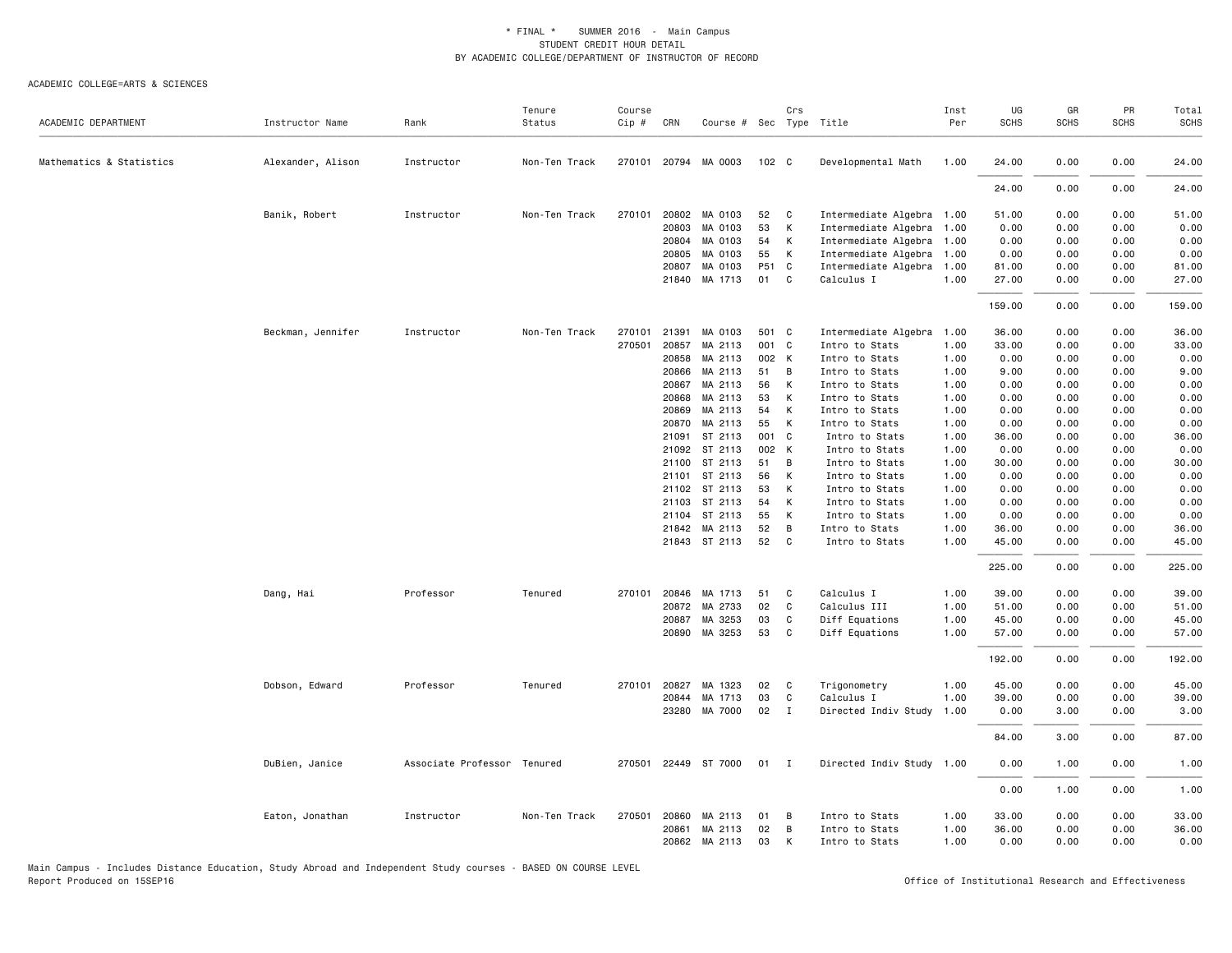| ACADEMIC DEPARTMENT      | Instructor Name   | Rank                          | Tenure<br>Status | Course<br>Cip # | CRN   | Course # Sec Type Title |       | Crs          |                           | Inst<br>Per | UG<br><b>SCHS</b> | GR<br><b>SCHS</b> | PR<br><b>SCHS</b> | Total<br><b>SCHS</b> |
|--------------------------|-------------------|-------------------------------|------------------|-----------------|-------|-------------------------|-------|--------------|---------------------------|-------------|-------------------|-------------------|-------------------|----------------------|
| Mathematics & Statistics | Eaton, Jonathan   | Instructor                    | Non-Ten Track    | 270501          | 20864 | MA 2113                 | 05    | K            | Intro to Stats            | 1.00        | 0.00              | 0.00              | 0.00              | 0.00                 |
|                          |                   |                               |                  |                 | 20865 | MA 2113                 | 06    | К            | Intro to Stats            | 1.00        | 0.00              | 0.00              | 0.00              | 0.00                 |
|                          |                   |                               |                  |                 |       | 21094 ST 2113           | 01    | B            | Intro to Stats            | 1.00        | 39.00             | 0.00              | 0.00              | 39.00                |
|                          |                   |                               |                  |                 |       | 21095 ST 2113           | 02    | B            | Intro to Stats            | 1.00        | 18.00             | 0.00              | 0.00              | 18.00                |
|                          |                   |                               |                  |                 |       | 21096 ST 2113           | 03    | K            | Intro to Stats            | 1.00        | 0.00              | 0.00              | 0.00              | 0.00                 |
|                          |                   |                               |                  |                 |       | 21097 ST 2113           | 04    | K            | Intro to Stats            | 1.00        | 0.00              | 0.00              | 0.00              | 0.00                 |
|                          |                   |                               |                  |                 |       | 21098 ST 2113           | 05    | K            | Intro to Stats            | 1.00        | 0.00              | 0.00              | 0.00              | 0.00                 |
|                          |                   |                               |                  |                 |       | 21099 ST 2113           | 06    | K            | Intro to Stats            | 1.00        | 0.00              | 0.00              | 0.00              | 0.00                 |
|                          |                   |                               |                  |                 | 21398 | MA 2113                 | 501 C |              | Intro to Stats            | 1.00        | 42.00             | 0.00              | 0.00              | 42.00                |
|                          |                   |                               |                  |                 |       | 21441 ST 2113           | 501 C |              | Intro to Stats            | 1.00        | 33.00             | 0.00              | 0.00              | 33.00                |
|                          |                   |                               |                  |                 |       |                         |       |              |                           |             | 201.00            | 0.00              | 0.00              | 201.00               |
|                          | Johnson, Corlis   | Associate Professor Tenured   |                  | 270101          | 23278 | MA 7000                 | 01    | $\mathbf{I}$ | Directed Indiv Study 1.00 |             | 0.00              | 3.00              | 0.00              | 3.00                 |
|                          |                   |                               |                  |                 |       | 23279 MA 7000           | 52    | $\mathbf{I}$ | Directed Indiv Study 1.00 |             | 0.00              | 3.00              | 0.00              | 3.00                 |
|                          |                   |                               |                  |                 |       |                         |       |              |                           |             | 0.00              | 6.00              | 0.00              | 6.00                 |
|                          | Kim, Seongjai     | Professor                     | Tenured          | 270101 22900    |       | MA 9000                 | 02    | D            | Research / Diss           | 1.00        | 0.00              | 4.00              | 0.00              | 4.00                 |
|                          |                   |                               |                  |                 |       | 22901 MA 9000           | 51    | D            | Research / Diss           | 1.00        | 0.00              | 3.00              | 0.00              | 3.00                 |
|                          |                   |                               |                  |                 |       |                         |       |              |                           |             | 0.00              | 7.00              | 0.00              | 7.00                 |
|                          | Miller, Thomas L. | Professor                     | Tenured          |                 |       | 270101 20843 MA 1713    | 02    | $\mathbf{C}$ | Calculus I                | 1.00        | 33.00             | 0.00              | 0.00              | 33.00                |
|                          |                   |                               |                  |                 | 20879 | MA 2743                 | 52    | C            | Calculus IV               | 1.00        | 66.00             | 0.00              | 0.00              | 66.00                |
|                          |                   |                               |                  |                 |       | 270102 20883 MA 3113    | 51    | C            | Intro Linear Algebra 1.00 |             | 42.00             | 0.00              | 0.00              | 42.00                |
|                          |                   |                               |                  |                 |       |                         |       |              |                           |             | 141.00            | 0.00              | 0.00              | 141.00               |
|                          | Miller, Vivien    | Professor                     | Tenured          | 270501 20893    |       | MA 4523                 | 01    | C            | Intro To Probability 1.00 |             | 21.00             | 0.00              | 0.00              | 21.00                |
|                          |                   |                               |                  |                 | 20898 | MA 6523                 | 01    | C            | Intro To Probability 1.00 |             | 0.00              | 9.00              | 0.00              | 9.00                 |
|                          |                   |                               |                  |                 |       | 21108 ST 6523           | 01    | C            | Intro To Probability 1.00 |             | 0.00              | 12.00             | 0.00              | 12.00                |
|                          |                   |                               |                  |                 |       |                         |       |              |                           |             | 21.00             | 21.00             | 0.00              | 42.00                |
|                          | Nation, Julie     | Instructor                    | Non-Ten Track    |                 |       | 270101 21838 MA 0103    | 001 B |              | Intermediate Algebra 1.00 |             | 21.00             | 0.00              | 0.00              | 21.00                |
|                          |                   |                               |                  |                 |       |                         |       |              |                           |             | 21.00             | 0.00              | 0.00              | 21.00                |
|                          | Neumann, Michael  | Professor                     | Tenured          | 270101          | 20874 | MA 2733                 | 52    | C.           | Calculus III              | 1.00        | 42.00             | 0.00              | 0.00              | 42.00                |
|                          |                   |                               |                  |                 |       | 20875 MA 2743           | 01    | C            | Calculus IV               | 1.00        | 39.00             | 0.00              | 0.00              | 39.00                |
|                          |                   |                               |                  |                 |       | 20876 MA 2743           | 02    | C            | Calculus IV               | 1.00        | 36.00             | 0.00              | 0.00              | 36.00                |
|                          |                   |                               |                  |                 |       | 20878 MA 2743           | 51    | C            | Calculus IV               | 1.00        | 39.00             | 0.00              | 0.00              | 39.00                |
|                          |                   |                               |                  |                 |       |                         |       |              |                           |             | 156.00            | 0.00              | 0.00              | 156.00               |
|                          | Oppenheimer, Seth | Professor                     | Tenured          | 270101 20880    |       | MA 3053                 | 01    | C            | Found Of Math I           | 1.00        | 30.00             | 0.00              | 0.00              | 30.00                |
|                          |                   |                               |                  |                 | 20891 | MA 4313                 | 01    | C            | Numerical Anal I          | 1.00        | 9.00              | 0.00              | 0.00              | 9.00                 |
|                          |                   |                               |                  |                 |       | 20896 MA 6313           | 01    | C            | Numerical Anal I          | 1.00        | 0.00              | 39.00             | 0.00              | 39.00                |
|                          |                   |                               |                  |                 |       |                         |       |              |                           |             | 39.00             | 39.00             | 0.00              | 78.00                |
|                          | Patil, Prakash    | Associate Professor Ten Track |                  |                 |       | 270501 22467 ST 9000    | 01    | D            | Research / Diss           | 1.00        | 0.00              | 10.00             | 0.00              | 10.00                |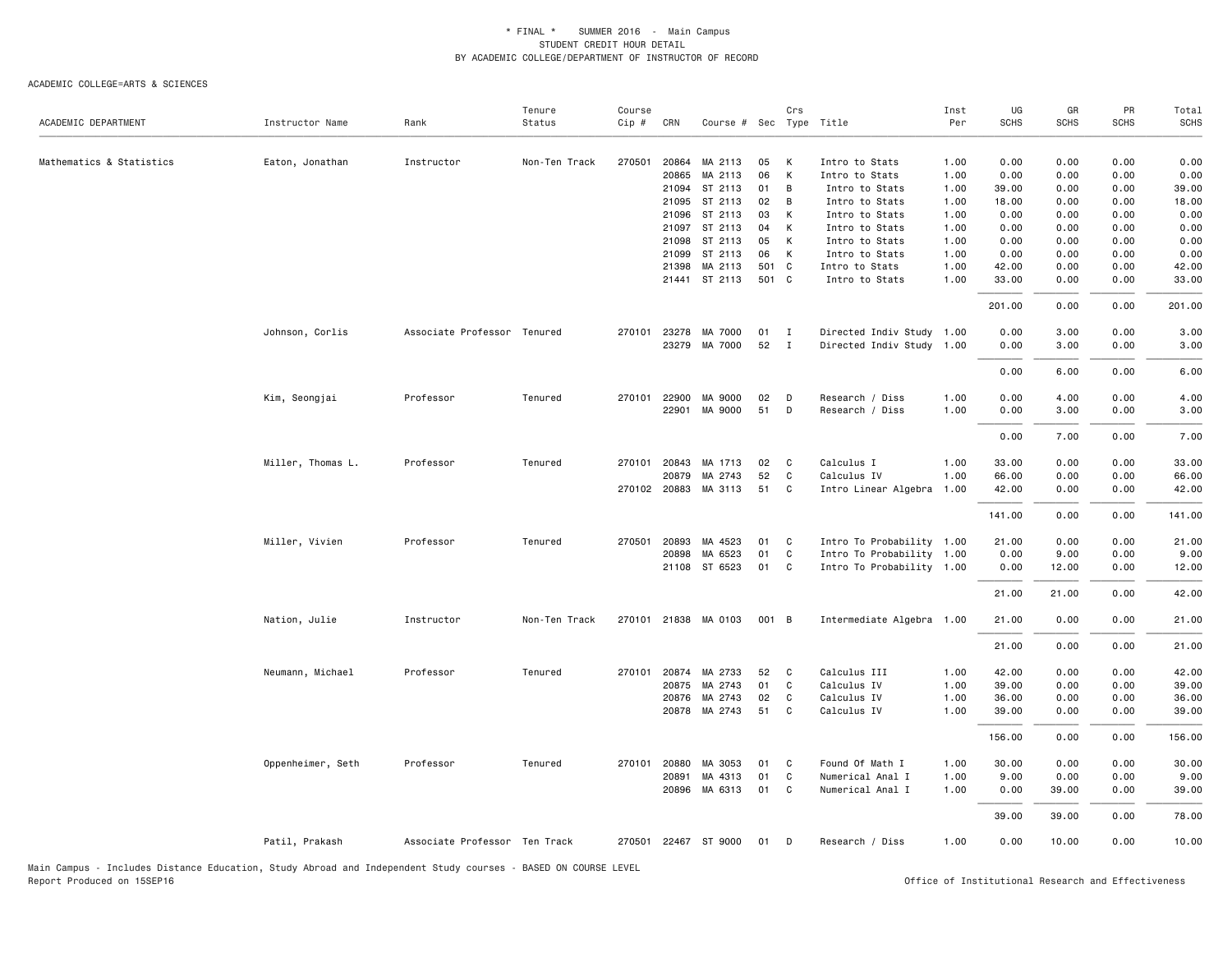ACADEMIC COLLEGE=ARTS & SCIENCES

| ACADEMIC DEPARTMENT      | Instructor Name  | Rank                        | Tenure<br>Status | Course<br>Cip # | CRN          | Course # Sec Type Title |       | Crs          |                           | Inst<br>Per | UG<br><b>SCHS</b> | GR<br><b>SCHS</b> | PR<br><b>SCHS</b> | Total<br><b>SCHS</b> |
|--------------------------|------------------|-----------------------------|------------------|-----------------|--------------|-------------------------|-------|--------------|---------------------------|-------------|-------------------|-------------------|-------------------|----------------------|
|                          |                  |                             |                  |                 |              |                         |       |              |                           |             |                   |                   |                   |                      |
|                          |                  |                             |                  |                 |              |                         |       |              |                           |             | 0.00              | 10.00             | 0.00              | 10.00                |
| Mathematics & Statistics | Qian, Chuanxi    | Professor                   | Tenured          | 270101          | 20854        | MA 1723                 | 52    | C            | Calculus II               | 1.00        | 33.00             | 0.00              | 0.00              | 33.00                |
|                          |                  |                             |                  |                 | 20885        | MA 3253                 | 01    | C            | Diff Equations            | 1.00        | 39.00             | 0.00              | 0.00              | 39.00                |
|                          |                  |                             |                  |                 | 20888        | MA 3253                 | 51    | C            | Diff Equations            | 1.00        | 42.00             | 0.00              | 0.00              | 42.00                |
|                          |                  |                             |                  |                 | 270102 20881 | MA 3113                 | 01    | C            | Intro Linear Algebra      | 1.00        | 36.00             | 0.00              | 0.00              | 36.00                |
|                          |                  |                             |                  |                 |              |                         |       |              |                           |             | 150.00            | 0.00              | 0.00              | 150.00               |
|                          | Robinson, Amber  | Lecturer                    | Non-Ten Track    | 270101          | 20825        | MA 1323                 | 001   | В            | Trigonometry              | 1.00        | 54.00             | 0.00              | 0.00              | 54.00                |
|                          |                  |                             |                  |                 | 20826        | MA 1323                 | 01    | C            | Trigonometry              | 1.00        | 33.00             | 0.00              | 0.00              | 33.00                |
|                          |                  |                             |                  |                 | 20853        | MA 1723                 | 51    | C            | Calculus II               | 1.00        | 33.00             | 0.00              | 0.00              | 33.00                |
|                          |                  |                             |                  |                 | 270102 20818 | MA 1313                 | 52    | C            | College Algebra           | 1.00        | 48.00             | 0.00              | 0.00              | 48.00                |
|                          |                  |                             |                  |                 | 20820        | MA 1313                 | 54    | К            | College Algebra           | 1.00        | 0.00              | 0.00              | 0.00              | 0.00                 |
|                          |                  |                             |                  |                 | 20821        | MA 1313                 | 55    | К            | College Algebra           | 1.00        | 0.00              | 0.00              | 0.00              | 0.00                 |
|                          |                  |                             |                  |                 |              | 20822 MA 1313           | 56    | К            | College Algebra           | 1.00        | 0.00              | 0.00              | 0.00              | 0.00                 |
|                          |                  |                             |                  |                 |              |                         |       |              |                           |             | 168.00            | 0.00              | 0.00              | 168.00               |
|                          | Shaw, Patricia   | Instructor                  | Non-Ten Track    | 270101          | 20829        | MA 1323                 | 51    | C            | Trigonometry              | 1.00        | 33.00             | 0.00              | 0.00              | 33.00                |
|                          |                  |                             |                  |                 | 20834        | MA 1423                 | 51    | C            | Problem Solving Real 1.00 |             | 27.00             | 0.00              | 0.00              | 27.00                |
|                          |                  |                             |                  |                 | 21393        | MA 1323                 | 501   | C            | Trigonometry              | 1.00        | 45.00             | 0.00              | 0.00              | 45.00                |
|                          |                  |                             |                  |                 |              | 21397 MA 1723           | 501   | <b>C</b>     | Calculus II               | 1.00        | 27.00             | 0.00              | 0.00              | 27.00                |
|                          |                  |                             |                  |                 |              |                         |       |              |                           |             | 132.00            | 0.00              | 0.00              | 132.00               |
|                          | Smith, Jaclyn    | Lecturer                    | Non-Ten Track    | 270101          | 20849        | MA 1713                 | E51   | $\mathbf{C}$ | Calculus I                | 1.00        | 36.00             | 0.00              | 0.00              | 36.00                |
|                          |                  |                             |                  |                 | 270102 20809 | MA 1313                 | 001   | B            | College Algebra           | 1.00        | 45.00             | 0.00              | 0.00              | 45.00                |
|                          |                  |                             |                  |                 | 20812        | MA 1313                 | 03    | C            | College Algebra           | 1.00        | 18.00             | 0.00              | 0.00              | 18.00                |
|                          |                  |                             |                  |                 |              | 20816 MA 1313           | 07    | К            | College Algebra           | 1.00        | 0.00              | 0.00              | 0.00              | 0.00                 |
|                          |                  |                             |                  |                 |              | 20824 MA 1313           | E51 C |              | College Algebra           | 1.00        | 99.00             | 0.00              | 0.00              | 99.00                |
|                          |                  |                             |                  |                 |              |                         |       |              |                           |             | 198.00            | 0.00              | 0.00              | 198.00               |
|                          | Smith, Justin    | Grad Teach Assist           | Not Applicable   |                 |              | 270102 20817 MA 1313    | 51    | C            | College Algebra           | 1.00        | 45.00             | 0.00              | 0.00              | 45.00                |
|                          |                  |                             |                  |                 |              | 20819 MA 1313           | 53    | К            | College Algebra           | 1.00        | 0.00              | 0.00              | 0.00              | 0.00                 |
|                          |                  |                             |                  |                 |              |                         |       |              |                           |             |                   |                   |                   |                      |
|                          |                  |                             |                  |                 |              |                         |       |              |                           |             | 45.00             | 0.00              | 0.00              | 45.00                |
|                          | Smith, Robert    | Associate Professor Tenured |                  | 270101          | 20839        | MA 1613                 | 01    | C            | Cal Bus & Life Sc I       | 1.00        | 42.00             | 0.00              | 0.00              | 42.00                |
|                          |                  |                             |                  |                 |              | 20842 MA 1613           | 52    | C            | Cal Bus & Life Sc I       | 1.00        | 30.00             | 0.00              | 0.00              | 30.00                |
|                          |                  |                             |                  |                 | 20847        | MA 1713                 | 52    | C            | Calculus I                | 1.00        | 33.00             | 0.00              | 0.00              | 33.00                |
|                          |                  |                             |                  |                 |              | 20852 MA 1723           | 03    | C            | Calculus II               | 1.00        | 33.00             | 0.00              | 0.00              | 33.00                |
|                          |                  |                             |                  |                 |              |                         |       |              |                           |             | 138.00            | 0.00              | 0.00              | 138.00               |
|                          | Tschume, William | Instructor                  | Non-Ten Track    | 270101          | 20796        | MA 0103                 | 02    | C            | Intermediate Algebra 1.00 |             | 36.00             | 0.00              | 0.00              | 36.00                |
|                          |                  |                             |                  |                 | 20797        | MA 0103                 | 03    | К            | Intermediate Algebra      | 1.00        | 0.00              | 0.00              | 0.00              | 0.00                 |
|                          |                  |                             |                  |                 | 20798        | MA 0103                 | 04    | К            | Intermediate Algebra      | 1.00        | 0.00              | 0.00              | 0.00              | 0.00                 |
|                          |                  |                             |                  |                 | 20800        | MA 0103                 | 06    | К            | Intermediate Algebra 1.00 |             | 0.00              | 0.00              | 0.00              | 0.00                 |
|                          |                  |                             |                  |                 | 20830        | MA 1323                 | 52    | C            | Trigonometry              | 1.00        | 36.00             | 0.00              | 0.00              | 36.00                |
|                          |                  |                             |                  |                 |              | 20833 MA 1323           | E51   | C            | Trigonometry              | 1.00        | 21.00             | 0.00              | 0.00              | 21.00                |

Main Campus - Includes Distance Education, Study Abroad and Independent Study courses - BASED ON COURSE LEVEL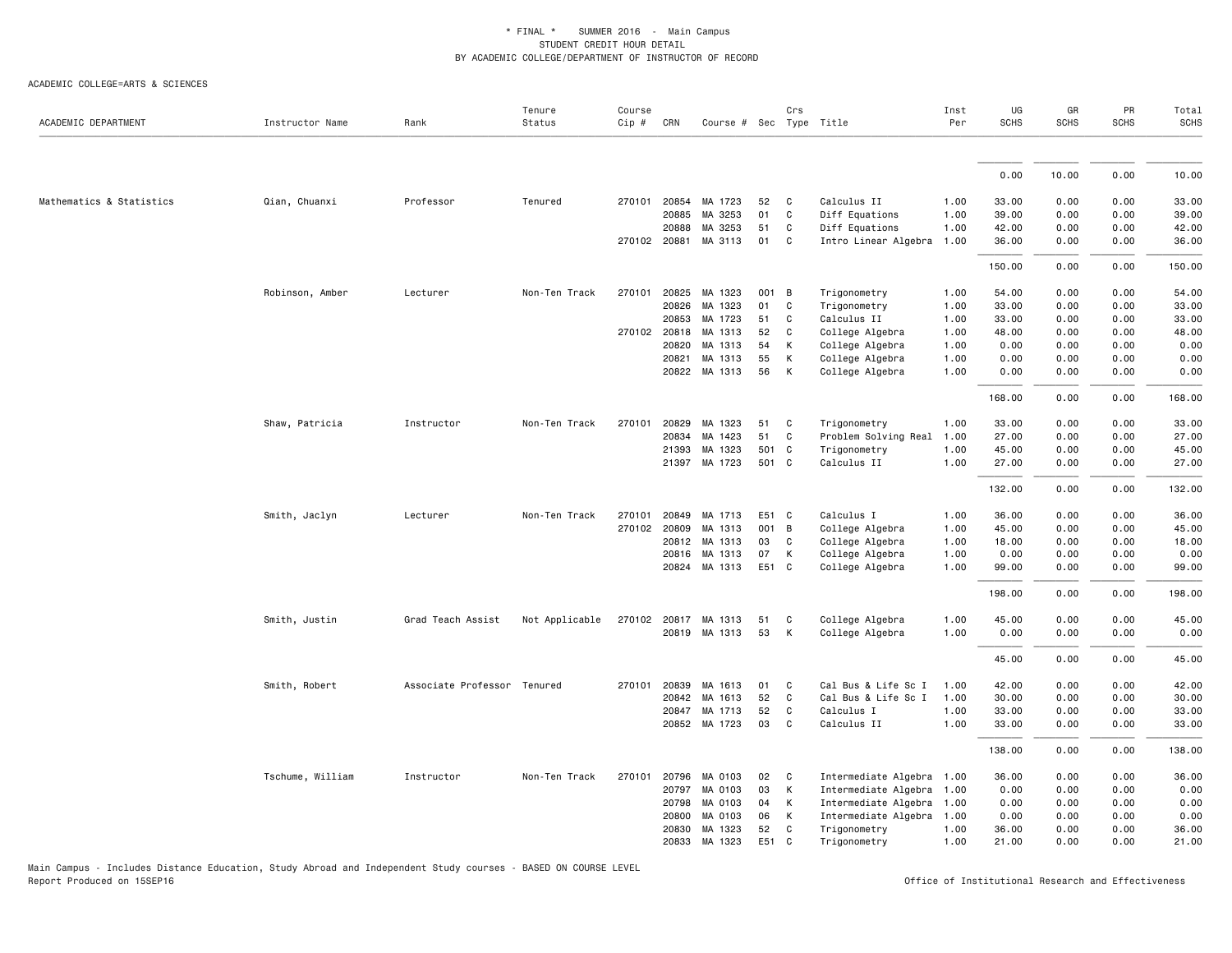#### ACADEMIC COLLEGE=ARTS & SCIENCES

| ACADEMIC DEPARTMENT                    | Instructor Name      | Rank                          | Tenure<br>Status | Course<br>$Cip$ # | CRN          | Course # Sec Type Title |       | Crs          |                           | Inst<br>Per | UG<br><b>SCHS</b> | GR<br><b>SCHS</b> | PR<br><b>SCHS</b>                                                                                                                                                                                                                                                                                                                                                                                                                                                                                                   | Total<br><b>SCHS</b>                                                                                                                                                                                                                                                                                                                                                                                                             |
|----------------------------------------|----------------------|-------------------------------|------------------|-------------------|--------------|-------------------------|-------|--------------|---------------------------|-------------|-------------------|-------------------|---------------------------------------------------------------------------------------------------------------------------------------------------------------------------------------------------------------------------------------------------------------------------------------------------------------------------------------------------------------------------------------------------------------------------------------------------------------------------------------------------------------------|----------------------------------------------------------------------------------------------------------------------------------------------------------------------------------------------------------------------------------------------------------------------------------------------------------------------------------------------------------------------------------------------------------------------------------|
| Mathematics & Statistics               | Tschume, William     | Instructor                    | Non-Ten Track    | 270102            |              | 20810 MA 1313           | 01    | C            | College Algebra           | 1.00        | 45.00             | 0.00              | 0.00                                                                                                                                                                                                                                                                                                                                                                                                                                                                                                                | 45.00                                                                                                                                                                                                                                                                                                                                                                                                                            |
|                                        |                      |                               |                  |                   |              | 20813 MA 1313           | 04    | K            | College Algebra           | 1.00        | 0.00              | 0.00              | 0.00                                                                                                                                                                                                                                                                                                                                                                                                                                                                                                                | 0.00                                                                                                                                                                                                                                                                                                                                                                                                                             |
|                                        |                      |                               |                  |                   |              |                         |       |              |                           |             | 138.00            | 0.00              | 0.00                                                                                                                                                                                                                                                                                                                                                                                                                                                                                                                | 138.00                                                                                                                                                                                                                                                                                                                                                                                                                           |
|                                        | Walters, Kimberly    | Instructor                    | Non-Ten Track    |                   |              | 270102 20811 MA 1313    | 02    | C            | College Algebra           | 1.00        | 45.00             | 0.00              | 0.00                                                                                                                                                                                                                                                                                                                                                                                                                                                                                                                | 45.00                                                                                                                                                                                                                                                                                                                                                                                                                            |
|                                        |                      |                               |                  |                   | 20814        | MA 1313                 | 05    | K            | College Algebra           | 1.00        | 0.00              | 0.00              | 0.00                                                                                                                                                                                                                                                                                                                                                                                                                                                                                                                | 0.00                                                                                                                                                                                                                                                                                                                                                                                                                             |
|                                        |                      |                               |                  |                   |              | 20815 MA 1313           | 06    | K            | College Algebra           | 1.00        | 0.00              | 0.00              | 0.00                                                                                                                                                                                                                                                                                                                                                                                                                                                                                                                | 0.00                                                                                                                                                                                                                                                                                                                                                                                                                             |
|                                        |                      |                               |                  |                   |              | 21392 MA 1313           | 501 C |              | College Algebra           | 1.00        | 72.00             | 0.00              | 0.00                                                                                                                                                                                                                                                                                                                                                                                                                                                                                                                | 72.00                                                                                                                                                                                                                                                                                                                                                                                                                            |
|                                        |                      |                               |                  |                   |              |                         |       |              |                           |             | 117.00            | 0.00              | 0.00                                                                                                                                                                                                                                                                                                                                                                                                                                                                                                                | 117.00                                                                                                                                                                                                                                                                                                                                                                                                                           |
|                                        | Woodard, Kelly       | Lecturer                      | Non-Ten Track    | 270101            | 21394        | MA 1413                 | 501 C |              | Structure Real Numbe 1.00 |             | 36.00             | 0.00              | 0.00                                                                                                                                                                                                                                                                                                                                                                                                                                                                                                                | 36.00                                                                                                                                                                                                                                                                                                                                                                                                                            |
|                                        |                      |                               |                  |                   | 21395        | MA 1423                 | 501 C |              | Problem Solving Real 1.00 |             | 54.00             | 0.00              | 0.00                                                                                                                                                                                                                                                                                                                                                                                                                                                                                                                | 54.00                                                                                                                                                                                                                                                                                                                                                                                                                            |
|                                        |                      |                               |                  |                   |              | 21396 MA 1433           | 501 C |              | Informal Geom & Meas 1.00 |             | 33.00             | 0.00              | 0.00                                                                                                                                                                                                                                                                                                                                                                                                                                                                                                                | 33.00                                                                                                                                                                                                                                                                                                                                                                                                                            |
|                                        |                      |                               |                  |                   |              |                         |       |              |                           |             | 123.00            | 0.00              | 0.00                                                                                                                                                                                                                                                                                                                                                                                                                                                                                                                | 123.00                                                                                                                                                                                                                                                                                                                                                                                                                           |
|                                        |                      |                               |                  |                   |              |                         |       |              |                           |             |                   |                   |                                                                                                                                                                                                                                                                                                                                                                                                                                                                                                                     |                                                                                                                                                                                                                                                                                                                                                                                                                                  |
|                                        | Woody, Jonathan      | Assistant Professor Ten Track |                  | 270501            |              | 22796 ST 7000           | 02    | $\mathbf{I}$ | Directed Indiv Study 1.00 |             | 0.00              | 1.00              | 0.00                                                                                                                                                                                                                                                                                                                                                                                                                                                                                                                | 1.00                                                                                                                                                                                                                                                                                                                                                                                                                             |
|                                        |                      |                               |                  |                   |              | 22838 ST 7000           | 03    | $\mathbf{I}$ | Directed Indiv Study 1.00 |             | 0.00              | 3.00              | 0.00                                                                                                                                                                                                                                                                                                                                                                                                                                                                                                                | 3.00                                                                                                                                                                                                                                                                                                                                                                                                                             |
|                                        |                      |                               |                  |                   |              | 23106 ST 7000           | 51    | $\mathbf{I}$ | Directed Indiv Study 1.00 |             | 0.00              | 3.00              | 0.00                                                                                                                                                                                                                                                                                                                                                                                                                                                                                                                | 3.00                                                                                                                                                                                                                                                                                                                                                                                                                             |
|                                        |                      |                               |                  |                   |              | 23107 ST 7000           | 04 I  |              | Directed Indiv Study 1.00 |             | 0.00              | 3.00              | 0.00                                                                                                                                                                                                                                                                                                                                                                                                                                                                                                                | 3.00                                                                                                                                                                                                                                                                                                                                                                                                                             |
|                                        |                      |                               |                  |                   |              |                         |       |              |                           |             | 0.00              | 10.00             | 0.00                                                                                                                                                                                                                                                                                                                                                                                                                                                                                                                | 10.00                                                                                                                                                                                                                                                                                                                                                                                                                            |
|                                        | Wu, Tung-Lung        | Assistant Professor Ten Track |                  | 270501            |              | 23329 ST 7000           | 05    | $\mathbf{I}$ | Directed Indiv Study 1.00 |             | 0.00              | 1.00              | 0.00                                                                                                                                                                                                                                                                                                                                                                                                                                                                                                                | 1.00                                                                                                                                                                                                                                                                                                                                                                                                                             |
|                                        |                      |                               |                  |                   |              | 23364 ST 7000           | 07    | $\mathbf{I}$ | Directed Indiv Study 1.00 |             | 0.00              | 1.00              | 0.00                                                                                                                                                                                                                                                                                                                                                                                                                                                                                                                | 1.00                                                                                                                                                                                                                                                                                                                                                                                                                             |
|                                        |                      |                               |                  |                   |              |                         |       |              |                           |             | 0.00              | 2.00              | 0.00                                                                                                                                                                                                                                                                                                                                                                                                                                                                                                                | 2.00                                                                                                                                                                                                                                                                                                                                                                                                                             |
|                                        | Xu, Xiangsheng       | Professor                     | Tenured          | 270101            | 20871        | MA 2733                 | 01    | C            | Calculus III              | 1.00        | 51.00             | 0.00              | 0.00                                                                                                                                                                                                                                                                                                                                                                                                                                                                                                                | 51.00                                                                                                                                                                                                                                                                                                                                                                                                                            |
|                                        |                      |                               |                  |                   | 20873        | MA 2733                 | 51    | C            | Calculus III              | 1.00        | 45.00             | 0.00              | 0.00                                                                                                                                                                                                                                                                                                                                                                                                                                                                                                                | 45.00                                                                                                                                                                                                                                                                                                                                                                                                                            |
|                                        |                      |                               |                  |                   |              | 20886 MA 3253           | 02    | C            | Diff Equations            | 1.00        | 42.00             | 0.00              | 0.00                                                                                                                                                                                                                                                                                                                                                                                                                                                                                                                | 42.00                                                                                                                                                                                                                                                                                                                                                                                                                            |
|                                        |                      |                               |                  |                   |              | 20889 MA 3253           | 52    | C            | Diff Equations            | 1.00        | 33.00             | 0.00              | 0.00                                                                                                                                                                                                                                                                                                                                                                                                                                                                                                                | 33.00                                                                                                                                                                                                                                                                                                                                                                                                                            |
|                                        |                      |                               |                  |                   |              |                         |       |              |                           |             | 171.00            | 0.00              | 0.00                                                                                                                                                                                                                                                                                                                                                                                                                                                                                                                | 171.00                                                                                                                                                                                                                                                                                                                                                                                                                           |
|                                        | Yarahmadian, Shantia | Associate Professor Tenured   |                  |                   | 270101 20850 | MA 1723                 | 01    | C            | Calculus II               | 1.00        | 42.00             | 0.00              | 0.00                                                                                                                                                                                                                                                                                                                                                                                                                                                                                                                | 42.00                                                                                                                                                                                                                                                                                                                                                                                                                            |
|                                        |                      |                               |                  |                   | 20851        | MA 1723                 | 02    | C            | Calculus II               | 1.00        | 39.00             | 0.00              | 0.00                                                                                                                                                                                                                                                                                                                                                                                                                                                                                                                | 39.00                                                                                                                                                                                                                                                                                                                                                                                                                            |
|                                        |                      |                               |                  |                   | 20855        | MA 1723                 | 53    | C            | Calculus II               | 1.00        | 45.00             | 0.00              | 0.00                                                                                                                                                                                                                                                                                                                                                                                                                                                                                                                | 45.00                                                                                                                                                                                                                                                                                                                                                                                                                            |
|                                        |                      |                               |                  |                   | 20892        | MA 4323                 | 51    | C            | Numerical Anal II         | 1.00        | 6.00              | 0.00              | 0.00                                                                                                                                                                                                                                                                                                                                                                                                                                                                                                                | 6.00                                                                                                                                                                                                                                                                                                                                                                                                                             |
|                                        |                      |                               |                  |                   | 20897        | MA 6323                 | 51    | C            | Numerical Anal II         | 1.00        | 0.00              | 27.00             | 0.00                                                                                                                                                                                                                                                                                                                                                                                                                                                                                                                | 27.00                                                                                                                                                                                                                                                                                                                                                                                                                            |
|                                        |                      |                               |                  |                   | 22466        | MA 9000                 | 01    | D            | Research / Diss           | 1.00        | 0.00              | 6.00              | 0.00                                                                                                                                                                                                                                                                                                                                                                                                                                                                                                                | 6.00                                                                                                                                                                                                                                                                                                                                                                                                                             |
|                                        |                      |                               |                  |                   |              | 23105 MA 7000           | 51    | $\mathbf{I}$ | Directed Indiv Study      | 1.00        | 0.00              | 3.00              | 0.00                                                                                                                                                                                                                                                                                                                                                                                                                                                                                                                | 3.00                                                                                                                                                                                                                                                                                                                                                                                                                             |
|                                        |                      |                               |                  |                   |              |                         |       |              |                           |             | 132.00            | 36.00             | 0.00                                                                                                                                                                                                                                                                                                                                                                                                                                                                                                                | 168.00                                                                                                                                                                                                                                                                                                                                                                                                                           |
| -------------------------------------  |                      |                               |                  |                   |              |                         |       |              |                           |             | ========          | ========          | ========                                                                                                                                                                                                                                                                                                                                                                                                                                                                                                            | $\begin{minipage}{0.9\linewidth} \hspace*{-0.2cm} \textbf{m} = \textbf{m} = \textbf{m} = \textbf{m} = \textbf{m} = \textbf{m} = \textbf{m} = \textbf{m} = \textbf{m} = \textbf{m} = \textbf{m} = \textbf{m} = \textbf{m} = \textbf{m} = \textbf{m} = \textbf{m} = \textbf{m} = \textbf{m} = \textbf{m} = \textbf{m} = \textbf{m} = \textbf{m} = \textbf{m} = \textbf{m} = \textbf{m} = \textbf{m} = \textbf{m} = \textbf{m} = \$ |
| Mathematics & Statistics               |                      |                               |                  |                   |              |                         |       |              |                           |             | 2775.00           | 135.00            | 0.00                                                                                                                                                                                                                                                                                                                                                                                                                                                                                                                | 2910.00                                                                                                                                                                                                                                                                                                                                                                                                                          |
| -------------------------------------- |                      |                               |                  |                   |              |                         |       |              |                           |             | <b>EDEDEDER</b>   | ========          | $\begin{array}{c} \multicolumn{3}{c} {\color{blue} \textbf{2}} & \multicolumn{3}{c} {\color{blue} \textbf{3}} \\ \multicolumn{3}{c} {\color{blue} \textbf{4}} & \multicolumn{3}{c} {\color{blue} \textbf{5}} & \multicolumn{3}{c} {\color{blue} \textbf{6}} \\ \multicolumn{3}{c} {\color{blue} \textbf{5}} & \multicolumn{3}{c} {\color{blue} \textbf{6}} & \multicolumn{3}{c} {\color{blue} \textbf{6}} \\ \multicolumn{3}{c} {\color{blue} \textbf{6}} & \multicolumn{3}{c} {\color{blue} \textbf{6}} & \multic$ | $=$ =========                                                                                                                                                                                                                                                                                                                                                                                                                    |

Main Campus - Includes Distance Education, Study Abroad and Independent Study courses - BASED ON COURSE LEVEL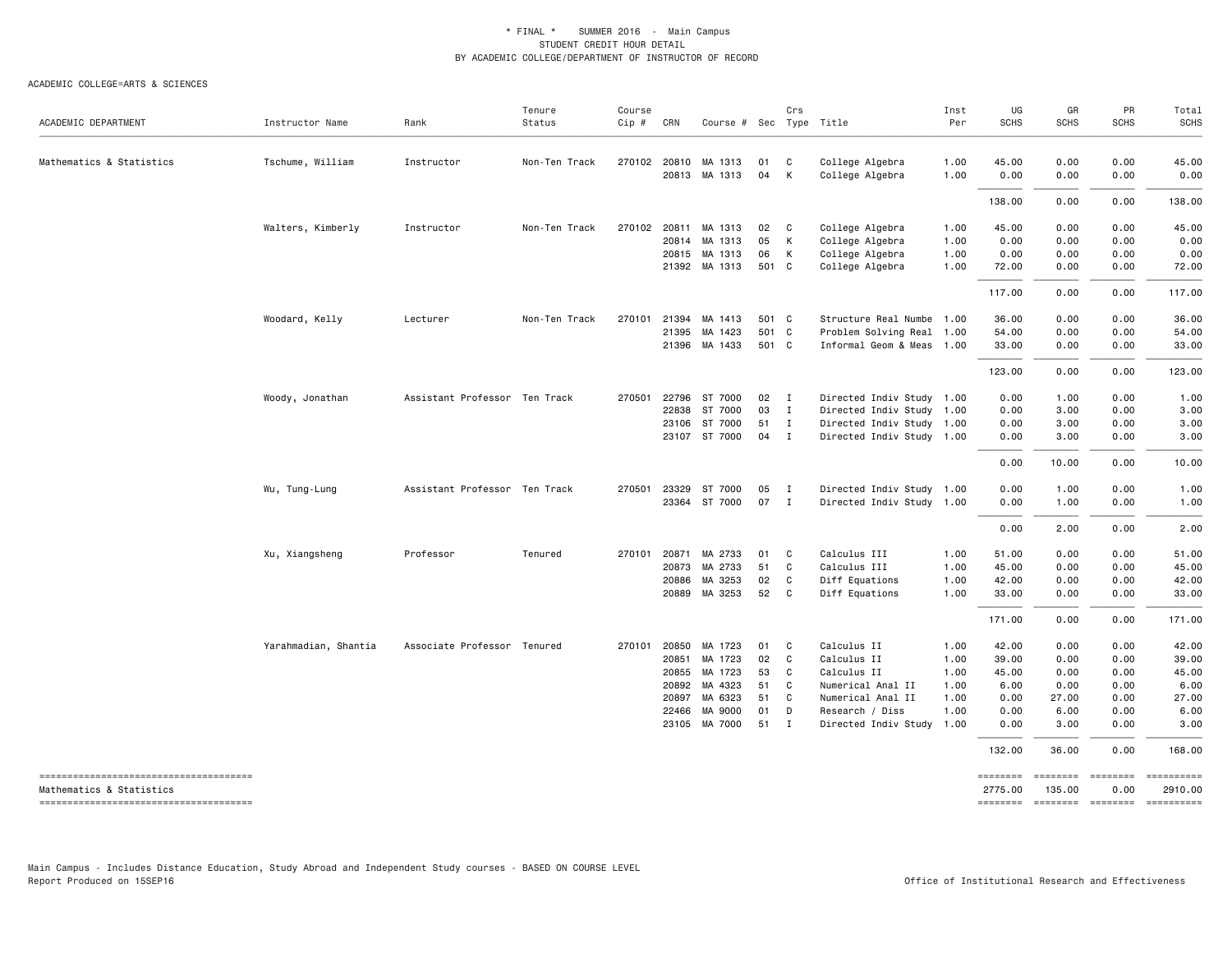|                       |                    |                             | Tenure        | Course       |              |                             |       | Crs |                           | Inst | UG          | GR          | PR          | Total<br>SCHS |
|-----------------------|--------------------|-----------------------------|---------------|--------------|--------------|-----------------------------|-------|-----|---------------------------|------|-------------|-------------|-------------|---------------|
| ACADEMIC DEPARTMENT   | Instructor Name    | Rank                        | Status        | Cip #        | CRN          | Course # Sec Type Title     |       |     |                           | Per  | <b>SCHS</b> | <b>SCHS</b> | <b>SCHS</b> |               |
| Philosophy & Religion | Bickle, John       | Professor                   | Tenured       |              | 380101 21409 | PHI 1103 501 C              |       |     | Intro To Philosophy       | 1.00 | 27.00       | 0.00        | 0.00        | 27.00         |
|                       |                    |                             |               |              | 21410        | PHI 1103 551 C              |       |     | Intro To Philosophy       | 1.00 | 21.00       | 0.00        | 0.00        | 21.00         |
|                       |                    |                             |               |              |              |                             |       |     |                           |      | 48.00       | 0.00        | 0.00        | 48.00         |
|                       | Bisson, Albert     | Instructor                  | Non-Ten Track | 380201       | 21068        | REL 1103                    | 01 C  |     | Intro To Religion         | 1.00 | 48.00       | 0.00        | 0.00        | 48.00         |
|                       |                    |                             |               |              | 21432        | REL 1103                    | 501 C |     | Intro To Religion         | 1.00 | 69.00       | 0.00        | 0.00        | 69.00         |
|                       |                    |                             |               |              | 23117        | REL 4000                    | 01 I  |     | Directed Indiv Study 1.00 |      | 3.00        | 0.00        | 0.00        | 3.00          |
|                       |                    |                             |               |              | 380203 21832 | REL 1223                    | 001 C |     | Intr To New Test          | 1.00 | 36.00       | 0.00        | 0.00        | 36.00         |
|                       |                    |                             |               |              |              |                             |       |     |                           |      | 156.00      | 0.00        | 0.00        | 156.00        |
|                       | Clifford, Michael  | Professor                   | Tenured       |              | 380103 21026 | PHI 3013 101 C              |       |     | <b>Business Ethics</b>    | 1.00 | 60.00       | 0.00        | 0.00        | 60.00         |
|                       |                    |                             |               |              | 21833        | PHI 3013 102 C              |       |     | <b>Business Ethics</b>    | 1.00 | 57.00       | 0.00        | 0.00        | 57.00         |
|                       |                    |                             |               |              |              |                             |       |     |                           |      | 117.00      | 0.00        | 0.00        | 117.00        |
|                       | Codling, James     | Lecturer                    | Non-Ten Track | 380201       |              | 21433 REL 1103 551 C        |       |     | Intro To Religion         | 1.00 | 39.00       | 0.00        | 0.00        | 39.00         |
|                       |                    |                             |               |              |              |                             |       |     |                           |      | 39.00       | 0.00        | 0.00        | 39.00         |
|                       | Davis, Jordan      | Lecturer                    | Non-Ten Track |              |              | 380102 21882 PHI 1113 551 C |       |     | Intro To Logic            | 1.00 | 27.00       | 0.00        | 0.00        | 27.00         |
|                       |                    |                             |               |              |              |                             |       |     |                           |      | 27.00       | 0.00        | 0.00        | 27.00         |
|                       | Holt, Dale         | Professor                   | Tenured       |              |              | 380103 21411 PHI 1123 501 C |       |     | Intro To Ethics           | 1.00 | 99.00       | 0.00        | 0.00        | 99.00         |
|                       |                    |                             |               |              |              | 21412 PHI 1123 551 C        |       |     | Intro To Ethics           | 1.00 | 108.00      | 0.00        | 0.00        | 108.00        |
|                       |                    |                             |               |              |              |                             |       |     |                           |      | 207.00      | 0.00        | 0.00        | 207.00        |
|                       | Kallfelz, William  | Instructor                  | Non-Ten Track | 380102 21021 |              | PHI 1113 51 C               |       |     | Intro To Logic            | 1.00 | 42.00       | 0.00        | 0.00        | 42.00         |
|                       |                    |                             |               |              | 21022        | PHI 1113                    | E51 C |     | Intro To Logic            | 1.00 | 27.00       | 0.00        | 0.00        | 27.00         |
|                       |                    |                             |               |              |              | 380201 23300 REL 4000 02 I  |       |     | Directed Indiv Study 1.00 |      | 3.00        | 0.00        | 0.00        | 3.00          |
|                       |                    |                             |               |              |              |                             |       |     |                           |      | 72.00       | 0.00        | 0.00        | 72.00         |
|                       | Moffatt, Barton    | Associate Professor Tenured |               |              |              | 380103 21024 PHI 1123 002 C |       |     | Intro To Ethics           | 1.00 | 57.00       | 0.00        | 0.00        | 57.00         |
|                       |                    |                             |               |              |              |                             |       |     |                           |      | 57.00       | 0.00        | 0.00        | 57.00         |
|                       | Montgomery, Robert | Lecturer                    | Non-Ten Track | 380201       | 21069        | REL 1103                    | 51 C  |     | Intro To Religion         | 1.00 | 57.00       | 0.00        | 0.00        | 57.00         |
|                       |                    |                             |               |              |              | 451101 21073 SO 1003        | R01 C |     | Intro To Sociology        | 1.00 | 78.00       | 0.00        | 0.00        | 78.00         |
|                       |                    |                             |               |              |              |                             |       |     |                           |      | 135.00      | 0.00        | 0.00        | 135.00        |
|                       | Spewak, David      | Instructor                  | Non-Ten Track |              |              | 380103 21025 PHI 1123 01    |       | C.  | Intro To Ethics           | 1.00 | 39.00       | 0.00        | 0.00        | 39.00         |
|                       |                    |                             |               |              |              |                             |       |     |                           |      | 39.00       | 0.00        | 0.00        | 39.00         |
|                       | Thompson, James    | Associate Professor Tenured |               |              |              | 380102 21831 PHI 1113 001 C |       |     | Intro To Logic            | 1.00 | 54.00       | 0.00        | 0.00        | 54.00         |
|                       |                    |                             |               |              |              |                             |       |     |                           |      | 54.00       | 0.00        | 0.00        | 54.00         |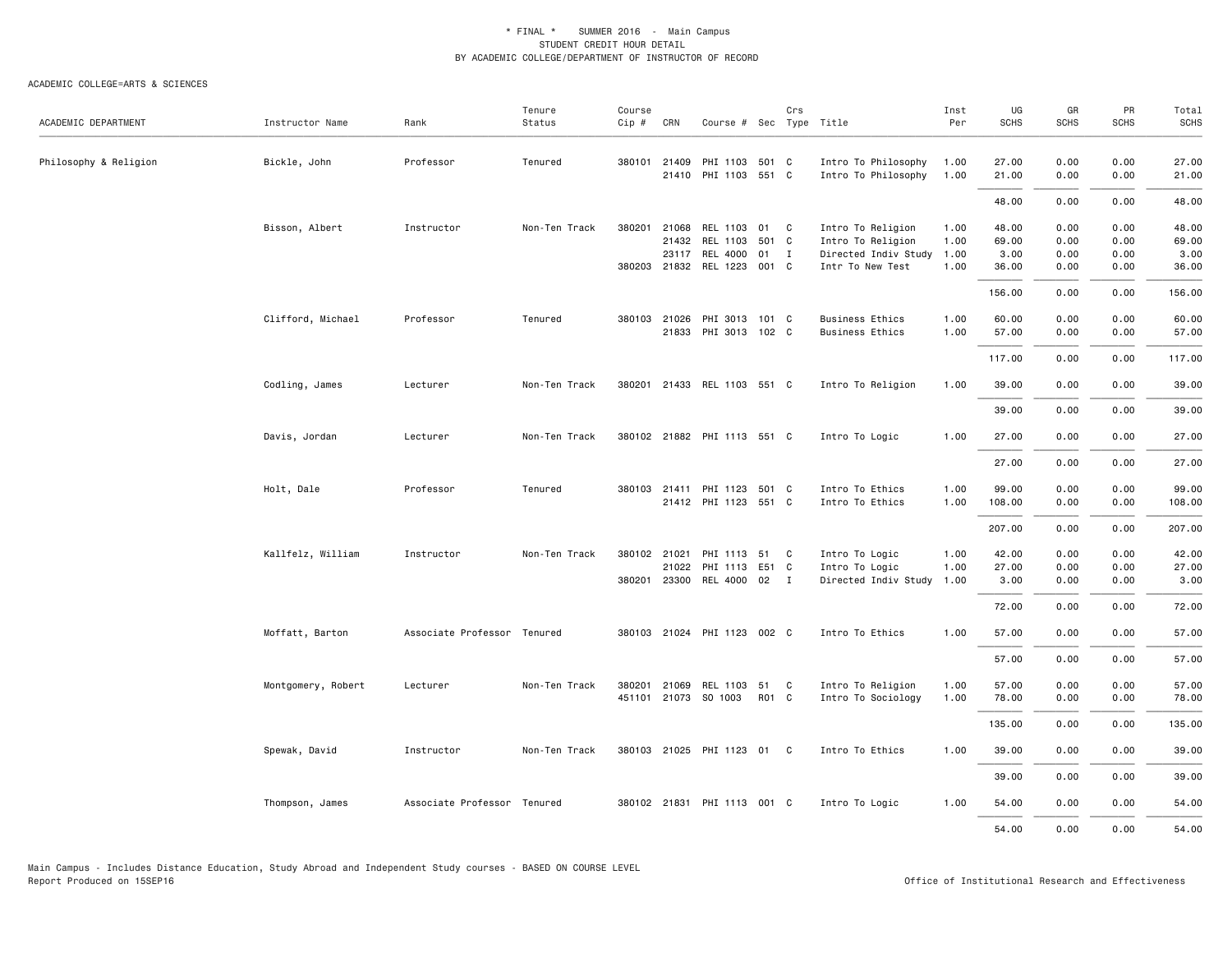# ACADEMIC COLLEGE=ARTS & SCIENCES

|                     |                 |      | Tenure | Course                               | ⊍⊺ຈ                            | Ins <sup>:</sup> | $\overline{110}$ | GR          | <b>DD</b>   | Total       |
|---------------------|-----------------|------|--------|--------------------------------------|--------------------------------|------------------|------------------|-------------|-------------|-------------|
| ACADEMIC DEPARTMENT | Instructor Name | Rank | Status | CRN<br>C <sub>in</sub><br><b>VID</b> | Title<br>Course<br>Type<br>Sec | $0 \circ r$      | <b>SCHS</b>      | <b>SCHS</b> | <b>SCHS</b> | <b>SCHS</b> |
|                     |                 |      |        |                                      |                                |                  |                  |             |             |             |

====================================== ======== ======== ======== ==========

====================================== ======== ======== ======== ==========

951,00 Philosophy & Religion 951.00 0.00 0.00 951.00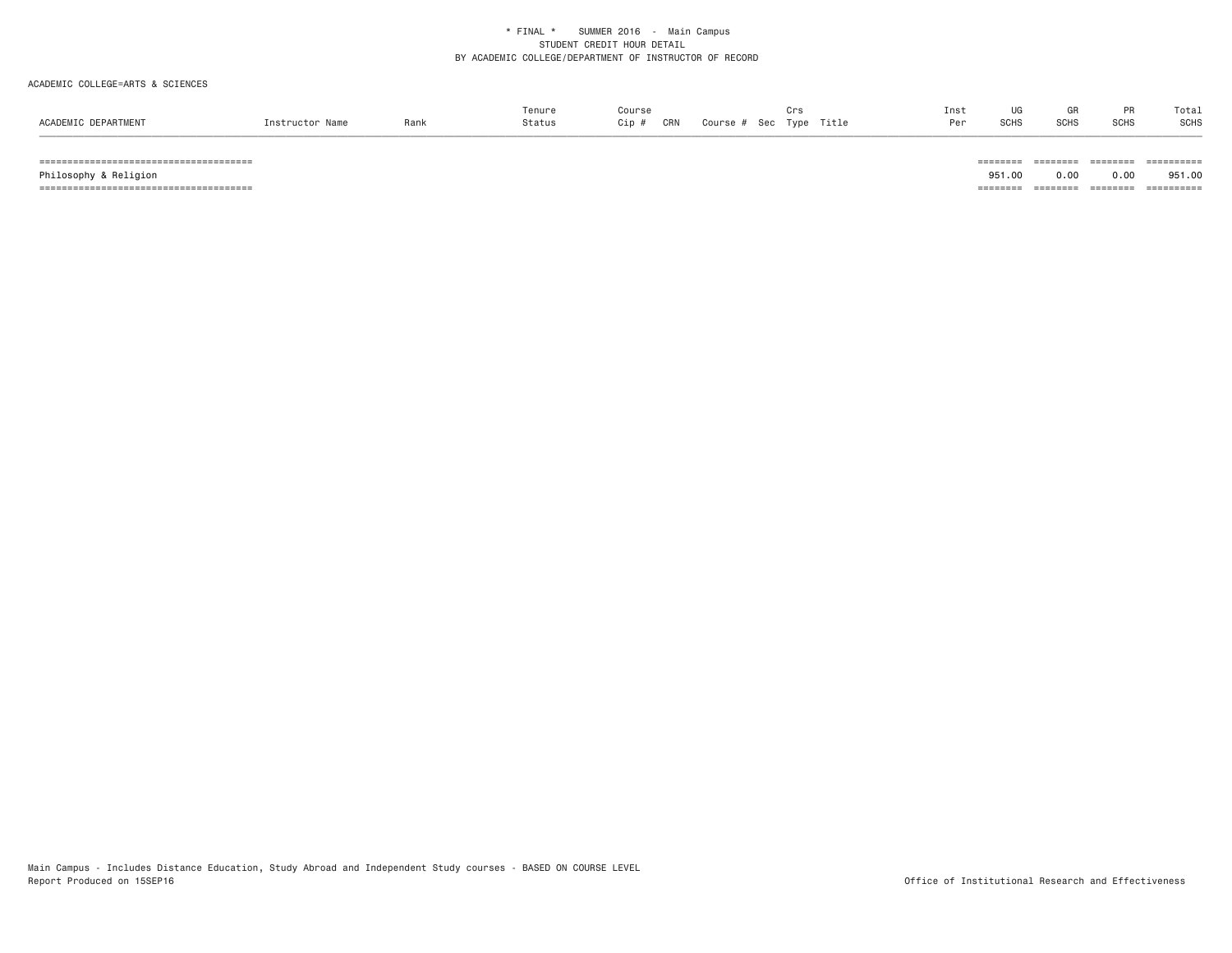| ACADEMIC DEPARTMENT | Instructor Name | Rank              | Tenure<br>Status | Course<br>$Cip \#$ | CRN          | Course # Sec Type Title |                  | Crs |                           | Inst<br>Per | UG<br><b>SCHS</b> | GR<br><b>SCHS</b> | PR<br><b>SCHS</b> | Total<br>SCHS |
|---------------------|-----------------|-------------------|------------------|--------------------|--------------|-------------------------|------------------|-----|---------------------------|-------------|-------------------|-------------------|-------------------|---------------|
|                     |                 |                   |                  |                    |              |                         |                  |     |                           |             |                   |                   |                   |               |
| Physics & Astronomy | Arnoldus, Henk  | Professor         | Tenured          |                    | 400801 21004 | PH 2213                 | 001 C            |     | Physics I                 | 1.00        | 45.00             | 0.00              | 0.00              | 45.00         |
|                     |                 |                   |                  |                    | 21008        | PH 2223                 | 01               | C   | Physics II                | 1.00        | 96.00             | 0.00              | 0.00              | 96.00         |
|                     |                 |                   |                  |                    | 21009        | PH 2223                 | 02               | K   | Physics II                | 1.00        | 0.00              | 0.00              | 0.00              | 0.00          |
|                     |                 |                   |                  |                    |              | 21010 PH 2223           | 03               | K   | Physics II                | 1.00        | 0.00              | 0.00              | 0.00              | 0.00          |
|                     |                 |                   |                  |                    |              |                         |                  |     |                           |             | 141.00            | 0.00              | 0.00              | 141.00        |
|                     | Clark, Shane    | Grad Teach Assist | Not Applicable   | 400801             |              | 20987 PH 1021           | 101 L            |     | Physical Science Lab 1.00 |             | 9.00              | 0.00              | 0.00              | 9.00          |
|                     |                 |                   |                  |                    |              | 21407 PH 1021           | 501 L            |     | Physical Science Lab 1.00 |             | 1.00              | 0.00              | 0.00              | 1.00          |
|                     |                 |                   |                  |                    |              |                         |                  |     |                           |             | 10.00             | 0.00              | 0.00              | 10.00         |
|                     | Clay, Rudolf    | Professor         | Tenured          |                    |              | 400801 22561 PH 9000    | 102 <sub>D</sub> |     | Research / Diss           | 1.00        | 0.00              | 6.00              | 0.00              | 6.00          |
|                     |                 |                   |                  |                    |              |                         |                  |     |                           |             | 0.00              | 6.00              | 0.00              | 6.00          |
|                     | Cuicchi, Paul   | Lecturer          | Non-Ten Track    |                    | 400801 20994 | PH 1113                 | 51               | C   | Gen Physics I             | 1.00        | 42.00             | 0.00              | 0.00              | 42.00         |
|                     |                 |                   |                  |                    | 20995        | PH 1113                 | 52               | K   | Gen Physics I             | 1.00        | 0.00              | 0.00              | 0.00              | 0.00          |
|                     |                 |                   |                  |                    |              |                         |                  |     |                           |             |                   |                   |                   |               |
|                     |                 |                   |                  |                    |              |                         |                  |     |                           |             | 42.00             | 0.00              | 0.00              | 42.00         |
|                     | Dunne, James    | Professor         | Tenured          |                    |              | 400801 21005 PH 2213    | 01 C             |     | Physics I                 | 1.00        | 102.00            | 0.00              | 0.00              | 102.00        |
|                     |                 |                   |                  |                    |              |                         |                  |     |                           |             | 102.00            | 0.00              | 0.00              | 102.00        |
|                     | Fox, Daniel     | Lecturer          | Non-Ten Track    |                    |              | 400801 21006 PH 2213    | 51 C             |     | Physics I                 | 1.00        | 75.00             | 0.00              | 0.00              | 75.00         |
|                     |                 |                   |                  |                    |              |                         |                  |     |                           |             | 75.00             | 0.00              | 0.00              | 75.00         |
|                     | Ghany, Charles  | Grad Teach Assist | Not Applicable   | 400801             | 20984        | PH 1011                 | 01 L             |     | Physical Science Lab 1.00 |             | 4.00              | 0.00              | 0.00              | 4.00          |
|                     |                 |                   |                  |                    |              | 20986 PH 1013           | 01 C             |     | Physical Sci Survey 1.00  |             | 27.00             | 0.00              | 0.00              | 27.00         |
|                     |                 |                   |                  |                    |              |                         |                  |     |                           |             | 31.00             | 0.00              | 0.00              | 31.00         |
|                     | Kim, Seong-Gon  | Professor         | Tenured          |                    |              | 400801 22385 PH 9000    | 101 D            |     | Research / Diss           | 1.00        | 0.00              | 6.00              | 0.00              | 6.00          |
|                     |                 |                   |                  |                    |              |                         |                  |     |                           |             |                   |                   |                   |               |
|                     |                 |                   |                  |                    |              |                         |                  |     |                           |             | 0.00              | 6.00              | 0.00              | 6.00          |
|                     | Lung, Florin    | Instructor        | Non-Ten Track    |                    | 400801 21017 | PH 2233                 | 51               | C   | Physics III               | 1.00        | 66.00             | 0.00              | 0.00              | 66.00         |
|                     |                 |                   |                  |                    | 21018        | PH 2233                 | 52               | K   | Physics III               | 1.00        | 0.00              | 0.00              | 0.00              | 0.00          |
|                     |                 |                   |                  |                    |              | 21019 PH 2233           | 53               | K   | Physics III               | 1.00        | 0.00              | 0.00              | 0.00              | 0.00          |
|                     |                 |                   |                  |                    |              |                         |                  |     |                           |             | 66.00             | 0.00              | 0.00              | 66.00         |
|                     | Moody, Judith   | Lecturer          | Non-Ten Track    |                    | 400801 20988 | PH 1023                 | 101 C            |     | Physical Sci Survey       | 1.00        | 33.00             | 0.00              | 0.00              | 33.00         |
|                     |                 |                   |                  |                    |              | 21408 PH 1023           | 501 C            |     | Physical Sci Survey       | 1.00        | 15.00             | 0.00              | 0.00              | 15.00         |
|                     |                 |                   |                  |                    |              |                         |                  |     |                           |             | 48.00             | 0.00              | 0.00              | 48.00         |
|                     | Novotny, Mark   | Professor         | Tenured          |                    |              | 400801 23057 PH 8000    | 102 D            |     | Research / Thesis         | 1.00        | 0.00              | 1.00              | 0.00              | 1.00          |
|                     |                 |                   |                  |                    |              |                         |                  |     |                           |             | 0.00              | 1.00              | 0.00              | 1.00          |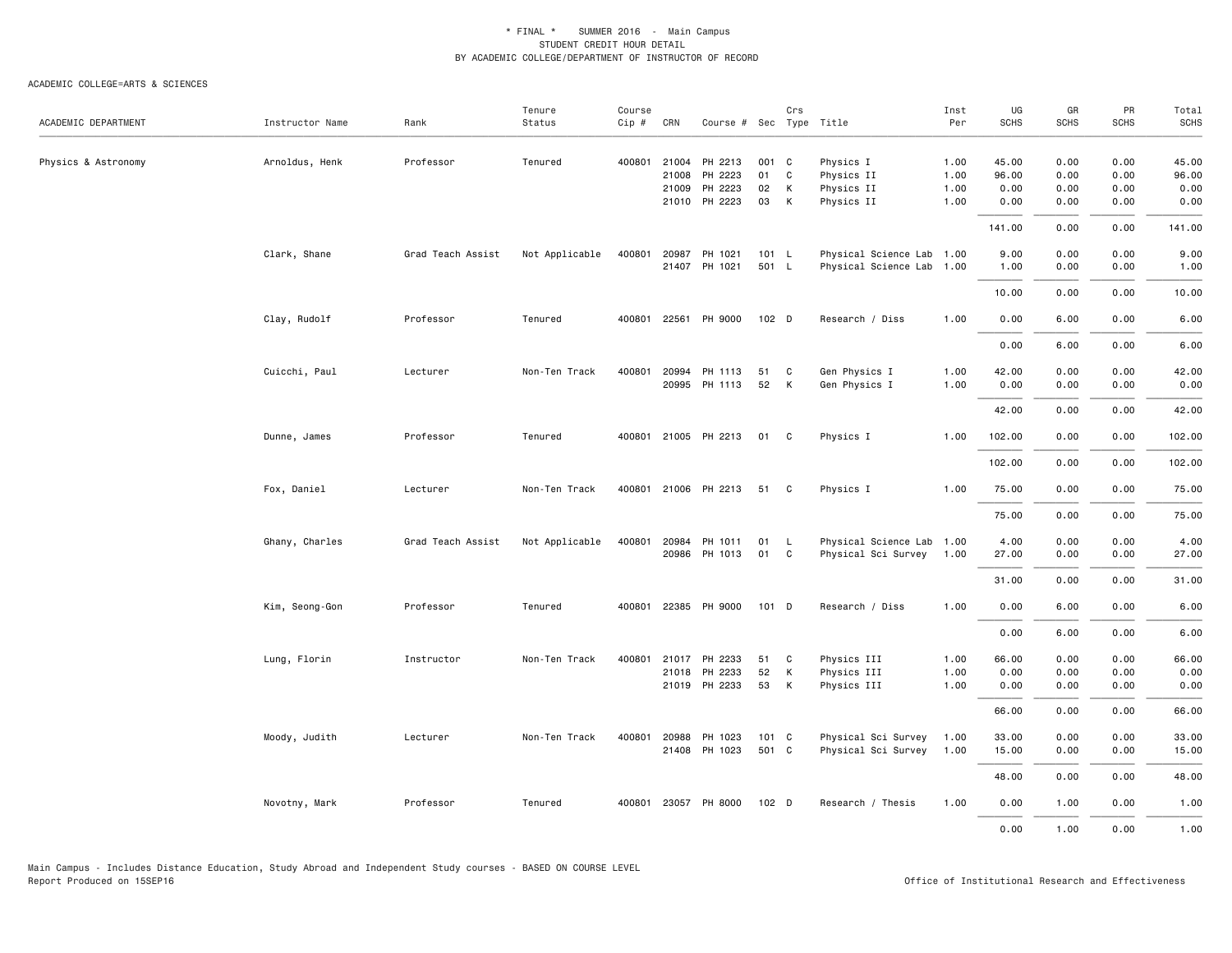| ACADEMIC DEPARTMENT | Instructor Name  | Rank                               | Tenure<br>Status | Course<br>Cip # | CRN   | Course # Sec  |         | Crs | Type Title        | Inst<br>Per | UG<br><b>SCHS</b>  | GR<br><b>SCHS</b> | PR<br><b>SCHS</b> | Total<br>SCHS |
|---------------------|------------------|------------------------------------|------------------|-----------------|-------|---------------|---------|-----|-------------------|-------------|--------------------|-------------------|-------------------|---------------|
|                     |                  |                                    |                  |                 |       |               |         |     |                   |             |                    |                   |                   |               |
| Physics & Astronomy | Singh, Jagdish   | Non-Employee/Affili Not Applicable |                  | 400801          |       | 22562 PH 9000 | 103 D   |     | Research / Diss   | 1.00        | 0.00               | 6.00              | 0.00              | 6.00          |
|                     |                  |                                    |                  |                 |       |               |         |     |                   |             | 0.00               | 6.00              | 0.00              | 6.00          |
|                     | Solomon, Lazarus | Instructor                         | Non-Ten Track    | 400801          | 20990 | PH 1113       | 01      | C   | Gen Physics I     | 1.00        | 42.00              | 0.00              | 0.00              | 42.00         |
|                     |                  |                                    |                  |                 | 20991 | PH 1113       | 02      | K   | Gen Physics I     | 1.00        | 0.00               | 0.00              | 0.00              | 0.00          |
|                     |                  |                                    |                  |                 |       |               |         |     |                   |             | 42.00              | 0.00              | 0.00              | 42.00         |
|                     | Tanner, Angelle  | Assistant Professor Ten Track      |                  | 400801          |       | 22792 PH 8000 | $101$ D |     | Research / Thesis | 1.00        | 0.00               | 6.00              | 0.00              | 6.00          |
|                     |                  |                                    |                  |                 |       |               |         |     |                   |             | 0.00               | 6.00              | 0.00              | 6.00          |
|                     | Winger, Jeffry   | Professor                          | Tenured          | 400801          |       | 21012 PH 2223 | 51      | C   | Physics II        | 1.00        | 93.00              | 0.00              | 0.00              | 93.00         |
|                     |                  |                                    |                  |                 |       | 21013 PH 2223 | 52      | K   | Physics II        | 1.00        | 0.00               | 0.00              | 0.00              | 0.00          |
|                     |                  |                                    |                  |                 | 21014 | PH 2223       | 53      | K   | Physics II        | 1.00        | 0.00               | 0.00              | 0.00              | 0.00          |
|                     |                  |                                    |                  |                 |       |               |         |     |                   |             | 93.00              | 0.00              | 0.00              | 93.00         |
|                     | Worthy, Mark     | Instructor                         | Non-Ten Track    | 400801          | 20999 | PH 1123       | 51      | C   | Gen Physics II    | 1.00        | 99.00              | 0.00              | 0.00              | 99.00         |
|                     |                  |                                    |                  |                 | 21000 | PH 1123       | 52      | K   | Gen Physics II    | 1.00        | 0.00               | 0.00              | 0.00              | 0.00          |
|                     |                  |                                    |                  |                 | 21001 | PH 1123       | 53      | K   | Gen Physics II    | 1.00        | 0.00               | 0.00              | 0.00              | 0.00          |
|                     |                  |                                    |                  |                 |       |               |         |     |                   |             | 99.00              | 0.00              | 0.00              | 99.00         |
| Physics & Astronomy |                  |                                    |                  |                 |       |               |         |     |                   |             | ========<br>749.00 | ========<br>25.00 | ========<br>0.00  | 774.00        |
|                     |                  |                                    |                  |                 |       |               |         |     |                   |             | ========           | <b>ESSESSEE</b>   | ========          | ==========    |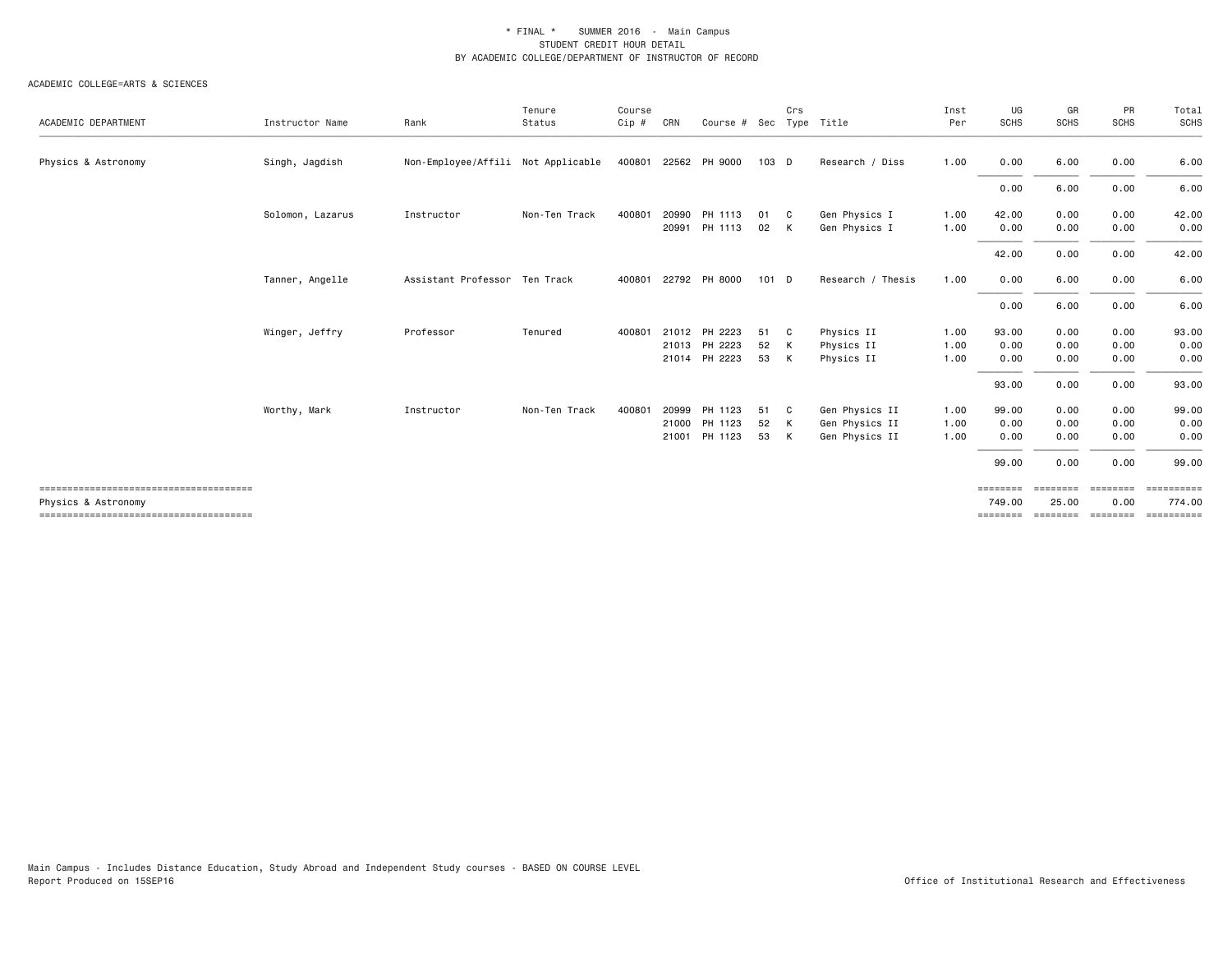| ACADEMIC DEPARTMENT                               | Instructor Name     | Rank                              | Tenure<br>Status | Course<br>$Cip \#$ | CRN            | Course # Sec Type Title          |          | Crs          |                                                  | Inst<br>Per  | UG<br><b>SCHS</b> | GR<br><b>SCHS</b> | PR<br><b>SCHS</b> | Total<br>SCHS |
|---------------------------------------------------|---------------------|-----------------------------------|------------------|--------------------|----------------|----------------------------------|----------|--------------|--------------------------------------------------|--------------|-------------------|-------------------|-------------------|---------------|
| Political Science & Public Administrat Adams, Joe |                     | Lecturer                          | Non-Ten Track    |                    |                | 440401 21414 PPA 8733 502 S      |          |              | Public Program Eval 1.00                         |              | 0.00              | 18.00             | 0.00              | 18.00         |
|                                                   |                     |                                   |                  |                    |                |                                  |          |              |                                                  |              | 0.00              | 18.00             | 0.00              | 18.00         |
|                                                   | Baker, Leslie       | Instructor                        | Non-Ten Track    |                    |                | 451001 21043 PS 3033             | 51 C     |              | Gender And Politics 1.00                         |              | 24.00             | 0.00              | 0.00              | 24.00         |
|                                                   |                     |                                   |                  |                    |                |                                  |          |              |                                                  |              | 24.00             | 0.00              | 0.00              | 24.00         |
|                                                   | Emison, Gerald      | Professor                         | Tenured          | 440401             | 21783          | PPA 8763<br>23350 PPA 9000 104 D | 001 C    |              | Local Govt Planning<br>Research / Diss           | 1.00<br>1.00 | 0.00<br>0.00      | 33.00<br>7.00     | 0.00<br>0.00      | 33.00<br>7.00 |
|                                                   |                     |                                   |                  |                    |                |                                  |          |              |                                                  |              | 0.00              | 40.00             | 0.00              | 40.00         |
|                                                   | French, Philip      | Professor                         | Tenured          |                    |                | 440401 23059 PPA 9000 102 D      |          |              | Research / Diss                                  | 1.00         | 0.00              | 6.00              | 0.00              | 6.00          |
|                                                   |                     |                                   |                  |                    |                |                                  |          |              |                                                  |              | 0.00              | 6.00              | 0.00              | 6.00          |
|                                                   | Haugen, Douglas     | Instructor                        | Non-Ten Track    | 451001             | 21785          | PS 3183                          | 51       | C            | Law And Politics                                 | 1.00         | 27.00             | 0.00              | 0.00              | 27.00         |
|                                                   |                     |                                   |                  |                    |                | 451002 21038 PS 1113             | 51       | C            | American Government                              | 1.00         | 39.00             | 0.00              | 0.00              | 39.00         |
|                                                   |                     |                                   |                  |                    |                |                                  |          |              |                                                  |              | 66.00             | 0.00              | 0.00              | 66.00         |
|                                                   | Mellen, Robbin      | Assistant Professor Ten Track     |                  |                    | 451001 22084   | PS 4990                          | 01 C     |              | Special Topic In PS 1.00                         |              | 21.00             | 0.00              | 0.00              | 21.00         |
|                                                   |                     |                                   |                  |                    | 22085          | PS 6990<br>23404 PS 4000         | 01<br>01 | C<br>I       | Special Topic In PS<br>Directed Indiv Study 1.00 | 1.00         | 0.00<br>3.00      | 6.00<br>0.00      | 0.00<br>0.00      | 6.00<br>3.00  |
|                                                   |                     |                                   |                  |                    |                |                                  |          |              |                                                  |              | 24.00             | 6.00              | 0.00              | 30.00         |
|                                                   |                     |                                   |                  |                    |                |                                  |          |              |                                                  |              |                   |                   |                   |               |
|                                                   | Morrison, K.        | Professor                         | Tenured          |                    |                | 451001 23346 PS 8000             | 101 D    |              | Research / Thesis                                | 1.00         | 0.00              | 1.00              | 0.00              | 1.00          |
|                                                   |                     |                                   |                  |                    |                |                                  |          |              |                                                  |              | 0.00              | 1.00              | 0.00              | 1.00          |
|                                                   | Rush, Christine     | Assistant Professor Ten Track     |                  | 440401             | 21033<br>22534 | PPA 8400 101 E<br>PPA 9000       | 101 D    |              | Public Ad Intern<br>Research / Diss              | 1.00<br>1.00 | 0.00<br>0.00      | 3.00<br>6.00      | 0.00<br>0.00      | 3.00<br>6.00  |
|                                                   |                     |                                   |                  |                    | 23417          | PPA 7000 51                      |          | $\mathbf{I}$ | Directed Indiv Study 1.00                        |              | 0.00              | 3.00              | 0.00              | 3.00          |
|                                                   |                     |                                   |                  |                    |                | 23429 PPA 7000 52                |          | $\mathbf{I}$ | Directed Indiv Study 1.00                        |              | 0.00              | 3.00              | 0.00              | 3.00          |
|                                                   |                     |                                   |                  |                    |                |                                  |          |              |                                                  |              | 0.00              | 15.00             | 0.00              | 15.00         |
|                                                   | Shoup, Brian        | Associate Professor Tenured       |                  | 240101             | 23363          | HON 4000                         | 01       | $\mathbf{I}$ | Directed Individual                              | 1.00         | 3.00              | 0.00              | 0.00              | 3.00          |
|                                                   |                     |                                   |                  | 440401             | 23233          | PPA 9000                         | 103 D    |              | Research / Diss                                  | 1.00         | 0.00              | 6.00              | 0.00              | 6.00          |
|                                                   |                     |                                   |                  |                    |                | 440501 21890 PS 2703             | 51       | C            | Intro Public Policy                              | 1.00         | 30.00             | 0.00              | 0.00              | 30.00         |
|                                                   |                     |                                   |                  |                    |                |                                  |          |              |                                                  |              | 33.00             | 6.00              | 0.00              | 39.00         |
|                                                   | Stanisevski, Dragan | Associate Professor Tenured       |                  | 440401             | 22755          | PPA 9000<br>22756 PPA 9000 51    | 01       | D<br>D       | Research / Diss<br>Research / Diss               | 1.00<br>1.00 | 0.00<br>0.00      | 4.00<br>4.00      | 0.00<br>0.00      | 4.00<br>4.00  |
|                                                   |                     |                                   |                  |                    |                |                                  |          |              |                                                  |              | 0.00              | 8.00              | 0.00              | 8.00          |
|                                                   | Waide, David        | Clinical Assist Pro Non-Ten Track |                  |                    |                | 451001 21034 PPA 8743 01         |          | <b>S</b>     | Administrative Law                               | 1.00         | 0.00              | 30.00             | 0.00              | 30.00         |
|                                                   |                     |                                   |                  |                    |                | 451002 21037 PS 1113             | 01       | C            | American Government                              | 1.00         | 36.00             | 0.00              | 0.00              | 36.00         |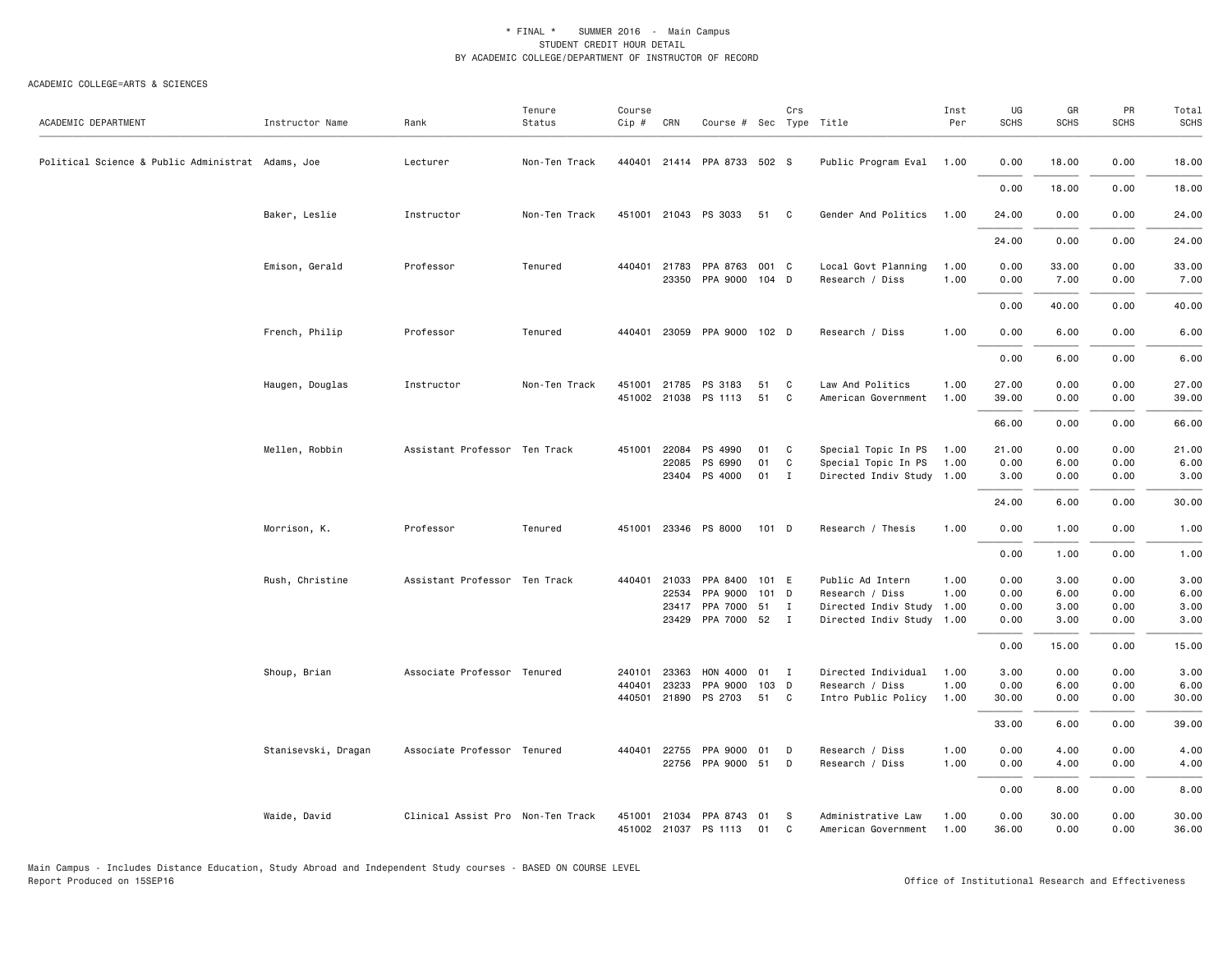| ACADEMIC DEPARTMENT                    | Instructor Name | Rank | Tenure<br>Status | Course<br>CRN<br>Cip # | Course # Sec Type Title | Crs | Inst<br>Per | UG<br>SCHS                  | GR<br><b>SCHS</b>  | PR<br><b>SCHS</b>         | Total<br>SCHS        |
|----------------------------------------|-----------------|------|------------------|------------------------|-------------------------|-----|-------------|-----------------------------|--------------------|---------------------------|----------------------|
|                                        |                 |      |                  |                        |                         |     |             | 36.00                       | 30.00              | 0.00                      | 66.00                |
| Political Science & Public Administrat |                 |      |                  |                        |                         |     |             | $=$ = = = = = = =<br>183.00 | ========<br>130.00 | $=$ = = = = = = =<br>0.00 | ==========<br>313,00 |
|                                        |                 |      |                  |                        |                         |     |             | --------                    | --------           | ========                  | -----------          |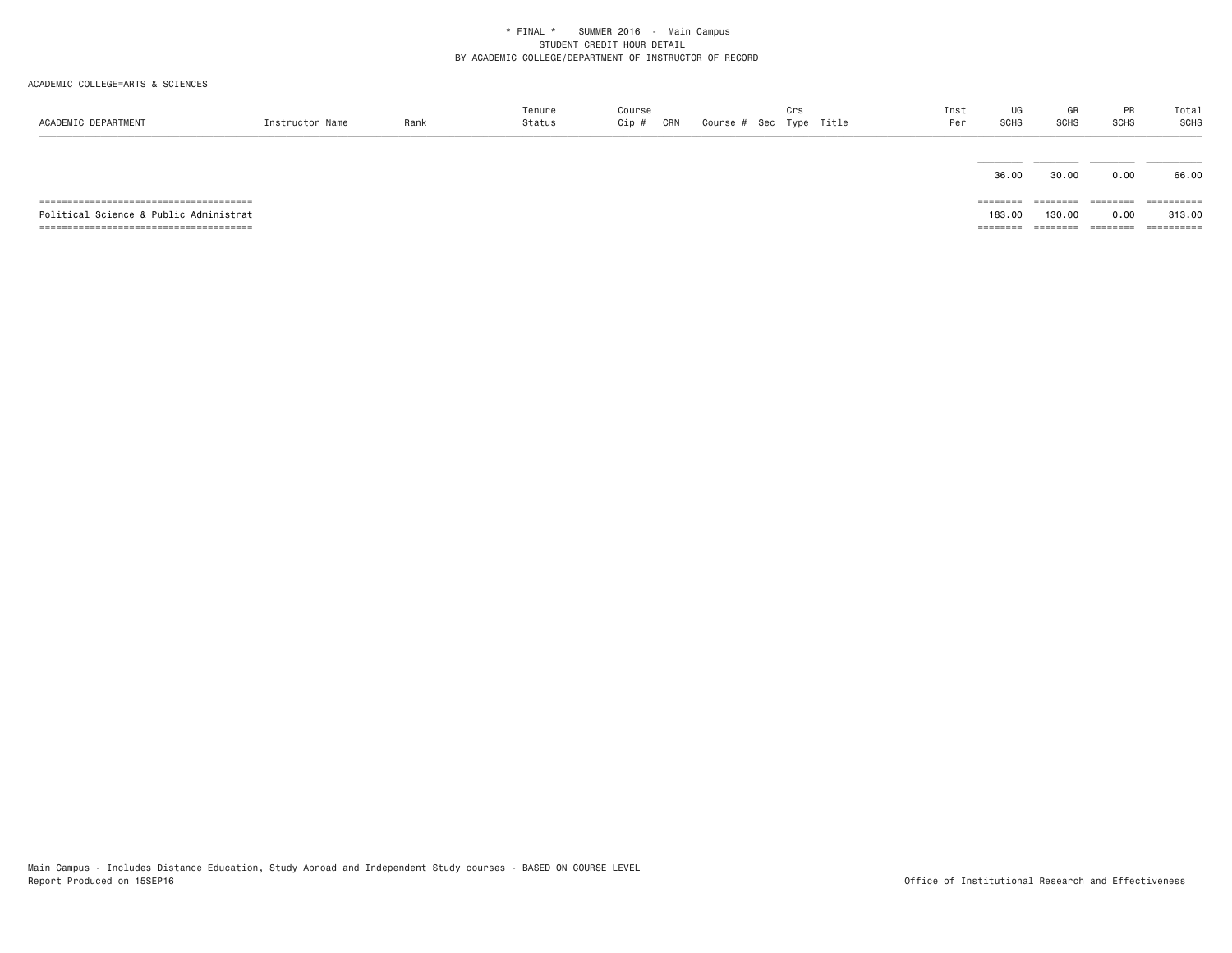ACADEMIC COLLEGE=ARTS & SCIENCES

| ACADEMIC DEPARTMENT | Instructor Name    | Rank                          | Tenure<br>Status | Course<br>Cip #        | CRN          | Course # Sec Type Title                       |             | Crs |                                                        | Inst<br>Per  | UG<br><b>SCHS</b> | GR<br><b>SCHS</b> | PR<br>SCHS   | Total<br><b>SCHS</b> |
|---------------------|--------------------|-------------------------------|------------------|------------------------|--------------|-----------------------------------------------|-------------|-----|--------------------------------------------------------|--------------|-------------------|-------------------|--------------|----------------------|
| Psychology          | Armstrong, Kevin   | Associate Professor Tenured   |                  | 420101 21056<br>422707 | 21418        | PSY 3213<br>PSY 3363                          | 01<br>501 C | C   | Psych Of Ab Behavior 1.00<br>Behav Modification        | 1.00         | 78.00<br>63.00    | 0.00<br>0.00      | 0.00<br>0.00 | 78.00<br>63.00       |
|                     |                    |                               |                  | 422813 21788           |              | PSY 8233<br>23104 PSY 9000 109 D              | 101 C       |     | Eth & Prof Issue Cli 1.00<br>Research/Diss             | 1.00         | 0.00<br>0.00      | 18.00<br>1.00     | 0.00<br>0.00 | 18.00<br>1.00        |
|                     |                    |                               |                  |                        |              |                                               |             |     |                                                        |              | 141.00            | 19.00             | 0.00         | 160.00               |
|                     | Berman, Mitchell   | Professor                     | Ten Track        |                        |              | 420101 23166 PSY 8000 111 D                   |             |     | Research / Thesis                                      | 1.00         | 0.00              | 2.00              | 0.00         | 2.00                 |
|                     |                    |                               |                  |                        |              |                                               |             |     |                                                        |              | 0.00              | 2.00              | 0.00         | 2.00                 |
|                     | Bradshaw, Gary     | Professor                     | Tenured          | 420101                 | 22650        | PSY 7000 102 I                                |             |     | Directed Indiv Study                                   | 1.00         | 0.00              | 6.00              | 0.00         | 6.00                 |
|                     |                    |                               |                  | 422813                 |              | 23111 PSY 9000                                | 110 D       |     | Research/Diss                                          | 1.00         | 0.00              | 1.00              | 0.00         | 1.00                 |
|                     |                    | Lecturer                      | Non-Ten Track    | 420101                 | 21415        |                                               | 501 C       |     | Psych Of Ab Behavior 1.00                              |              | 0.00<br>36.00     | 7.00              | 0.00<br>0.00 | 7.00<br>36.00        |
|                     | Campbell, Kristen  |                               |                  | 422708                 | 21055        | PSY 3213                                      | 101 B       |     | Introductory Psychol 1.00                              |              | 64.00             | 0.00<br>0.00      |              |                      |
|                     |                    |                               |                  |                        |              | PSY 3104<br>422803 21060 PSY 4223 001 C       |             |     | Drug Use And Abuse                                     | 1.00         | 57.00             | 0.00              | 0.00<br>0.00 | 64.00<br>57.00       |
|                     |                    |                               |                  |                        |              |                                               |             |     |                                                        |              | 157.00            | 0.00              | 0.00         | 157.00               |
|                     | Carskadon, Thomas  | Professor                     | Tenured          | 420101                 |              | 21052 PSY 1013 01 C                           |             |     | Gen Psychology                                         | 1.00         | 36.00             | 0.00              | 0.00         | 36.00                |
|                     |                    |                               |                  |                        |              | 21054 PSY 1013 E51 C                          |             |     | Gen Psychology                                         | 1.00         | 102.00            | 0.00              | 0.00         | 102.00               |
|                     |                    |                               |                  |                        |              |                                               |             |     |                                                        |              | 138.00            | 0.00              | 0.00         | 138.00               |
|                     | Eakin, Deborah     | Associate Professor Tenured   |                  |                        | 422701 21059 | PSY 3713 001 C<br>422813 22791 PSY 9000 101 D |             |     | Cognitive Psychology 1.00<br>Research/Diss             | 1.00         | 69.00<br>0.00     | 0.00<br>13.00     | 0.00<br>0.00 | 69.00<br>13.00       |
|                     |                    |                               |                  |                        |              |                                               |             |     |                                                        |              | 69.00             | 13.00             | 0.00         | 82.00                |
|                     | Gresham, Courtney  | Non-Faculty                   | Not Applicable   |                        |              | 422813 21416 PSY 3343 501 C                   |             |     | Psych Of Learning                                      | 1.00         | 66.00             | 0.00              | 0.00         | 66.00                |
|                     |                    |                               |                  |                        |              |                                               |             |     |                                                        |              | 66.00             | 0.00              | 0.00         | 66.00                |
|                     | Hood, Kristina     | Assistant Professor Ten Track |                  | 420101                 | 23154        | PSY 8000                                      | 103 D       |     | Research / Thesis                                      | 1.00         | 0.00              | 5.00              | 0.00         | 5.00                 |
|                     |                    |                               |                  |                        |              | 422813 23055 PSY 9000 107 D                   |             |     | Research/Diss                                          | 1.00         | 0.00              | 1.00              | 0.00         | 1.00                 |
|                     |                    |                               |                  |                        |              |                                               |             |     |                                                        |              | 0.00              | 6.00              | 0.00         | 6.00                 |
|                     | Hubbard, Marlena   | Lecturer                      | Non-Ten Track    |                        |              | 422701 21420 PSY 3713 501 C                   |             |     | Cognitive Psychology 1.00                              |              | 72.00             | 0.00              | 0.00         | 72.00                |
|                     |                    |                               |                  |                        |              |                                               |             |     |                                                        |              | 72.00             | 0.00              | 0.00         | 72.00                |
|                     | Keeley, Jared      | Associate Professor Tenured   |                  | 420101<br>422813       | 23156        | PSY 8000 105 D<br>23056 PSY 9000 108 D        |             |     | Research / Thesis<br>Research/Diss                     | 1.00<br>1.00 | 0.00<br>0.00      | 5.00<br>6.00      | 0.00<br>0.00 | 5.00<br>6.00         |
|                     |                    |                               |                  |                        |              |                                               |             |     |                                                        |              | 0.00              | 11.00             | 0.00         | 11.00                |
|                     | McKinney, Clifford | Associate Professor Tenured   |                  |                        | 420101 21062 | PSY 8450                                      | 51          | E   | Applied Clin Practic 1.00                              |              | 0.00              | 28.00             | 0.00         | 28.00                |
|                     |                    |                               |                  |                        | 21790        | PSY 8450<br>422805 21789 PSY 8354 101 B       | 01          | E   | Applied Clin Practic 1.00<br>Intelligence Testing 1.00 |              | 0.00<br>0.00      | 26.00<br>20.00    | 0.00<br>0.00 | 26.00<br>20.00       |

Main Campus - Includes Distance Education, Study Abroad and Independent Study courses - BASED ON COURSE LEVEL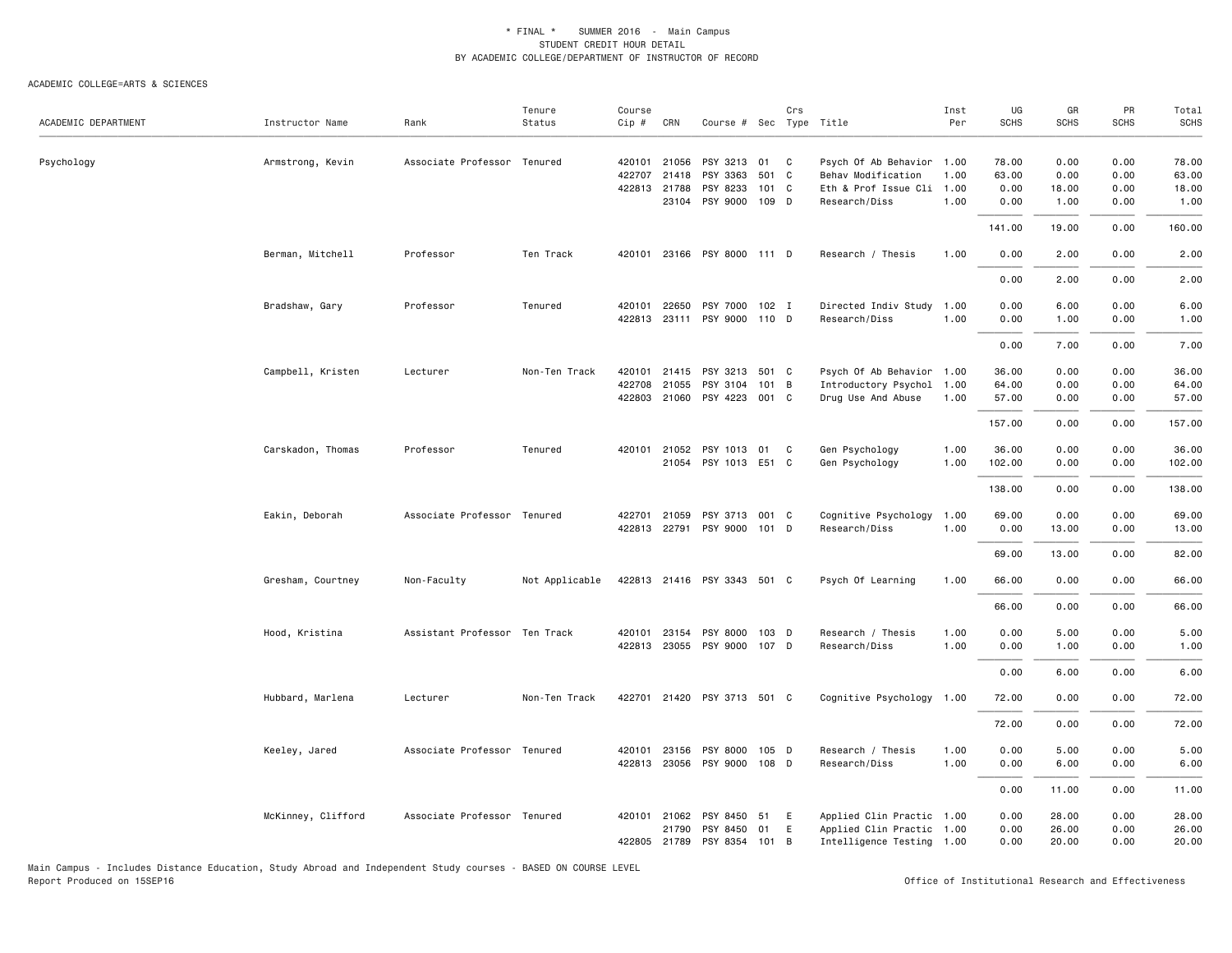| ACADEMIC DEPARTMENT                                 | Instructor Name    | Rank                          | Tenure<br>Status | Course<br>Cip # | CRN          | Course # Sec Type Title     |       | Crs            |                           | Inst<br>Per | UG<br><b>SCHS</b>  | GR<br><b>SCHS</b>  | PR<br><b>SCHS</b>          | Total<br><b>SCHS</b> |
|-----------------------------------------------------|--------------------|-------------------------------|------------------|-----------------|--------------|-----------------------------|-------|----------------|---------------------------|-------------|--------------------|--------------------|----------------------------|----------------------|
|                                                     |                    |                               |                  |                 |              |                             |       |                |                           |             |                    |                    |                            |                      |
| Psychology                                          | McKinney, Clifford | Associate Professor Tenured   |                  |                 |              | 422813 23051 PSY 9000 103 D |       |                | Research/Diss             | 1.00        | 0.00               | 2.00               | 0.00                       | 2.00                 |
|                                                     |                    |                               |                  |                 |              |                             |       |                |                           |             | 0.00               | 76.00              | 0.00                       | 76.00                |
|                                                     | Moss, Robert       | Associate Professor Tenured   |                  |                 |              | 422813 22986 PSY 9000 102 D |       |                | Research/Diss             | 1.00        | 0.00               | 1.00               | 0.00                       | 1.00                 |
|                                                     |                    |                               |                  |                 |              |                             |       |                |                           |             | 0.00               | 1.00               | 0.00                       | 1.00                 |
|                                                     | Nadorff, Danielle  | Assistant Professor Ten Track |                  | 420101          | 23338        | PSY 4000 03                 |       | $\mathbf{I}$   | Directed Indiv Study 1.00 |             | 1.00               | 0.00               | 0.00                       | 1.00                 |
|                                                     |                    |                               |                  |                 | 23339        | PSY 4000 52                 |       | $\blacksquare$ | Directed Indiv Study 1.00 |             | 2.00               | 0.00               | 0.00                       | 2.00                 |
|                                                     |                    |                               |                  |                 | 422703 21421 | PSY 3803 551 C              |       |                | Int Dev Psychology        | 1.00        | 75.00              | 0.00               | 0.00                       | 75.00                |
|                                                     |                    |                               |                  |                 |              |                             |       |                |                           |             | 78.00              | 0.00               | 0.00                       | 78.00                |
|                                                     | Nadorff, Michael   | Assistant Professor Ten Track |                  | 420101          | 21787        | PSY 8460                    | 101 E |                | App Ext Clinical Pra      | 1.00        | 0.00               | 31.00              | 0.00                       | 31.00                |
|                                                     |                    |                               |                  |                 | 23158        | PSY 8000                    | 107 D |                | Research / Thesis         | 1.00        | 0.00               | 5.00               | 0.00                       | 5.00                 |
|                                                     |                    |                               |                  |                 |              | 422813 23052 PSY 9000 104 D |       |                | Research/Diss             | 1.00        | 0.00               | 1.00               | 0.00                       | 1.00                 |
|                                                     |                    |                               |                  |                 |              |                             |       |                |                           |             | 0.00               | 37.00              | 0.00                       | 37.00                |
|                                                     | Tan, Elaine        | Grad Teach Assist             | Not Applicable   |                 |              | 240102 20746 IDS 4111 01 C  |       |                | Professional Seminar 1.00 |             | 14.00              | 0.00               | 0.00                       | 14.00                |
|                                                     |                    |                               |                  |                 |              |                             |       |                |                           |             | 14.00              | 0.00               | 0.00                       | 14.00                |
|                                                     | Valentine, Michael | Instructor                    | Non-Ten Track    | 420101          | 21419        | PSY 3413 501 C              |       |                | Human Sexual Behavio      | 1.00        | 72.00              | 0.00               | 0.00                       | 72.00                |
|                                                     |                    |                               |                  |                 |              | 422707 21417 PSY 3353 501 C |       |                | Motivation                | 1.00        | 84.00              | 0.00               | 0.00                       | 84.00                |
|                                                     |                    |                               |                  |                 |              | 422803 21422 PSY 4223 501 C |       |                | Drug Use And Abuse        | 1.00        | 72.00              | 0.00               | 0.00                       | 72.00                |
|                                                     |                    |                               |                  |                 |              |                             |       |                |                           |             | 228.00             | 0.00               | 0.00                       | 228.00               |
|                                                     | Winer, Eric        | Assistant Professor Ten Track |                  | 420101          | 23161        | PSY 8000 110 D              |       |                | Research / Thesis         | 1.00        | 0.00               | 1.00               | 0.00                       | 1.00                 |
|                                                     |                    |                               |                  |                 |              | 422813 23054 PSY 9000 106 D |       |                | Research/Diss             | 1.00        | 0.00               | 13.00              | 0.00                       | 13.00                |
|                                                     |                    |                               |                  |                 |              |                             |       |                |                           |             | 0.00               | 14.00              | 0.00                       | 14.00                |
| -------------------------------------<br>Psychology |                    |                               |                  |                 |              |                             |       |                |                           |             | ========<br>963.00 | ========<br>186.00 | ========<br>0.00           | 1149.00              |
|                                                     |                    |                               |                  |                 |              |                             |       |                |                           |             |                    |                    | ======== ======== ======== | ==========           |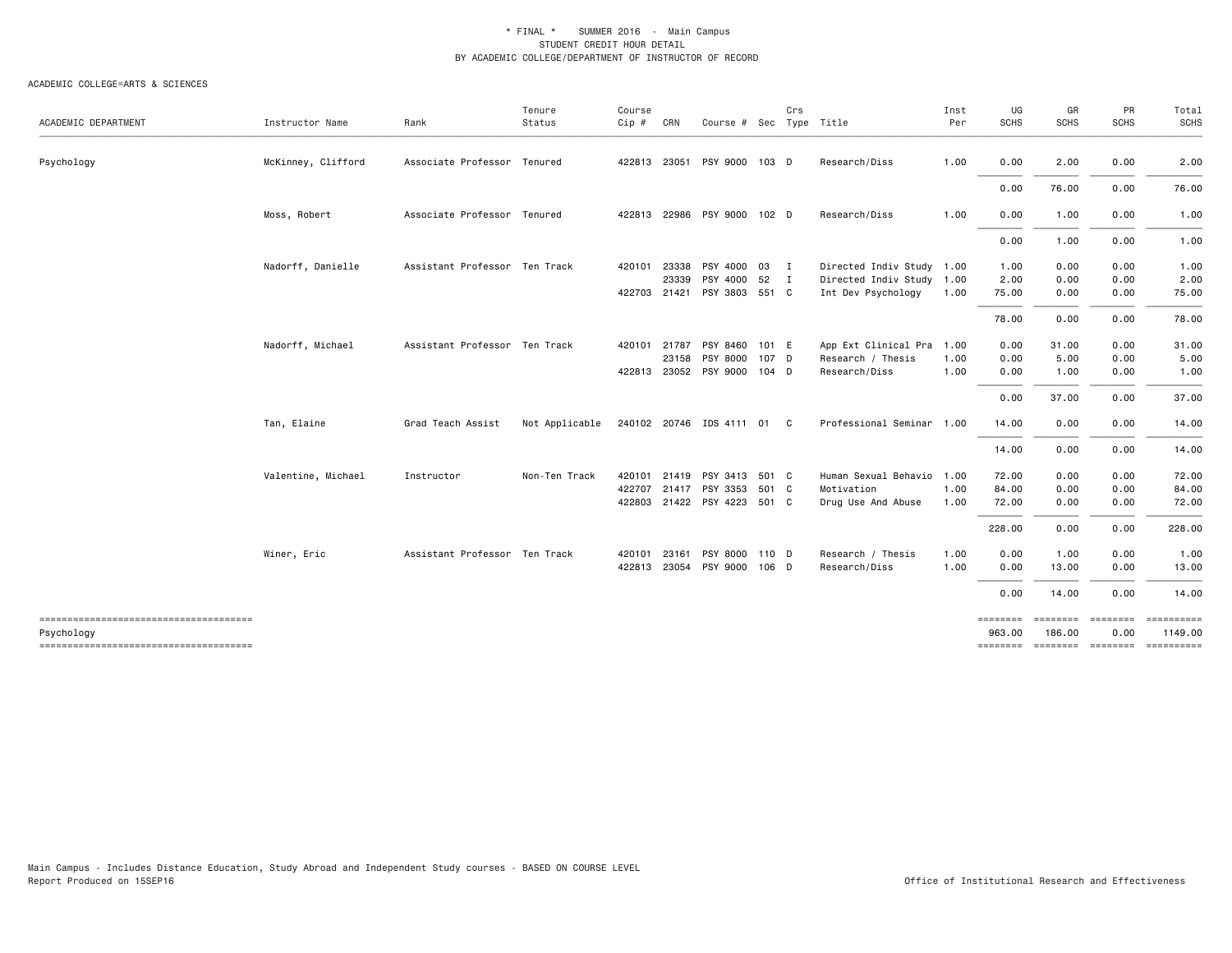#### ACADEMIC COLLEGE=ARTS & SCIENCES

| ACADEMIC DEPARTMENT | Instructor Name    | Rank                          | Tenure<br>Status | Course<br>Cip # | CRN   | Course # Sec Type Title               |                            | Crs          |                                              | Inst<br>Per  | UG<br><b>SCHS</b> | GR<br><b>SCHS</b> | PR<br><b>SCHS</b> | Total<br><b>SCHS</b> |
|---------------------|--------------------|-------------------------------|------------------|-----------------|-------|---------------------------------------|----------------------------|--------------|----------------------------------------------|--------------|-------------------|-------------------|-------------------|----------------------|
| Sociology           | Allison, Rachel    | Assistant Professor Ten Track |                  | 451101          | 21070 | SO 1003<br>23178 SO 8000              | 001 C<br>102 D             |              | Intro To Sociology<br>Research / Thesis      | 1.00<br>1.00 | 27.00<br>0.00     | 0.00<br>6.00      | 0.00<br>0.00      | 27,00<br>6.00        |
|                     |                    |                               |                  |                 |       |                                       |                            |              |                                              |              | 27.00             | 6.00              | 0.00              | 33.00                |
|                     | Barranco, Raymond  | Assistant Professor Ten Track |                  | 450401          | 21799 | CRM 3603                              | 01                         | C            | Criminological Theor 1.00                    |              | 60.00             | 0.00              | 0.00              | 60.00                |
|                     |                    |                               |                  | 451101          |       | 23423 SO 4000                         | 51                         | $\mathbf{I}$ | Directed Indiv Study 1.00                    |              | 3.00              | 0.00              | 0.00              | 3.00                 |
|                     |                    |                               |                  |                 |       |                                       |                            |              |                                              |              | 63.00             | 0.00              | 0.00              | 63.00                |
|                     | Brown, Dustin      | Assistant Professor Ten Track |                  | 451101          |       | 23049 SO 8000                         | $101$ D                    |              | Research / Thesis                            | 1.00         | 0.00              | 6.00              | 0.00              | 6.00                 |
|                     |                    |                               |                  |                 |       |                                       |                            |              |                                              |              | 0.00              | 6.00              | 0.00              | 6.00                 |
|                     | Bryant, Natalie    | Lecturer                      | Non-Ten Track    | 440701          | 22297 | SW 3013                               | 501 C                      |              | Hum Beh Soc Envir I                          | 0.95         | 37.05             | 0.00              | 0.00              | 37.05                |
|                     |                    |                               |                  |                 | 22298 | SW 3023                               | 551 C                      |              | Hum Beh Soc Envir II 1.00                    |              | 33.00             | 0.00              | 0.00              | 33.00                |
|                     |                    |                               |                  |                 |       |                                       |                            |              |                                              |              | 70.05             | 0.00              | 0.00              | 70.05                |
|                     | Cooper, Melissa    | Lecturer                      | Non-Ten Track    | 440701          |       | 21444 SW 4533                         | 501 C                      |              | Sub Abuse in SW Svcs 1.00                    |              | 54.00             | 0.00              | 0.00              | 54.00                |
|                     |                    |                               |                  |                 |       |                                       |                            |              |                                              |              | 54.00             | 0.00              | 0.00              | 54.00                |
|                     | Hagerman, Margaret | Assistant Professor Ten Track |                  | 451101          | 21800 | SO 1203                               | 01                         | C            | Marriage & Family                            | 1.00         | 30.00             | 0.00              | 0.00              | 30.00                |
|                     |                    |                               |                  |                 |       | 23112 SO 8000                         | 01                         | D            | Research / Thesis                            | 1.00         | 0.00              | 1.00              | 0.00              | 1.00                 |
|                     |                    |                               |                  |                 |       | 23407 SO 8000                         | 52                         | D            | Research / Thesis                            | 1.00         | 0.00              | 6.00              | 0.00              | 6.00                 |
|                     |                    |                               |                  |                 |       |                                       |                            |              |                                              |              | 30.00             | 7.00              | 0.00              | 37.00                |
|                     | Haynes, Stacy      | Associate Professor Tenured   |                  | 450401          | 20301 | CRM 3316 01<br>23438 CRM 4000 51 I    |                            | - F          | Criminology Internsh 1.00                    |              | 36.00             | 0.00<br>0.00      | 0.00              | 36.00                |
|                     |                    |                               |                  |                 |       |                                       |                            |              | Directed Indiv Study 1.00                    |              | 6.00              |                   | 0.00              | 6.00                 |
|                     |                    |                               |                  |                 |       |                                       |                            |              |                                              |              | 42.00             | 0.00              | 0.00              | 42.00                |
|                     | Holt, Debora       | Lecturer                      | Non-Ten Track    |                 |       | 440701 22293 SW 4990                  | 501 C                      |              | Special Topic In SW                          | 0.95         | 22.80             | 0.00              | 0.00              | 22.80                |
|                     |                    |                               |                  |                 |       |                                       |                            |              |                                              |              | 22.80             | 0.00              | 0.00              | 22.80                |
|                     | Hossfeld, Leslie   | Professor                     | Tenured          | 451101          |       | 23366 SO 8000                         | 51                         | D            | Research / Thesis                            | 1.00         | 0.00              | 6.00              | 0.00              | 6.00                 |
|                     |                    |                               |                  |                 |       |                                       |                            |              |                                              |              | 0.00              | 6.00              | 0.00              | 6.00                 |
|                     | Kelly, Kimberly    | Associate Professor Tenured   |                  | 050207          | 23226 | GS 8973                               | 501 C                      |              | Gender and Work                              | 1.00         | 0.00              | 3.00              | 0.00              | 3.00                 |
|                     |                    |                               |                  | 451101          | 21434 | SO 1003                               | 501 C                      |              | Intro To Sociology                           | 1.00         | 54.00             | 0.00              | 0.00              | 54.00                |
|                     |                    |                               |                  |                 |       | 21795 SO 1103                         | 01 C                       |              | Contemp Social Prob                          | 1.00         | 33.00             | 0.00              | 0.00              | 33.00                |
|                     |                    |                               |                  |                 | 22757 | SO 9000                               | 101 D                      |              | Research / Diss                              | 1.00         | 0.00              | 12.00             | 0.00              | 12.00                |
|                     |                    |                               |                  |                 | 23292 | SO 8973                               | 501 C                      |              | Gender and Work                              | 1.00         | 0.00              | 3.00              | 0.00              | 3.00                 |
|                     |                    |                               |                  |                 |       | 451301 21798 SO 4503                  | 01                         | C            | Gender and Work                              | 1.00         | 21.00             | 0.00              | 0.00              | 21.00                |
|                     |                    |                               |                  |                 |       |                                       |                            |              |                                              |              | 108.00            | 18.00             | 0.00              | 126.00               |
|                     | May, David         | Professor                     | Tenured          |                 |       | 451101 22978 SO 4000<br>23180 SO 9000 | $01$ I<br>102 <sub>D</sub> |              | Directed Indiv Study 1.00<br>Research / Diss | 1.00         | 1.00<br>0.00      | 0.00<br>13.00     | 0.00<br>0.00      | 1.00<br>13.00        |

Main Campus - Includes Distance Education, Study Abroad and Independent Study courses - BASED ON COURSE LEVEL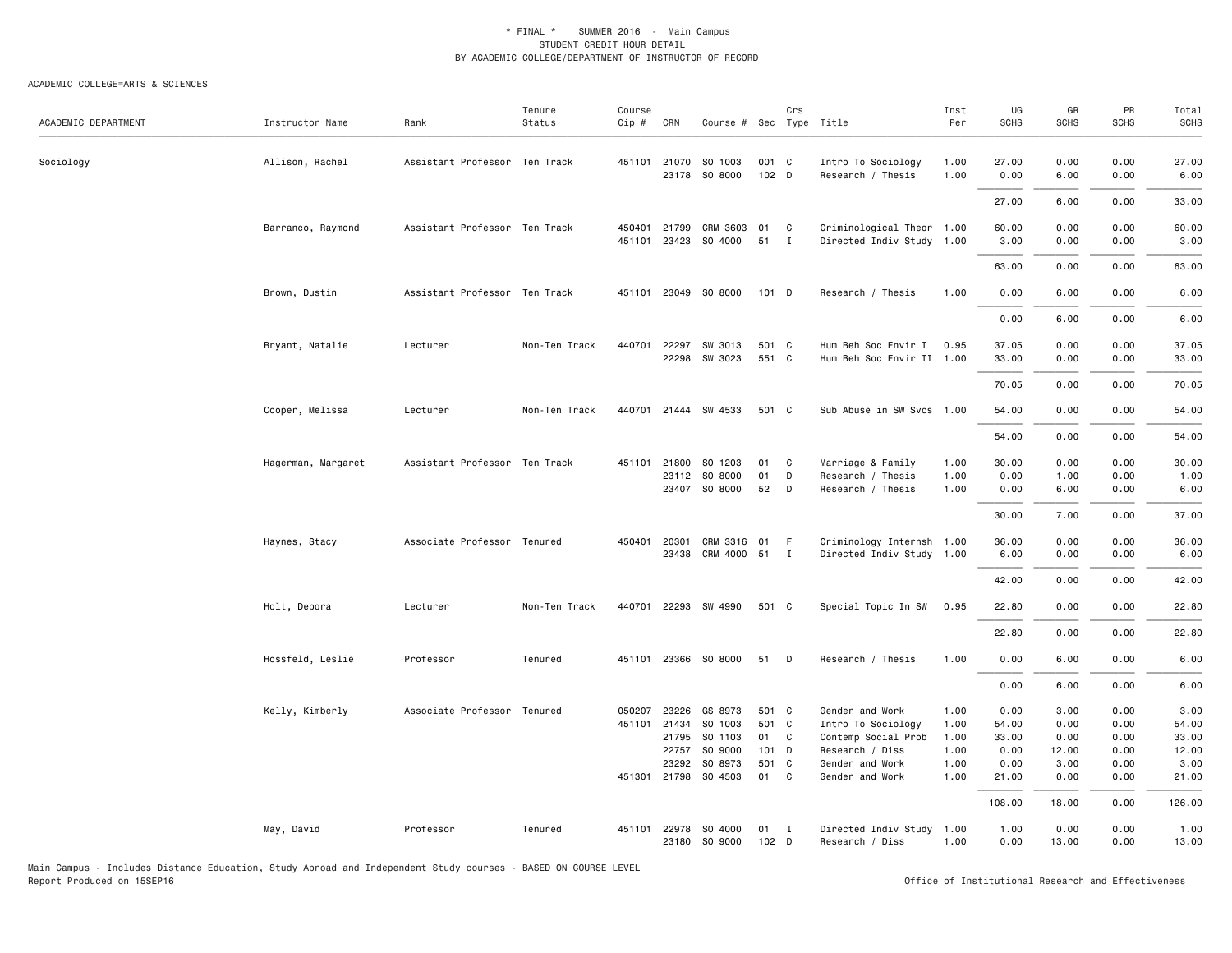| ACADEMIC DEPARTMENT                                                                         | Instructor Name    | Rank                          | Tenure<br>Status | Course<br>Cip # | CRN   | Course # Sec Type Title                            |                | Crs          |                                                        | Inst<br>Per  | UG<br><b>SCHS</b>                              | GR<br><b>SCHS</b>        | PR<br>SCHS            | Total<br>SCHS                          |
|---------------------------------------------------------------------------------------------|--------------------|-------------------------------|------------------|-----------------|-------|----------------------------------------------------|----------------|--------------|--------------------------------------------------------|--------------|------------------------------------------------|--------------------------|-----------------------|----------------------------------------|
|                                                                                             |                    |                               |                  |                 |       |                                                    |                |              |                                                        |              | 1.00                                           | 13.00                    | 0.00                  | 14.00                                  |
| Sociology                                                                                   | McKinley, Kenya    | Assistant Professor Ten Track |                  |                 |       | 440701 21442 SW 2303                               | 501 C          |              | Welfare Policy I                                       | 1.00         | 39.00                                          | 0.00                     | 0.00                  | 39.00                                  |
|                                                                                             |                    |                               |                  |                 |       |                                                    |                |              |                                                        |              | 39.00                                          | 0.00                     | 0.00                  | 39.00                                  |
|                                                                                             | Parisi, Domenico   | Non-Faculty                   | Tenured          |                 |       | 451101 23328 SO 9000                               | 103 D          |              | Research / Diss                                        | 1.00         | 0.00                                           | 9.00                     | 0.00                  | 9.00                                   |
|                                                                                             |                    |                               |                  |                 |       |                                                    |                |              |                                                        |              | 0.00                                           | 9.00                     | 0.00                  | 9.00                                   |
|                                                                                             | Perry, Ashley      | Instructor                    | Non-Ten Track    |                 |       | 450401 21792 CRM 4233 51 C<br>451101 21793 SO 4233 | 51             | $\mathbf{C}$ | Juvenile Delinquency 1.00<br>Juvenile Delinquency 1.00 |              | 30.00<br>21.00                                 | 0.00<br>0.00             | 0.00<br>0.00          | 30.00<br>21.00                         |
|                                                                                             |                    |                               |                  |                 |       |                                                    |                |              |                                                        |              | 51.00                                          | 0.00                     | 0.00                  | 51.00                                  |
|                                                                                             | Pilkinton, Melinda | Associate Professor Tenured   |                  | 440701          | 22293 | SW 4990<br>22297 SW 3013                           | 501 C<br>501 C |              | Special Topic In SW<br>Hum Beh Soc Envir I             | 0.05<br>0.05 | 1.20<br>1.95                                   | 0.00<br>0.00             | 0.00<br>0.00          | 1.20<br>1.95                           |
|                                                                                             |                    |                               |                  |                 |       |                                                    |                |              |                                                        |              | 3.15                                           | 0.00                     | 0.00                  | 3.15                                   |
|                                                                                             | Ralston, Margaret  | Assistant Professor Ten Track |                  |                 |       | 451101 21435 SO 1203                               | 501 C          |              | Marriage & Family                                      | 1.00         | 66.00                                          | 0.00                     | 0.00                  | 66.00                                  |
|                                                                                             |                    |                               |                  |                 |       |                                                    |                |              |                                                        |              | 66.00                                          | 0.00                     | 0.00                  | 66.00                                  |
|                                                                                             | Rogers, Sarah      | Grad Teach Assist             | Not Applicable   |                 |       | 451101 21437 SO 3313                               | 501 C          |              | Deviant Behavior                                       | 1.00         | 54.00                                          | 0.00                     | 0.00                  | 54.00                                  |
|                                                                                             |                    |                               |                  |                 |       |                                                    |                |              |                                                        |              | 54.00                                          | 0.00                     | 0.00                  | 54.00                                  |
|                                                                                             | Wells, Makeela     | Lecturer                      | Non-Ten Track    | 450401          |       | 22081 CRM 4233<br>451101 21438 SO 4233             | 501 C<br>501 C |              | Juvenile Delinquency 1.00<br>Juvenile Delinquency 1.00 |              | 15.00<br>18.00                                 | 0.00<br>0.00             | 0.00<br>0.00          | 15.00<br>18.00                         |
|                                                                                             |                    |                               |                  |                 |       |                                                    |                |              |                                                        |              | 33.00                                          | 0.00                     | 0.00                  | 33.00                                  |
|                                                                                             | Yigit, Ismail      | Grad Teach Assist             | Not Applicable   |                 |       | 450201 21796 SO 2203                               | 51 C           |              | Racial Minorities                                      | 1.00         | 36.00                                          | 0.00                     | 0.00                  | 36.00                                  |
|                                                                                             |                    |                               |                  |                 |       |                                                    |                |              |                                                        |              | 36.00                                          | 0.00                     | 0.00                  | 36.00                                  |
| -------------------------------------<br>Sociology<br>------------------------------------- |                    |                               |                  |                 |       |                                                    |                |              |                                                        |              | ========<br>700.00<br>-------- ------- ------- | <b>ESSESSES</b><br>65.00 | $= 222222222$<br>0.00 | ==========<br>765.00<br>$-$ ========== |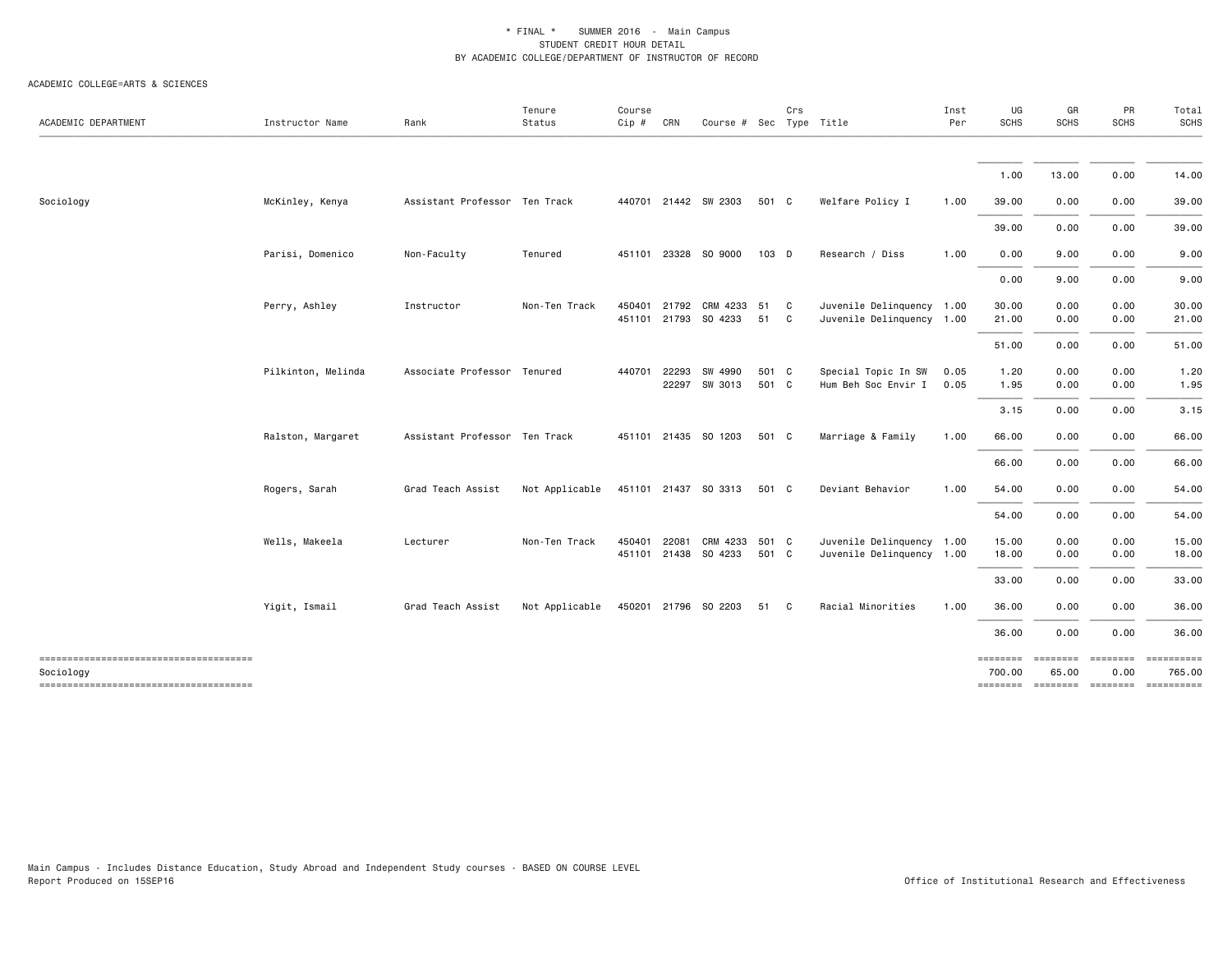#### ACADEMIC COLLEGE=BUSINESS

| ACADEMIC DEPARTMENT | Instructor Name                                           | Rank                        | Tenure<br>Status | Course<br>Cip # | CRN   | Course # Sec Type Title  |         | Crs          |                           | Inst<br>Per | UG<br><b>SCHS</b> | GR<br><b>SCHS</b> | PR<br><b>SCHS</b> | Total<br><b>SCHS</b> |
|---------------------|-----------------------------------------------------------|-----------------------------|------------------|-----------------|-------|--------------------------|---------|--------------|---------------------------|-------------|-------------------|-------------------|-------------------|----------------------|
| Finance & Economics | Campbell, Randall                                         | Associate Professor Tenured |                  | 450601          | 20401 | EC 2123                  | 001 C   |              | Prin Of Microecon         | 1.00        | 42.00             | 0.00              | 0.00              | 42.00                |
|                     |                                                           |                             |                  |                 | 20403 | EC 2123                  | 51      | C            | Prin Of Microecon         | 1.00        | 72.00             | 0.00              | 0.00              | 72.00                |
|                     |                                                           |                             |                  |                 | 20406 | EC 3123                  | 51      | C            | Interm Micro              | 1.00        | 48.00             | 0.00              | 0.00              | 48.00                |
|                     |                                                           |                             |                  |                 |       | 21934 EC 8000            | $101$ D |              | Research / Thesis         | 1.00        | 0.00              | 6.00              | 0.00              | 6.00                 |
|                     |                                                           |                             |                  |                 |       | 23044 EC 9000            | 101 D   |              | Research / Diss           | 1.00        | 0.00              | 3.00              | 0.00              | 3.00                 |
|                     |                                                           |                             |                  |                 |       |                          |         |              |                           |             | 162.00            | 9.00              | 0.00              | 171.00               |
|                     | Cline, Brandon                                            | Associate Professor Tenured |                  | 520201          |       | 23038 FIN 9000 101 D     |         |              | Research / Diss           | 1.00        | 0.00              | 3.00              | 0.00              | 3.00                 |
|                     |                                                           |                             |                  | 520801          | 20594 | FIN 3123                 | 01      | C            | Financial Management 1.00 |             | 66.00             | 0.00              | 0.00              | 66.00                |
|                     |                                                           |                             |                  |                 | 20595 | FIN 3123 02              |         | C            | Financial Management 1.00 |             | 72.00             | 0.00              | 0.00              | 72.00                |
|                     |                                                           |                             |                  |                 |       | 22998 FIN 8990 101 C     |         |              | Special Topic In FIN 0.50 |             | 0.00              | 6.00              | 0.00              | 6.00                 |
|                     |                                                           |                             |                  |                 |       |                          |         |              |                           |             | 138.00            | 9.00              | 0.00              | 147.00               |
|                     | Gonzalez Lozano, Heribe Clinical Assist Pro Non-Ten Track |                             |                  | 450601          |       | 20398 EC 2113            | 51      | C            | Prin Of Macroecon         | 1.00        | 42.00             | 0.00              | 0.00              | 42.00                |
|                     |                                                           |                             |                  |                 |       | 20399 EC 2113            | 52      | C            | Prin Of Macroecon         | 1.00        | 51.00             | 0.00              | 0.00              | 51.00                |
|                     |                                                           |                             |                  |                 |       |                          |         |              |                           |             | 93.00             | 0.00              | 0.00              | 93.00                |
|                     | He, Wei                                                   | Instructor                  | Non-Ten Track    | 520801          |       | 20592 FIN 3113 51        |         | C            | Financial Systems         | 1.00        | 72.00             | 0.00              | 0.00              | 72.00                |
|                     |                                                           |                             |                  |                 | 20596 | FIN 3123 51              |         | C            | Financial Management 1.00 |             | 66.00             | 0.00              | 0.00              | 66.00                |
|                     |                                                           |                             |                  |                 |       | 520806 21674 FIN 4923 01 |         | C            | International Fin Mg 1.00 |             | 48.00             | 0.00              | 0.00              | 48.00                |
|                     |                                                           |                             |                  |                 |       | 22633 FIN 4223 01        |         | C            | Intermediate Financi 1.00 |             | 33.00             | 0.00              | 0.00              | 33.00                |
|                     |                                                           |                             |                  |                 |       |                          |         |              |                           |             | 219.00            | 0.00              | 0.00              | 219.00               |
|                     | Liano, Kartono                                            | Professor                   | Tenured          | 520801          |       | 20590 FIN 3113 001 C     |         |              | Financial Systems         | 1.00        | 57.00             | 0.00              | 0.00              | 57.00                |
|                     |                                                           |                             |                  |                 | 20591 | FIN 3113 01              |         | C            | Financial Systems         | 1.00        | 69.00             | 0.00              | 0.00              | 69.00                |
|                     |                                                           |                             |                  | 520807          |       | 21673 FIN 4423 01        |         | C            | Investments               | 1.00        | 93.00             | 0.00              | 0.00              | 93.00                |
|                     |                                                           |                             |                  |                 |       |                          |         |              |                           |             | 219.00            | 0.00              | 0.00              | 219.00               |
|                     | Metz, Tammi                                               | Instructor                  | Non-Ten Track    | 520804          |       | 21388 INS 3503 506 C     |         |              | Employee Benefits         | 1.00        | 84.00             | 0.00              | 0.00              | 84.00                |
|                     |                                                           |                             |                  | 521701          | 21387 | INS 3303                 | 506 C   |              | Life Insurance            | 1.00        | 99.00             | 0.00              | 0.00              | 99.00                |
|                     |                                                           |                             |                  |                 |       | 21675 INS 3103 51 C      |         |              | Prin Of Insurance         | 1.00        | 45.00             | 0.00              | 0.00              | 45.00                |
|                     |                                                           |                             |                  |                 |       |                          |         |              |                           |             | 228.00            | 0.00              | 0.00              | 228.00               |
|                     | Millea, Meghan                                            | Non-Faculty                 | Tenured          | 450601          | 20396 | EC 2113                  | 001 C   |              | Prin Of Macroecon         | 1.00        | 66.00             | 0.00              | 0.00              | 66.00                |
|                     |                                                           |                             |                  |                 | 20397 | EC 2113                  | 01      | C            | Prin Of Macroecon         | 1.00        | 63.00             | 0.00              | 0.00              | 63.00                |
|                     |                                                           |                             |                  |                 |       | 21672 EC 3113            | 01      | C            | Interm Macroeconomic 1.00 |             | 24.00             | 0.00              | 0.00              | 24.00                |
|                     |                                                           |                             |                  |                 |       | 23192 EC 9000            | 102 D   |              | Research / Diss           | 1.00        | 0.00              | 1.00              | 0.00              | 1.00                 |
|                     |                                                           |                             |                  |                 |       |                          |         |              |                           |             | 153.00            | 1.00              | 0.00              | 154.00               |
|                     | Rogers, Kevin                                             | Non-Faculty                 | Tenured          | 450601          |       | 23443 EC 4000            | 51      | $\mathbf{I}$ | Directed Indiv Study      | 1.00        | 1.00              | 0.00              | 0.00              | 1.00                 |
|                     |                                                           |                             |                  |                 |       |                          |         |              |                           |             | 1.00              | 0.00              | 0.00              | 1.00                 |
|                     | Roskelley, Kenneth                                        | Associate Professor Tenured |                  | 520801          |       | 20593 FIN 3123           | 001 C   |              | Financial Management 1.00 |             | 60.00             | 0.00              | 0.00              | 60.00                |
|                     |                                                           |                             |                  |                 |       | 21302 FIN 3123 504 C     |         |              | Financial Management 1.00 |             | 69.00             | 0.00              | 0.00              | 69.00                |
|                     |                                                           |                             |                  |                 |       | 21303 FIN 8113 501 C     |         |              | Corporate Finance         | 1.00        | 0.00              | 102.00            | 0.00              | 102.00               |

Main Campus - Includes Distance Education, Study Abroad and Independent Study courses - BASED ON COURSE LEVEL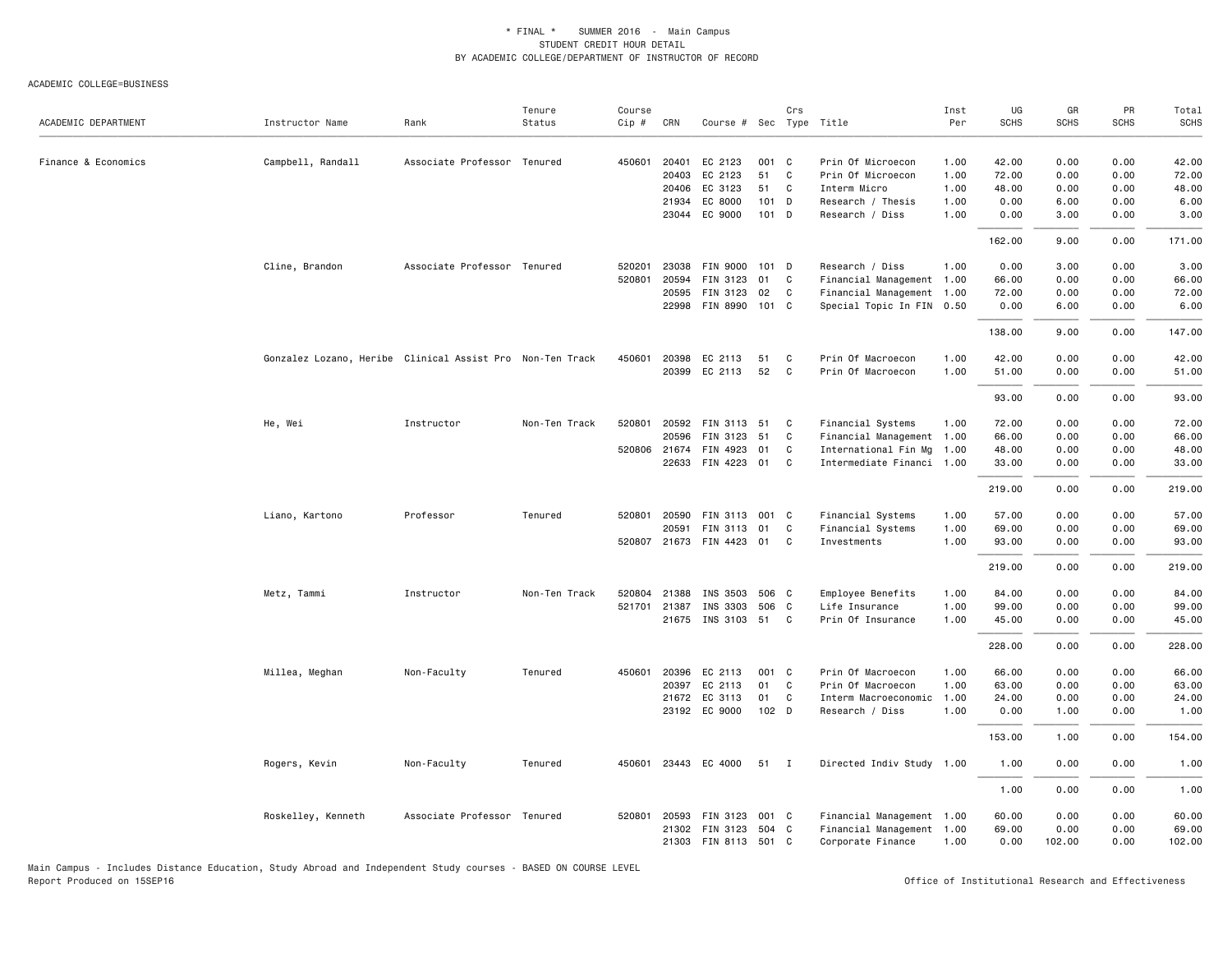#### ACADEMIC COLLEGE=BUSINESS

| ACADEMIC DEPARTMENT | Instructor Name     | Rank                              | Tenure<br>Status | Course<br>Cip #  | CRN            | Course # Sec Type Title                   |                      | Crs          |                                                            | Inst<br>Per          | UG<br>SCHS                      | GR<br><b>SCHS</b>            | PR<br><b>SCHS</b>                     | Total<br>SCHS                       |
|---------------------|---------------------|-----------------------------------|------------------|------------------|----------------|-------------------------------------------|----------------------|--------------|------------------------------------------------------------|----------------------|---------------------------------|------------------------------|---------------------------------------|-------------------------------------|
|                     |                     |                                   |                  |                  |                |                                           |                      |              |                                                            |                      |                                 |                              |                                       |                                     |
|                     |                     |                                   |                  |                  |                |                                           |                      |              |                                                            |                      | 129.00                          | 102.00                       | 0.00                                  | 231.00                              |
| Finance & Economics | Smith, Rebecca      | Extension Assist Pr Non-Ten Track |                  |                  |                | 520601 21225 AEC 6353 501 C               |                      |              | Intro to Regional Ec 1.00                                  |                      | 0.00                            | 30.00                        | 0.00                                  | 30.00                               |
|                     |                     |                                   |                  |                  |                |                                           |                      |              |                                                            |                      | 0.00                            | 30.00                        | 0.00                                  | 30.00                               |
|                     | Spurlin, William    | Assistant Professor Ten Track     |                  | 520601<br>520801 | 21256<br>21301 | EC 8103<br>FIN 3113                       | 501 C<br>506 C       |              | Econ for Managers<br>Financial Systems                     | 1.00<br>1.00         | 0.00<br>63.00                   | 75.00<br>0.00                | 0.00<br>0.00                          | 75.00<br>63.00                      |
|                     |                     |                                   |                  |                  |                |                                           |                      |              |                                                            |                      | 63.00                           | 75.00                        | 0.00                                  | 138.00                              |
|                     | Williamson, Claudia | Assistant Professor Ten Track     |                  | 520801           | 22998          | FIN 8990                                  | 101 C                |              | Special Topic In FIN 0.50                                  |                      | 0.00                            | 6.00                         | 0.00                                  | 6.00                                |
|                     |                     |                                   |                  |                  |                |                                           |                      |              |                                                            |                      | 0.00                            | 6.00                         | 0.00                                  | 6.00                                |
|                     | Wiseman, Travis     | Clinical Assist Pro Non-Ten Track |                  | 450601<br>521101 | 22332          | 20402 EC 2123<br>EC 4990<br>20732 IB 3900 | 01<br>801 A<br>101 E | $\mathbf{C}$ | Prin Of Microecon<br>Special Topic In EC<br>IB Intern Work | 1.00<br>1.00<br>1.00 | 69.00<br>3.00<br>14.00<br>86.00 | 0.00<br>0.00<br>0.00<br>0.00 | 0.00<br>0.00<br>0.00<br>0.00          | 69.00<br>3.00<br>14.00<br>86.00     |
| Finance & Economics |                     |                                   |                  |                  |                |                                           |                      |              |                                                            |                      | ========<br>1491.00<br>======== | $=$ = = = = = = =<br>232.00  | ========<br>0.00<br>================= | ==========<br>1723.00<br>========== |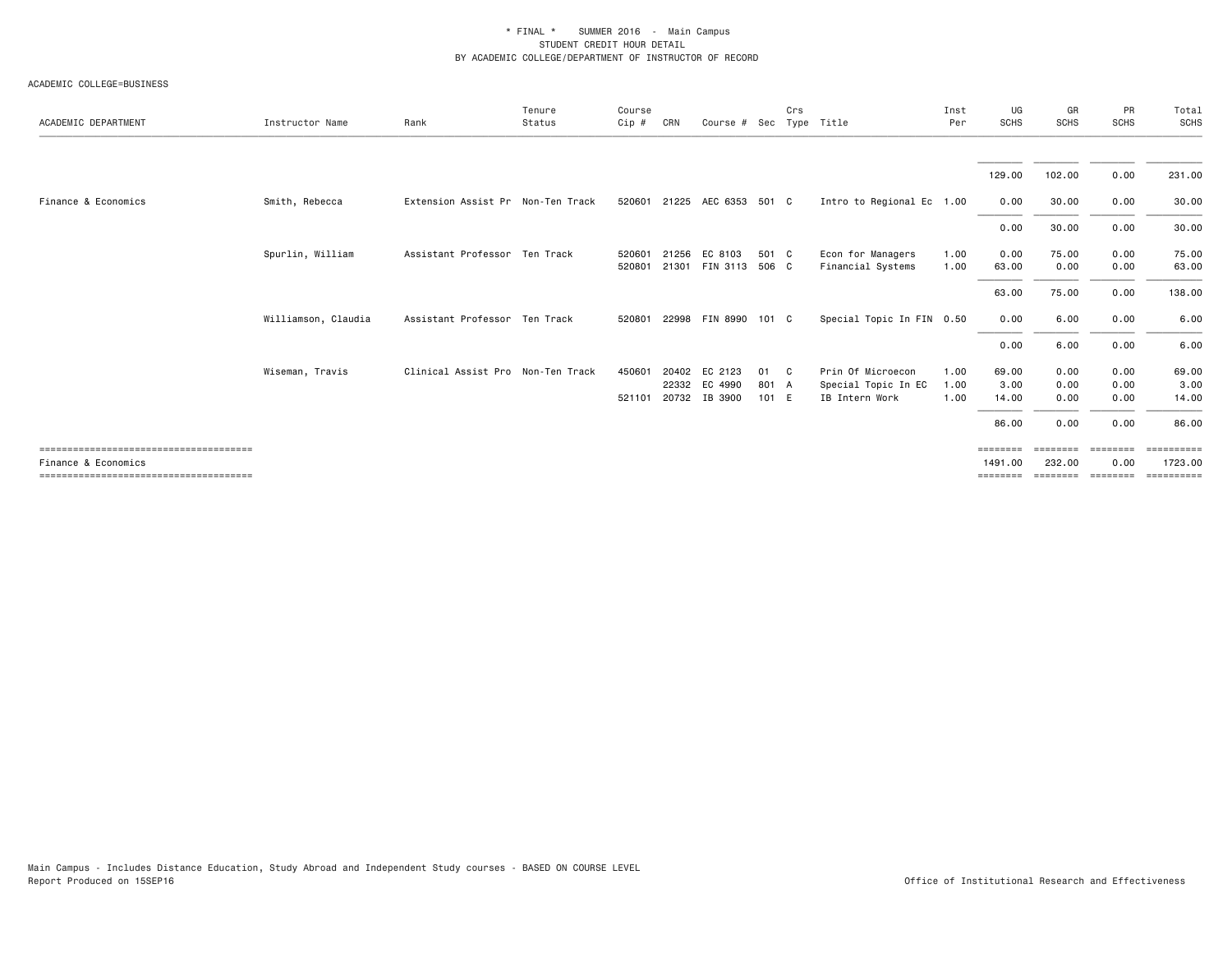#### ACADEMIC COLLEGE=BUSINESS

| ACADEMIC DEPARTMENT              | Instructor Name   | Rank                              | Tenure<br>Status | Course<br>Cip #  | CRN                   | Course # Sec Type Title                          |          | Crs          |                                                                             | Inst<br>Per  | UG<br><b>SCHS</b>      | GR<br><b>SCHS</b>    | PR<br><b>SCHS</b>    | Total<br><b>SCHS</b>   |
|----------------------------------|-------------------|-----------------------------------|------------------|------------------|-----------------------|--------------------------------------------------|----------|--------------|-----------------------------------------------------------------------------|--------------|------------------------|----------------------|----------------------|------------------------|
| Management & Information Systems | Canfield, Stephen | Instructor                        | Non-Ten Track    | 110201<br>110901 | 20138<br>20144        | BIS 1523<br>BIS 6513<br>521201 20142 BIS 4513 01 | 01<br>01 | C<br>C<br>C. | Web Development I<br>Microcomputers/Netwo 1.00<br>Microcomputers/Netwo 1.00 | 1.00         | 21.00<br>0.00<br>21.00 | 0.00<br>6.00<br>0.00 | 0.00<br>0.00<br>0.00 | 21.00<br>6.00<br>21.00 |
|                                  |                   |                                   |                  |                  |                       |                                                  |          |              |                                                                             |              | 42.00                  | 6.00                 | 0.00                 | 48.00                  |
|                                  | Chrisman, James   | Professor                         | Tenured          |                  | 521302 23113<br>23183 | MGT 7000<br>MGT 9000 104 D                       | $101$ I  |              | Directed Indiv Study 1.00<br>Research / Diss                                | 1.00         | 0.00<br>0.00           | 3.00<br>1.00         | 0.00<br>0.00         | 3.00<br>1.00           |
|                                  |                   |                                   |                  |                  |                       |                                                  |          |              |                                                                             |              | 0.00                   | 4.00                 | 0.00                 | 4.00                   |
|                                  | Daspit, Joshua    | Assistant Professor Ten Track     |                  | 520101           | 20158<br>520701 21655 | <b>BUS 4853</b><br>MGT 3323 51                   | 51       | C<br>C       | <b>Business Policy</b><br>Entrepreneurship                                  | 1.00<br>1.00 | 57.00<br>36.00         | 0.00<br>0.00         | 0.00<br>0.00         | 57.00<br>36.00         |
|                                  |                   |                                   |                  |                  |                       |                                                  |          |              |                                                                             |              | 93.00                  | 0.00                 | 0.00                 | 93.00                  |
|                                  | Dhaenens, Andrew  | Grad Teach Assist                 | Not Applicable   |                  |                       | 521001 20927 MGT 3513 01 C                       |          |              | Intro Human Res Mgt 1.00                                                    |              | 81.00                  | 0.00                 | 0.00                 | 81.00                  |
|                                  |                   |                                   |                  |                  |                       |                                                  |          |              |                                                                             |              | 81.00                  | 0.00                 | 0.00                 | 81.00                  |
|                                  | Githinji, Martin  | Grad Teach Assist                 | Not Applicable   | 521201           |                       | 20140 BIS 3233 01 C                              |          |              | Management Informati 1.00                                                   |              | 33.00                  | 0.00                 | 0.00                 | 33.00                  |
|                                  |                   |                                   |                  |                  |                       |                                                  |          |              |                                                                             |              | 33.00                  | 0.00                 | 0.00                 | 33.00                  |
|                                  | Holt, Daniel      | Associate Professor Ten Track     |                  | 520201           | 20932<br>521302 23303 | MGT 8123<br>MGT 9000 105 D                       | 101 C    |              | Strategic Bus Consul 1.00<br>Research / Diss                                | 1.00         | 0.00<br>0.00           | 60.00<br>12.00       | 0.00<br>0.00         | 60.00<br>12.00         |
|                                  |                   |                                   |                  |                  |                       |                                                  |          |              |                                                                             |              | 0.00                   | 72.00                | 0.00                 | 72.00                  |
|                                  | Hudson, Bryant    | Visiting Assist Pro Non-Ten Track |                  | 520101           |                       | 20157 BUS 4853 01 C                              |          |              | <b>Business Policy</b>                                                      | 1.00         | 117.00                 | 0.00                 | 0.00                 | 117.00                 |
|                                  |                   |                                   |                  |                  |                       |                                                  |          |              |                                                                             |              | 117.00                 | 0.00                 | 0.00                 | 117.00                 |
|                                  | Long, Rebecca     | Non-Faculty                       | Tenured          |                  |                       | 521302 23176 MGT 9000                            | 103 D    |              | Research / Diss                                                             | 1.00         | 0.00                   | 6.00                 | 0.00                 | 6.00                   |
|                                  |                   |                                   |                  |                  |                       |                                                  |          |              |                                                                             |              | 0.00                   | 6.00                 | 0.00                 | 6.00                   |
|                                  | Marett, Lawrence  | Associate Professor Tenured       |                  |                  |                       | 521201 22819 BIS 9000 01 D                       |          |              | Research / Diss                                                             | 1.00         | 0.00                   | 9.00                 | 0.00                 | 9.00                   |
|                                  |                   |                                   |                  |                  |                       |                                                  |          |              |                                                                             |              | 0.00                   | 9.00                 | 0.00                 | 9.00                   |
|                                  | McLarty, Benjamin | Assistant Professor Ten Track     |                  | 521301           |                       | 20923 MGT 3114 51 C                              |          |              | Prin of Mgt & Prod                                                          | 1.00         | 196.00                 | 0.00                 | 0.00                 | 196.00                 |
|                                  |                   |                                   |                  |                  |                       |                                                  |          |              |                                                                             |              | 196.00                 | 0.00                 | 0.00                 | 196.00                 |
|                                  | Otondo, Robert    | Associate Professor Tenured       |                  |                  |                       | 521201 23374 BIS 9000 101 D                      |          |              | Research / Diss                                                             | 1.00         | 0.00                   | 3.00                 | 0.00                 | 3.00                   |
|                                  |                   |                                   |                  |                  |                       |                                                  |          |              |                                                                             |              | 0.00                   | 3.00                 | 0.00                 | 3.00                   |
|                                  | Randle, Vikki     | Associate Professor Tenured       |                  |                  |                       | 520201 21401 MGT 8123 501 C                      |          |              | Strategic Bus Consul 1.00                                                   |              | 0.00                   | 42.00                | 0.00                 | 42.00                  |
|                                  |                   |                                   |                  |                  |                       |                                                  |          |              |                                                                             |              | 0.00                   | 42.00                | 0.00                 | 42.00                  |

Main Campus - Includes Distance Education, Study Abroad and Independent Study courses - BASED ON COURSE LEVEL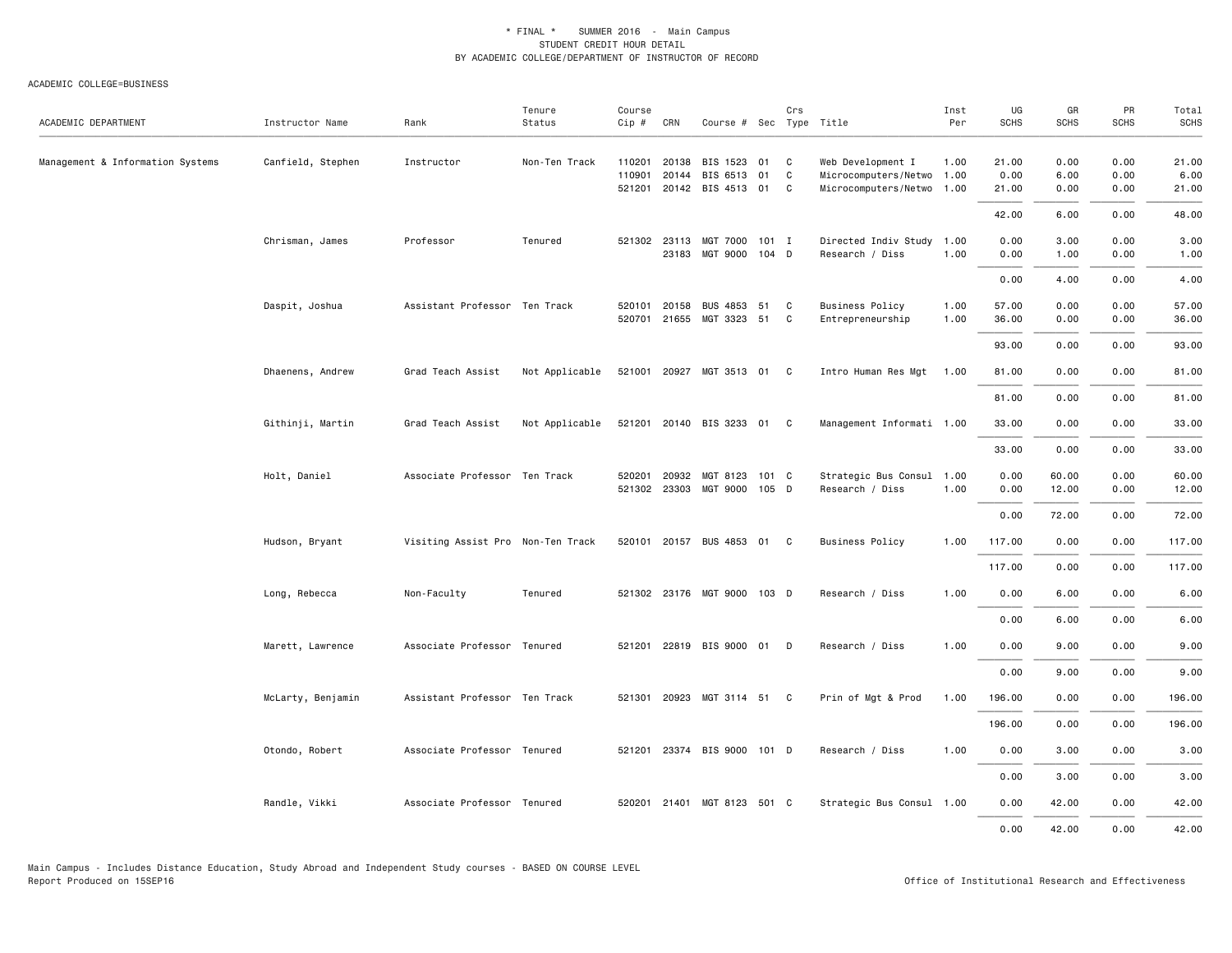#### ACADEMIC COLLEGE=BUSINESS

| ACADEMIC DEPARTMENT              | Instructor Name   | Rank                        | Tenure<br>Status | Course<br>Cip # | CRN   | Course # Sec Type Title                             | Crs |                                      | Inst<br>Per  | UG<br><b>SCHS</b>  | GR<br><b>SCHS</b>  | PR<br><b>SCHS</b> | Total<br><b>SCHS</b>  |
|----------------------------------|-------------------|-----------------------------|------------------|-----------------|-------|-----------------------------------------------------|-----|--------------------------------------|--------------|--------------------|--------------------|-------------------|-----------------------|
| Management & Information Systems | Richardson, Jimmy | Lecturer                    | Non-Ten Track    |                 |       | 521201 21399 MGT 8063 501 C                         |     | Survey Of Management 1.00            |              | 0.00               | 96.00              | 0.00              | 96.00                 |
|                                  |                   |                             |                  |                 |       |                                                     |     |                                      |              | 0.00               | 96.00              | 0.00              | 96.00                 |
|                                  | Rogers, Bryan     | Grad Teach Assist           | Not Applicable   | 520201          |       | 20926 MGT 3213 51                                   | C   | Org Communications                   | 1.00         | 123.00             | 0.00               | 0.00              | 123.00                |
|                                  |                   |                             |                  |                 |       |                                                     |     |                                      |              | 123.00             | 0.00               | 0.00              | 123.00                |
|                                  | Templeton, Gary   | Associate Professor Tenured |                  | 521201          | 20139 | BIS 3233 001 C                                      |     | Management Informati 1.00            |              | 57.00              | 0.00               | 0.00              | 57.00                 |
|                                  |                   |                             |                  |                 |       | 21679 BIS 8113 521 C                                |     | Mgt Info Tech & Sys                  | 1.00         | 0.00<br>57.00      | 57.00              | 0.00<br>0.00      | 57.00<br>114.00       |
|                                  |                   |                             |                  |                 |       |                                                     |     |                                      |              |                    | 57.00              |                   |                       |
|                                  | Templeton, Laura  | Associate Professor Tenured |                  |                 |       | 521302 22818 MGT 9000 101 D                         |     | Research / Diss                      | 1.00         | 0.00               | 6.00               | 0.00              | 6.00                  |
|                                  |                   |                             |                  |                 |       |                                                     |     |                                      |              | 0.00               | 6.00               | 0.00              | 6.00                  |
|                                  | Vardaman, James   | Associate Professor Tenured |                  | 520201          | 21656 | MGT 8113 51 C                                       |     | Leadership Skills                    | 1.00         | 0.00               | 93.00              | 0.00              | 93.00                 |
|                                  |                   |                             |                  |                 |       | 21676 MGT 8113 521 C<br>521302 22979 MGT 9000 102 D |     | Leadership Skills<br>Research / Diss | 1.00<br>1.00 | 0.00<br>0.00       | 72.00<br>6.00      | 0.00<br>0.00      | 72.00<br>6.00         |
|                                  |                   |                             |                  |                 |       |                                                     |     |                                      |              | 0.00               | 171.00             | 0.00              | 171.00                |
|                                  | Vedadi, Ali       | Grad Teach Assist           | Not Applicable   |                 |       | 521201 21654 BIS 1012 51 C                          |     | Intro to Bus Info Sy 1.00            |              | 22.00              | 0.00               | 0.00              | 22.00                 |
|                                  |                   |                             |                  |                 |       |                                                     |     |                                      |              | 22.00              | 0.00               | 0.00              | 22.00                 |
| Management & Information Systems |                   |                             |                  |                 |       |                                                     |     |                                      |              | ========<br>764.00 | ========<br>472.00 | ========<br>0.00  | ==========<br>1236.00 |
|                                  |                   |                             |                  |                 |       |                                                     |     |                                      |              | ========           | ========           | <b>EEEEEEE</b>    | EEEEEEEE              |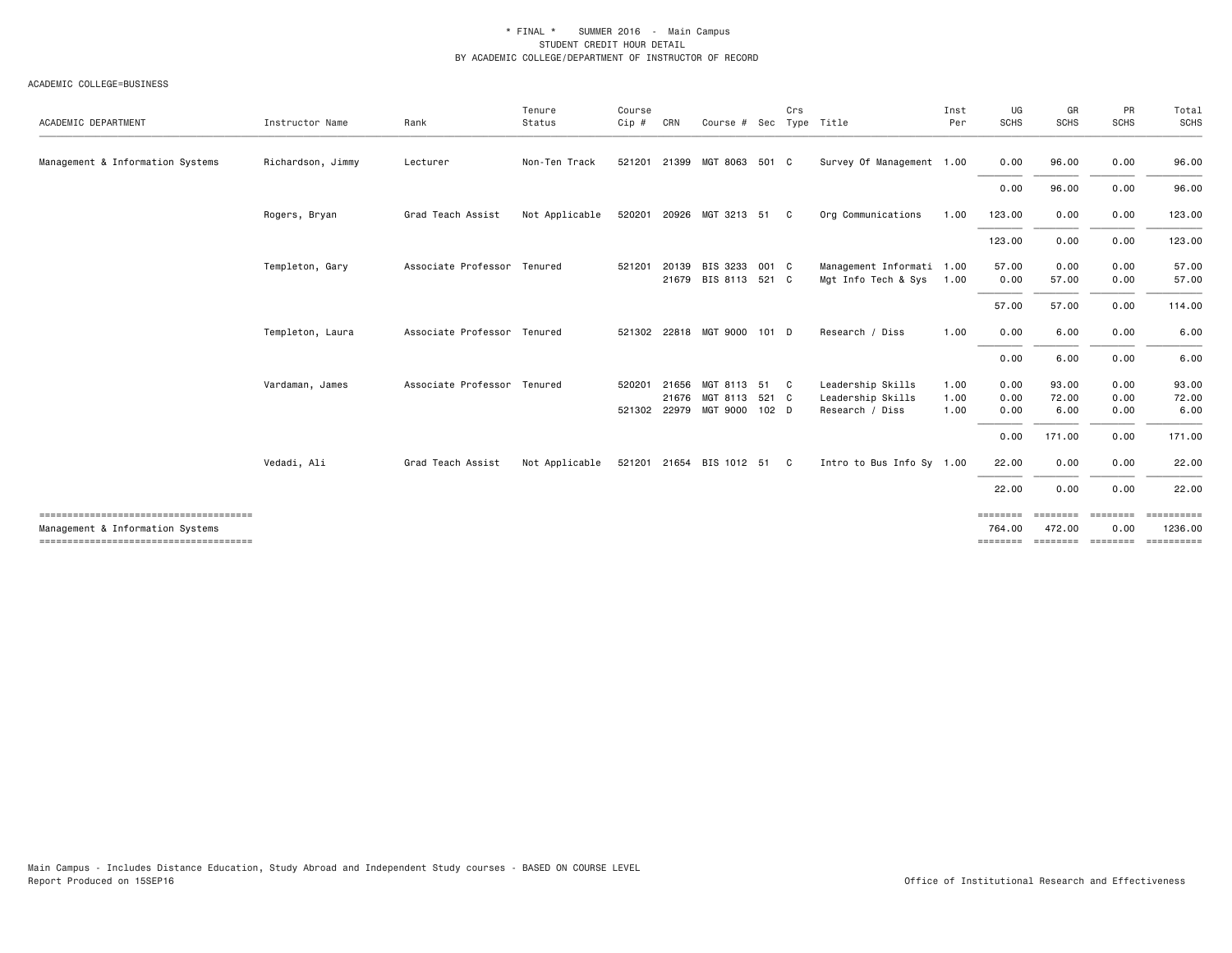ACADEMIC COLLEGE=BUSINESS

| ACADEMIC DEPARTMENT                                       | Instructor Name     | Rank                          | Tenure<br>Status | Course<br>Cip # | CRN   | Course # Sec Type Title     |    | Crs          |                           | Inst<br>Per | UG<br><b>SCHS</b> | GR<br><b>SCHS</b> | PR<br><b>SCHS</b> | Total<br>SCHS |
|-----------------------------------------------------------|---------------------|-------------------------------|------------------|-----------------|-------|-----------------------------|----|--------------|---------------------------|-------------|-------------------|-------------------|-------------------|---------------|
| Marketing, Quantitative Analysis & Bus Breazeale, Michael |                     | Assistant Professor Ten Track |                  | 521401          | 20938 | MKT 4113 51                 |    | C            | Personal Selling          | 1.00        | 39.00             | 0.00              | 0.00              | 39.00         |
|                                                           |                     |                               |                  |                 | 21669 | MKT 4423                    | 51 | C            | Strategic Brand Mana 1.00 |             | 27.00             | 0.00              | 0.00              | 27.00         |
|                                                           |                     |                               |                  |                 | 21670 | MKT 6423 51                 |    | C            | Strategic Brand Mana 1.00 |             | 0.00              | 69.00             | 0.00              | 69.00         |
|                                                           |                     |                               |                  |                 |       | 23427 MKT 4000 51 I         |    |              | Directed Indiv Study 1.00 |             | 3.00              | 0.00              | 0.00              | 3.00          |
|                                                           |                     |                               |                  |                 |       |                             |    |              |                           |             | 69.00             | 69.00             | 0.00              | 138.00        |
|                                                           | Brown, Haley-Lavell | Instructor                    | Non-Ten Track    | 220207          | 21663 | BL 4263                     | 01 | C            | Environmental Law         | 1.00        | 21.00             | 0.00              | 0.00              | 21.00         |
|                                                           |                     |                               |                  | 229999          | 21664 | BL 6263                     | 01 | C            | Environmental Law         | 1.00        | 0.00              | 39.00             | 0.00              | 39.00         |
|                                                           |                     |                               |                  | 521501          | 21661 | BL 4333                     | 01 | C            | Real Estate Law           | 1.00        | 15.00             | 0.00              | 0.00              | 15.00         |
|                                                           |                     |                               |                  |                 |       | 21662 BL 6333               | 01 | C            | Real Estate Law           | 1.00        | 0.00              | 39.00             | 0.00              | 39.00         |
|                                                           |                     |                               |                  |                 |       |                             |    |              |                           |             | 36.00             | 78.00             | 0.00              | 114.00        |
|                                                           | Collier, Joel       | Associate Professor Tenured   |                  | 520201          |       | 21671 BUS 9113 01           |    | C            | Prep Future Bus Facu 1.00 |             | 0.00              | 27.00             | 0.00              | 27.00         |
|                                                           |                     |                               |                  |                 |       |                             |    |              |                           |             | 0.00              | 27.00             | 0.00              | 27.00         |
|                                                           | Cook, Cecelia       | Instructor                    | Non-Ten Track    | 220205          | 21665 | BL 2413                     | 51 | C            | Legal Envt Bus            | 1.00        | 45.00             | 0.00              | 0.00              | 45.00         |
|                                                           |                     |                               |                  |                 |       | 21666 BL 3223               | 51 | C            | Law Of Comm Trans         | 1.00        | 33.00             | 0.00              | 0.00              | 33.00         |
|                                                           |                     |                               |                  |                 |       |                             |    |              |                           |             | 78.00             | 0.00              | 0.00              | 78.00         |
|                                                           | Denton, Joshua      | Grad Teach Assist             | Not Applicable   | 521401          |       | 20935 MKT 3013 51           |    | $\mathbf{C}$ | Principles Of Mkt         | 1.00        | 51.00             | 0.00              | 0.00              | 51.00         |
|                                                           |                     |                               |                  |                 |       |                             |    |              |                           |             | 51.00             | 0.00              | 0.00              | 51.00         |
|                                                           | Dunlap, Kali        | Non-Faculty                   | Not Applicable   |                 |       | 240102 22912 IDS 4111 502 C |    |              | Professional Seminar 1.00 |             | 12.00             | 0.00              | 0.00              | 12.00         |
|                                                           |                     |                               |                  |                 |       |                             |    |              |                           |             | 12.00             | 0.00              | 0.00              | 12.00         |
|                                                           | Esmark, Carol       | Assistant Professor Ten Track |                  |                 |       | 521302 21232 BQA 8233 501 C |    |              | Quant Analysis & Bus 1.00 |             | 0.00              | 51.00             | 0.00              | 51.00         |
|                                                           |                     |                               |                  |                 |       |                             |    |              |                           |             | 0.00              | 51.00             | 0.00              | 51.00         |
|                                                           | Goree, Michael      | Instructor                    | Non-Ten Track    | 521499          |       | 20943 MKT 4613 51           |    | C            | Services Marketing        | 1.00        | 45.00             | 0.00              | 0.00              | 45.00         |
|                                                           |                     |                               |                  |                 |       | 521803 20937 MKT 3213 51    |    | C            | Retailing                 | 1.00        | 138.00            | 0.00              | 0.00              | 138.00        |
|                                                           |                     |                               |                  |                 |       |                             |    |              |                           |             | 183.00            | 0.00              | 0.00              | 183.00        |
|                                                           | Krallman, Alexandra | Grad Teach Assist             | Not Applicable   |                 |       | 521403 21668 MKT 3933 01    |    | C            | International Mkt         | 1.00        | 48.00             | 0.00              | 0.00              | 48.00         |
|                                                           |                     |                               |                  |                 |       |                             |    |              |                           |             | 48.00             | 0.00              | 0.00              | 48.00         |
|                                                           | Lam, Wai-Cheong     | Instructor                    | Non-Ten Track    | 521302 20150    |       | BQA 2113 001 C              |    |              | Bus Stat Methods I        | 1.00        | 21.00             | 0.00              | 0.00              | 21.00         |
|                                                           |                     |                               |                  |                 |       | 20152 BQA 2113 51           |    | C            | Bus Stat Methods I        | 1.00        | 42.00             | 0.00              | 0.00              | 42.00         |
|                                                           |                     |                               |                  |                 |       | 20155 BQA 3123 51           |    | C            | Bus Stat Methods II       | 1.00        | 42.00             | 0.00              | 0.00              | 42.00         |
|                                                           |                     |                               |                  |                 |       |                             |    |              |                           |             | 105.00            | 0.00              | 0.00              | 105.00        |
|                                                           | Lueg, Nicole        | Professor                     | Tenured          |                 |       | 521402 20942 MKT 4533 01 C  |    |              | Marketing Research        | 1.00        | 42.00             | 0.00              | 0.00              | 42.00         |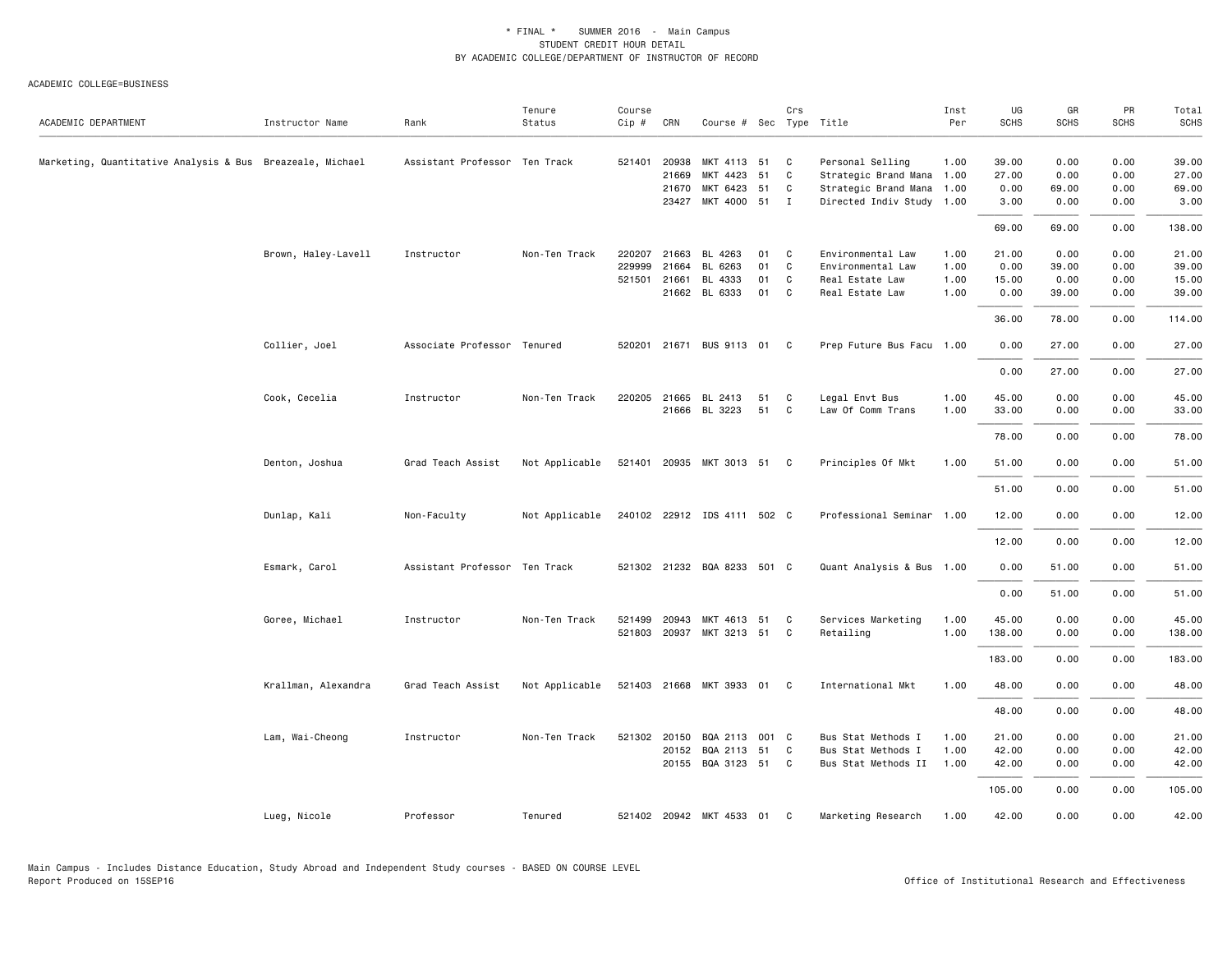#### ACADEMIC COLLEGE=BUSINESS

| ACADEMIC DEPARTMENT                                                             | Instructor Name   | Rank                        | Tenure<br>Status | Course<br>Cip #  | CRN                                       | Course # Sec Type Title                                                                         |             | Crs                        |                                                                                                                            | Inst<br>Per                                  | UG<br><b>SCHS</b>                               | GR<br><b>SCHS</b>                              | PR<br><b>SCHS</b>                            | Total<br><b>SCHS</b>                              |
|---------------------------------------------------------------------------------|-------------------|-----------------------------|------------------|------------------|-------------------------------------------|-------------------------------------------------------------------------------------------------|-------------|----------------------------|----------------------------------------------------------------------------------------------------------------------------|----------------------------------------------|-------------------------------------------------|------------------------------------------------|----------------------------------------------|---------------------------------------------------|
|                                                                                 |                   |                             |                  |                  |                                           |                                                                                                 |             |                            |                                                                                                                            |                                              | 42.00                                           | 0.00                                           | 0.00                                         | 42.00                                             |
| Marketing, Quantitative Analysis & Bus Mallette, Stephanie                      |                   | Instructor                  | Non-Ten Track    | 229999           | 21667                                     | BL 8113<br>21681 BL 8113                                                                        | 01<br>511 C | C                          | Law Ethics Disp Res<br>Law Ethics Disp Res                                                                                 | 1.00<br>1.00                                 | 0.00<br>0.00                                    | 87.00<br>81.00                                 | 0.00<br>0.00                                 | 87.00<br>81.00                                    |
|                                                                                 |                   |                             |                  |                  |                                           |                                                                                                 |             |                            |                                                                                                                            |                                              | 0.00                                            | 168.00                                         | 0.00                                         | 168.00                                            |
|                                                                                 | Moore, Melissa    | Professor                   | Tenured          | 521401           | 20933                                     | MKT 3013 01 C<br>20934 MKT 3013 02                                                              |             | $\overline{\phantom{a}}$ C | Principles Of Mkt<br>Principles Of Mkt                                                                                     | 1.00<br>1.00                                 | 72.00<br>114.00                                 | 0.00<br>0.00                                   | 0.00<br>0.00                                 | 72.00<br>114.00                                   |
|                                                                                 |                   |                             |                  |                  |                                           |                                                                                                 |             |                            |                                                                                                                            |                                              | 186.00                                          | 0.00                                           | 0.00                                         | 186.00                                            |
|                                                                                 | Moore, Robert     | Professor                   | Tenured          | 521302<br>521401 | 20151<br>20940                            | BQA 2113 01<br>MKT 4213 01<br>20945 MKT 6213 01 C                                               |             | C<br>C                     | Bus Stat Methods I<br>Internet Marketing<br>Internet Marketing                                                             | 1.00<br>1.00<br>1.00                         | 54.00<br>39.00<br>0.00                          | 0.00<br>0.00<br>9.00                           | 0.00<br>0.00<br>0.00                         | 54.00<br>39.00<br>9.00                            |
|                                                                                 |                   |                             |                  |                  |                                           |                                                                                                 |             |                            |                                                                                                                            |                                              | 93.00                                           | 9.00                                           | 0.00                                         | 102.00                                            |
|                                                                                 | Shanahan, Kevin   | Associate Professor Tenured |                  | 521401           | 20939<br>20941<br>21404<br>22996<br>23235 | MKT 4123<br>MKT 4413 51<br>MKT 8153 511 C<br>MKT 4990 801 A<br>MKT 6990<br>23347 MKT 9000 102 D | 51<br>801 A | C<br>C                     | Advertising<br>Consumer Behavior<br>Strategic Marketing<br>Special Topic In MKT<br>Special Topic In MKT<br>Research / Diss | 1.00<br>1.00<br>1.00<br>1.00<br>1.00<br>1.00 | 63.00<br>18.00<br>0.00<br>18.00<br>0.00<br>0.00 | 0.00<br>0.00<br>81.00<br>0.00<br>12.00<br>3.00 | 0.00<br>0.00<br>0.00<br>0.00<br>0.00<br>0.00 | 63.00<br>18.00<br>81.00<br>18.00<br>12.00<br>3.00 |
|                                                                                 |                   |                             |                  |                  |                                           |                                                                                                 |             |                            |                                                                                                                            |                                              | 99.00                                           | 96.00                                          | 0.00                                         | 195.00                                            |
|                                                                                 | Stevens, Jennifer | Grad Teach Assist           | Not Applicable   |                  |                                           | 521401 21402 MKT 3013 504 C                                                                     |             |                            | Principles Of Mkt                                                                                                          | 1.00                                         | 93.00<br>93.00                                  | 0.00<br>0.00                                   | 0.00<br>0.00                                 | 93.00<br>93.00                                    |
|                                                                                 | Waites, Stacie    | Grad Teach Assist           | Not Applicable   |                  |                                           | 521401 20944 MKT 4813 01 C                                                                      |             |                            | Marketing-Mgt                                                                                                              | 1.00                                         | 45.00                                           | 0.00                                           | 0.00                                         | 45.00                                             |
|                                                                                 |                   |                             |                  |                  |                                           |                                                                                                 |             |                            |                                                                                                                            |                                              | 45.00                                           | 0.00                                           | 0.00                                         | 45.00                                             |
| -------------------------------------<br>Marketing, Quantitative Analysis & Bus |                   |                             |                  |                  |                                           |                                                                                                 |             |                            |                                                                                                                            |                                              | ========<br>1140.00                             | <b>EDEDEDED</b><br>498,00                      | <b>EEEEEEEE</b><br>0.00                      | ==========<br>1638.00                             |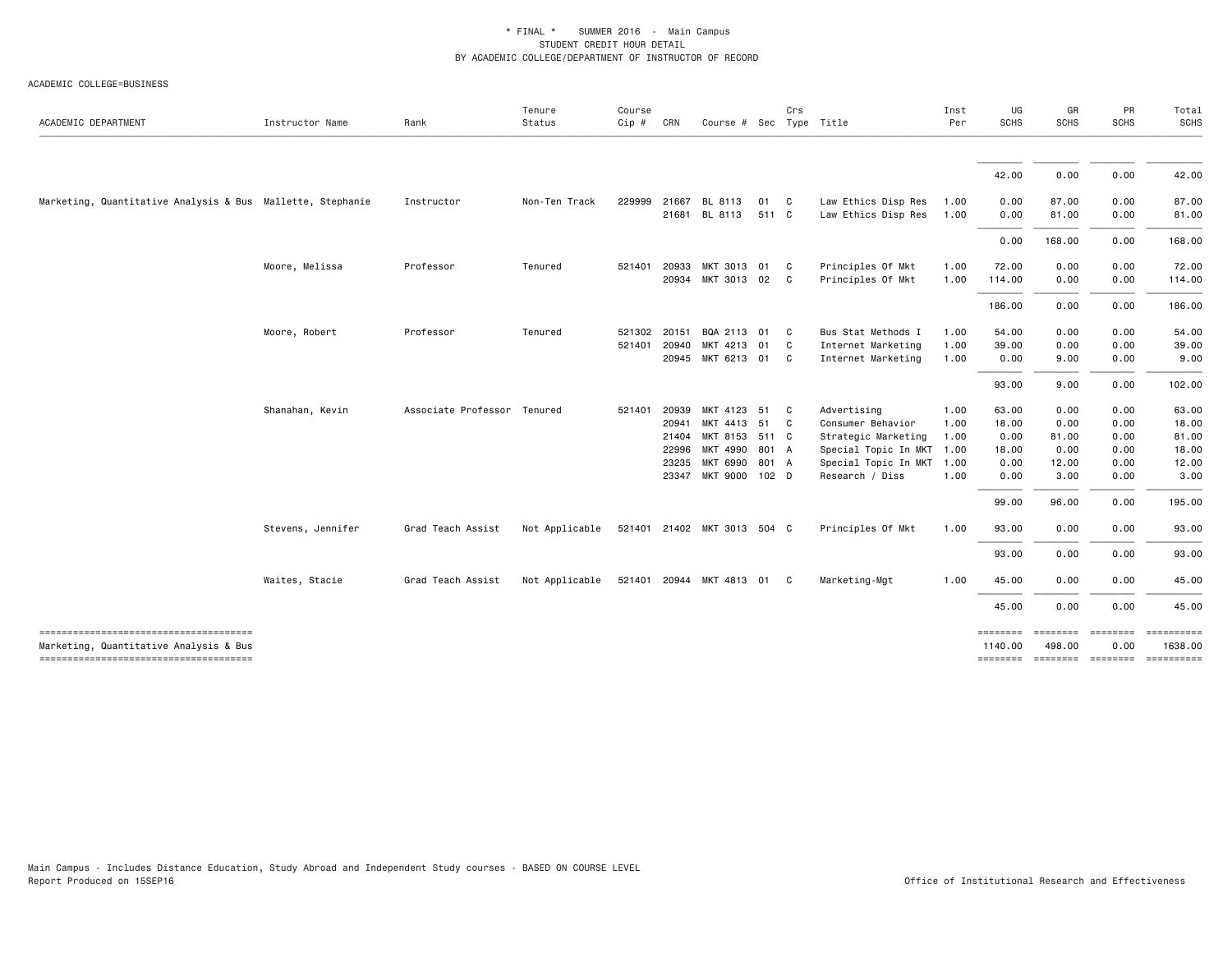#### ACADEMIC COLLEGE=BUSINESS

| ACADEMIC DEPARTMENT   | Instructor Name   | Rank                              | Tenure<br>Status | Course<br>Cip # | CRN            | Course # Sec Type Title     |          | Crs          |                                                  | Inst<br>Per | UG<br><b>SCHS</b>   | GR<br><b>SCHS</b> | PR<br><b>SCHS</b>        | Total<br>SCHS         |
|-----------------------|-------------------|-----------------------------------|------------------|-----------------|----------------|-----------------------------|----------|--------------|--------------------------------------------------|-------------|---------------------|-------------------|--------------------------|-----------------------|
| School of Accountancy | Addy, Noel        | Associate Professor Tenured       |                  | 520301          | 20011<br>20016 | ACC 2023<br>ACC 3033        | 01<br>01 | C<br>C       | Prin Managerial Acct 1.00<br>Intermediate Acc II | 1.00        | 45.00<br>141.00     | 0.00<br>0.00      | 0.00<br>0.00             | 45.00<br>141.00       |
|                       |                   |                                   |                  |                 | 21678          | ACC 8213 521 C              |          |              | Fin & Acc Report Ana 1.00                        |             | 0.00                | 45.00             | 0.00                     | 45.00                 |
|                       |                   |                                   | Not Applicable   |                 |                | 520301 21224 ACC 2203 501 C |          |              | Survey of Accounting 1.00                        |             | 186.00<br>75.00     | 45.00<br>0.00     | 0.00<br>0.00             | 231.00<br>75.00       |
|                       | Gardner, Virginia | Non-Faculty                       |                  |                 |                |                             |          |              |                                                  |             | 75.00               | 0.00              | 0.00                     |                       |
|                       |                   |                                   |                  |                 |                |                             |          |              |                                                  |             |                     |                   |                          | 75.00                 |
|                       | Herring, Clyde    | Clinical Assoc Prof Non-Ten Track |                  | 520301          |                | 20014 ACC 3013 51           |          | C            | Cost Accounting                                  | 1.00        | 81.00               | 0.00              | 0.00                     | 81.00                 |
|                       |                   |                                   |                  |                 | 20015          | ACC 3023                    | 01       | C            | Intermediate Acc I                               | 1.00        | 39.00               | 0.00              | 0.00                     | 39.00                 |
|                       |                   |                                   |                  |                 |                | 20024 ACC 8013 01           |          | $\mathbf{C}$ | Sem-Fin Acc Theory                               | 1.00        | 0.00                | 90.00             | 0.00                     | 90.00                 |
|                       |                   |                                   |                  |                 |                |                             |          |              |                                                  |             | 120.00              | 90.00             | 0.00                     | 210.00                |
|                       | Lehman, Mark      | Lecturer                          | Non-Ten Track    |                 |                | 520301 20017 ACC 3053 51 C  |          |              | Acct Systems II                                  | 1.00        | 144.00              | 0.00              | 0.00                     | 144.00                |
|                       |                   |                                   |                  |                 |                |                             |          |              |                                                  |             | 144.00              | 0.00              | 0.00                     | 144.00                |
|                       | McNair, Frances   | Professor                         | Tenured          | 520301          | 20008          | ACC 2013                    | 51       | C            | Prin Financial Acct                              | 1.00        | 93.00               | 0.00              | 0.00                     | 93.00                 |
|                       |                   |                                   |                  |                 | 20022          |                             | 51       | C            |                                                  | 1.00        |                     |                   |                          |                       |
|                       |                   |                                   |                  |                 |                | ACC 6063                    |          |              | Income Tax II                                    |             | 0.00                | 105.00            | 0.00                     | 105.00                |
|                       |                   |                                   |                  | 521601          |                | 20020 ACC 4063 51 C         |          |              | Income Tax II                                    | 1.00        | 9.00                | 0.00              | 0.00                     | 9.00                  |
|                       |                   |                                   |                  |                 |                |                             |          |              |                                                  |             | 102.00              | 105.00            | 0.00                     | 207.00                |
|                       | Pannell, Angela   | Instructor                        | Non-Ten Track    | 520301          | 20006          | ACC 2013 001 C              |          |              | Prin Financial Acct                              | 1.00        | 90.00               | 0.00              | 0.00                     | 90.00                 |
|                       |                   |                                   |                  |                 | 20012          | ACC 2023                    | 51       | $\mathbf{C}$ | Prin Managerial Acct 1.00                        |             | 90.00               | 0.00              | 0.00                     | 90.00                 |
|                       |                   |                                   |                  |                 |                | 20013 ACC 2023 52 C         |          |              | Prin Managerial Acct 1.00                        |             | 57.00               | 0.00              | 0.00                     | 57.00                 |
|                       |                   |                                   |                  |                 |                |                             |          |              |                                                  |             | 237.00              | 0.00              | 0.00                     | 237.00                |
|                       | Rigsby, John      | Associate Professor Tenured       |                  | 520301          | 20009          | ACC 2013                    | 52       | C            | Prin Financial Acct                              | 1.00        | 51.00               | 0.00              | 0.00                     | 51.00                 |
|                       |                   |                                   |                  |                 | 20025          | ACC 8033                    | 51       | - S          | Business Assurance                               | 1.00        | 0.00                | 111.00            | 0.00                     | 111.00                |
|                       |                   |                                   |                  |                 | 22320          | ACC 8990                    | 01       | C            | Special Topic In ACC 1.00                        |             | 0.00                | 105.00            | 0.00                     | 105.00                |
|                       |                   |                                   |                  |                 |                | 22608 ACC 4000 101 I        |          |              | Directed Indiv Study 1.00                        |             | 3.00                | 0.00              | 0.00                     | 3.00                  |
|                       |                   |                                   |                  |                 |                |                             |          |              |                                                  |             | 54.00               | 216.00            | 0.00                     | 270.00                |
|                       | Sanders, Steve    | Lecturer                          | Non-Ten Track    | 520301          |                | 20019 ACC 4033 01           |          | C            | Auditing                                         | 1.00        | 60.00               | 0.00              | 0.00                     | 60.00                 |
|                       |                   |                                   |                  |                 |                |                             |          |              |                                                  |             | 60.00               | 0.00              | 0.00                     | 60.00                 |
|                       | Trinkle, Bradley  | Assistant Professor Ten Track     |                  | 520301          | 20007          | ACC 2013                    | 01       | $\mathbf{C}$ | Prin Financial Acct                              | 1.00        | 93.00               | 0.00              | 0.00                     | 93.00                 |
|                       |                   |                                   |                  |                 | 21659          | ACC 2023                    | 001 C    |              | Prin Managerial Acct 1.00                        |             | 84.00               | 0.00              | 0.00                     | 84.00                 |
|                       |                   |                                   |                  |                 | 21660          | ACC 3003 01                 |          | C            | Acct Systems I                                   | 1.00        | 18.00               | 0.00              | 0.00                     | 18.00                 |
|                       |                   |                                   |                  |                 |                |                             |          |              |                                                  |             | 195.00              | 0.00              | 0.00                     | 195.00                |
|                       |                   |                                   |                  |                 |                |                             |          |              |                                                  |             | ========            |                   | ========                 | ==========            |
| School of Accountancy |                   |                                   |                  |                 |                |                             |          |              |                                                  |             | 1173.00<br>======== | 456.00            | 0.00<br>-------- ------- | 1629.00<br>========== |

Main Campus - Includes Distance Education, Study Abroad and Independent Study courses - BASED ON COURSE LEVEL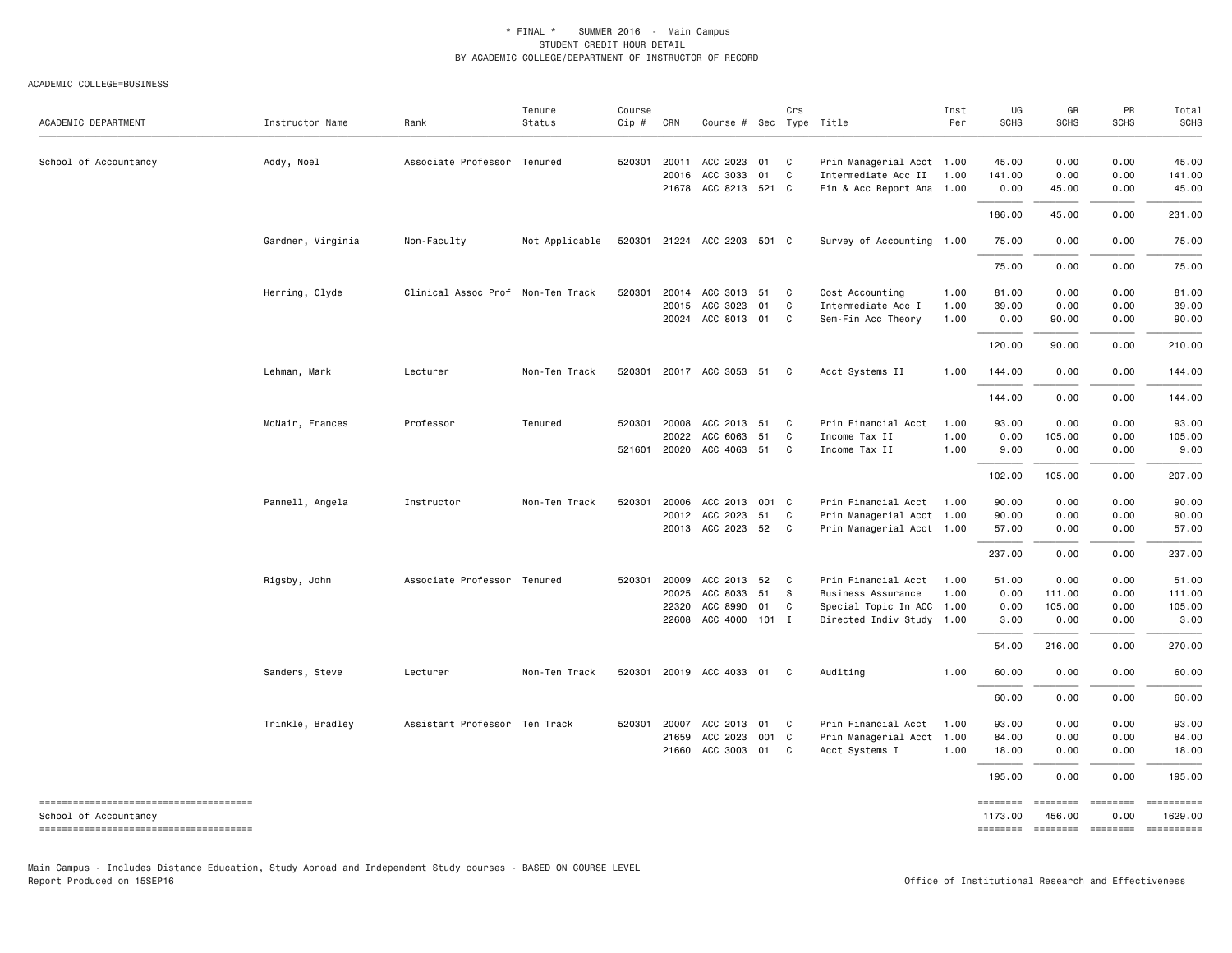| ACADEMIC DEPARTMENT                                     | Instructor Name   | Rank                              | Tenure<br>Status | Course<br>Cip # | CRN          | Course # Sec Type Title     |                  | Crs |                           | Inst<br>Per | UG<br><b>SCHS</b> | GR<br><b>SCHS</b> | PR<br><b>SCHS</b> | Total<br><b>SCHS</b> |
|---------------------------------------------------------|-------------------|-----------------------------------|------------------|-----------------|--------------|-----------------------------|------------------|-----|---------------------------|-------------|-------------------|-------------------|-------------------|----------------------|
| Counseling, Educational Psychology, an Abernathy, Larry |                   | Research Assoc Prof Non-Ten Track |                  | 130499          | 23306        | EPY 7000                    | 102 I            |     | Directed Indiv Study 1.00 |             | 0.00              | 3.00              | 0.00              | 3.00                 |
|                                                         |                   |                                   |                  | 422806          | 20543        | EPY 2513 01 C               |                  |     | Human Growth & Devel 1.00 |             | 24.00             | 0.00              | 0.00              | 24.00                |
|                                                         |                   |                                   |                  |                 |              |                             |                  |     |                           |             | 24.00             | 3.00              | 0.00              | 27.00                |
|                                                         | Ball, Kimberly    | Lecturer                          | Non-Ten Track    |                 |              | 130901 21271 EDF 3333 501 C |                  |     | Social Foundation Ed 1.00 |             | 48.00             | 0.00              | 0.00              | 48.00                |
|                                                         |                   |                                   |                  |                 |              |                             |                  |     |                           |             | 48.00             | 0.00              | 0.00              | 48.00                |
|                                                         | Boyles, Caragh    | Non-Faculty                       | Not Applicable   |                 |              | 350103 20579 EXL 0190 102 E |                  |     | Experiential Learnin 1.00 |             | 21.00             | 0.00              | 0.00              | 21.00                |
|                                                         |                   |                                   |                  |                 |              |                             |                  |     |                           |             | 21.00             | 0.00              | 0.00              | 21.00                |
|                                                         | Brown, Audri      | Grad Teach Assist                 | Not Applicable   |                 |              | 422806 20546 EPY 3503 01 C  |                  |     | Prin Of Ed Psych          | 1.00        | 27.00             | 0.00              | 0.00              | 27.00                |
|                                                         |                   |                                   |                  |                 |              |                             |                  |     |                           |             | 27.00             | 0.00              | 0.00              | 27.00                |
|                                                         | Cutts, Qiana      | Assistant Professor Ten Track     |                  |                 |              | 231302 20444 EDF 3413 51 C  |                  |     | Writing For Thinking 1.00 |             | 27.00             | 0.00              | 0.00              | 27.00                |
|                                                         |                   |                                   |                  |                 |              |                             |                  |     |                           |             | 27.00             | 0.00              | 0.00              | 27.00                |
|                                                         | Dooley, Kathy     | Professor                         | Tenured          | 131101          | 20275        | COE 8183                    | 01               | C   | Utilizing Art in Cou 1.00 |             | 0.00              | 24.00             | 0.00              | 24.00                |
|                                                         |                   |                                   |                  | 422703          | 20268        | COE 6903                    | 01               | B   | Dev Coun/Men Health       | 1.00        | 0.00              | 30.00             | 0.00              | 30.00                |
|                                                         |                   |                                   |                  |                 | 422803 22895 | COE 9000                    | 101 D            |     | Research / Diss           | 1.00        | 0.00              | 2.00              | 0.00              | 2.00                 |
|                                                         |                   |                                   |                  |                 | 23353        | COE 7000                    | 104 I            |     | Directed Indiv Study 1.00 |             | 0.00              | 3.00              | 0.00              | 3.00                 |
|                                                         |                   |                                   |                  |                 | 511501 20280 | COE 8783                    | 51               | C   | Counsel Chem Dep Fam 1.00 |             | 0.00              | 18.00             | 0.00              | 18.00                |
|                                                         |                   |                                   |                  |                 |              |                             |                  |     |                           |             | 0.00              | 77.00             | 0.00              | 77.00                |
|                                                         |                   |                                   |                  |                 |              |                             |                  | E   |                           |             |                   |                   |                   |                      |
|                                                         | Gadke, Daniel     | Assistant Professor Ten Track     |                  | 420201          | 20563        | EPY 8890                    | 51               |     | School PSY Practicu 1.00  |             | 0.00              | 15.00             | 0.00              | 15.00                |
|                                                         |                   |                                   |                  |                 |              | 422805 20566 EPY 9443       | 01               | C   | Single Subject Desig 1.00 |             | 0.00              | 33.00             | 0.00              | 33.00                |
|                                                         |                   |                                   |                  |                 |              |                             |                  |     |                           |             | 0.00              | 48.00             | 0.00              | 48.00                |
|                                                         | Gainer, Donna     | Instructor                        | Non-Ten Track    | 130499          | 20555        | EPY 4313                    | 51               | C   | Measure & Eval            | 1.00        | 87.00             | 0.00              | 0.00              | 87.00                |
|                                                         |                   |                                   |                  | 130604          |              | 20545 EPY 3253 51           |                  | C.  | Evaluating Learning       | 1.00        | 39.00             | 0.00              | 0.00              | 39.00                |
|                                                         |                   |                                   |                  |                 |              |                             |                  |     |                           |             | 126.00            | 0.00              | 0.00              | 126.00               |
|                                                         | Goldberg, Rebecca | Assistant Professor Ten Track     |                  |                 |              | 131102 21740 COE 8143       | 01               | C   | Grief Counseling          | 1.00        | 0.00              | 15.00             | 0.00              | 15.00                |
|                                                         |                   |                                   |                  |                 |              | 422803 22336 COE 8990       | 01               | C   | Special Topic In COE 1.00 |             | 0.00              | 15.00             | 0.00              | 15.00                |
|                                                         |                   |                                   |                  |                 |              |                             |                  |     |                           |             | 0.00              | 30.00             | 0.00              | 30.00                |
|                                                         |                   |                                   |                  |                 |              |                             |                  |     |                           |             |                   |                   |                   |                      |
|                                                         | Henington, Carlen | Professor                         | Tenured          |                 | 421701 20556 | EPY 6123                    | 51               | C   | App of School Psych 1.00  |             | 0.00              | 30.00             | 0.00              | 30.00                |
|                                                         |                   |                                   |                  |                 | 20557        | EPY 6133                    | 01               | C   | Data-Based Decisions 1.00 |             | 0.00              | 21.00             | 0.00              | 21.00                |
|                                                         |                   |                                   |                  | 422803 20561    |              | EPY 8263                    | 51               | C   | Psy Test Ed Rel Set       | 1.00        | 0.00              | 15.00             | 0.00              | 15.00                |
|                                                         |                   |                                   |                  | 422805          | 20553        | EPY 4123                    | 51               | C   | App of School Psycho 1.00 |             | 6.00              | 0.00              | 0.00              | 6.00                 |
|                                                         |                   |                                   |                  |                 | 422806 23227 | EPY 9730                    | 101 E            |     | Doc Psy Internship        | 1.00        | 0.00              | 18.00             | 0.00              | 18.00                |
|                                                         |                   |                                   |                  | 429999          |              | 22773 EPY 9000              | 102 <sub>D</sub> |     | Research / Diss           | 1.00        | 0.00              | 44.00             | 0.00              | 44.00                |
|                                                         |                   |                                   |                  |                 |              |                             |                  |     |                           |             | 6.00              | 128,00            | 0.00              | 134.00               |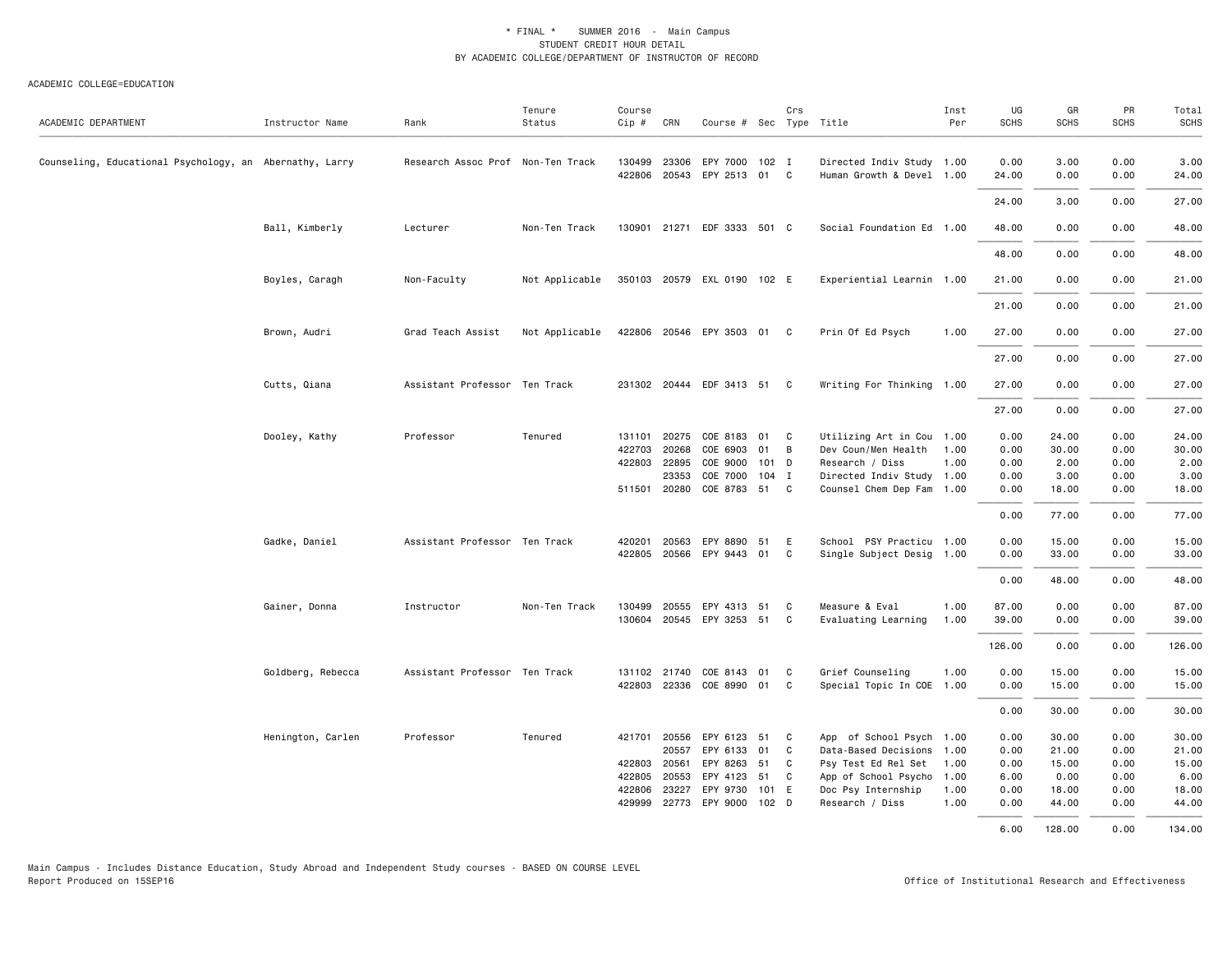#### ACADEMIC COLLEGE=EDUCATION

| ACADEMIC DEPARTMENT                                          | Instructor Name  | Rank                               | Tenure<br>Status | Course<br>Cip # | CRN          | Course # Sec Type Title     |       | Crs          |                           | Inst<br>Per | UG<br><b>SCHS</b> | GR<br>SCHS | PR<br><b>SCHS</b> | Total<br><b>SCHS</b> |
|--------------------------------------------------------------|------------------|------------------------------------|------------------|-----------------|--------------|-----------------------------|-------|--------------|---------------------------|-------------|-------------------|------------|-------------------|----------------------|
| Counseling, Educational Psychology, an Illapperuma, Chathuri |                  | Grad Research Assis Not Applicable |                  |                 |              | 131099 20784 LSK 0023 101 L |       |              | Dev Studies Lab           | 1.00        | 27.00             | 0.00       | 0.00              | 27.00                |
|                                                              |                  |                                    |                  |                 |              |                             |       |              |                           |             | 27.00             | 0.00       | 0.00              | 27.00                |
|                                                              | Jackson, Deborah | Assistant Professor Ten Track      |                  | 422803          | 20265        | COE 4023 01 C               |       |              | Intro To Counseling       | 1.00        | 63.00             | 0.00       | 0.00              | 63.00                |
|                                                              |                  |                                    |                  |                 | 22828        | COE 7000                    | 01    | $\mathbf{I}$ | Directed Indiv Study 1.00 |             | 0.00              | 3.00       | 0.00              | 3.00                 |
|                                                              |                  |                                    |                  |                 |              | 23432 COE 7000 51           |       | I            | Directed Indiv Study 1.00 |             | 0.00              | 3.00       | 0.00              | 3.00                 |
|                                                              |                  |                                    |                  |                 |              |                             |       |              |                           |             | 63.00             | 6.00       | 0.00              | 69.00                |
|                                                              | Justice, Cheryl  | Associate Professor Tenured        |                  |                 | 131101 21739 | COE 8913                    | 01 C  |              | Counseling Children       | 1.00        | 0.00              | 30.00      | 0.00              | 30.00                |
|                                                              |                  |                                    |                  | 422803          | 20269        | COE 8043                    | 001 C |              | Group Tech & Proced       | 1.00        | 0.00              | 30.00      | 0.00              | 30.00                |
|                                                              |                  |                                    |                  |                 | 21960        | COE 8043 01                 |       | C            | Group Tech & Proced       | 1.00        | 0.00              | 33.00      | 0.00              | 33.00                |
|                                                              |                  |                                    |                  |                 |              |                             |       |              |                           |             | 0.00              | 93.00      | 0.00              | 93.00                |
|                                                              | LeJeune, Bonnie  | Non-Faculty                        | Not Applicable   |                 | 131009 21252 | COE 6313 501 C              |       |              | Resources Visual Imp 1.00 |             | 0.00              | 33.00      | 0.00              | 33.00                |
|                                                              |                  |                                    |                  |                 |              | 422803 21253 COE 8293 501 E |       |              | Supervised Project        | 1.00        | 0.00              | 33.00      | 0.00              | 33.00                |
|                                                              |                  |                                    |                  |                 |              |                             |       |              |                           |             | 0.00              | 66.00      | 0.00              | 66.00                |
|                                                              | Leach, Nicole    | Assistant Professor Ten Track      |                  | 130101          | 20550        | EPY 4033 51                 |       | C            | Lear Theo Ed Rel Set 1.00 |             | 57.00             | 0.00       | 0.00              | 57.00                |
|                                                              |                  |                                    |                  | 130601          | 21732        | EPY 4513                    | 51    | C            | Ed Research               | 1.00        | 27.00             | 0.00       | 0.00              | 27.00                |
|                                                              |                  |                                    |                  |                 | 130802 21727 | EPY 6033 51                 |       | C.           | Lear Theo Ed Rel Set 1.00 |             | 0.00              | 3.00       | 0.00              | 3.00                 |
|                                                              |                  |                                    |                  |                 | 422807 21741 | EPY 3543 01                 |       | C            | Psych Of Adoles           | 1.00        | 33.00             | 0.00       | 0.00              | 33.00                |
|                                                              |                  |                                    |                  |                 |              |                             |       |              |                           |             | 117.00            | 3.00       | 0.00              | 120.00               |
|                                                              | Locke, Brian     | Non-Employee/Affili Not Applicable |                  |                 |              | 280503 20951 MS 3376        | 101 L |              | Adv Leadership            | 1.00        | 72.00             | 0.00       | 0.00              | 72.00                |
|                                                              |                  |                                    |                  |                 |              |                             |       |              |                           |             | 72.00             | 0.00       | 0.00              | 72.00                |
|                                                              | Looby, Eugenie   | Professor                          | Tenured          | 131101          | 21725        | COE 8623 001 C              |       |              | Adv Law/Ethics in Co      | 1.00        | 0.00              | 24.00      | 0.00              | 24.00                |
|                                                              |                  |                                    |                  | 422707          | 20273        | COE 8073 01                 |       | C            | Cultural Found/Couns 1.00 |             | 0.00              | 27.00      | 0.00              | 27.00                |
|                                                              |                  |                                    |                  | 422803          | 21726        | COE 9053                    | 101 C |              | Adv Multicultural Co      | 1.00        | 0.00              | 21.00      | 0.00              | 21.00                |
|                                                              |                  |                                    |                  |                 | 22896        | COE 9000 102 D              |       |              | Research / Diss           | 1.00        | 0.00              | 1.00       | 0.00              | 1.00                 |
|                                                              |                  |                                    |                  |                 |              |                             |       |              |                           |             | 0.00              | 73.00      | 0.00              | 73.00                |
|                                                              | Maynard, Scott   | Non-Faculty                        | Not Applicable   | 350103          |              | 20282 CP 2103               | 101 E |              | First Work Sem            | 1.00        | 216.00            | 0.00       | 0.00              | 216.00               |
|                                                              |                  |                                    |                  |                 | 20283        | CP 2103                     | H01 E |              | First Work Sem - Hon 1.00 |             | 12.00             | 0.00       | 0.00              | 12.00                |
|                                                              |                  |                                    |                  |                 | 20284        | CP 2203                     | 101 E |              | Second Work Sem           | 1.00        | 282.00            | 0.00       | 0.00              | 282.00               |
|                                                              |                  |                                    |                  |                 | 20285        | CP 2203                     | H01 E |              | Second Work Sem - Ho 1.00 |             | 30.00             | 0.00       | 0.00              | 30.00                |
|                                                              |                  |                                    |                  |                 | 20286        | CP 3303                     | 101 E |              | Third Work Sem            | 1.00        | 219.00            | 0.00       | 0.00              | 219.00               |
|                                                              |                  |                                    |                  |                 | 20287        | CP 3303                     | H01 E |              | Third Work Sem - Hon 1.00 |             | 36.00             | 0.00       | 0.00              | 36.00                |
|                                                              |                  |                                    |                  |                 | 20288        | CP 3403                     | 101 E |              | Fourth Work Sem           | 1.00        | 42.00             | 0.00       | 0.00              | 42.00                |
|                                                              |                  |                                    |                  |                 | 20289        | CP 3403                     | H01 E |              | Fourth Work Sem - Ho 1.00 |             | 9.00              | 0.00       | 0.00              | 9.00                 |
|                                                              |                  |                                    |                  |                 | 20290        | CP 4503                     | 101 E |              | Fifth Work Sem            | 1.00        | 48.00             | 0.00       | 0.00              | 48.00                |
|                                                              |                  |                                    |                  |                 | 20291        | CP 4603                     | 101 E |              | Sixth Work Sem            | 1.00        | 6.00              | 0.00       | 0.00              | 6.00                 |
|                                                              |                  |                                    |                  |                 | 20578        | EXL 0190                    | 101 E |              | Experiential Learnin 1.00 |             | 18.00             | 0.00       | 0.00              | 18.00                |
|                                                              |                  |                                    |                  |                 | 20581        | EXL 0190                    | H01 E |              | Honors Experiential       | 1.00        | 12.00             | 0.00       | 0.00              | 12.00                |
|                                                              |                  |                                    |                  |                 |              | 20587 EXL 3100 101 E        |       |              | CCPP Internship I         | 1.00        | 126.00            | 0.00       | 0.00              | 126.00               |
|                                                              |                  |                                    |                  |                 |              | 20588 EXL 3100 H01 E        |       |              | Honors CCPP Internsh 1.00 |             | 12.00             | 0.00       | 0.00              | 12.00                |

Main Campus - Includes Distance Education, Study Abroad and Independent Study courses - BASED ON COURSE LEVEL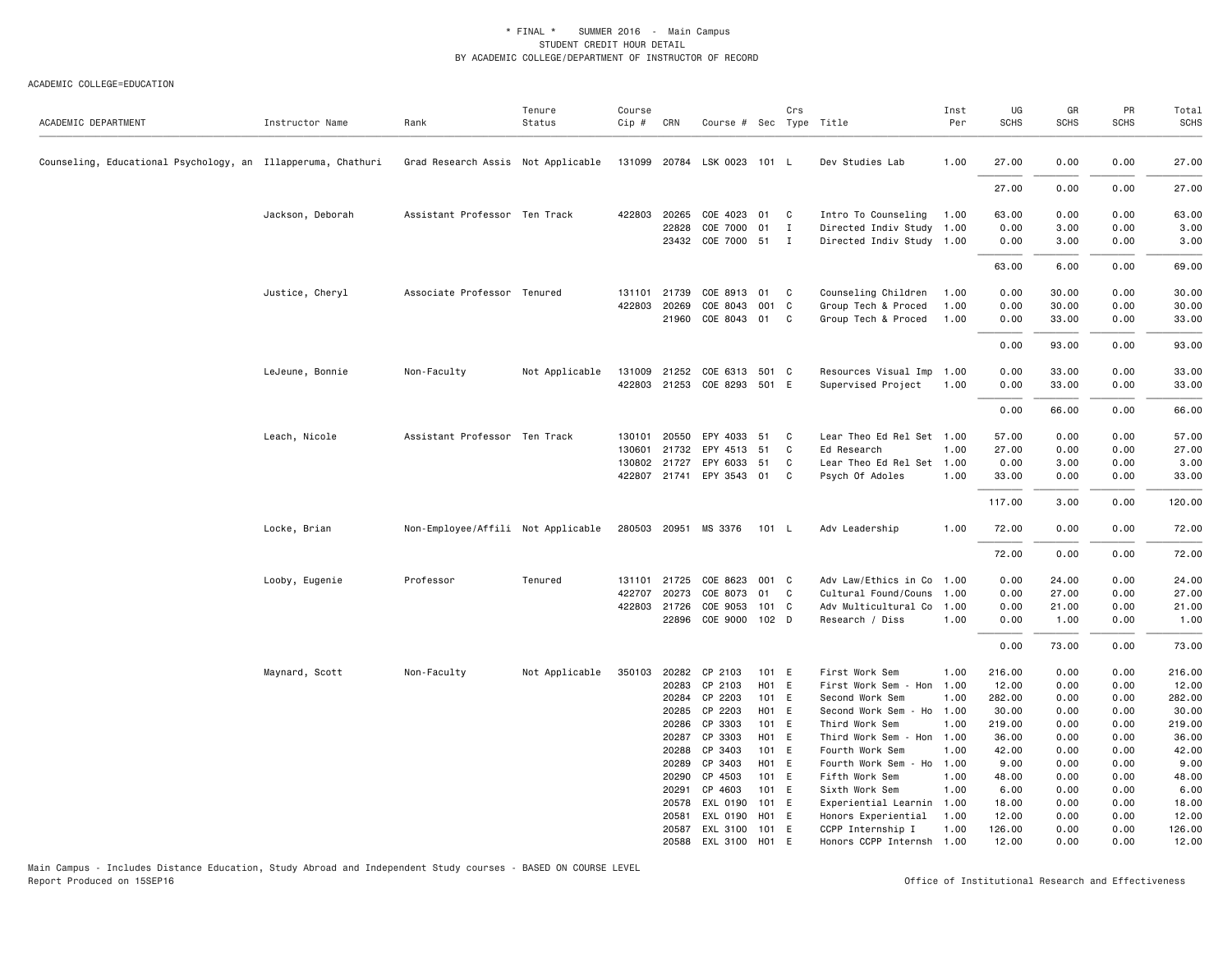| ACADEMIC DEPARTMENT                                                             | Instructor Name       | Rank                          | Tenure<br>Status | Course<br>$Cip$ #          | CRN            | Course # Sec Type Title                                  |                | Crs                     |                                                                                | Inst<br>Per          | UG<br><b>SCHS</b>              | GR<br><b>SCHS</b>               | PR<br><b>SCHS</b>            | Total<br><b>SCHS</b>             |
|---------------------------------------------------------------------------------|-----------------------|-------------------------------|------------------|----------------------------|----------------|----------------------------------------------------------|----------------|-------------------------|--------------------------------------------------------------------------------|----------------------|--------------------------------|---------------------------------|------------------------------|----------------------------------|
| Counseling, Educational Psychology, an Maynard, Scott                           |                       | Non-Faculty                   | Not Applicable   | 521001                     | 20294<br>20296 | CP 8013<br>CP 8033<br>20589 EXL 3200 101 E               | 101 E<br>101 E |                         | First Work Sem<br>Third Work Sem<br>CCPP Internship I                          | 1.00<br>1.00<br>1.00 | 0.00<br>0.00<br>21.00          | 9.00<br>3.00<br>0.00            | 0.00<br>0.00<br>0.00         | 9.00<br>3.00<br>21.00            |
|                                                                                 |                       |                               |                  |                            |                |                                                          |                |                         |                                                                                |                      | 1089.00                        | 12.00                           | 0.00                         | 1101.00                          |
|                                                                                 | Mazahreh, Laith       | Assistant Professor Ten Track |                  |                            |                | 131101 20274 COE 8173 51                                 |                | $\mathbf{C}$            | Couns Gifted Student 1.00                                                      |                      | 0.00                           | 42.00                           | 0.00                         | 42.00                            |
|                                                                                 |                       |                               |                  |                            |                |                                                          |                |                         |                                                                                |                      | 0.00                           | 42.00                           | 0.00                         | 42.00                            |
|                                                                                 | Olivieri, Kathleen    | Lecturer                      | Non-Ten Track    | 520201                     |                | 20924 MGT 3213 001 C                                     |                |                         | Org Communications                                                             | 1.00                 | 96.00                          | 0.00                            | 0.00                         | 96.00                            |
|                                                                                 |                       |                               |                  |                            |                |                                                          |                |                         |                                                                                |                      | 96.00                          | 0.00                            | 0.00                         | 96.00                            |
|                                                                                 | Palmer, Charles       | Associate Professor Tenured   |                  | 422803                     | 20271<br>21737 | COE 8043 51<br>COE 8063 01<br>23434 COE 7000 52          |                | C.<br>C<br>$\mathbf{I}$ | Group Tech & Proced<br>Res Tech For Counsel 1.00<br>Directed Indiv Study 1.00  | 1.00                 | 0.00<br>0.00<br>0.00           | 39.00<br>21.00<br>3.00          | 0.00<br>0.00<br>0.00         | 39.00<br>21.00<br>3.00           |
|                                                                                 |                       |                               |                  |                            |                |                                                          |                |                         |                                                                                |                      | 0.00                           | 63.00                           | 0.00                         | 63.00                            |
|                                                                                 | Seymour, Dana         | Non-Faculty                   | Not Applicable   | 130604                     | 21298          | EPY 8473 501 C<br>21299 EPY 8473 502 C                   |                |                         | Mid Level Assessment 1.00<br>Mid Level Assessment 1.00                         |                      | 0.00<br>0.00                   | 48.00<br>33.00                  | 0.00<br>0.00                 | 48.00<br>33.00                   |
|                                                                                 |                       |                               |                  |                            |                |                                                          |                |                         |                                                                                |                      | 0.00                           | 81.00                           | 0.00                         | 81.00                            |
|                                                                                 | Stratton-Gadke, Kasee | Assistant Professor Ten Track |                  | 421701<br>422803           |                | 20559 EPY 8123 001 C<br>20560 EPY 8263 01                |                | C                       | Infant/Toddler Asses 1.00<br>Psy Test Ed Rel Set 1.00                          |                      | 0.00<br>0.00                   | 18.00<br>57.00                  | 0.00<br>0.00                 | 18.00<br>57.00                   |
|                                                                                 |                       |                               |                  |                            |                |                                                          |                |                         |                                                                                |                      | 0.00                           | 75.00                           | 0.00                         | 75.00                            |
|                                                                                 | Vincent, Chelsey      | Instructor                    | Non-Ten Track    |                            |                | 131315 20787 LSK 1023 E02 C                              |                |                         | Col Read/Study Skill 1.00                                                      |                      | 114.00                         | 0.00                            | 0.00                         | 114.00                           |
|                                                                                 |                       |                               |                  |                            |                |                                                          |                |                         |                                                                                |                      | 114.00                         | 0.00                            | 0.00                         | 114.00                           |
|                                                                                 | Wei, Tianlan          | Assistant Professor Ten Track |                  | 130601<br>130603           | 20564          | EPY 9213<br>21295 EPY 6214 501 C<br>21297 EPY 8214 551 B | 101 C          |                         | Adv Analysis Ed Rsch 1.00<br>Ed & Psy Statistics<br>Adv Ed & Psy Stat          | 1.00<br>1.00         | 0.00<br>0.00<br>0.00           | 39.00<br>56.00<br>40.00         | 0.00<br>0.00<br>0.00         | 39.00<br>56.00<br>40.00          |
|                                                                                 |                       |                               |                  |                            |                |                                                          |                |                         |                                                                                |                      | 0.00                           | 135.00                          | 0.00                         | 135.00                           |
|                                                                                 | Wong, Daniel          | Professor                     | Tenured          | 422707<br>512310<br>512399 | 21729<br>20267 | COE 8073 51<br>COE 6373 01<br>20264 COE 3313 01          |                | C<br>B<br>C             | Cultural Found/Couns 1.00<br>Voc Assessmnt Sp Per<br>Rehabilitation Servs 1.00 | 1.00                 | 0.00<br>0.00<br>27.00<br>27.00 | 39.00<br>18.00<br>0.00<br>57.00 | 0.00<br>0.00<br>0.00<br>0.00 | 39.00<br>18.00<br>27.00<br>84.00 |
| --------------------------------------                                          |                       |                               |                  |                            |                |                                                          |                |                         |                                                                                |                      | ========                       | ========                        | ========                     | ==========                       |
| Counseling, Educational Psychology, an<br>------------------------------------- |                       |                               |                  |                            |                |                                                          |                |                         |                                                                                |                      | 1884.00<br>========            | 992.00<br>--------- -------     | 0.00                         | 2876.00<br>==========            |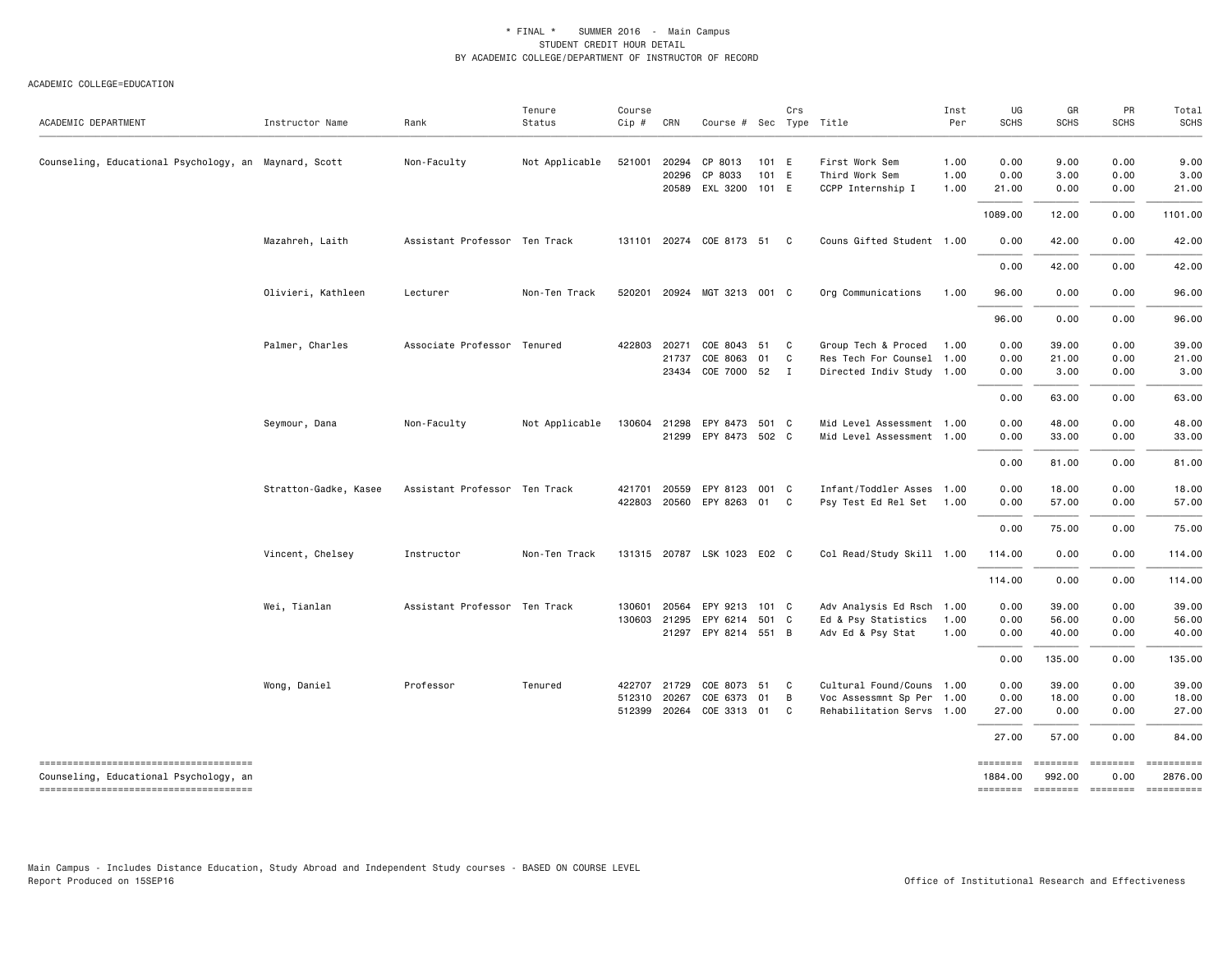| ACADEMIC DEPARTMENT                                    | Instructor Name    | Rank                                                           | Tenure<br>Status | Course<br>$Cip \#$ | CRN                   | Course # Sec Type Title          |       | Crs |                                                          | Inst<br>Per | UG<br><b>SCHS</b> | GR<br>SCHS   | PR<br>SCHS | Total<br><b>SCHS</b> |
|--------------------------------------------------------|--------------------|----------------------------------------------------------------|------------------|--------------------|-----------------------|----------------------------------|-------|-----|----------------------------------------------------------|-------------|-------------------|--------------|------------|----------------------|
|                                                        |                    |                                                                |                  |                    |                       |                                  |       |     |                                                          |             |                   |              |            |                      |
| Curriculum, Instruction & Special Educ Alley, Kathleen |                    | Assistant Professor Ten Track                                  |                  |                    | 131202 22603          | EDE 9000 101 D                   |       |     | Research / Diss                                          | 1.00        | 0.00              | 5.00         | 0.00       | 5.00                 |
|                                                        |                    |                                                                |                  |                    | 131203 21425          | RDG 8113                         | 501 C |     | Mid Level Literacy I 1.00                                |             | 0.00              | 42.00        | 0.00       | 42.00                |
|                                                        |                    |                                                                |                  |                    | 21426                 | RDG 8113 502 C                   |       |     | Mid Level Literacy I 1.00                                |             | 0.00              | 21.00        | 0.00       | 21.00                |
|                                                        |                    |                                                                |                  |                    |                       |                                  |       |     |                                                          |             | 0.00              | 68.00        | 0.00       | 68.00                |
|                                                        | Andrews, Hunter    | Grad Research Assis Not Applicable 131001 21285 EDX 4113 501 C |                  |                    |                       |                                  |       |     | Mthds/Mats Erly Chil 1.00                                |             | 21.00             | 0.00         | 0.00       | 21.00                |
|                                                        |                    |                                                                |                  |                    |                       |                                  |       |     |                                                          |             | 21.00             | 0.00         | 0.00       | 21.00                |
|                                                        | Anthony, Kenneth   | Assistant Professor Ten Track                                  |                  |                    |                       | 131203 21269 EDE 8173 552 C      |       |     | Mid Sch Soc Studies                                      | 1.00        | 0.00              | 33.00        | 0.00       | 33.00                |
|                                                        |                    |                                                                |                  |                    |                       |                                  |       |     |                                                          |             | 0.00              | 33.00        | 0.00       | 33.00                |
|                                                        | Bennett, Stephanie | Assistant Professor Ten Track                                  |                  |                    | 131202 23219          | EDE 9000 102 D                   |       |     | Research / Diss                                          | 1.00        | 0.00              | 12.00        | 0.00       | 12.00                |
|                                                        |                    |                                                                |                  |                    |                       | 131203 21428 RDG 8133 501 C      |       |     | Mid Level Content Li 1.00                                |             | 0.00              | 15.00        | 0.00       | 15.00                |
|                                                        |                    |                                                                |                  |                    |                       |                                  |       |     |                                                          |             | 0.00              | 27.00        | 0.00       | 27.00                |
|                                                        | Binford, Paul      | Assistant Professor Ten Track                                  |                  | 130101             | 21276                 | EDS 8103 501 C                   |       |     | Adv Meth in Mid/Sec                                      | 1.00        | 0.00              | 21.00        | 0.00       | 21.00                |
|                                                        |                    |                                                                |                  | 131203             | 20460                 | EDS 8243                         | 01 C  |     | Adv. Plan Manage Lea 1.00                                |             | 0.00              | 18.00        | 0.00       | 18.00                |
|                                                        |                    |                                                                |                  |                    | 21278                 | EDS 8243                         | 501 C |     | Adv. Plan Manage Lea 1.00                                |             | 0.00              | 54.00        | 0.00       | 54.00                |
|                                                        |                    |                                                                |                  |                    | 131205 22464          | EDS 4000 01 I                    |       |     | Directed Indiv Study 1.00                                |             | 3.00              | 0.00         | 0.00       | 3.00                 |
|                                                        |                    |                                                                |                  |                    |                       |                                  |       |     |                                                          |             | 3.00              | 93.00        | 0.00       | 96.00                |
|                                                        | Brenner, Devon     | Professor                                                      | Tenured          |                    |                       | 131202 23361 EDE 9000 103 D      |       |     | Research / Diss                                          | 1.00        | 0.00              | 1.00         | 0.00       | 1.00                 |
|                                                        |                    |                                                                |                  |                    |                       |                                  |       |     |                                                          |             | 0.00              | 1.00         | 0.00       | 1.00                 |
|                                                        | Brooks, Mary       | Non-Faculty                                                    | Not Applicable   |                    |                       | 131099 20782 LSK 0003 101 C      |       |     | Development Reading                                      | 1.00        | 24.00             | 0.00         | 0.00       | 24.00                |
|                                                        |                    |                                                                |                  |                    |                       |                                  |       |     |                                                          |             | 24.00             | 0.00         | 0.00       | 24.00                |
|                                                        |                    |                                                                |                  |                    |                       |                                  |       |     |                                                          |             |                   |              | 0.00       | 42.00                |
|                                                        | Brown, Karen       | Instructor                                                     | Non-Ten Track    |                    | 131202 21260<br>21261 | EDE 3443 501 C<br>EDE 3443 502 C |       |     | Creat Arts Elem / Mid 1.00<br>Creat Arts Elem / Mid 1.00 |             | 42.00<br>33.00    | 0.00<br>0.00 | 0.00       | 33.00                |
|                                                        |                    |                                                                |                  |                    |                       |                                  |       |     |                                                          |             |                   |              |            |                      |
|                                                        |                    |                                                                |                  |                    |                       |                                  |       |     |                                                          |             | 75.00             | 0.00         | 0.00       | 75.00                |
|                                                        | Buss, Nikki        | Lecturer                                                       | Non-Ten Track    |                    |                       | 131315 22894 RDG 3513 51 C       |       |     | Rdg Strag Second Sch 1.00                                |             | 24.00             | 0.00         | 0.00       | 24.00                |
|                                                        |                    |                                                                |                  |                    |                       |                                  |       |     |                                                          |             | 24.00             | 0.00         | 0.00       | 24.00                |
|                                                        | Chappell, Manya    | Instructor                                                     | Non-Ten Track    |                    |                       | 131202 20435 EDE 3343 101 C      |       |     | Teach Adoles Lit                                         | 1.00        | 33.00             | 0.00         | 0.00       | 33.00                |
|                                                        |                    |                                                                |                  |                    |                       |                                  |       |     |                                                          |             | 33.00             | 0.00         | 0.00       | 33.00                |
|                                                        | Coffey, Kenneth    | Professor                                                      | Tenured          |                    | 131001 21286          | EDX 6193 501 C                   |       |     | Adv. Plan Special Ed 1.00                                |             | 0.00              | 21.00        | 0.00       | 21.00                |
|                                                        |                    |                                                                |                  |                    | 21293                 | EDX 8173                         | 506 C |     | Sp Ed In Reg Classrm 1.00                                |             | 0.00              | 21.00        | 0.00       | 21.00                |
|                                                        |                    |                                                                |                  | 422806             | 20467                 | EDX 8103                         | 01    | C   | Adv Contingency Mgt 1.00                                 |             | 0.00              | 12.00        | 0.00       | 12.00                |
|                                                        |                    |                                                                |                  |                    |                       |                                  |       |     |                                                          |             | 0.00              | 54.00        | 0.00       | 54.00                |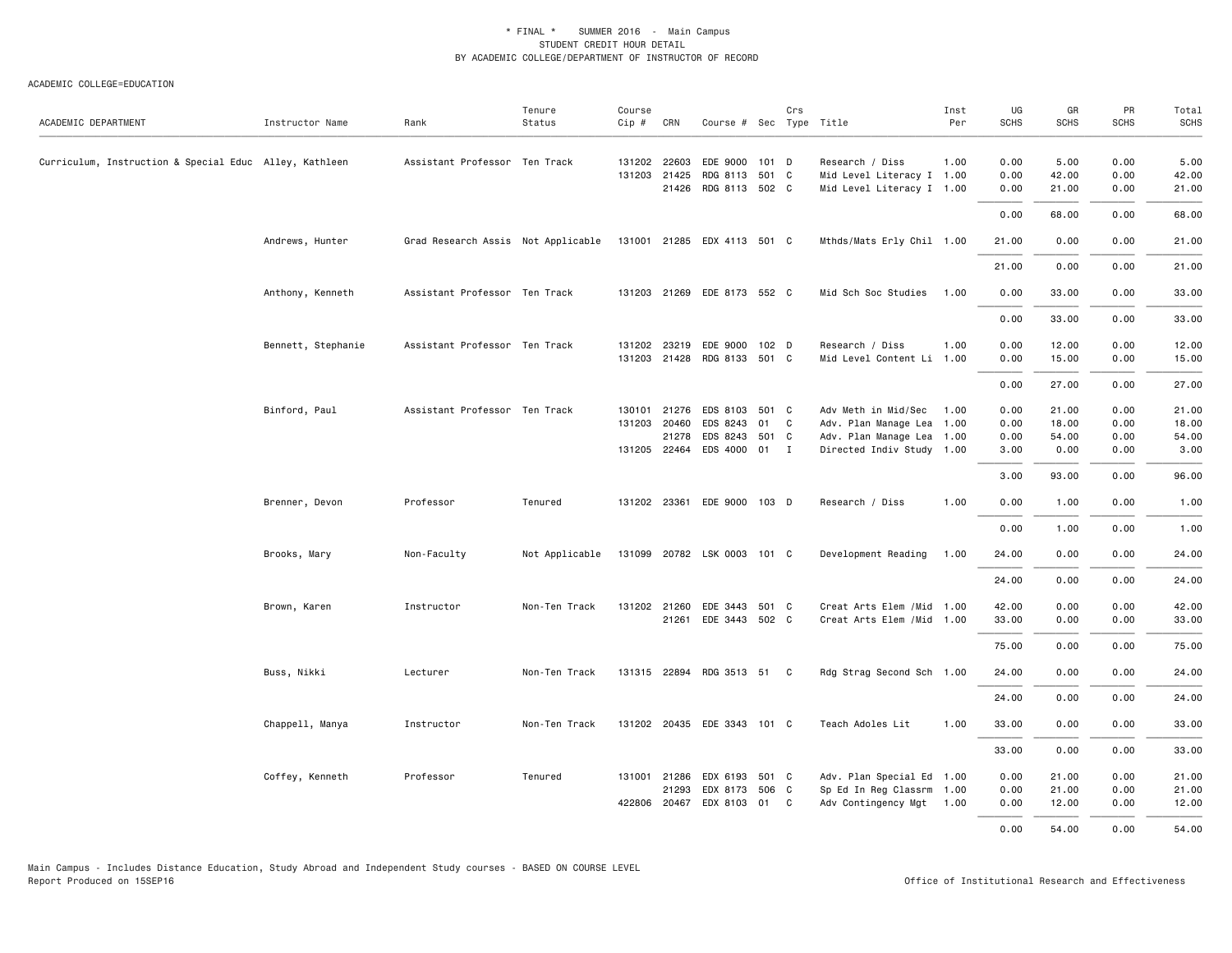#### ACADEMIC COLLEGE=EDUCATION

| ACADEMIC DEPARTMENT                                                                                                                         | Instructor Name   | Rank                          | Tenure<br>Status | Course<br>Cip # | CRN          | Course # Sec Type Title     |       | Crs          |                           | Inst<br>Per | UG<br><b>SCHS</b> | GR<br><b>SCHS</b>                                  | PR<br><b>SCHS</b> | Total<br>SCHS |
|---------------------------------------------------------------------------------------------------------------------------------------------|-------------------|-------------------------------|------------------|-----------------|--------------|-----------------------------|-------|--------------|---------------------------|-------------|-------------------|----------------------------------------------------|-------------------|---------------|
| Curriculum, Instruction & Special Educ Craven, Penny                                                                                        |                   | Assistant Professor Ten Track |                  |                 |              | 131001 21288 EDX 6813 501 C |       |              | Intro Assmt Spec Ed       | 1.00        | 0.00              | 27.00                                              | 0.00              | 27.00         |
|                                                                                                                                             |                   |                               |                  |                 |              |                             |       |              |                           |             | 0.00              | 27.00                                              | 0.00              | 27.00         |
|                                                                                                                                             | Devlin, Sandy     | Professor                     | Tenured          | 131001          | 20468        | EDX 8123                    | 01    | C            | Org & Super Sp Ed         | 1.00        | 0.00              | 21.00                                              | 0.00              | 21.00         |
|                                                                                                                                             |                   |                               |                  |                 | 20473        | EDX 8780                    | 101 E |              | Intern-Sp Ed              | 1.00        | 0.00              | 24.00                                              | 0.00              | 24.00         |
|                                                                                                                                             |                   |                               |                  |                 | 22314        | EDX 8213 51 C               |       |              | Remediation Stdts w/      | 1.00        | 0.00              | 15.00                                              | 0.00              | 15.00         |
|                                                                                                                                             |                   |                               |                  |                 | 23179        | EDX 9000                    | 01 D  |              | Research / Diss           | 1.00        | 0.00              | 1.00                                               | 0.00              | 1.00          |
|                                                                                                                                             |                   |                               |                  |                 | 23246        | EDX 7000                    | 103   | $\mathbf{I}$ | Directed Indiv Study      | 1.00        | 0.00              | 3.00                                               | 0.00              | 3.00          |
|                                                                                                                                             |                   |                               |                  |                 | 23250        | EDX 7000                    | 107 I |              | Directed Indiv Study 1.00 |             | 0.00              | 3.00                                               | 0.00              | 3.00          |
|                                                                                                                                             |                   |                               |                  |                 | 23251        | EDX 7000                    | 108 I |              | Directed Indiv Study 1.00 |             | 0.00              | 3.00                                               | 0.00              | 3.00          |
|                                                                                                                                             |                   |                               |                  |                 | 23314        | EDX 9000                    | 101 D |              | Research / Diss           | 1.00        | 0.00              | 3.00                                               | 0.00              | 3.00          |
|                                                                                                                                             |                   |                               |                  |                 | 23380        | EDX 7000                    | 52    | $\mathbf{I}$ | Directed Indiv Study 1.00 |             | 0.00              | 3.00                                               | 0.00              | 3.00          |
|                                                                                                                                             |                   |                               |                  |                 | 131004 20470 | EDX 8163 51                 |       | $\mathbf{C}$ | Teaching Strategies       | 1.00        | 0.00              | 12.00                                              | 0.00              | 12.00         |
|                                                                                                                                             |                   |                               |                  |                 |              |                             |       |              |                           |             | 0.00              | 88.00                                              | 0.00              | 88.00         |
|                                                                                                                                             | Franz, Dana       | Associate Professor Tenured   |                  |                 | 131001 20469 | EDX 8133 101 C              |       |              | Reading And Research 1.00 |             | 0.00              | 18.00                                              | 0.00              | 18.00         |
|                                                                                                                                             |                   |                               |                  |                 | 131205 20462 | EDS 8643                    | 101 C |              | Directed Readings in 1.00 |             | 0.00              | 12.00                                              | 0.00              | 12.00         |
|                                                                                                                                             |                   |                               |                  |                 | 23169        | EDS 9000                    | 103 D |              | Research / Diss           | 1.00        | 0.00              | 14.00                                              | 0.00              | 14.00         |
|                                                                                                                                             |                   |                               |                  |                 | 23175        | EDS 9000                    | 01    | D            | Research / Diss           | 1.00        | 0.00              | 3.00                                               | 0.00              | 3.00          |
|                                                                                                                                             |                   |                               |                  |                 | 131315 20440 | EDE 8893 101 C              |       |              | Readings In Teacher       | 1.00        | 0.00              | 3.00                                               | 0.00              | 3.00          |
|                                                                                                                                             |                   |                               |                  |                 |              |                             |       |              |                           |             | 0.00              | 50.00                                              | 0.00              | 50.00         |
|                                                                                                                                             | Hopper, Peggy     | Associate Professor Tenured   |                  |                 | 131205 21282 | EDS 8623 501 C              |       |              | Effective Instructio 1.00 |             | 0.00              | 24.00                                              | 0.00              | 24.00         |
|                                                                                                                                             |                   |                               |                  |                 | 23394        | EDS 7000                    | 503 I |              | Directed Indiv Study 1.00 |             | 0.00              | 1.00                                               | 0.00              | 1.00          |
|                                                                                                                                             |                   |                               |                  |                 | 23399        | EDS 7000 504 I              |       |              | Directed Indiv Study 1.00 |             | 0.00              | 1.00                                               | 0.00              | 1.00          |
|                                                                                                                                             |                   |                               |                  |                 | 23403        | EDS 7000                    | 51 I  |              | Directed Indiv Study 1.00 |             | 0.00              | 1.00                                               | 0.00              | 1.00          |
|                                                                                                                                             |                   |                               |                  |                 | 131315 21430 | RDG 8653 551 C              |       |              | Teach Read Sec Sch        | 1.00        | 0.00              | 45.00                                              | 0.00              | 45.00         |
|                                                                                                                                             |                   |                               |                  |                 |              |                             |       |              |                           |             | 0.00              | 72.00                                              | 0.00              | 72.00         |
|                                                                                                                                             |                   |                               |                  |                 |              |                             |       |              |                           |             |                   |                                                    |                   |               |
|                                                                                                                                             | Ivy, Jessica      | Assistant Professor Ten Track |                  |                 | 131203 21265 | EDE 8123 501 C              |       |              | Found Teach MidLev M 1.00 |             | 0.00              | 45.00                                              | 0.00              | 45.00         |
|                                                                                                                                             |                   |                               |                  |                 |              | 21266 EDE 8123 502 C        |       |              | Found Teach MidLev M 1.00 |             | 0.00              | 21.00                                              | 0.00              | 21.00         |
|                                                                                                                                             |                   |                               |                  |                 |              |                             |       |              |                           |             | 0.00              | 66.00                                              | 0.00              | 66.00         |
|                                                                                                                                             | Javorsky, Kristin | Assistant Professor Ten Track |                  |                 |              | 131315 21066 RDG 8713 01 E  |       |              | Tch Struggling Reade 1.00 |             | 0.00              | 24.00                                              | 0.00              | 24.00         |
|                                                                                                                                             |                   |                               |                  |                 |              |                             |       |              |                           |             | 0.00              | 24.00                                              | 0.00              | 24.00         |
|                                                                                                                                             | King, Mary        | Instructor                    | Non-Ten Track    |                 | 130301 20790 | LSK 1043                    | 01    | C            | Life Skills for Athl 1.00 |             | 48.00             | 0.00                                               | 0.00              | 48.00         |
|                                                                                                                                             |                   |                               |                  |                 |              | 20791 LSK 1043 51 C         |       |              | Life Skills for Athl 1.00 |             | 51.00             | 0.00                                               | 0.00              | 51.00         |
|                                                                                                                                             |                   |                               |                  |                 |              |                             |       |              |                           |             |                   |                                                    |                   |               |
|                                                                                                                                             |                   |                               |                  |                 |              |                             |       |              |                           |             | 99.00             | 0.00                                               | 0.00              | 99.00         |
|                                                                                                                                             | Mattox, Kimberly  | Instructor                    | Non-Ten Track    |                 | 422814 20464 | EDX 3213 01 C               |       |              | Indiv Inst Except Ch 1.00 |             | 18.00             | 0.00                                               | 0.00              | 18.00         |
|                                                                                                                                             |                   |                               |                  |                 |              | 22313 EDX 3213 001 C        |       |              | Indiv Inst Except Ch 1.00 |             | 15.00             | 0.00                                               | 0.00              | 15.00         |
|                                                                                                                                             |                   |                               |                  |                 |              |                             |       |              |                           |             | 33.00             | 0.00                                               | 0.00              | 33.00         |
|                                                                                                                                             | McGinnis, Brecken | Instructor                    | Non-Ten Track    |                 |              | 131001 21292 EDX 8173 505 C |       |              | Sp Ed In Reg Classrm 1.00 |             | 0.00              | 21.00                                              | 0.00              | 21.00         |
| Main Campus - Includes Distance Education, Study Abroad and Independent Study courses - BASED ON COURSE LEVEL<br>Report Produced on 15SEP16 |                   |                               |                  |                 |              |                             |       |              |                           |             |                   | Office of Institutional Research and Effectiveness |                   |               |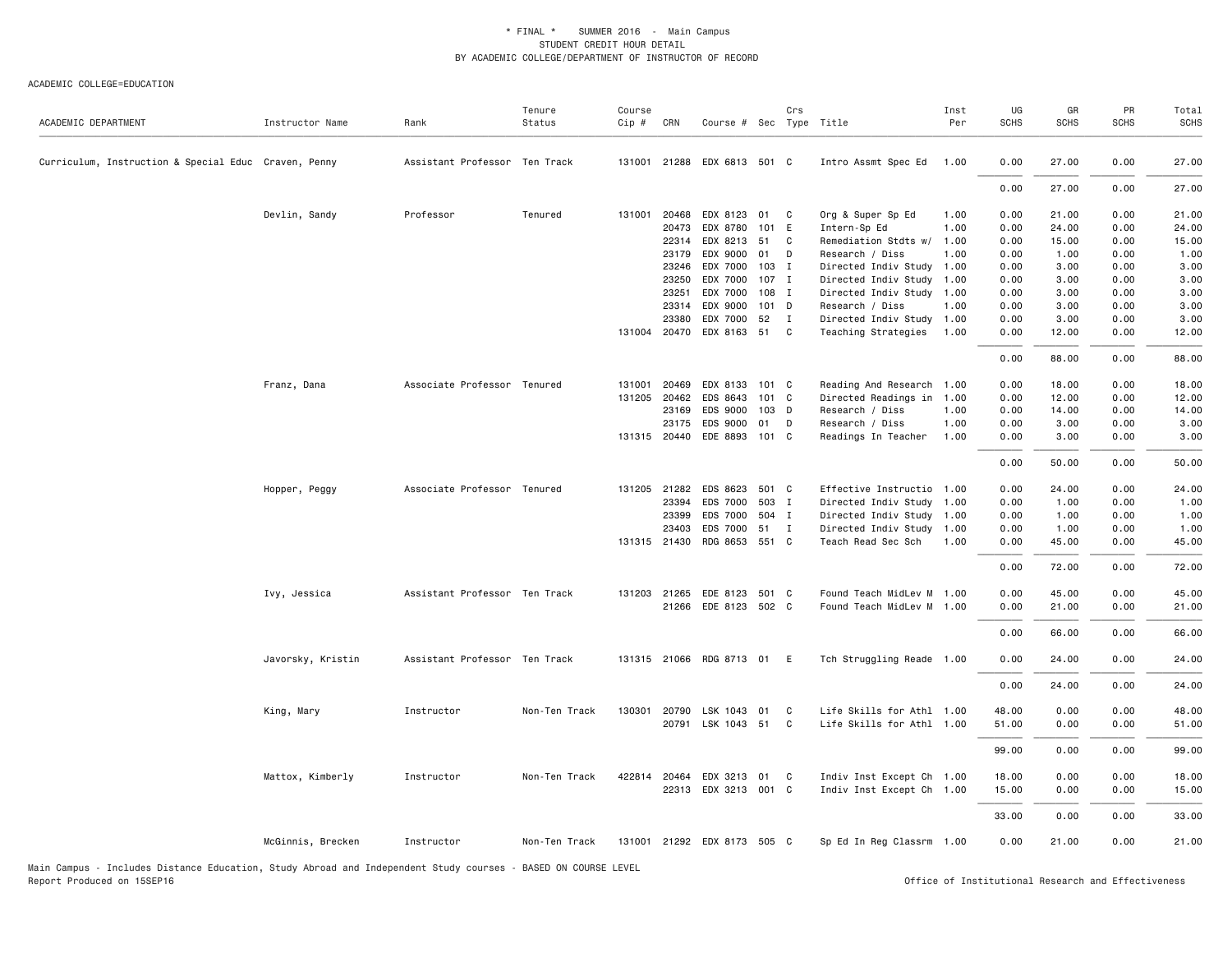| ACADEMIC DEPARTMENT                                                             | Instructor Name                                     | Rank                          | Tenure<br>Status | Course<br>$Cip \#$ | CRN   | Course # Sec Type Title     |      | Crs          |                           | Inst<br>Per | UG<br><b>SCHS</b>  | GR<br><b>SCHS</b>            | PR<br><b>SCHS</b> | Total<br><b>SCHS</b>  |
|---------------------------------------------------------------------------------|-----------------------------------------------------|-------------------------------|------------------|--------------------|-------|-----------------------------|------|--------------|---------------------------|-------------|--------------------|------------------------------|-------------------|-----------------------|
|                                                                                 |                                                     |                               |                  |                    |       |                             |      |              |                           |             |                    |                              |                   |                       |
|                                                                                 |                                                     |                               |                  |                    |       |                             |      |              |                           |             | 0.00               | 21.00                        | 0.00              | 21.00                 |
| Curriculum, Instruction & Special Educ McKissick, Bethany                       |                                                     | Assistant Professor Ten Track |                  | 131001             | 22282 | EDX 8023 501 C              |      |              | Fundamentals of Teac 1.00 |             | 0.00               | 36.00                        | 0.00              | 36.00                 |
|                                                                                 |                                                     |                               |                  |                    |       | 22284 EDX 4103 01 C         |      |              | Intro to Intell/Dev       | 1.00        | 18.00              | 0.00                         | 0.00              | 18.00                 |
|                                                                                 |                                                     |                               |                  |                    |       |                             |      |              |                           |             | 18.00              | 36.00                        | 0.00              | 54.00                 |
|                                                                                 | Miller, Nicole                                      | Assistant Professor Ten Track |                  | 131203             |       | 21263 EDE 8113 501 C        |      |              | Mid Level Mgmt & Y. 1.00  |             | 0.00               | 27.00                        | 0.00              | 27.00                 |
|                                                                                 |                                                     |                               |                  |                    |       | 131205 23138 EDS 9000 102 D |      |              | Research / Diss           | 1.00        | 0.00               | 1.00                         | 0.00              | 1.00                  |
|                                                                                 |                                                     |                               |                  |                    |       |                             |      |              |                           |             | 0.00               | 28.00                        | 0.00              | 28.00                 |
|                                                                                 | Moser, Kelly                                        | Assistant Professor Ten Track |                  |                    |       | 131205 21280 EDS 8613 501 C |      |              | Mdle & Sec Sch Curr       | 1.00        | 0.00               | 33.00                        | 0.00              | 33.00                 |
|                                                                                 |                                                     |                               |                  |                    |       |                             |      |              |                           |             | 0.00               | 33.00                        | 0.00              | 33.00                 |
|                                                                                 | Pate, Laura                                         | Instructor                    | Non-Ten Track    |                    |       | 130301 20789 LSK 1033 02 C  |      |              | Fund of Achievement       | 1.00        | 126.00             | 0.00                         | 0.00              | 126.00                |
|                                                                                 |                                                     |                               |                  |                    |       |                             |      |              |                           |             | 126.00             | 0.00                         | 0.00              | 126.00                |
|                                                                                 | Pope, Margaret                                      | Lecturer                      | Non-Ten Track    |                    |       | 131203 21270 EDE 8183 501 C |      |              | Tch Science in Mid G 1.00 |             | 0.00               | 21.00                        | 0.00              | 21.00                 |
|                                                                                 |                                                     |                               |                  |                    |       | 131316 22384 EDE 8733 51 C  |      |              | Tchg Science in Emem 1.00 |             | 0.00               | 21.00                        | 0.00              | 21.00                 |
|                                                                                 |                                                     |                               |                  |                    |       |                             |      |              |                           |             | 0.00               | 42.00                        | 0.00              | 42.00                 |
|                                                                                 | Prater, Kathy                                       | Lecturer                      | Non-Ten Track    |                    |       | 131315 20786 LSK 1023 03 C  |      |              | Col Read/Study Skill 1.00 |             | 48.00              | 0.00                         | 0.00              | 48.00                 |
|                                                                                 |                                                     |                               |                  |                    |       | 20788 LSK 1023 E03 C        |      |              | Col Read/Study Skill 1.00 |             | 57.00              | 0.00                         | 0.00              | 57.00                 |
|                                                                                 |                                                     |                               |                  |                    |       |                             |      |              |                           |             | 105.00             | 0.00                         | 0.00              | 105.00                |
|                                                                                 | Robichaux-Davis, Rebecc Associate Professor Tenured |                               |                  |                    |       | 131311 20439 EDE 8763 51 C  |      |              | Elem/Mid Math Educ        | 1.00        | 0.00               | 27.00                        | 0.00              | 27.00                 |
|                                                                                 |                                                     |                               |                  |                    |       |                             |      |              |                           |             | 0.00               | 27.00                        | 0.00              | 27.00                 |
|                                                                                 | Walker, Ryan                                        | Assistant Professor Ten Track |                  | 131205             | 22340 | EDS 9000 101 D              |      |              | Research / Diss           | 1.00        | 0.00               | 12.00                        | 0.00              | 12.00                 |
|                                                                                 |                                                     |                               |                  |                    |       | 23288 EDS 7000 02           |      | $\mathbf{I}$ | Directed Indiv Study 1.00 |             | 0.00               | 3.00                         | 0.00              | 3.00                  |
|                                                                                 |                                                     |                               |                  |                    |       | 23411 EDS 7000 52 I         |      |              | Directed Indiv Study 1.00 |             | 0.00               | 3.00                         | 0.00              | 3.00                  |
|                                                                                 |                                                     |                               |                  |                    |       |                             |      |              |                           |             | 0.00               | 18.00                        | 0.00              | 18.00                 |
|                                                                                 | Wiley, Holly                                        | Instructor                    | Non-Ten Track    |                    |       | 131307 22769 PE 4883        | 01   | C            | School Health Ed          | 1.00        | 15.00              | 0.00                         | 0.00              | 15.00                 |
|                                                                                 |                                                     |                               |                  |                    |       | 22770 PE 6883               | 01 C |              | School Health Educ        | 1.00        | 0.00               | 12.00                        | 0.00              | 12.00                 |
|                                                                                 |                                                     |                               |                  |                    |       |                             |      |              |                           |             | 15.00              | 12.00                        | 0.00              | 27.00                 |
| -------------------------------------                                           |                                                     |                               |                  |                    |       |                             |      |              |                           |             | ========<br>576.00 | ========<br>820.00           | ========<br>0.00  | ==========<br>1396.00 |
| Curriculum, Instruction & Special Educ<br>------------------------------------- |                                                     |                               |                  |                    |       |                             |      |              |                           |             |                    | ============================ |                   | $-$ ==========        |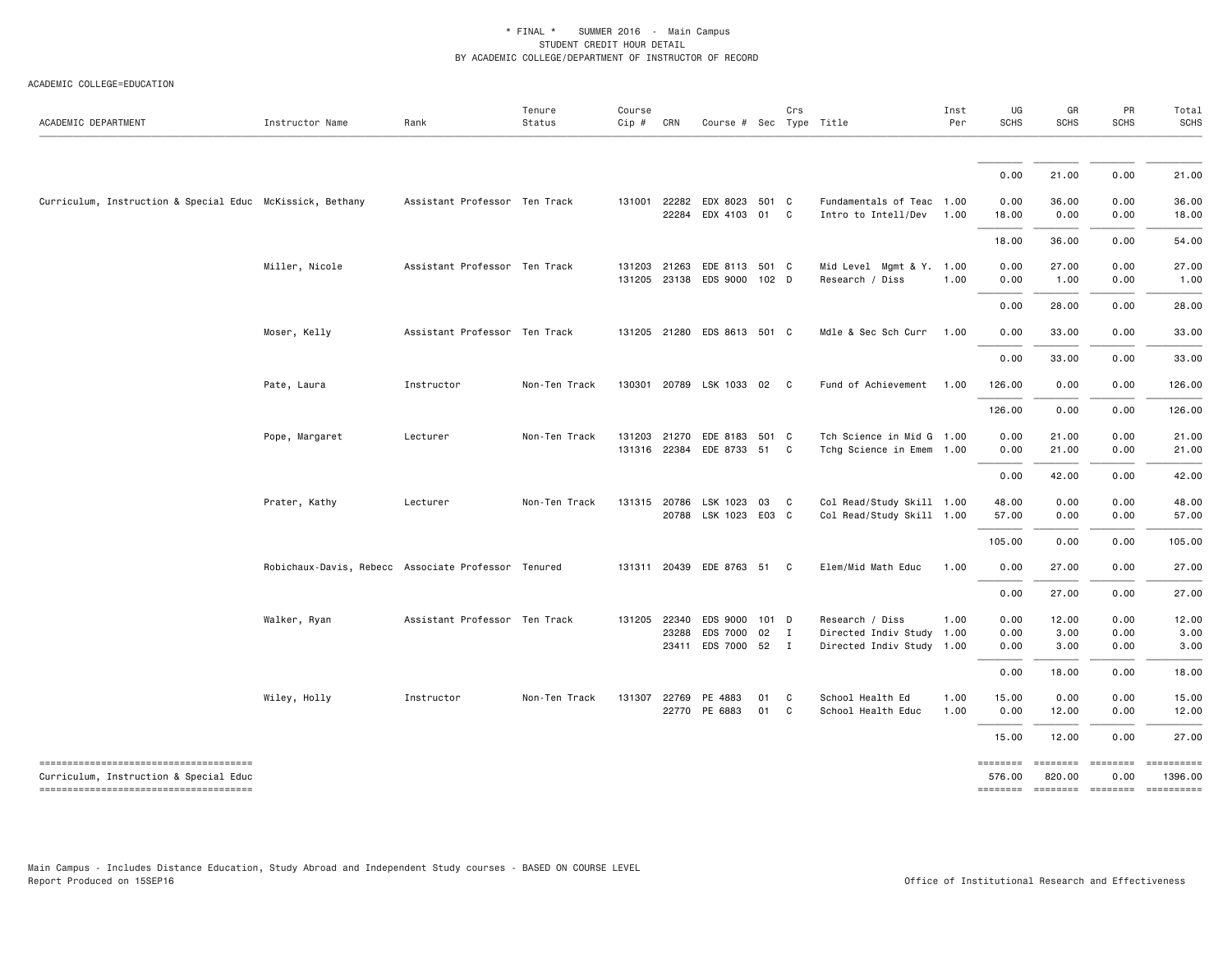| ACADEMIC DEPARTMENT    | Instructor Name  | Rank                              | Tenure<br>Status | Course<br>Cip # | CRN          | Course # Sec Type Title     |                  | Crs |                           | Inst<br>Per | UG<br>SCHS | GR<br><b>SCHS</b> | PR<br><b>SCHS</b> | Total<br><b>SCHS</b> |
|------------------------|------------------|-----------------------------------|------------------|-----------------|--------------|-----------------------------|------------------|-----|---------------------------|-------------|------------|-------------------|-------------------|----------------------|
| Educational Leadership | Blendinger, Jack | Professor                         | Tenured          |                 | 130401 21764 | EDA 8223                    | 101 S            |     | Seminar In Adm            | 1.00        | 0.00       | 36.00             | 0.00              | 36.00                |
|                        |                  |                                   |                  |                 | 22312        | EDL 8713                    | 501 C            |     | Sch Bus & Facilities 1.00 |             | 0.00       | 21.00             | 0.00              | 21.00                |
|                        |                  |                                   |                  |                 | 22315        | EDL 8413                    | 501 C            |     | Sch Legal & Ethic Pe 1.00 |             | 0.00       | 48.00             | 0.00              | 48.00                |
|                        |                  |                                   |                  |                 | 22784        | EDA 9000                    | $101$ D          |     | Research / Diss           | 1.00        | 0.00       | 21.00             | 0.00              | 21.00                |
|                        |                  |                                   |                  |                 | 130407 20432 | EDA 9913                    | 101 S            |     | Dissertation Seminar 1.00 |             | 0.00       | 18.00             | 0.00              | 18.00                |
|                        |                  |                                   |                  |                 |              |                             |                  |     |                           |             | 0.00       | 144.00            | 0.00              | 144.00               |
|                        | Brocato, Donna   | Associate Professor Tenured       |                  | 130101          | 20445        | EDF 4243                    | 01               | C   | Plan for Diverse Lea 1.00 |             | 27.00      | 0.00              | 0.00              | 27.00                |
|                        |                  |                                   |                  |                 | 20446        | EDF 6243                    | 01               | C   | Plan for Diverse Lea 1.00 |             | 0.00       | 6.00              | 0.00              | 6.00                 |
|                        |                  |                                   |                  |                 | 23022        | EDF 4243                    | 02               | C   | Plan for Diverse Lea 1.00 |             | 42.00      | 0.00              | 0.00              | 42.00                |
|                        |                  |                                   |                  | 130407          | 23282        | EDA 9913                    | 103 <sub>S</sub> |     | Dissertation Seminar      | 1.00        | 0.00       | 12.00             | 0.00              | 12.00                |
|                        |                  |                                   |                  |                 |              | 130701 21742 EDF 8323 01    |                  | C.  | Comparative Ed            | 1.00        | 0.00       | 12.00             | 0.00              | 12.00                |
|                        |                  |                                   |                  |                 |              |                             |                  |     |                           |             | 69.00      | 30.00             | 0.00              | 99.00                |
|                        | Campbell, Annika | Non-Faculty                       | Not Applicable   |                 | 309999 21558 | ISE 4200                    | 802 A            |     | Intl Stu Exch - Prov 1.00 |             | 6.00       | 0.00              | 0.00              | 6.00                 |
|                        |                  |                                   |                  |                 | 21562        | ISE 4200                    | 811 A            |     | Intl Stu Exch - Prov 1.00 |             | 34.00      | 0.00              | 0.00              | 34.00                |
|                        |                  |                                   |                  |                 | 21565        | ISE 4200                    | 820 A            |     | Intl Stu Exch - Prov 1.00 |             | 195.00     | 0.00              | 0.00              | 195.00               |
|                        |                  |                                   |                  |                 | 21568        | ISE 4200 829 A              |                  |     | Intl Stu Exch - Prov 1.00 |             | 111.00     | 0.00              | 0.00              | 111.00               |
|                        |                  |                                   |                  |                 |              |                             |                  |     |                           |             | 346.00     | 0.00              | 0.00              | 346.00               |
|                        | Coats, Linda     | Professor                         | Tenured          | 130407          | 21233        | CCL 8113                    | 501 C            |     | Comm Col Hist/Philos 1.00 |             | 0.00       | 33.00             | 0.00              | 33.00                |
|                        |                  |                                   |                  |                 | 21234        | CCL 8153                    | 501 C            |     | Human Resources Admi 1.00 |             | 0.00       | 24.00             | 0.00              | 24.00                |
|                        |                  |                                   |                  |                 | 22288        | CCL 9913                    | 501 S            |     | Dissertation Seminar 1.00 |             | 0.00       | 18.00             | 0.00              | 18.00                |
|                        |                  |                                   |                  |                 | 23293        | CCL 8153 502 C              |                  |     | Human Resources Admi 1.00 |             | 0.00       | 15.00             | 0.00              | 15.00                |
|                        |                  |                                   |                  |                 |              |                             |                  |     |                           |             | 0.00       | 90.00             | 0.00              | 90.00                |
|                        | Davis, James     | Associate Professor Tenured       |                  | 130401          | 21257        | EDA 8190                    | 501 S            |     | Wkshp Ed Adm & Super 1.00 |             | 0.00       | 6.00              | 0.00              | 6.00                 |
|                        |                  |                                   |                  | 130407          |              | 23297 CCL 9000 502 D        |                  |     | Diss./Dissertation R 1.00 |             | 0.00       | 6.00              | 0.00              | 6.00                 |
|                        |                  |                                   |                  |                 |              |                             |                  |     |                           |             | 0.00       | 12.00             | 0.00              | 12.00                |
|                        | Farmer, Angela   | Assistant Professor Ten Track     |                  | 130401          | 20431        | EDA 8353                    | 101 C            |     | Apli Theory Educ Adm 1.00 |             | 0.00       | 21.00             | 0.00              | 21.00                |
|                        |                  |                                   |                  |                 | 20454        | EDL 8423                    | 501 C            |     | School Leadership         | 1.00        | 0.00       | 45.00             | 0.00              | 45.00                |
|                        |                  |                                   |                  |                 | 20456        | EDL 8633                    | 551 C            |     | HR Leadership             | 1.00        | 0.00       | 15.00             | 0.00              | 15.00                |
|                        |                  |                                   |                  |                 | 20458        | EDL 8723                    | 551 C            |     | Positive Sch Culture 1.00 |             | 0.00       | 24.00             | 0.00              | 24.00                |
|                        |                  |                                   |                  |                 |              | 22786 EDA 9000              | 103 D            |     | Research / Diss           | 1.00        | 0.00       | 7.00              | 0.00              | 7.00                 |
|                        |                  |                                   |                  |                 |              |                             |                  |     |                           |             | 0.00       | 112.00            | 0.00              | 112.00               |
|                        | Fincher, Mark    | Assistant Professor Ten Track     |                  |                 |              | 130407 22450 CCL 9913 502 S |                  |     | Dissertation Seminar 1.00 |             | 0.00       | 12.00             | 0.00              | 12.00                |
|                        |                  |                                   |                  |                 |              |                             |                  |     |                           |             | 0.00       | 12.00             | 0.00              | 12.00                |
|                        | Hailey, Leigh    | Clinical Assist Pro Non-Ten Track |                  | 130401          | 21765        | EDA 8210 101 E              |                  |     | Intern In Sup & Adm       | 1.00        | 0.00       | 12.00             | 0.00              | 12.00                |
|                        |                  |                                   |                  |                 | 21766        | EDA 8283                    | 101 C            |     | Educ Leadership           | 1.00        | 0.00       | 18.00             | 0.00              | 18.00                |
|                        |                  |                                   |                  |                 | 22316        | EDL 8433                    | 551 C            |     | Data for Sch Impr         | 1.00        | 0.00       | 48.00             | 0.00              | 48.00                |
|                        |                  |                                   |                  |                 | 23295        | EDL 7000                    | 501 I            |     | Directed Indiv Study 1.00 |             | 0.00       | 3.00              | 0.00              | 3.00                 |
|                        |                  |                                   |                  |                 | 130407 20433 | EDA 9913                    | 102 <sub>5</sub> |     | Dissertation Seminar 1.00 |             | 0.00       | 12.00             | 0.00              | 12.00                |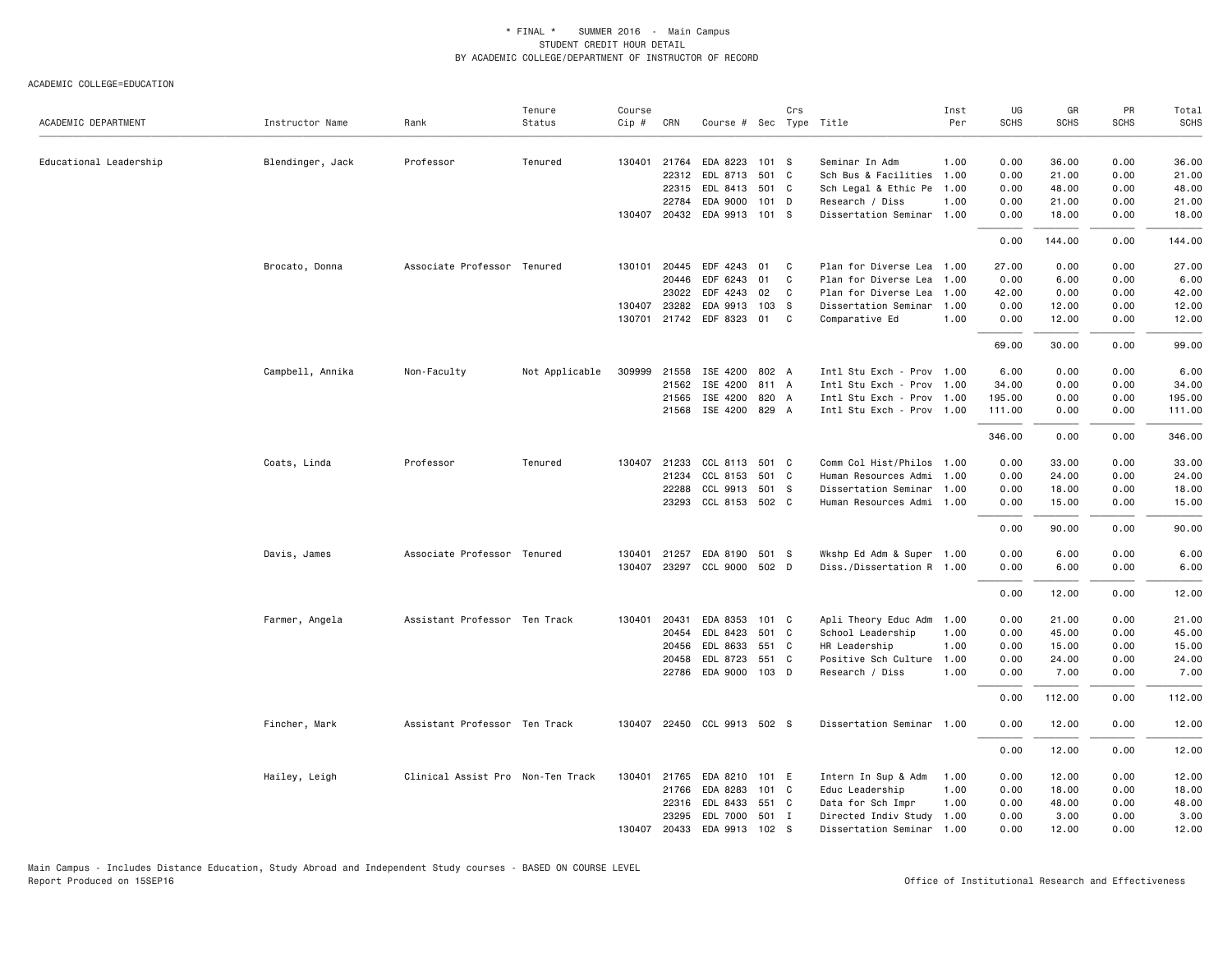| ACADEMIC DEPARTMENT                                              | Instructor Name       | Rank                          | Tenure<br>Status | Course<br>Cip # | CRN   | Course # Sec Type Title     |         | Crs |                           | Inst<br>Per | UG<br><b>SCHS</b>  | GR<br><b>SCHS</b>                   | PR<br><b>SCHS</b> | Total<br><b>SCHS</b>  |
|------------------------------------------------------------------|-----------------------|-------------------------------|------------------|-----------------|-------|-----------------------------|---------|-----|---------------------------|-------------|--------------------|-------------------------------------|-------------------|-----------------------|
|                                                                  |                       |                               |                  |                 |       |                             |         |     |                           |             |                    |                                     |                   |                       |
|                                                                  |                       |                               |                  |                 |       |                             |         |     |                           |             | 0.00               | 93.00                               | 0.00              | 93.00                 |
| Educational Leadership                                           | Heindl, Michael       | Lecturer                      | Non-Ten Track    |                 |       | 130407 23045 CCL 8233 501 C |         |     | Comm Col Legal Issue 1.00 |             | 0.00               | 24.00                               | 0.00              | 24.00                 |
|                                                                  |                       |                               |                  |                 |       |                             |         |     |                           |             | 0.00               | 24.00                               | 0.00              | 24.00                 |
|                                                                  | King, Stephanie       | Associate Professor           | Tenured          | 130407          | 21236 | CCL 8193                    | 501 S   |     | Sem Comm Coll Lead        | 1.00        | 0.00               | 27.00                               | 0.00              | 27.00                 |
|                                                                  |                       |                               |                  |                 |       | 22783 CCL 9000 501 D        |         |     | Diss./Dissertation R 1.00 |             | 0.00               | 36.00                               | 0.00              | 36.00                 |
|                                                                  |                       |                               |                  |                 |       |                             |         |     |                           |             | 0.00               | 63.00                               | 0.00              | 63.00                 |
|                                                                  | McReynolds, Ritalaine | Instructor                    | Non-Ten Track    |                 |       | 131315 20792 LSK 2013 02 C  |         |     | Speed Reading             | 1.00        | 27.00              | 0.00                                | 0.00              | 27.00                 |
|                                                                  |                       |                               |                  |                 |       |                             |         |     |                           |             | 27.00              | 0.00                                | 0.00              | 27,00                 |
|                                                                  | Molina, Danielle      | Assistant Professor Ten Track |                  | 130401          |       | 23294 EDA 8190 101 S        |         |     | Wkshp Ed Adm & Super      | 1.00        | 0.00               | 21.00                               | 0.00              | 21.00                 |
|                                                                  |                       |                               |                  | 130406          | 20694 | HED 8143                    | 001 S   |     | U/Cc Seminar              | 1.00        | 0.00               | 24.00                               | 0.00              | 24.00                 |
|                                                                  |                       |                               |                  | 422803          | 20272 | COE 8053                    | 101 E   |     | Practicum                 | 1.00        | 0.00               | 27.00                               | 0.00              | 27.00                 |
|                                                                  |                       |                               |                  |                 | 22445 | COE 7000                    | $101$ I |     | Directed Indiv Study 1.00 |             | 0.00               | 6.00                                | 0.00              | 6.00                  |
|                                                                  |                       |                               |                  |                 | 22446 | COE 7000 102 I              |         |     | Directed Indiv Study 1.00 |             | 0.00               | 1.00                                | 0.00              | 1.00                  |
|                                                                  |                       |                               |                  |                 | 22447 | COE 7000 103 I              |         |     | Directed Indiv Study 1.00 |             | 0.00               | 1.00                                | 0.00              | 1.00                  |
|                                                                  |                       |                               |                  |                 |       |                             |         |     |                           |             | 0.00               | 80.00                               | 0.00              | 80.00                 |
|                                                                  | Prince, Debra         | Associate Professor Tenured   |                  | 130401          | 23436 | EDF 8443                    | 501 C   |     | Eval of Sch Prog          | 1.00        | 0.00               | 27.00                               | 0.00              | 27.00                 |
|                                                                  |                       |                               |                  | 130601          |       | 21274 EDF 8363              | 501 C   |     | Func & Met Res In Ed 1.00 |             | 0.00               | 27.00                               | 0.00              | 27.00                 |
|                                                                  |                       |                               |                  | 131202          | 21272 | EDF 3423                    | 501 C   |     | Exploring Diversity       | 1.00        | 75.00              | 0.00                                | 0.00              | 75.00                 |
|                                                                  |                       |                               |                  |                 |       | 231302 20443 EDF 3413 01 B  |         |     | Writing For Thinking 1.00 |             | 60.00              | 0.00                                | 0.00              | 60.00                 |
|                                                                  |                       |                               |                  |                 |       |                             |         |     |                           |             | 135.00             | 54.00                               | 0.00              | 189.00                |
|                                                                  | Xu, Jianzhong         | Professor                     | Tenured          | 130603          | 21730 | EDF 9373                    | 51      | C   | Ed Res Design             | 1.00        | 0.00               | 24.00                               | 0.00              | 24.00                 |
|                                                                  |                       |                               |                  |                 | 21731 | EDF 9453                    | 51      | C   | Intro Qual Research       | 1.00        | 0.00               | 12.00                               | 0.00              | 12.00                 |
|                                                                  |                       |                               |                  |                 |       | 22522 EDF 9453 501 C        |         |     | Intro Qual Research       | 1.00        | 0.00               | 18.00                               | 0.00              | 18.00                 |
|                                                                  |                       |                               |                  |                 |       |                             |         |     |                           |             | 0.00               | 54.00                               | 0.00              | 54.00                 |
| --------------------------------------<br>Educational Leadership |                       |                               |                  |                 |       |                             |         |     |                           |             | ========<br>577.00 | -------- -------<br>768.00          | 0.00              | ==========<br>1345.00 |
| -------------------------------------                            |                       |                               |                  |                 |       |                             |         |     |                           |             |                    | -------- ------- -------- --------- |                   |                       |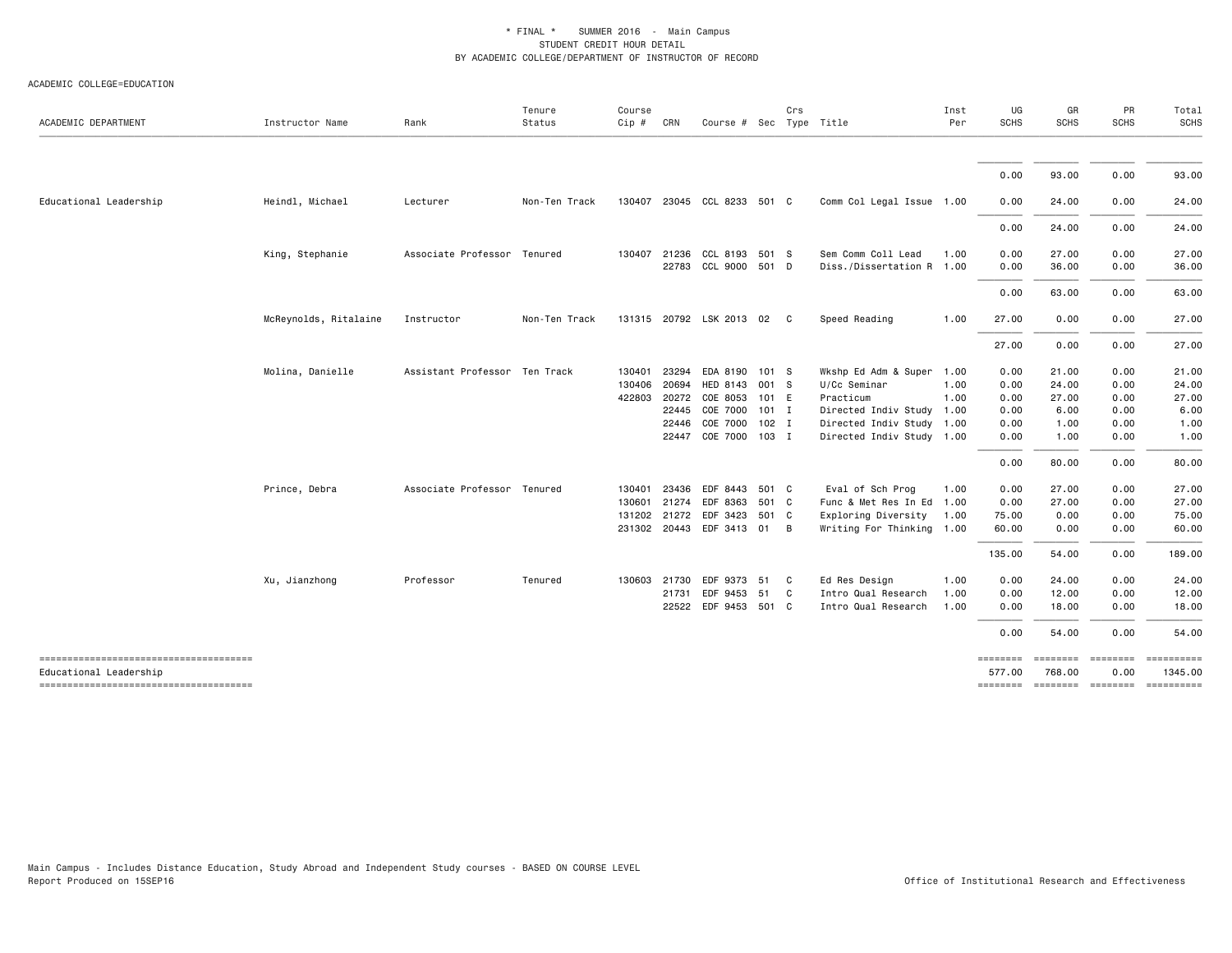#### ACADEMIC COLLEGE=EDUCATION

|                                                     |                   |                               | Tenure         | Course   |              |                             |       | Crs            |                           | Inst | UG          | GR          | PR          | Total       |
|-----------------------------------------------------|-------------------|-------------------------------|----------------|----------|--------------|-----------------------------|-------|----------------|---------------------------|------|-------------|-------------|-------------|-------------|
| ACADEMIC DEPARTMENT                                 | Instructor Name   | Rank                          | Status         | $Cip \#$ | CRN          | Course # Sec Type Title     |       |                |                           | Per  | <b>SCHS</b> | <b>SCHS</b> | <b>SCHS</b> | <b>SCHS</b> |
|                                                     |                   |                               |                |          |              |                             |       |                |                           |      |             |             |             |             |
| Instructional Systems & Workforce Deve Adams, James |                   | Associate Professor Tenured   |                |          | 131319 22417 | TKT 9000 101 D              |       |                | Research / Diss           | 1.00 | 0.00        | 10.00       | 0.00        | 10.00       |
|                                                     |                   |                               |                |          | 23360        | <b>TKT 7000</b>             | 01 I  |                | Directed Indiv Study 1.00 |      | 0.00        | 1.00        | 0.00        | 1.00        |
|                                                     |                   |                               |                |          | 131399 21132 | TKT 4263                    | 01    | C              | Diverse Wrk & Ed Env 1.00 |      | 24.00       | 0.00        | 0.00        | 24.00       |
|                                                     |                   |                               |                |          | 21133        | TKT 4263                    | 51    | C              | Diverse Wrk & Ed Env 1.00 |      | 15.00       | 0.00        | 0.00        | 15.00       |
|                                                     |                   |                               |                |          | 21140        | TKT 6263                    | 01    | C              | Diverse Wrk & Ed Env 1.00 |      | 0.00        | 21.00       | 0.00        | 21.00       |
|                                                     |                   |                               |                |          |              | 21141 TKT 6263 51           |       | C              | Diverse Wrk & Ed Env 1.00 |      | 0.00        | 9.00        | 0.00        | 9.00        |
|                                                     |                   |                               |                |          |              |                             |       |                |                           |      | 39.00       | 41.00       | 0.00        | 80.00       |
|                                                     | Ballard, Iva      | Instructor                    | Non-Ten Track  | 521302   | 20153        | BQA 3123                    | 001 C |                | Bus Stat Methods II 1.00  |      | 90.00       | 0.00        | 0.00        | 90.00       |
|                                                     |                   |                               |                |          |              | 20154 BQA 3123 01 C         |       |                | Bus Stat Methods II       | 1.00 | 54.00       | 0.00        | 0.00        | 54.00       |
|                                                     |                   |                               |                |          |              |                             |       |                |                           |      | 144.00      | 0.00        | 0.00        | 144.00      |
|                                                     | Bass, Amy         | Lecturer                      | Non-Ten Track  |          |              | 131315 21390 LSK 1023 501 C |       |                | Col Read/Study Skill 1.00 |      | 21.00       | 0.00        | 0.00        | 21.00       |
|                                                     |                   |                               |                |          |              |                             |       |                |                           |      | 21.00       | 0.00        | 0.00        | 21.00       |
|                                                     | Beriswill, Joanne | Assistant Professor Ten Track |                |          | 110301 21448 | TKT 1273 501 C              |       |                | Computer Application 1.00 |      | 42.00       | 0.00        | 0.00        | 42.00       |
|                                                     |                   |                               |                | 110801   | 21112        | TKB 4583                    | 51    | $\overline{B}$ | Graphics and Web Des 1.00 |      | 12.00       | 0.00        | 0.00        | 12.00       |
|                                                     |                   |                               |                | 131303   | 21114        | TKB 6583                    | 51    | B              | Graphics and Web Des 1.00 |      | 0.00        | 12.00       | 0.00        | 12.00       |
|                                                     |                   |                               |                |          | 131319 22418 | TKT 9000 102 D              |       |                | Research / Diss           | 1.00 | 0.00        | 1.00        | 0.00        | 1.00        |
|                                                     |                   |                               |                |          | 22528        | TKT 7000 101 I              |       |                | Directed Indiv Study 1.00 |      | 0.00        | 3.00        | 0.00        | 3.00        |
|                                                     |                   |                               |                |          |              | 22982 TKT 7000 103 I        |       |                | Directed Indiv Study 1.00 |      | 0.00        | 1.00        | 0.00        | 1.00        |
|                                                     |                   |                               |                |          |              |                             |       |                |                           |      | 54.00       | 17.00       | 0.00        | 71.00       |
|                                                     | Busby, Michael    | Non-Faculty                   | Not Applicable |          |              | 240102 21383 IDS 4111 501 C |       |                | Professional Seminar 1.00 |      | 15.00       | 0.00        | 0.00        | 15.00       |
|                                                     |                   |                               |                |          |              |                             |       |                |                           |      | 15.00       | 0.00        | 0.00        | 15.00       |
|                                                     | Cornelious, Linda | Professor                     | Tenured        | 131319   | 22419        | TKT 9000                    | 103 D |                | Research / Diss           | 1.00 | 0.00        | 14.00       | 0.00        | 14.00       |
|                                                     |                   |                               |                |          | 22758        | TKT 7000 102 I              |       |                | Directed Indiv Study 1.00 |      | 0.00        | 3.00        | 0.00        | 3.00        |
|                                                     |                   |                               |                |          |              | 131321 21763 TKT 6803 51 C  |       |                | Integ Tech for Learn 1.00 |      | 0.00        | 9.00        | 0.00        | 9.00        |
|                                                     |                   |                               |                |          |              |                             |       |                |                           |      | 0.00        | 26.00       | 0.00        | 26.00       |
|                                                     | Crawford, Amie    | Grad Teach Assist             | Not Applicable |          |              | 110301 21449 TKT 1273 551 C |       |                | Computer Application 1.00 |      | 30.00       | 0.00        | 0.00        | 30.00       |
|                                                     |                   |                               |                |          |              |                             |       |                |                           |      | 30.00       | 0.00        | 0.00        | 30.00       |
|                                                     | Forde, Connie     | Professor                     | Tenured        |          | 131319 22333 | TKT 4000 01 I               |       |                | Directed Indiv Study 1.00 |      | 3.00        | 0.00        | 0.00        | 3.00        |
|                                                     |                   |                               |                |          |              | 22420 TKT 9000 104 D        |       |                | Research / Diss           | 1.00 | 0.00        | 9.00        | 0.00        | 9.00        |
|                                                     |                   |                               |                |          |              |                             |       |                |                           |      | 3.00        | 9.00        | 0.00        | 12.00       |
|                                                     | Giordano, Mickey  | Instructor                    | Non-Ten Track  |          | 131319 23355 | TKI 4000 01 I               |       |                | Directed Indiv Study 1.00 |      | 3.00        | 0.00        | 0.00        | 3.00        |
|                                                     |                   |                               |                |          | 23359        | TKI 4000                    | 02    | $\mathbf{I}$   | Directed Indiv Study 1.00 |      | 3.00        | 0.00        | 0.00        | 3.00        |
|                                                     |                   |                               |                |          | 23375        | TKI 4000 51                 |       | $\mathbf{I}$   | Directed Indiv Study 1.00 |      | 3.00        | 0.00        | 0.00        | 3.00        |
|                                                     |                   |                               |                |          | 23431        | TKI 4000 52                 |       | $\mathbf{I}$   | Directed Indiv Study 1.00 |      | 3.00        | 0.00        | 0.00        | 3.00        |
|                                                     |                   |                               |                |          | 150303 21115 | TKI 1814 01                 |       | B              | Basic Indust Elec & 1.00  |      | 48.00       | 0.00        | 0.00        | 48.00       |
|                                                     |                   |                               |                |          | 21123        | TKI 3104 51                 |       | B              | Adv Ind Ele, Electro 1.00 |      | 56.00       | 0.00        | 0.00        | 56.00       |
|                                                     |                   |                               |                |          | 150612 21126 | TKI 4103 01                 |       | B              | Industrial Cntrl Sys 1.00 |      | 57.00       | 0.00        | 0.00        | 57.00       |

Main Campus - Includes Distance Education, Study Abroad and Independent Study courses - BASED ON COURSE LEVEL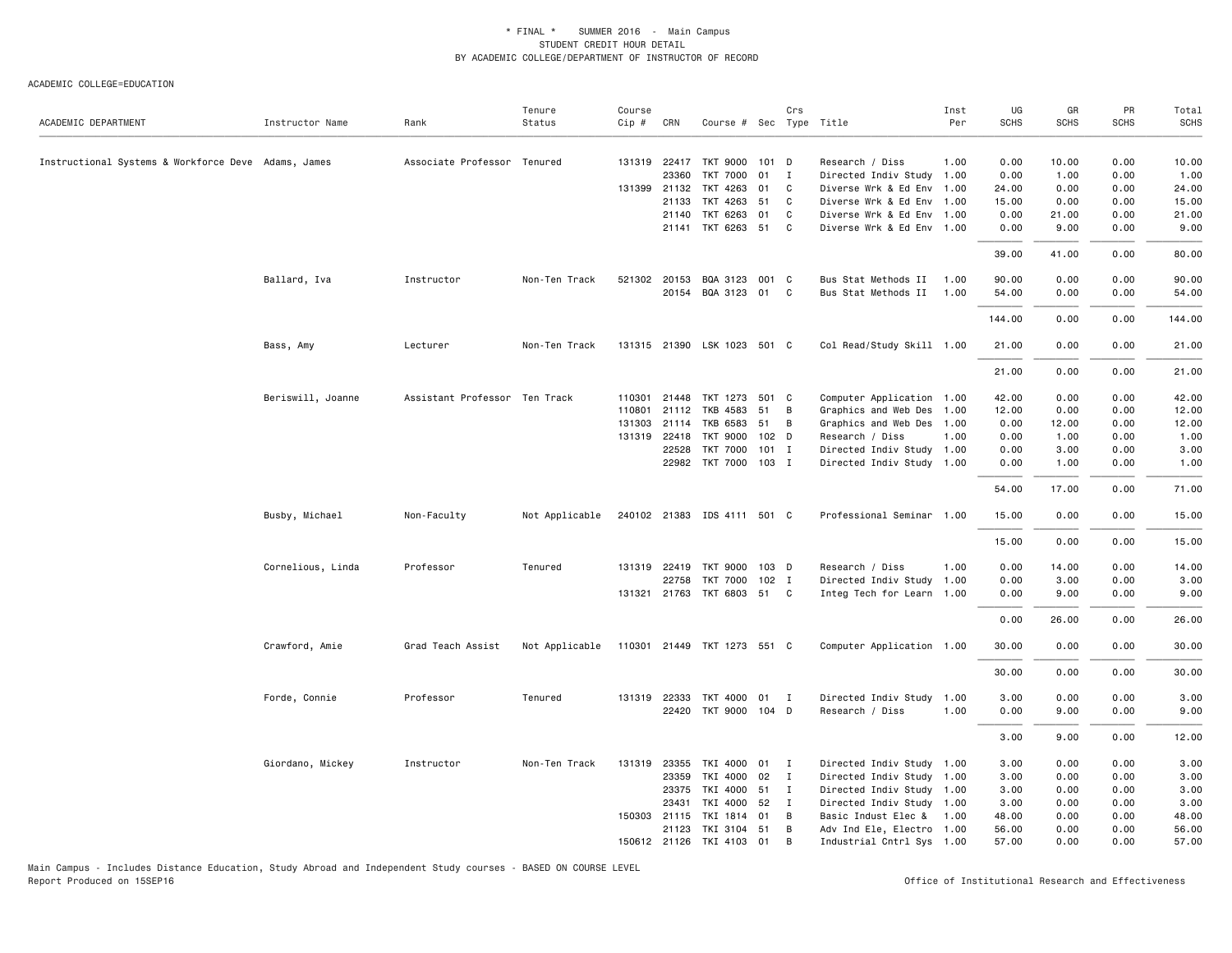| ACADEMIC DEPARTMENT                                     | Instructor Name      | Rank                          | Tenure<br>Status | Course<br>$Cip \#$ | CRN          | Course # Sec Type Title     |       | Crs          |                           | Inst<br>Per | UG<br><b>SCHS</b> | GR<br><b>SCHS</b> | PR<br><b>SCHS</b> | Total<br><b>SCHS</b> |
|---------------------------------------------------------|----------------------|-------------------------------|------------------|--------------------|--------------|-----------------------------|-------|--------------|---------------------------|-------------|-------------------|-------------------|-------------------|----------------------|
| Instructional Systems & Workforce Deve Giordano, Mickey |                      | Instructor                    | Non-Ten Track    |                    |              | 150612 21127 TKI 4203 51 B  |       |              | Automated Systems         | 1.00        | 27.00             | 0.00              | 0.00              | 27.00                |
|                                                         |                      |                               |                  |                    |              |                             |       |              |                           |             | 200.00            | 0.00              | 0.00              | 200.00               |
|                                                         | Keel, Vicki          | Instructor                    | Non-Ten Track    |                    | 110301 21128 | TKT 1273 001 C              |       |              | Computer Application 1.00 |             | 54.00             | 0.00              | 0.00              | 54.00                |
|                                                         |                      |                               |                  |                    | 21129        | TKT 1273                    | 01    | C.           | Computer Application 1.00 |             | 81.00             | 0.00              | 0.00              | 81.00                |
|                                                         |                      |                               |                  |                    | 21887        | TKB 4543 551 C              |       |              | Information Processi 1.00 |             | 90.00             | 0.00              | 0.00              | 90.00                |
|                                                         |                      |                               |                  |                    | 131303 21926 | TKB 3133 501 C              |       |              | Admin Management & P 1.00 |             | 39.00             | 0.00              | 0.00              | 39.00                |
|                                                         |                      |                               |                  |                    |              |                             |       |              |                           |             | 264.00            | 0.00              | 0.00              | 264.00               |
|                                                         | Lee, Sang Joon       | Assistant Professor Ten Track |                  | 110801             | 21446        | TKB 4583 501 B              |       |              | Graphics and Web Des 1.00 |             | 48.00             | 0.00              | 0.00              | 48.00                |
|                                                         |                      |                               |                  | 131303             | 21447        | TKB 6583                    | 501 B |              | Graphics and Web Des 1.00 |             | 0.00              | 15.00             | 0.00              | 15.00                |
|                                                         |                      |                               |                  | 131309             |              | 21450 TKT 4343 501 C        |       |              | Info Tech Project Mg 1.00 |             | 60.00             | 0.00              | 0.00              | 60.00                |
|                                                         |                      |                               |                  |                    |              |                             |       |              |                           |             | 108.00            | 15.00             | 0.00              | 123.00               |
|                                                         | Mize, Mervin         | Instructor                    | Non-Ten Track    |                    |              | 150612 21724 TKI 1203 01    |       | B            | Industrial Communica 1.00 |             | 27.00             | 0.00              | 0.00              | 27.00                |
|                                                         |                      |                               |                  |                    | 21756        | TKI 3063                    | 51    | C.           | Ind Human Relations       | 1.00        | 30.00             | 0.00              | 0.00              | 30.00                |
|                                                         |                      |                               |                  |                    | 21757        | TKI 4113 51                 |       | B            | Indust Fluid Power        | 1.00        | 36.00             | 0.00              | 0.00              | 36.00                |
|                                                         |                      |                               |                  |                    |              | 150614 21743 TKI 2323 01    |       | - L          | Forg Weld & Found         | 1.00        | 75.00             | 0.00              | 0.00              | 75.00                |
|                                                         |                      |                               |                  |                    |              |                             |       |              |                           |             | 168.00            | 0.00              | 0.00              | 168.00               |
|                                                         | Okojie, Mabel        | Professor                     | Tenured          |                    | 110301 21827 | TKT 8773 01 C               |       |              | Teach & Train with M 1.00 |             | 0.00              | 15.00             | 0.00              | 15.00                |
|                                                         |                      |                               |                  |                    | 130501 21135 | TKT 4733                    | 01    | C            | Mgn Mutlimedia Lrn        | 1.00        | 6.00              | 0.00              | 0.00              | 6.00                 |
|                                                         |                      |                               |                  |                    | 131319 22421 | TKT 9000 105 D              |       |              | Research / Diss           | 1.00        | 0.00              | 4.00              | 0.00              | 4.00                 |
|                                                         |                      |                               |                  |                    |              | 521204 21143 TKT 6733 01 C  |       |              | Mgn Multimedia Lrn E 1.00 |             | 0.00              | 9.00              | 0.00              | 9.00                 |
|                                                         |                      |                               |                  |                    |              |                             |       |              |                           |             | 6.00              | 28.00             | 0.00              | 34.00                |
|                                                         | Scott-Bracey, Pamela | Assistant Professor Ten Track |                  | 131309             |              | 21747 TKT 4463 51           |       | $\mathbf{C}$ | Methods of Teaching       | 1.00        | 15.00             | 0.00              | 0.00              | 15.00                |
|                                                         |                      |                               |                  |                    | 21748        | TKT 6463                    | 51    | C.           | Method of Teaching B 1.00 |             | 0.00              | 12.00             | 0.00              | 12.00                |
|                                                         |                      |                               |                  |                    | 21888        | TKT 4473 551 C              |       |              | Methods of Teaching       | 1.00        | 15.00             | 0.00              | 0.00              | 15.00                |
|                                                         |                      |                               |                  |                    | 21889        | TKT 6473 551 C              |       |              | Methods of Teaching       | 1.00        | 0.00              | 39.00             | 0.00              | 39.00                |
|                                                         |                      |                               |                  |                    |              |                             |       |              |                           |             | 30.00             | 51.00             | 0.00              | 81.00                |
|                                                         | Sears, Janice        | Lecturer                      | Non-Ten Track    |                    | 131309 21750 | TKT 4483 01                 |       | C.           | Methods of Teaching       | 1.00        | 9.00              | 0.00              | 0.00              | 9.00                 |
|                                                         |                      |                               |                  |                    |              | 21751 TKT 6483 01           |       | C            | Methods of Teaching       | 1.00        | 0.00              | 18.00             | 0.00              | 18.00                |
|                                                         |                      |                               |                  |                    |              |                             |       |              |                           |             | 9.00              | 18.00             | 0.00              | 27.00                |
|                                                         |                      |                               |                  |                    |              |                             |       |              |                           |             |                   |                   |                   |                      |
|                                                         | Wyatt, John          | Associate Professor Tenured   |                  |                    | 150611 21755 | TKI 3183 51                 |       | - L          | Machine Metal Proc        | 1.00        | 30.00             | 0.00              | 0.00              | 30.00                |
|                                                         |                      |                               |                  |                    |              | 150612 21754 TKI 3343 51 B  |       |              | CAD/CAM                   | 1.00        | 54.00             | 0.00              | 0.00              | 54.00                |
|                                                         |                      |                               |                  |                    |              |                             |       |              |                           |             | 84.00             | 0.00              | 0.00              | 84.00                |
|                                                         | Yu, Chien            | Professor                     | Tenured          |                    |              | 130401 21760 TKT 8753 01 C  |       |              | Tech Issues School A 1.00 |             | 0.00              | 15.00             | 0.00              | 15.00                |
|                                                         |                      |                               |                  | 130501             | 21943        | TKT 8523                    | 51    | C            | Proj.Mgt in Instr De 1.00 |             | 0.00              | 15.00             | 0.00              | 15.00                |
|                                                         |                      |                               |                  |                    |              | 131319 22423 TKT 9000 107 D |       |              | Research / Diss           | 1.00        | 0.00              | 17.00             | 0.00              | 17.00                |
|                                                         |                      |                               |                  |                    |              | 131321 21761 TKT 8813 51    |       | C            | Foundations of Dista 1.00 |             | 0.00              | 30.00             | 0.00              | 30.00                |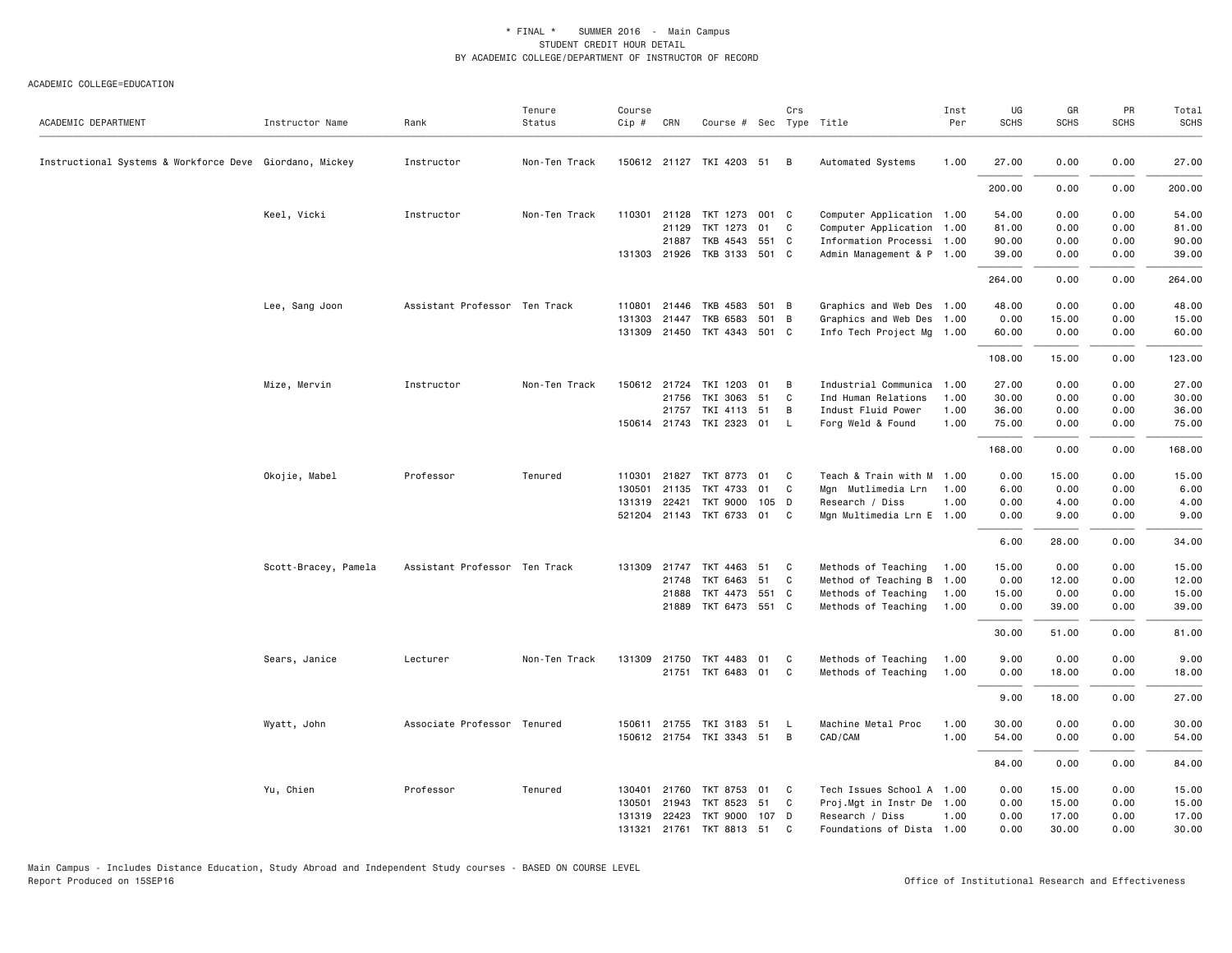| ACADEMIC DEPARTMENT                                  | Instructor Name | Rank                          | Tenure<br>Status | Course<br>Cip # | CRN            | Course # Sec Type Title          | Crs             |                                                        | Inst<br>Per | UG<br>SCHS     | GR<br><b>SCHS</b> | PR<br><b>SCHS</b> | Total<br>SCHS         |
|------------------------------------------------------|-----------------|-------------------------------|------------------|-----------------|----------------|----------------------------------|-----------------|--------------------------------------------------------|-------------|----------------|-------------------|-------------------|-----------------------|
|                                                      |                 |                               |                  |                 |                |                                  |                 |                                                        |             | 0.00           | 77.00             | 0.00              | 77.00                 |
| Instructional Systems & Workforce Deve Yu, Wei-Chieh |                 | Assistant Professor Ten Track |                  | 110301          | 21110<br>21113 | TKB 4283 51<br>TKB 6283 51       | - B<br><b>B</b> | Advanced Office Syst 1.00<br>Advanced Office Syst 1.00 |             | 27.00<br>0.00  | 0.00<br>9.00      | 0.00<br>0.00      | 27.00<br>9.00         |
|                                                      |                 |                               |                  |                 | 21745          | TKT 4753 01<br>21746 TKT 6753 01 | C.<br>C.        | Media for Present In 1.00<br>Media for Present In 1.00 |             | 21.00<br>0.00  | 0.00<br>27.00     | 0.00<br>0.00      | 21.00<br>27.00        |
|                                                      |                 |                               |                  | 111001          | 21753          | TKB 4563 51                      | C.              | Intro to Data Networ 1.00                              |             | 21.00<br>69.00 | 0.00<br>36.00     | 0.00<br>0.00      | 21.00<br>105.00       |
| Instructional Systems & Workforce Deve               |                 |                               |                  |                 |                |                                  |                 |                                                        |             | 1244.00        | 318.00            | 0.00<br>========  | ----------<br>1562.00 |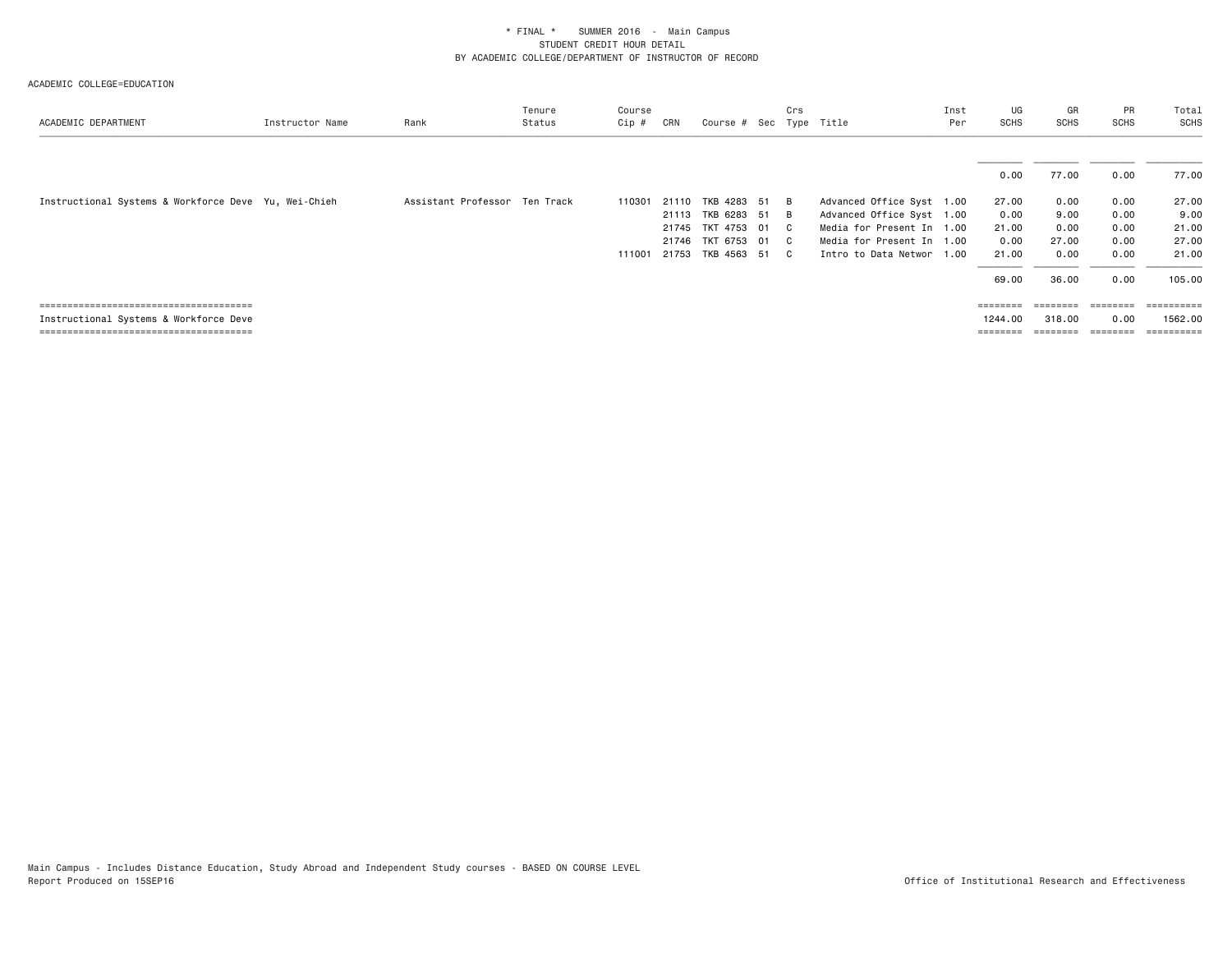| ACADEMIC DEPARTMENT | Instructor Name        | Rank                          | Tenure<br>Status | Course<br>Cip # | CRN          | Course # Sec Type Title         |          | Crs          |                                             | Inst<br>Per  | UG<br><b>SCHS</b> | GR<br><b>SCHS</b> | PR<br><b>SCHS</b> | Total<br><b>SCHS</b> |
|---------------------|------------------------|-------------------------------|------------------|-----------------|--------------|---------------------------------|----------|--------------|---------------------------------------------|--------------|-------------------|-------------------|-------------------|----------------------|
| Kinesiology         | Abadie, Ben            | Professor                     | Tenured          | 260908          | 20532        | EP 4183                         | 51       | В            | Exercise & Weight Co 1.00                   |              | 30.00             | 0.00              | 0.00              | 30.00                |
|                     |                        |                               |                  | 310505 20522    |              | EP 3613                         | 001      | C            | Exercise Electrocard 1.00                   |              | 27.00             | 0.00              | 0.00              | 27.00                |
|                     |                        |                               |                  |                 | 20523        | EP 3613                         | 01       | C            | Exercise Electrocard 1.00                   |              | 30.00             | 0.00              | 0.00              | 30.00                |
|                     |                        |                               |                  |                 |              |                                 |          |              |                                             |              | 87.00             | 0.00              | 0.00              | 87.00                |
|                     | Agiovlasitis, Stamatis | Associate Professor Tenured   |                  | 260908          | 20528        | EP 4133                         | 001 C    |              | Ex Prog Clinical Pop 1.00                   |              | 27.00             | 0.00              | 0.00              | 27.00                |
|                     |                        |                               |                  |                 | 21713        | EP 4133                         | 51       | C            | Ex Prog Clinical Pop 1.00                   |              | 24.00             | 0.00              | 0.00              | 24.00                |
|                     |                        |                               |                  |                 |              | 310504 21708 EP 4143            | 01       | C.           | Aging and Disability 1.00                   |              | 36.00             | 0.00              | 0.00              | 36.00                |
|                     |                        |                               |                  |                 |              |                                 |          |              |                                             |              | 87.00             | 0.00              | 0.00              | 87.00                |
|                     | Carlisle, Danny        | Lecturer                      | Non-Ten Track    |                 | 131304 20976 | PE 4413                         | 01       | В            | Basic Driver Ed I                           | 1.00         | 51.00             | 0.00              | 0.00              | 51.00                |
|                     |                        |                               |                  |                 | 20977        | PE 4423                         | 51       | $\mathbf c$  | Driver Ed Meth II                           | 1.00         | 39.00             | 0.00              | 0.00              | 39.00                |
|                     |                        |                               |                  |                 | 512201 20971 | PE 3433<br>20972 PE 3433        | 01<br>51 | C<br>C       | Genl Safety Methods<br>Genl Safety Methods  | 1.00<br>1.00 | 39.00<br>78.00    | 0.00<br>0.00      | 0.00<br>0.00      | 39.00<br>78.00       |
|                     |                        |                               |                  |                 |              |                                 |          |              |                                             |              | 207.00            | 0.00              | 0.00              | 207.00               |
|                     |                        |                               |                  |                 |              |                                 |          |              |                                             |              |                   |                   |                   |                      |
|                     | Chander, Harish        | Assistant Professor Ten Track |                  | 260908          | 21714        | 131314 21715 EP 4503<br>EP 3643 | 51<br>51 | C<br>C       | Mechanical Analysis<br>Applied Anat & Patho | 1.00<br>1.00 | 51.00<br>30.00    | 0.00<br>0.00      | 0.00<br>0.00      | 51.00<br>30.00       |
|                     |                        |                               |                  | 310505          | 20767        | KI 2603                         | 001 C    |              | Medical Terminology                         | 1.00         | 15.00             | 0.00              | 0.00              | 15.00                |
|                     |                        |                               |                  |                 | 21709        | PE 4283                         | 01       | C            | Sport Biomechanics                          | 1.00         | 36.00             | 0.00              | 0.00              | 36.00                |
|                     |                        |                               |                  |                 |              | 23187 KI 8000                   | 103 D    |              | Research/Thesis                             | 1.00         | 0.00              | 1.00              | 0.00              | 1.00                 |
|                     |                        |                               |                  |                 |              |                                 |          |              |                                             |              | 132.00            | 1.00              | 0.00              | 133.00               |
|                     | Chen, Chih Chia        | Assistant Professor Ten Track |                  | 260908          | 21701        | EP 3183                         | 001      | C            | Exercise Psychology                         | 1.00         | 24.00             | 0.00              | 0.00              | 24.00                |
|                     |                        |                               |                  | 310505 21718    |              | PE 4173                         | 51       | C            | Test & Measure                              | 1.00         | 51.00             | 0.00              | 0.00              | 51.00                |
|                     |                        |                               |                  |                 |              | 22448 PE 3223                   | 51       | B            | Motor Dev & Movement 1.00                   |              | 21.00             | 0.00              | 0.00              | 21.00                |
|                     |                        |                               |                  |                 |              |                                 |          |              |                                             |              | 96.00             | 0.00              | 0.00              | 96.00                |
|                     | Connor, Kristen        | Grad Teach Assist             | Not Applicable   |                 |              | 131314 21958 PE 1243            | 01       | C            | Methods Games and Sp 1.00                   |              | 36.00             | 0.00              | 0.00              | 36.00                |
|                     |                        |                               |                  |                 |              |                                 |          |              |                                             |              | 36.00             | 0.00              | 0.00              | 36.00                |
|                     | Funderburk, Deborah    | Instructor                    | Non-Ten Track    |                 |              | 500301 20963 PE 1323            | 51 B     |              | Hist & Apprec of Dan 1.00                   |              | 45.00             | 0.00              | 0.00              | 45.00                |
|                     |                        |                               |                  |                 |              |                                 |          |              |                                             |              | 45.00             | 0.00              | 0.00              | 45.00                |
|                     | Joe, Lee               | Instructor                    | Non-Ten Track    | 260908          | 20516        | EP 3304                         | 01       | C            | Exercise Physiology                         | 1.00         | 72.00             | 0.00              | 0.00              | 72.00                |
|                     |                        |                               |                  |                 | 20539        | EP 4810                         | 101 H    |              | Clin Exercise Phys I 1.00                   |              | 189.00            | 0.00              | 0.00              | 189.00               |
|                     |                        |                               |                  |                 | 20540        | EP 4810                         | 102 H    |              | Clin Exercise Phys I 1.00                   |              | 189.00            | 0.00              | 0.00              | 189.00               |
|                     |                        |                               |                  | 310501 20533    |              | EP 4210                         | 101 E    |              | Hlth Fitness Stdies                         | 1.00         | 51.00             | 0.00              | 0.00              | 51.00                |
|                     |                        |                               |                  |                 |              |                                 |          |              |                                             |              | 501.00            | 0.00              | 0.00              | 501.00               |
|                     | Knight, Adam           | Associate Professor Tenured   |                  | 131314 20535    |              | EP 4503                         | 01       | C            | Mechanical Analysis                         | 1.00         | 60.00             | 0.00              | 0.00              | 60.00                |
|                     |                        |                               |                  |                 | 260908 20514 | EP 3233                         | 51       | C            | Anatomical Kinesiolo 1.00                   |              | 45.00             | 0.00              | 0.00              | 45.00                |
|                     |                        |                               |                  |                 | 20537        | EP 4703                         | 001      | C            | Neural Contl Human M 1.00                   |              | 78.00             | 0.00              | 0.00              | 78.00                |
|                     |                        |                               |                  |                 | 20538        | EP 4703                         | 51       | $\mathsf{C}$ | Neural Contl Human M 1.00                   |              | 57.00             | 0.00              | 0.00              | 57.00                |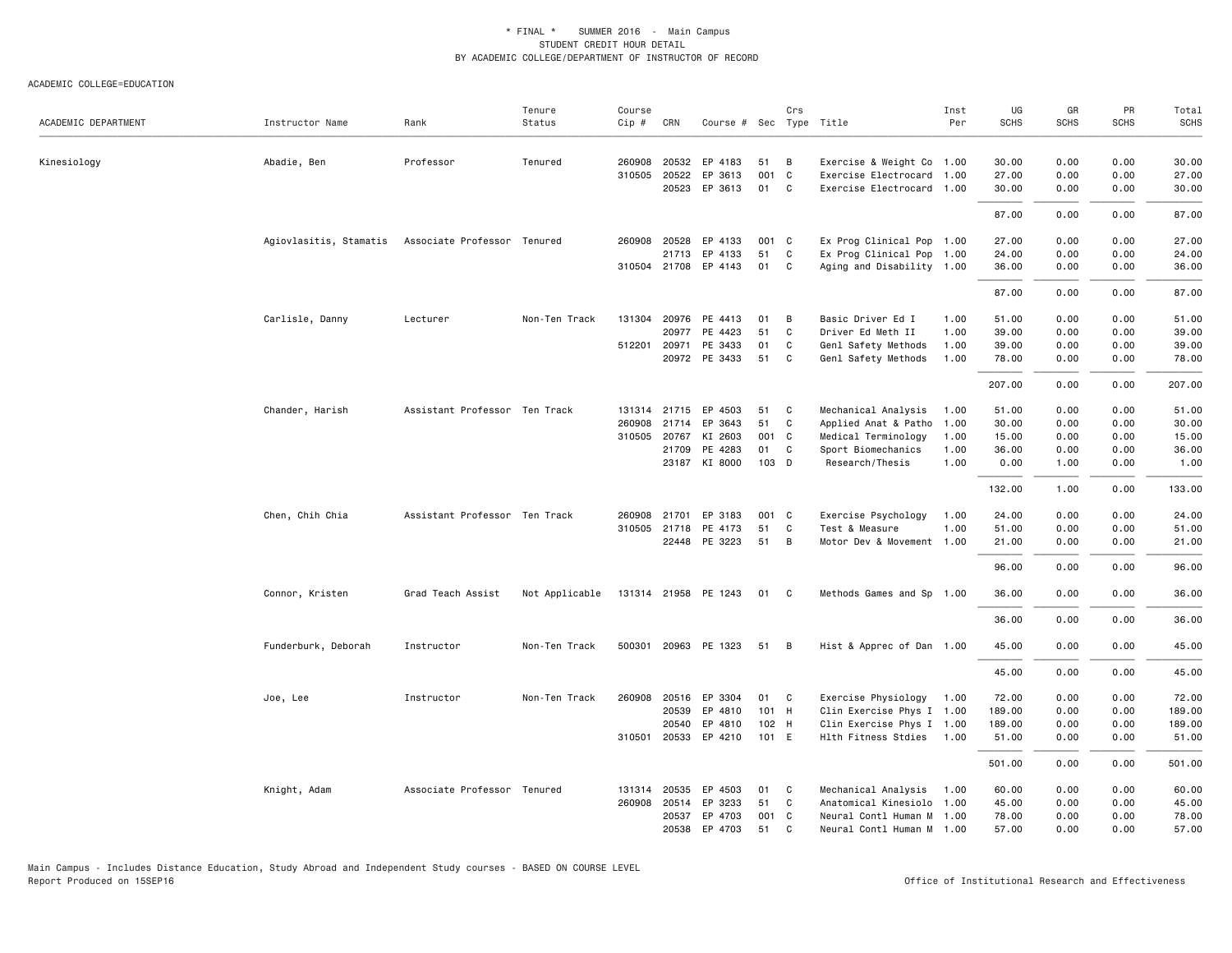| ACADEMIC DEPARTMENT | Instructor Name      | Rank                          | Tenure<br>Status | Course<br>Cip # | CRN          | Course # Sec Type Title |                  | Crs            |                           | Inst<br>Per | UG<br><b>SCHS</b> | GR<br><b>SCHS</b> | PR<br><b>SCHS</b> | Total<br>SCHS |
|---------------------|----------------------|-------------------------------|------------------|-----------------|--------------|-------------------------|------------------|----------------|---------------------------|-------------|-------------------|-------------------|-------------------|---------------|
|                     |                      |                               |                  |                 |              |                         |                  |                |                           |             |                   |                   |                   |               |
|                     |                      |                               |                  |                 |              |                         |                  |                |                           |             | 240.00            | 0.00              | 0.00              | 240.00        |
| Kinesiology         | Krings, Benjamin     | Grad Teach Assist             | Not Applicable   | 310501          |              | 22645 EP 4153           | 01               | C              | Train Tech Exerc & S 1.00 |             | 42.00             | 0.00              | 0.00              | 42.00         |
|                     |                      |                               |                  |                 |              | 310505 21712 KI 2213    | 01               | C              | Emergency Health Car 1.00 |             | 33.00             | 0.00              | 0.00              | 33.00         |
|                     |                      |                               |                  |                 |              |                         |                  |                |                           |             | 75.00             | 0.00              | 0.00              | 75.00         |
|                     | Love, Adam           | Associate Professor Tenured   |                  | 310504          | 21086        | SS 4396                 | 101 E            |                | Sports Studies Inter 1.00 |             | 114.00            | 0.00              | 0.00              | 114.00        |
|                     |                      |                               |                  |                 | 22335        | SS 3303                 | 501 C            |                | Communicat Mgmt in 1.00   |             | 42.00             | 0.00              | 0.00              | 42.00         |
|                     |                      |                               |                  |                 | 310505 20774 | KI 8710                 | 101 E            |                | Internship                | 1.00        | 0.00              | 21.00             | 0.00              | 21.00         |
|                     |                      |                               |                  |                 |              | 23119 KI 8000           | 102 <sub>D</sub> |                | Research/Thesis           | 1.00        | 0.00              | 2.00              | 0.00              | 2.00          |
|                     |                      |                               |                  |                 |              |                         |                  |                |                           |             | 156.00            | 23.00             | 0.00              | 179.00        |
|                     | McAllister, Matthew  | Assistant Professor Ten Track |                  |                 | 260908 20519 | EP 3304                 | 51               | C              | Exercise Physiology 1.00  |             | 88.00             | 0.00              | 0.00              | 88.00         |
|                     |                      |                               |                  |                 | 21702        | EP 4123                 | 001 C            |                | Aging and Physical A 1.00 |             | 42.00             | 0.00              | 0.00              | 42.00         |
|                     |                      |                               |                  |                 | 310501 20527 | EP 4113                 | 51               | B              | Fitness Prog & Testi 1.00 |             | 30.00             | 0.00              | 0.00              | 30.00         |
|                     |                      |                               |                  |                 |              | 22454 EP 3663           | 01               | $\overline{B}$ | Personal Fitness Tra 1.00 |             | 33.00             | 0.00              | 0.00              | 33.00         |
|                     |                      |                               |                  |                 |              |                         |                  |                |                           |             | 193.00            | 0.00              | 0.00              | 193.00        |
|                     | Miller, Brandon      | Grad Teach Assist             | Not Applicable   |                 |              | 260908 20517 EP 3304    | 02               | K              | Exercise Physiology       | 1.00        | 0.00              | 0.00              | 0.00              | 0.00          |
|                     |                      |                               |                  |                 |              | 20521 EP 3304           | 53               | K              | Exercise Physiology       | 1.00        | 0.00              | 0.00              | 0.00              | 0.00          |
|                     |                      |                               |                  |                 |              |                         |                  |                |                           |             | 0.00              | 0.00              | 0.00              | 0.00          |
|                     | Rye, David           | Instructor                    | Non-Ten Track    |                 |              | 310504 21706 SS 3203    | 001 C            |                | Sport Law                 | 1.00        | 39.00             | 0.00              | 0.00              | 39.00         |
|                     |                      |                               |                  |                 |              |                         |                  |                |                           |             | 39.00             | 0.00              | 0.00              | 39.00         |
|                     | Simpson, Jeffrey     | Grad Teach Assist             | Not Applicable   |                 |              | 260908 20518 EP 3304    | 03               | K              | Exercise Physiology       | 1.00        | 0.00              | 0.00              | 0.00              | 0.00          |
|                     |                      |                               |                  |                 | 20520        | EP 3304                 | 52               | K              | Exercise Physiology       | 1.00        | 0.00              | 0.00              | 0.00              | 0.00          |
|                     |                      |                               |                  |                 |              | 310501 21717 KI 1803    | 51 C             |                | Health Trends & Topi 1.00 |             | 21.00             | 0.00              | 0.00              | 21.00         |
|                     |                      |                               |                  |                 |              |                         |                  |                |                           |             | 21.00             | 0.00              | 0.00              | 21.00         |
|                     | Smith, JohnEric      | Assistant Professor Ten Track |                  | 260908          | 21704        | EP 6153                 | 001 C            |                | Train Tech Exerc & S 1.00 |             | 0.00              | 3.00              | 0.00              | 3.00          |
|                     |                      |                               |                  | 310501          | 20526        | EP 4113                 | 01               | B              | Fitness Prog & Testi 1.00 |             | 36.00             | 0.00              | 0.00              | 36.00         |
|                     |                      |                               |                  |                 | 21703        | EP 4153                 | 001 C            |                | Train Tech Exerc & S 1.00 |             | 36.00             | 0.00              | 0.00              | 36.00         |
|                     |                      |                               |                  |                 | 310505 23050 | KI 8000                 | 101 D            |                | Research/Thesis           | 1.00        | 0.00              | 1.00              | 0.00              | 1.00          |
|                     |                      |                               |                  |                 |              | 23195 EP 7000           | $101$ I          |                | Directed Indiv Study 1.00 |             | 0.00              | 3.00              | 0.00              | 3.00          |
|                     |                      |                               |                  |                 |              |                         |                  |                |                           |             | 72.00             | 7.00              | 0.00              | 79.00         |
|                     | Twietmeyer, Greggory | Assistant Professor Ten Track |                  |                 | 131314 21710 | SS 4403                 | 01               | C              | Gender & Sport            | 1.00        | 72.00             | 0.00              | 0.00              | 72.00         |
|                     |                      |                               |                  |                 |              | 21711 SS 6403           | 01               | C              | Gender & Sport            | 1.00        | 0.00              | 3.00              | 0.00              | 3.00          |
|                     |                      |                               |                  | 310504          | 21707        | SS 4103                 | 001 C            |                | Ethics in Sports Mgm 1.00 |             | 45.00             | 0.00              | 0.00              | 45.00         |
|                     |                      |                               |                  |                 | 310505 22286 | KI 4990                 | 51               | C              | Special Topic in Kin 1.00 |             | 45.00             | 0.00              | 0.00              | 45.00         |
|                     |                      |                               |                  |                 | 22287        | KI 6990                 | 51               | $\mathbf{C}$   | Special Topics in Ki 1.00 |             | 0.00              | 15.00             | 0.00              | 15.00         |
|                     |                      |                               |                  |                 |              |                         |                  |                |                           |             | 162.00            | 18,00             | 0.00              | 180.00        |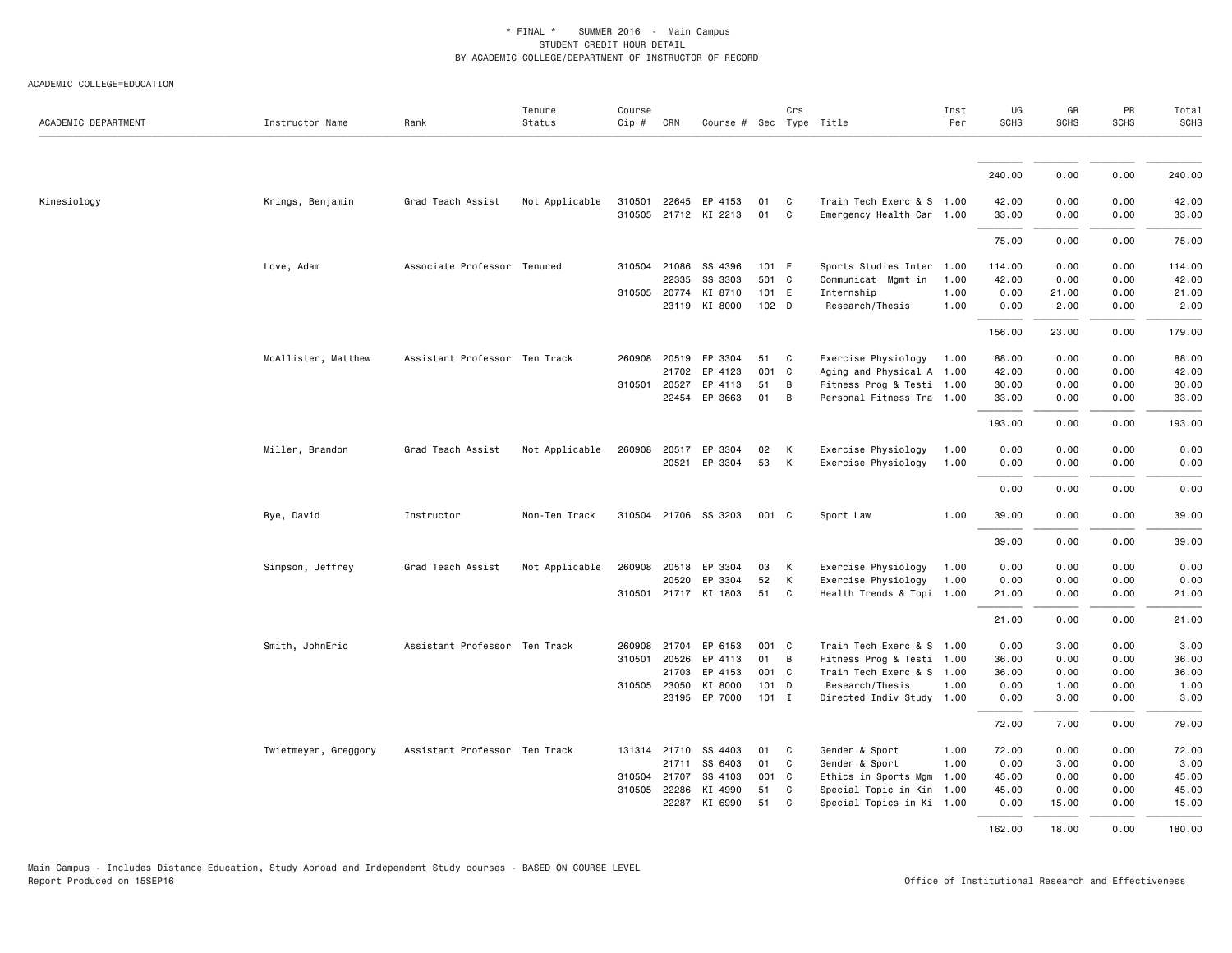|                     |                 |                             | Tenure         | Course |       |                         |       | Crs          |                           | Inst | UG          | GR          | PR          | Total            |
|---------------------|-----------------|-----------------------------|----------------|--------|-------|-------------------------|-------|--------------|---------------------------|------|-------------|-------------|-------------|------------------|
| ACADEMIC DEPARTMENT | Instructor Name | Rank                        | Status         | Cip #  | CRN   | Course # Sec Type Title |       |              |                           | Per  | <b>SCHS</b> | <b>SCHS</b> | <b>SCHS</b> | SCHS             |
|                     |                 |                             |                |        |       |                         |       |              |                           |      |             |             |             |                  |
| Kinesiology         | Vickers, J.     | Associate Professor Tenured |                | 131307 |       | 20974 PE 4163           | 001 C |              | Prin Meth of Sec Hth 1.00 |      | 9.00        | 0.00        | 0.00        | 9.00             |
|                     |                 |                             |                |        | 20980 | PE 6163                 | 001 C |              | Prin Meth of Sec Hth 1.00 |      | 0.00        | 18.00       | 0.00        | 18.00            |
|                     |                 |                             |                |        |       |                         |       |              |                           |      | 9.00        | 18.00       | 0.00        | 27.00            |
|                     | Watkins, James  | Grad Teach Assist           | Not Applicable |        |       | 310501 21954 PE 1061    | 51 L  |              | Fitness Walking/ Jog 1.00 |      | 13.00       | 0.00        | 0.00        | 13.00            |
|                     |                 |                             |                |        |       |                         |       |              |                           |      | 13.00       | 0.00        | 0.00        | 13.00            |
|                     | Young, Glen     | Instructor                  | Non-Ten Track  | 131314 | 20964 | PE 3033                 | 01    | C .          | Basket/Football Offi 1.00 |      | 27.00       | 0.00        | 0.00        | 27.00            |
|                     |                 |                             |                |        | 21956 | PE 3533                 | 01    | C            | Coaching Sports           | 1.00 | 39.00       | 0.00        | 0.00        | 39.00            |
|                     |                 |                             |                |        | 21957 | PE 3533                 | 51    | - C          | Coaching Sports           | 1.00 | 54.00       | 0.00        | 0.00        | 54.00            |
|                     |                 |                             |                |        |       | 23410 PE 4000           | 51    | $\mathbf{I}$ | Directed Indiv Study 1.00 |      | 3.00        | 0.00        | 0.00        | 3.00             |
|                     |                 |                             |                |        |       |                         |       |              |                           |      | 123.00      | 0.00        | 0.00        | 123.00           |
|                     |                 |                             |                |        |       |                         |       |              |                           |      | ========    |             |             | =======          |
| Kinesiology         |                 |                             |                |        |       |                         |       |              |                           |      | 2294.00     | 67.00       | 0.00        | 2361.00          |
|                     |                 |                             |                |        |       |                         |       |              |                           |      | ========    | ========    | ========    | <b>ESSESSEES</b> |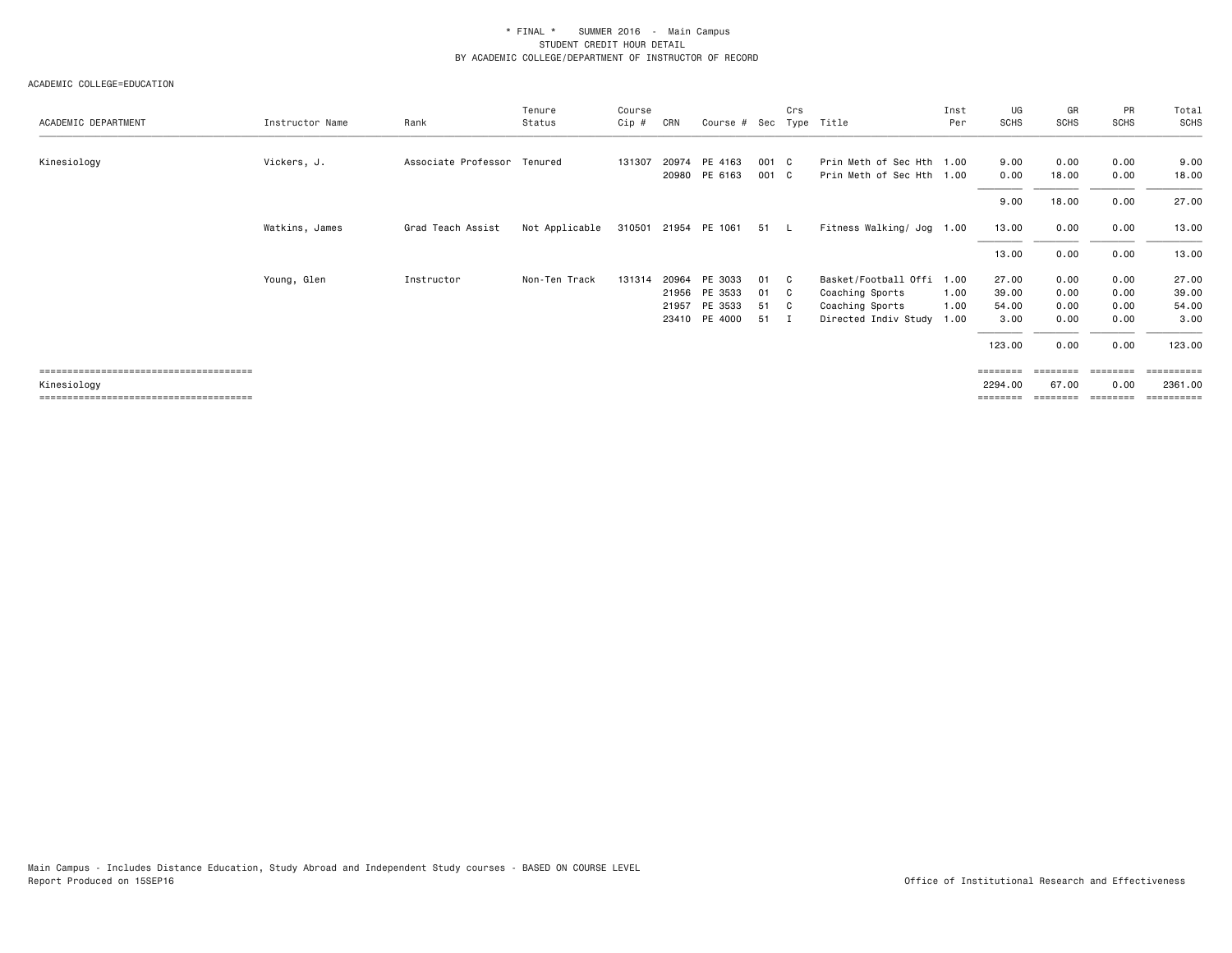|                     |                   |                             | Tenure        | Course |     |                                       |                | Crs |                                                  | Inst         | UG                             | GR                            | PR                            | Total                            |
|---------------------|-------------------|-----------------------------|---------------|--------|-----|---------------------------------------|----------------|-----|--------------------------------------------------|--------------|--------------------------------|-------------------------------|-------------------------------|----------------------------------|
| ACADEMIC DEPARTMENT | Instructor Name   | Rank                        | Status        | Cip #  | CRN | Course # Sec                          |                |     | Type Title                                       | Per          | SCHS                           | <b>SCHS</b>                   | <b>SCHS</b>                   | SCHS                             |
| Music               | Baker, Jason      | Associate Professor Tenured |               | 500903 |     | 20956 MUA 3610 01                     |                | E   | Percussion                                       | 1.00         | 2.00                           | 0.00                          | 0.00                          | 2.00                             |
|                     |                   |                             |               |        |     |                                       |                |     |                                                  |              | 2.00                           | 0.00                          | 0.00                          | 2.00                             |
|                     | Brown, Michael R. | Professor                   | Tenured       | 500901 |     | 131312 21406 MU 1123<br>20952 MU 1113 | 551 C<br>01 C  |     | American Music App.<br>His & Apprec Of Musi 1.00 | 1.00         | 33.00<br>30.00                 | 0.00<br>0.00                  | 0.00<br>0.00                  | 33.00<br>30.00                   |
|                     |                   |                             |               |        |     |                                       |                |     |                                                  |              | 63.00                          | 0.00                          | 0.00                          | 63.00                            |
|                     | Hause, Barry      | Lecturer                    | Non-Ten Track | 500902 |     | 21880 MU 1133<br>21881 MU 1133        | 501 C<br>551 C |     | The History of Rock<br>The History of Rock       | 1.00<br>1.00 | 57.00<br>39.00                 | 0.00<br>0.00                  | 0.00<br>0.00                  | 57.00<br>39.00                   |
|                     |                   |                             |               |        |     |                                       |                |     |                                                  |              | 96.00                          | 0.00                          | 0.00                          | 96.00                            |
|                     | Human, Richard    | Associate Professor Tenured |               | 500901 |     | 20953 MU 1113                         | 51             | C   | His & Apprec Of Musi 1.00                        |              | 105.00                         | 0.00                          | 0.00                          | 105.00                           |
|                     |                   |                             |               |        |     |                                       |                |     |                                                  |              | 105.00                         | 0.00                          | 0.00                          | 105.00                           |
|                     | Patilla, Carol    | Lecturer                    | Non-Ten Track |        |     | 500901 21405 MU 1113                  | 501 C          |     | His & Apprec Of Musi 1.00                        |              | 27.00                          | 0.00                          | 0.00                          | 27.00                            |
|                     |                   |                             |               |        |     |                                       |                |     |                                                  |              | 27.00                          | 0.00                          | 0.00                          | 27.00                            |
| Music               |                   |                             |               |        |     |                                       |                |     |                                                  |              | ========<br>293.00<br>======== | ========<br>0.00<br>--------- | ========<br>0.00<br>--------- | ==========<br>293.00<br>EEEEEEEE |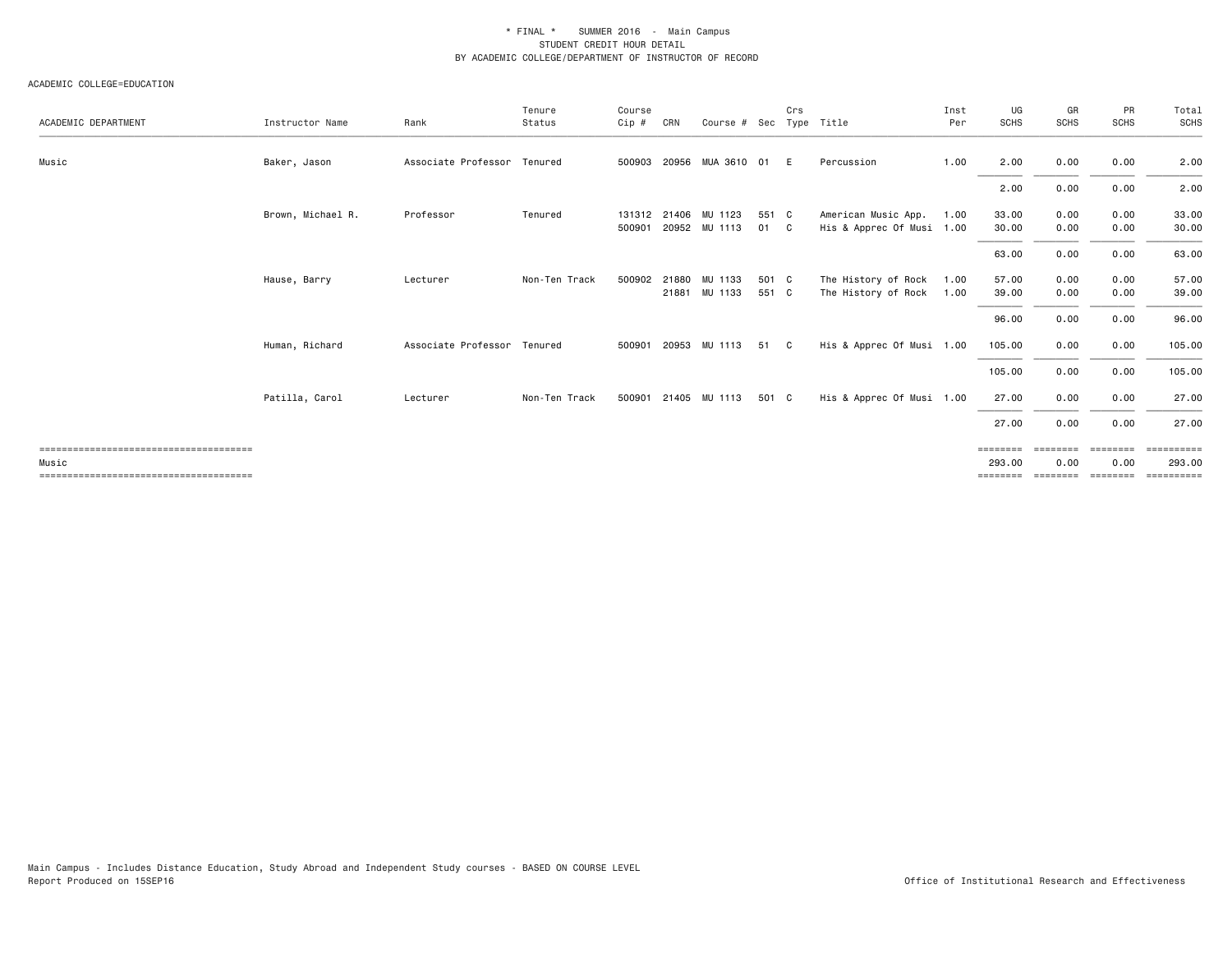| ACADEMIC DEPARTMENT   | Instructor Name  | Rank                          | Tenure<br>Status | Course<br>Cip # | CRN            | Course # Sec Type Title  |                | Crs          |                                        | Inst<br>Per  | UG<br><b>SCHS</b> | GR<br><b>SCHS</b> | PR<br><b>SCHS</b> | Total<br><b>SCHS</b> |
|-----------------------|------------------|-------------------------------|------------------|-----------------|----------------|--------------------------|----------------|--------------|----------------------------------------|--------------|-------------------|-------------------|-------------------|----------------------|
| Aerospace Engineering | Bhushan, Shanti  | Assistant Professor Ten Track |                  | 141901          | 22840<br>22857 | ME 8000<br>ME 9000       | 102 D<br>102 D |              | Research / Thesis<br>Research / Diss   | 1.00<br>1.00 | 0.00<br>0.00      | 7.00<br>6.00      | 0.00<br>0.00      | 7.00<br>6.00         |
|                       |                  |                               |                  |                 |                |                          |                |              |                                        |              | 0.00              | 13.00             | 0.00              | 13.00                |
|                       | Cheng, Yang      | Associate Professor Tenured   |                  | 140201          |                | 22944 ASE 9000 102 D     |                |              | Research/Diss                          | 1.00         | 0.00              | 6.00              | 0.00              | 6.00                 |
|                       |                  |                               |                  |                 |                |                          |                |              |                                        |              | 0.00              | 6.00              | 0.00              | 6.00                 |
|                       | Coley, Lorenzo   | Instructor                    | Non-Ten Track    |                 |                | 141101 20476 EM 2413     | 51 C           |              | Engineering Mech I                     | 1.00         | 48.00             | 0.00              | 0.00              | 48.00                |
|                       |                  |                               |                  |                 |                |                          |                |              |                                        |              | 48.00             | 0.00              | 0.00              | 48.00                |
|                       | Hannigan, Thomas | Instructor                    | Non-Ten Track    | 141101          | 20475          | EM 2413<br>20482 EM 3313 | 01<br>51 C     | C            | Engineering Mech I<br>Fluid Mechanics  | 1.00<br>1.00 | 102.00<br>72.00   | 0.00<br>0.00      | 0.00<br>0.00      | 102.00<br>72.00      |
|                       |                  |                               |                  |                 |                |                          |                |              |                                        |              | 174.00            | 0.00              | 0.00              | 174.00               |
|                       | Janus, Jonathan  | Associate Professor Tenured   |                  | 140201          | 22913<br>22923 | ASE 8000<br>ASE 8000     | 101 D<br>01    | D            | Research / Thesis<br>Research / Thesis | 1.00<br>1.00 | 0.00<br>0.00      | 21.00<br>3.00     | 0.00<br>0.00      | 21.00<br>3.00        |
|                       |                  |                               |                  |                 | 22933          | ASE 8000                 | 51             | D            | Research / Thesis                      | 1.00         | 0.00              | 6.00              | 0.00              | 6.00                 |
|                       |                  |                               |                  |                 | 23252          | ASE 7000                 | 101 I          |              | Directed Indiv Study 1.00              |              | 0.00              | 3.00              | 0.00              | 3.00                 |
|                       |                  |                               |                  |                 | 23253          | ASE 7000                 | 102 I          |              | Directed Indiv Study 1.00              |              | 0.00              | 3.00              | 0.00              | 3.00                 |
|                       |                  |                               |                  |                 | 23254          | ASE 7000                 | 103 I          |              | Directed Indiv Study 1.00              |              | 0.00              | 3.00              | 0.00              | 3.00                 |
|                       |                  |                               |                  |                 | 23255          | ASE 7000 104 I           |                |              | Directed Indiv Study 1.00              |              | 0.00              | 3.00              | 0.00              | 3.00                 |
|                       |                  |                               |                  |                 |                |                          |                |              |                                        |              | 0.00              | 42.00             | 0.00              | 42.00                |
|                       |                  |                               |                  |                 |                |                          |                |              |                                        |              |                   |                   |                   |                      |
|                       | Jha, Ratneshwar  | Professor                     | Tenured          | 140201          | 22924<br>22970 | ASE 8000<br>ASE 9000 54  | 02             | D<br>D       | Research / Thesis<br>Research/Diss     | 1.00<br>1.00 | 0.00<br>0.00      | 3.00<br>6.00      | 0.00<br>0.00      | 3.00<br>6.00         |
|                       |                  |                               |                  |                 |                |                          |                |              |                                        |              | 0.00              | 9.00              | 0.00              | 9.00                 |
|                       | Koenig, Keith    | Professor                     | Tenured          | 140201          | 22915          | ASE 8000                 | 103 D          |              | Research / Thesis                      | 1.00         | 0.00              | 1.00              | 0.00              | 1.00                 |
|                       |                  |                               |                  |                 | 22935          | ASE 8000                 | 53             | D            | Research / Thesis                      | 1.00         | 0.00              | 3.00              | 0.00              | 3.00                 |
|                       |                  |                               |                  |                 | 23258          | ASE 7000                 | 51             | $\mathbf{I}$ | Directed Indiv Study 1.00              |              | 0.00              | 3.00              | 0.00              | 3.00                 |
|                       |                  |                               |                  |                 | 23259          | ASE 7000                 | 52             | I            | Directed Indiv Study 1.00              |              | 0.00              | 3.00              | 0.00              | 3.00                 |
|                       |                  |                               |                  |                 | 23260          | ASE 7000                 | 01             | $\mathbf{I}$ | Directed Indiv Study 1.00              |              | 0.00              | 3.00              | 0.00              | 3.00                 |
|                       |                  |                               |                  |                 | 141101 20481   | EM 3313                  | 01             | C            | Fluid Mechanics                        | 1.00         | 96.00             | 0.00              | 0.00              | 96.00                |
|                       |                  |                               |                  |                 |                |                          |                |              |                                        |              | 96.00             | 13.00             | 0.00              | 109.00               |
|                       | Lacy, Thomas     | Professor                     | Tenured          | 140201          | 22916          | ASE 8000                 | 104 D          |              | Research / Thesis                      | 1.00         | 0.00              | 6.00              | 0.00              | 6.00                 |
|                       |                  |                               |                  |                 | 22926          | ASE 8000                 | 04             | D            | Research / Thesis                      | 1.00         | 0.00              | 6.00              | 0.00              | 6.00                 |
|                       |                  |                               |                  |                 | 22947          | ASE 9000                 | 105 D          |              | Research/Diss                          | 1.00         | 0.00              | 13.00             | 0.00              | 13.00                |
|                       |                  |                               |                  |                 |                | 22957 ASE 9000 05 D      |                |              | Research/Diss                          | 1.00         | 0.00              | 6.00              | 0.00              | 6.00                 |
|                       |                  |                               |                  |                 |                |                          |                |              |                                        |              | 0.00              | 31.00             | 0.00              | 31.00                |
|                       | Moore, Timothy   | Instructor                    | Non-Ten Track    | 141101          | 20478<br>22327 | EM 2433<br>EM 3413       | 51<br>01       | C<br>C       | Engineering Mech II<br>Vibrations      | 1.00<br>1.00 | 60.00<br>21.00    | 0.00<br>0.00      | 0.00<br>0.00      | 60.00<br>21.00       |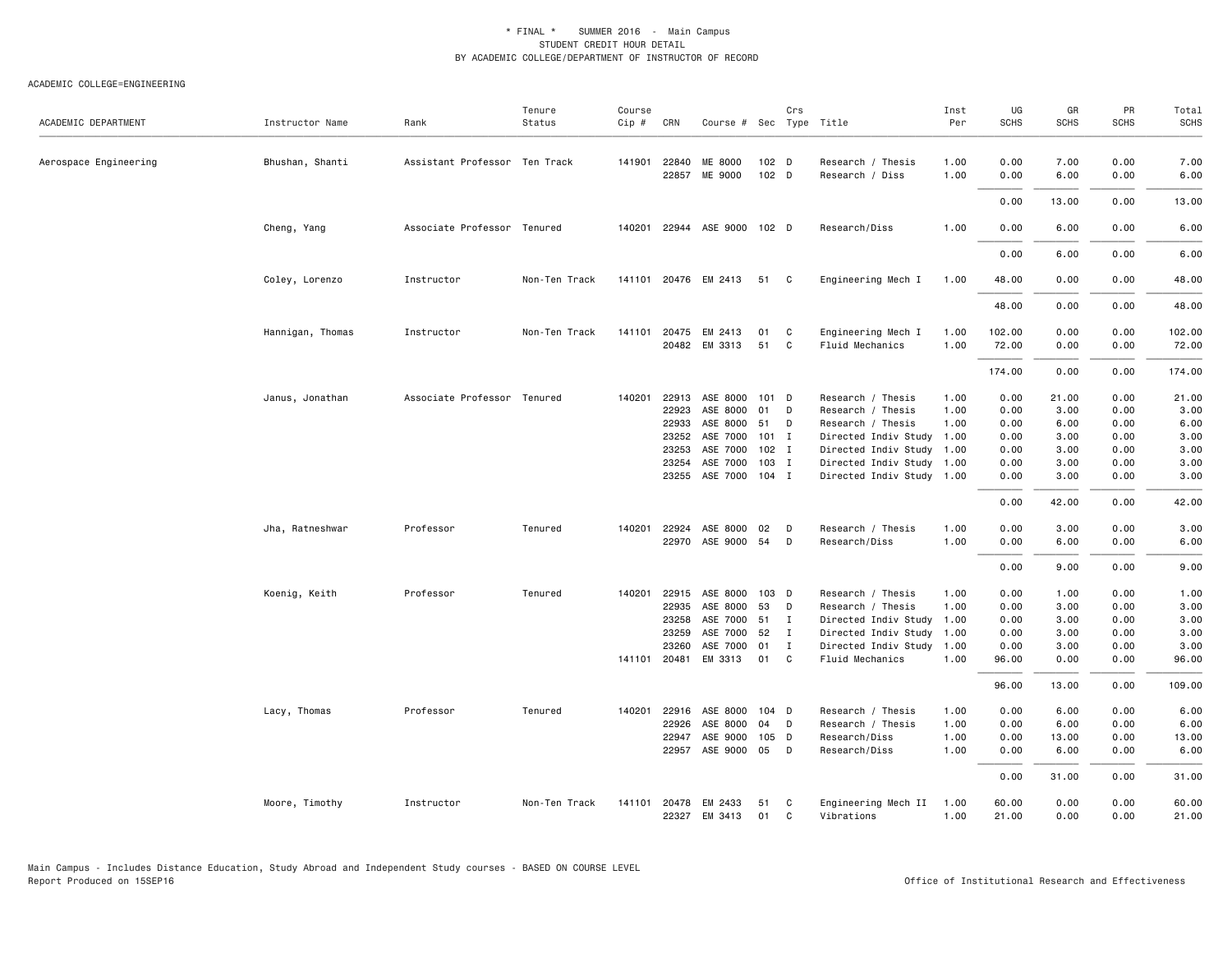#### ACADEMIC COLLEGE=ENGINEERING

| ACADEMIC DEPARTMENT   | Instructor Name     | Rank                          | Tenure<br>Status | Course<br>Cip # | CRN          | Course # Sec Type Title |         | Crs          |                           | Inst<br>Per | UG<br><b>SCHS</b> | GR<br><b>SCHS</b> | PR<br><b>SCHS</b> | Total<br><b>SCHS</b> |
|-----------------------|---------------------|-------------------------------|------------------|-----------------|--------------|-------------------------|---------|--------------|---------------------------|-------------|-------------------|-------------------|-------------------|----------------------|
|                       |                     |                               |                  |                 |              |                         |         |              |                           |             |                   |                   |                   |                      |
|                       |                     |                               |                  |                 |              |                         |         |              |                           |             | 81.00             | 0.00              | 0.00              | 81.00                |
| Aerospace Engineering | Newman, James       | Professor                     | Tenured          | 140201          | 22927        | ASE 8000                | 05      | D            | Research / Thesis         | 1.00        | 0.00              | 3.00              | 0.00              | 3.00                 |
|                       |                     |                               |                  |                 | 22959        | ASE 9000                | 07      | D            | Research/Diss             | 1.00        | 0.00              | 6.00              | 0.00              | 6.00                 |
|                       |                     |                               |                  |                 |              | 23262 ASE 7000 02       |         | $\mathbf{I}$ | Directed Indiv Study 1.00 |             | 0.00              | 3.00              | 0.00              | 3.00                 |
|                       |                     |                               |                  |                 |              |                         |         |              |                           |             | 0.00              | 12.00             | 0.00              | 12.00                |
|                       | Olsen, Gregory      | Instructor                    | Non-Ten Track    | 140201          | 23263        | ASE 7000                | 108 I   |              | Directed Indiv Study 1.00 |             | 0.00              | 3.00              | 0.00              | 3.00                 |
|                       |                     |                               |                  |                 | 23264        | ASE 7000                | 109     | I            | Directed Indiv Study 1.00 |             | 0.00              | 3.00              | 0.00              | 3.00                 |
|                       |                     |                               |                  |                 | 23265        | ASE 7000 110 I          |         |              | Directed Indiv Study 1.00 |             | 0.00              | 3.00              | 0.00              | 3.00                 |
|                       |                     |                               |                  |                 | 23266        | ASE 7000                | $111$ I |              | Directed Indiv Study 1.00 |             | 0.00              | 3.00              | 0.00              | 3.00                 |
|                       |                     |                               |                  |                 | 141101 21776 | EM 2413                 | 001 C   |              | Engineering Mech I        | 1.00        | 69.00             | 0.00              | 0.00              | 69.00                |
|                       |                     |                               |                  |                 | 22820        | EM 2413                 | 801 A   |              | Engineering Mech I        | 1.00        | 24.00             | 0.00              | 0.00              | 24.00                |
|                       |                     |                               |                  |                 |              |                         |         |              |                           |             | 93.00             | 12.00             | 0.00              | 105.00               |
|                       | Rais-Rohani, Masoud | Professor                     | Tenured          | 140201          |              | 22950 ASE 9000 108 D    |         |              | Research/Diss             | 1.00        | 0.00              | 6.00              | 0.00              | 6.00                 |
|                       |                     |                               |                  |                 |              |                         |         |              |                           |             | 0.00              | 6.00              | 0.00              | 6.00                 |
|                       | Sescu, Adrian       | Assistant Professor Ten Track |                  | 140201          | 22919        | ASE 8000                | 107 D   |              | Research / Thesis         | 1.00        | 0.00              | 12.00             | 0.00              | 12.00                |
|                       |                     |                               |                  |                 | 22951        | ASE 9000                | 109     | D            | Research/Diss             | 1.00        | 0.00              | 13.00             | 0.00              | 13.00                |
|                       |                     |                               |                  |                 | 22975        | ASE 9000                | 59      | D            | Research/Diss             | 1.00        | 0.00              | 3.00              | 0.00              | 3.00                 |
|                       |                     |                               |                  |                 | 23243        | ASE 9000                | 503 D   |              | Research/Diss             | 1.00        | 0.00              | 3.00              | 0.00              | 3.00                 |
|                       |                     |                               |                  |                 | 23271        | ASE 7000                | 116 I   |              | Directed Indiv Study      | 1.00        | 0.00              | 3.00              | 0.00              | 3.00                 |
|                       |                     |                               |                  |                 | 23272        | ASE 7000                | $117$ I |              | Directed Indiv Study 1.00 |             | 0.00              | 3.00              | 0.00              | 3.00                 |
|                       |                     |                               |                  |                 | 23273        | ASE 7000                | 118 I   |              | Directed Indiv Study 1.00 |             | 0.00              | 3.00              | 0.00              | 3.00                 |
|                       |                     |                               |                  |                 | 23274        | ASE 7000 119 I          |         |              | Directed Indiv Study 1.00 |             | 0.00              | 3.00              | 0.00              | 3.00                 |
|                       |                     |                               |                  |                 |              |                         |         |              |                           |             | 0.00              | 43.00             | 0.00              | 43.00                |
|                       | Sullivan, Rani      | Associate Professor Tenured   |                  | 140201          |              | 22930 ASE 8000 08       |         | D            | Research / Thesis         | 1.00        | 0.00              | 3.00              | 0.00              | 3.00                 |
|                       |                     |                               |                  |                 |              |                         |         |              |                           |             | 0.00              | 3.00              | 0.00              | 3.00                 |
|                       | Thompson, David     | Professor                     | Tenured          | 140201          | 22921        | ASE 8000                | 109     | D            | Research / Thesis         | 1.00        | 0.00              | 9.00              | 0.00              | 9.00                 |
|                       |                     |                               |                  |                 | 22952        | ASE 9000                | 110 D   |              | Research/Diss             | 1.00        | 0.00              | 6.00              | 0.00              | 6.00                 |
|                       |                     |                               |                  |                 | 22977        | ASE 9000                | 61      | D            | Research/Diss             | 1.00        | 0.00              | 6.00              | 0.00              | 6.00                 |
|                       |                     |                               |                  |                 | 23268        | ASE 7000                | 113 I   |              | Directed Indiv Study 1.00 |             | 0.00              | 3.00              | 0.00              | 3.00                 |
|                       |                     |                               |                  |                 | 23269        | ASE 7000 114 I          |         |              | Directed Indiv Study 1.00 |             | 0.00              | 3.00              | 0.00              | 3.00                 |
|                       |                     |                               |                  |                 |              | 23270 ASE 7000 115 I    |         |              | Directed Indiv Study 1.00 |             | 0.00              | 3.00              | 0.00              | 3.00                 |
|                       |                     |                               |                  |                 |              |                         |         |              |                           |             | 0.00              | 30.00             | 0.00              | 30.00                |
|                       | Walker, Calvin      | Instructor                    | Non-Ten Track    | 140201          | 22309        | ASE 4163 51             |         | C            | Intro to Flight Test 1.00 |             | 15.00             | 0.00              | 0.00              | 15.00                |
|                       |                     |                               |                  |                 |              | 22334 ASE 6163 51       |         | C            | Intro to Flight Test 1.00 |             | 0.00              | 27.00             | 0.00              | 27.00                |
|                       |                     |                               |                  |                 |              |                         |         |              |                           |             | 15.00             | 27.00             | 0.00              | 42.00                |
|                       | Walters, Andrew     | Instructor                    | Non-Ten Track    | 141101          | 20477        | EM 2433                 | 01      | C            | Engineering Mech II       | 1.00        | 141.00            | 0.00              | 0.00              | 141.00               |
|                       |                     |                               |                  |                 | 20479        | EM 3213                 | 01      | C            | Mech Of Materials         | 1.00        | 60.00             | 0.00              | 0.00              | 60.00                |

Main Campus - Includes Distance Education, Study Abroad and Independent Study courses - BASED ON COURSE LEVEL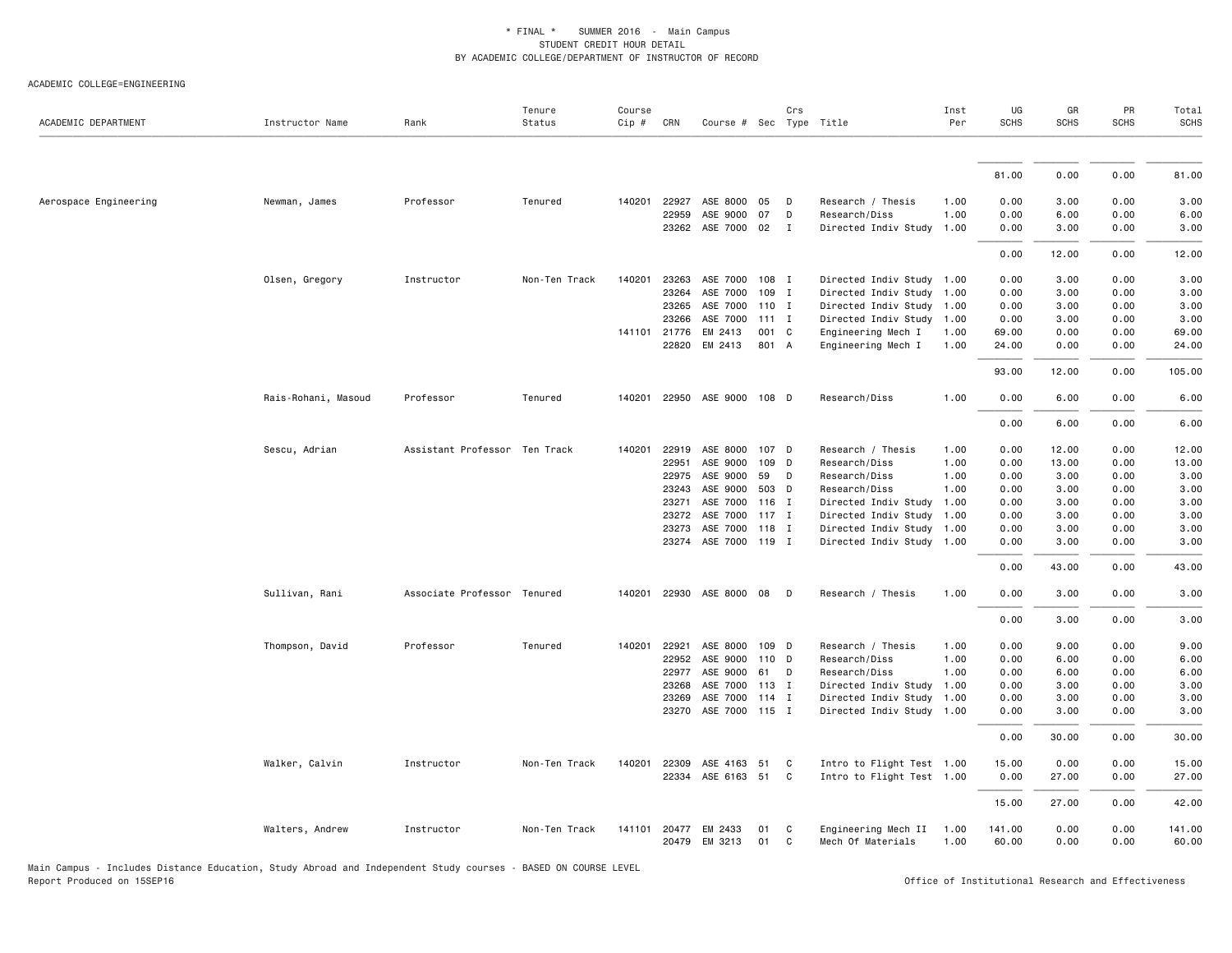| ACADEMIC DEPARTMENT   | Instructor Name | Rank | Tenure<br>Status | Course<br>CRN<br>Cip # | Crs<br>Course # Sec Type Title | Inst<br>Per | UG<br>SCHS         | GR<br><b>SCHS</b> | <b>PR</b><br><b>SCHS</b> | Total<br>SCHS        |
|-----------------------|-----------------|------|------------------|------------------------|--------------------------------|-------------|--------------------|-------------------|--------------------------|----------------------|
|                       |                 |      |                  |                        |                                |             |                    |                   |                          |                      |
|                       |                 |      |                  |                        |                                |             | 201.00<br>======== | 0.00<br>========  | 0.00<br>========         | 201.00<br>========== |
|                       |                 |      |                  |                        |                                |             |                    | 247.00            |                          | 955,00               |
| Aerospace Engineering |                 |      |                  |                        |                                |             | 708,00<br>======== | ---------         | 0.00<br>========         | ==========           |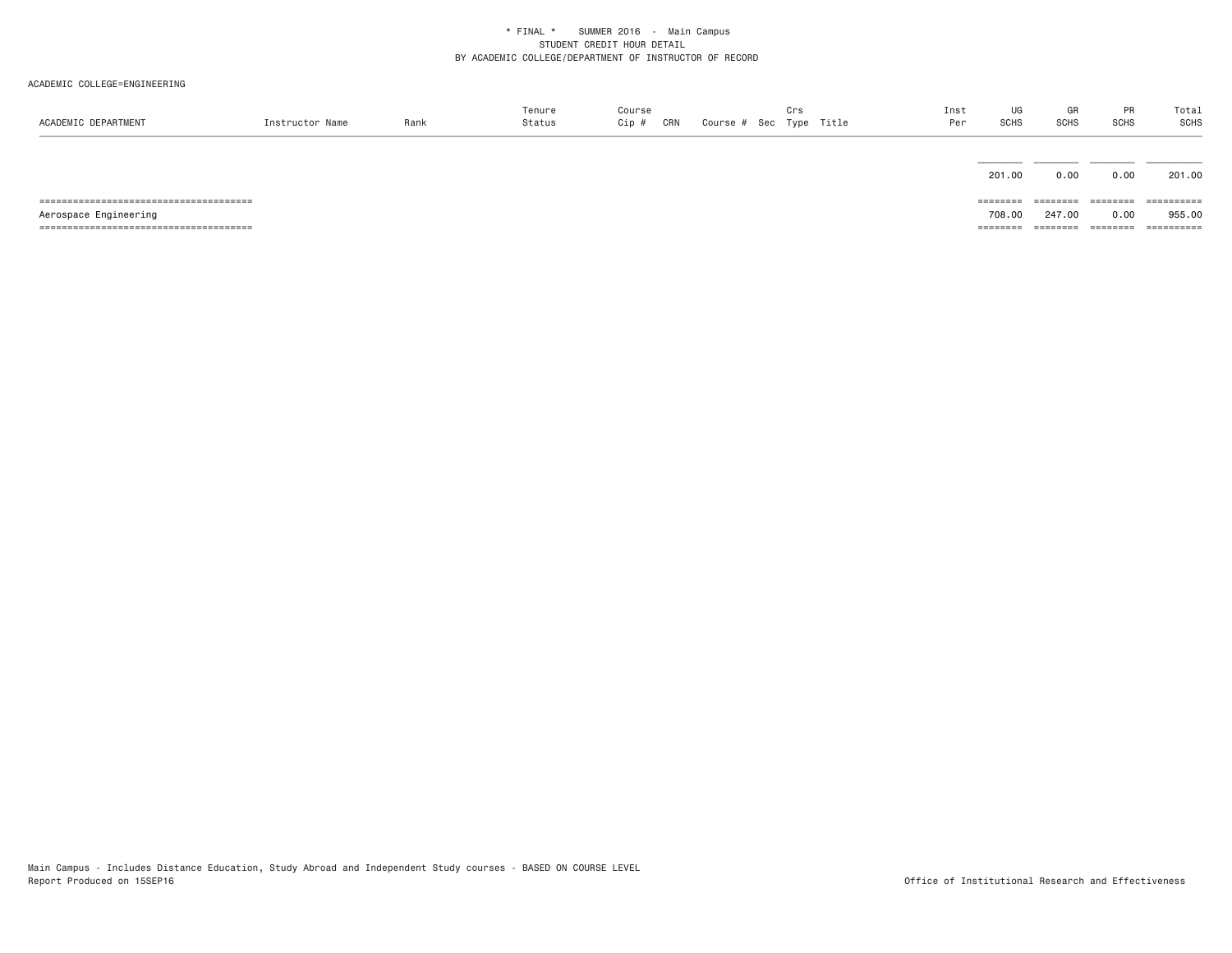| ACADEMIC DEPARTMENT                                           | Instructor Name    | Rank                          | Tenure<br>Status | Course<br>$Cip$ # | CRN   | Course # Sec Type Title     |       | Crs          |                           | Inst<br>Per | UG<br>SCHS       | GR<br><b>SCHS</b> | PR<br><b>SCHS</b> | Total<br>SCHS                       |
|---------------------------------------------------------------|--------------------|-------------------------------|------------------|-------------------|-------|-----------------------------|-------|--------------|---------------------------|-------------|------------------|-------------------|-------------------|-------------------------------------|
|                                                               |                    |                               |                  |                   |       |                             |       |              |                           |             |                  |                   |                   |                                     |
| Ag & Bio Engineering                                          | Cathcart, Thomas   | Professor                     | Tenured          | 140301            | 23171 | ABE 4000 01                 |       | $\mathbf{I}$ | Directed Indiv Study 1.00 |             | 3.00             | 0.00              | 0.00              | 3.00                                |
|                                                               |                    |                               |                  |                   | 23199 | ABE 4000 02 I               |       |              | Directed Indiv Study 1.00 |             | 3.00             | 0.00              | 0.00              | 3.00                                |
|                                                               |                    |                               |                  |                   |       |                             |       |              |                           |             | 6.00             | 0.00              | 0.00              | 6.00                                |
|                                                               | Elder, Steven      | Professor                     | Tenured          | 140301            | 22611 | ABE 8000 102 D              |       |              | Research / Thesis         | 1.00        | 0.00             | 16.00             | 0.00              | 16.00                               |
|                                                               |                    |                               |                  |                   | 22626 | ABE 9000 110 D              |       |              | Research / Diss           | 1.00        | 0.00             | 6.00              | 0.00              | 6.00                                |
|                                                               |                    |                               |                  |                   |       |                             |       |              |                           |             | 0.00             | 22.00             | 0.00              | 22.00                               |
|                                                               | Liao, Jun          | Associate Professor Tenured   |                  | 140301            |       | 22628 ABE 9000 112 D        |       |              | Research / Diss           | 1.00        | 0.00             | 12.00             | 0.00              | 12.00                               |
|                                                               |                    |                               |                  |                   |       |                             |       |              |                           |             | 0.00             | 12.00             | 0.00              | 12.00                               |
|                                                               | Parajuli, Prem     | Associate Professor Tenured   |                  | 140301            |       | 22630 ABE 9000 114 D        |       |              | Research / Diss           | 1.00        | 0.00             | 6.00              | 0.00              | 6.00                                |
|                                                               |                    |                               |                  |                   |       |                             |       |              |                           |             | 0.00             | 6.00              | 0.00              | 6.00                                |
|                                                               | Prabhu, Rajkumar   | Assistant Professor Ten Track |                  | 140301            | 22617 | ABE 9000                    | 101 D |              | Research / Diss           | 1.00        | 0.00             | 12.00             | 0.00              | 12.00                               |
|                                                               |                    |                               |                  |                   | 22635 | ABE 8000 108 D              |       |              | Research / Thesis         | 1.00        | 0.00             | 9.00              | 0.00              | 9.00                                |
|                                                               |                    |                               |                  |                   |       |                             |       |              |                           |             | 0.00             | 21.00             | 0.00              | 21.00                               |
|                                                               | Warnock, James     | Non-Faculty                   | Tenured          |                   |       | 140301 23058 ABE 8000 117 D |       |              | Research / Thesis         | 1.00        | 0.00             | 6.00              | 0.00              | 6.00                                |
|                                                               |                    |                               |                  |                   |       |                             |       |              |                           |             | 0.00             | 6.00              | 0.00              | 6.00                                |
|                                                               | Williams, Lakiesha | Associate Professor Tenured   |                  | 140301            | 22624 | ABE 9000                    | 108 D |              | Research / Diss           | 1.00        | 0.00             | 2.00              | 0.00              | 2.00                                |
|                                                               |                    |                               |                  |                   | 22642 | ABE 8000 115 D              |       |              | Research / Thesis         | 1.00        | 0.00             | 8.00              | 0.00              | 8.00                                |
|                                                               |                    |                               |                  |                   | 23231 | ABE 7000 101 I              |       |              | Directed Indiv Study 1.00 |             | 0.00             | 3.00              | 0.00              | 3.00                                |
|                                                               |                    |                               |                  |                   |       |                             |       |              |                           |             | 0.00             | 13.00             | 0.00              | 13.00                               |
| -------------------------------------<br>Ag & Bio Engineering |                    |                               |                  |                   |       |                             |       |              |                           |             | ========<br>6.00 | ========<br>80.00 | ========<br>0.00  | ==========<br>86.00                 |
| -------------------------------------                         |                    |                               |                  |                   |       |                             |       |              |                           |             |                  |                   |                   | -------- ------- -------- --------- |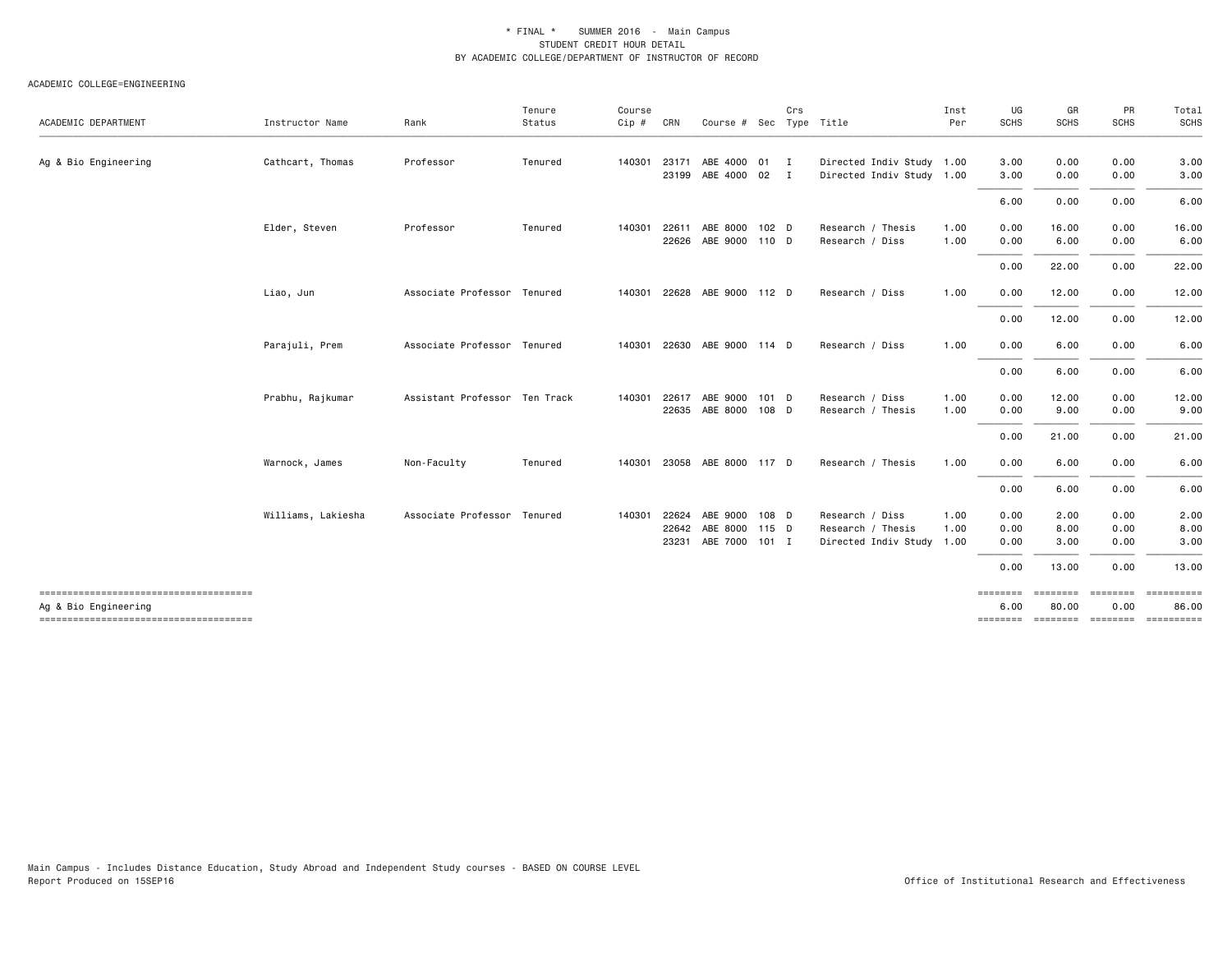| ACADEMIC DEPARTMENT               | Instructor Name       | Rank                              | Tenure<br>Status | Course<br>$Cip \#$ | CRN          | Course # Sec Type Title |         | Crs          |                           | Inst<br>Per | UG<br><b>SCHS</b> | GR<br><b>SCHS</b> | PR<br><b>SCHS</b> | Total<br><b>SCHS</b> |
|-----------------------------------|-----------------------|-----------------------------------|------------------|--------------------|--------------|-------------------------|---------|--------------|---------------------------|-------------|-------------------|-------------------|-------------------|----------------------|
| Civil & Environmental Engineering | Gude, Veera           | Assistant Professor Ten Track     |                  |                    | 140801 23206 | CE 8000                 | 503 D   |              | Research / Thesis         | 1.00        | 0.00              | 6.00              | 0.00              | 6.00                 |
|                                   |                       |                                   |                  |                    | 23333        | CE 7000                 | 102 I   |              | Directed Indiv Study 1.00 |             | 0.00              | 3.00              | 0.00              | 3.00                 |
|                                   |                       |                                   |                  |                    |              |                         |         |              |                           |             | 0.00              | 9.00              | 0.00              | 9.00                 |
|                                   | Gullett, Philip       | Associate Professor Tenured       |                  | 140801             | 22797        | CE 8000                 | 504 D   |              | Research / Thesis         | 1.00        | 0.00              | 1.00              | 0.00              | 1.00                 |
|                                   |                       |                                   |                  | 140803             | 20177        | CE 3603                 | 01      | C            | Structural Mech           | 1.00        | 75.00             | 0.00              | 0.00              | 75.00                |
|                                   |                       |                                   |                  |                    | 141101 20480 | EM 3213                 | 51      | C            | Mech Of Materials         | 1.00        | 75.00             | 0.00              | 0.00              | 75.00                |
|                                   |                       |                                   |                  |                    | 22310        | EM 4123                 | 01      | C            | Intro Finite Element 1.00 |             | 12.00             | 0.00              | 0.00              | 12.00                |
|                                   |                       |                                   |                  |                    |              | 22311 EM 6123           | 01      | C            | Intro Finite Element 1.00 |             | 0.00              | 3.00              | 0.00              | 3.00                 |
|                                   |                       |                                   |                  |                    |              |                         |         |              |                           |             | 162.00            | 4.00              | 0.00              | 166.00               |
|                                   | Howard, Isaac         | Associate Professor Tenured       |                  |                    | 140801 22295 | CE 4990                 | 101 C   |              | Special Topic In CE       | 1.00        | 21.00             | 0.00              | 0.00              | 21.00                |
|                                   |                       |                                   |                  |                    | 22760        | CE 8000                 | 101     | D            | Research / Thesis         | 1.00        | 0.00              | 1.00              | 0.00              | 1.00                 |
|                                   |                       |                                   |                  |                    | 22765        | CE 9000                 | $101$ D |              | Research / Diss           | 1.00        | 0.00              | 1.00              | 0.00              | 1.00                 |
|                                   |                       |                                   |                  |                    | 22798        | CE 8000                 | 501 D   |              | Research / Thesis         | 1.00        | 0.00              | 1.00              | 0.00              | 1.00                 |
|                                   |                       |                                   |                  |                    | 22802        | CE 9000                 | 501     | D            | Research / Diss           | 1.00        | 0.00              | 9.00              | 0.00              | 9.00                 |
|                                   |                       |                                   |                  |                    | 23365        | CE 7000                 | 52      | $\mathbf{I}$ | Directed Indiv Study 1.00 |             | 0.00              | 1.00              | 0.00              | 1.00                 |
|                                   |                       |                                   |                  |                    |              | 140899 22296 CE 6990    | 101 C   |              | Special Topic In CE       | 1.00        | 0.00              | 6.00              | 0.00              | 6.00                 |
|                                   |                       |                                   |                  |                    |              |                         |         |              |                           |             | 21.00             | 19.00             | 0.00              | 40.00                |
|                                   | Martin, James L.      | Professor                         | Tenured          |                    |              | 140801 22761 CE 8000    | $102$ D |              | Research / Thesis         | 1.00        | 0.00              | 3.00              | 0.00              | 3.00                 |
|                                   |                       |                                   |                  |                    |              |                         |         |              |                           |             | 0.00              | 3.00              | 0.00              | 3.00                 |
|                                   | Pettway, Jacqueline   | Lecturer                          | Non-Ten Track    | 140805             | 22779        | CE 4183                 | 501 C   |              | Water Transportation 1.00 |             | 6.00              | 0.00              | 0.00              | 6.00                 |
|                                   |                       |                                   |                  |                    | 22781        | CE 4183                 | 101 C   |              | Water Transportation 1.00 |             | 6.00              | 0.00              | 0.00              | 6.00                 |
|                                   |                       |                                   |                  |                    |              | 22788 CE 6183           | 501 C   |              | Water Transportation 1.00 |             | 0.00              | 21.00             | 0.00              | 21.00                |
|                                   |                       |                                   |                  |                    |              |                         |         |              |                           |             | 12.00             | 21.00             | 0.00              | 33.00                |
|                                   |                       |                                   |                  |                    |              |                         |         |              |                           |             |                   |                   |                   |                      |
|                                   | Ramirez Avila, John   | Research Assist Pro Non-Ten Track |                  | 140801             | 23131        | CE 8000                 | 106 D   |              | Research / Thesis         | 1.00        | 0.00              | 1.00              | 0.00              | 1.00                 |
|                                   |                       |                                   |                  |                    | 23201        | CE 7000                 | 501 I   |              | Directed Indiv Study      | 1.00        | 0.00              | 3.00              | 0.00              | 3.00                 |
|                                   |                       |                                   |                  |                    |              | 23205 CE 8000           | 507 D   |              | Research / Thesis         | 1.00        | 0.00              | 3.00              | 0.00              | 3.00                 |
|                                   |                       |                                   |                  |                    |              |                         |         |              |                           |             | 0.00              | 7.00              | 0.00              | 7.00                 |
|                                   | Taylor, Oliver-Denzil | Lecturer                          | Non-Ten Track    |                    | 140801 22291 | CE 8423                 | 01      | C            | Geotech Earthquake E 1.00 |             | 0.00              | 9.00              | 0.00              | 9.00                 |
|                                   |                       |                                   |                  |                    |              | 22292 CE 8423           | 501 C   |              | Geotech Earthquake E 1.00 |             | 0.00              | 30.00             | 0.00              | 30.00                |
|                                   |                       |                                   |                  |                    |              |                         |         |              |                           |             |                   |                   |                   |                      |
|                                   |                       |                                   |                  |                    |              |                         |         |              |                           |             | 0.00              | 39.00             | 0.00              | 39.00                |
|                                   | Truax, Dennis         | Professor                         | Tenured          |                    | 140801 22759 | CE 7000                 | 51      | $\mathbf{I}$ | Directed Indiv Study 1.00 |             | 0.00              | 3.00              | 0.00              | 3.00                 |
|                                   |                       |                                   |                  |                    |              | 22762 CE 8000           | 103 D   |              | Research / Thesis         | 1.00        | 0.00              | 3.00              | 0.00              | 3.00                 |
|                                   |                       |                                   |                  |                    |              |                         |         |              |                           |             | 0.00              | 6.00              | 0.00              | 6.00                 |
|                                   | Vahedifard, Farshid   | Assistant Professor Ten Track     |                  |                    | 140801 22763 | CE 8000                 | 104 D   |              | Research / Thesis         | 1.00        | 0.00              | 9.00              | 0.00              | 9.00                 |
|                                   |                       |                                   |                  |                    | 22767        | CE 9000                 | 103 D   |              | Research / Diss           | 1.00        | 0.00              | 21.00             | 0.00              | 21.00                |
|                                   |                       |                                   |                  |                    | 23204        | CE 9000                 | 506 D   |              | Research / Diss           | 1.00        | 0.00              | 3.00              | 0.00              | 3.00                 |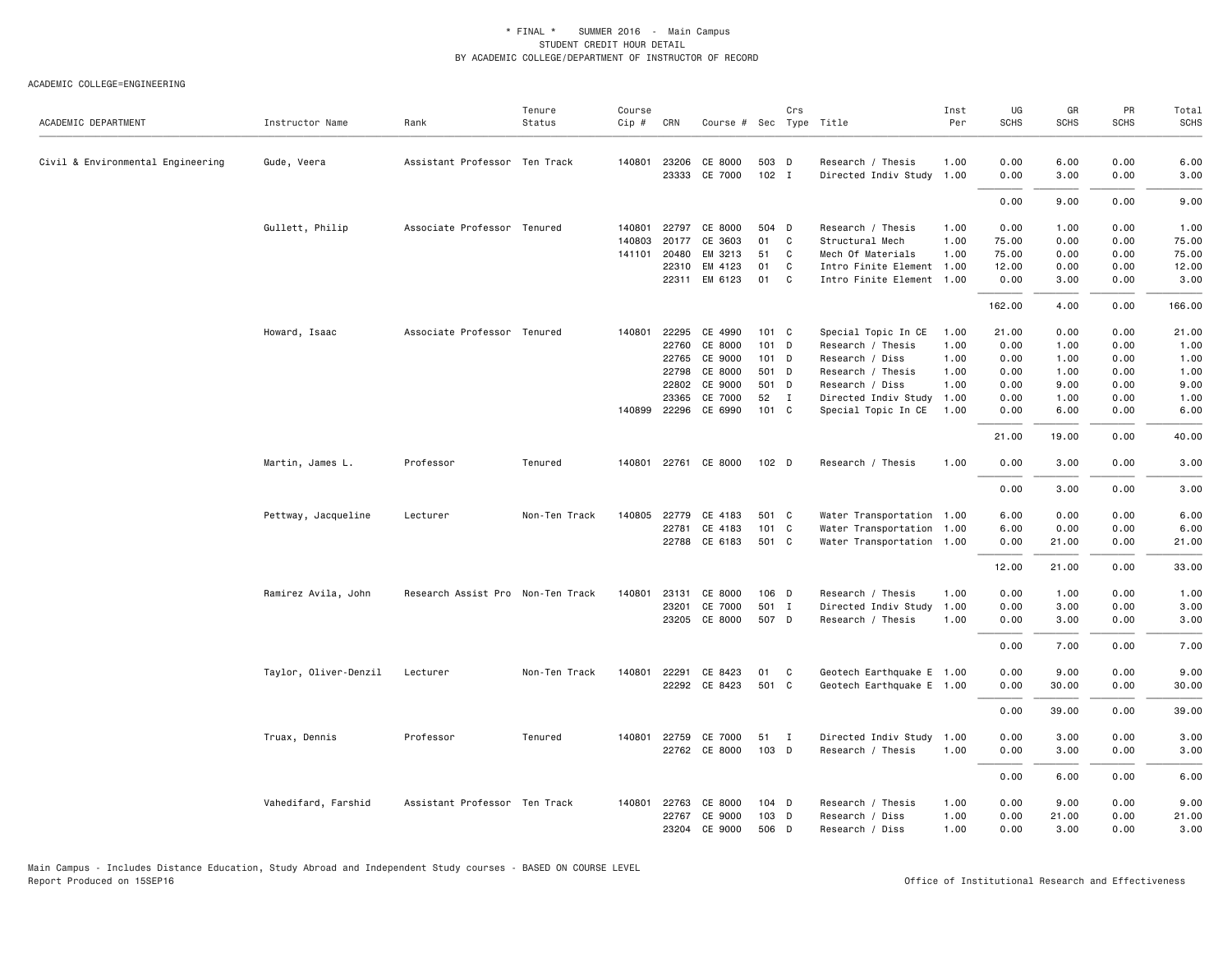| ACADEMIC DEPARTMENT               | Instructor Name | Rank                        | Tenure<br>Status | Course<br>Cip # | CRN | Course # Sec Type Title |       | Crs |                 | Inst<br>Per | UG<br><b>SCHS</b> | GR<br><b>SCHS</b> | PR<br><b>SCHS</b> | Total<br>SCHS         |
|-----------------------------------|-----------------|-----------------------------|------------------|-----------------|-----|-------------------------|-------|-----|-----------------|-------------|-------------------|-------------------|-------------------|-----------------------|
|                                   |                 |                             |                  |                 |     |                         |       |     |                 |             |                   |                   |                   |                       |
| Civil & Environmental Engineering | Zhang, Li       | Associate Professor Tenured |                  | 140801          |     | 22768 CE 9000           | 104 D |     | Research / Diss | 1.00        | 0.00<br>0.00      | 33.00<br>1.00     | 0.00<br>0.00      | 33.00<br>1.00         |
|                                   |                 |                             |                  |                 |     |                         |       |     |                 |             | 0.00              | 1.00              | 0.00              | 1.00                  |
|                                   |                 |                             |                  |                 |     |                         |       |     |                 |             | $=$ = = = = = = = | $=$ = = = = = = = |                   | $=$ = = = = = = = = = |
| Civil & Environmental Engineering |                 |                             |                  |                 |     |                         |       |     |                 |             | 195.00            | 142.00            | 0.00              | 337.00                |
|                                   |                 |                             |                  |                 |     |                         |       |     |                 |             |                   | $=$ = = = = = = = | ========          | $=$ = = = = = = = = = |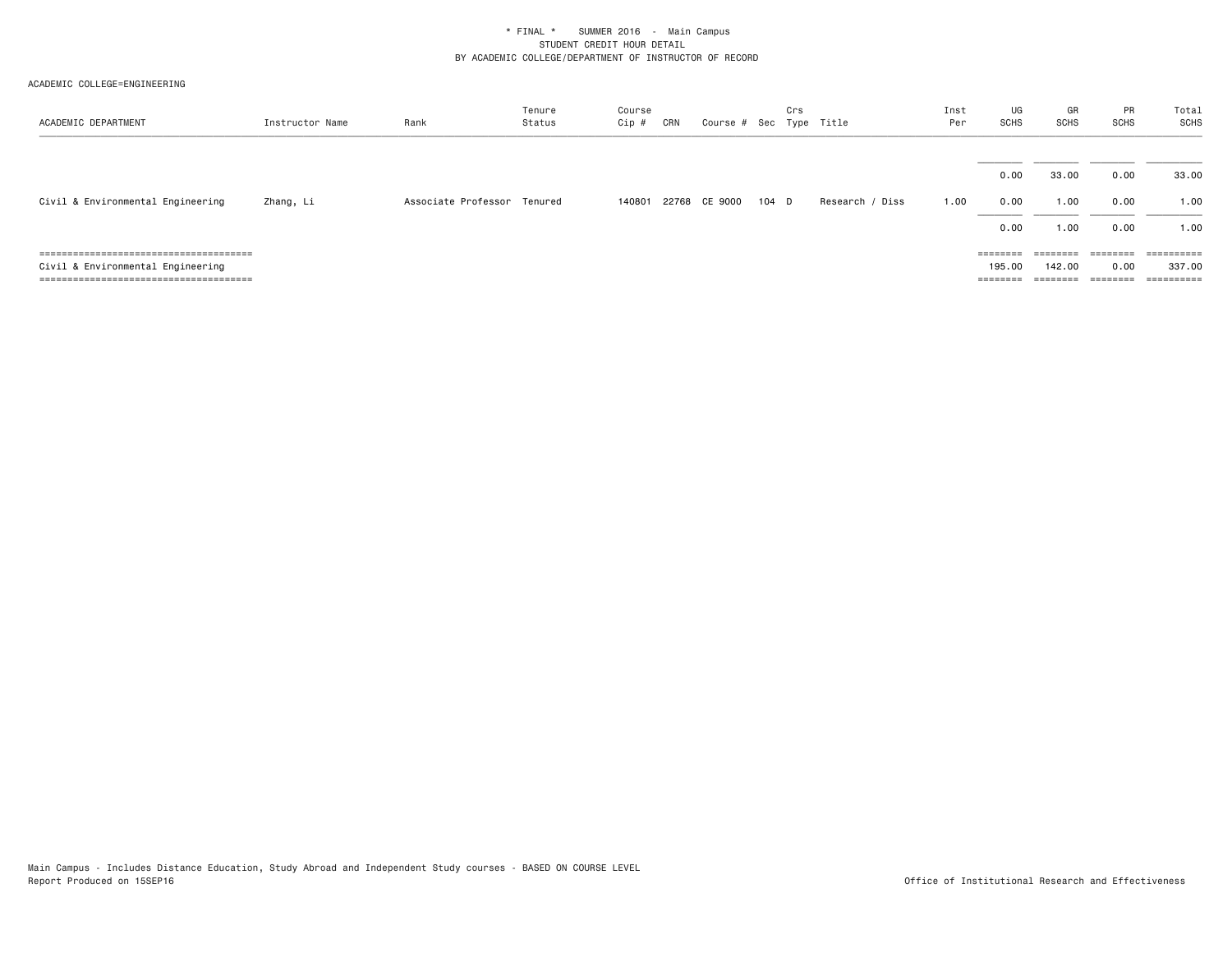| ACADEMIC DEPARTMENT            | Instructor Name        | Rank                              | Tenure<br>Status | Course<br>Cip # | CRN          | Course # Sec Type Title     |       | Crs |                           | Inst<br>Per | UG<br><b>SCHS</b> | GR<br><b>SCHS</b> | PR<br><b>SCHS</b> | Total<br><b>SCHS</b> |
|--------------------------------|------------------------|-----------------------------------|------------------|-----------------|--------------|-----------------------------|-------|-----|---------------------------|-------------|-------------------|-------------------|-------------------|----------------------|
|                                |                        |                                   |                  |                 |              |                             |       |     |                           |             |                   |                   |                   |                      |
| Computer Science & Engineering | Archibald, Christopher | Assistant Professor Ten Track     |                  | 110101          | 20328        | CSE 8080                    | 123 I |     | Directed Project Cs       | 1.00        | 0.00              | 3.00              | 0.00              | 3.00                 |
|                                |                        |                                   |                  |                 | 22592        | CSE 9000                    | 105 D |     | Research/Diss             | 1.00        | 0.00              | 9.00              | 0.00              | 9.00                 |
|                                |                        |                                   |                  |                 |              | 23322 CSE 7000 106 I        |       |     | Directed Indiv Study 1.00 |             | 0.00              | 3.00              | 0.00              | 3.00                 |
|                                |                        |                                   |                  |                 |              |                             |       |     |                           |             | 0.00              | 15.00             | 0.00              | 15.00                |
|                                | Banicescu, Ioana       | Professor                         | Tenured          | 110101          |              | 22578 CSE 8000 102 D        |       |     | Research / Thesis         | 1.00        | 0.00              | 3.00              | 0.00              | 3.00                 |
|                                |                        |                                   |                  |                 |              |                             |       |     |                           |             | 0.00              | 3.00              | 0.00              | 3.00                 |
|                                | Bethel, Cindy          | Associate Professor Ten Track     |                  |                 | 110101 20326 | CSE 8080 121 I              |       |     | Directed Project Cs       | 1.00        | 0.00              | 3.00              | 0.00              | 3.00                 |
|                                |                        |                                   |                  |                 | 22579        | CSE 8000                    | 103 D |     | Research / Thesis         | 1.00        | 0.00              | 16.00             | 0.00              | 16.00                |
|                                |                        |                                   |                  |                 | 22594        | CSE 9000                    | 107 D |     | Research/Diss             | 1.00        | 0.00              | 6.00              | 0.00              | 6.00                 |
|                                |                        |                                   |                  |                 |              | 23234 CSE 7000 103 I        |       |     | Directed Indiv Study 1.00 |             | 0.00              | 3.00              | 0.00              | 3.00                 |
|                                |                        |                                   |                  |                 |              |                             |       |     |                           |             | 0.00              | 28.00             | 0.00              | 28.00                |
|                                | Codabux, Zadia         | Grad Teach Assist                 | Not Applicable   | 110201          |              | 20305 CSE 1233 01 C         |       |     | Cmptr Prog-C              | 1.00        | 33.00             | 0.00              | 0.00              | 33.00                |
|                                |                        |                                   |                  |                 |              |                             |       |     |                           |             | 33.00             | 0.00              | 0.00              | 33.00                |
|                                | Dampier, David         | Non-Faculty                       | Tenured          |                 | 110101 22580 | CSE 8000                    | 104 D |     | Research / Thesis         | 1.00        | 0.00              | 6.00              | 0.00              | 6.00                 |
|                                |                        |                                   |                  |                 | 22595        | CSE 9000 108 D              |       |     | Research/Diss             | 1.00        | 0.00              | 3.00              | 0.00              | 3.00                 |
|                                |                        |                                   |                  |                 |              |                             |       |     |                           |             | 0.00              | 9.00              | 0.00              | 9.00                 |
|                                | Hansen, Eric           | Associate Professor Tenured       |                  | 110101          |              | 22597 CSE 9000 110 D        |       |     | Research/Diss             | 1.00        | 0.00              | 12.00             | 0.00              | 12.00                |
|                                |                        |                                   |                  |                 |              |                             |       |     |                           |             | 0.00              | 12.00             | 0.00              | 12.00                |
|                                | Jankun-Kelly, Monika   | Lecturer                          | Non-Ten Track    | 110201          | 20309        | CSE 1384                    | 101 C |     | Intermed Comp Prog        | 1.00        | 24.00             | 0.00              | 0.00              | 24.00                |
|                                |                        |                                   |                  |                 |              | 20310 CSE 1384 102 K        |       |     | Intermed Comp Prog        | 1.00        | 0.00              | 0.00              | 0.00              | 0.00                 |
|                                |                        |                                   |                  |                 |              |                             |       |     |                           |             | 24.00             | 0.00              | 0.00              | 24.00                |
|                                | Jankun-Kelly, T.       | Associate Professor Tenured       |                  | 110101          | 22583        | CSE 8000                    | 107 D |     | Research / Thesis         | 1.00        | 0.00              | 6.00              | 0.00              | 6.00                 |
|                                |                        |                                   |                  | 110201          |              | 20312 CSE 2383 101 C        |       |     | Data Struc & Anal of 1.00 |             | 93.00             | 0.00              | 0.00              | 93.00                |
|                                |                        |                                   |                  |                 |              |                             |       |     |                           |             | 93.00             | 6.00              | 0.00              | 99.00                |
|                                | Lee, Sarah             | Clinical Assist Pro Non-Ten Track |                  |                 |              | 110101 23302 CSE 7000 105 I |       |     | Directed Indiv Study 1.00 |             | 0.00              | 3.00              | 0.00              | 3.00                 |
|                                |                        |                                   |                  |                 |              |                             |       |     |                           |             | 0.00              | 3.00              | 0.00              | 3.00                 |
|                                | Luke, Edward           | Professor                         | Tenured          | 140201          | 22948        | ASE 9000                    | 106 D |     | Research/Diss             | 1.00        | 0.00              | 6.00              | 0.00              | 6.00                 |
|                                |                        |                                   |                  | 309999          | 23126        | <b>CME 9000</b>             | 101 D |     | Research/Dis              | 1.00        | 0.00              | 6.00              | 0.00              | 6.00                 |
|                                |                        |                                   |                  |                 |              |                             |       |     |                           |             | 0.00              | 12.00             | 0.00              | 12.00                |
|                                | Perkins, Andy          | Associate Professor Tenured       |                  |                 |              | 110101 20314 CSE 3813 101 C |       |     | Intro to Formal Lang 1.00 |             | 33.00             | 0.00              | 0.00              | 33.00                |
|                                |                        |                                   |                  |                 |              |                             |       |     |                           |             | 33.00             | 0.00              | 0.00              | 33.00                |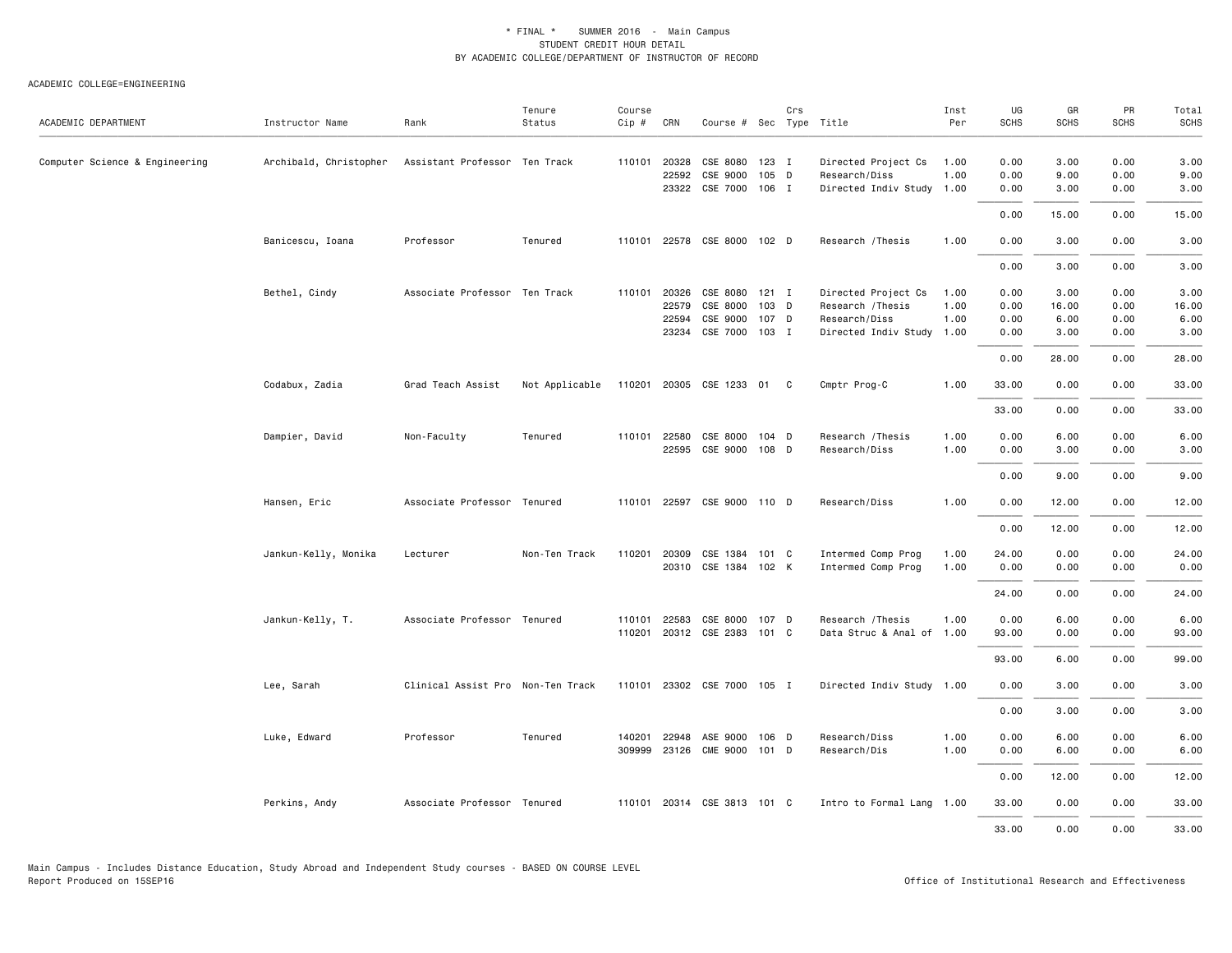| ACADEMIC DEPARTMENT                                                     | Instructor Name      | Rank                          | Tenure<br>Status | Course<br>$Cip$ # | CRN   | Course # Sec Type Title     |                  | Crs |                           | Inst<br>Per | UG<br><b>SCHS</b>  | GR<br><b>SCHS</b>           | PR<br><b>SCHS</b> | Total<br>SCHS |
|-------------------------------------------------------------------------|----------------------|-------------------------------|------------------|-------------------|-------|-----------------------------|------------------|-----|---------------------------|-------------|--------------------|-----------------------------|-------------------|---------------|
| Computer Science & Engineering                                          | Ramkumar, Mahalingam | Associate Professor Tenured   |                  | 110101            |       | 22601 CSE 9000 114 D        |                  |     | Research/Diss             | 1.00        | 0.00               | 6.00                        | 0.00              | 6.00          |
|                                                                         |                      |                               |                  |                   |       |                             |                  |     |                           |             | 0.00               | 6.00                        | 0.00              | 6.00          |
|                                                                         | Reese, Donna         | Professor                     | Tenured          |                   |       | 110101 22602 CSE 9000 115 D |                  |     | Research/Diss             | 1.00        | 0.00               | 6.00                        | 0.00              | 6.00          |
|                                                                         |                      |                               |                  |                   |       |                             |                  |     |                           |             | 0.00               | 6.00                        | 0.00              | 6.00          |
|                                                                         | Swan, John           | Professor                     | Tenured          | 110101            | 20323 | CSE 8080 116 I              |                  |     | Directed Project Cs       | 1.00        | 0.00               | 3.00                        | 0.00              | 3.00          |
|                                                                         |                      |                               |                  |                   | 22588 | CSE 9000 101 D              |                  |     | Research/Diss             | 1.00        | 0.00               | 7.00                        | 0.00              | 7.00          |
|                                                                         |                      |                               |                  |                   | 22821 | CSE 8000 112 D              |                  |     | Research / Thesis         | 1.00        | 0.00               | 1.00                        | 0.00              | 1.00          |
|                                                                         |                      |                               |                  |                   |       |                             |                  |     |                           |             | 0.00               | 11.00                       | 0.00              | 11.00         |
|                                                                         | Williams, Byron      | Assistant Professor Ten Track |                  | 110101 20327      |       | CSE 8080                    | $122$ I          |     | Directed Project Cs       | 1.00        | 0.00               | 6.00                        | 0.00              | 6.00          |
|                                                                         |                      |                               |                  |                   | 22116 | CSE 4990                    | 101 C            |     | Special Topic in CS 1.00  |             | 9.00               | 0.00                        | 0.00              | 9.00          |
|                                                                         |                      |                               |                  |                   | 22117 | CSE 6990                    | 101 C            |     | Special Topic in CSE 1.00 |             | 0.00               | 15.00                       | 0.00              | 15.00         |
|                                                                         |                      |                               |                  |                   | 22589 | CSE 9000                    | 102 <sub>D</sub> |     | Research/Diss             | 1.00        | 0.00               | 24.00                       | 0.00              | 24.00         |
|                                                                         |                      |                               |                  |                   | 23232 | CSE 7000 102 I              |                  |     | Directed Indiv Study 1.00 |             | 0.00               | 3.00                        | 0.00              | 3.00          |
|                                                                         |                      |                               |                  |                   | 23285 | CSE 6990 501 C              |                  |     | Special Topic in CSE 1.00 |             | 0.00               | 3.00                        | 0.00              | 3.00          |
|                                                                         |                      |                               |                  |                   |       |                             |                  |     |                           |             | 9.00               | 51.00                       | 0.00              | 60.00         |
|                                                                         | Zhang, Song          | Associate Professor Tenured   |                  | 110101            | 22591 | CSE 9000                    | 104 D            |     | Research/Diss             | 1.00        | 0.00               | 18.00                       | 0.00              | 18.00         |
|                                                                         |                      |                               |                  |                   | 22824 | CSE 8000 115 D              |                  |     | Research / Thesis         | 1.00        | 0.00               | 1.00                        | 0.00              | 1.00          |
|                                                                         |                      |                               |                  |                   | 23385 | CSE 8000 51 D               |                  |     | Research / Thesis         | 1.00        | 0.00               | 6.00                        | 0.00              | 6.00          |
|                                                                         |                      |                               |                  |                   |       |                             |                  |     |                           |             | 0.00               | 25.00                       | 0.00              | 25.00         |
| -------------------------------------<br>Computer Science & Engineering |                      |                               |                  |                   |       |                             |                  |     |                           |             | ========<br>192,00 | ======== ========<br>187.00 | 0.00              | 379.00        |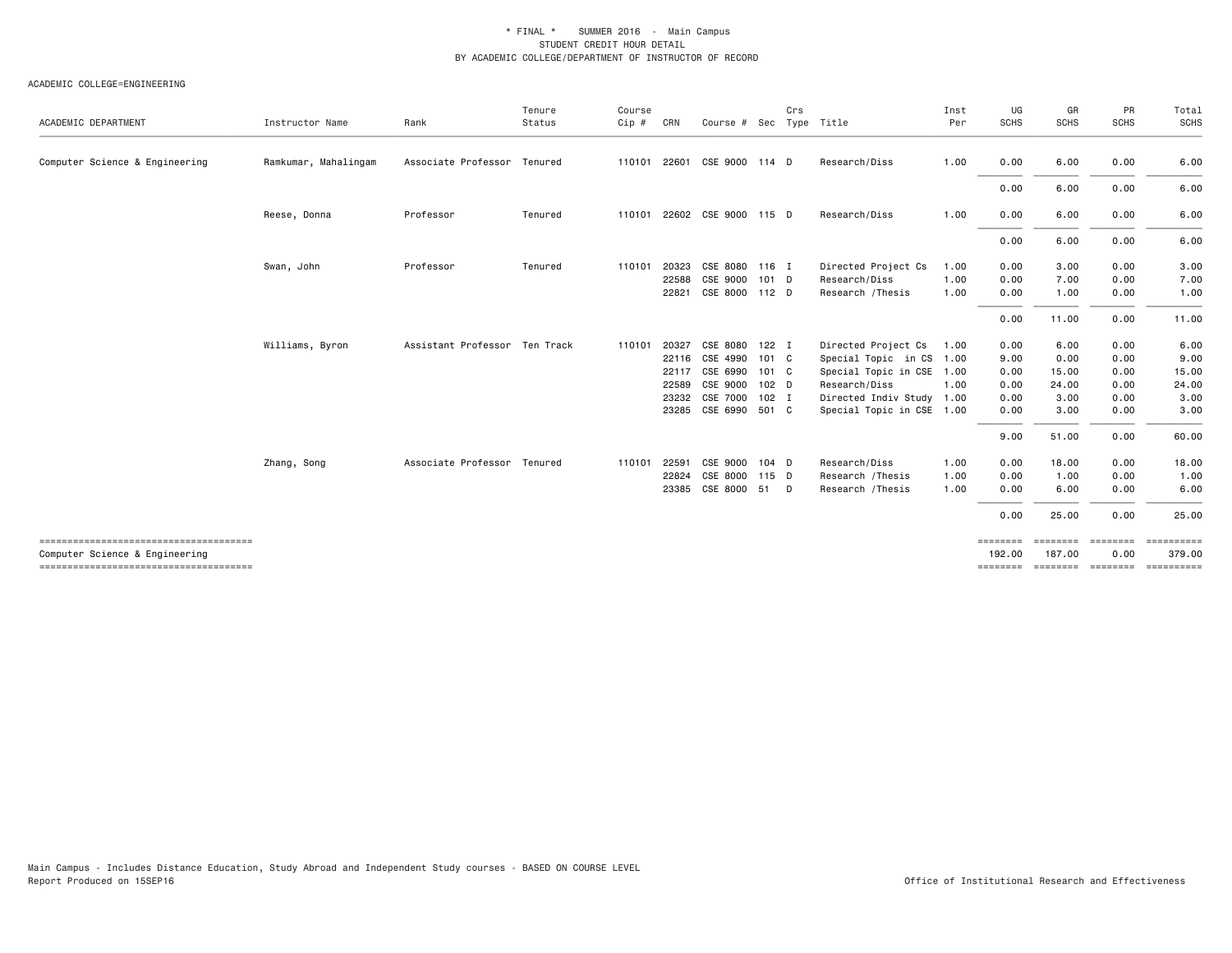| ACADEMIC DEPARTMENT               | Instructor Name    | Rank                               | Tenure<br>Status | Course<br>$Cip \#$ | CRN            | Course # Sec Type Title          |          | Crs          |                                              | Inst<br>Per  | UG<br>SCHS     | GR<br><b>SCHS</b> | PR<br>SCHS   | Total<br><b>SCHS</b> |
|-----------------------------------|--------------------|------------------------------------|------------------|--------------------|----------------|----------------------------------|----------|--------------|----------------------------------------------|--------------|----------------|-------------------|--------------|----------------------|
| Electrical & Computer Engineering | Abdelwahed, Sherif | Non-Faculty                        | Tenured          |                    | 141001 21894   | ECE 8000                         | 501 D    |              | Research/Thesis                              | 1.00         | 0.00           | 1.00              | 0.00         | 1.00                 |
|                                   |                    |                                    |                  |                    | 22701          | ECE 9000                         | 101 D    |              | Research/Diss                                | 1.00         | 0.00           | 18.00             | 0.00         | 18.00                |
|                                   |                    |                                    |                  |                    | 22718          | ECE 8000 101 D                   |          |              | Research/Thesis                              | 1.00         | 0.00           | 6.00              | 0.00         | 6.00                 |
|                                   |                    |                                    |                  |                    |                |                                  |          |              |                                              |              | 0.00           | 25.00             | 0.00         | 25.00                |
|                                   | Anderson, Derek    | Assistant Professor Ten Track      |                  | 141001             | 22702          | ECE 9000                         | 102 D    |              | Research/Diss                                | 1.00         | 0.00           | 10.00             | 0.00         | 10.00                |
|                                   |                    |                                    |                  |                    |                | 22719 ECE 8000 102 D             |          |              | Research/Thesis                              | 1.00         | 0.00           | 21.00             | 0.00         | 21.00                |
|                                   |                    |                                    |                  |                    |                |                                  |          |              |                                              |              | 0.00           | 31.00             | 0.00         | 31.00                |
|                                   | Asili, Mustafa     | Grad Research Assis Not Applicable |                  |                    |                | 141001 20414 ECE 3323 01 C       |          |              | Electromagnetics II                          | 1.00         | 30.00          | 0.00              | 0.00         | 30.00                |
|                                   |                    |                                    |                  |                    |                |                                  |          |              |                                              |              | 30.00          | 0.00              | 0.00         | 30.00                |
|                                   | Ball, John         | Assistant Professor Ten Track      |                  |                    | 141001 22703   | ECE 9000 103 D                   |          |              | Research/Diss                                | 1.00         | 0.00           | 12.00             | 0.00         | 12.00                |
|                                   |                    |                                    |                  |                    |                | 22720 ECE 8000 103 D             |          |              | Research/Thesis                              | 1.00         | 0.00           | 22.00             | 0.00         | 22.00                |
|                                   |                    |                                    |                  |                    |                |                                  |          |              |                                              |              | 0.00           | 34.00             | 0.00         | 34.00                |
|                                   |                    |                                    |                  |                    |                |                                  |          |              |                                              |              |                |                   |              |                      |
|                                   | Bruce, Jerry       | Associate Professor Tenured        |                  | 141001             | 20416          | ECE 3413 01                      |          | $\mathbf{C}$ | Intro to Electronic                          | 1.00         | 51.00          | 0.00              | 0.00         | 51.00                |
|                                   |                    |                                    |                  |                    | 22721<br>22835 | ECE 8000<br>ECE 7000 102 I       | 104 D    |              | Research/Thesis<br>Directed Indiv Study 1.00 | 1.00         | 0.00<br>0.00   | 4.00<br>3.00      | 0.00<br>0.00 | 4.00<br>3.00         |
|                                   |                    |                                    |                  |                    |                |                                  |          |              |                                              |              |                |                   |              |                      |
|                                   |                    |                                    |                  |                    |                |                                  |          |              |                                              |              | 51.00          | 7.00              | 0.00         | 58.00                |
|                                   | Dabbiru, Lalitha   | Non-Faculty                        | Not Applicable   |                    |                | 141001 20420 ECE 3434 01 B       |          |              | Adv Electronic Circu 1.00                    |              | 32.00          | 0.00              | 0.00         | 32.00                |
|                                   |                    |                                    |                  |                    |                |                                  |          |              |                                              |              | 32.00          | 0.00              | 0.00         | 32.00                |
|                                   | Donohoe, John      | Professor                          | Tenured          | 141001             |                | 22705 ECE 9000 105 D             |          |              | Research/Diss                                | 1.00         | 0.00           | 7.00              | 0.00         | 7.00                 |
|                                   |                    |                                    |                  |                    |                |                                  |          |              |                                              |              | 0.00           | 7.00              | 0.00         | 7.00                 |
|                                   | Du, Qian           | Professor                          | Tenured          |                    |                | 141001 21906 ECE 9000 506 D      |          |              | Research/Diss                                | 1.00         | 0.00           | 1.00              | 0.00         | 1.00                 |
|                                   |                    |                                    |                  |                    |                | 22706 ECE 9000 106 D             |          |              | Research/Diss                                | 1.00         | 0.00           | 9.00              | 0.00         | 9.00                 |
|                                   |                    |                                    |                  |                    |                |                                  |          |              |                                              |              | 0.00           | 10.00             | 0.00         | 10.00                |
|                                   |                    |                                    |                  |                    |                |                                  |          |              |                                              |              |                |                   |              |                      |
|                                   | Follett, Randolph  | Associate Professor Tenured        |                  | 141001             | 20417<br>20422 | ECE 3413<br>ECE 3443             | 51<br>51 | C<br>C       | Intro to Electronic<br>Signals and Systems   | 1.00<br>1.00 | 78.00<br>33.00 | 0.00<br>0.00      | 0.00<br>0.00 | 78.00<br>33.00       |
|                                   |                    |                                    |                  |                    |                | 22724 ECE 8000 107 D             |          |              | Research/Thesis                              | 1.00         | 0.00           | 6.00              | 0.00         | 6.00                 |
|                                   |                    |                                    |                  |                    |                |                                  |          |              |                                              |              |                |                   | 0.00         | 117.00               |
|                                   |                    |                                    |                  |                    |                |                                  |          |              |                                              |              | 111.00         | 6.00              |              |                      |
|                                   | Fowler, James      | Professor                          | Tenured          | 141001             | 21907          | ECE 9000                         | 508 D    |              | Research/Diss                                | 1.00         | 0.00           | 3.00              | 0.00         | 3.00                 |
|                                   |                    |                                    |                  |                    | 22708          | ECE 9000<br>22725 ECE 8000 108 D | 108 D    |              | Research/Diss<br>Research/Thesis             | 1.00<br>1.00 | 0.00<br>0.00   | 1.00<br>6.00      | 0.00<br>0.00 | 1.00<br>6.00         |
|                                   |                    |                                    |                  |                    |                |                                  |          |              |                                              |              |                |                   |              |                      |
|                                   |                    |                                    |                  |                    |                |                                  |          |              |                                              |              | 0.00           | 10.00             | 0.00         | 10.00                |
|                                   | Fu, Yong           | Associate Professor Tenured        |                  |                    |                | 141001 22709 ECE 9000 109 D      |          |              | Research/Diss                                | 1.00         | 0.00           | 30.00             | 0.00         | 30.00                |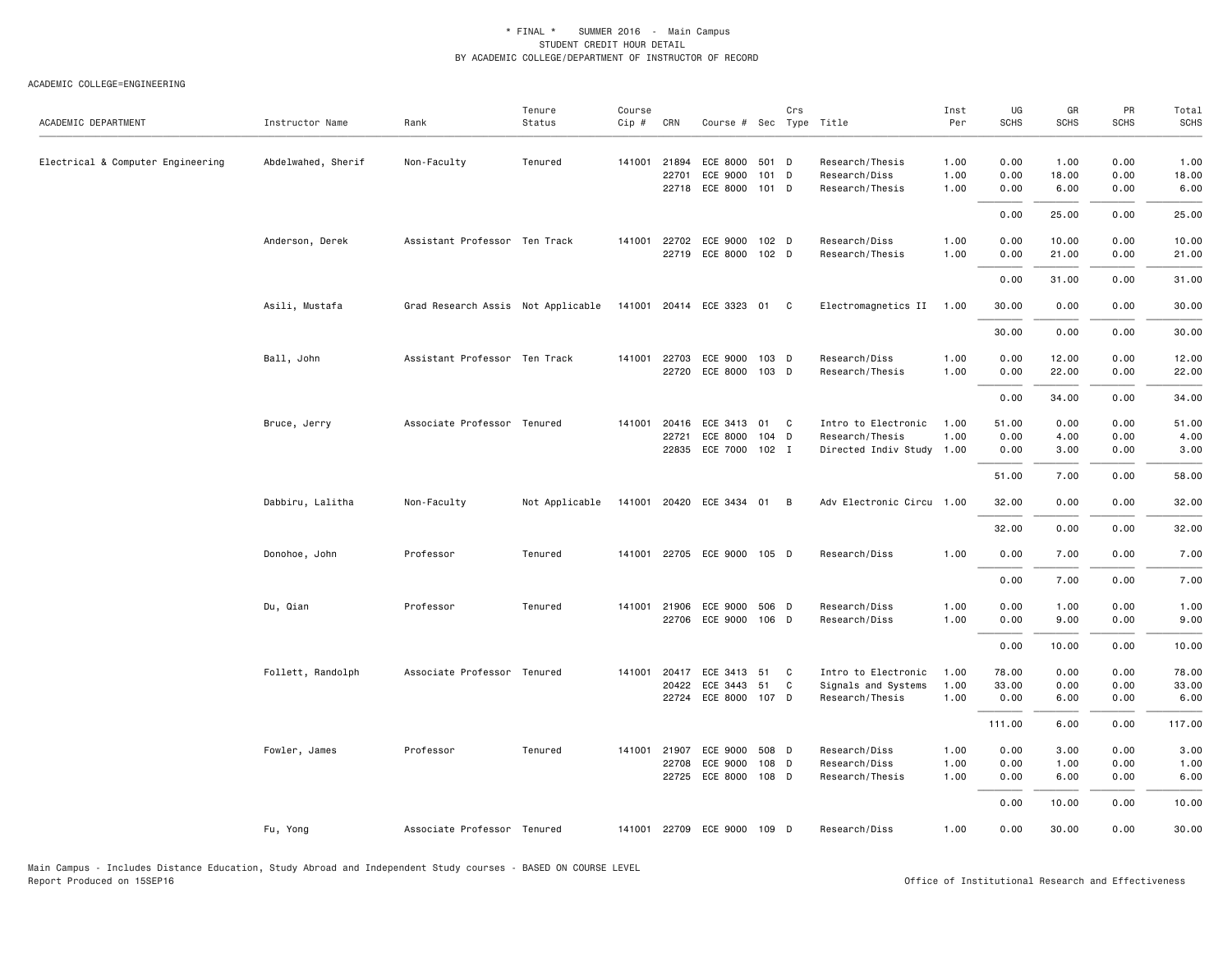| ACADEMIC DEPARTMENT                                                        | Instructor Name                                       | Rank                        | Tenure<br>Status | Course<br>$Cip$ # | CRN   | Course # Sec Type Title     |       | Crs |                           | Inst<br>Per | UG<br>SCHS         | GR<br>SCHS         | PR<br><b>SCHS</b>       | Total<br><b>SCHS</b> |
|----------------------------------------------------------------------------|-------------------------------------------------------|-----------------------------|------------------|-------------------|-------|-----------------------------|-------|-----|---------------------------|-------------|--------------------|--------------------|-------------------------|----------------------|
|                                                                            |                                                       |                             |                  |                   |       |                             |       |     |                           |             | 0.00               | 30.00              | 0.00                    | 30.00                |
| Electrical & Computer Engineering                                          | Jones, Bryan                                          | Associate Professor Tenured |                  | 141001            | 20426 | ECE 3724 101 C              |       |     | Microprocessors           | 1.00        | 52.00              | 0.00               | 0.00                    | 52.00                |
|                                                                            |                                                       |                             |                  |                   | 20427 | ECE 3724                    | 102 K |     | Microprocessors           | 1.00        | 0.00               | 0.00               | 0.00                    | 0.00                 |
|                                                                            |                                                       |                             |                  |                   | 20429 | ECE 3724                    | 104 K |     | Microprocessors           | 1.00        | 0.00               | 0.00               | 0.00                    | 0.00                 |
|                                                                            |                                                       |                             |                  |                   |       | 22710 ECE 9000 110 D        |       |     | Research/Diss             | 1.00        | 0.00               | 6.00               | 0.00                    | 6.00                 |
|                                                                            |                                                       |                             |                  |                   |       |                             |       |     |                           |             | 52.00              | 6.00               | 0.00                    | 58.00                |
|                                                                            | Karimi-Ghartemani, Maso Associate Professor Ten Track |                             |                  | 141001 22711      |       | ECE 9000 111 D              |       |     | Research/Diss             | 1.00        | 0.00               | 15.00              | 0.00                    | 15.00                |
|                                                                            |                                                       |                             |                  |                   |       |                             |       |     |                           |             | 0.00               | 15.00              | 0.00                    | 15.00                |
|                                                                            | Koshka, Yaroslav                                      | Professor                   | Tenured          | 141001            | 22834 | ECE 7000 101 I              |       |     | Directed Indiv Study 1.00 |             | 0.00               | 3.00               | 0.00                    | 3.00                 |
|                                                                            |                                                       |                             |                  |                   |       |                             |       |     |                           |             | 0.00               | 3.00               | 0.00                    | 3.00                 |
|                                                                            | Mazzola, Michael                                      | Professor                   | Tenured          | 141001            | 22713 | ECE 9000 113 D              |       |     | Research/Diss             | 1.00        | 0.00               | 18.00              | 0.00                    | 18.00                |
|                                                                            |                                                       |                             |                  |                   | 22730 | ECE 8000                    | 113 D |     | Research/Thesis           | 1.00        | 0.00               | 12.00              | 0.00                    | 12.00                |
|                                                                            |                                                       |                             |                  |                   | 23405 | ECE 9000 51 D               |       |     | Research/Diss             | 1.00        | 0.00               | 6.00               | 0.00                    | 6.00                 |
|                                                                            |                                                       |                             |                  |                   |       |                             |       |     |                           |             | 0.00               | 36.00              | 0.00                    | 36.00                |
|                                                                            | Melnychuk, Galyna                                     | Non-Faculty                 | Not Applicable   |                   |       | 143501 21893 IE 3913        | 801 A |     | Engr Economy I            | 1.00        | 66.00              | 0.00               | 0.00                    | 66.00                |
|                                                                            |                                                       |                             |                  |                   |       |                             |       |     |                           |             | 66.00              | 0.00               | 0.00                    | 66.00                |
|                                                                            | Molen, G. Marshall                                    | Professor                   | Tenured          |                   |       | 141001 22714 ECE 9000 114 D |       |     | Research/Diss             | 1.00        | 0.00               | 6.00               | 0.00                    | 6.00                 |
|                                                                            |                                                       |                             |                  |                   |       |                             |       |     |                           |             | 0.00               | 6.00               | 0.00                    | 6.00                 |
|                                                                            | Younan, Nicolas                                       | Professor                   | Tenured          |                   |       | 141001 21902 ECE 8000 519 D |       |     | Research/Thesis           | 1.00        | 0.00               | 1.00               | 0.00                    | 1.00                 |
|                                                                            |                                                       |                             |                  |                   |       |                             |       |     |                           |             | 0.00               | 1.00               | 0.00                    | 1.00                 |
| -------------------------------------<br>Electrical & Computer Engineering |                                                       |                             |                  |                   |       |                             |       |     |                           |             | ========<br>342.00 | ========<br>227.00 | <b>ESSESSES</b><br>0.00 | 569.00               |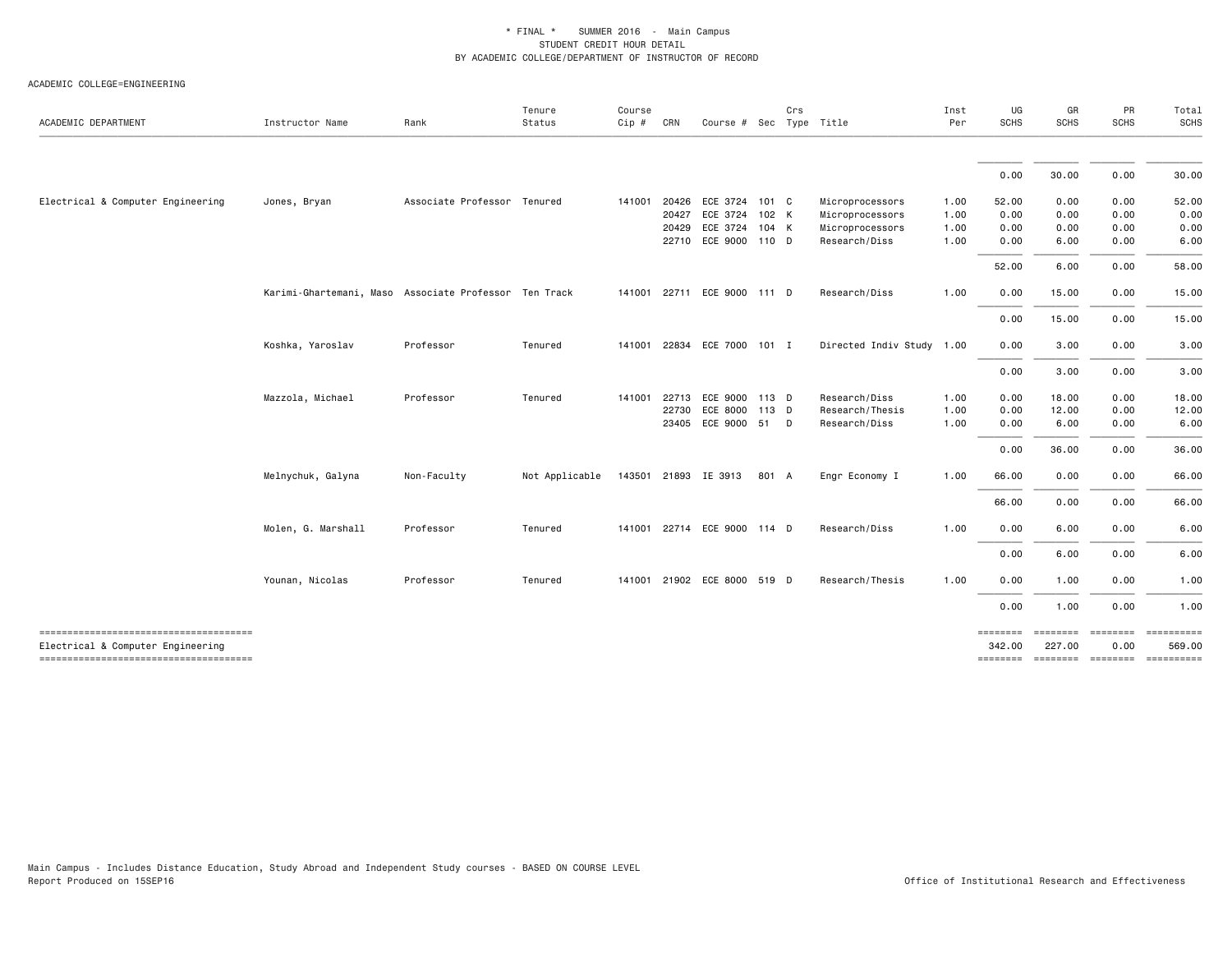#### ACADEMIC COLLEGE=ENGINEERING

| ACADEMIC DEPARTMENT              | Instructor Name                                            | Rank                              | Tenure<br>Status | Course<br>Cip # | CRN            | Course # Sec Type Title |          | Crs          |                                                 | Inst<br>Per | UG<br><b>SCHS</b> | GR<br><b>SCHS</b> | PR<br><b>SCHS</b> | Total<br><b>SCHS</b> |
|----------------------------------|------------------------------------------------------------|-----------------------------------|------------------|-----------------|----------------|-------------------------|----------|--------------|-------------------------------------------------|-------------|-------------------|-------------------|-------------------|----------------------|
| Industrial & Systems Engineering | Asio, Sarah                                                | Visiting Assist Pro Non-Ten Track |                  | 143501          | 20747          | IE 3913                 | 51       | C            | Engr Economy I                                  | 1.00        | 72.00             | 0.00              | 0.00              | 72.00                |
|                                  |                                                            |                                   |                  |                 | 21384          | IE 3913                 | 551      | C.           | Engr Economy I                                  | 1.00        | 12.00             | 0.00              | 0.00              | 12.00                |
|                                  |                                                            |                                   |                  |                 | 270301 21769   | IE 4613                 | 01       | C            | Eng Statistics I                                | 1.00        | 93.00             | 0.00              | 0.00              | 93.00                |
|                                  |                                                            |                                   |                  |                 |                |                         |          |              |                                                 |             | 177.00            | 0.00              | 0.00              | 177.00               |
|                                  | Bian, Linkan                                               | Assistant Professor Ten Track     |                  | 143501          | 22434          | IE 9000                 | 101 D    |              | Research/DIss                                   | 1.00        | 0.00              | 18.00             | 0.00              | 18.00                |
|                                  |                                                            |                                   |                  |                 | 22551          | IE 9000                 | 501 D    |              | Research/DIss                                   | 1.00        | 0.00              | 7.00              | 0.00              | 7.00                 |
|                                  |                                                            |                                   |                  |                 | 22983          | IE 7000                 | 01       | $\mathbf{I}$ | Directed Indiv Study                            | 1.00        | 0.00              | 3.00              | 0.00              | 3.00                 |
|                                  |                                                            |                                   |                  |                 | 23354          | IE 8000                 | 01       | D            | Research / Thesis                               | 1.00        | 0.00              | 3.00              | 0.00              | 3.00                 |
|                                  |                                                            |                                   |                  |                 |                |                         |          |              |                                                 |             | 0.00              | 31.00             | 0.00              | 31.00                |
|                                  | Bullington, Stanley                                        | Professor                         | Tenured          | 142701          | 20753          | IE 4753                 | 01       | C            | Systems Engr & Analy 1.00                       |             | 27.00             | 0.00              | 0.00              | 27.00                |
|                                  |                                                            |                                   |                  | 143501          | 20748          | IE 4333                 | 01       | C            | Prod Control Sys I                              | 1.00        | 24.00             | 0.00              | 0.00              | 24.00                |
|                                  |                                                            |                                   |                  |                 | 20749          | IE 4543                 | 51       | C            | Logistics Engineerin 1.00                       |             | 24.00             | 0.00              | 0.00              | 24.00                |
|                                  |                                                            |                                   |                  |                 | 20751          | IE 4653                 | 51       | C            | Ind Qual Control I                              | 1.00        | 15.00             | 0.00              | 0.00              | 15.00                |
|                                  |                                                            |                                   |                  |                 | 20755          | IE 6543                 | 51       | C            | Logistics Engineerin 1.00                       |             | 0.00              | 9.00              | 0.00              | 9.00                 |
|                                  |                                                            |                                   |                  |                 | 20757<br>20759 | IE 6653<br>IE 6753      | 51<br>01 | C<br>C       | Ind Qual Control I<br>Systems Engr & Analy 1.00 | 1.00        | 0.00<br>0.00      | 12.00<br>3.00     | 0.00<br>0.00      | 12.00<br>3.00        |
|                                  |                                                            |                                   |                  |                 | 21781          | IE 6753                 | 501 C    |              | Systems Engr & Analy 1.00                       |             | 0.00              | 18.00             | 0.00              | 18.00                |
|                                  |                                                            |                                   |                  |                 | 22552          | IE 9000                 | 502 D    |              | Research/DIss                                   | 1.00        | 0.00              | 1.00              | 0.00              | 1.00                 |
|                                  |                                                            |                                   |                  | 149999          | 23357          | IE 4000                 | 501 I    |              | Directed Indiv Study 1.00                       |             | 3.00              | 0.00              | 0.00              | 3.00                 |
|                                  |                                                            |                                   |                  |                 |                |                         |          |              |                                                 |             | 93.00             | 43.00             | 0.00              | 136.00               |
|                                  | Green, Robert                                              | Non-Faculty                       | Not Applicable   |                 |                | 521003 20583 EXL 1191   | 101 E    |              | Leadership Internshi 1.00                       |             | 6.00              | 0.00              | 0.00              | 6.00                 |
|                                  |                                                            |                                   |                  |                 |                |                         |          |              |                                                 |             | 6.00              | 0.00              | 0.00              | 6.00                 |
|                                  | Jafari Marandi, Ruholla Grad Research Assis Not Applicable |                                   |                  | 270101          | 20752          | IE 4733                 | 01       | C.           | Linear Programming I 1.00                       |             | 12.00             | 0.00              | 0.00              | 12.00                |
|                                  |                                                            |                                   |                  |                 | 20758          | IE 6733                 | 01       | C            | Linear Programming I 0.90                       |             | 0.00              | 5.40              | 0.00              | 5.40                 |
|                                  |                                                            |                                   |                  |                 | 20895          | MA 4733                 | 01       | C            | Linear Programming                              | 1.00        | 9.00              | 0.00              | 0.00              | 9.00                 |
|                                  |                                                            |                                   |                  |                 |                | 20900 MA 6733           | 01       | C            | Linear Programming                              | 1.00        | 0.00              | 6.00              | 0.00              | 6.00                 |
|                                  |                                                            |                                   |                  |                 |                |                         |          |              |                                                 |             | 21.00             | 11.40             | 0.00              | 32.40                |
|                                  | Jaradat, Raed                                              | Assistant Professor Ten Track     |                  |                 | 143501 22436   | IE 9000                 | 103 D    |              | Research/DIss                                   | 1.00        | 0.00              | 6.00              | 0.00              | 6.00                 |
|                                  |                                                            |                                   |                  |                 | 22775          | IE 7000                 | 501 I    |              | Directed Indiv Study                            | 1.00        | 0.00              | 3.00              | 0.00              | 3.00                 |
|                                  |                                                            |                                   |                  |                 |                |                         |          |              |                                                 |             | 0.00              | 9.00              | 0.00              | 9.00                 |
|                                  | Marufuzzaman, Mohammad                                     | Assistant Professor Ten Track     |                  | 143501          | 22429          | IE 8000                 | 102 D    |              | Research / Thesis                               | 1.00        | 0.00              | 6.00              | 0.00              | 6.00                 |
|                                  |                                                            |                                   |                  |                 | 22437          | IE 9000                 | 104 D    |              | Research/DIss                                   | 1.00        | 0.00              | 24.00             | 0.00              | 24.00                |
|                                  |                                                            |                                   |                  |                 | 22554          | IE 9000                 | 504 D    |              | Research/DIss                                   | 1.00        | 0.00              | 7.00              | 0.00              | 7.00                 |
|                                  |                                                            |                                   |                  |                 |                |                         |          |              |                                                 |             | 0.00              | 37.00             | 0.00              | 37.00                |
|                                  | Medal, Hugh                                                | Assistant Professor Ten Track     |                  | 143501          | 22438          | IE 9000                 | 105 D    |              | Research/DIss                                   | 1.00        | 0.00              | 9.00              | 0.00              | 9.00                 |
|                                  |                                                            |                                   |                  |                 | 22541          | IE 8000                 | 503 D    |              | Research / Thesis                               | 1.00        | 0.00              | 1.00              | 0.00              | 1.00                 |
|                                  |                                                            |                                   |                  |                 | 22555          | IE 9000                 | 505 D    |              | Research/DIss                                   | 1.00        | 0.00              | 7.00              | 0.00              | 7.00                 |
|                                  |                                                            |                                   |                  |                 | 23241          | IE 9000                 | 01       | D            | Research/DIss                                   | 1.00        | 0.00              | 3.00              | 0.00              | 3.00                 |
|                                  |                                                            |                                   |                  | 270101          | 20758          | IE 6733                 | 01       | C            | Linear Programming I 0.10                       |             | 0.00              | 0.60              | 0.00              | 0.60                 |

Main Campus - Includes Distance Education, Study Abroad and Independent Study courses - BASED ON COURSE LEVEL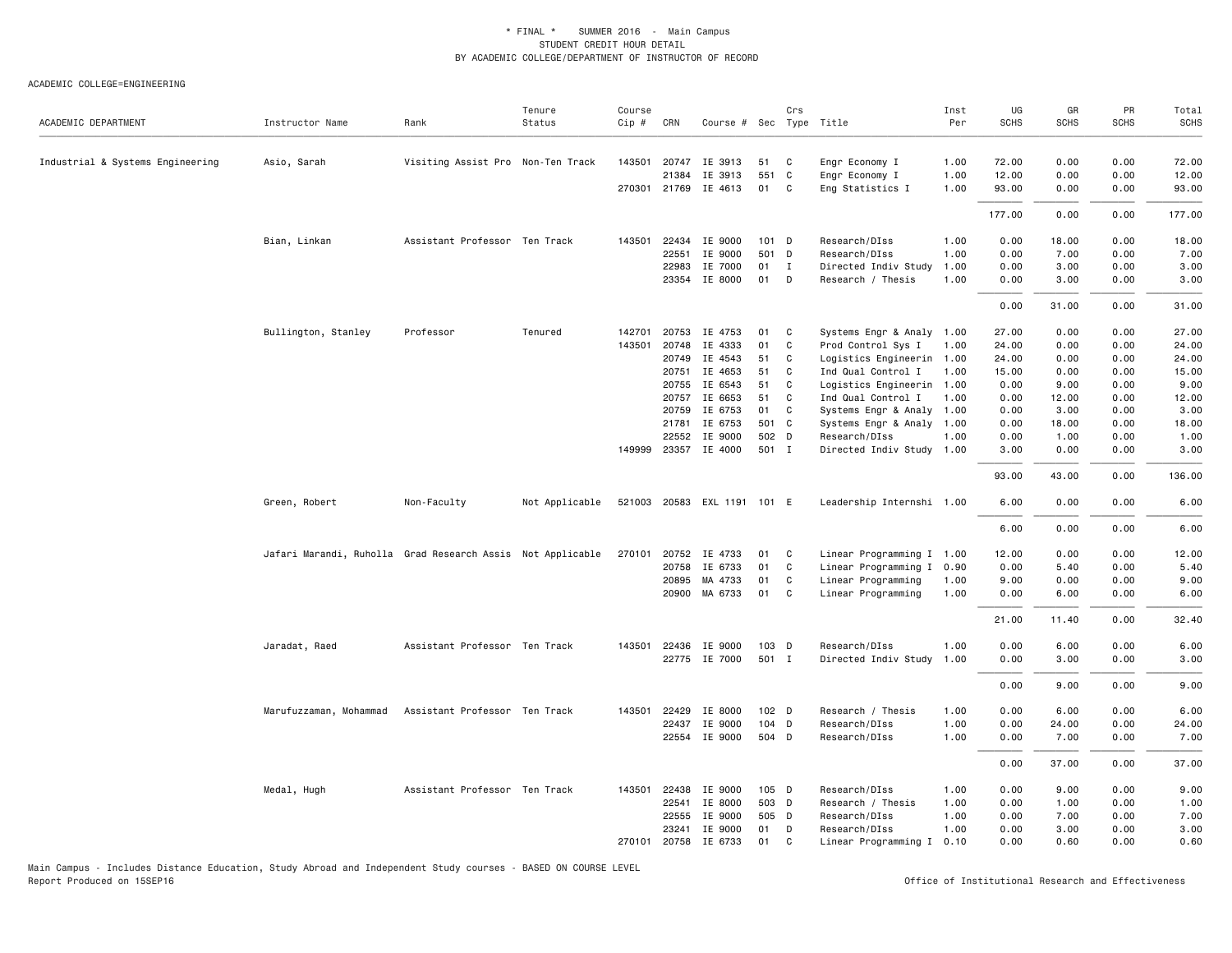| ACADEMIC DEPARTMENT                   | Instructor Name     | Rank                          | Tenure<br>Status | Course<br>Cip# | CRN   | Course # Sec Type Title |              | Crs |                           | Inst<br>Per | UG<br><b>SCHS</b> | GR<br><b>SCHS</b> | PR<br><b>SCHS</b> | Total<br>SCHS                                                                                                                                                                                                                                                                                                                                                                                                                       |
|---------------------------------------|---------------------|-------------------------------|------------------|----------------|-------|-------------------------|--------------|-----|---------------------------|-------------|-------------------|-------------------|-------------------|-------------------------------------------------------------------------------------------------------------------------------------------------------------------------------------------------------------------------------------------------------------------------------------------------------------------------------------------------------------------------------------------------------------------------------------|
|                                       |                     |                               |                  |                |       |                         |              |     |                           |             |                   |                   |                   |                                                                                                                                                                                                                                                                                                                                                                                                                                     |
|                                       |                     |                               |                  |                |       |                         |              |     |                           |             | 0.00              | 20.60             | 0.00              | 20.60                                                                                                                                                                                                                                                                                                                                                                                                                               |
| Industrial & Systems Engineering      | Reeves, Kari        | Non-Faculty                   | Not Applicable   | 143501         | 22431 | IE 8000                 | $104$ D      |     | Research / Thesis         | 1.00        | 0.00              | 6.00              | 0.00              | 6.00                                                                                                                                                                                                                                                                                                                                                                                                                                |
|                                       |                     |                               |                  |                | 22439 | IE 9000                 | 106 D        |     | Research/DIss             | 1.00        | 0.00              | 1.00              | 0.00              | 1.00                                                                                                                                                                                                                                                                                                                                                                                                                                |
|                                       |                     |                               |                  |                | 22556 | IE 9000                 | 506 D        |     | Research/DIss             | 1.00        | 0.00              | 3.00              | 0.00              | 3.00                                                                                                                                                                                                                                                                                                                                                                                                                                |
|                                       |                     |                               |                  |                | 23325 | IE 7000                 | 503 I        |     | Directed Indiv Study      | 1.00        | 0.00              | 3.00              | 0.00              | 3.00                                                                                                                                                                                                                                                                                                                                                                                                                                |
|                                       |                     |                               |                  |                |       | 23358 IE 7000           | $101$ I      |     | Directed Indiv Study      | 1.00        | 0.00              | 3.00              | 0.00              | 3.00                                                                                                                                                                                                                                                                                                                                                                                                                                |
|                                       |                     |                               |                  |                |       |                         |              |     |                           |             | 0.00              | 16.00             | 0.00              | 16.00                                                                                                                                                                                                                                                                                                                                                                                                                               |
|                                       | Smith, Brian        | Assistant Professor Ten Track |                  | 143501         |       | 22432 IE 8000           | $105$ D      |     | Research / Thesis         | 1.00        | 0.00              | 3.00              | 0.00              | 3.00                                                                                                                                                                                                                                                                                                                                                                                                                                |
|                                       |                     |                               |                  |                | 22440 | IE 9000                 | 107 D        |     | Research/DIss             | 1.00        | 0.00              | 13.00             | 0.00              | 13.00                                                                                                                                                                                                                                                                                                                                                                                                                               |
|                                       |                     |                               |                  |                | 22549 | IE 8000                 | 505 D        |     | Research / Thesis         | 1.00        | 0.00              | 1.00              | 0.00              | 1.00                                                                                                                                                                                                                                                                                                                                                                                                                                |
|                                       |                     |                               |                  |                |       | 22557 IE 9000           | 507 D        |     | Research/DIss             | 1.00        | 0.00              | 3.00              | 0.00              | 3.00                                                                                                                                                                                                                                                                                                                                                                                                                                |
|                                       |                     |                               |                  |                |       |                         |              |     |                           |             | 0.00              | 20.00             | 0.00              | 20.00                                                                                                                                                                                                                                                                                                                                                                                                                               |
|                                       | Strawderman, Lesley | Associate Professor Tenured   |                  | 143501         | 22433 | IE 8000                 | 106 D        |     | Research / Thesis         | 1.00        | 0.00              | 6.00              | 0.00              | 6.00                                                                                                                                                                                                                                                                                                                                                                                                                                |
|                                       |                     |                               |                  |                | 22441 | IE 9000                 | 108 D        |     | Research/DIss             | 1.00        | 0.00              | 18.00             | 0.00              | 18.00                                                                                                                                                                                                                                                                                                                                                                                                                               |
|                                       |                     |                               |                  |                | 22558 | IE 9000                 | 508 D        |     | Research/DIss             | 1.00        | 0.00              | 4.00              | 0.00              | 4.00                                                                                                                                                                                                                                                                                                                                                                                                                                |
|                                       |                     |                               |                  |                | 22836 | IE 7000                 | 502 I        |     | Directed Indiv Study      | 1.00        | 0.00              | 3.00              | 0.00              | 3.00                                                                                                                                                                                                                                                                                                                                                                                                                                |
|                                       |                     |                               |                  |                | 23026 | IE 7000                 | $02 \quad I$ |     | Directed Indiv Study      | 1.00        | 0.00              | 3.00              | 0.00              | 3.00                                                                                                                                                                                                                                                                                                                                                                                                                                |
|                                       |                     |                               |                  |                |       | 23409 IE 7000           | 554 I        |     | Directed Indiv Study 1.00 |             | 0.00              | 1.00              | 0.00              | 1.00                                                                                                                                                                                                                                                                                                                                                                                                                                |
|                                       |                     |                               |                  |                |       |                         |              |     |                           |             | 0.00              | 35.00             | 0.00              | 35.00                                                                                                                                                                                                                                                                                                                                                                                                                               |
|                                       | Usher, John         | Professor                     | Tenured          | 143501         |       | 22559 IE 9000           | 509 D        |     | Research/DIss             | 1.00        | 0.00              | 1.00              | 0.00              | 1.00                                                                                                                                                                                                                                                                                                                                                                                                                                |
|                                       |                     |                               |                  |                |       |                         |              |     |                           |             | 0.00              | 1.00              | 0.00              | 1.00                                                                                                                                                                                                                                                                                                                                                                                                                                |
| ------------------------------------- |                     |                               |                  |                |       |                         |              |     |                           |             | ========          | ========          | ========          | $\begin{minipage}{0.9\linewidth} \hspace*{-0.2cm} \textbf{1} & \textbf{2} & \textbf{3} & \textbf{5} & \textbf{6} & \textbf{7} & \textbf{8} \\ \textbf{5} & \textbf{6} & \textbf{7} & \textbf{8} & \textbf{8} & \textbf{8} & \textbf{8} & \textbf{8} & \textbf{8} \\ \textbf{6} & \textbf{8} & \textbf{8} & \textbf{8} & \textbf{8} & \textbf{8} & \textbf{8} & \textbf{8} & \textbf{8} & \textbf{8} \\ \textbf{7} & \textbf{8} & \$ |
| Industrial & Systems Engineering      |                     |                               |                  |                |       |                         |              |     |                           |             | 297.00            | 224.00            | 0.00              | 521.00                                                                                                                                                                                                                                                                                                                                                                                                                              |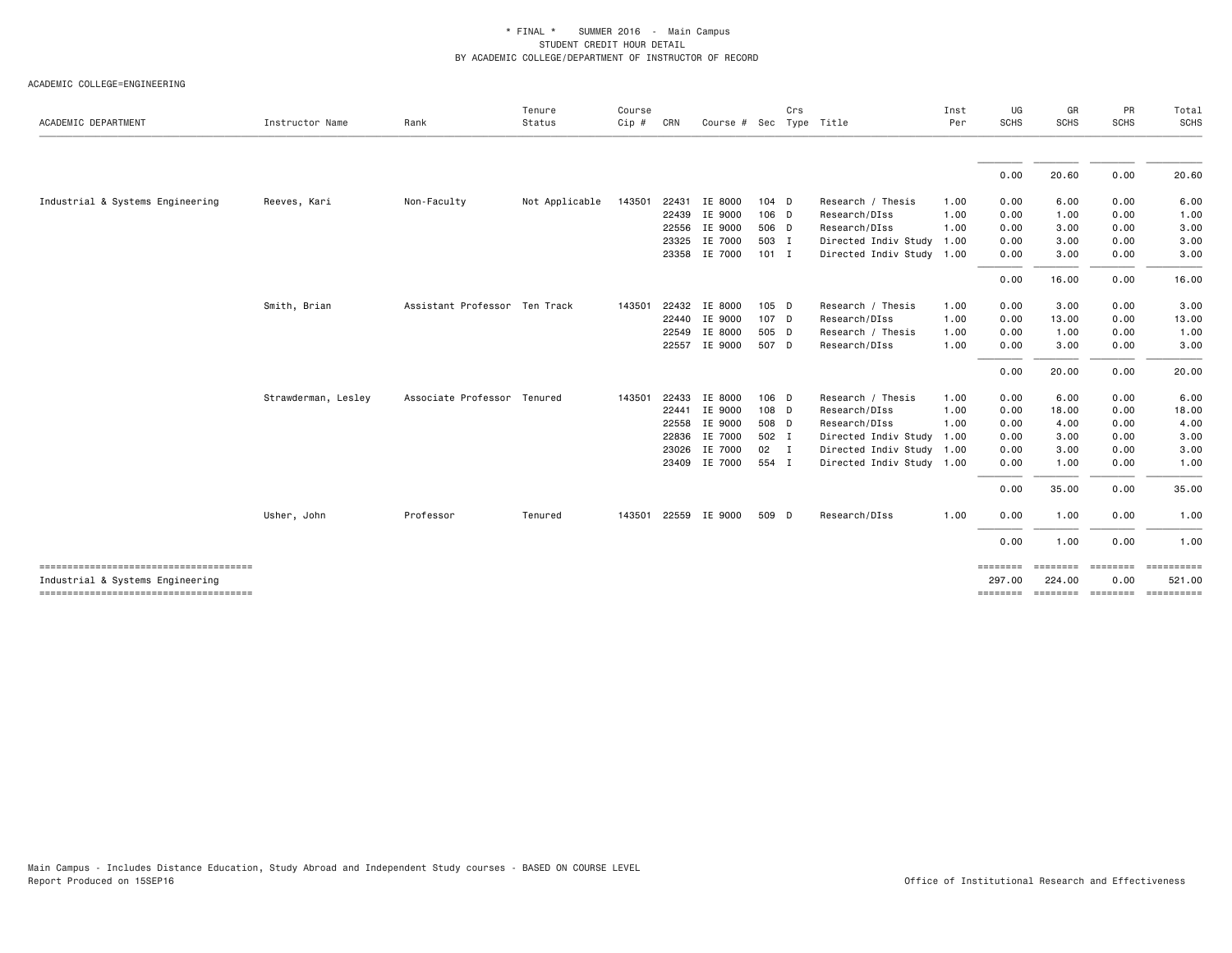| ACADEMIC DEPARTMENT    | Instructor Name    | Rank                          | Tenure<br>Status | Course<br>$Cip \#$ | CRN            | Course # Sec Type Title |                  | Crs    |                                       | Inst<br>Per  | UG<br><b>SCHS</b> | GR<br><b>SCHS</b> | PR<br><b>SCHS</b> | Total<br><b>SCHS</b> |
|------------------------|--------------------|-------------------------------|------------------|--------------------|----------------|-------------------------|------------------|--------|---------------------------------------|--------------|-------------------|-------------------|-------------------|----------------------|
| Mechanical Engineering | Adebiyi, George    | Lecturer                      | Non-Ten Track    | 141901             | 20910<br>20913 | ME 3513<br>ME 3523      | 01<br>01         | C<br>C | Thermodynamics I<br>Thermodynamics II | 1.00<br>1.00 | 75.00<br>45.00    | 0.00<br>0.00      | 0.00<br>0.00      | 75.00<br>45.00       |
|                        |                    |                               |                  |                    |                |                         |                  |        |                                       |              | 120.00            | 0.00              | 0.00              | 120.00               |
|                        | Chen, Lei          | Assistant Professor Ten Track |                  | 141901             |                | 22858 ME 9000           | 103 D            |        | Research / Diss                       | 1.00         | 0.00              | 6.00              | 0.00              | 6.00                 |
|                        |                    |                               |                  |                    |                |                         |                  |        |                                       |              | 0.00              | 6.00              | 0.00              | 6.00                 |
|                        | Cho, HeeJin        | Assistant Professor Ten Track |                  | 141901             | 21955          | ME 7000                 | $101$ I          |        | Directed Indiv Study 1.00             |              | 0.00              | 3.00              | 0.00              | 3.00                 |
|                        |                    |                               |                  |                    | 22842<br>22859 | ME 8000<br>ME 9000      | $104$ D<br>104 D |        | Research / Thesis<br>Research / Diss  | 1.00<br>1.00 | 0.00<br>0.00      | 18.00<br>18.00    | 0.00<br>0.00      | 18.00<br>18.00       |
|                        |                    |                               |                  |                    |                |                         |                  |        |                                       |              |                   |                   |                   |                      |
|                        |                    |                               |                  |                    |                |                         |                  |        |                                       |              | 0.00              | 39.00             | 0.00              | 39.00                |
|                        | Daniewicz, Steven  | Professor                     | Tenured          | 141901             | 22860          | ME 9000                 | 105 D            |        | Research / Diss                       | 1.00         | 0.00              | 3.00              | 0.00              | 3.00                 |
|                        |                    |                               |                  |                    |                | 23143 ME 7000           | 105 I            |        | Directed Indiv Study                  | 1.00         | 0.00              | 3.00              | 0.00              | 3.00                 |
|                        |                    |                               |                  |                    |                |                         |                  |        |                                       |              | 0.00              | 6.00              | 0.00              | 6.00                 |
|                        | El Kadiri, Haitham | Associate Professor Tenured   |                  | 141901             | 22844          | ME 8000                 | 106 D            |        | Research / Thesis                     | 1.00         | 0.00              | 6.00              | 0.00              | 6.00                 |
|                        |                    |                               |                  |                    | 22861          | ME 9000                 | 106 D            |        | Research / Diss                       | 1.00         | 0.00              | 36.00             | 0.00              | 36.00                |
|                        |                    |                               |                  | 309999             | 23221          | <b>CME 9000</b>         | 103 D            |        | Research/Dis                          | 1.00         | 0.00              | 6.00              | 0.00              | 6.00                 |
|                        |                    |                               |                  |                    |                |                         |                  |        |                                       |              | 0.00              | 48.00             | 0.00              | 48.00                |
|                        | Horstemeyer, Mark  | Professor                     | Tenured          | 141901             | 22816          | ME 7000                 | 102 I            |        | Directed Indiv Study 1.00             |              | 0.00              | 3.00              | 0.00              | 3.00                 |
|                        |                    |                               |                  |                    | 22845          | ME 8000                 | 107 D            |        | Research / Thesis                     | 1.00         | 0.00              | 6.00              | 0.00              | 6.00                 |
|                        |                    |                               |                  |                    | 22862          | ME 9000                 | 107 D            |        | Research / Diss                       | 1.00         | 0.00              | 33.00             | 0.00              | 33.00                |
|                        |                    |                               |                  |                    | 22905          | ME 7000                 | 103 I            |        | Directed Indiv Study 1.00             |              | 0.00              | 3.00              | 0.00              | 3.00                 |
|                        |                    |                               |                  | 309999 23145       |                | <b>CME 9000</b>         | 102 D            |        | Research/Dis                          | 1.00         | 0.00              | 6.00              | 0.00              | 6.00                 |
|                        |                    |                               |                  |                    |                |                         |                  |        |                                       |              | 0.00              | 51.00             | 0.00              | 51.00                |
|                        | Jones, Elborn      | Lecturer                      | Non-Ten Track    | 141901             | 20916          | ME 4443                 | 101 C            |        | Mech Systems Design                   | 1.00         | 78.00             | 0.00              | 0.00              | 78.00                |
|                        |                    |                               |                  |                    |                | 21782 ME 6443           | 501 C            |        | Mech Systems Design                   | 1.00         | 0.00              | 6.00              | 0.00              | 6.00                 |
|                        |                    |                               |                  |                    |                |                         |                  |        |                                       |              | 78.00             | 6.00              | 0.00              | 84.00                |
|                        | Knizley, Alta      | Instructor                    | Non-Ten Track    | 141901             | 20905          | ME 3113                 | 101 C            |        | Engineering Analysis 1.00             |              | 42.00             | 0.00              | 0.00              | 42.00                |
|                        |                    |                               |                  |                    |                | 20906 ME 3313           | 101 C            |        | Heat Transfer                         | 1.00         | 57.00             | 0.00              | 0.00              | 57.00                |
|                        |                    |                               |                  |                    |                |                         |                  |        |                                       |              | 99.00             | 0.00              | 0.00              | 99.00                |
|                        |                    | Associate Professor Tenured   |                  | 141901             | 22846          | ME 8000                 | 108 D            |        | Research / Thesis                     | 1.00         | 0.00              | 6.00              | 0.00              |                      |
|                        | Krishnan, Sundar   |                               |                  |                    |                | 22863 ME 9000           | 108 D            |        | Research / Diss                       | 1.00         | 0.00              | 18.00             | 0.00              | 6.00<br>18.00        |
|                        |                    |                               |                  |                    |                |                         |                  |        |                                       |              |                   |                   |                   |                      |
|                        |                    |                               |                  |                    |                |                         |                  |        |                                       |              | 0.00              | 24.00             | 0.00              | 24.00                |
|                        | Liu, Yucheng       | Associate Professor Ten Track |                  | 141901             | 22847<br>22864 | ME 8000<br>ME 9000      | 109 D<br>109 D   |        | Research / Thesis<br>Research / Diss  | 1.00<br>1.00 | 0.00<br>0.00      | 6.00<br>18.00     | 0.00<br>0.00      | 6.00<br>18.00        |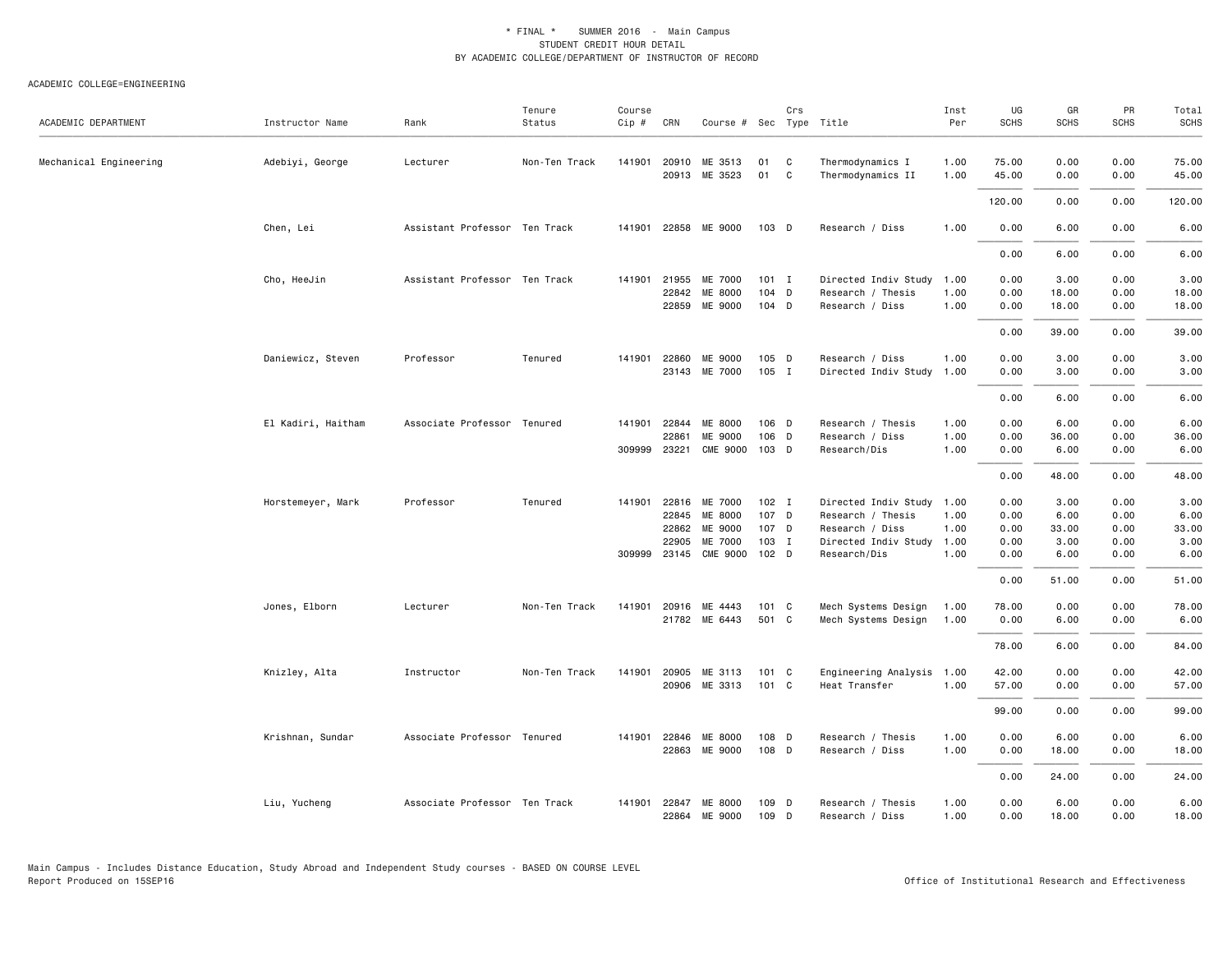#### ACADEMIC COLLEGE=ENGINEERING

| ACADEMIC DEPARTMENT    | Instructor Name                                     | Rank                               | Tenure<br>Status | Course<br>Cip #  | CRN            | Course # Sec Type Title        |                  | Crs          |                                              | Inst<br>Per  | UG<br><b>SCHS</b> | GR<br><b>SCHS</b> | PR<br><b>SCHS</b> | Total<br><b>SCHS</b> |
|------------------------|-----------------------------------------------------|------------------------------------|------------------|------------------|----------------|--------------------------------|------------------|--------------|----------------------------------------------|--------------|-------------------|-------------------|-------------------|----------------------|
|                        |                                                     |                                    |                  |                  |                |                                |                  |              |                                              |              |                   |                   |                   |                      |
|                        |                                                     |                                    |                  |                  |                |                                |                  |              |                                              |              | 0.00              | 24.00             | 0.00              | 24.00                |
| Mechanical Engineering | Long, William                                       | Grad Teach Assist                  | Not Applicable   | 141901           |                | 20908 ME 3403<br>20915 ME 4403 | 101 C<br>101 C   |              | Materials for ME Des<br>Machine Design       | 1.00<br>1.00 | 36.00<br>36.00    | 0.00<br>0.00      | 0.00<br>0.00      | 36.00<br>36.00       |
|                        |                                                     |                                    |                  |                  |                |                                |                  |              |                                              |              | 72.00             | 0.00              | 0.00              | 72.00                |
|                        | Luck, Rogelio                                       | Professor                          | Tenured          | 141901           | 22865<br>23352 | ME 9000<br>ME 7000             | 110 D<br>106 I   |              | Research / Diss<br>Directed Indiv Study      | 1.00<br>1.00 | 0.00<br>0.00      | 9.00<br>3.00      | 0.00<br>0.00      | 9.00<br>3.00         |
|                        |                                                     |                                    |                  |                  |                |                                |                  |              |                                              |              | 0.00              | 12.00             | 0.00              | 12.00                |
|                        | Mago, Pedro                                         | Professor                          | Tenured          | 141901           | 22849          | ME 8000<br>22866 ME 9000       | $111$ D<br>111 D |              | Research / Thesis<br>Research / Diss         | 1.00<br>1.00 | 0.00<br>0.00      | 6.00<br>7.00      | 0.00<br>0.00      | 6.00<br>7.00         |
|                        |                                                     |                                    |                  |                  |                |                                |                  |              |                                              |              | 0.00              | 13.00             | 0.00              | 13.00                |
|                        | Mahajan, Govinda                                    | Grad Research Assis Not Applicable |                  | 141901           |                | 20909 ME 3423                  | 01 C             |              | Mech Of Machinery                            | 1.00         | 30.00             | 0.00              | 0.00              | 30.00                |
|                        |                                                     |                                    |                  |                  |                |                                |                  |              |                                              |              | 30.00             | 0.00              | 0.00              | 30.00                |
|                        | Patton, Richard                                     | Associate Professor Tenured        |                  | 141901           | 20917          | ME 4463                        | 01               | C            | Engineering Design                           | 1.00         | 15.00             | 0.00              | 0.00              | 15.00                |
|                        |                                                     |                                    |                  |                  | 20918          | ME 4643                        | 51               | C            | Intro Vibration/Cont                         | 1.00         | 93.00             | 0.00              | 0.00              | 93.00                |
|                        |                                                     |                                    |                  |                  | 20920          | ME 6463                        | 01               | C            | Engineering Design                           | 1.00         | 0.00              | 6.00              | 0.00              | 6.00                 |
|                        |                                                     |                                    |                  |                  |                | 142701 20914 ME 3613           | 01               | C            | System Dynamics                              | 1.00         | 45.00             | 0.00              | 0.00              | 45.00                |
|                        |                                                     |                                    |                  |                  |                |                                |                  |              |                                              |              | 153.00            | 6.00              | 0.00              | 159.00               |
|                        | Rhee, Hongjoo                                       | Research Assoc Prof Non-Ten Track  |                  | 141901           |                | 22869 ME 9000                  | 114 D            |              | Research / Diss                              | 1.00         | 0.00              | 6.00              | 0.00              | 6.00                 |
|                        |                                                     |                                    |                  |                  |                |                                |                  |              |                                              |              | 0.00              | 6.00              | 0.00              | 6.00                 |
|                        | Shamsaei, Nima                                      | Assistant Professor Ten Track      |                  | 141901           | 22870<br>23120 | ME 9000<br>ME 8000             | 115 D<br>118 D   |              | Research / Diss<br>Research / Thesis         | 1.00<br>1.00 | 0.00<br>0.00      | 36.00<br>32.00    | 0.00<br>0.00      | 36.00<br>32.00       |
|                        |                                                     |                                    |                  |                  | 23433          | ME 7000                        | 51               | $\mathbf{I}$ | Directed Indiv Study                         | 1.00         | 0.00              | 3.00              | 0.00              | 3.00                 |
|                        |                                                     |                                    |                  |                  |                |                                |                  |              |                                              |              | 0.00              | 71.00             | 0.00              | 71.00                |
|                        | Srinivasan, Kalyan Kuma Associate Professor Tenured |                                    |                  | 141901           | 22852          | ME 8000                        | 114 D            |              | Research / Thesis                            | 1.00         | 0.00              | 12.00             | 0.00              | 12.00                |
|                        |                                                     |                                    |                  |                  | 22871          | ME 9000                        | 116 D            |              | Research / Diss                              | 1.00         | 0.00              | 1.00              | 0.00              | 1.00                 |
|                        |                                                     |                                    |                  |                  |                | 23356 ME 9000                  | 516 D            |              | Research / Diss                              | 1.00         | 0.00              | 1.00              | 0.00              | 1.00                 |
|                        |                                                     |                                    |                  |                  |                |                                |                  |              |                                              |              | 0.00              | 14.00             | 0.00              | 14.00                |
|                        | Stone, Tonya                                        | Assistant Professor Ten Track      |                  | 141901<br>309999 | 22853<br>23320 | ME 8000<br><b>CME 9000</b>     | 115 D<br>$104$ D |              | Research / Thesis<br>Research/Dis            | 1.00<br>1.00 | 0.00<br>0.00      | 9.00<br>1.00      | 0.00<br>0.00      | 9.00<br>1.00         |
|                        |                                                     |                                    |                  |                  |                |                                |                  |              |                                              |              | 0.00              | 10.00             | 0.00              | 10.00                |
|                        | Thompson, Scott                                     | Assistant Professor Ten Track      |                  | 141901           | 22854          | ME 8000                        | 116 D            |              | Research / Thesis                            | 1.00         | 0.00              | 17.00             | 0.00              | 17.00                |
|                        |                                                     |                                    |                  |                  | 22873<br>23136 | ME 9000<br>ME 7000             | 118 D<br>$104$ I |              | Research / Diss<br>Directed Indiv Study 1.00 | 1.00         | 0.00<br>0.00      | 33.00<br>3.00     | 0.00<br>0.00      | 33.00<br>3.00        |

Main Campus - Includes Distance Education, Study Abroad and Independent Study courses - BASED ON COURSE LEVEL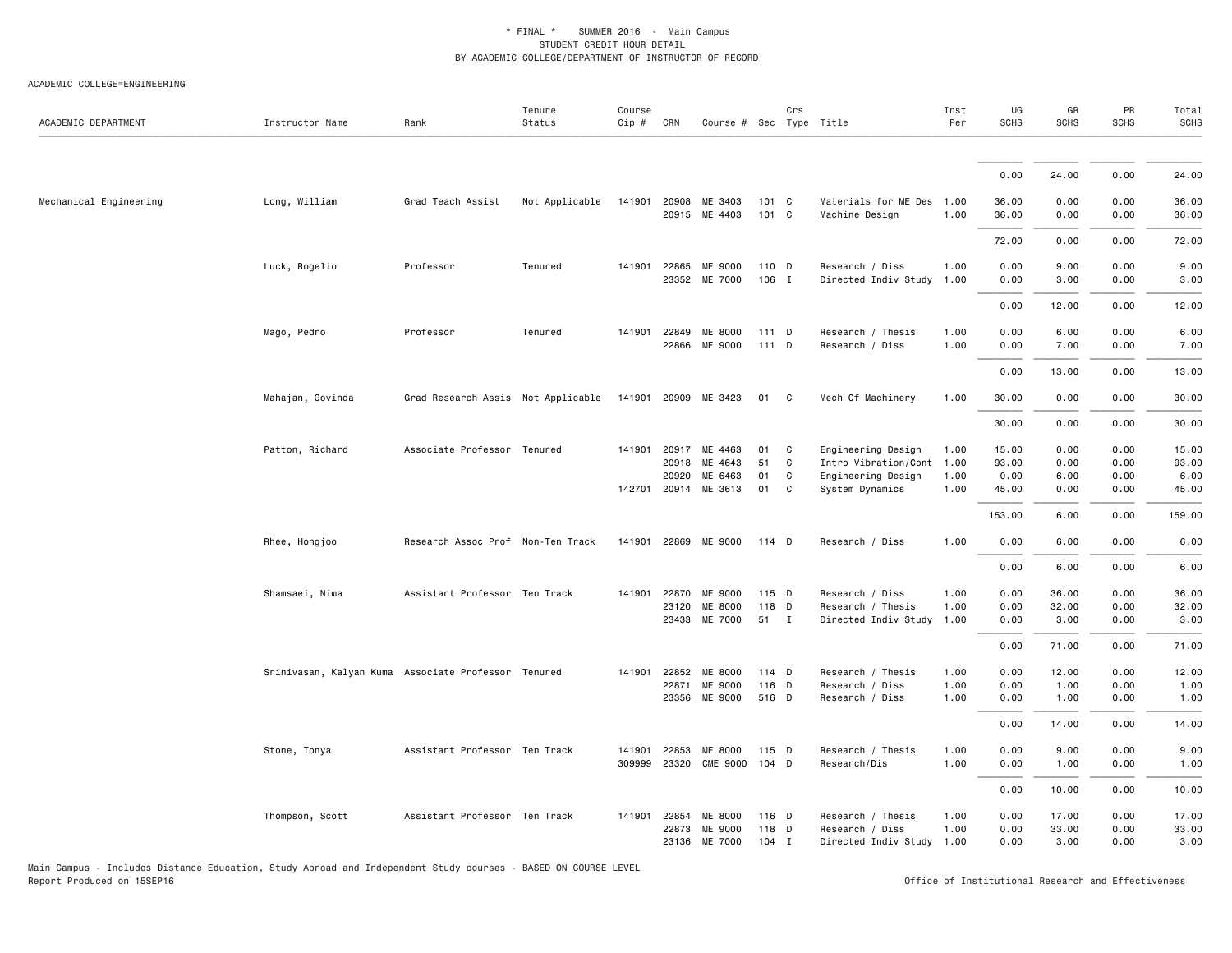| ACADEMIC DEPARTMENT    | Instructor Name | Rank      | Tenure<br>Status | Course<br>Cip # | CRN   | Course # Sec Type Title  |                | Crs |                                         | Inst<br>Per  | UG<br>SCHS                   | GR<br>SCHS                      | PR<br>SCHS                   | Total<br><b>SCHS</b>            |
|------------------------|-----------------|-----------|------------------|-----------------|-------|--------------------------|----------------|-----|-----------------------------------------|--------------|------------------------------|---------------------------------|------------------------------|---------------------------------|
| Mechanical Engineering | Walters, Dibbon | Professor | Tenured          | 141901          | 22855 | ME 8000<br>22874 ME 9000 | 117 D<br>119 D |     | Thesis<br>Research /<br>Research / Diss | 1.00<br>1.00 | 0.00<br>0.00<br>0.00<br>0.00 | 53.00<br>10.00<br>6.00<br>16.00 | 0.00<br>0.00<br>0.00<br>0.00 | 53.00<br>10.00<br>6.00<br>16.00 |
|                        |                 |           |                  |                 |       |                          |                |     |                                         |              |                              |                                 | ========                     | ==========                      |
| Mechanical Engineering |                 |           |                  |                 |       |                          |                |     |                                         |              | 552.00                       | 405.00                          | 0.00                         | 957.00                          |
|                        |                 |           |                  |                 |       |                          |                |     |                                         |              | ========                     | ========                        | ========                     | ==========                      |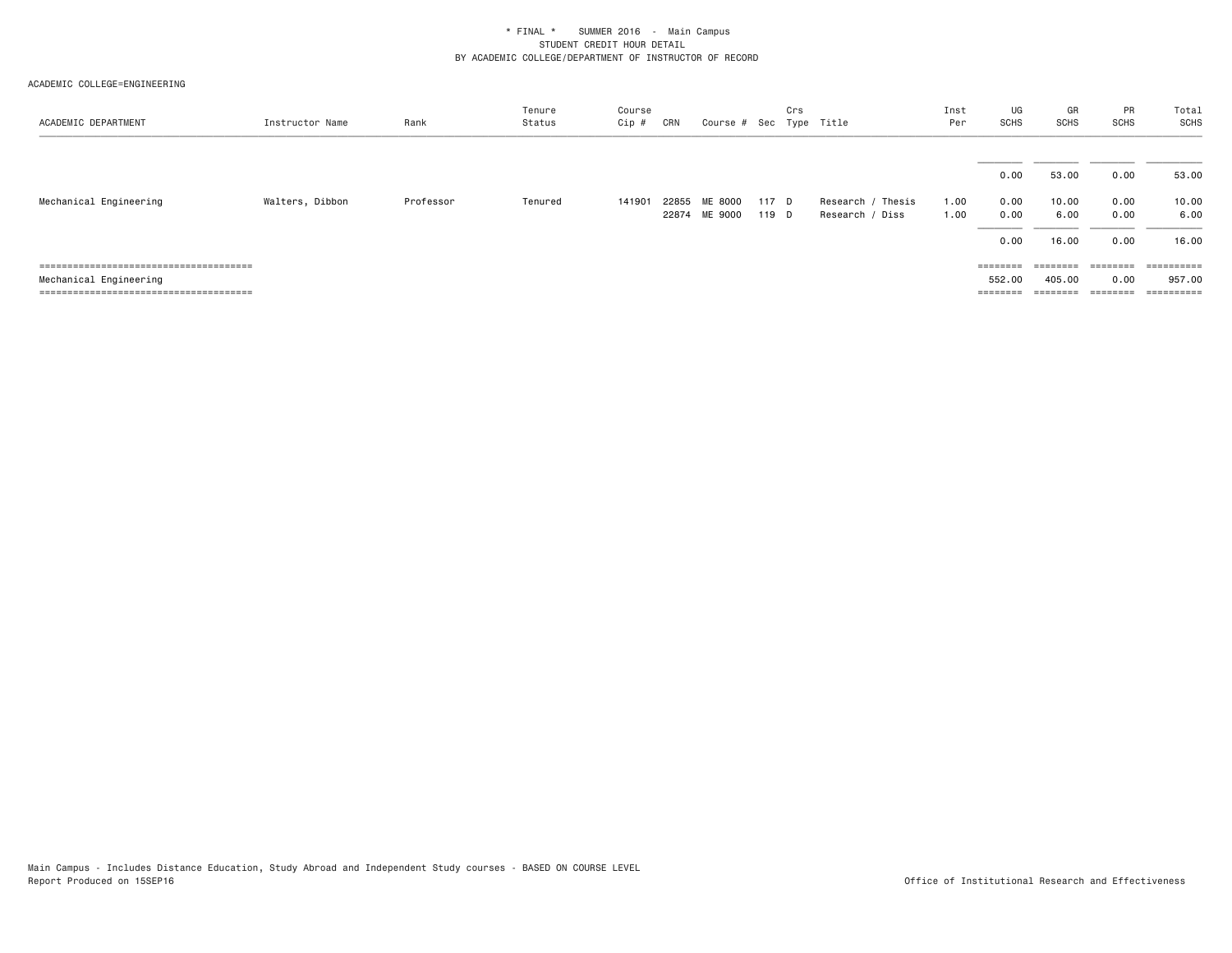#### ACADEMIC COLLEGE=ENGINEERING

| ACADEMIC DEPARTMENT                                                     | Instructor Name   | Rank                          | Tenure<br>Status | Course<br>$Cip$ # | CRN   | Course # Sec Type Title     |       | Crs |                           | Inst<br>Per | UG<br><b>SCHS</b>  | GR<br><b>SCHS</b>  | PR<br><b>SCHS</b>                     | Total<br><b>SCHS</b> |
|-------------------------------------------------------------------------|-------------------|-------------------------------|------------------|-------------------|-------|-----------------------------|-------|-----|---------------------------|-------------|--------------------|--------------------|---------------------------------------|----------------------|
| School of Chemical Engineering                                          | Bricka, Ray       | Associate Professor Tenured   |                  | 140701            | 20221 | CHE 3413 01                 |       | C   | Eng Materials             | 1.00        | 57.00              | 0.00               | 0.00                                  | 57.00                |
|                                                                         |                   |                               |                  |                   | 20222 | CHE 4423                    | 01    | C   | Fun Of Ind Corrosion      | 1.00        | 33.00              | 0.00               | 0.00                                  | 33.00                |
|                                                                         |                   |                               |                  |                   |       | 22745 CHE 9000 101 D        |       |     | Research/Diss             | 1.00        | 0.00               | 1.00               | 0.00                                  | 1.00                 |
|                                                                         |                   |                               |                  |                   |       |                             |       |     |                           |             | 90.00              | 1.00               | 0.00                                  | 91.00                |
|                                                                         | Elmore, Billy     | Associate Professor Tenured   |                  | 140701            |       | 23130 CHE 4000 104 I        |       |     | Directed Indiv Study 1.00 |             | 3.00               | 0.00               | 0.00                                  | 3.00                 |
|                                                                         |                   |                               |                  |                   |       |                             |       |     |                           |             | 3.00               | 0.00               | 0.00                                  | 3.00                 |
|                                                                         | French, William   | Associate Professor Tenured   |                  | 140701            | 22747 | CHE 9000 103 D              |       |     | Research/Diss             | 1.00        | 0.00               | 3.00               | 0.00                                  | 3.00                 |
|                                                                         |                   |                               |                  |                   | 22789 | CHE 8713 551 C              |       |     | Sci Proposal Inst/De      | 1.00        | 0.00               | 6.00               | 0.00                                  | 6.00                 |
|                                                                         |                   |                               |                  |                   |       | 23186 CHE 8713 51 C         |       |     | Sci Proposal Inst/De 1.00 |             | 0.00               | 24.00              | 0.00                                  | 24.00                |
|                                                                         |                   |                               |                  |                   |       |                             |       |     |                           |             | 0.00               | 33.00              | 0.00                                  | 33.00                |
|                                                                         | Keith, Jason      | Non-Faculty                   | Tenured          | 140701            |       | 22749 CHE 9000 105 D        |       |     | Research/Diss             | 1.00        | 0.00               | 9.00               | 0.00                                  | 9.00                 |
|                                                                         |                   |                               |                  |                   |       |                             |       |     |                           |             | 0.00               | 9.00               | 0.00                                  | 9.00                 |
|                                                                         | Kundu, Santanu    | Assistant Professor Ten Track |                  | 140701            | 22750 | CHE 9000 106 D              |       |     | Research/Diss             | 1.00        | 0.00               | 24.00              | 0.00                                  | 24.00                |
|                                                                         |                   |                               |                  |                   |       | 23218 CHE 4000 106 I        |       |     | Directed Indiv Study 1.00 |             | 1.00               | 0.00               | 0.00                                  | 1.00                 |
|                                                                         |                   |                               |                  |                   |       |                             |       |     |                           |             | 1.00               | 24.00              | 0.00                                  | 25.00                |
|                                                                         | Pearson, Larry    | Instructor                    | Non-Ten Track    | 140701            | 20218 | CHE 3123 51                 |       | C   | Chem En Thermo II         | 1.00        | 54.00              | 0.00               | 0.00                                  | 54.00                |
|                                                                         |                   |                               |                  |                   | 20219 | CHE 3213 51                 |       | C   | Heat Transfer Op          | 1.00        | 60.00              | 0.00               | 0.00                                  | 60.00                |
|                                                                         |                   |                               |                  |                   | 20220 | CHE 3223 51                 |       | C   | Separation Processes 1.00 |             | 75.00              | 0.00               | 0.00                                  | 75.00                |
|                                                                         |                   |                               |                  |                   | 21774 | CHE 3113                    | 001 C |     | Chem En Thermo I          | 1.00        | 33.00              | 0.00               | 0.00                                  | 33.00                |
|                                                                         |                   |                               |                  |                   | 21779 | CHE 3203                    | 01    | C   | Fluid Flow Op             | 1.00        | 33.00              | 0.00               | 0.00                                  | 33.00                |
|                                                                         |                   |                               |                  |                   |       | 23165 CHE 4000 105 I        |       |     | Directed Indiv Study 1.00 |             | 3.00               | 0.00               | 0.00                                  | 3.00                 |
|                                                                         |                   |                               |                  |                   |       |                             |       |     |                           |             | 258.00             | 0.00               | 0.00                                  | 258.00               |
|                                                                         | Rai, Neeraj       | Assistant Professor Ten Track |                  |                   |       | 140701 22752 CHE 9000 108 D |       |     | Research/Diss             | 1.00        | 0.00               | 21.00              | 0.00                                  | 21.00                |
|                                                                         |                   |                               |                  |                   |       |                             |       |     |                           |             | 0.00               | 21.00              | 0.00                                  | 21.00                |
|                                                                         | Toghiani, Hossein | Professor                     | Tenured          | 140701            |       | 22743 CHE 8000 109 D        |       |     | Research / Thesis         | 1.00        | 0.00               | 6.00               | 0.00                                  | 6.00                 |
|                                                                         |                   |                               |                  |                   |       |                             |       |     |                           |             | 0.00               | 6.00               | 0.00                                  | 6.00                 |
|                                                                         | Walters, Keisha   | Associate Professor Tenured   |                  |                   |       | 140701 22744 CHE 8000 110 D |       |     | Research / Thesis         | 1.00        | 0.00               | 6.00               | 0.00                                  | 6.00                 |
|                                                                         |                   |                               |                  |                   |       |                             |       |     |                           |             | 0.00               | 6.00               | 0.00                                  | 6.00                 |
| -------------------------------------<br>School of Chemical Engineering |                   |                               |                  |                   |       |                             |       |     |                           |             | ========<br>352.00 | ========<br>100.00 | ========<br>0.00                      | ==========<br>452.00 |
| -------------------------------------                                   |                   |                               |                  |                   |       |                             |       |     |                           |             |                    |                    | ======== ======== ======== ========== |                      |

Main Campus - Includes Distance Education, Study Abroad and Independent Study courses - BASED ON COURSE LEVEL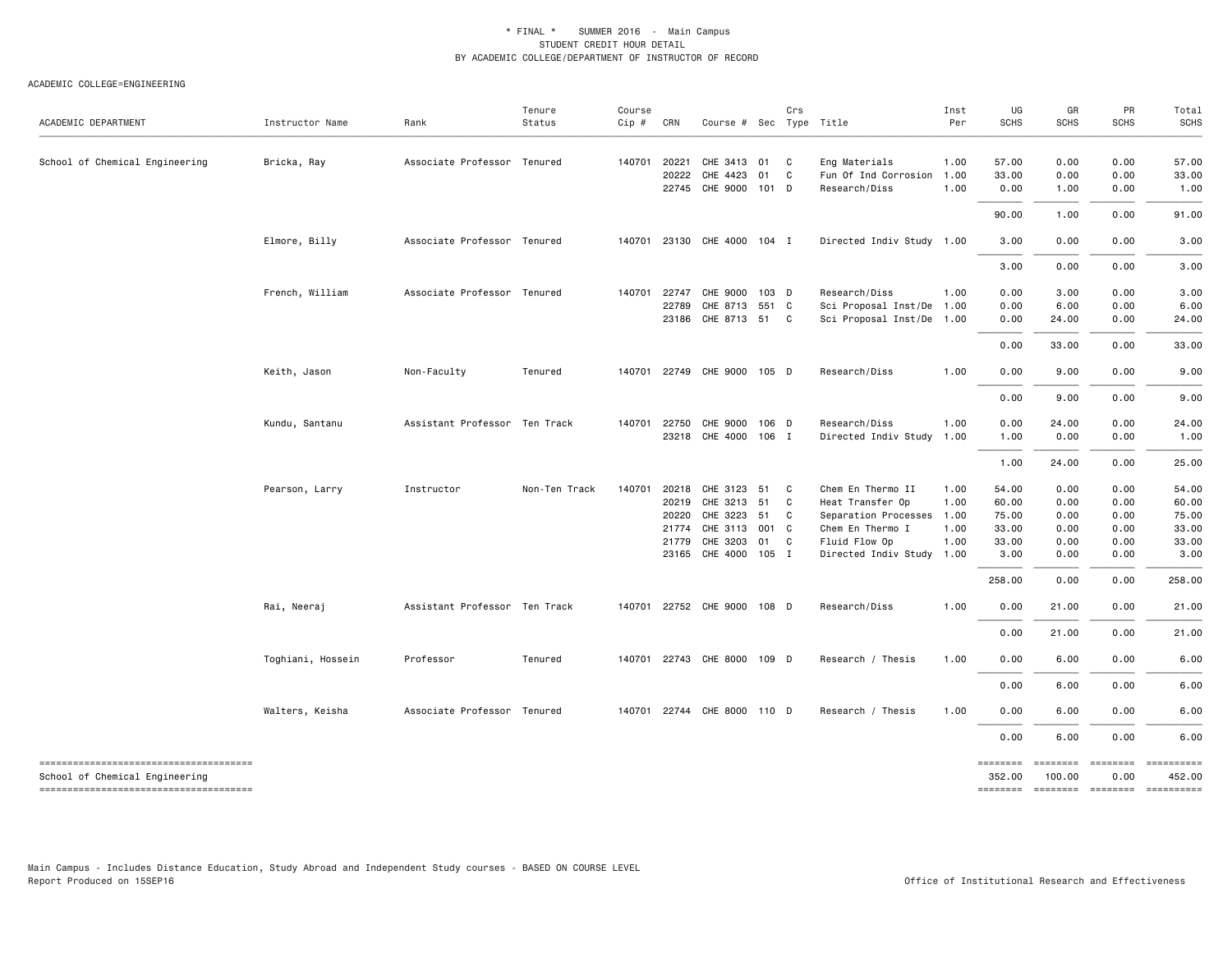#### ACADEMIC COLLEGE=FOREST RESOURCES

| ACADEMIC DEPARTMENT | Instructor Name    | Rank                              | Tenure<br>Status | Course<br>Cip # | CRN          | Course # Sec Type Title |         | Crs |                           | Inst<br>Per | UG<br><b>SCHS</b> | GR<br><b>SCHS</b> | PR<br><b>SCHS</b> | Total<br>SCHS |
|---------------------|--------------------|-----------------------------------|------------------|-----------------|--------------|-------------------------|---------|-----|---------------------------|-------------|-------------------|-------------------|-------------------|---------------|
| Forestry            | Alexander, Heather | Assistant Professor Ten Track     |                  |                 |              | 030501 22386 F0 8000    | 101 D   |     | Research / Thesis         | 1.00        | 0.00              | 6.00              | 0.00              | 6.00          |
|                     |                    |                                   |                  |                 |              |                         |         |     |                           |             | 0.00              | 6.00              | 0.00              | 6.00          |
|                     | Evans, David       | Professor                         | Tenured          | 030501          |              | 22387 F0 8000           | 102 D   |     | Research / Thesis         | 1.00        | 0.00              | 6.00              | 0.00              | 6.00          |
|                     |                    |                                   |                  |                 |              |                         |         |     |                           |             | 0.00              | 6.00              | 0.00              | 6.00          |
|                     | Ezell, Andrew      | Professor                         | Tenured          | 030501          | 22388        | F0 8000                 | 103 D   |     | Research / Thesis         | 1.00        | 0.00              | 18.00             | 0.00              | 18.00         |
|                     |                    |                                   |                  |                 | 22406        | F0 9000                 | 101 D   |     | Research / Diss           | 1.00        | 0.00              | 6.00              | 0.00              | 6.00          |
|                     |                    |                                   |                  | 030599          | 20671        | F0 4513                 | 101 B   |     | Forestry Conservatio 1.00 |             | 3.00              | 0.00              | 0.00              | 3.00          |
|                     |                    |                                   |                  |                 |              | 20672 FO 6513           | 101 B   |     | Forestry Conservatio 1.00 |             | 0.00              | 6.00              | 0.00              | 6.00          |
|                     |                    |                                   |                  |                 |              |                         |         |     |                           |             | 3.00              | 30.00             | 0.00              | 33.00         |
|                     | Gordon, Jason      | Extension Assist Pr Non-Ten Track |                  | 030501          | 22407        | F0 9000                 | 102 D   |     | Research / Diss           | 1.00        | 0.00              | 3.00              | 0.00              | 3.00          |
|                     |                    |                                   |                  |                 |              | 22648 F0 7000           | $101$ I |     | Directed Indiv Study 1.00 |             | 0.00              | 3.00              | 0.00              | 3.00          |
|                     |                    |                                   |                  |                 |              |                         |         |     |                           |             |                   |                   |                   |               |
|                     |                    |                                   |                  |                 |              |                         |         |     |                           |             | 0.00              | 6.00              | 0.00              | 6.00          |
|                     | Grace, Laura       | Professor                         | Tenured          | 030501          |              | 21531 F0 4231           | 801 L   |     | Intro to Wood Supply 1.00 |             | 38.00             | 0.00              | 0.00              | 38.00         |
|                     |                    |                                   |                  |                 |              |                         |         |     |                           |             | 38.00             | 0.00              | 0.00              | 38.00         |
|                     | Grado, Stephen     | Professor                         | Tenured          |                 |              | 030501 23277 F0 4000    | $101$ I |     | Directed Indiv Study 1.00 |             | 3.00              | 0.00              | 0.00              | 3.00          |
|                     |                    |                                   |                  |                 |              |                         |         |     |                           |             | 3.00              | 0.00              | 0.00              | 3.00          |
|                     | Grala, Robert      | Associate Professor Tenured       |                  |                 | 030501 22393 | F0 8000                 | 108 D   |     | Research / Thesis         | 1.00        | 0.00              | 6.00              | 0.00              | 6.00          |
|                     |                    |                                   |                  |                 |              | 22409 F0 9000           | $104$ D |     | Research / Diss           | 1.00        | 0.00              | 18.00             | 0.00              | 18.00         |
|                     |                    |                                   |                  |                 |              |                         |         |     |                           |             | 0.00              | 24.00             | 0.00              | 24.00         |
|                     |                    |                                   |                  |                 |              |                         |         |     |                           |             |                   |                   |                   |               |
|                     | Grebner, Donald    | Professor                         | Tenured          |                 |              | 030501 22394 F0 8000    | 109 D   |     | Research / Thesis         | 1.00        | 0.00              | 12.00             | 0.00              | 12.00         |
|                     |                    |                                   |                  |                 |              |                         |         |     |                           |             | 0.00              | 12.00             | 0.00              | 12.00         |
|                     | Henderson, James   | Extension Assoc Pro Non-Ten Track |                  |                 |              | 030501 22395 F0 8000    | 110 D   |     | Research / Thesis         | 1.00        | 0.00              | 12.00             | 0.00              | 12.00         |
|                     |                    |                                   |                  |                 |              |                         |         |     |                           |             | 0.00              | 12.00             | 0.00              | 12.00         |
|                     | Munn, Ian          | Non-Faculty                       | Tenured          |                 | 030501 21327 | F0 8293                 | 502 D   |     | Professional Paper        | 1.00        | 0.00              | 3.00              | 0.00              | 3.00          |
|                     |                    |                                   |                  |                 |              | 23367 FO 9000           | 51 D    |     | Research / Diss           | 1.00        | 0.00              | 1.00              | 0.00              | 1.00          |
|                     |                    |                                   |                  |                 |              |                         |         |     |                           |             |                   |                   |                   |               |
|                     |                    |                                   |                  |                 |              |                         |         |     |                           |             | 0.00              | 4.00              | 0.00              | 4.00          |
|                     | Renninger, Heidi   | Assistant Professor Ten Track     |                  |                 |              | 030501 22398 F0 8000    | 113 D   |     | Research / Thesis         | 1.00        | 0.00              | 6.00              | 0.00              | 6.00          |
|                     |                    |                                   |                  |                 |              |                         |         |     |                           |             | 0.00              | 6.00              | 0.00              | 6.00          |
|                     | Rousseau, Randall  | Extension Professor Non-Ten Track |                  | 030501          | 22400        | F0 8000                 | 115 D   |     | Research / Thesis         | 1.00        | 0.00              | 7.00              | 0.00              | 7.00          |
|                     |                    |                                   |                  |                 |              | 22412 FO 9000           | 107 D   |     | Research / Diss           | 1.00        | 0.00              | 7.00              | 0.00              | 7.00          |

Main Campus - Includes Distance Education, Study Abroad and Independent Study courses - BASED ON COURSE LEVEL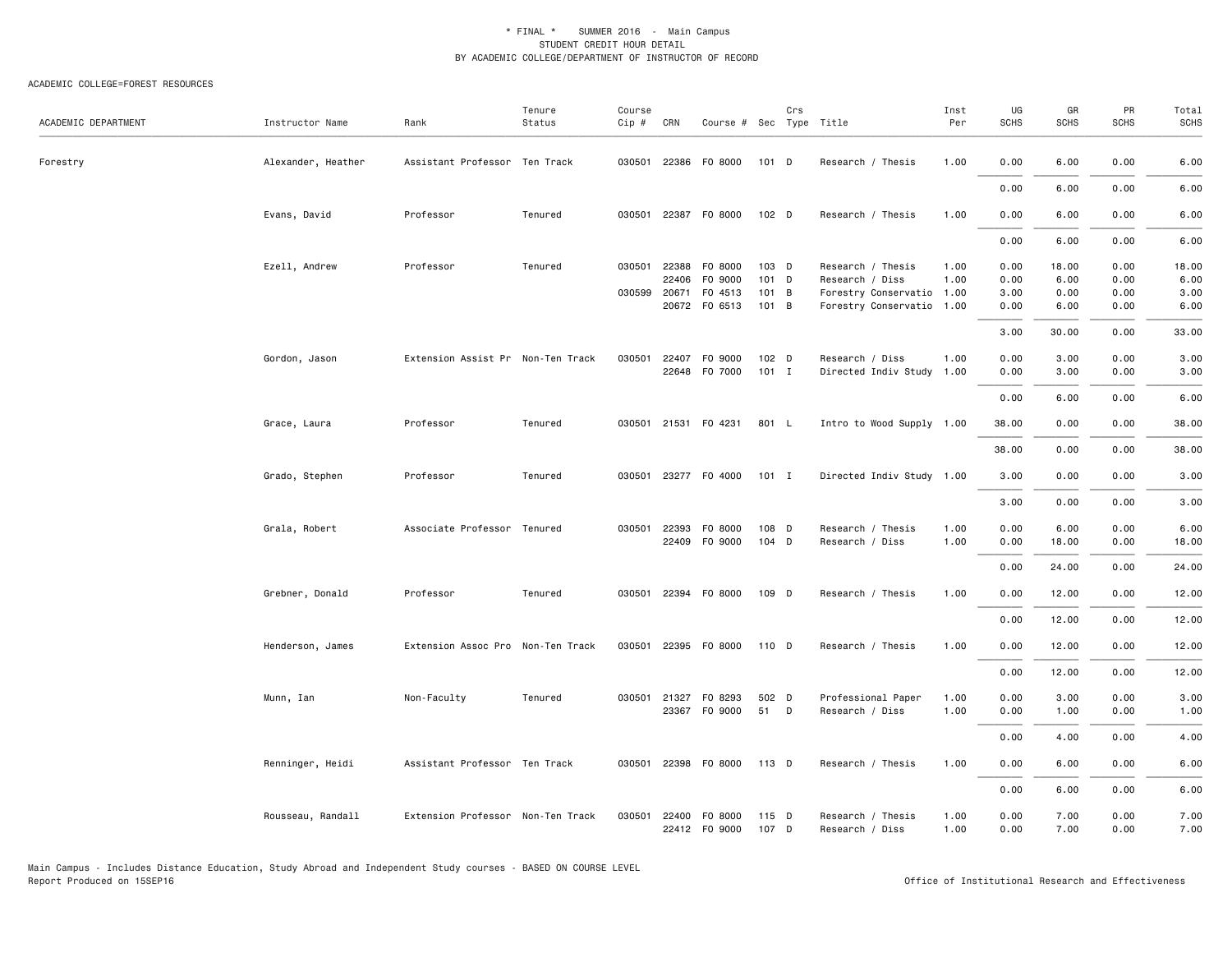#### ACADEMIC COLLEGE=FOREST RESOURCES

| ACADEMIC DEPARTMENT | Instructor Name   | Rank                          | Tenure<br>Status | Course<br>Cip # | CRN   | Course # Sec Type Title |         | Crs |                           | Inst<br>Per | UG<br><b>SCHS</b> | GR<br><b>SCHS</b> | PR<br>SCHS        | Total<br>SCHS |
|---------------------|-------------------|-------------------------------|------------------|-----------------|-------|-------------------------|---------|-----|---------------------------|-------------|-------------------|-------------------|-------------------|---------------|
|                     |                   |                               |                  |                 |       |                         |         |     |                           |             |                   |                   |                   |               |
|                     |                   |                               |                  |                 |       |                         |         |     |                           |             | 0.00              | 14.00             | 0.00              | 14.00         |
| Forestry            | Sabatia, Charles  | Assistant Professor Ten Track |                  |                 |       | 030501 21530 F0 3015    | 801 C   |     | For Desc & Analysis       | 1.00        | 190.00            | 0.00              | 0.00              | 190.00        |
|                     |                   |                               |                  |                 |       |                         |         |     |                           |             | 190.00            | 0.00              | 0.00              | 190.00        |
|                     | Schultz, Emily    | Professor                     | Tenured          | 030501          |       | 22413 FO 9000           | 108 D   |     | Research / Diss           | 1.00        | 0.00              | 6.00              | 0.00              | 6.00          |
|                     |                   |                               |                  |                 |       |                         |         |     |                           |             | 0.00              | 6.00              | 0.00              | 6.00          |
|                     | Siegert, Courtney | Assistant Professor Ten Track |                  | 030501          | 21529 | F0 3012                 | 801 L   |     | Int Forest Communiti      | 1.00        | 74.00             | 0.00              | 0.00              | 74.00         |
|                     |                   |                               |                  |                 |       | 22403 FO 8000           | 118 D   |     | Research / Thesis         | 1.00        | 0.00              | 18.00             | 0.00              | 18.00         |
|                     |                   |                               |                  |                 |       |                         |         |     |                           |             | 74.00             | 18.00             | 0.00              | 92.00         |
|                     | Sun, Changyou     | Professor                     | Tenured          | 030501          |       | 22414 FO 9000           | 109 D   |     | Research / Diss           | 1.00        | 0.00              | 12.00             | 0.00              | 12.00         |
|                     |                   |                               |                  |                 |       |                         |         |     |                           |             | 0.00              | 12.00             | 0.00              | 12.00         |
|                     | Willis, John      | Assistant Professor Ten Track |                  | 030501          |       | 23336 FO 7000           | $102$ I |     | Directed Indiv Study 1.00 |             | 0.00              | 3.00              | 0.00              | 3.00          |
|                     |                   |                               |                  |                 |       |                         |         |     |                           |             | 0.00              | 3.00              | 0.00              | 3.00          |
|                     |                   |                               |                  |                 |       |                         |         |     |                           |             | ========          | ---------         | ---------         | ==========    |
| Forestry            |                   |                               |                  |                 |       |                         |         |     |                           |             | 308.00            | 159.00            | 0.00              | 467.00        |
|                     |                   |                               |                  |                 |       |                         |         |     |                           |             | ========          | ========          | $=$ = = = = = = = | ==========    |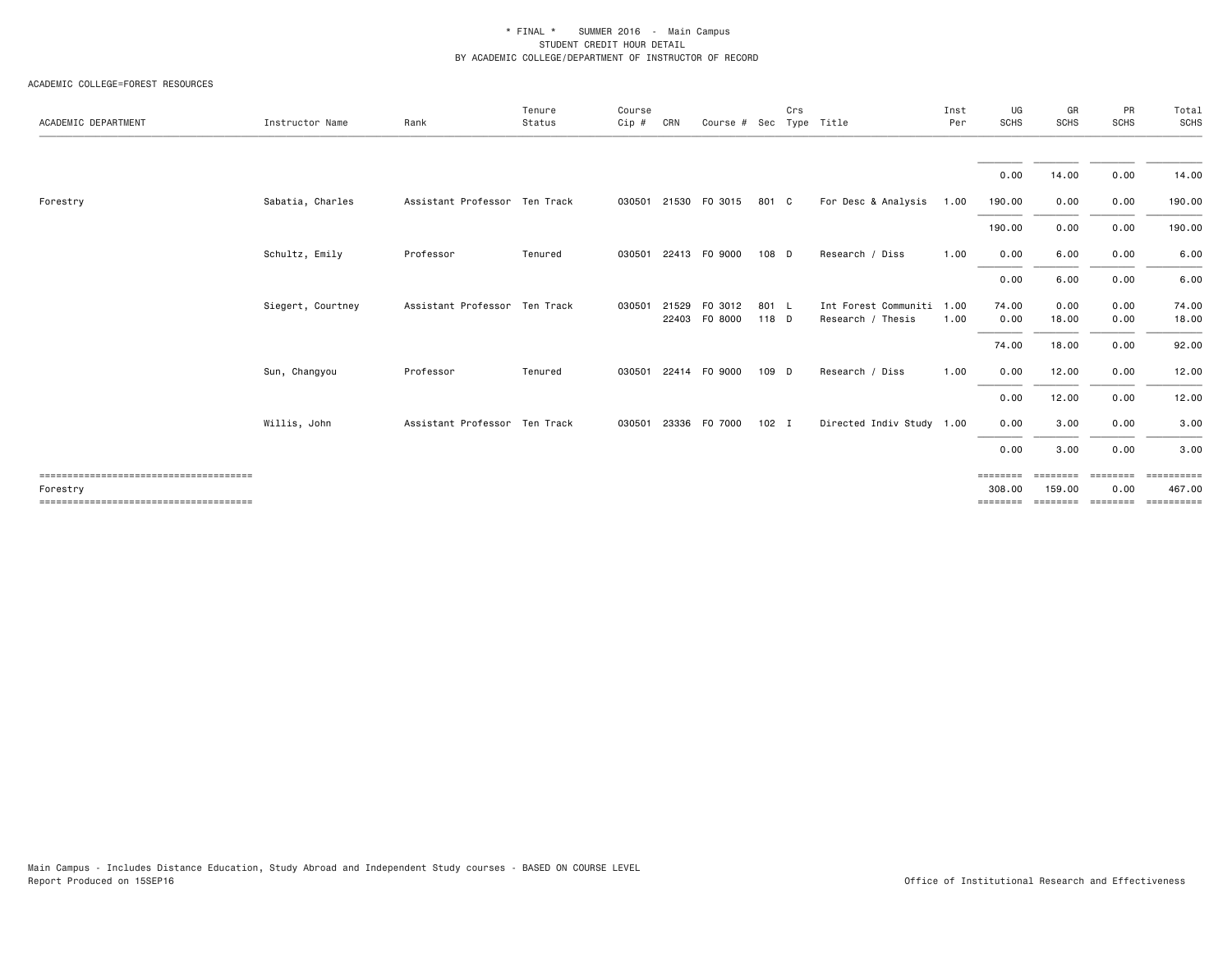#### ACADEMIC COLLEGE=FOREST RESOURCES

| ACADEMIC DEPARTMENT                                              | Instructor Name                                       | Rank                          | Tenure<br>Status | Course<br>$Cip$ # | CRN            | Course # Sec Type Title  |                           | Crs |                                      | Inst<br>Per  | UG<br><b>SCHS</b> | GR<br><b>SCHS</b> | PR<br><b>SCHS</b>         | Total<br><b>SCHS</b> |
|------------------------------------------------------------------|-------------------------------------------------------|-------------------------------|------------------|-------------------|----------------|--------------------------|---------------------------|-----|--------------------------------------|--------------|-------------------|-------------------|---------------------------|----------------------|
| Sustainable Bioproducts                                          | Hassan, El Barbary                                    | Associate Professor Tenured   |                  | 030501            | 22347          | FP 9000<br>22355 FP 8000 | 102 <sub>D</sub><br>106 D |     | Research / Diss<br>Research / Thesis | 1.00<br>1.00 | 0.00<br>0.00      | 6.00<br>6.00      | 0.00<br>0.00              | 6.00<br>6.00         |
|                                                                  |                                                       |                               |                  |                   |                |                          |                           |     |                                      |              | 0.00              | 12.00             | 0.00                      | 12.00                |
|                                                                  | Jeremic Nikolic, Dragic Assistant Professor Ten Track |                               |                  | 030501            | 22341<br>22348 | FP 8000<br>FP 9000       | $101$ D<br>103 D          |     | Research / Thesis<br>Research / Diss | 1.00<br>1.00 | 0.00<br>0.00      | 12.00<br>24.00    | 0.00<br>0.00              | 12.00<br>24.00       |
|                                                                  |                                                       |                               |                  |                   |                | 22804 FP 7000            | $01$ I                    |     | Directed Indiv Study 1.00            |              | 0.00              | 3.00              | 0.00                      | 3.00                 |
|                                                                  |                                                       |                               |                  |                   |                |                          |                           |     |                                      |              | 0.00              | 39.00             | 0.00                      | 39.00                |
|                                                                  | Nejad, Mojgan                                         | Assistant Professor Ten Track |                  | 030501            |                | 22342 FP 8000            | 102 <sub>D</sub>          |     | Research / Thesis                    | 1.00         | 0.00              | 6.00              | 0.00                      | 6.00                 |
|                                                                  |                                                       |                               |                  |                   |                | 22349 FP 9000            | 104 D                     |     | Research / Diss                      | 1.00         | 0.00              | 6.00              | 0.00                      | 6.00                 |
|                                                                  |                                                       |                               |                  |                   |                |                          |                           |     |                                      |              | 0.00              | 12.00             | 0.00                      | 12.00                |
|                                                                  | Seale, Roy                                            | Professor                     | Tenured          | 030501            | 22350          | FP 9000                  | 105 D                     |     | Research / Diss                      | 1.00         | 0.00              | 18.00             | 0.00                      | 18.00                |
|                                                                  |                                                       |                               |                  |                   |                | 22700 FP 8000            | 107 D                     |     | Research / Thesis                    | 1.00         | 0.00              | 6.00              | 0.00                      | 6.00                 |
|                                                                  |                                                       |                               |                  |                   |                |                          |                           |     |                                      |              | 0.00              | 24.00             | 0.00                      | 24.00                |
|                                                                  | Shmulsky, Rubin                                       | Professor                     | Tenured          | 030501            | 22343          | FP 8000                  | 103 D                     |     | Research / Thesis                    | 1.00         | 0.00              | 3.00              | 0.00                      | 3.00                 |
|                                                                  |                                                       |                               |                  |                   | 22351          | FP 9000                  | 106 D                     |     | Research / Diss                      | 1.00         | 0.00              | 18.00             | 0.00                      | 18.00                |
|                                                                  |                                                       |                               |                  |                   | 22609          | FP 9000                  | 01                        | D   | Research / Diss                      | 1.00         | 0.00              | 1.00              | 0.00                      | 1.00                 |
|                                                                  |                                                       |                               |                  |                   |                | 23402 FP 7000            | 52 I                      |     | Directed Indiv Study 1.00            |              | 0.00              | 3.00              | 0.00                      | 3.00                 |
|                                                                  |                                                       |                               |                  |                   |                |                          |                           |     |                                      |              | 0.00              | 25.00             | 0.00                      | 25.00                |
|                                                                  | Stokes, Carrlet                                       | Assistant Professor Ten Track |                  | 030501            |                | 22344 FP 8000            | 104 D                     |     | Research / Thesis                    | 1.00         | 0.00              | 6.00              | 0.00                      | 6.00                 |
|                                                                  |                                                       |                               |                  |                   |                |                          |                           |     |                                      |              | 0.00              | 6.00              | 0.00                      | 6.00                 |
|                                                                  | Street, Jason                                         | Assistant Professor Ten Track |                  | 030101            | 23341          | SBP 4000 101 I           |                           |     | Directed Indiv Study 1.00            |              | 3.00              | 0.00              | 0.00                      | 3.00                 |
|                                                                  |                                                       |                               |                  | 030501            |                | 22352 FP 9000            | 107 D                     |     | Research / Diss                      | 1.00         | 0.00              | 9.00              | 0.00                      | 9.00                 |
|                                                                  |                                                       |                               |                  |                   |                |                          |                           |     |                                      |              | 3.00              | 9.00              | 0.00                      | 12.00                |
|                                                                  | Wan, Hui                                              | Associate Professor Ten Track |                  | 030501            |                | 22353 FP 9000            | 108 D                     |     | Research / Diss                      | 1.00         | 0.00              | 12.00             | 0.00                      | 12.00                |
|                                                                  |                                                       |                               |                  |                   |                |                          |                           |     |                                      |              | 0.00              | 12.00             | 0.00                      | 12.00                |
|                                                                  | Zhang, Jilei                                          | Professor                     | Tenured          | 030501            | 22345          | FP 8000                  | 105 D                     |     | Research / Thesis                    | 1.00         | 0.00              | 1.00              | 0.00                      | 1.00                 |
|                                                                  |                                                       |                               |                  |                   |                | 22354 FP 9000            | 109 D                     |     | Research / Diss                      | 1.00         | 0.00              | 19.00             | 0.00                      | 19.00                |
|                                                                  |                                                       |                               |                  |                   |                |                          |                           |     |                                      |              | 0.00              | 20.00             | 0.00                      | 20.00                |
| --------------------------------------                           |                                                       |                               |                  |                   |                |                          |                           |     |                                      |              | ========          | ========          | ========                  | ==========           |
| Sustainable Bioproducts<br>------------------------------------- |                                                       |                               |                  |                   |                |                          |                           |     |                                      |              | 3.00<br>========  | 159.00            | 0.00<br>--------- ------- | 162.00<br>========== |

Main Campus - Includes Distance Education, Study Abroad and Independent Study courses - BASED ON COURSE LEVEL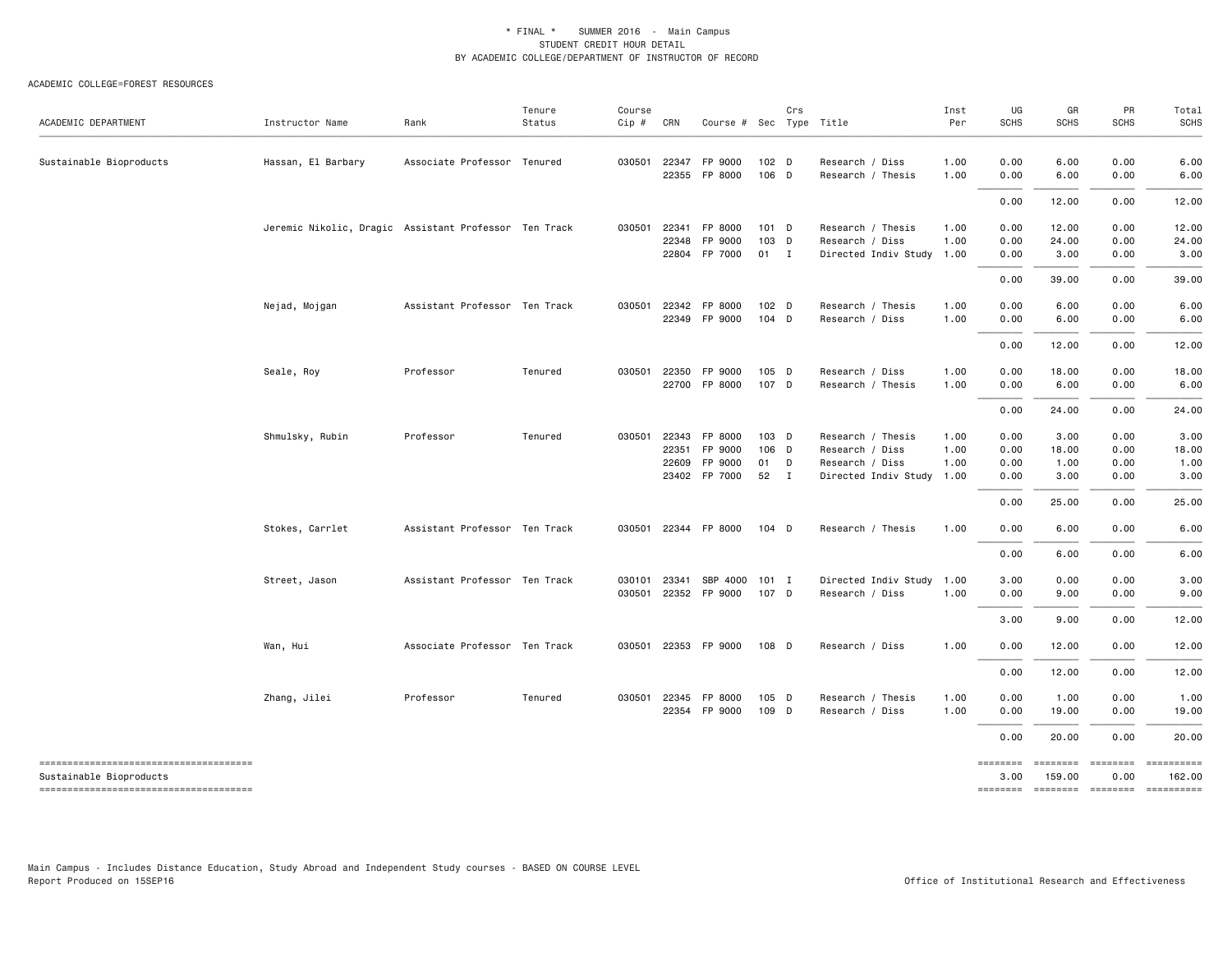#### ACADEMIC COLLEGE=FOREST RESOURCES

| ACADEMIC DEPARTMENT               | Instructor Name    | Rank                               | Tenure<br>Status | Course<br>Cip # | CRN   | Course # Sec Type Title           |                  | Crs |                                      | Inst<br>Per  | UG<br><b>SCHS</b> | GR<br><b>SCHS</b> | PR<br><b>SCHS</b> | Total<br><b>SCHS</b> |
|-----------------------------------|--------------------|------------------------------------|------------------|-----------------|-------|-----------------------------------|------------------|-----|--------------------------------------|--------------|-------------------|-------------------|-------------------|----------------------|
|                                   |                    |                                    |                  |                 |       |                                   |                  |     |                                      |              |                   |                   |                   |                      |
| Wildlife, Fisheries & Aquaculture | Allen, Peter       | Associate Professor Tenured        |                  | 030601          | 22359 | <b>WFA 8000</b><br>22376 WFA 9000 | 101 D<br>101 D   |     | Research / Thesis<br>Research / Diss | 1.00<br>1.00 | 0.00<br>0.00      | 36.00<br>1.00     | 0.00<br>0.00      | 36.00<br>1.00        |
|                                   |                    |                                    |                  |                 |       |                                   |                  |     |                                      |              |                   |                   |                   |                      |
|                                   |                    |                                    |                  |                 |       |                                   |                  |     |                                      |              | 0.00              | 37.00             | 0.00              | 37.00                |
|                                   | Ayers, Christopher | Instructor                         | Non-Ten Track    | 030201          | 21154 | WFA 4433<br>21155 WFA 4433 002 K  | 001 C            |     | Mammalogy<br>Mammalogy               | 1.00<br>1.00 | 36.00<br>0.00     | 0.00<br>0.00      | 0.00<br>0.00      | 36.00<br>0.00        |
|                                   |                    |                                    |                  |                 |       |                                   |                  |     |                                      |              |                   |                   |                   |                      |
|                                   |                    |                                    |                  |                 |       |                                   |                  |     |                                      |              | 36.00             | 0.00              | 0.00              | 36.00                |
|                                   | Baker, Beth        | Non-Faculty                        | Not Applicable   |                 |       | 030601 23102 WFA 4000 101 I       |                  |     | Directed Indiv Study 1.00            |              | 3.00              | 0.00              | 0.00              | 3.00                 |
|                                   |                    |                                    |                  |                 |       |                                   |                  |     |                                      |              | 3.00              | 0.00              | 0.00              | 3.00                 |
|                                   | Belant, Jerrold    | Professor                          | Tenured          | 030601          | 22360 | <b>WFA 8000</b>                   | 102 <sub>D</sub> |     | Research / Thesis                    | 1.00         | 0.00              | 18.00             | 0.00              | 18.00                |
|                                   |                    |                                    |                  |                 | 22377 | <b>WFA 9000</b>                   | 102 D            |     | Research / Diss                      | 1.00         | 0.00              | 36.00             | 0.00              | 36.00                |
|                                   |                    |                                    |                  |                 |       | 23172 WFA 4990 801 A              |                  |     | Special Topic In WFA 1.00            |              | 9.00              | 0.00              | 0.00              | 9.00                 |
|                                   |                    |                                    |                  |                 |       |                                   |                  |     |                                      |              | 9.00              | 54.00             | 0.00              | 63.00                |
|                                   | Burger, Leslie     | Extension Assist Pr Non-Ten Track  |                  | 030601          |       | 22361 WFA 8000 103 D              |                  |     | Research / Thesis                    | 1.00         | 0.00              | 9.00              | 0.00              | 9.00                 |
|                                   |                    |                                    |                  |                 |       |                                   |                  |     |                                      |              | 0.00              | 9.00              | 0.00              | 9.00                 |
|                                   | Colvin, Michael    | Assistant Professor Ten Track      |                  | 030601          |       | 22362 WFA 8000 104 D              |                  |     | Research / Thesis                    | 1.00         | 0.00              | 14.00             | 0.00              | 14.00                |
|                                   |                    |                                    |                  |                 |       |                                   |                  |     |                                      |              | 0.00              | 14.00             | 0.00              | 14.00                |
|                                   | Davis, John        | Assistant Professor Ten Track      |                  | 030601          |       | 22465 WFA 9000 108 D              |                  |     | Research / Diss                      | 1.00         | 0.00              | 18.00             | 0.00              | 18.00                |
|                                   |                    |                                    |                  |                 |       |                                   |                  |     |                                      |              | 0.00              | 18.00             | 0.00              | 18.00                |
|                                   | Demarais, Stephen  | Professor                          | Tenured          | 030201          | 21576 | <b>WFA 3031</b>                   | 801 H            |     | Intro Wild/Fish Prac                 | 1.00         | 40.00             | 0.00              | 0.00              | 40.00                |
|                                   |                    |                                    |                  | 030601          | 22363 | <b>WFA 8000</b>                   | 105 D            |     | Research / Thesis                    | 1.00         | 0.00              | 18.00             | 0.00              | 18.00                |
|                                   |                    |                                    |                  |                 |       | 22378 WFA 9000 103 D              |                  |     | Research / Diss                      | 1.00         | 0.00              | 5.00              | 0.00              | 5.00                 |
|                                   |                    |                                    |                  |                 |       |                                   |                  |     |                                      |              | 40.00             | 23.00             | 0.00              | 63.00                |
|                                   | Hunt, Kevin        | Professor                          | Tenured          | 030601          |       | 22364 WFA 8000 106 D              |                  |     | Research / Thesis                    | 1.00         | 0.00              | 6.00              | 0.00              | 6.00                 |
|                                   |                    |                                    |                  |                 |       |                                   |                  |     |                                      |              | 0.00              | 6.00              | 0.00              | 6.00                 |
|                                   | Lashley, Marcus    | Assistant Professor Ten Track      |                  | 030601          |       | 22366 WFA 8000                    | 108 D            |     | Research / Thesis                    | 1.00         | 0.00              | 18.00             | 0.00              | 18.00                |
|                                   |                    |                                    |                  |                 |       |                                   |                  |     |                                      |              | 0.00              | 18.00             | 0.00              | 18.00                |
|                                   |                    |                                    |                  |                 |       | 030601 22367 WFA 8000 109 D       |                  |     | Research / Thesis                    | 1.00         | 0.00              | 5.00              | 0.00              | 5.00                 |
|                                   | Miranda, Leandro   | Non-Employee/Affili Not Applicable |                  |                 |       |                                   |                  |     |                                      |              |                   |                   |                   |                      |
|                                   |                    |                                    |                  |                 |       |                                   |                  |     |                                      |              | 0.00              | 5.00              | 0.00              | 5.00                 |
|                                   | Neal, Jason        | Extension Assoc Pro Non-Ten Track  |                  | 030601          | 22368 | WFA 8000<br>22380 WFA 9000        | 110 D<br>105 D   |     | Research / Thesis<br>Research / Diss | 1.00<br>1.00 | 0.00<br>0.00      | 9.00<br>3.00      | 0.00<br>0.00      | 9.00<br>3.00         |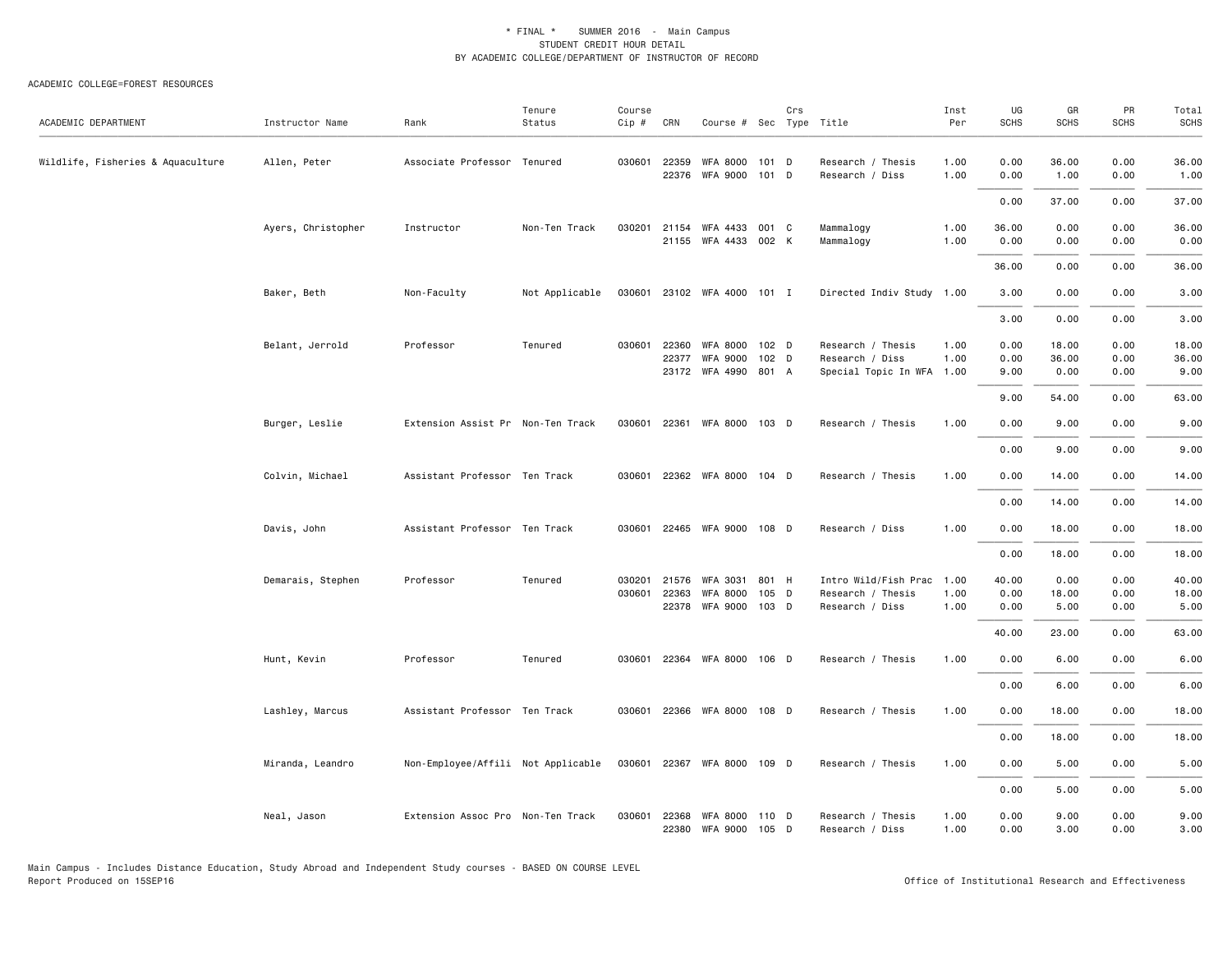#### ACADEMIC COLLEGE=FOREST RESOURCES

| ACADEMIC DEPARTMENT                                                        | Instructor Name     | Rank                               | Tenure<br>Status | Course<br>Cip # | CRN            | Course # Sec Type Title                | Crs |                                      | Inst<br>Per  | UG<br><b>SCHS</b> | GR<br>SCHS         | PR<br>SCHS              | Total<br>SCHS        |
|----------------------------------------------------------------------------|---------------------|------------------------------------|------------------|-----------------|----------------|----------------------------------------|-----|--------------------------------------|--------------|-------------------|--------------------|-------------------------|----------------------|
|                                                                            |                     |                                    |                  |                 |                |                                        |     |                                      |              |                   |                    |                         |                      |
|                                                                            |                     |                                    |                  |                 |                |                                        |     |                                      |              | 0.00              | 12.00              | 0.00                    | 12.00                |
| Wildlife, Fisheries & Aquaculture                                          | Rush, Scott         | Assistant Professor Ten Track      |                  | 030601          | 22369<br>22381 | WFA 8000 111 D<br>WFA 9000 106 D       |     | Research / Thesis<br>Research / Diss | 1.00<br>1.00 | 0.00<br>0.00      | 33.00<br>9.00      | 0.00<br>0.00            | 33.00<br>9.00        |
|                                                                            |                     |                                    |                  |                 |                |                                        |     |                                      |              | 0.00              | 42.00              | 0.00                    | 42.00                |
|                                                                            |                     |                                    |                  |                 |                |                                        |     |                                      |              |                   |                    |                         |                      |
|                                                                            | Schramm, Harold     | Non-Employee/Affili Not Applicable |                  | 030601          | 22370          | WFA 8000 112 D<br>22382 WFA 9000 107 D |     | Research / Thesis<br>Research / Diss | 1.00<br>1.00 | 0.00<br>0.00      | 9.00<br>1.00       | 0.00<br>0.00            | 9.00<br>1.00         |
|                                                                            |                     |                                    |                  |                 |                |                                        |     |                                      |              | 0.00              | 10.00              | 0.00                    | 10.00                |
|                                                                            | Sparks, Eric        | Extension Assist Pr Non-Ten Track  |                  |                 |                | 030601 22371 WFA 8000 113 D            |     | Research / Thesis                    | 1.00         | 0.00              | 9.00               | 0.00                    | 9.00                 |
|                                                                            |                     |                                    |                  |                 |                |                                        |     |                                      |              | 0.00              | 9.00               | 0.00                    | 9.00                 |
|                                                                            | Street, Garrett     | Assistant Professor Ten Track      |                  |                 |                | 030601 22372 WFA 8000 114 D            |     | Research / Thesis                    | 1.00         | 0.00              | 18.00              | 0.00                    | 18.00                |
|                                                                            |                     |                                    |                  |                 |                |                                        |     |                                      |              | 0.00              | 18.00              | 0.00                    | 18.00                |
|                                                                            | Strickland, Bronson | Extension Assoc Pro Non-Ten Track  |                  | 030601          | 22373          | WFA 8000 115 D                         |     | Research / Thesis                    | 1.00         | 0.00              | 15.00              | 0.00                    | 15.00                |
|                                                                            |                     |                                    |                  |                 |                | 23168 WFA 9000 110 D                   |     | Research / Diss                      | 1.00         | 0.00              | 9.00               | 0.00                    | 9.00                 |
|                                                                            |                     |                                    |                  |                 |                |                                        |     |                                      |              | 0.00              | 24.00              | 0.00                    | 24.00                |
|                                                                            | Vilella, Francisco  | Non-Employee/Affili Not Applicable |                  | 030601          | 22374          | WFA 8000 116 D                         |     | Research / Thesis                    | 1.00         | 0.00              | 12.00              | 0.00                    | 12.00                |
|                                                                            |                     |                                    |                  |                 | 23101          | WFA 9000 109 D                         |     | Research / Diss                      | 1.00         | 0.00              | 9.00               | 0.00                    | 9.00                 |
|                                                                            |                     |                                    |                  |                 |                | 23393 WFA 9000 01 D                    |     | Research / Diss                      | 1.00         | 0.00              | 1.00               | 0.00                    | 1.00                 |
|                                                                            |                     |                                    |                  |                 |                |                                        |     |                                      |              | 0.00              | 22.00              | 0.00                    | 22.00                |
|                                                                            | Wang, Guiming       | Associate Professor Tenured        |                  |                 | 030601 22375   | WFA 8000 117 D                         |     | Research / Thesis                    | 1.00         | 0.00              | 10.00              | 0.00                    | 10.00                |
|                                                                            |                     |                                    |                  |                 |                | 23378 WFA 8000 51 D                    |     | Research / Thesis                    | 1.00         | 0.00              | 6.00               | 0.00                    | 6.00                 |
|                                                                            |                     |                                    |                  |                 |                |                                        |     |                                      |              | 0.00              | 16.00              | 0.00                    | 16.00                |
| -------------------------------------<br>Wildlife, Fisheries & Aquaculture |                     |                                    |                  |                 |                |                                        |     |                                      |              | ========<br>88.00 | ========<br>337.00 | <b>EEEEEEEE</b><br>0.00 | ==========<br>425.00 |
| -------------------------------------                                      |                     |                                    |                  |                 |                |                                        |     |                                      |              | ========          | ========= ======== |                         | ==========           |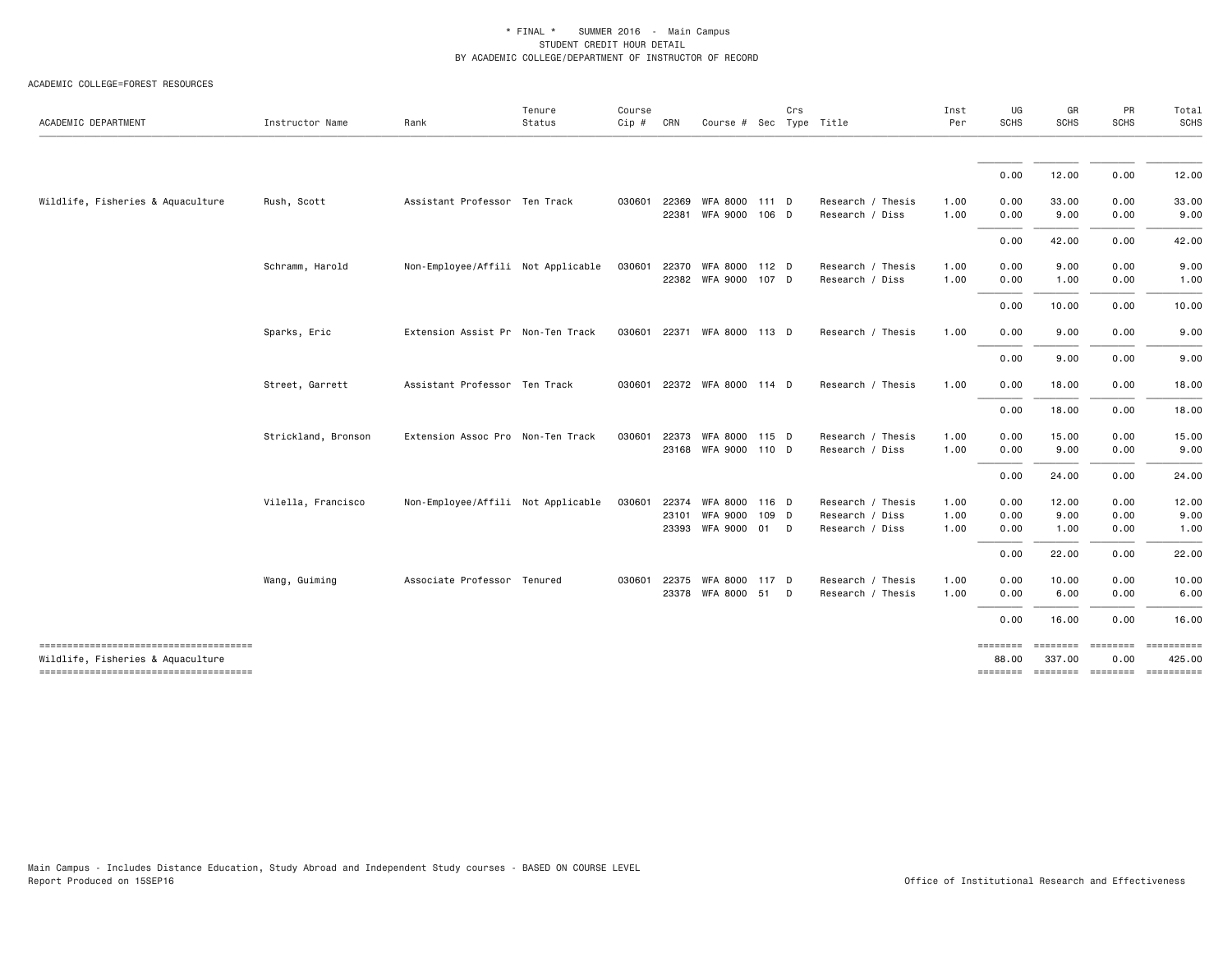| ACADEMIC DEPARTMENT | Instructor Name    | Rank                              | Tenure<br>Status | Course<br>Cip # | CRN   | Course # Sec Type Title     |         | Crs |                           | Inst<br>Per | UG<br><b>SCHS</b> | GR<br><b>SCHS</b> | PR<br><b>SCHS</b> | Total<br><b>SCHS</b> |
|---------------------|--------------------|-----------------------------------|------------------|-----------------|-------|-----------------------------|---------|-----|---------------------------|-------------|-------------------|-------------------|-------------------|----------------------|
|                     |                    |                                   |                  |                 |       |                             |         |     |                           |             |                   |                   |                   |                      |
| Veterinary Medicine | Archer, Todd       | Assistant Professor Ten Track     |                  | 512401          | 20355 | CVM 5380                    | 101 E   |     | Small Anim Int Med        | 1.00        | 0.00              | 0.00              | 126.00            | 126.00               |
|                     |                    |                                   |                  | 512501          | 20386 | <b>CVM 8081</b>             | 103 C   |     | Clin Sci Journal Rev      | 1.00        | 0.00              | 3.00              | 0.00              | 3.00                 |
|                     |                    |                                   |                  |                 | 22476 | <b>CVM 8000</b>             | 101     | D   | Research / Thesis         | 1.00        | 0.00              | 5.00              | 0.00              | 5.00                 |
|                     |                    |                                   |                  |                 |       | 22496 CVM 9000              | $101$ D |     | Research / Diss           | 1.00        | 0.00              | 4.00              | 0.00              | 4.00                 |
|                     |                    |                                   |                  |                 |       |                             |         |     |                           |             | 0.00              | 12.00             | 126.00            | 138.00               |
|                     | Banda, Alejandro   | Clinical Professor                | Non-Ten Track    | 512501          |       | 23286 CVM 7000 102 I        |         |     | Directed Indiv Study 1.00 |             | 0.00              | 3.00              | 0.00              | 3.00                 |
|                     |                    |                                   |                  |                 |       |                             |         |     |                           |             | 0.00              | 3.00              | 0.00              | 3.00                 |
|                     | Baughman, Brittany | Clinical Assoc Prof Non-Ten Track |                  |                 |       | 512505 21857 CVM 8033 101 C |         |     | Poultry Histopatholo 1.00 |             | 0.00              | 3.00              | 0.00              | 3.00                 |
|                     |                    |                                   |                  |                 |       |                             |         |     |                           |             | 0.00              | 3.00              | 0.00              | 3.00                 |
|                     | Beasley, Michaela  | Clinical Assist Pro Non-Ten Track |                  |                 |       | 512401 20354 CVM 5364 101 H |         |     | VSC Clinical Rotatio 0.50 |             | 0.00              | 0.00              | 36.00             | 36.00                |
|                     |                    |                                   |                  |                 |       |                             |         |     |                           |             | 0.00              | 0.00              | 36.00             | 36.00                |
|                     | Betbeze, Caroline  | Clinical Assist Pro Non-Ten Track |                  |                 |       | 512401 20354 CVM 5364 101 H |         |     | VSC Clinical Rotatio 0.50 |             | 0.00              | 0.00              | 36.00             | 36.00                |
|                     |                    |                                   |                  |                 |       |                             |         |     |                           |             | 0.00              | 0.00              | 36.00             | 36.00                |
|                     | Bowser, Jacquelyn  | Assistant Professor Ten Track     |                  | 512501          |       | 22477 CVM 8000 102 D        |         |     | Research / Thesis         | 1.00        | 0.00              | 6.00              | 0.00              | 6.00                 |
|                     |                    |                                   |                  |                 |       |                             |         |     |                           |             | 0.00              | 6.00              | 0.00              | 6.00                 |
|                     | Brinkman, Erin     | Clinical Assist Pro Non-Ten Track |                  | 512401          | 20341 | CVM 5224                    | 101 E   |     | Radiology                 | 1.00        | 0.00              | 0.00              | 80.00             | 80.00                |
|                     |                    |                                   |                  |                 | 20357 | CVM 5420                    | 101 E   |     | Adv Rot in Radiology      | 1.00        | 0.00              | 0.00              | 6.00              | 6.00                 |
|                     |                    |                                   |                  |                 |       | 512501 22478 CVM 8000       | 103 D   |     | Research / Thesis         | 1.00        | 0.00              | 12.00             | 0.00              | 12.00                |
|                     |                    |                                   |                  |                 |       |                             |         |     |                           |             | 0.00              | 12.00             | 86.00             | 98.00                |
|                     | Bulla, Camillo     | Associate Professor Tenured       |                  | 512401          | 20339 | CVM 5214                    | 101 E   |     | Lab Services              | 1.00        | 0.00              | 0.00              | 88.00             | 88.00                |
|                     |                    |                                   |                  | 512501          |       | 23276 CVM 8000 121 D        |         |     | Research / Thesis         | 1.00        | 0.00              | 6.00              | 0.00              | 6.00                 |
|                     |                    |                                   |                  |                 |       |                             |         |     |                           |             | 0.00              | 6.00              | 88.00             | 94.00                |
|                     | Butler, James      | Assistant Professor Ten Track     |                  | 512401          | 22546 | CVM 5452                    | 101 H   |     | Small Animal Rehab        | 1.00        | 0.00              | 0.00              | 4.00              | 4.00                 |
|                     |                    |                                   |                  | 512501          |       | 22318 CVM 8000              | 01      | D   | Research / Thesis         | 1.00        | 0.00              | 1.00              | 0.00              | 1.00                 |
|                     |                    |                                   |                  |                 |       |                             |         |     |                           |             | 0.00              | 1.00              | 4.00              | 5.00                 |
|                     | Calder, Christine  | Non-Faculty                       | Not Applicable   |                 |       | 512401 21863 CVM 5812 101 C |         |     | Behavior Comp. Anim. 1.00 |             | 0.00              | 0.00              | 6.00              | 6.00                 |
|                     |                    |                                   |                  |                 |       |                             |         |     |                           |             | 0.00              | 0.00              | 6.00              | 6.00                 |
|                     | Carr, Russell      | Associate Professor Tenured       |                  |                 |       | 512501 22498 CVM 9000 103 D |         |     | Research / Diss           | 1.00        | 0.00              | 6.00              | 0.00              | 6.00                 |
|                     |                    |                                   |                  |                 |       |                             |         |     |                           |             | 0.00              | 6.00              | 0.00              | 6.00                 |
|                     | Chambers, Janice   | Professor                         | Tenured          |                 |       | 512501 22499 CVM 9000 104 D |         |     | Research / Diss           | 1.00        | 0.00              | 8.00              | 0.00              | 8.00                 |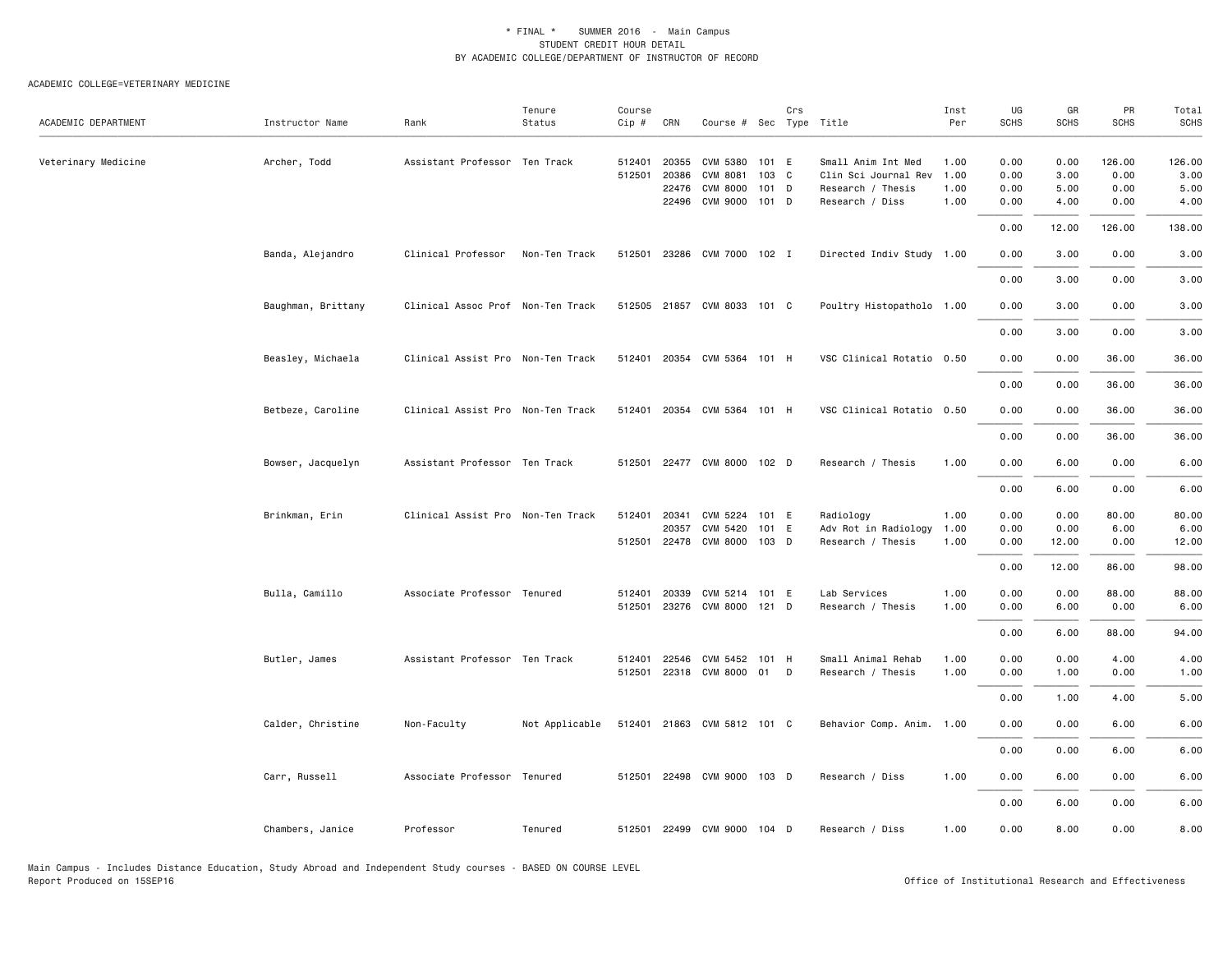#### ACADEMIC COLLEGE=VETERINARY MEDICINE

| ACADEMIC DEPARTMENT | Instructor Name     | Rank                              | Tenure<br>Status | Course<br>$Cip \#$ | CRN                   | Course # Sec Type Title                                    |                  | Crs |                                                                  | Inst<br>Per  | UG<br><b>SCHS</b>    | GR<br><b>SCHS</b>    | PR<br>SCHS             | Total<br><b>SCHS</b>   |
|---------------------|---------------------|-----------------------------------|------------------|--------------------|-----------------------|------------------------------------------------------------|------------------|-----|------------------------------------------------------------------|--------------|----------------------|----------------------|------------------------|------------------------|
|                     |                     |                                   |                  |                    |                       |                                                            |                  |     |                                                                  |              |                      |                      |                        |                        |
|                     |                     |                                   |                  |                    |                       |                                                            |                  |     |                                                                  |              | 0.00                 | 8.00                 | 0.00                   | 8.00                   |
| Veterinary Medicine | Christiansen, David | Clinical Assist Pro Non-Ten Track |                  |                    |                       | 512401 20378 CVM 5580 105 E<br>512501 20349 CVM 5282 101 E |                  |     | Adv Clin Rot 3<br>Lg Animal/Ambulatory 1.00                      | 1.00         | 0.00<br>0.00         | 0.00<br>0.00         | 2.00<br>42.00          | 2.00<br>42.00          |
|                     |                     |                                   |                  |                    |                       |                                                            |                  |     |                                                                  |              | 0.00                 | 0.00                 | 44.00                  | 44.00                  |
|                     | Claude, Andrew      | Assistant Professor Ten Track     |                  |                    |                       | 512401 20342 CVM 5234 101 E<br>20358 CVM 5430 101 E        |                  |     | Anesthesiolgy<br>Adv Rot in Anesth                               | 1.00<br>1.00 | 0.00<br>0.00         | 0.00<br>0.00         | 88.00<br>6.00          | 88.00<br>6.00          |
|                     |                     |                                   |                  |                    |                       |                                                            |                  |     |                                                                  |              | 0.00                 | 0.00                 | 94.00                  | 94.00                  |
|                     | Coyne, Cody         | Professor                         | Tenured          |                    |                       | 512501 22480 CVM 8000 105 D                                |                  |     | Research / Thesis                                                | 1.00         | 0.00                 | 6.00                 | 0.00                   | 6.00                   |
|                     |                     |                                   |                  |                    |                       |                                                            |                  |     |                                                                  |              | 0.00                 | 6.00                 | 0.00                   | 6.00                   |
|                     | Eddy, Alison        | Clinical Assoc Prof Non-Ten Track |                  |                    |                       | 512401 20346 CVM 5266 101 C                                |                  |     | Equine Med & Surg                                                | 1.00         | 0.00                 | 0.00                 | 114.00                 | 114.00                 |
|                     |                     |                                   |                  |                    |                       |                                                            |                  |     |                                                                  |              | 0.00                 | 0.00                 | 114.00                 | 114.00                 |
|                     | Eells, Jeffrey      | Associate Professor Tenured       |                  |                    |                       | 512501 22832 CVM 9000 51<br>23301 CVM 7000                 | $103$ I          | D   | Research / Diss<br>Directed Indiv Study                          | 1.00<br>1.00 | 0.00<br>0.00         | 3.00<br>2.00         | 0.00<br>0.00           | 3.00<br>2.00           |
|                     |                     |                                   |                  |                    |                       |                                                            |                  |     |                                                                  |              | 0.00                 | 5.00                 | 0.00                   | 5.00                   |
|                     | Eubanks, Diana      | Clinical Assoc Prof Non-Ten Track |                  |                    | 512401 20343<br>20371 | CVM 5246<br>CVM 5570<br>512501 23396 CVM 8000 122 D        | 101 E<br>102 E   |     | Community Veterinary 1.00<br>Adv Clin Rot 2<br>Research / Thesis | 1.00<br>1.00 | 0.00<br>0.00<br>0.00 | 0.00<br>0.00<br>6.00 | 126.00<br>6.00<br>0.00 | 126.00<br>6.00<br>6.00 |
|                     |                     |                                   |                  |                    |                       |                                                            |                  |     |                                                                  |              | 0.00                 | 6.00                 | 132.00                 | 138.00                 |
|                     | Fleming, Sherrill   | Associate Professor Tenured       |                  |                    |                       | 512401 20347 CVM 5276<br>20372 CVM 5570 103 E              | 101 C            |     | Food Animal Practice 1.00<br>Adv Clin Rot 2                      | 1.00         | 0.00<br>0.00         | 0.00<br>0.00         | 114.00<br>2.00         | 114.00<br>2.00         |
|                     |                     |                                   |                  |                    |                       |                                                            |                  |     |                                                                  |              | 0.00                 | 0.00                 | 116.00                 | 116.00                 |
|                     | Fontenot, Robin     | Clinical Assist Pro Non-Ten Track |                  | 512401             | 23395                 | CVM 5000 112 I<br>512501 23115 CVM 8081 101 C              |                  |     | Directed Indiv Study 1.00<br>Clin Sci Journal Rev 1.00           |              | 0.00<br>0.00         | 0.00<br>1.00         | 4.00<br>0.00           | 4.00<br>1.00           |
|                     |                     |                                   |                  |                    |                       |                                                            |                  |     |                                                                  |              | 0.00                 | 1.00                 | 4.00                   | 5.00                   |
|                     | Gardner, Allison    | Clinical Assist Pro Non-Ten Track |                  |                    |                       | 510808 20331 CVM 3212 001 C<br>20333 CVM 3222 51 C         |                  |     | Anesthesiology: Vet T 0.50<br>Sur Skls & Nurs. VT                | 0.50         | 19.00<br>19.00       | 0.00<br>0.00         | 0.00<br>0.00           | 19.00<br>19.00         |
|                     |                     |                                   |                  |                    |                       |                                                            |                  |     |                                                                  |              | 38.00                | 0.00                 | 0.00                   | 38.00                  |
|                     | Grace, Sharon       | Clinical Professor                | Non-Ten Track    | 510808             | 20334                 | CVM 4102 01 C                                              |                  |     | Prof Develop for Vet 1.00                                        |              | 38.00                | 0.00                 | 0.00                   | 38.00                  |
|                     |                     |                                   |                  |                    | 512401 22570<br>22571 | CVM 5000<br>CVM 5000                                       | $102$ I<br>103 I |     | Directed Indiv Study 1.00<br>Directed Indiv Study 1.00           |              | 0.00<br>0.00         | 0.00<br>0.00         | 4.00<br>2.00           | 4.00<br>2.00           |
|                     |                     |                                   |                  |                    | 22795                 | CVM 5000                                                   | $104$ I          |     | Directed Indiv Study 1.00                                        |              | 0.00                 | 0.00                 | 2.00                   | 2.00                   |
|                     |                     |                                   |                  |                    | 22837                 | CVM 5000                                                   | 105 I            |     | Directed Indiv Study 1.00                                        |              | 0.00                 | 0.00                 | 2.00                   | 2.00                   |
|                     |                     |                                   |                  |                    |                       | 23037 CVM 5000                                             | 106 I            |     | Directed Indiv Study 1.00                                        |              | 0.00                 | 0.00                 | 2.00                   | 2.00                   |

Office of Institutional Research and Effectiveness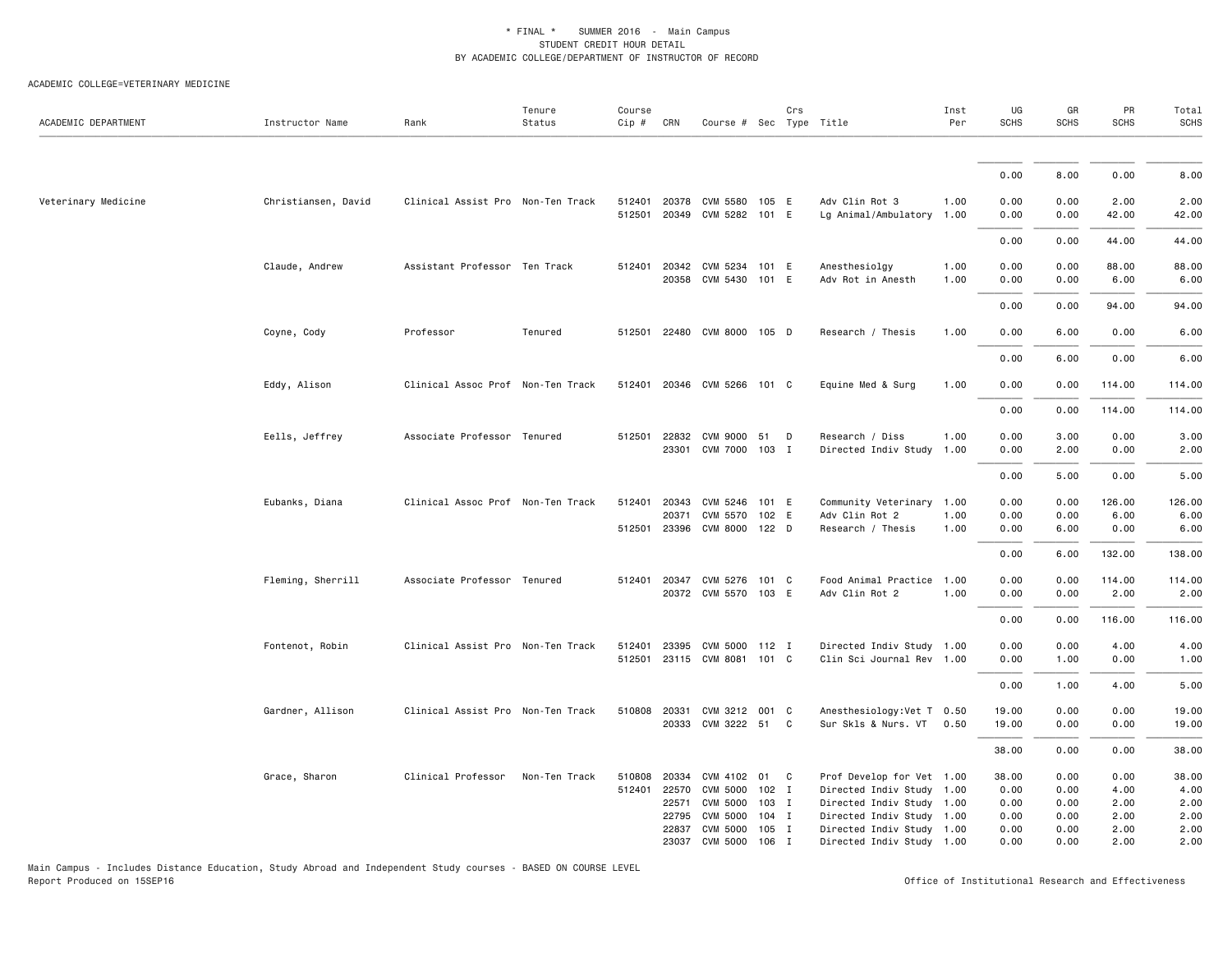|                     |                    |                                   | Tenure        | Course |              |                             |       | Crs |                           | Inst | UG          | GR    | PR    | Total       |
|---------------------|--------------------|-----------------------------------|---------------|--------|--------------|-----------------------------|-------|-----|---------------------------|------|-------------|-------|-------|-------------|
| ACADEMIC DEPARTMENT | Instructor Name    | Rank                              | Status        | Cip #  | CRN          | Course # Sec Type Title     |       |     |                           | Per  | <b>SCHS</b> | SCHS  | SCHS  | <b>SCHS</b> |
| Veterinary Medicine | Grace, Sharon      | Clinical Professor                | Non-Ten Track | 512401 | 23151        | CVM 5000 107 I              |       |     | Directed Indiv Study 1.00 |      | 0.00        | 0.00  | 2.00  | 2.00        |
|                     |                    |                                   |               |        | 23321        | <b>CVM 5000</b>             | 108 I |     | Directed Indiv Study 1.00 |      | 0.00        | 0.00  | 2.00  | 2.00        |
|                     |                    |                                   |               |        | 23342        | CVM 5000 109 I              |       |     | Directed Indiv Study 1.00 |      | 0.00        | 0.00  | 2.00  | 2.00        |
|                     |                    |                                   |               |        | 23343        | CVM 5000 110 I              |       |     | Directed Indiv Study 1.00 |      | 0.00        | 0.00  | 4.00  | 4.00        |
|                     |                    |                                   |               |        |              | 23439 CVM 5000 113 I        |       |     | Directed Indiv Study 1.00 |      | 0.00        | 0.00  | 2.00  | 2.00        |
|                     |                    |                                   |               |        |              |                             |       |     |                           |      | 38.00       | 0.00  | 24.00 | 62.00       |
|                     | Griffin, Matthew   | Research Assoc Prof Non-Ten Track |               | 512501 | 22501        | CVM 9000 106 D              |       |     | Research / Diss           | 1.00 | 0.00        | 18.00 | 0.00  | 18.00       |
|                     |                    |                                   |               |        |              |                             |       |     |                           |      | 0.00        | 18.00 | 0.00  | 18.00       |
|                     | Gunter, Miriam     | Clinical Assist Pro Non-Ten Track |               |        |              | 512401 20368 CVM 5560 103 E |       |     | Adv Clin Rot 1            | 1.00 | 0.00        | 0.00  | 2.00  | 2.00        |
|                     |                    |                                   |               |        |              |                             |       |     |                           |      | 0.00        | 0.00  | 2.00  | 2.00        |
|                     | Hopper, Richard    | Professor                         | Tenured       |        |              | 512501 22503 CVM 9000 108 D |       |     | Research / Diss           | 1.00 | 0.00        | 6.00  | 0.00  | 6.00        |
|                     |                    |                                   |               |        |              |                             |       |     |                           |      | 0.00        | 6.00  | 0.00  | 6.00        |
|                     | Howell, George     | Assistant Professor Ten Track     |               | 512501 | 23291        | CVM 9000 129 D              |       |     | Research / Diss           | 1.00 | 0.00        | 6.00  | 0.00  | 6.00        |
|                     |                    |                                   |               |        |              |                             |       |     |                           |      | 0.00        | 6.00  | 0.00  | 6.00        |
|                     | Huston, Carla      | Associate Professor Tenured       |               |        |              | 512401 20337 CVM 5182 101 C |       |     | Vet Disaster Managem 1.00 |      | 0.00        | 0.00  | 24.00 | 24.00       |
|                     |                    |                                   |               |        |              |                             |       |     |                           |      | 0.00        | 0.00  | 24.00 | 24.00       |
|                     | Jackson, Elizabeth | Clinical Instructor Non-Ten Track |               |        |              | 510808 20333 CVM 3222 51 C  |       |     | Sur Skls & Nurs. VT 0.50  |      | 19.00       | 0.00  | 0.00  | 19.00       |
|                     |                    |                                   |               |        |              |                             |       |     |                           |      | 19.00       | 0.00  | 0.00  | 19.00       |
|                     | Kaplan, Barbara    | Assistant Professor Ten Track     |               | 512501 |              | 22505 CVM 9000 110 D        |       |     | Research / Diss           | 1.00 | 0.00        | 9.00  | 0.00  | 9.00        |
|                     |                    |                                   |               |        |              |                             |       |     |                           |      | 0.00        | 9.00  | 0.00  | 9.00        |
|                     | Karsi, Attila      | Associate Professor Ten Track     |               | 512501 |              | 22506 CVM 9000 111 D        |       |     | Research / Diss           | 1.00 | 0.00        | 6.00  | 0.00  | 6.00        |
|                     |                    |                                   |               |        |              |                             |       |     |                           |      | 0.00        | 6.00  | 0.00  | 6.00        |
|                     | Khaitsa, Margaret  | Professor                         | Tenured       |        |              | 512401 21466 CVM 5906 801 A |       |     | Tropical Vet Med & 0 1.00 |      | 0.00        | 0.00  | 24.00 | 24.00       |
|                     |                    |                                   |               |        |              | 23142 CVM 4990 801 A        |       |     | Special Topic In CVM 1.00 |      | 6.00        | 0.00  | 0.00  | 6.00        |
|                     |                    |                                   |               |        |              |                             |       |     |                           |      | 6.00        | 0.00  | 24.00 | 30.00       |
|                     | King, Elmer        | Clinical Assist Pro Non-Ten Track |               | 512401 | 20381        | CVM 5764 101 C              |       |     | Adv Equine Repro          | 0.50 | 0.00        | 0.00  | 10.00 | 10.00       |
|                     |                    |                                   |               |        |              |                             |       |     |                           |      | 0.00        | 0.00  | 10.00 | 10.00       |
|                     | Kohler, Amanda     | Clinical Instructor Non-Ten Track |               |        | 510808 20329 | CVM 3051                    | 01 C  |     | Lab Anim Health Mgt       | 0.50 | 9.50        | 0.00  | 0.00  | 9.50        |
|                     |                    |                                   |               |        | 20330        | CVM 3061                    | 01    | L.  | Lab Anim Tech Skills 0.50 |      | 9.50        | 0.00  | 0.00  | 9.50        |
|                     |                    |                                   |               |        |              | 20332 CVM 3221 51           |       | L.  | Sur Nrs/Anes Mgt Lab 1.00 |      | 19.00       | 0.00  | 0.00  | 19.00       |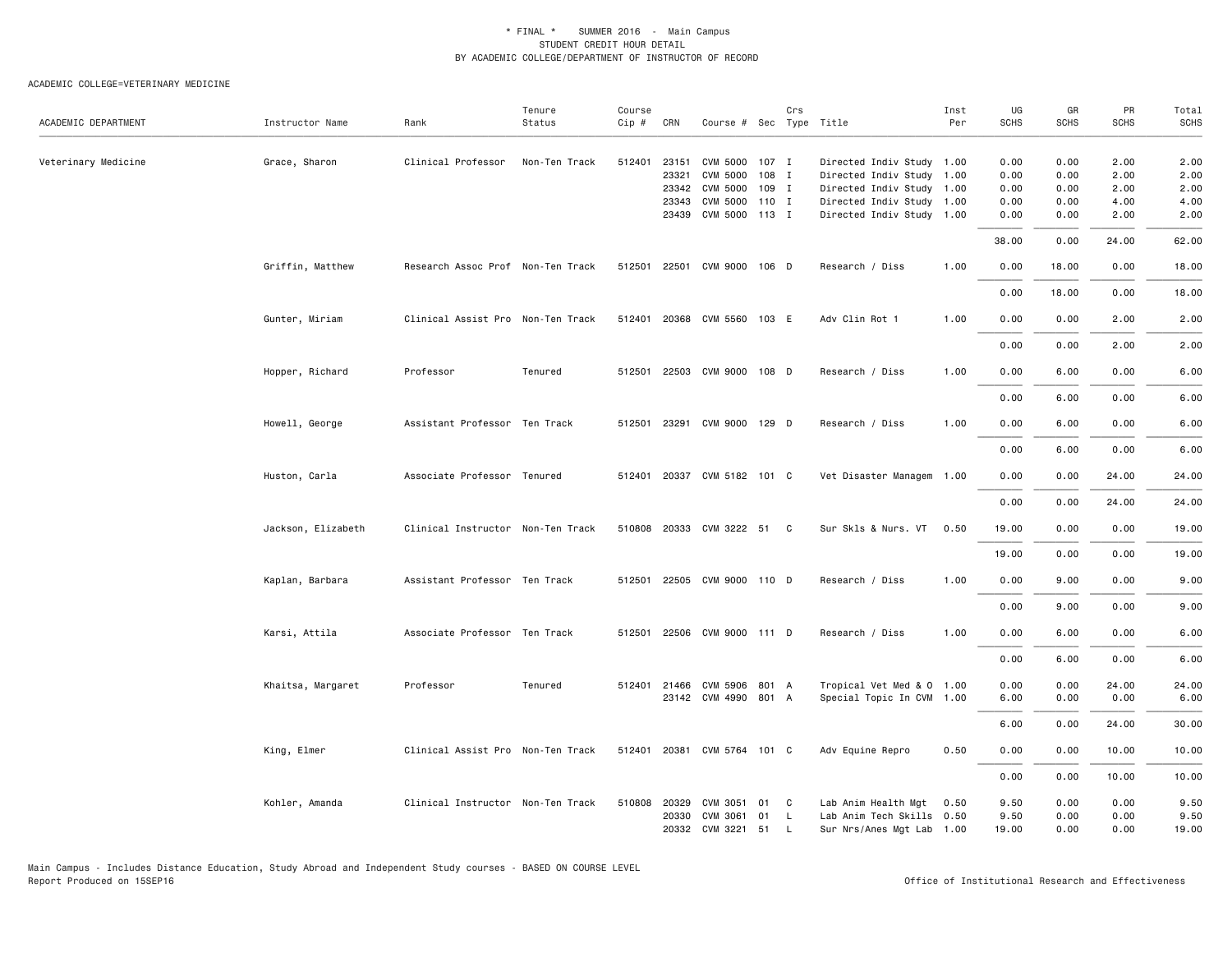| ACADEMIC DEPARTMENT | Instructor Name     | Rank                          | Tenure<br>Status | Course<br>$Cip \#$ | CRN                   | Course # Sec Type Title       |             | Crs |                                    | Inst<br>Per  | UG<br><b>SCHS</b> | GR<br>SCHS    | PR<br><b>SCHS</b> | Total<br><b>SCHS</b> |
|---------------------|---------------------|-------------------------------|------------------|--------------------|-----------------------|-------------------------------|-------------|-----|------------------------------------|--------------|-------------------|---------------|-------------------|----------------------|
|                     |                     |                               |                  |                    |                       |                               |             |     |                                    |              |                   |               |                   |                      |
|                     |                     |                               |                  |                    |                       |                               |             |     |                                    |              | 38.00             | 0.00          | 0.00              | 38.00                |
| Veterinary Medicine | Langston, Vernon    | Professor                     | Tenured          |                    |                       | 512401 20352 CVM 5310 101 E   |             |     | SM Critical Care Med 0.20          |              | 0.00              | 0.00          | 15.20             | 15.20                |
|                     |                     |                               |                  |                    |                       |                               |             |     |                                    |              | 0.00              | 0.00          | 15.20             | 15.20                |
|                     | Lawrence, Mark      | Non-Faculty                   | Tenured          |                    | 512501 22507<br>22533 | CVM 9000 112 D<br>CVM 9000 01 |             | D   | Research / Diss<br>Research / Diss | 1.00<br>1.00 | 0.00<br>0.00      | 6.00<br>7.00  | 0.00<br>0.00      | 6.00<br>7.00         |
|                     |                     |                               |                  |                    |                       |                               |             |     |                                    |              | 0.00              | 13.00         | 0.00              | 13.00                |
|                     | Linford, Robert     | Professor                     | Tenured          |                    |                       | 512501 22508 CVM 9000 113 D   |             |     | Research / Diss                    | 1.00         | 0.00              | 6.00          | 0.00              | 6.00                 |
|                     |                     |                               |                  |                    |                       |                               |             |     |                                    |              | 0.00              | 6.00          | 0.00              | 6.00                 |
|                     | Mackin, Andrew      | Professor                     | Tenured          | 512401<br>512501   | 20376<br>22509        | CVM 5580<br>CVM 9000 114 D    | 103 E       |     | Adv Clin Rot 3<br>Research / Diss  | 1.00<br>1.00 | 0.00<br>0.00      | 0.00<br>13.00 | 2.00<br>0.00      | 2.00<br>13.00        |
|                     |                     |                               |                  |                    |                       |                               |             |     |                                    |              | 0.00              | 13.00         | 2.00              | 15.00                |
|                     | Magee, Danny        | Clinical Professor            | Non-Ten Track    |                    |                       | 512501 20390 CVM 8790 101 L   |             |     | Lab Diag Services                  | 1.00         | 0.00              | 7.00          | 0.00              | 7.00                 |
|                     |                     |                               |                  |                    |                       |                               |             |     |                                    |              | 0.00              | 7.00          | 0.00              | 7.00                 |
|                     | Meiring, Richard    | Non-Faculty                   | Not Applicable   |                    |                       | 512401 20335 CVM 5022 101 C   |             |     | Veterinary Epidemiol 0.10          |              | 0.00              | 0.00          | 0.20              | 0.20                 |
|                     |                     |                               |                  |                    |                       |                               |             |     |                                    |              | 0.00              | 0.00          | 0.20              | 0.20                 |
|                     | Meyer, Robert       | Professor                     | Tenured          |                    |                       | 510808 20331 CVM 3212 001 C   |             |     | Anesthesiology: Vet T 0.50         |              | 19.00             | 0.00          | 0.00              | 19.00                |
|                     |                     |                               |                  |                    |                       |                               |             |     |                                    |              | 19.00             | 0.00          | 0.00              | 19.00                |
|                     | Petrie-Hanson, Lora | Associate Professor Tenured   |                  | 512501             |                       | 22511 CVM 9000 116 D          |             |     | Research / Diss                    | 1.00         | 0.00              | 9.00          | 0.00              | 9.00                 |
|                     |                     |                               |                  |                    |                       |                               |             |     |                                    |              | 0.00              | 9.00          | 0.00              | 9.00                 |
|                     | Pharr, Gregory      | Associate Professor Tenured   |                  |                    |                       | 512501 22512 CVM 9000 117 D   |             |     | Research / Diss                    | 1.00         | 0.00              | 6.00          | 0.00              | 6.00                 |
|                     |                     |                               |                  |                    |                       |                               |             |     |                                    |              | 0.00              | 6.00          | 0.00              | 6.00                 |
|                     | Pinchuk, Lesya      | Associate Professor Tenured   |                  |                    |                       | 512501 22513 CVM 9000 118 D   |             |     | Research / Diss                    | 1.00         | 0.00              | 6.00          | 0.00              | 6.00                 |
|                     |                     |                               |                  |                    |                       |                               |             |     |                                    |              | 0.00              | 6.00          | 0.00              | 6.00                 |
|                     | Pruett, Stephen     | Professor                     | Tenured          | 512501             |                       | 22514 CVM 9000 119 D          |             |     | Research / Diss                    | 1.00         | 0.00              | 7.00          | 0.00              | 7.00                 |
|                     |                     |                               |                  |                    |                       |                               |             |     |                                    |              | 0.00              | 7.00          | 0.00              | 7.00                 |
|                     | Seo, Keun Seok      | Assistant Professor Ten Track |                  |                    | 512501 22516          | CVM 9000<br>23376 CVM 9000    | 121 D<br>02 | D   | Research / Diss<br>Research / Diss | 1.00<br>1.00 | 0.00<br>0.00      | 12.00<br>6.00 | 0.00<br>0.00      | 12.00<br>6.00        |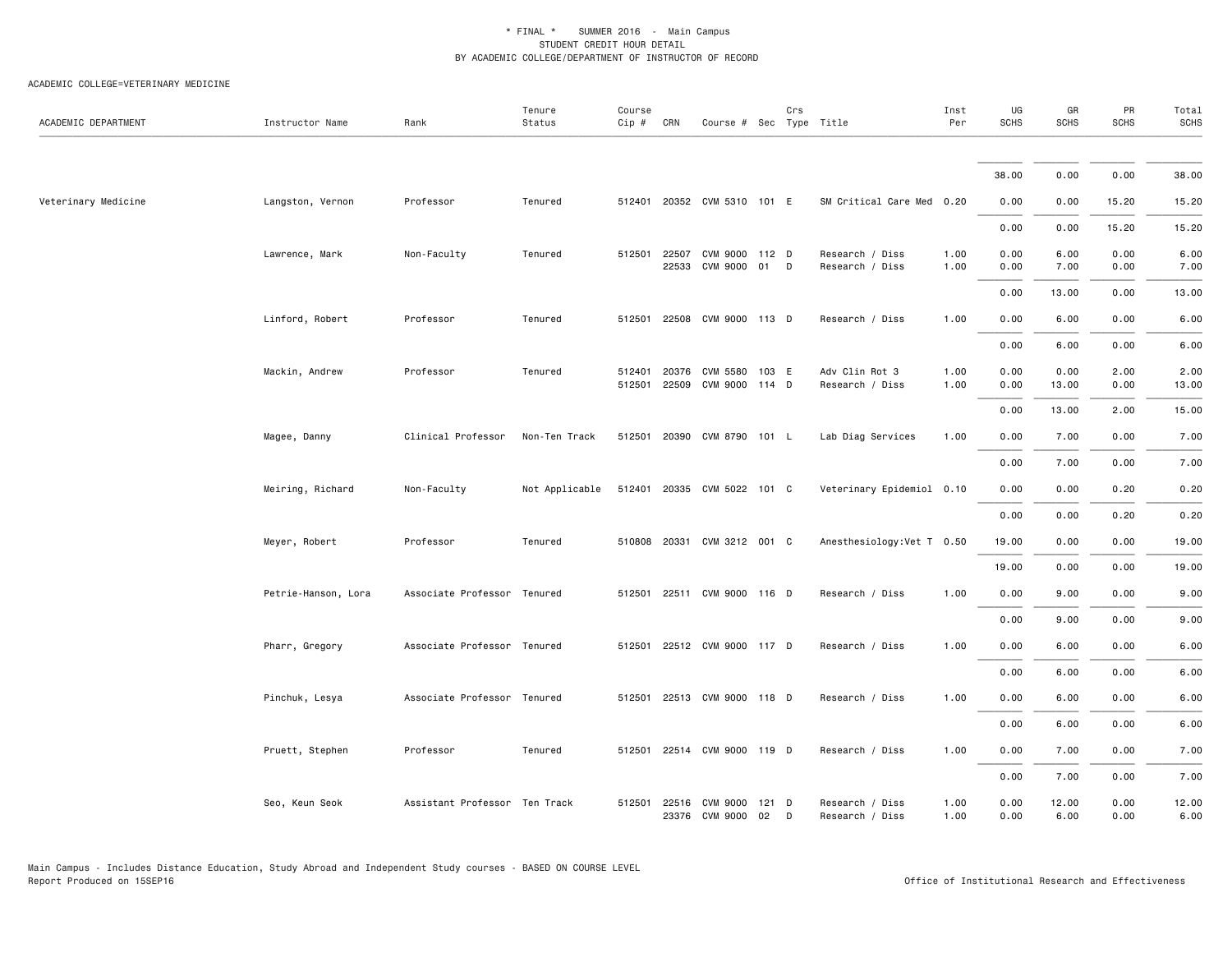#### ACADEMIC COLLEGE=VETERINARY MEDICINE

| ACADEMIC DEPARTMENT                                                                                           | Instructor Name       | Rank                              | Tenure<br>Status | Course<br>$Cip$ # | CRN            | Course # Sec Type Title                      |    | Crs    |                                                   | Inst<br>Per  | UG<br><b>SCHS</b> | GR<br><b>SCHS</b> | PR<br><b>SCHS</b> | Total<br><b>SCHS</b> |
|---------------------------------------------------------------------------------------------------------------|-----------------------|-----------------------------------|------------------|-------------------|----------------|----------------------------------------------|----|--------|---------------------------------------------------|--------------|-------------------|-------------------|-------------------|----------------------|
|                                                                                                               |                       |                                   |                  |                   |                |                                              |    |        |                                                   |              |                   |                   |                   |                      |
|                                                                                                               |                       |                                   |                  |                   |                |                                              |    |        |                                                   |              | 0.00              | 18.00             | 0.00              | 18.00                |
| Veterinary Medicine                                                                                           | Smith, David          | Professor                         | Tenured          | 010903<br>512501  |                | 21953 CVM 5273 101 B<br>22529 CVM 9000 127 D |    |        | Population Medicine<br>Research / Diss            | 0.50<br>1.00 | 0.00<br>0.00      | 0.00<br>18.00     | 31.50<br>0.00     | 31.50<br>18.00       |
|                                                                                                               |                       |                                   |                  |                   |                |                                              |    |        |                                                   |              | 0.00              | 18.00             | 31.50             | 49.50                |
|                                                                                                               | Smith, Jack           | Non-Faculty                       | Tenured          | 512401            |                | 20340 CVM 5222 101 C                         |    |        | Small Animal Clinica 1.00                         |              | 0.00              | 0.00              | 26.00             | 26.00                |
|                                                                                                               |                       |                                   |                  |                   | 20350          | CVM 5292 101 E                               |    |        | Flowood/MVRDL Extern                              | 1.00         | 0.00              | 0.00              | 42.00             | 42.00                |
|                                                                                                               |                       |                                   |                  |                   | 20361          | CVM 5510 101 E                               |    |        | Vm An Externship 1                                | 1.00         | 0.00              | 0.00              | 119.00            | 119.00               |
|                                                                                                               |                       |                                   |                  |                   |                | 20362 CVM 5520 101 E                         |    |        | Vm An Externship 2                                | 1.00         | 0.00              | 0.00              | 49.00             | 49.00                |
|                                                                                                               |                       |                                   |                  |                   | 20363          | CVM 5530 101 E                               |    |        | Vm An Externship 3                                | 1.00         | 0.00              | 0.00              | 11.00             | 11.00                |
|                                                                                                               |                       |                                   |                  |                   |                | 20366 CVM 5560 101 E                         |    |        | Adv Clin Rot 1                                    | 1.00         | 0.00              | 0.00              | 6.00              | 6.00                 |
|                                                                                                               |                       |                                   |                  |                   | 20370          | CVM 5570 101 E                               |    |        | Adv Clin Rot 2                                    | 1.00         | 0.00              | 0.00              | 6.00              | 6.00                 |
|                                                                                                               |                       |                                   |                  |                   | 22903<br>22904 | CVM 5106 51<br>CVM 5206                      |    | C<br>C | First Year CVM Medic 1.00<br>Second Year Vet. Med | 1.00         | 0.00<br>0.00      | 0.00<br>0.00      | 552.00<br>534.00  | 552.00<br>534.00     |
|                                                                                                               |                       |                                   |                  |                   |                |                                              | 51 |        |                                                   |              |                   |                   | 0.00              | 2.00                 |
|                                                                                                               |                       |                                   |                  |                   |                | 512501 22811 CVM 7000 101 I                  |    |        | Directed Indiv Study 1.00                         |              | 0.00              | 2.00              |                   |                      |
|                                                                                                               |                       |                                   |                  |                   |                |                                              |    |        |                                                   |              | 0.00              | 2.00              | 1345.00           | 1347.00              |
|                                                                                                               | Syrcle, Jason         | Clinical Assist Pro Non-Ten Track |                  | 512401            |                | 20380 CVM 5754 101 B                         |    |        | Adv Sm Anim Surgery                               | 1.00         | 0.00              | 0.00              | 72.00             | 72.00                |
|                                                                                                               |                       |                                   |                  | 512501            |                | 20345 CVM 5256 101 E                         |    |        | Small Animal Surgery 1.00                         |              | 0.00              | 0.00              | 126.00            | 126.00               |
|                                                                                                               |                       |                                   |                  |                   |                |                                              |    |        |                                                   |              | 0.00              | 0.00              | 198.00            | 198.00               |
|                                                                                                               | Thames, Brittany      | Clinical Assist Pro Non-Ten Track |                  |                   |                | 512401 20352 CVM 5310 101 E                  |    |        | SM Critical Care Med 0.80                         |              | 0.00              | 0.00              | 60.80             | 60.80                |
|                                                                                                               |                       |                                   |                  |                   |                |                                              |    |        |                                                   |              | 0.00              | 0.00              | 60.80             | 60.80                |
|                                                                                                               | Thomason, John        | Assistant Professor Ten Track     |                  |                   |                | 512501 22491 CVM 8000 116 D                  |    |        | Research / Thesis                                 | 1.00         | 0.00              | 5.00              | 0.00              | 5.00                 |
|                                                                                                               |                       |                                   |                  |                   |                |                                              |    |        |                                                   |              | 0.00              | 5.00              | 0.00              | 5.00                 |
|                                                                                                               | Varela-Stokes, Andrea | Associate Professor Tenured       |                  | 260505            |                | 22322 CVM 8971 101 C                         |    |        | Parasit Journal Club                              | 1.00         | 0.00              | 1.00              | 0.00              | 1.00                 |
|                                                                                                               |                       |                                   |                  |                   |                | 512501 23377 CVM 8000 02 D                   |    |        | Research / Thesis                                 | 1.00         | 0.00              | 2.00              | 0.00              | 2.00                 |
|                                                                                                               |                       |                                   |                  |                   |                |                                              |    |        |                                                   |              | 0.00              | 3.00              | 0.00              | 3.00                 |
|                                                                                                               | Walters, Kevin        | Clinical Assist Pro Non-Ten Track |                  |                   |                | 512401 20381 CVM 5764 101 C                  |    |        | Adv Equine Repro                                  | 0.50         | 0.00              | 0.00              | 10.00             | 10.00                |
|                                                                                                               |                       |                                   |                  |                   |                |                                              |    |        |                                                   |              | 0.00              | 0.00              | 10.00             | 10.00                |
|                                                                                                               | Wan, Xiufeng          | Associate Professor Tenured       |                  |                   |                | 512501 22519 CVM 9000 124 D                  |    |        | Research / Diss                                   | 1.00         | 0.00              | 30.00             | 0.00              | 30.00                |
|                                                                                                               |                       |                                   |                  |                   |                | 22981 CVM 7000 01 I                          |    |        | Directed Indiv Study                              | 1.00         | 0.00              | 6.00              | 0.00              | 6.00                 |
|                                                                                                               |                       |                                   |                  |                   |                |                                              |    |        |                                                   |              |                   |                   |                   |                      |
|                                                                                                               |                       |                                   |                  |                   |                |                                              |    |        |                                                   |              | 0.00              | 36.00             | 0.00              | 36.00                |
|                                                                                                               | Wang, Chinling        | Associate Professor Tenured       |                  | 512501            |                | 22520 CVM 9000 125 D                         |    |        | Research / Diss                                   | 1.00         | 0.00              | 6.00              | 0.00              | 6.00                 |
|                                                                                                               |                       |                                   |                  |                   |                |                                              |    |        |                                                   |              | 0.00              | 6.00              | 0.00              | 6.00                 |
|                                                                                                               | Willeford, Bridget    | Non-Faculty                       | Not Applicable   |                   |                | 510808 20329 CVM 3051 01 C                   |    |        | Lab Anim Health Mgt                               | 0.50         | 9.50              | 0.00              | 0.00              | 9.50                 |
| Main Campus - Includes Distance Education. Study Abroad and Independent Study courses - BASED ON COURSE LEVEL |                       |                                   |                  |                   |                |                                              |    |        |                                                   |              |                   |                   |                   |                      |

Main Campus - Includes Distance Education, Study Abroad and Independent Study<br>Report Produced on 15SEP16

Office of Institutional Research and Effectiveness